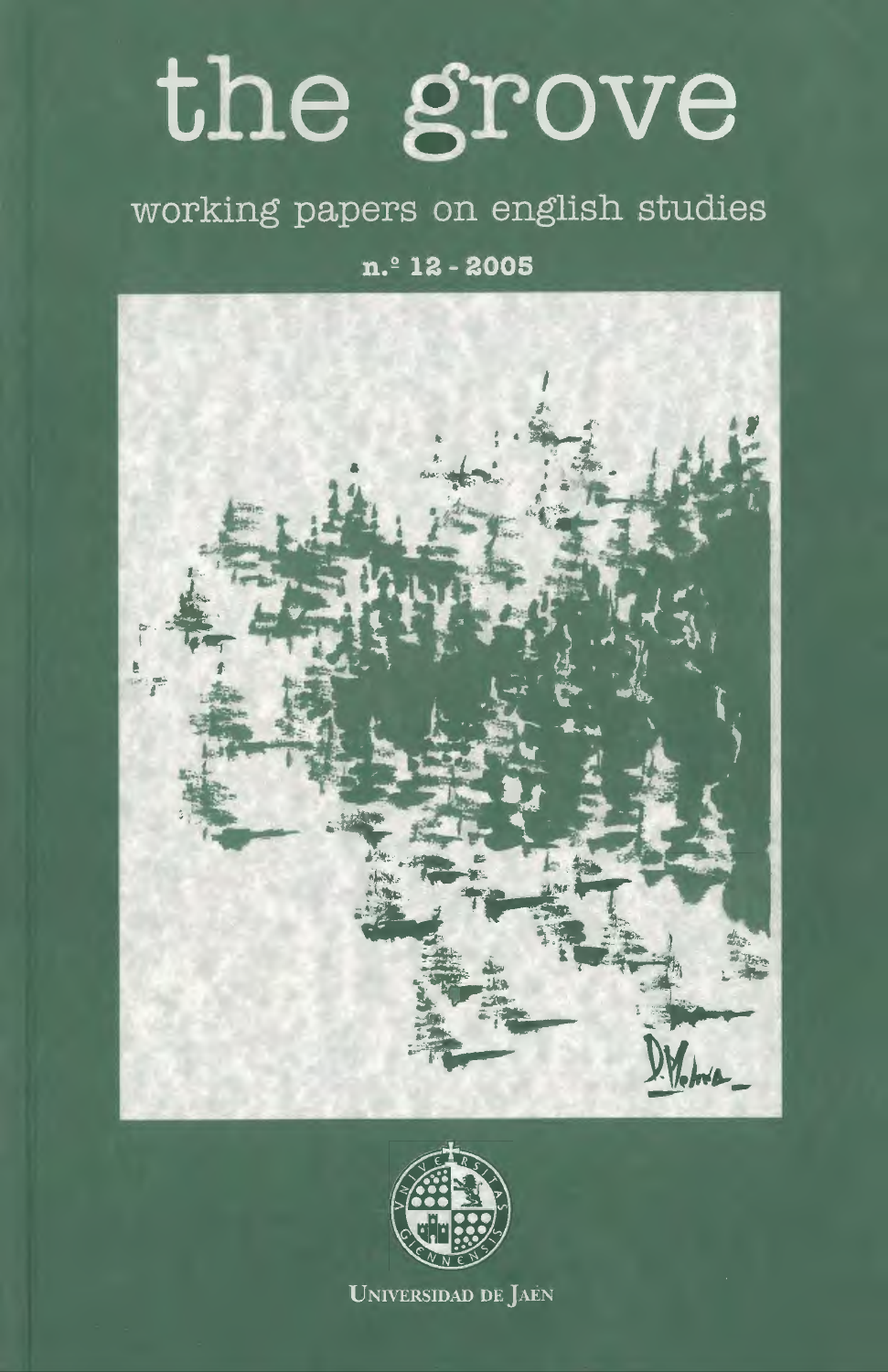The Grove P. 1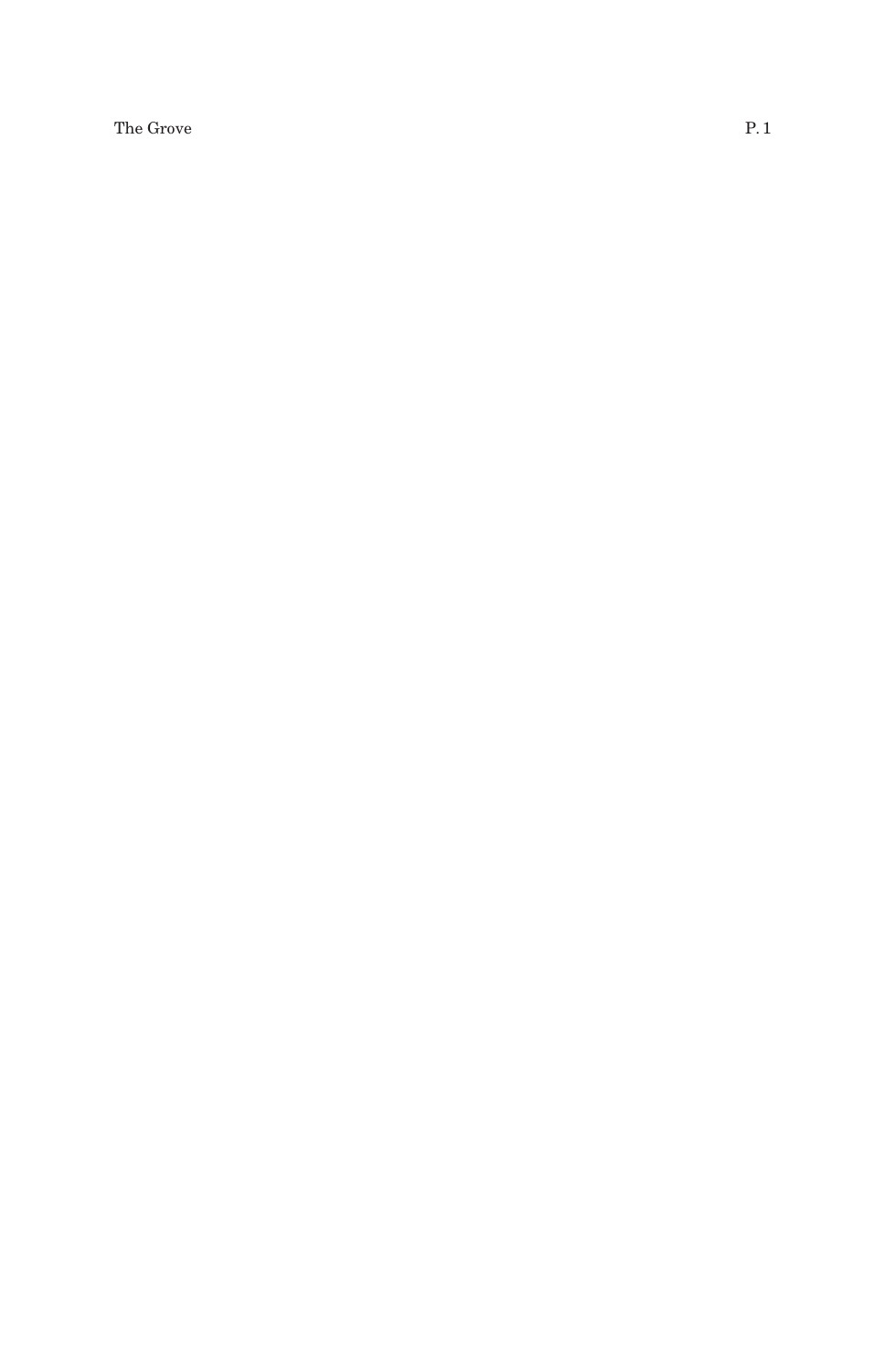# **The Grove** *Working Papers on English Studies*

*Número 12 2005*

*Grupo de Investigación HUM. 0271 de la Junta de Andalucía*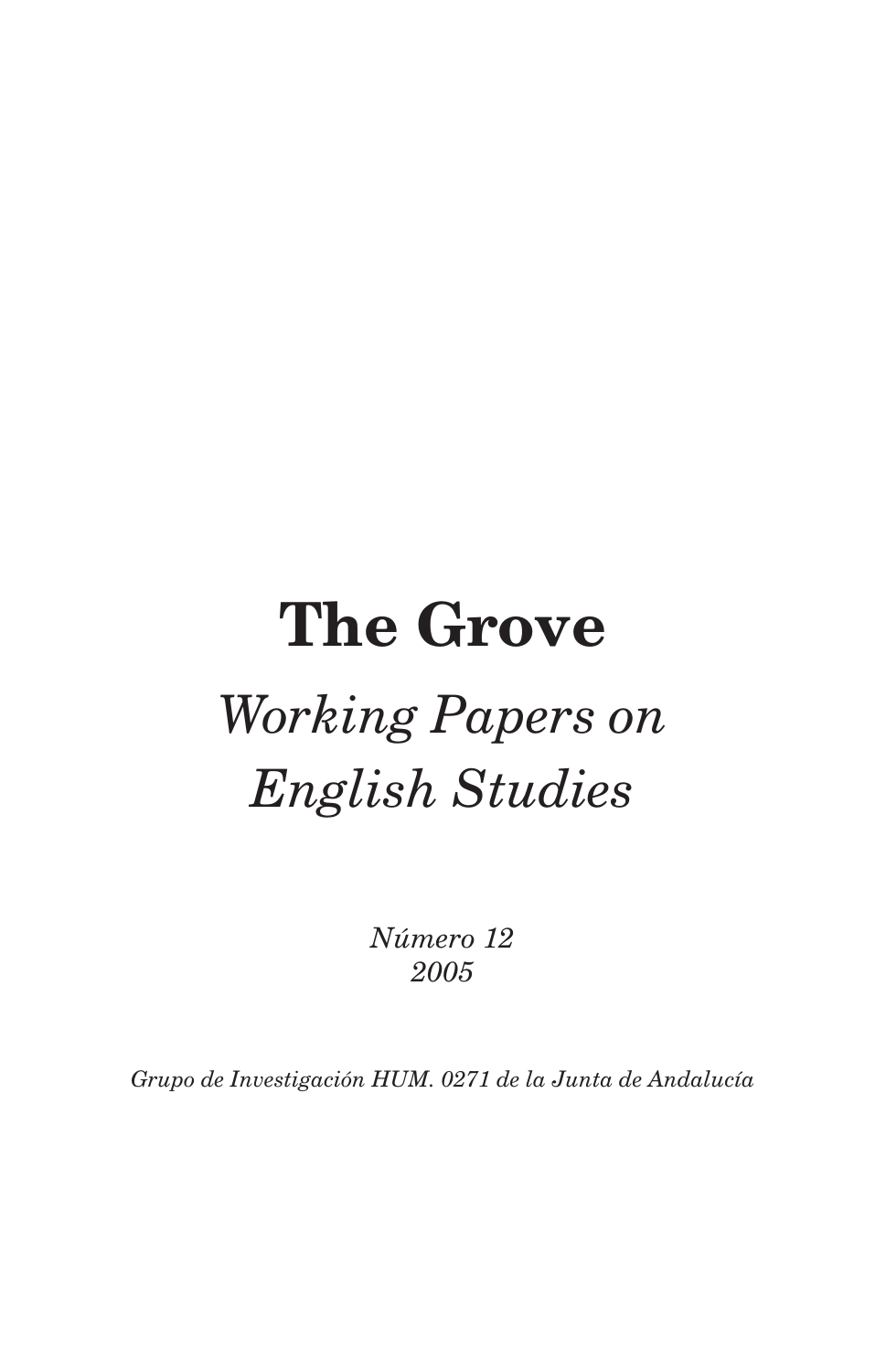# **THE GROVE, WORKING PAPERS ON ENGLISH STUDIES**

### **Editor**

*Concepción Soto Palomo*

**Assistant Editor** *Yolanda Caballero Aceituno*

**General Editor** *Carmelo Medina Casado*

#### **Editorial Board**

*J. Benito Sánchez, E. Demetriou, J. Díaz Pérez, M. C. Garrido Hornos, J. A. George, A. Lázaro Lafuente, J. López-Peláez Casellas, N. McLaren, J. M. Nieto García, E. Olivares Medina, J. Olivares Medina, N. Pascual Soler, J. Ráez Padilla, J. Talvet, B. Valverde Jiménez*

#### **Scientific Board**

*Juan Fernández Jiménez (Penn State University) Francisco García Tortosa (University of Sevilla)*

 *J. A. George (University of Dundee) Santiago González Fernández-Corugedo (University of Oviedo) Miguel Martínez López (University of Valencia) Gerardo Piña Rosales (City University of New York) Fred C. Robinson (Yale University) James Simpson (University of Cambridge) Jüri Talvet (Universidad de Tartu, Estonia)*

#### **Style Supervisor**

*Elizabeth Anne Adams*

Edita ©: Grupo de Investigación Hum. 0271 de la Junta de Andalucía

Front cover design: David Medina Sánchez Diseño de cubierta: Servicio de Publicaciones de la Universidad de Jaén

Depósito Legal: J-689-2005

I.S.S.N.: 1137-00SX

Indexed in MLA and CINDOC

| Difusión: | Publicaciones de la Universidad de Jaén    |
|-----------|--------------------------------------------|
|           | Vicerrectorado de Extensión Universitaria  |
|           | Paraje de Las Lagunillas, s/n - Edificio 8 |
|           | 23071 JAÉN                                 |
|           | Teléfono 953 21 23 55                      |
|           |                                            |

Impreso por: Gráficas "La Paz" de Torredonjimeno, S. L. Avda. de Jaén, s/n 23650 TORREDONJIMENO (Jaén) Teléfono 953 57 10 87 - Fax 953 52 12 07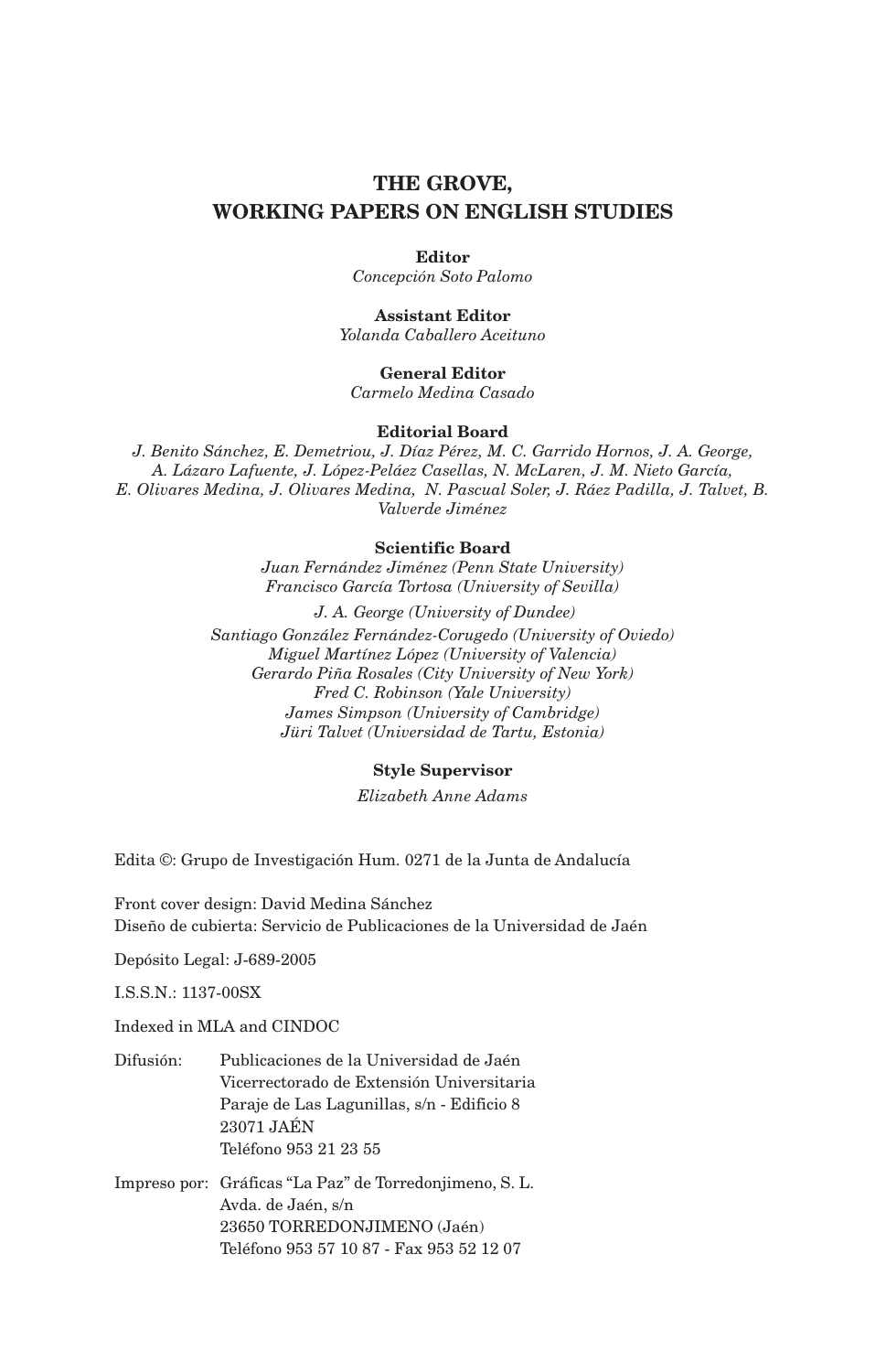# **FOREWORD**

We would like to express our gratitude and appreciation to all those who have contributed to this and previous editions of the Grove, by submitting their articles, reviews, and literary contributions. Without all these valuable academic contributions we certainly would not now be publishing this  $12<sup>th</sup>$  edition of this journal.

In an attempt to improve the quality of the journal we intend to open the field to contributions from other countries including United States, Canada, and Europe. In addition, in order to facilitate the work of authors in presenting their articles, we are simplifying and unifying the requirements for publication by adopting the norms established by the MLA. With this idea of giving more quality to the journal from now on, the cover will be laminated, which we hope will also make it more durable and more pleasing to handle.

We sincerely hope that this journal will continue to provide a source of inspiration and a meeting point of ideas for those who wish to pursue their studies in the area of English Philology.

The Editor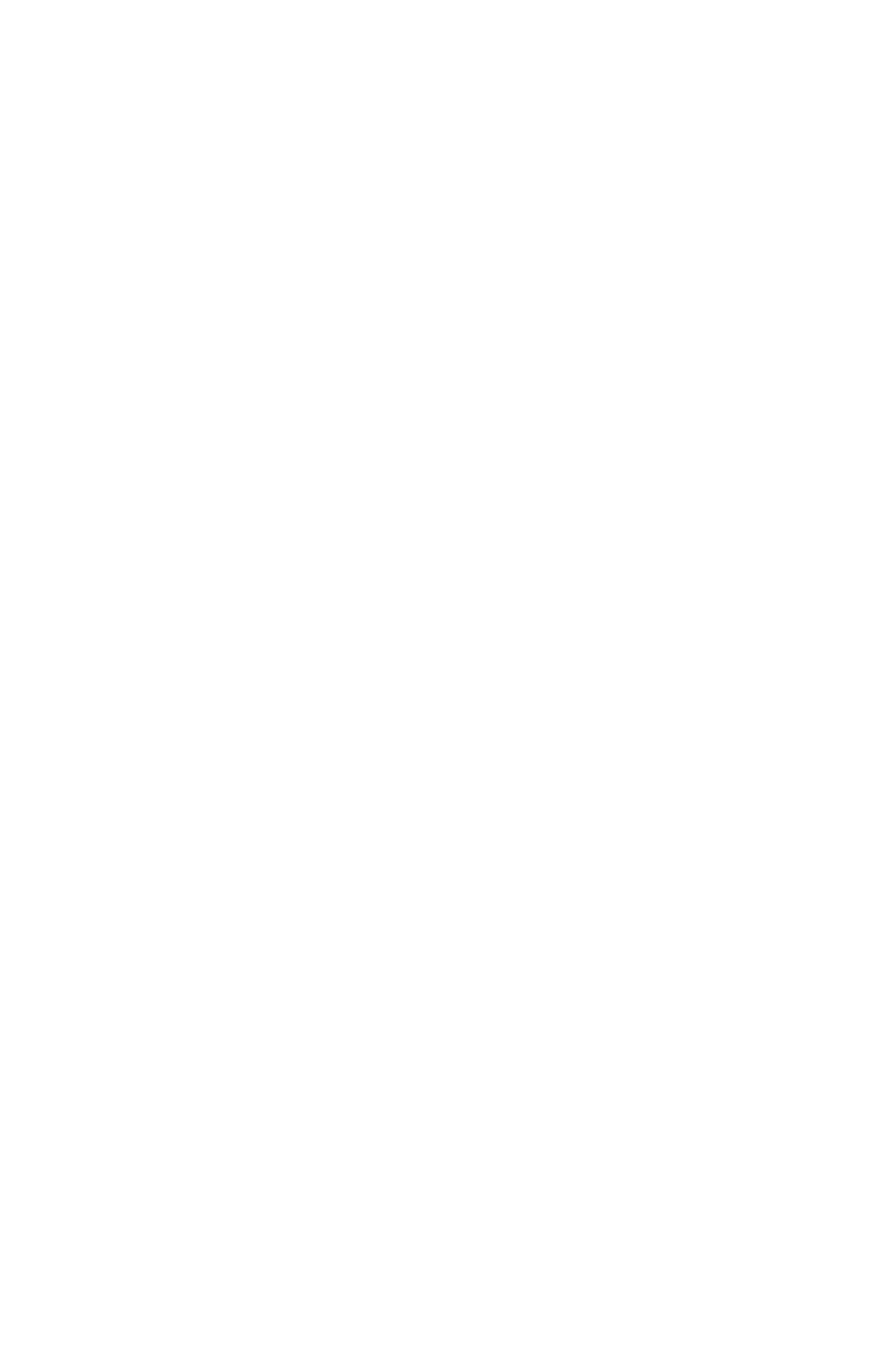# **INDEX**

# **ARTICLES**

| AN ANALYTICAL AND DESCRIPTIVE BIBLIOGRAPHY STUDY OF<br>MEDIAEVAL ENGLISH DOCUMENTATION                  | 9   |
|---------------------------------------------------------------------------------------------------------|-----|
| CONTEMPORARY IRISH POETRY: ACTUAL PLACES AND TERRITORIES<br>OF THE MIND                                 | 27  |
| 'DISCOURSE AND SOCIETY' AS A CONCEPT USED AND MISUSED IN<br><b>DISCOURSE ANALYSIS</b>                   | 37  |
| "GOOD NIGHT SWEET PRINCESS": THE PROBLEM OF FILM<br>ADAPTATION. ASTA NIELSEN'S HAMLET                   | 59  |
| THE CHORAL GOWER IN PERICLES: "LEARN OF ME, WHO STAND I'TH'<br><b>GAPS TO TEACH YOU"</b>                | 81  |
| THEOPOETIC EXPRESSION IN TERMS OF EMBLEM AS REFLECTED IN<br><b>JOHN DONNE'S SERMONS</b>                 | 91  |
| MONSIGNOR QUIXOTE: WRITING/RIDING WITH THE 'ANCESTORS'                                                  | 115 |
| "I FOUND IT ON THE WEB": RESEARCH IN ENGLISH STUDIES IN THE<br><b>DIGITAL FUTURE</b><br>Archie K. Loss. | 141 |
| LA SOMBRA JUNGUIANA EN "THE MINISTER'S BLACK VEIL" Y "YOUNG<br>GOODMAN BROWN" DE NATHANIEL HAWTHORNE    | 151 |
| "ABSTRACT STRUCTURES AND CONNECTIVE PATTERNS": SCIENCE<br>AND FICTION IN DON DELILLO'S RATNER'S STAR    | 171 |
| A PORTRAIT OF THE ARTIST AS YOUNG FAUSTUS: THOMAS WOLFE'S<br>OF TIME AND THE RIVER                      | 187 |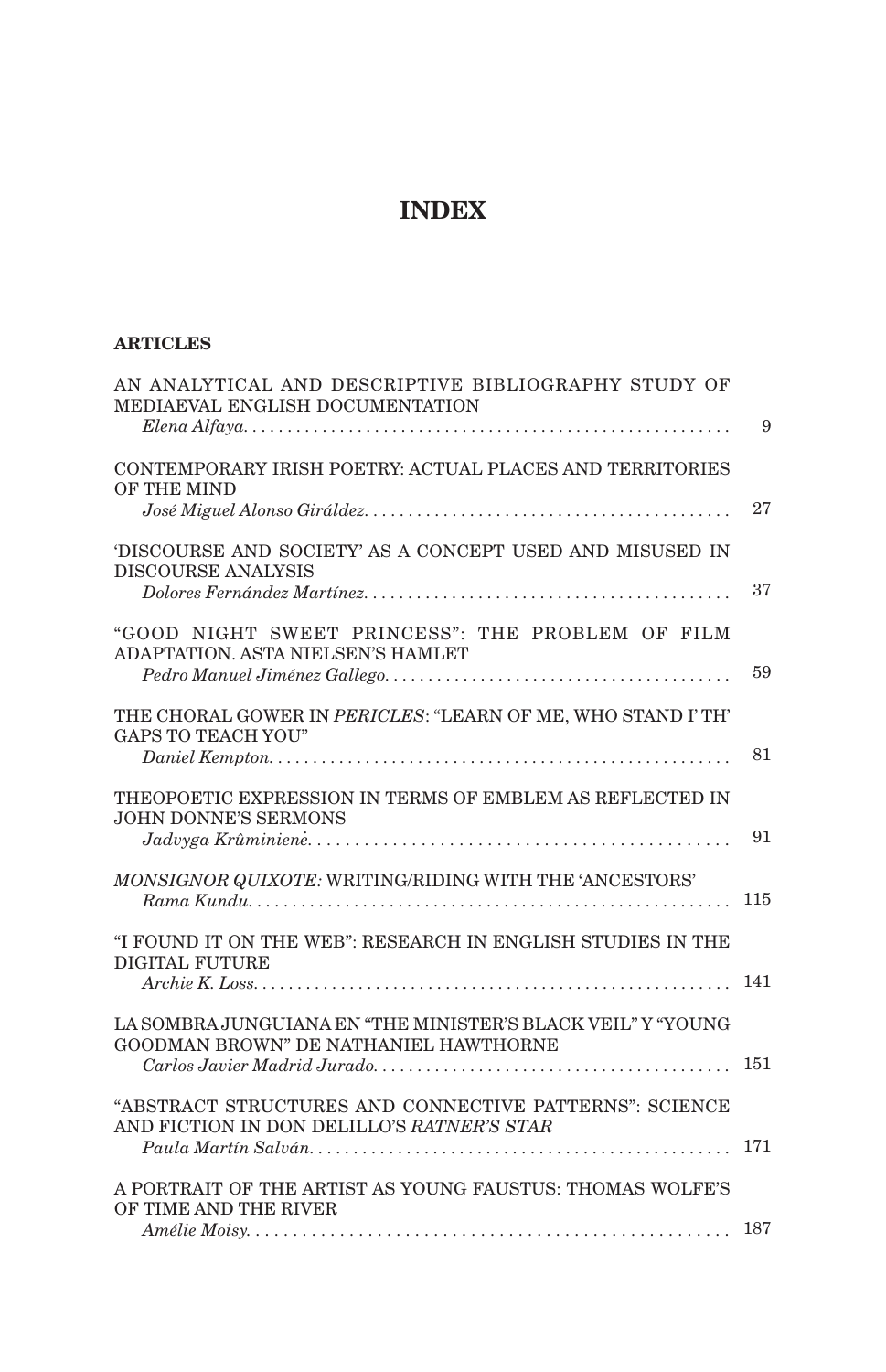| SEARCH FOR THE LITERARY UNIVERSAL: INDIA AND THE WEST                          |  |
|--------------------------------------------------------------------------------|--|
| <b>BOOK REVIEW</b><br>EL BISTURÍ INGLÉS. LITERATURA DE VIAJES E HISPANISMOS EN |  |
| LENGUA INGLESA. C. Medina Casado y J. Ruiz Mas. (eds.)                         |  |
| <b>POEMS</b>                                                                   |  |
|                                                                                |  |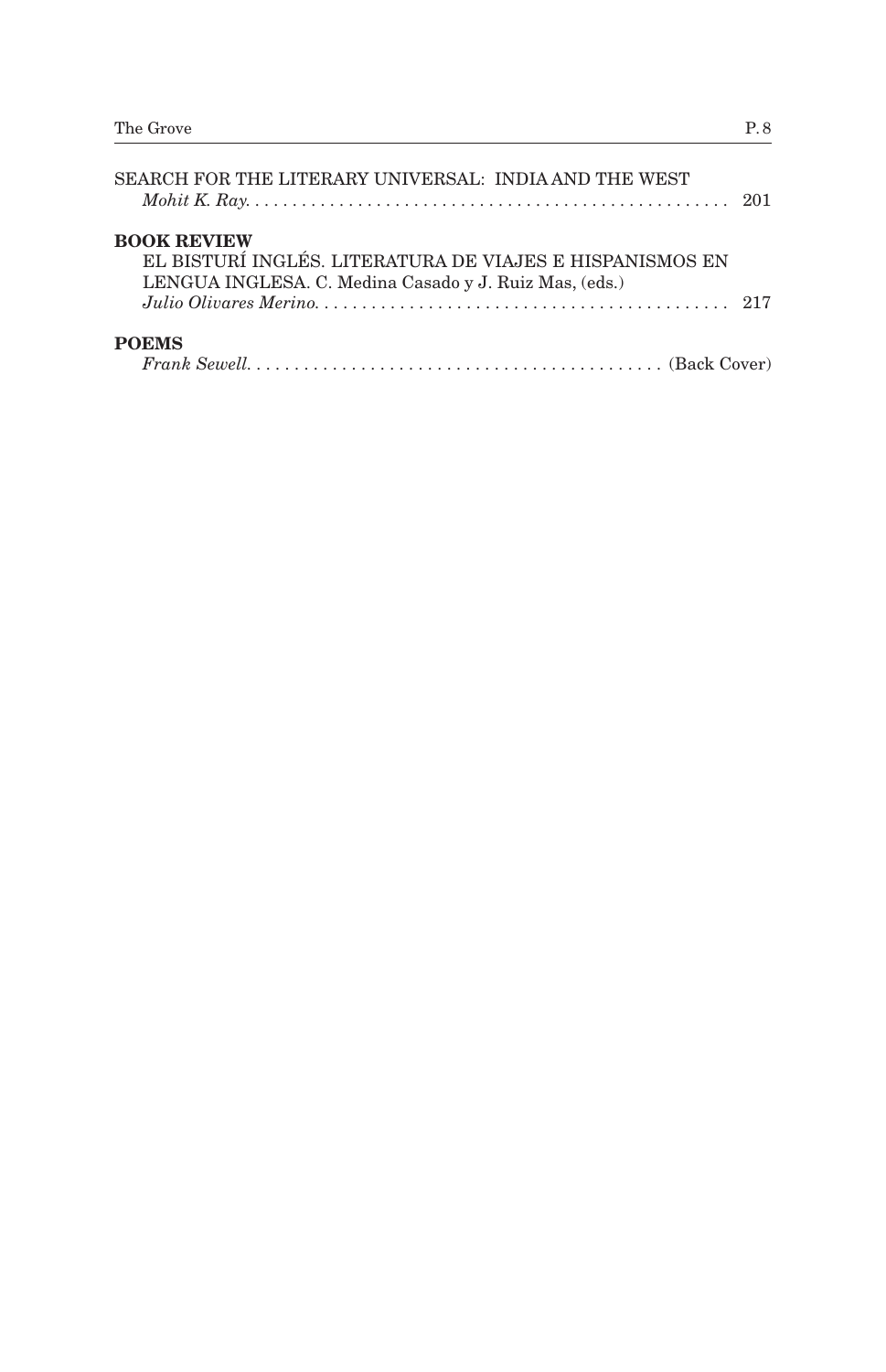# **AN ANALYTICAL AND DESCRIPTIVE BIBLIOGRAPHY STUDY OF MEDIAEVAL ENGLISH DOCUMENTATION**

**Elena Alfaya**

*F. Humanidades (Biblioteconomía y Documentación) Universidade da Coruña*

# **Abstract**

*The main purpose of this article is to show that mediaeval palaeography, book-making and calligraphy let us return Middle English works to a context just because each manuscript involves a unique contextualization. A part of the scholars seem to be making use just of critical editions as a basis for their research, to date. Still to be clarified are the implications on research outputs. It is our goal to raise awareness about misinformation and even misinterpretation from scholars avoiding facsimile editions, microfiches or the real manuscript itself.*

*Dyes, inks, writing materials, book formats, scripts and scribal hands are essential to understanding the original text. Only they can bring to light information impossible to find in a critical edition. This being so, we have considered them important specifics.*

*We would like to emphasize that where we are able to see handwriting in its ancient and authentic form, we can find information. This being so, the apparatus criticus might not be enough for some researchers. The way out might be found continuing the process of accumulating knowledge by seeking it wherever it might be found, seeking other texts, the extant and real ones, in any appropriate format.*

New versions differ from the originals in some six thousand places. They are several times further removed from the originals than the King James Version

*Dr. Wilbur Pickering*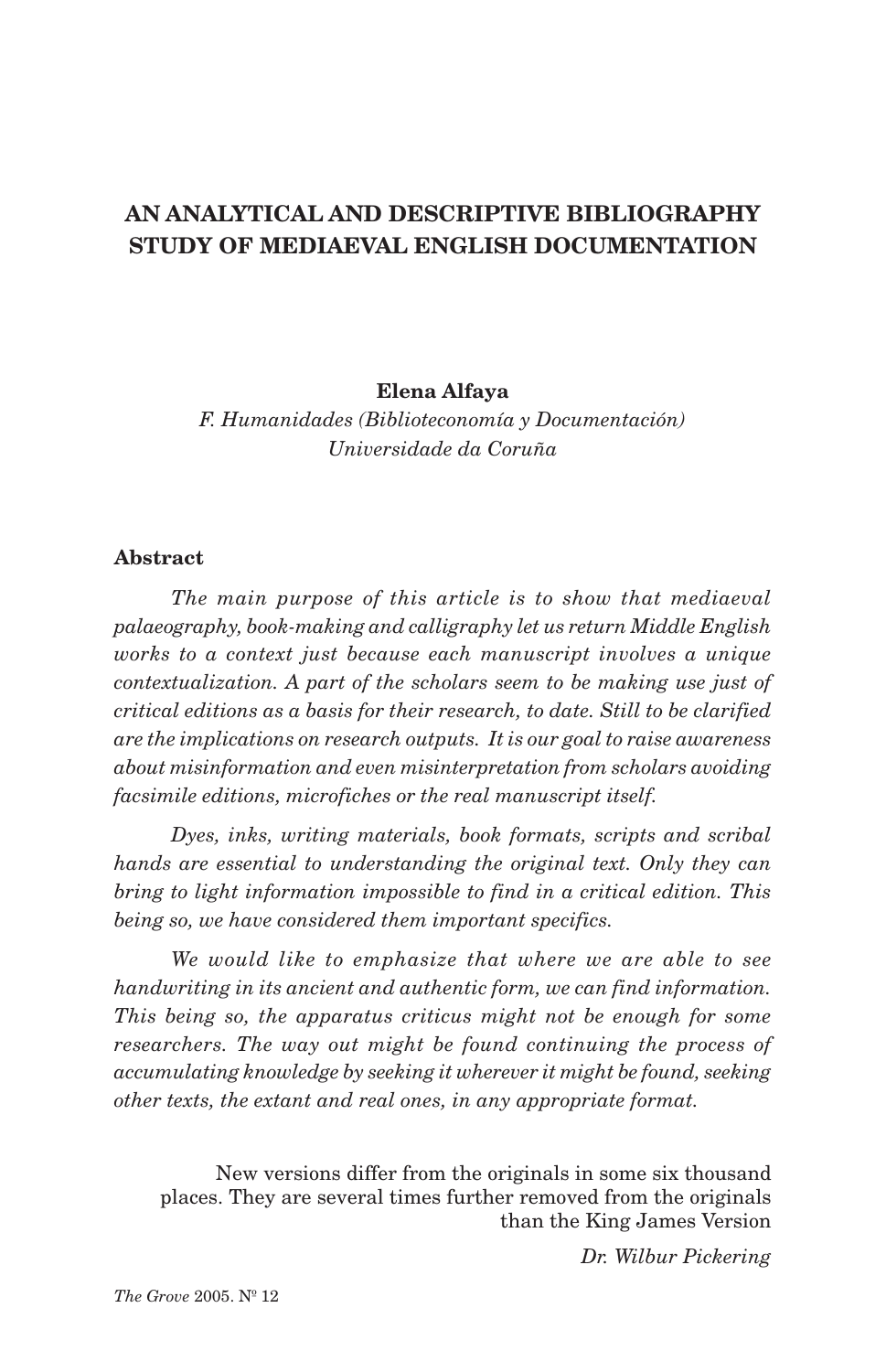Trying to learn about mediaeval manuscripts and their scribes, we find that no usable critical editions $^{\rm l}$  exist for the purpose of some types of research. Think for instance on looking for the geographical origins of mediaeval England documentation by means of lexicometrics and the analysis of spelling in poetry, on the study of individual scribal hands or on a study of the inks. This being so, we may not avail ourselves of printed information for some types of research since a good part of the spelling system of the extant manuscript may be never integrated into the edition.2 Besides, a critical apparatus would leave us wholly dependent on the editors' judgement.

At this point, the researcher may begin to think about palaeography and manuscripts. They may seem enigmatic, far-out and even disagreeable *stuff* for anyone coming to them with a contemporary print making mind. Notwithstanding this, the *unappealing after-effect* can become totally productive, rich and fruitful since it implies a first and last object, a unique production, a one and only manuscript that can be studied on its own by means of microfilms, microfiches, facsimile or digitalized editions, the manuscript itself and so on. In addition, a manuscript is a one-off work of art and it is just because of this that it reveals special, proper, exclusive and distinctive information in the way any other work of art does.

Once we get to know palaeography and calligraphy, we can also learn to place a Mediaeval English text in space and time, and even to assign it to a particular author if we are lucky enough. And this is what has made some researchers remain captivated and fascinated with mediaeval palaeography, book-making $^{\rm 3}$  and calligraphy; it is that it lets us return Middle English works to a context just because each manuscript involves an unrepeated and unique contextualization, because each and every manuscript is an individual and extraordinary work of art. We should not underestimate the efforts and difficulties these artists faced. An effort that has turned to be useful for medievalists since the abiding

<sup>&</sup>lt;sup>1</sup> There are obviously good critical editions of mediaeval works but when doing research on the place of origin of a manuscript, for instance, they are not totally trustworthy since they do not exactly reproduce original spellings.

<sup>&</sup>lt;sup>2</sup> Notwithstanding this, a critical edition and its apparatus criticus might be really useful for academics interested in literary questions because of its rich introduction, the editor's attempt to give a translation and its notes.

<sup>&</sup>lt;sup>3</sup> The term "book-making", and not current "bookbinding", will be used in this paper due to the period we are dealing with.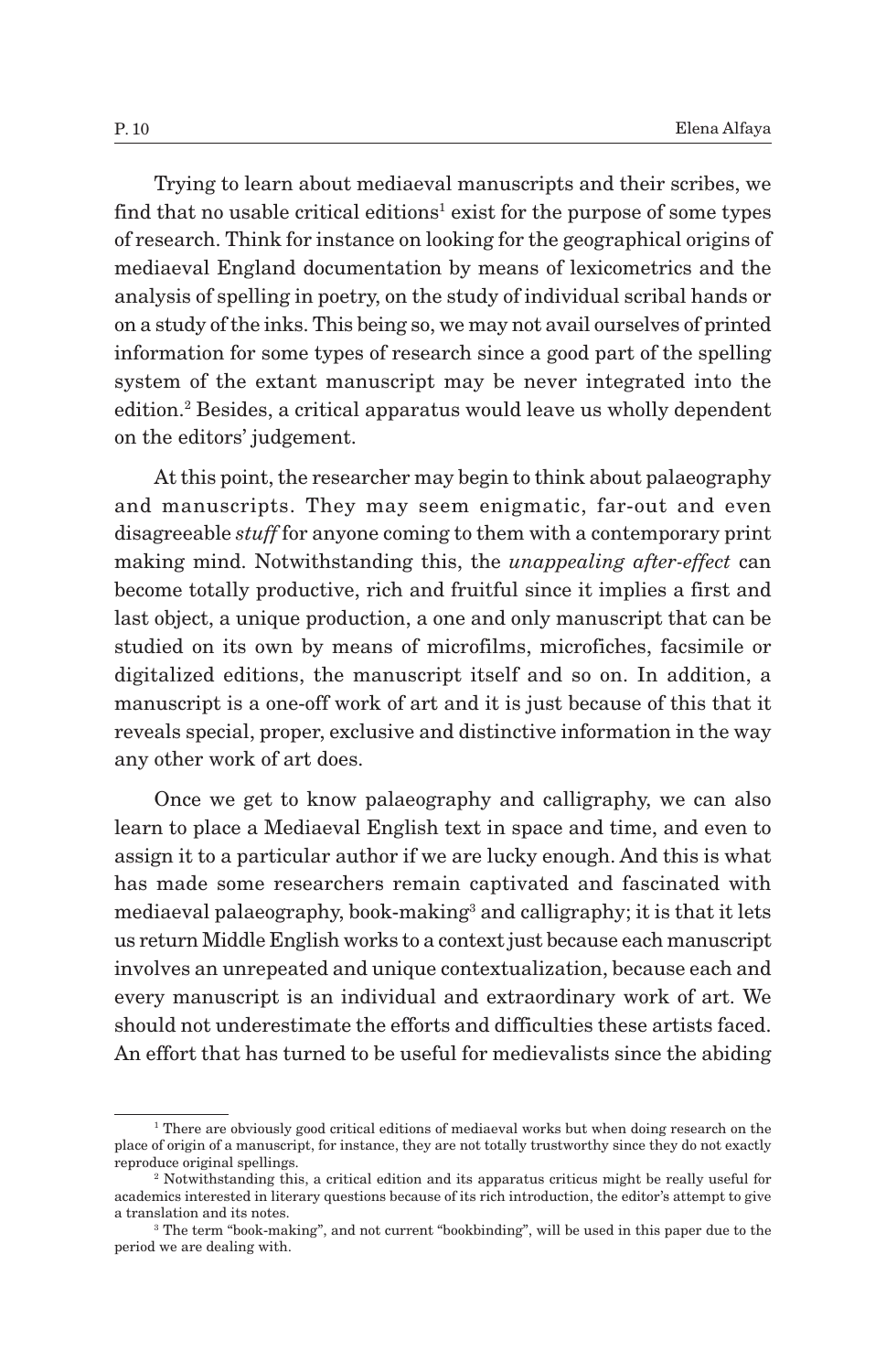manuscripts offer at least the following evidence: the linguistic and spelling information within the text, the individual scribal hands and other hands within the text which come in useful not only for ownership studies but also for dialect mixture ones.

It is our aim in this essay to apprise the reader of new forms of art and consequently, of historical explanation, to meet the need. This paper has been regarded as a description of the essential characteristics of book production and calligraphy. It has been planned as an analytical<sup>4</sup> and descriptive<sup>5</sup> bibliographic study<sup>6</sup> of mediaeval England documentation. It is not our goal to suggest avoiding critical editions since they are really useful for some types of studies. However, all the information we are about to describe in this paper can be only brought to light by means of facsimile editions, microfilms, microfiches or the real manuscript itself. This is then, a defence grounded upon the untrustworthiness of texts underlying translations.

It is our hope that those who follow their way through the paper will acquire a clear understanding of the various stages of handwriting as well as of the writing materials. We aim at encouraging readers to see and let themselves become captivated by manuscripts themselves, by this form of art because it is this that reveals knowledge we would not possibly find in an edition. A good part of philological work might be largely accurate had we work with a manuscript instead of a critical edition.7 "Palaeography means, in the strict sense, the study of ancient handwriting and [...] [It] studies all aspects of books produced by hand (manuscripts)" (Batley *et al.* 1993). It began with handwriting and has contributed since its beginnings, to the study of texts and consequently, to textual criticism.

> Without the contribution of palaeography, our knowledge of the history of scholarship and thought would be much poorer than it is, since we should have to rely for our information about literary traditions mainly on quotations or paraphrases of, and references to, one author by another. (Batley *et al*., eds. 1993:49)

<sup>4</sup> Or historical study.

<sup>&</sup>lt;sup>5</sup> A branch of analytical bibliography. Its primary function is the physical description of documents. <sup>6</sup> The term bibliography is used here to describe documents as physical objects and their production

history. It is expanded to include non print media such as microfiche or microfilm.

<sup>7</sup> For further details on this statement, see McIntosh et al. A Linguistic Atlas of Late mediaeval England.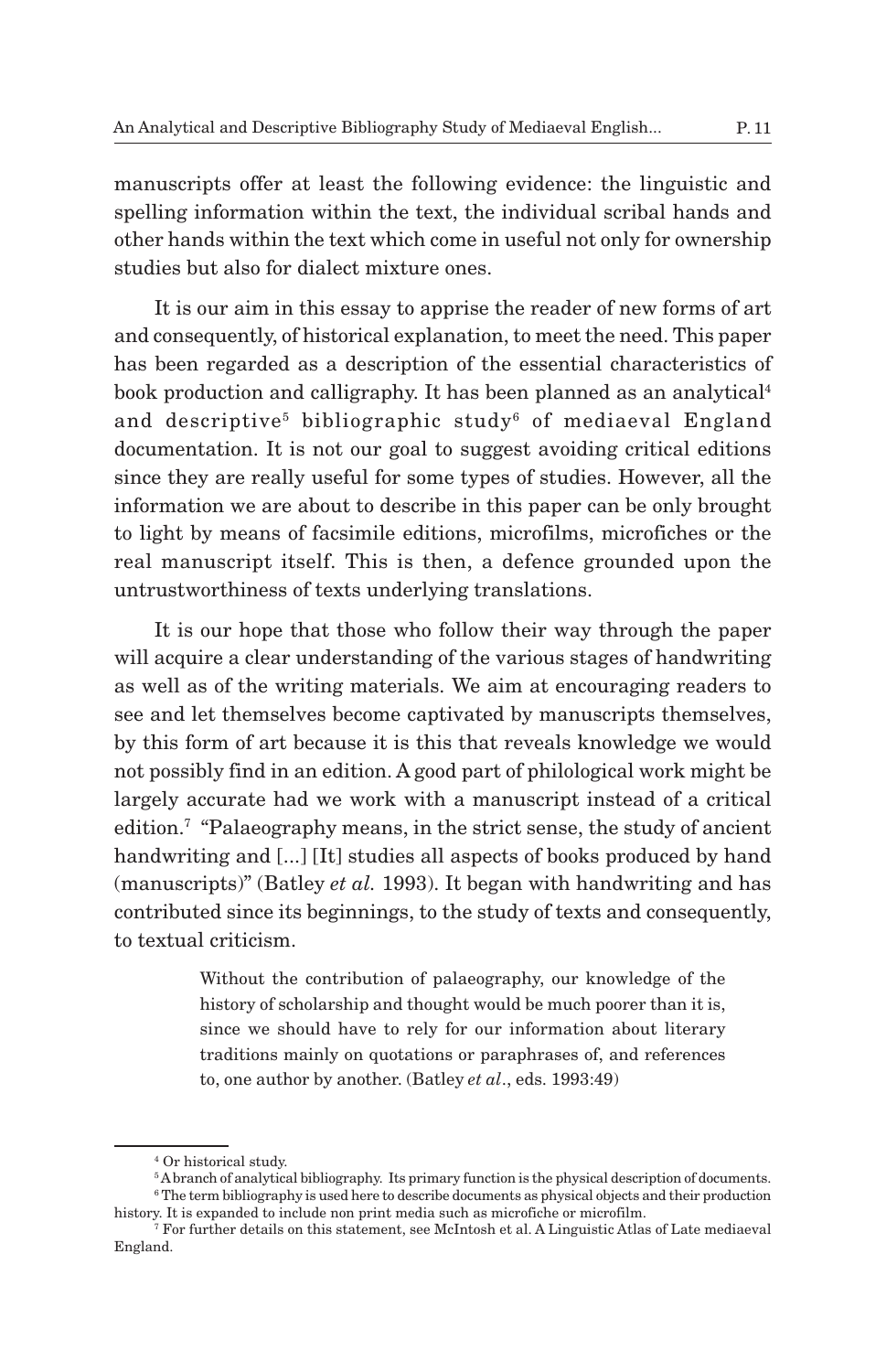The basic elements we need to get to know so as to begin the study of palaeography are calligraphy and book-making. Calligraphy dates back to ancient times. It continued to evolve and flourish until the printing press was created in the 15th century. The first letters the Romans wrote were made with a broad nib.8 The history of calligraphy can be seen in the many handwritten manuscripts of Mediaeval England. The art of calligraphy flourished about the 6th century since it was then that monks began to be taught the skills that they needed in order to be scribes. The church was the centre of society in England at this time. The monks' duties were strict, they had to work long hours with no talking and distractions, and their task included the reproduction of many manuscripts. Teams of monks spent months and even years, copying and illustrating each copy.

The need for manuscripts increased more and more and about the 8th century and the so-called *itinerant writing master* became, along with the scribe, a main figure in the history of calligraphy. The *itinerant writing master* used to travel quite a lot, offering help, advice and his experience to those who wanted to learn calligraphy. It was about 221 B. C. that paper began its journey to Europe from China, arrived into Islamic countries around 751 and into Spain by the 10th century. Paper came into England after 1300 and it was not manufactured there until 1494, and not widely used until after 1400. As Hector puts it:

> Occasional paper documents were reaching England from abroad as early as the reign of Henry III; and after 1300 the new material rapidly became familiar to Englishmen [...]. During the 14th century paper was gradually taken into use in England for the humbler kinds of documents; and by the end of the century paper was gradually taken into use in England for the humbler kinds of documents; and by the end of the century paper is almost as likely as parchment to be the material chosen for household accounts. (1958: 17)

Medieval paper was cheaper than skin. It was not as sturdy as skin, but tougher and thicker than the one we make use of nowadays. Bookmaking involved copying all the words and illuminating by hand. Practices differ as to bending methods and shapes. We can distinguish four main types of booklets:

<sup>8</sup> A nib is the point of a sharpened quill.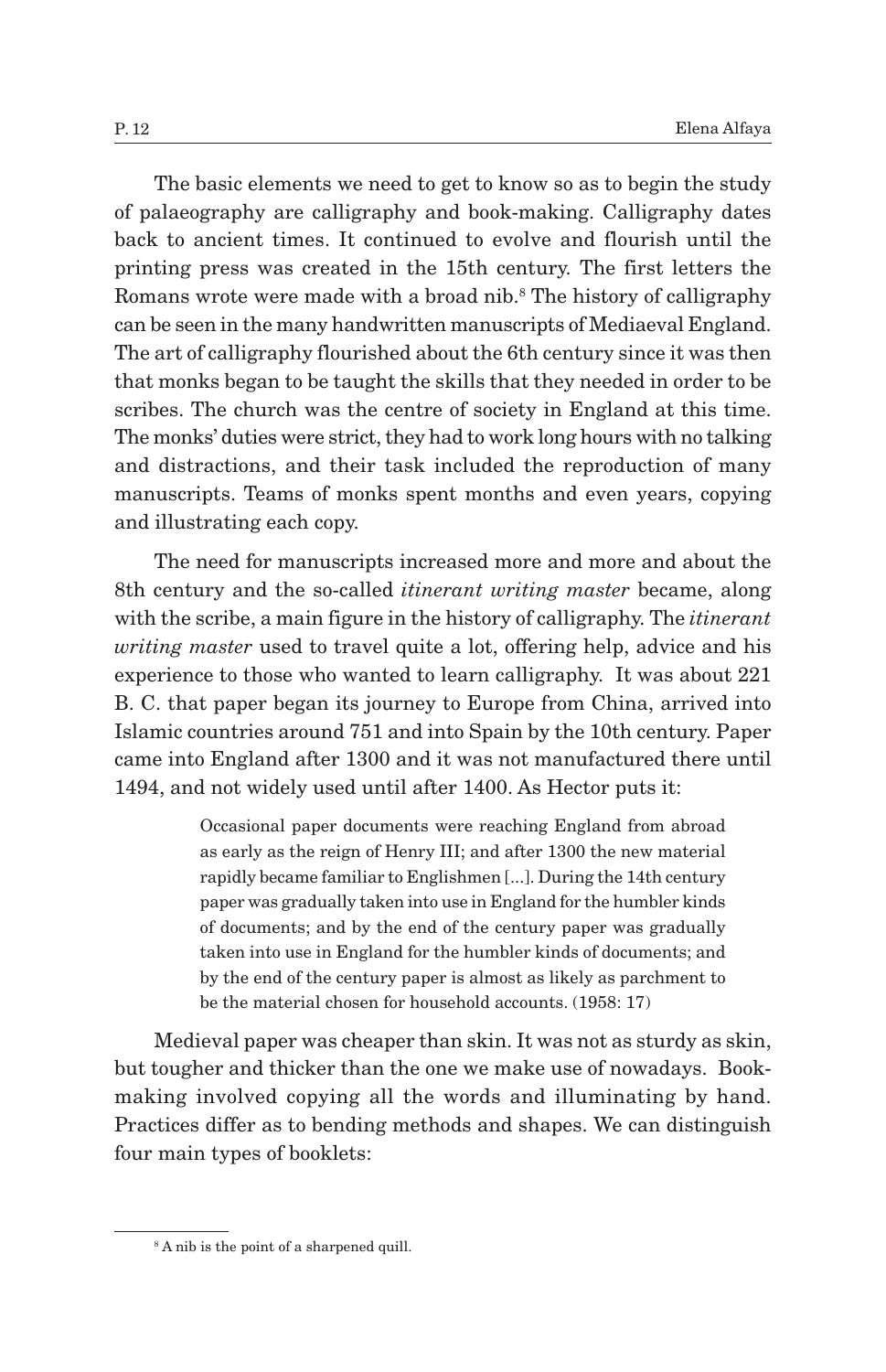- (1) The roll, a piece of parchment or paper that may be rolled up, was mainly used in old times but also for medieval texts in England.
- (2) The *bifolium* booklet consists of two leaves and one single sheet folded in the middle. The typical medieval quire was composed of four *bifolia*.
- (3) The multifolded booklet consists of two large sheets folded once each direction, and cut.
- (4) The *quaternio* booklet is a volume formed of four or more sheets. There is no determinate number of leaves per quire. As a matter of fact, this number might vary even within one manuscript. Additional leaves were occasionally added.

"From the second to the early fourth century, parchment was replacing papyrus as the standard writing material for books and the codex9 was replacing the roll as their standard form" (Batley *et al.* eds., 1993:60). The copying was made until around the year  $1400$  on vellum<sup>10</sup>or parchment:<sup>11</sup>

> The standard writing surface of medieval England for all purposes was provided by parchment, prepared from the skins of animals, of which the most usual were the sheep and the goat. Vellum, a similar product [...] is commonly applied also to parchment prepared from the skins of lambs and kids. (Hector, 1958:15)

The flesh-side could be prepared with more accuracy than the hairside. The preparation was made by letting the vellum or parchment soak in water and lime for quite a long time so as to make it suppler and softer. Then, it was extended on a surface; the top skin would be removed by passing a sharp blade over  $it^{12}$  and they would get a thinner and smoother writing surface. The next step consisted of rubbing the fleshside hard in order to clean it, using a pumice stone. To get it whiter, it could be rubbed with chalk. As Hector puts it:

> Well-made parchment is thin, smooth and white, the whiteness often helped out by the pulverised chalk with which the surface was

<sup>9</sup> Latin for "book". A Codex is formed of bound leaves of parchment or paper.

<sup>&</sup>lt;sup>10</sup> A uniform appearance preparation of calf skin shaved and smoothed on both sides. It was also made of unborn calves.

<sup>&</sup>lt;sup>11</sup> It is a general term for sheep, calf or goat skin that had been scraped until it was clean and smooth. It was prepared for writing or printing. Parchment antedates paper by possibly 1500 years as a writing material.

<sup>&</sup>lt;sup>12</sup> This was also useful to squeeze out the moisture.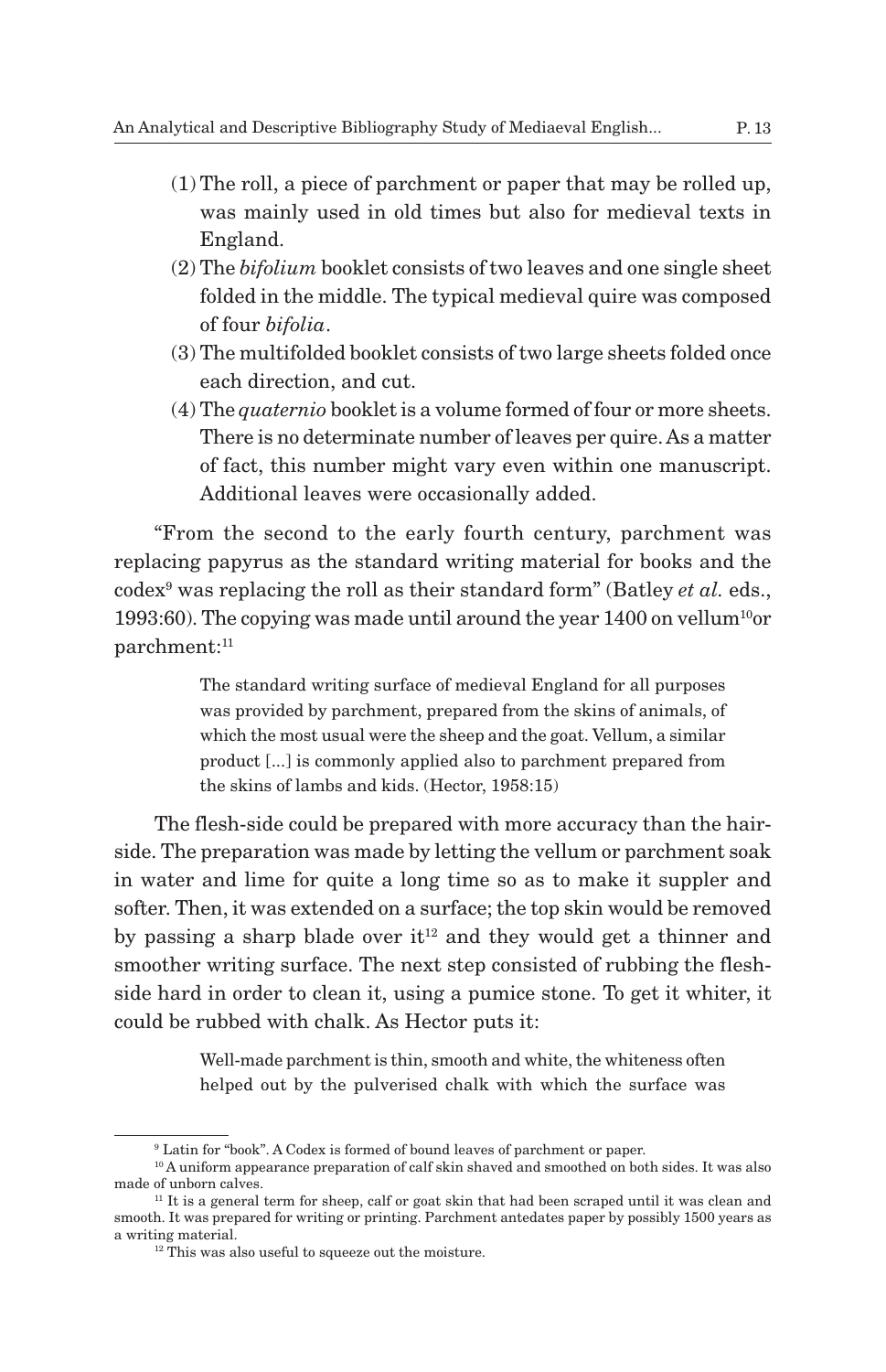rubbed. Traces of this chalk can sometimes be seen on poor-quality parchments, which often present also an appearance of greasiness or semi-transparency. (1958:15)

As for the vellum, the sheets needed to be cut to rough size, and then put in groups of three or four, folded in half and fitted to the correct size. Then, they would rule the lines in each quire individually, by means of a sharp instrument. They got a slight impression on the surface of every sheet.

> The next stage was to rule the sheets. Taking a few at a time, with the cream-coloured hair side and the whiter flesh side alternately upwards, they would be folded and pricked through with an awl or a knife point to indicate the margin and to show where the lines were to be ruled. This process ensured that each page in a gathering would match its neighbour perfectly, in the colour of the writing surface, the text area and the line spacing. (Jackson, 1981:84)

There were three main margins in each page and up to thirty six lines. There was a left hand margin and two right hand ones. The most important margin was to the right. The other right hand margin was the lesser of the two and was used to write capital letters that would head the separate paragraphs. The left hand margin was used for justifying the text. This margin was smaller than the main right hand one.

The words would be written onto the vellum or parchment with a quill<sup>13</sup> or with a reed pen.<sup>14</sup> The reed pen antedates the quill. The probable that some of the stiffness of the earliest hands is due to their being written with a reed pen, before the general employment of the goosequill' (Johnson & Jenkinson, 1915:xvi). Both were common writing tools in Anglo-Saxon England. The reed pen is less flexible than the quill. It is not difficult to distinguish a manuscript written with one or the other. The nib shape<sup>15</sup> would vary depending on the work to be undertaken.

Various breeds of birds were used to supply different quills, including duck, goose, swan and pheasant. They were used both plumed and

<sup>&</sup>lt;sup>13</sup> Quills are cut from feathers and move with ease across the vellum, parchment or paper. It permits quick cursive movements of the hand. The point may be cut to fine, medium or broad. The width of the line may also vary.

<sup>&</sup>lt;sup>14</sup> The reed pen is cut from fine canes and bamboo. It is the oldest type of pen. It has a blunt end and a coarse structure. It produces short, thick lines. It lacks flexibility.

<sup>&</sup>lt;sup>15</sup> There is variation from a thin straight nib to a wide flat one.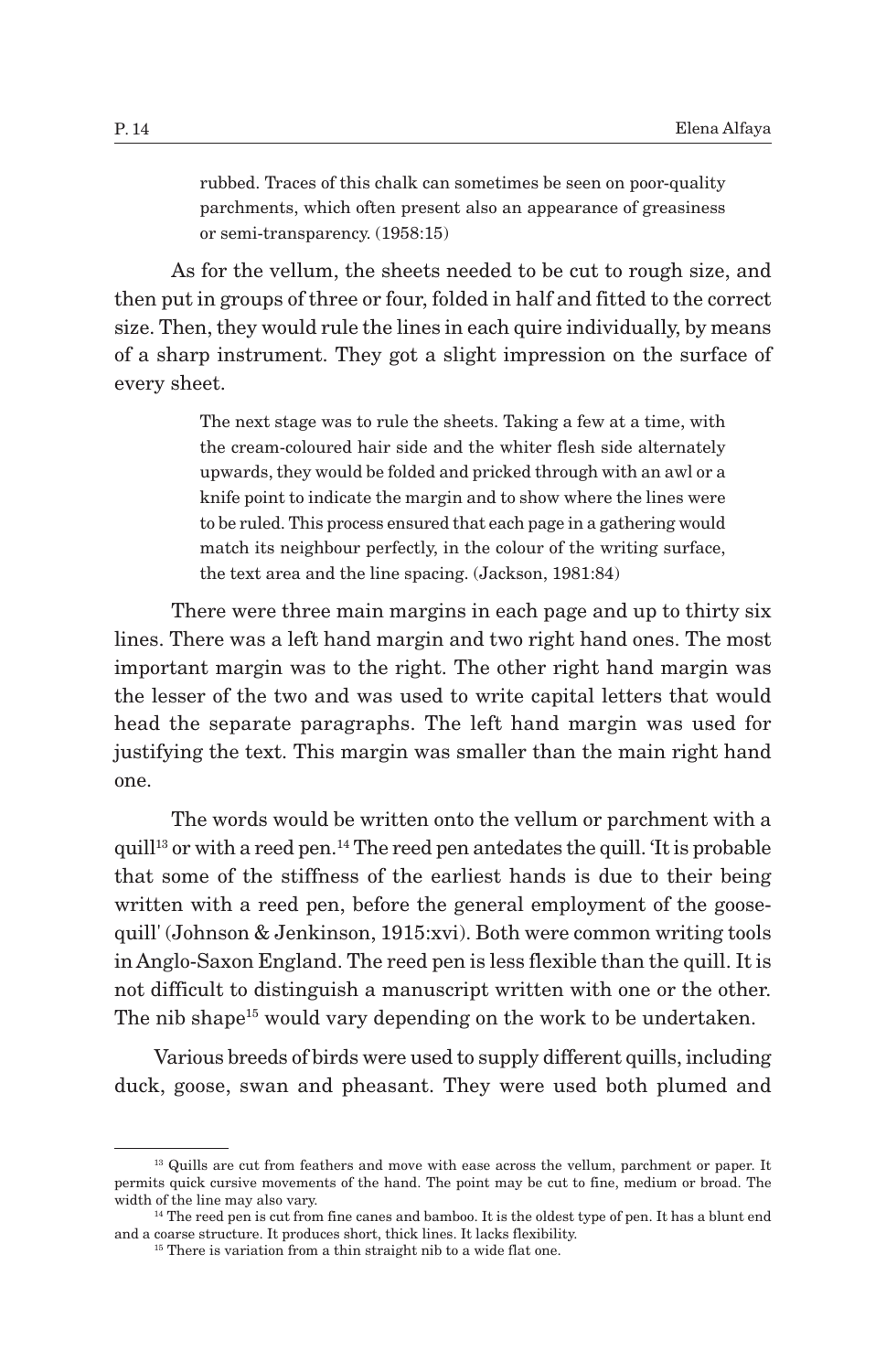stripped. Also, reed pens used to be made of bamboo. The quills were ordinarily those of geese or swans (Hector, 1958:18). They could be made by hand in varying widths. The filling of the pen was a matter of habit since the ink surrounded the tip of the nib all the way around. It was difficult to achieve a clean stroke.16 The length of the quill was often cut down to a manageable size.

Once the written work was complete, the pages would be illuminated by means of fine colours and metals. The illuminated capitals used to be outlined in ink and then painted with fine brushes, which could be made of boar, horse, goat and even camel hair. Once the pages were finished they might be stitched together. They would be covered with leather and decorated.

Many colours were used in the production of manuscripts. They came from natural sources. Fish glue or the white of an egg were the typical substances used for the colours. They would prepare some colours from the earth itself: ochre, terre verte, umber, and sienna. To get them the earth was mixed with gum Arabic $17$  and it was then that the colours could be used. They used to prepare some colours from natural minerals such as lapis lazuli, azurite, malachite, orpiment, white lead, red lead, lead tin yellow, verdigris, and vermilion, which were refined to get the pigments needed. Blues were obtained by means of organic materials such as wood and indigo whereas yellows were produced with weld or saffron. As for green and red, they would get the first from ripe buckthorn and the latter with roots or even insects such as kermes and cochineal.

To begin with, the scribe would prepare the inks to be used in the script. He would take much care of the production to ensure that the even paste he needed, was similar in consistency to cream. The inks used in medieval manuscripts are carbon blacks, iron gall, and sepia. There are many ink recipes passed down from one scribe to the next. The C 12th text *On Divers Art*<sup>18</sup> by Teophilus<sup>19</sup> says that the ink was mainly composed of iron *tannate* or *gallate* and that the acids were extracted from decomposed bark and, after drying for storage, were mixed for use with wine and green vitriol. The text says that the ink could be

<sup>&</sup>lt;sup>16</sup> A stroke is a single trace made by the pen on the page. (Parkes, 1979:xxvi)

 $^{\scriptscriptstyle 17}$  A binder.

<sup>&</sup>lt;sup>18</sup> c. 1125

<sup>&</sup>lt;sup>19</sup> He was a German monk who wrote during the first half of the twelfth century..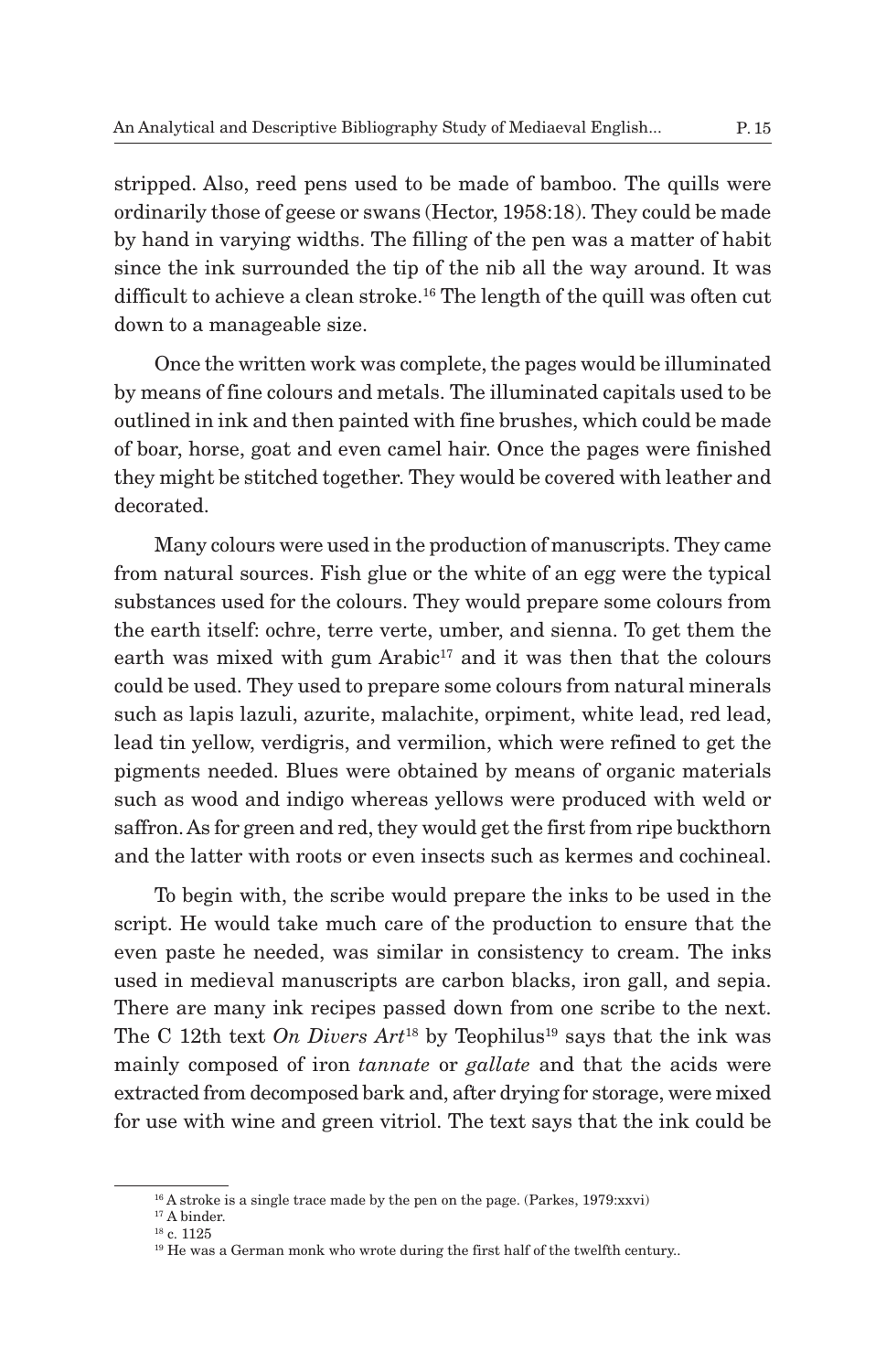made blacker by adding iron or iron oxide directly. Two very traditional ink recipes of the period are the ones that come next. On the one hand, we have a simple recipe: the scribe would take a quantity of albumen or egg white and mix it meticulously with soot. Then, he would add honey and mix it till he would get a smooth paste. The ink was then ready to be used by the scribes. On the other hand, some mushrooms would be gathered and placed in a pot where they would be left warm for several days to liquidize. The liquid would then be poured out and ready to be used. Also, it could be boiled until it was blacker and about half its original volume. In Anglo-Saxon England liquid ink was kept in inkwells made of horn.

Dyes<sup>20</sup> used to be put with chalk so that a chemical reaction would be produced. By means of this process would come up with the so-called *lakes.*21 These pigments were sometimes mixed to form get new colours. Medieval craftsmen, through apprenticeship would gain knowledge and experience to know what colours would and would not work together.

English Scripts have evolved during their history very much. From the 1st century to the 6th century we find the so-called Roman Rustic Script. It was popular and functional and became a standard book script<sup>22</sup> for the Roman Empire until the Middle Ages. In spite of the fact that no examples survive from the period of the Roman occupation, we have instances of theses scripts in other Roman lands. We can distinguish three main varieties of Roman Rustic: Square Capitals, Rustic Capitals and Cursive Capitals. Square Capitals were laborious to write because they consisted of complicated letter forms. Square capitals provide a good illustration of the cyclic history of our own handwriting and of its Roman origins, since they have nearly the same form as modern block capitals.

> The name "square" (quadrata), which is at least as old as Petronius, is due to their proportion, since they are all (at any rate in principle) of one height and almost all either as wide or half as wide as they are high, so that each can be contained fairly exactly within a square or half-square. (Hector, 1958:49)

<sup>20</sup> Vegetable or insect.

<sup>21</sup> Lakes are opaque pigments.

 $22$  A script is the model which the scribe has in his mind's eye when he writes, whereas a hand is what he actually puts down on the page (Parkes, 1979: xxvi).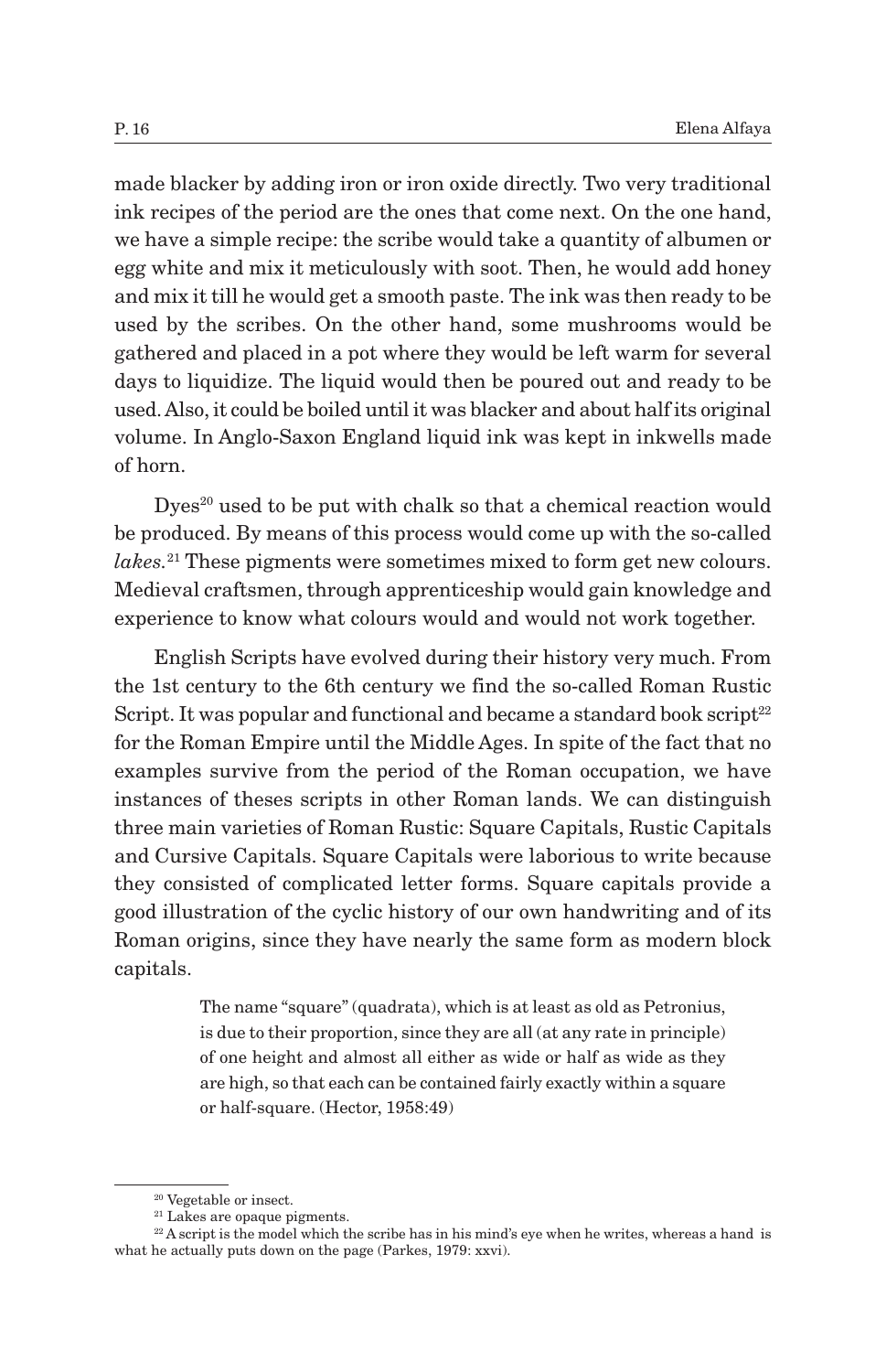Rustic Capitals were written more quickly and easily than Square Capitals. We tend to locate this particular script on papyrus and parchment. Rustic capitals were majuscule and narrower than square capitals.

> Rustic capitals were conspicuously better suited to the materials and instruments of writing. Modelled originally on the freehand lettering of the painted signboard, they are taller and narrower in proportion than square capitals, of which, nevertheless, they are only a more negligently and economically written form. (Hector, 1958:49)

"The elaborate letter forms of rustic capitals, with their numerous pen lifts, began to be abandoned and experiments were made with new book hands [...]" (Batley *et al.*, 1993). Cursive Capitals consisted of letter forms that had been made easier to understand and do. They were elongated and gave minuscule a particular style. Roman Rustic evolved into Uncial, which was common from the 3rd to the 6th century. Uncial was popular because it was a formal and quick script. Roman Half Uncial or Majuscule lasted for more than 50 years –from the 3rd to the 9th century– ending only when it was replaced by a more uniform script. It is a further step towards minuscule. It is a more cursive script than uncial. We find Uncial<sup>23</sup> hands up to the 10th Century. In general appearance uncials are open and round (Hector, 1958:50).

Uncial, brought by the missionaries from the north, was not the only script Mediaeval England had from its early days of Christianity. We also find another script brought from the south. It is based on the Roman Half-Uncial and it was developed by the Irish in the 5th century. It was in use from the 6th to 9th Century. It is known as Irish Insular script although a somewhat confusing variety of names has also been applied to Insular or Anglo-Saxon script in England, including *Scriptura Scottica*, *Scriptura Saxonica* and *Hiberno*-Saxon. The Insular script presented two main varieties: (1) the earlier, the so-called Half-Uncial or Majuscule is rounded and rather fat; it shows serifs in the form of a spade. We can see it in its height of perfection in the *Book of Kells*. <sup>24</sup> This script presents wide and curved letters, which are considered to be easier

<sup>23</sup> From Latin «uncial,» «inch-high».

<sup>24 8</sup>th century.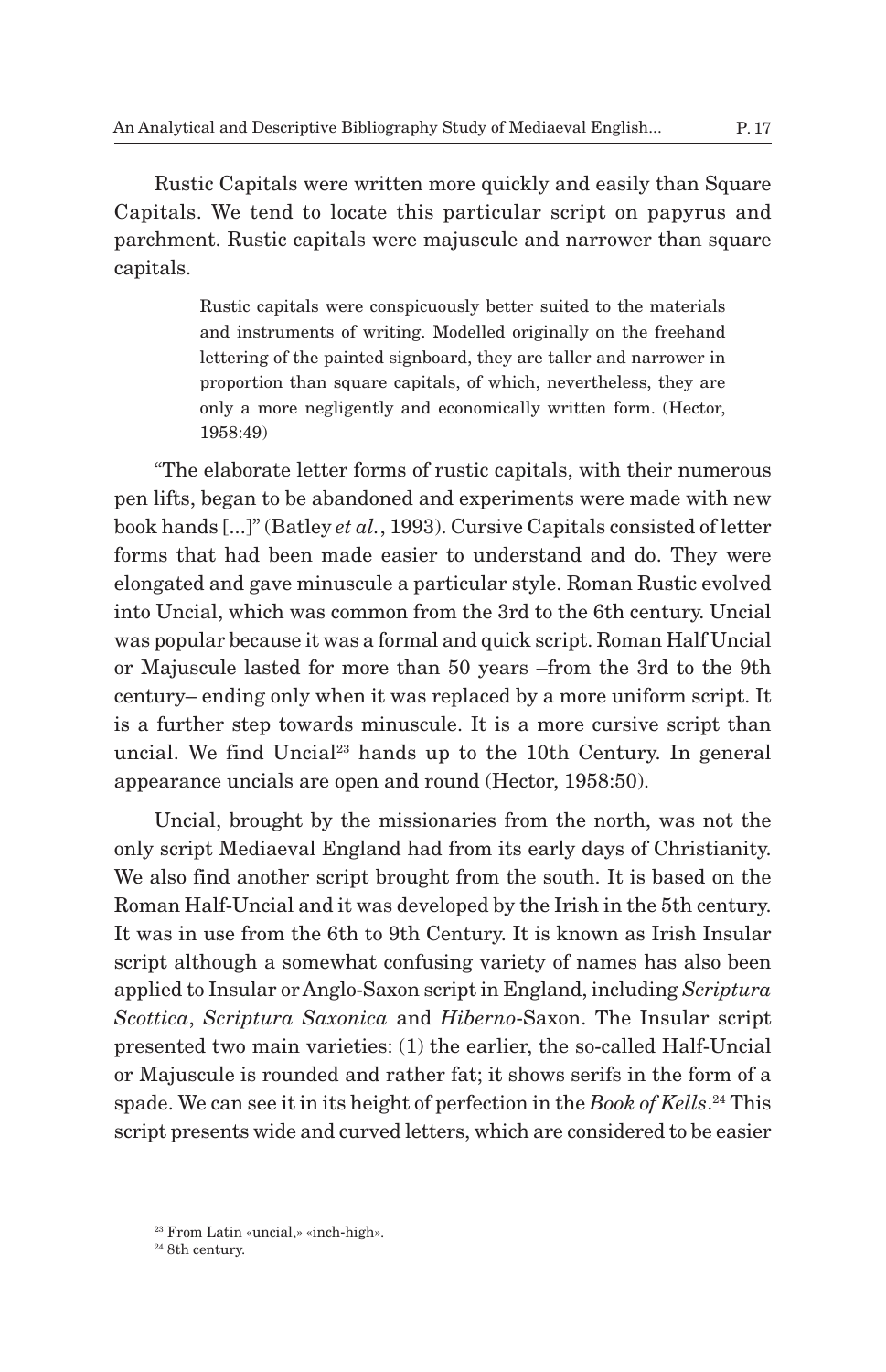and faster to write than straight lines and angles. Insular Majuscule<sup>25</sup> suffered from being too formal by the 9th century and in the next 100 years it became obsolete. (2) By about the 7th century a more angular, cursive and thinner script was evolving. It is really minuscule and is known as Insular or Anglo-Saxon Minuscule. We could say that it is a combination of Irish Minuscule and Anglo-Saxon Minuscule. Insular Minuscule26 was developed from Half-Uncial in the sixth century in Ireland and brought to England by the Irish ca. 560; it was then adapted, in the Old English period, for transcribing English. It is much narrower and more vertical than Majuscule, and the letters touch one another more often. It was in use from about the 730's. With the Norman Conquest in 1066, Insular Minuscule died out. The Irish, however, continue to use the hand to this day as the script for Gaelic. "By the early eighth century these Insular hands, majuscule and minuscule, were dominant not only in their native Ireland, where no others were in use, but in all the Anglo-Saxon kingdoms" (Batley *et al.* 1993:63).

In the 8th century, under the patronage of Charlemagne (742-814) there was a major reform of handwriting. It resulted in the development of a hand both easy to write and to read, combining clarity of uncial with some of the quickness of cursive. Its models were derived from diverse sources so many scripts influenced the development of Carolingian Minuscule. Both the Carolingian and the Insular Majuscules and Minuscule arose from the same base script. In the very beginning both forms were similar in appearance but by the eighth and ninth centuries, the letter styles had evolved into recognisably different scripts not only in shape but also in form.

Carolingian<sup>27</sup> Minuscule was in use from the 8th to the mid-twelfth Century. Caroline Minuscule forms the basis of modern printed minuscule. Carolingian Minuscule was developed to be easily recognized. It is one of the most common scripts in Latin documents in England from the 10th to the 13th centuries. It was used to write classical texts, religious books and educational material. The script is generally said to be a representation of real Renaissance calligraphy. However, when the

<sup>25</sup> Insular Majuscule is also known as Insular Half Uncial, Insular Round, Anglo-Saxon Majuscule and Anglo-Saxon Round Hand.

<sup>26</sup> Insular Minuscule is also known as Anglo-Saxon Pointed Hand, Scriptura Gotica, Insular Pointed and Scriptura Saxonica.

<sup>&</sup>lt;sup>27</sup> Also known as Caroline. The model upon which it is based has never been discovered.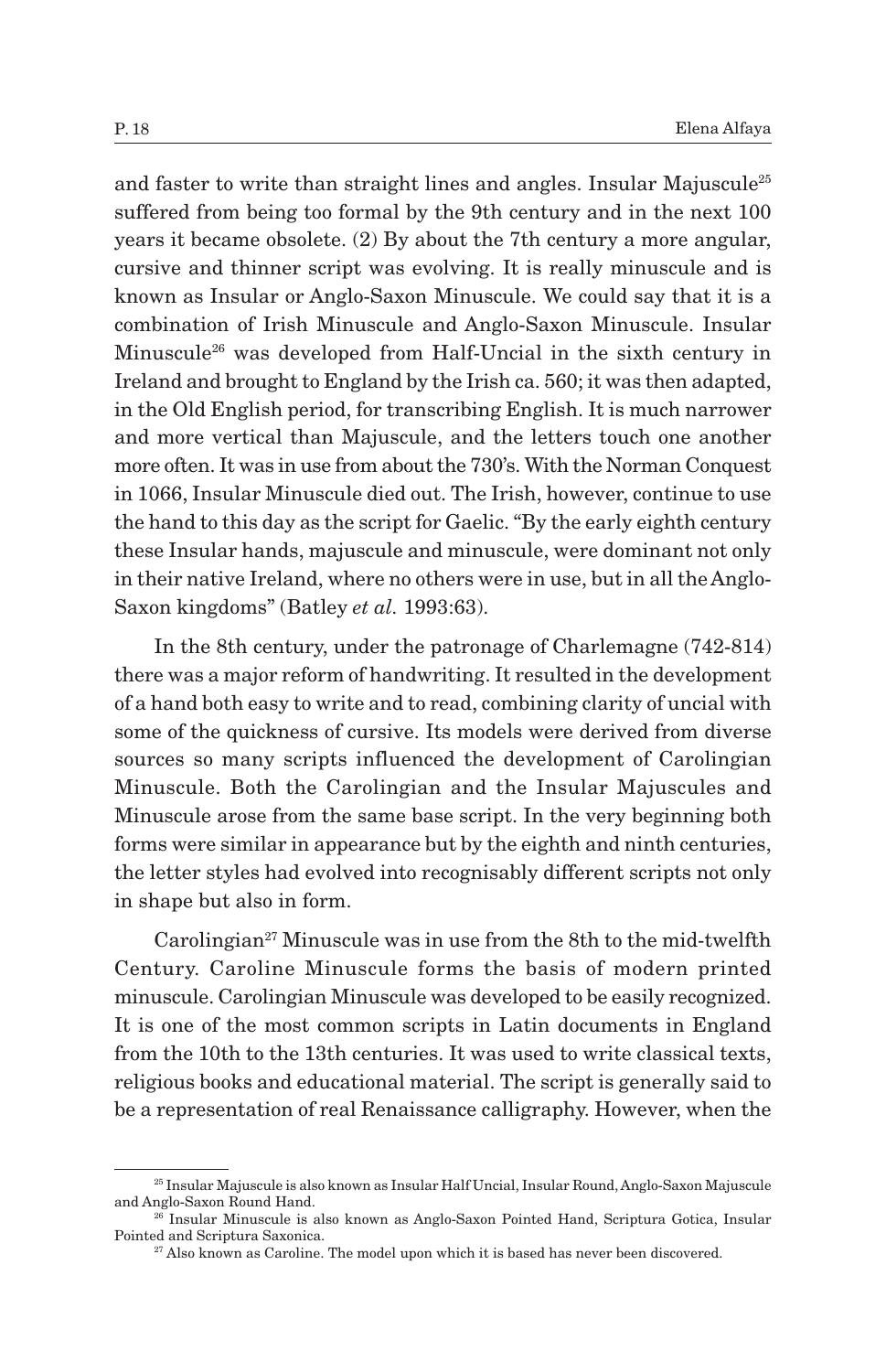Gothic era came about, it became obsolete. "Towards the end of the twelfth century the round, fat shapes of the Carolingian letter were squeezed thinner and thinner until almost all the curves were excluded, and the compressed and upright Gothic letter emerged" (Jackson, 1981:81).

Early Gothic28 or *Littera Moderna* was in use during the 11th and 12th centuries. It was born from Carolingian Minuscule, from its alteration from a rounded to an angular hand. Scribes developed a narrower writing style so that more words would fit on a single line. A possible reason for this is the fact that vellum and paper were expensive at the time. This style was known as Gothic and lasted as a popular scribing technique throughout much of the Middle Ages. However, by the end of the 12 century, the hand became so embellished that the style became difficult to imitate. Early Gothic disappeared when the 13th century brought various Gothic *Textura* scripts.

Formal Gothic29 or *Textura* was developed in the 13th century and was primarily used for grand liturgical books. It shows angular, vertical letters overlapping and touching others. It offers several variations:

- *Textura Precissa* is unserifed and stands flat. This script was well established in use in 13th century. It originated in England but when the Renaissance arrived, Gothic *Textura Precissa* lost its popularity. *Textura Precissa* is considered the most elite form of gothic lettering. The reason for this is the great skill that goes into the letters themselves. Scribes who lettered in *Textura Precissa* often made a considerably higher wage for their work (Brown & Lovett, 1999:87).
- *Textura Quadrata* developed from Precissa. It has small, square shaped serifs and feet. Its main distinction from the more elite *Textura Precissa* is its consistent use of wedge serifs at the bottom of each vertical stroke on the baseline. (Brown & Lovett, 1999:87). Gothic *Textura Quadrata* was in use during the 13th, 14th and 15th centuries. Gothic *Textura Quadrata* was used in printed books well into the Renaissance since it became a model

<sup>&</sup>lt;sup>28</sup> With the establishing of gothic script, Roman capitals gave way to uncials, which were adapted to the angularity of the miniscule by elongation and broken strokes.

<sup>29</sup> Formal Gothic is also known as Black Letter, Litera Textuales Formata, Litera Misales and Litera Psalterialis.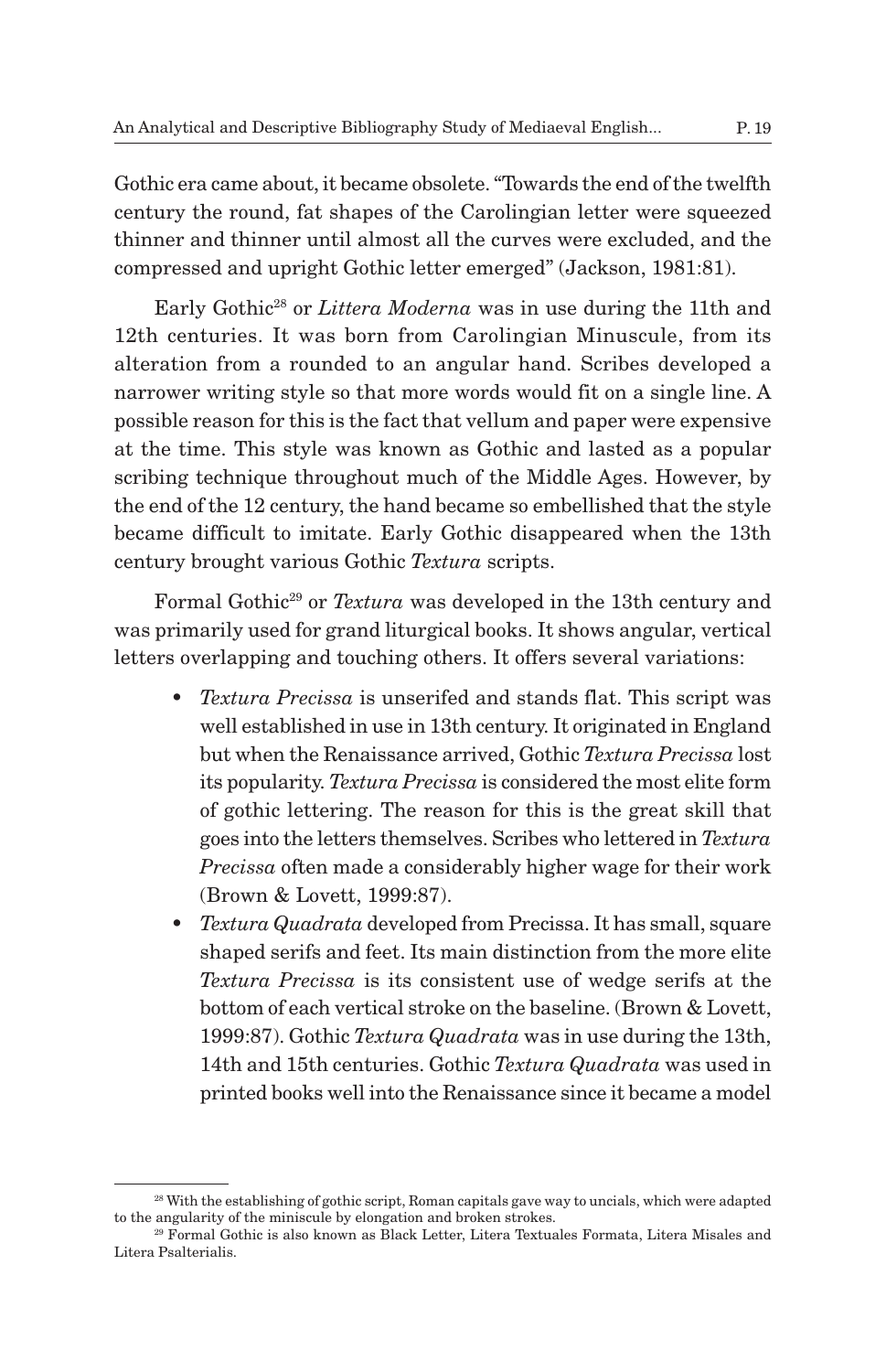for the first typefaces. The script was later no longer used by the scribes because of its severe calligraphic restrictions.

*• Textura semi-quadrata* is a hybrid of *Textura Precissa* and *Textura Quadrata* which varies from letterform to letterform in its use of wedge serifs or no wedges. (Brown & Lovett, 1999:87).

By the late 12th century there was a separation between formal book-hands, the ones we know as *Textura*, and the documentary hands. Also, there was a growth of a group of scripts adapted to purpose. This was understandable since *Textura* was an elaborate and laborious script to write. By the end of the 13th century cursive hands evolved for literary purposes too, and were completely developed by the time of Chaucer. From Chaucer's time –late 14th century– the to the death of Skelton (1529) the main scripts for English literary works are *Textura,* the two cursives, the so-called *Anglicana* and secretary, and mixtures of *Textura* and cursive known as hybrid or bastard script.

There are two main types of Gothic hybrids. As often happens when two or more distinctive scripts are current, secretary and *Anglicana* borrowed from one another in features and graphs. Both scripts became combined with *Textura* to form what we now know as hybrid scripts, though the term bastard<sup>30</sup> is still prevalent. Hybrid *Anglicana* or Bastarda *Anglicana*31 is a Gothic cursive hand used in England in the mid-14th century. It was perfected by the beginning of the 15th century and survived in a deteriorated form until the 16th century. It is a hybridisation of *Textura* with cursive *Anglicana* since it shows *Anglicana* and *Textura* features. Its main difference from *Anglicana* is that it is a little bit larger. Hybrid *Anglicana* is somewhat easier to write than *Textura Formata*. It was the chief literary cursive hand at the time of Chaucer. Though it was probably imported in its earliest form from France, it has been given the name *Anglicana* because of its widespread and distinctively English use.

> Written in England over a period of at least two hundred years and by scribes of every degree of competence, bastard naturally varies perceptibly between writer and writer and from date to date. [...]

<sup>30</sup> This term comes from the practitioners themselves.

<sup>&</sup>lt;sup>31</sup> The term originates with M. B. Parkes.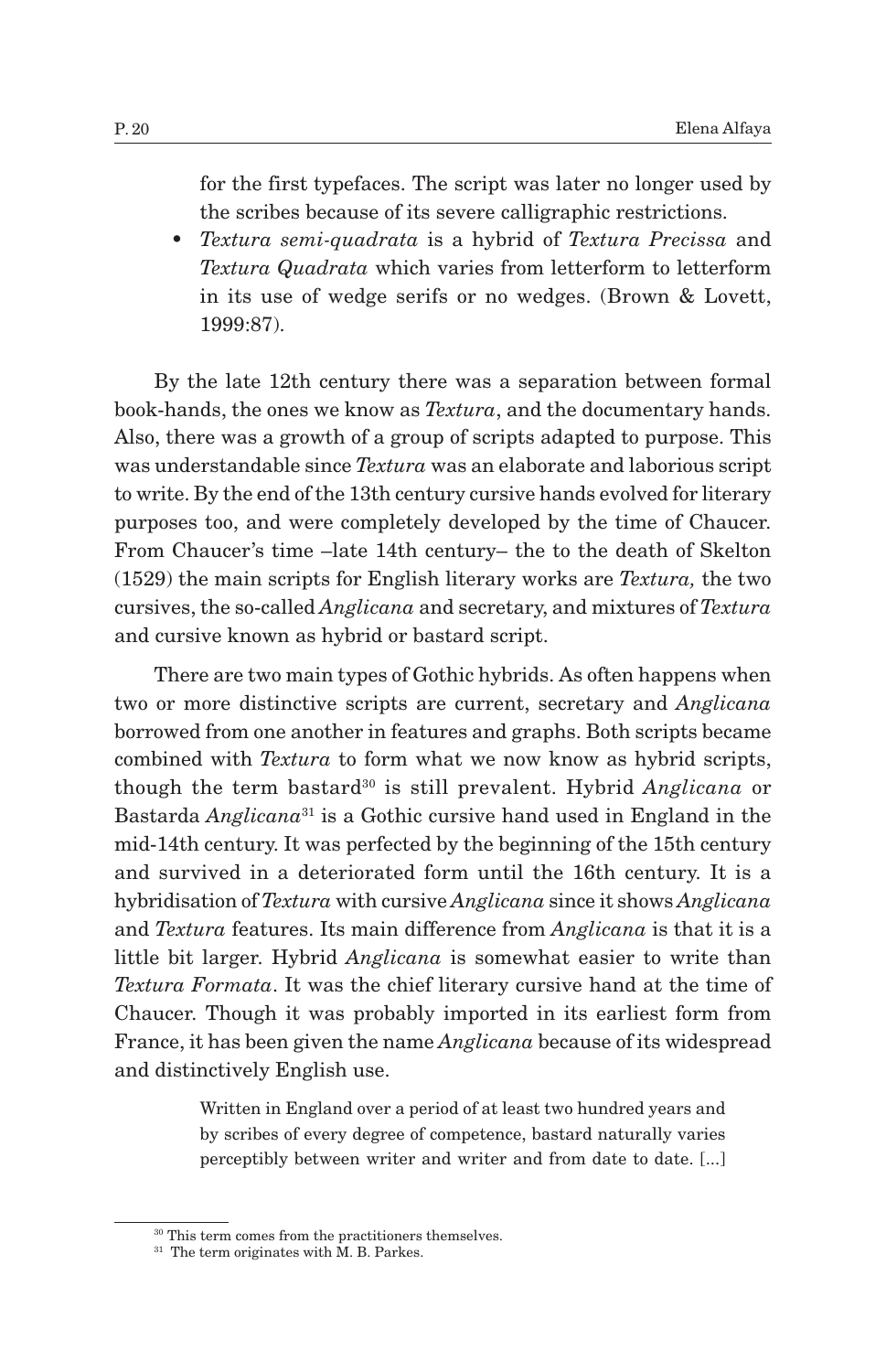The general characteristics may be summed up as uprightness and angularity, both inherited from text, and a certain discretion in the use of "ties", or linking-strokes. The angularity is due to the same causes, and is brought about by the same means, as had formerly produced the characteristic appearance of text: the letters are laterally compressed and what had originally been curves are "broken" into angles. (Hector, 1958:55)

In the 14th century *Anglicana* suffered many modifications. A remarkable one was the development of *Formata* Grade, based partly on *Textura* from which it acquired a squarer appearance, some broken strokes and hooked serifs. It made use of thicker and more angled pen strokes than *Anglicana*. The graphs were quite similar, though.

No sooner was *Anglicana* at its height than it was challenged by another cursive script: the Hybrid Secretary or Bastard Secretary.32 This hand shows Secretary with some *Textura*/*Anglicana* features. It was far more popular than *Textura* and occurs quite frequently in formal manuscripts. It arrived into England from France<sup>33</sup> in the third quarter of the 14th century, during the reign of Richard II. It is a much more angular hand than *Anglicana*, which looks rounded if compared. As for size, and range of graphs it is a much more variable hand than *Anglicana*. Secretary is also more angular than *Anglicana*, since it could be written more swiftly. It is found in Chancery legal documents. It became a popular script and was extensively in use by the middle of the 15th, being the most prominent hand in the 16th century. In the fifteenth century we find the following Gothic Court Hands:<sup>34</sup>

- (1) *Cancellaresca* cursive or *Italica* was developed in Papal chancery and spread through Europe as a documentary hand.
- (2) Cancellaresca formata was sometimes used as a book hand and is mainly formalized chancery.
- $(3)$  Exchequer hand is the English pipe roll<sup>35</sup> hand in use since the 12th century in Exchequer documents. The hand practised in

<sup>&</sup>lt;sup>32</sup> Book hand developed in England from the hybridisation of Gothic Textura with the French Secretary hand.

<sup>&</sup>lt;sup>33</sup> The earliest forms of secretary seem to come from Italy.

<sup>&</sup>lt;sup>34</sup> The Commonwealth attempted to outlaw these by Act of Parliament as medieval, royalist relics, but Chancery survived to the nineteenth century when it was finally dismissed in 1836 by Act of Parliament.

<sup>35</sup> Exchequer pipe rolls are written records of the king's accounts for one financial year. The earliest surviving pipe roll covers the 1129-1130 financial year.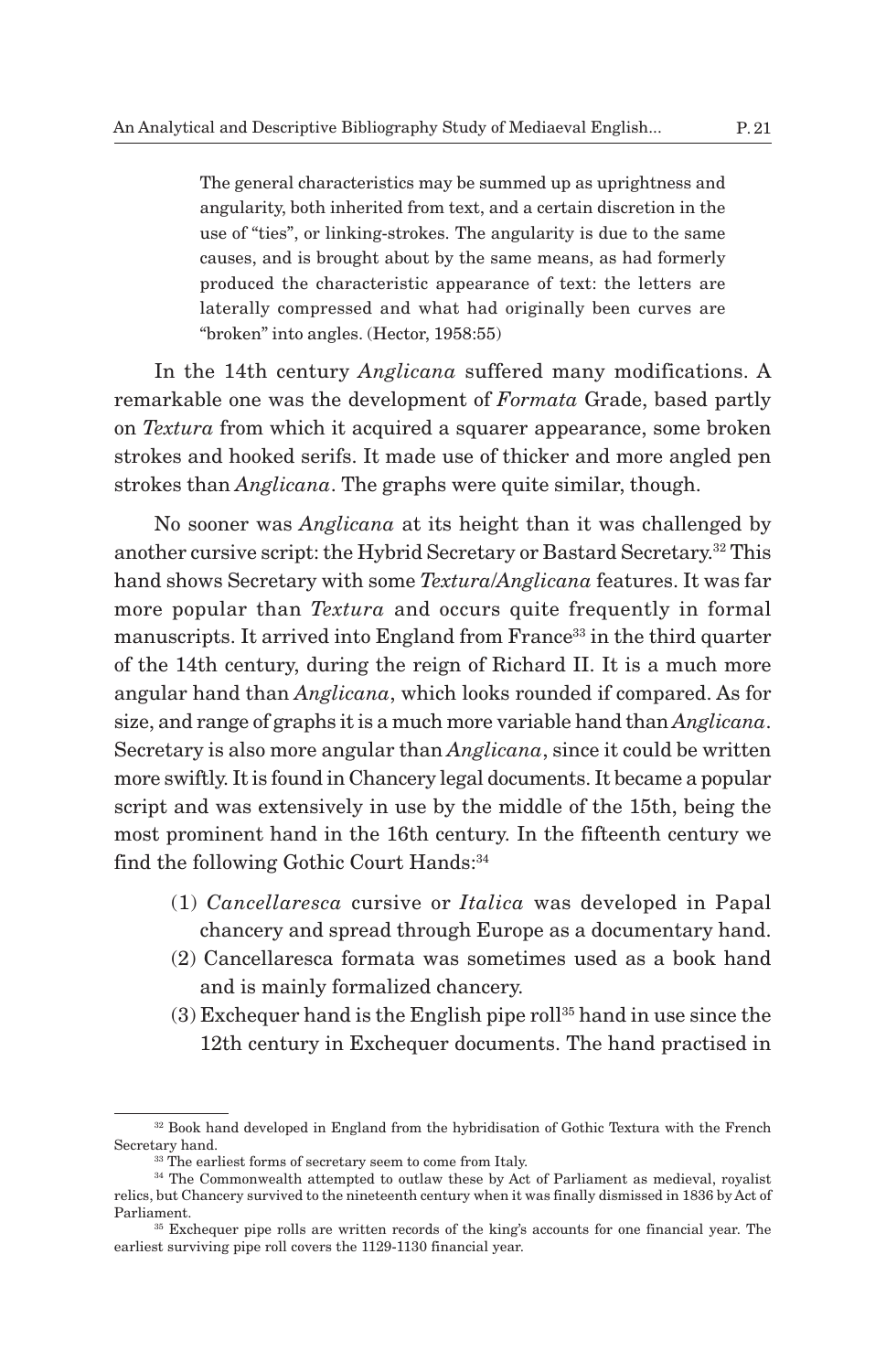the Pipe Office is perhaps the only Exchequer hand at all likely to be met often in documents in private ownership. (Hector, 1958:62).

- (4) Chancery hand was adapted in the 15th century as a court hand in the English chancery and survived to the 19th century. It has Anglicana forms.
- (5) In the 15th century, Court of Commonpleas hand was adapted as a court hand in the English Court of Commonpleas. It also presents Anglicana forms:

By "court hand" the later writing masters primarily understood the hand written in the records of the courts of Common Pleas and King's (Queen's) Bench. It was not, however, confined to such records, being extensively used by lawyers and their clerks not only for documents such as deeds, etc. but for such purposes as personal memoranda and commonplace books. (Hector, 1958:63)

- (6) The style of King's Remembrancer hand is almost the same as the Chancery hand.
- (7) Lord Treasurer's Remembrancer hand is nearly like the hand used in legal documents.
- (8) The style of Humanist script is formal. As for Humanistic Round, we can appreciate some Gothic features and this is really helpful so as to differentiate it from Carolingian. We have also another way to distinguish them: the material they make use of to write is paper, not vellum. Besides, these texts are known to have been composed later than the 13th century. Humanistic Round is the script that has given the features and quality of the Roman font.

A cursive hand, which is the ancestor of modern handwriting, was invented in the 1420s by Niccolò Niccoli.36 Later, it was adapted to printing as the italic font. It is the so-called Humanistic Cursive. With the fact of printing starting into existence, and the end of the Middle Ages, we come to the end of our History of English Scripts, although handwriting of course did continue to develop right up to the present day. But it was no longer an extremely important and necessary part in the production of books and other documents.

<sup>36</sup> An Italian Humanist (c.1364-1437) who was one of the leading scholars at the Medici court in Florence.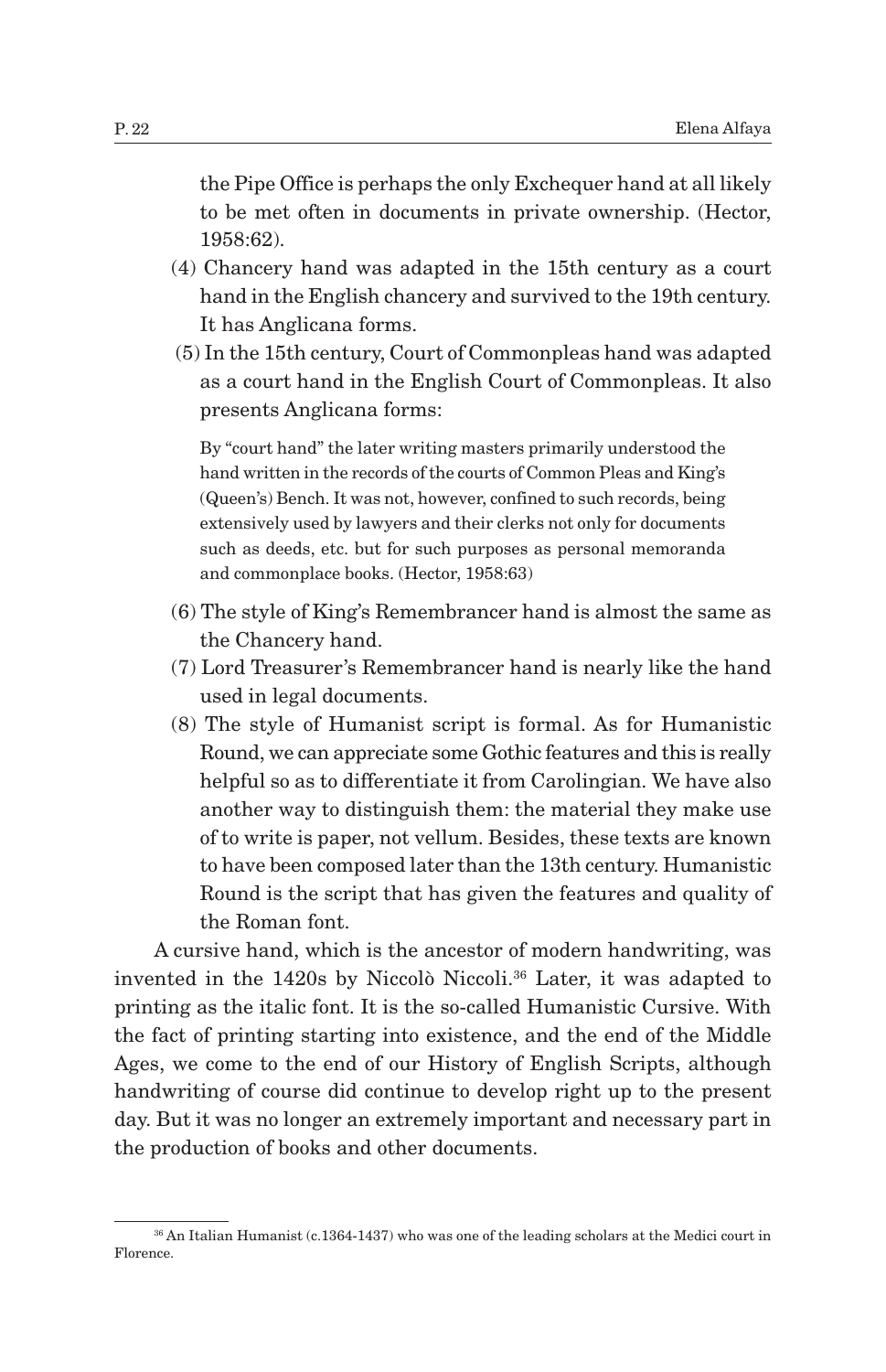The aspirations of the virtuous art and skill of writing by hand are still respected and admired by many of us but many more feel that handwriting and calligraphy are for ornament only and not a place where we can find information. Handwriting may find its absolute loss with the coming into use of cleverer technology in the next centuries.

We have seen that mediaeval palaeography, book-making and calligraphy let us return Middle English works to a context just because each manuscript involves a unique contextualization, because each and every manuscript is a work of art. This being so, working just on critical editions would not let us get our goals by themselves. When facsimile copies have been translated into text files, for instance, we can no longer appreciate such details as the ones previously described. We need the *real* manuscript as well. Then, scholars might identify, classify and analyse different aspects of the text as well as emend and annotate them either historically, geographically, or culturally. To be explicit, and thus to illustrate this point, one might classify such variants as printing errors, typographical errors or spelling variants that may lead researchers to their goal. All in all, we must also admit that the construction of *apparatus criticus* is a major advance for our discipline.

One of the problems with critical editions is that they keep changing and not always for the better. And many critical editions have their problems with methodology. Some of them leave parts of the real manuscript out or even mix some of them. It seems to me that any good critical edition is much more prone to omission and corruption than any manuscript, microfiche or facsimile edition, for instance. Besides, there is no reason why a critical edition leaves out part of a manuscript unless their aim is just that of enjoying the reading of it. We should also be aware that there are many times when there is a problem with a manuscript and the alternatives are not included in the *apparatus criticus*37 and sometimes it may even be misleading*.* The construction of an *apparatus criticus* is an art worthy of admiration in its own right. However generous, ample and reasonable it may be, it is after the text.

<sup>37</sup> See for example: Nestle's and Metzger's Greek New Testaments or Offord's The Parlement of the Thre Ages. Relevant spelling explanations are not always included and this misinformation may lead the researcher to misinterpretation.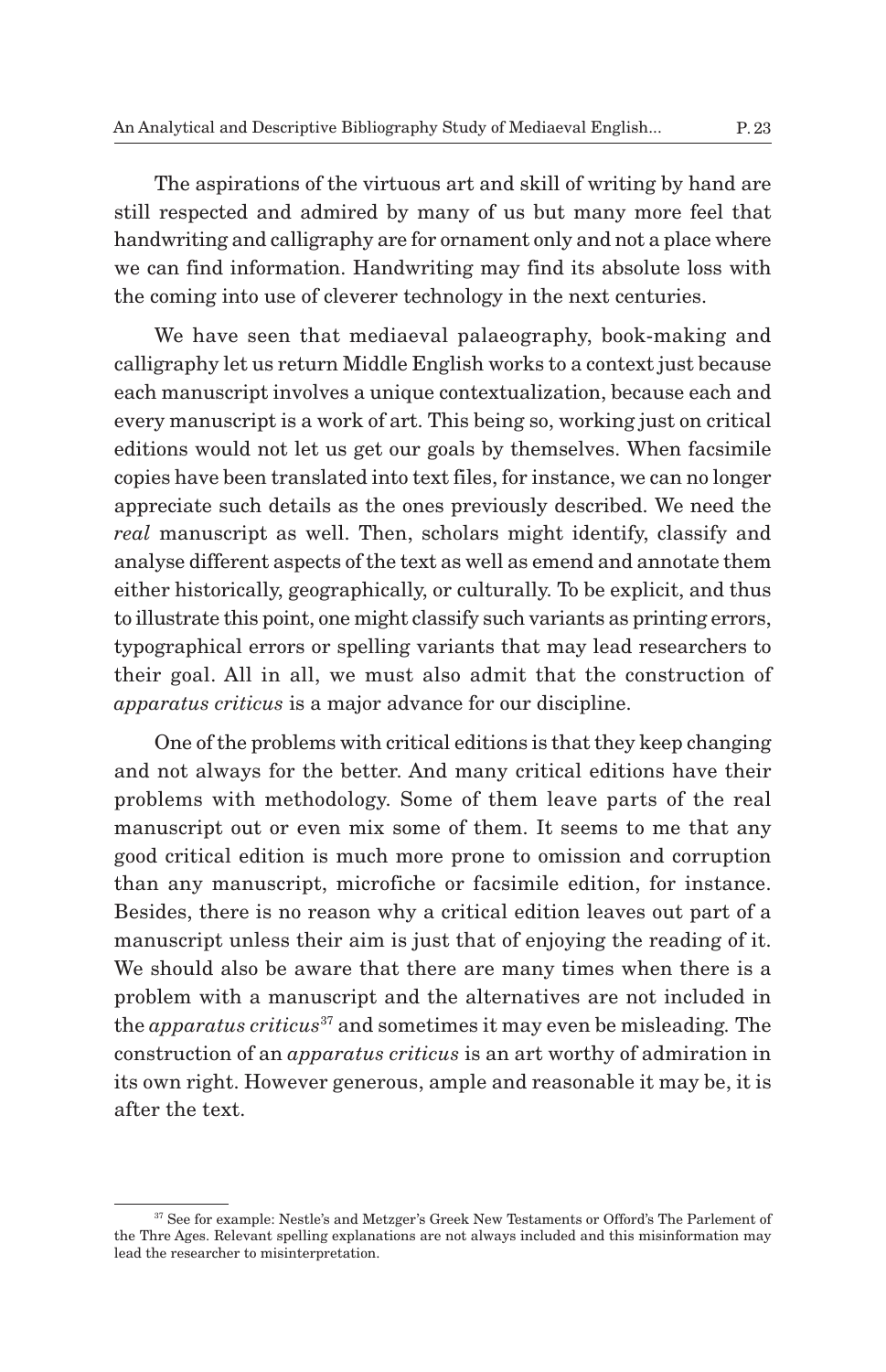What is held here is that a particular and specific part of philological work might be largely accurate had we avoided making use of critical editions that may present subtle changes with respect to the original manuscript. To return to the main point of the article, if we use the tools of modern textual criticism, we are using tools developed by other scholars who have approached the extant manuscripts. The problem is that they are not always exactly preserved and that is a fact. There are a substantial number of important passages, spelling variations, scribal hand changes, ink differences...which the modern versions present in an altered and weakened form. I do not suggest that researchers should always avoid critical editions for their research since they are really useful for some types of studies. We must recognize, however, that all the information here described can be only brought to light by means of facsimile editions, microfilms, microfiches or the real manuscript itself, a defence grounded upon the untrustworthiness of translations underlying manuscripts. Finally, and however helpful critical editions may be, it is advisable to be given the physical evidence of what was written and to interpret it for ourselves, providing scholars the opportunity to read the past by themselves. Scholars of Middle English have not yet agreed to any standard editorial practice for textual presentation. Editing texts continues to be a concern in most domains of linguistic and literary studies.

### **REFERENCES**

- ALEXANDER, J.J.G. 1978. "Scribes as Artists" in *Medieval Scribes, Manuscripts and Libraries: Essays Presented to N. R. Ker*, edited by M. B. Parkes and A. G. Watson. London: Scolar Press.
- —. 1993. *Medieval Illuminators and Their Methods of Work.* New Haven: Yale University Press.
- ALFAYA, E. 2003. "On the Importance of Facsimiles when Editing Classics". *El inglés como vocación. Homenaje al profesor Miguel Castelo Montero,* edited by A.R. DE TORO & M.J. LORENZO, 57-66. A Coruña: Servicio de Publicacións da Universidade.
- BATLEY, J., BROWN, M.P. & J. ROBERTS, eds. 1993. *A Paleographer's View. The Selected Writings of Julian Brown.* Harvery Miller Publishers: London.
- BOLOGNA, G. 1988. *Illuminated Manuscripts: The Book before Gutenberg*. New York: Weidenfeld and Nicholson.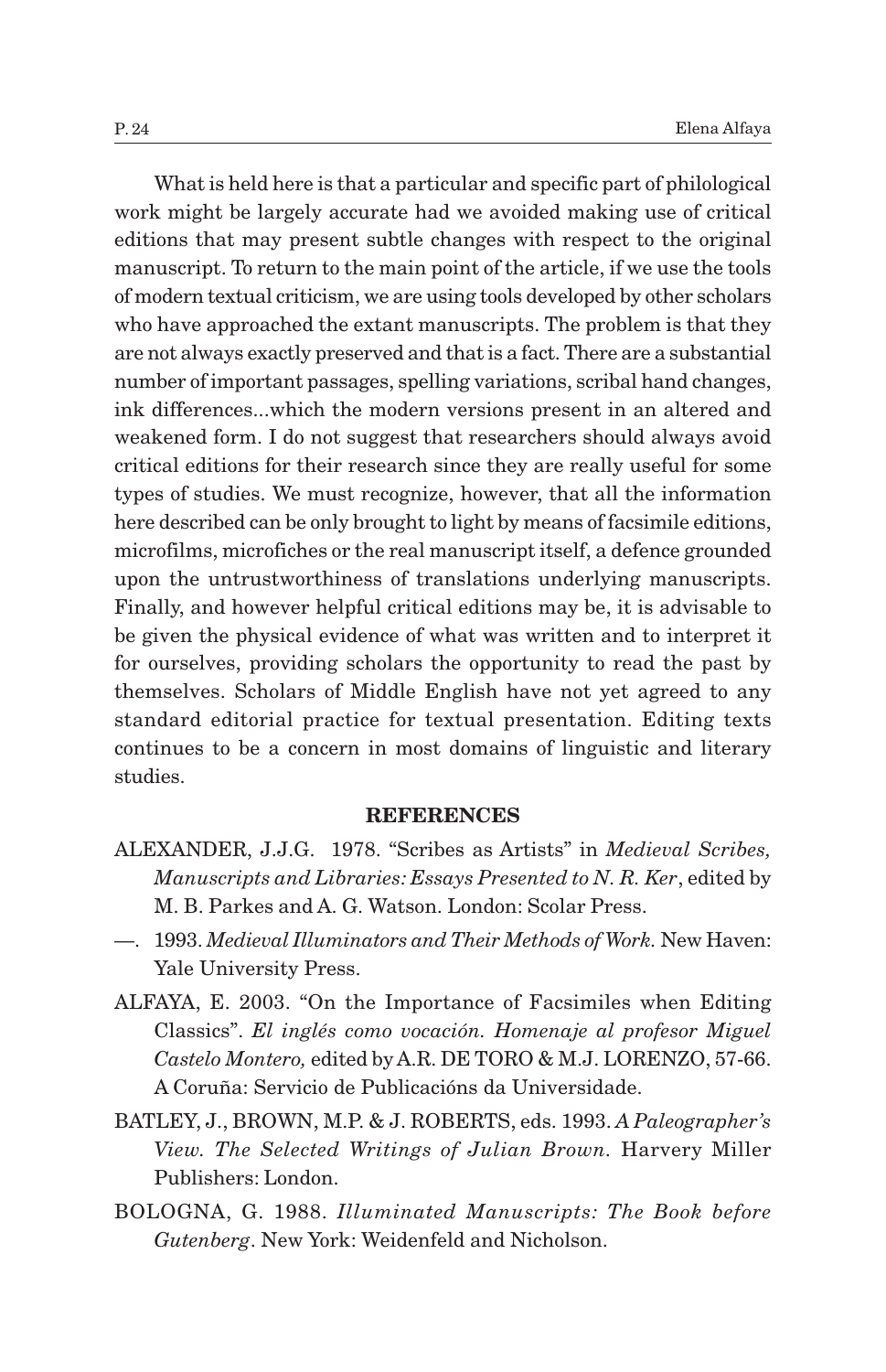- BROWN, M.P. 1994. *Understanding Illuminated Manuscripts: A Guide to Technical Terms*. Oxford: Oxford University Press.
- BROWN, M.P. & P. LOVETT. 1999. *The Historical Source Book for Scribes. London: the British Library*.
- CLANCY, M.T. 1981. *From Memory to Written Record: England, 1066- 1307.* Cambridge: Harvard University Press.
- CARTER, M. 1992. "Theories of Letterform Construction, part 1". *Printing History* 13:14. 3-16.
- COLEMAN, J. 1981. *Medieval Readers and Writers 1350-1400*. New York: Columbia University Press.
- DE HAMEL, C. 1992. *Scribes and Illuminators*. Toronto: University of Toronto Press.
- DIRINGER, D. 1967. *The Illuminated Book: Its History and Production*. New York: Praeger.
- GANZ, P., ed. 1986. *The Role of the Book in Medieval Culture*. Tournhout: Brepols.
- GARAND, M.C. 1980. "Manuscrits monastiques et scriptoria aux XIe at XIIe siècles". *Codicologica* 3: 9-33.
- GOLDSCHMIDT, E.P. 1943. *Medieval Texts and Their First Appearance in Print*. London: Bibliographical Society.
- HECTOR, L.C. 1958. *The Handwriting of English Documents*. London: Butler & Tanner.
- HEROLD, K.R. 2001. "Librarianship and the Philosophy of Information". *Library Philosophy and Practice* 3:2. 399-405.
- JACKSON, D. 1981. *The Story of Writing*. London: Studio Vista.
- JOHNSON, C. & H. JENKINSON. 1915. *English Court Hand A. D. 1066 to 1500.* Oxford: Oxford University Press.
- KER, N.R. 1960. *English Manuscripts in the Century after the Norman Conquest.* Oxford: Clarendon Press.
- MARTIN, H.J. 1994. *The History and Power of Writing*. Chicago: University of Chicago Press.
- MCINSTOSH, A., SAMUELS, M.L. & M. BENSKIN. 1986. *A Linguistic Atlas of Late Mediaeval England.* Edinburgh: Aberdeen University Press.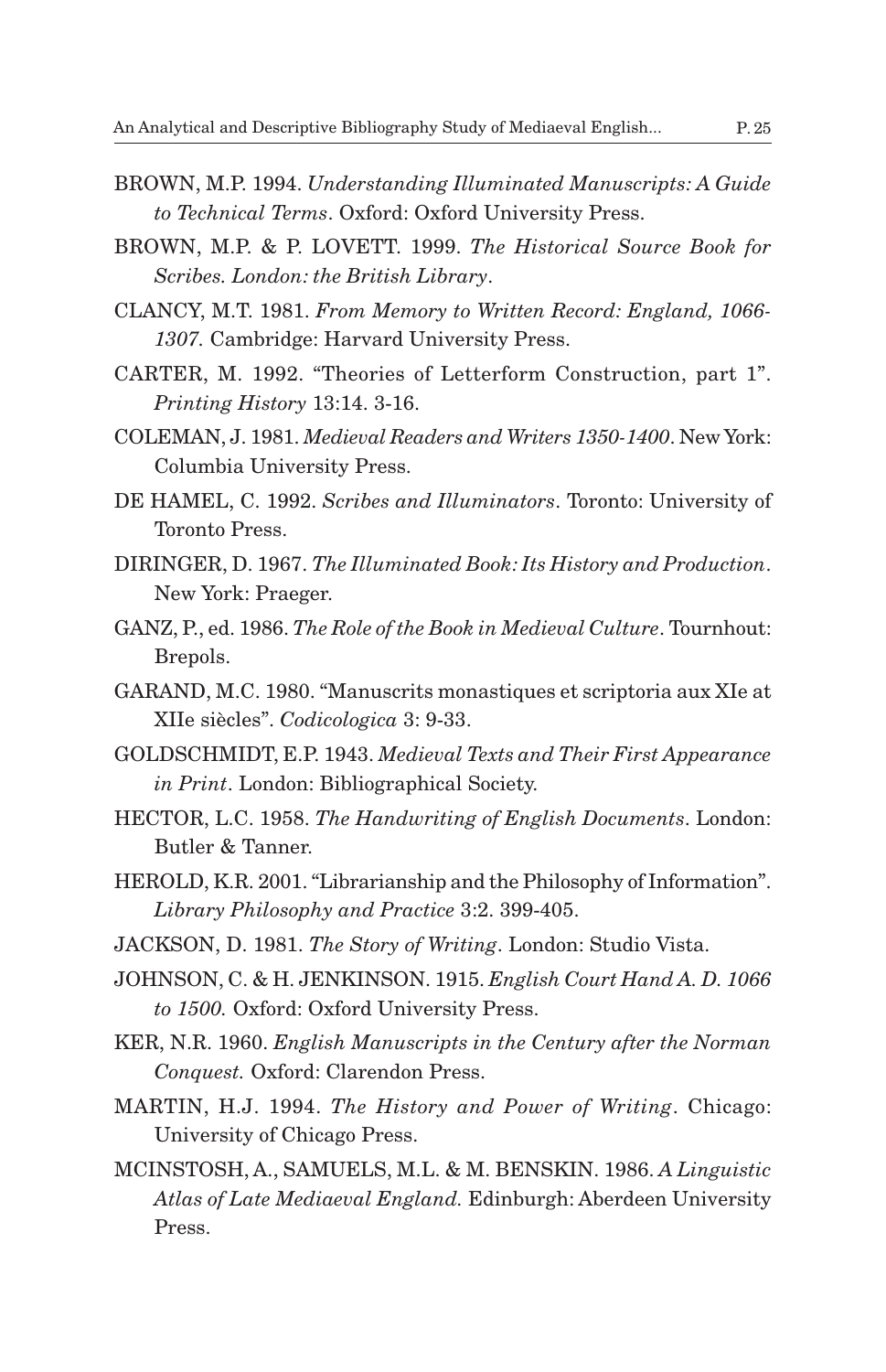- MCKITTERICK, R. 1989. *The Carolingians and the Written Word.* Cambridge: Cambridge University Press.
- METZGER B.M. 1977. *The Early Versions of the New Testament: Their Origin, Transmission and Limitations*. Oxford: Clarendon Press.
- —. 2000. *A Textual Commentary on the Greek New Testament.* 2nd. ed. Stuttgart: Deutsche Bibelgesellschaft.
- OFFORD, M.Y. 1997. *The Parlemnt of the Thre Ages.* London: Early English Text Society.
- PARKES, M.B, & A.G. WATSON, eds. 1978. *Medieval Scribes, Manuscripts and Libraries: Essays Presented to N.R. Ker*. London: Scolar Press.
- —. 1979. *English Cursive Book Hands, 1250-1500*. London: Scolar Press.
- ROBINSON, P.R. 1980. "The 'Booklet': A Self-contained Unit in Composite Manuscripts". *Codicologica* 3: 46-69.
- RYDER, M.L. 1964. "Parchment: its History, Manufacture and Composition". *Journal of the Society of Archivists* 2: 391-399.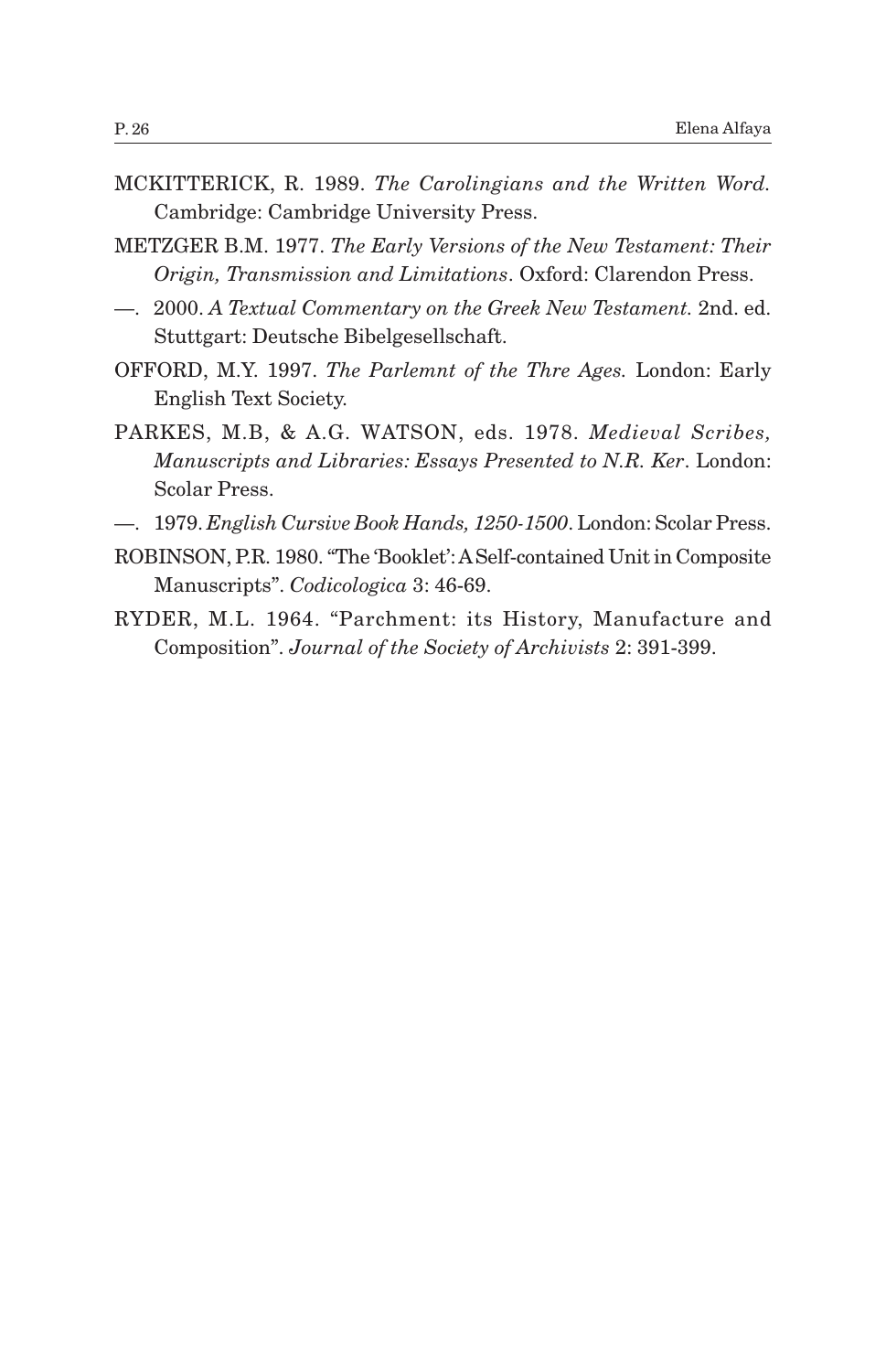# **CONTEMPORARY IRISH POETRY: ACTUAL PLACES AND TERRITORIES OF THE MIND**

 **José Miguel Alonso Giráldez**

*Universidad de A Coruña*

# *To Ada and Nuño*

Problems connected with identity have always been regarded as highly productive in Irish literary criticism, particularly in the postcolonial scenario. This quest for identity has reshaped many of the traditional cultural landscapes. The English language has become an accepted form of communication in spite of being the language of the colonizer. From a literary point of view, the well-known dichotomies, such as north/south, island/continent, and, above all, rural/urban, have been progressively eliminated, probably thanks to the subtle influence of globalisation, but also by means of the gradual reinterpretation of landscapes and the powerful influence of the language, especially English, which has proved to be an outstanding tool when used from an Irish perspective. Poets, above all, mainly after the great divide of the 50s, and mostly after Seamus Heaney's glorious achievement, should be considered as giants in the current Irish literary system. They represent the revitalisation of language. It is amazing the ability of some contemporary poets to bring Irishness to the surface, to reveal Irishness even in the most domestic activities by using the wise combination of English as the general linguistic background and, say, some words in Irish, namely Geographical or Place names, which greatly contribute to adding flavour and memory to the text. However, it is not a literary artefact. On the contrary, it looks like a natural device, derived from reality as we know it. The old rural boundaries, perceived as distinct from the city and also heavily marked by a regional bias, folklore and somewhat unnatural political and cultural visions, have been blurred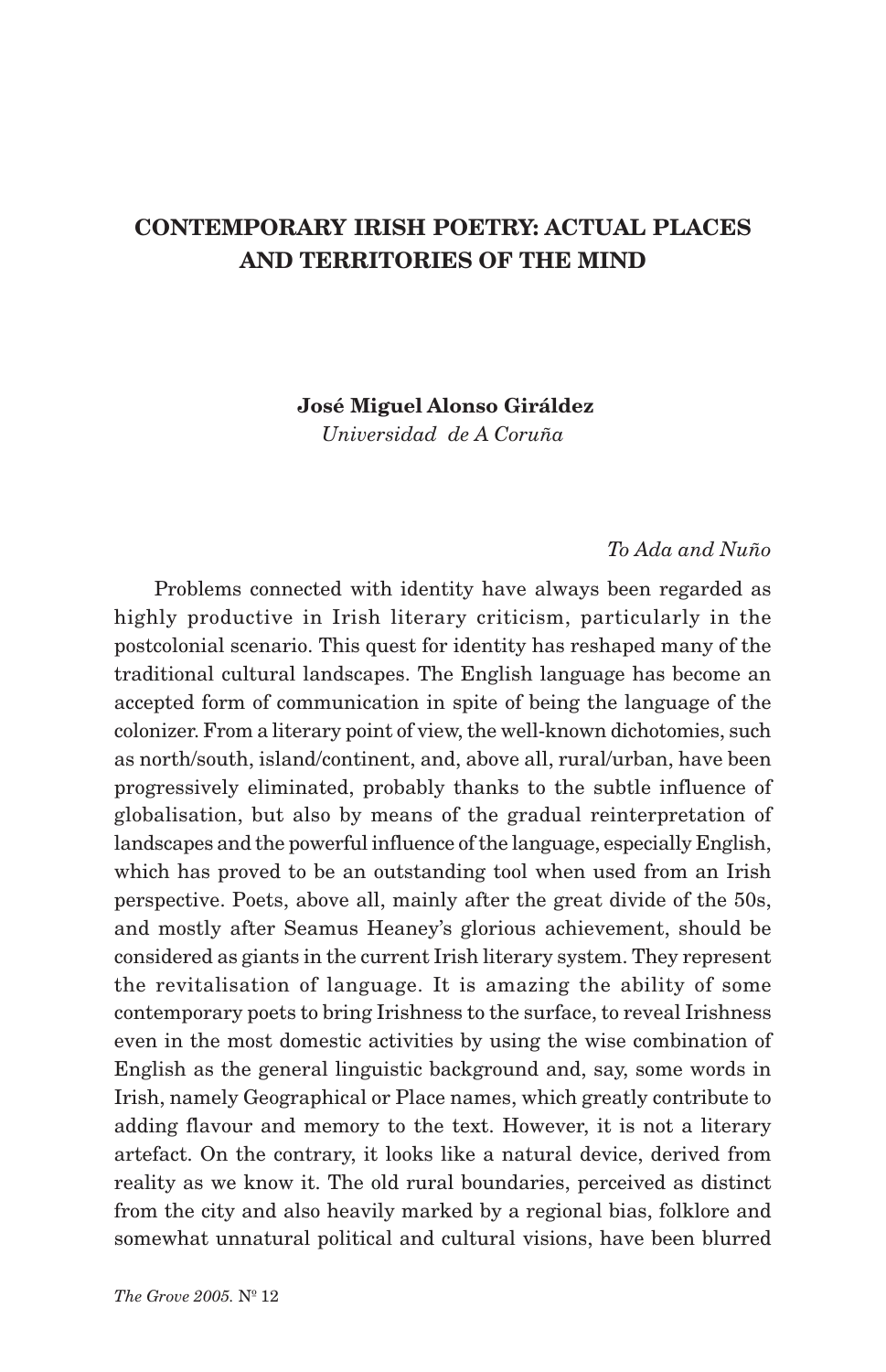by converting places into memory tanks, identity *chronotopes* as they have been described using the Bakhtinian terminology. As Dianne Meredith points out, citing Broadbridge's words, "Heaney calls the bog a sort of Jungian as well as a geological memory-bank, a dark casket where we have found many of the clues to our past and to our cultural identity" (Meredith, 1999:127). In fact, Seamus Heaney and his representation of the bogs is responsible, in my opinion, for much of this new rural conception of the territory, more intimate and individualistic, but at the same time more representative of the Irish concept of Identity. Again, the well-known concept of "sense of place" becomes useful to elucidate the energy derived from childhood landscapes, mostly rural landscapes, and the contribution of these places to the construction of Irish identity, not just because they make memories present, but because they are reformulated and retold in a new and amazingly fresh language. What is important here is the function of rural landscape as a memory tank or bank, used in a very similar way to Seamus Heaney's bogs. Objects and persons, and mostly their names, are brought to the surface by means of a 'digging operation'. However, the poet doesn't dig in the earth, or in actual territories but in the so-called territories of the mind. The process consists in moving from landscape to mindscape, as Dianne Meredith herself suggests.

In my opinion, Seamus Heaney represents the turning-point of this redress of language or, if you prefer, of using his own words, the "redress of poetry". But one of the first poets who redefined the concept of rural landscape was, no doubt, Patrick Kavanagh. The towering effect of Lady Gregory and Yeats's construction of an imaginative Western landscape provoked Kavanagh's reaction in more ways than one. Yeats's romanticised and symbolist construction was regarded as a brilliant one, but also as highly artificial and too intellectualised. It was promptly assumed that there was a lack of naturalness in the classical views of Irish landscapes, and, as a result, a great part of the efforts made by poets in the last 50 years were devoted not only to the "de-anglisization" of Irish history, but also to the reshaping of the perceptions of the Irish rural landscape in a more reliable and natural way. It is true that Heaney takes Kavanagh as a reference, at least in his early works, though re-elaborating and reinterpreting the so-called parochialism promoted by Kavanagh. Kavanagh represents an evident opposition to the Irish Literary Revival's conception of rural territories. As Antoinette Quinn points out,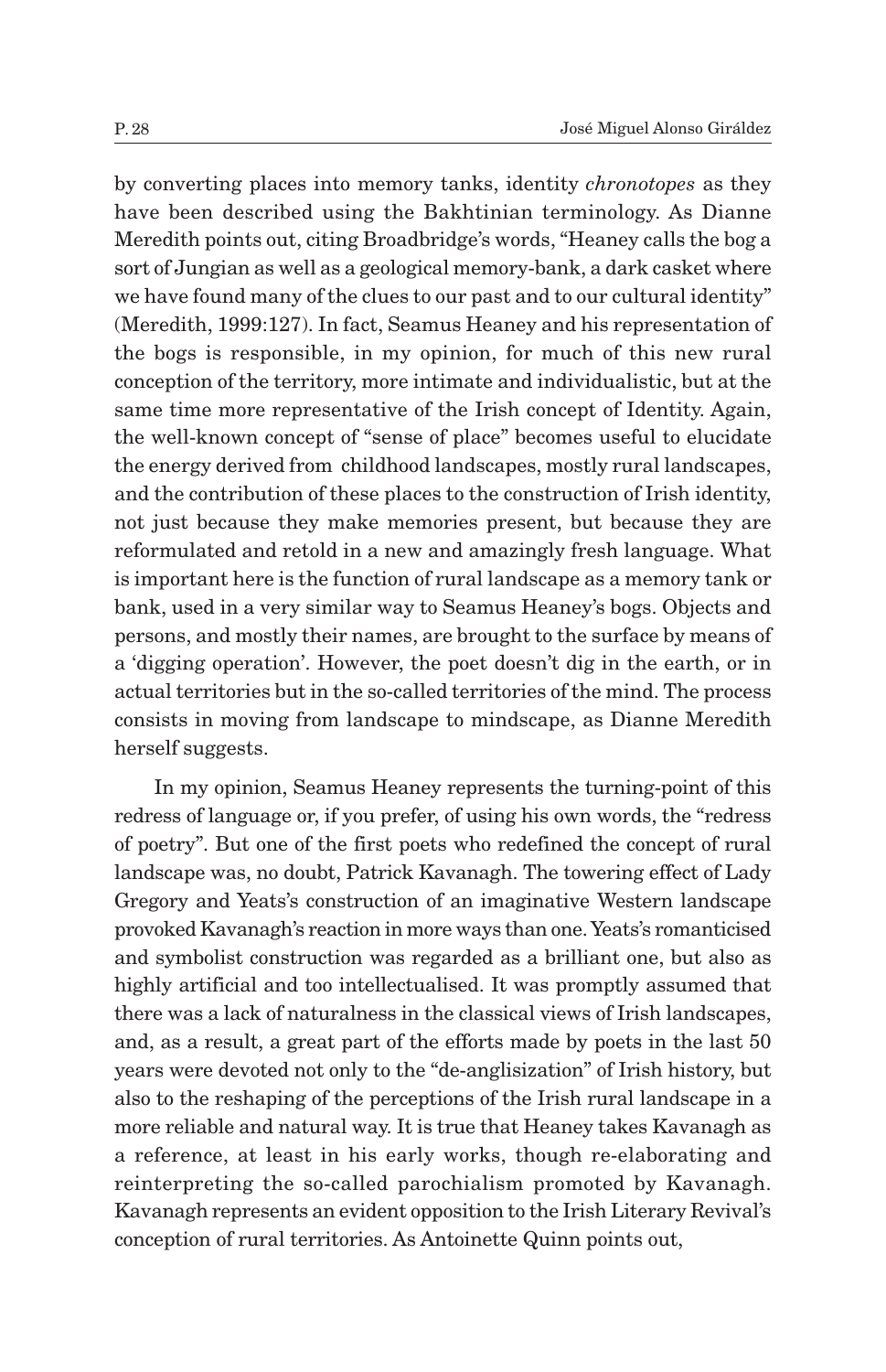Kavanagh's role as champion of the oppressed and misrepresented Rural Catholic Irish brought him into conflict with the previous generation of Irish writers, specifically J. M. Synge, Lady Gregory and W. B. Yeats, a core grouping in what is known as the Irish Literary Revival. (Quinn,  $1996:xx$ )<sup>1</sup>

In order to undertake a postcolonial reading of the Irish literary system, Kavanagh placed himself at some distance from the Irish Literary Revival, and put Catholicism as one of the main elements of his production. Kavanagh abandoned his leading role in Irish poetry, but he maintained his rural and Catholic origin. Localism soon became his main interest, analysed through the so called 'parish myth', and lending the language a more informal atmosphere, as compared with Yeats, he conveyed more credibility and naturalness. Quoting Antoinette Quinn again: "Kavanagh believed that poetry should avoid artificial diction and express itself in personalized vernacular. The whole thrust of his aesthetic was towards increasing freedom of speech" (1996:xxviii). She also says:

> Whereas Irish Ethnic poetry emphasized craft, Kavanagh increasingly cultivated a casual, impromptu attitude. The tendency of his verse is towards an ever more relaxed, easy and informal manner, letting 'rip', blabbing out confidences, commenting on trivia. (ib. 1996:xxix)

Heaney uses memories from childhood as the first raw material for composing his poetry, but he reaches a superb level of craftmanship producing brand-new artefacts, as if all the linguistic elements were weighed in a very accurate way. At times he is more a chemist than a poet. So Mossbawn represents a memory tank, as we have already said, a place in which the poet digs metaphorically, using not the spade, but the pen which rests in his hand "snug as a gun" (as he says in "Digging"). The objects are represented with a fascinating aura of luminescence, which can be equated to a sort of resurrection or animation. Not only does he bring old memories to the present but he also makes these memories alive and almost physically evident. Quoting Quinn again,

> In poem after poem he named the familiar sounds and sights of home: 'mass-going feet' crunching 'the water-ice on the potholes', 'the sow's rooting where the hen scratches', 'the steam rising from the load' of dung, the 'barrels of blue potato-spray... on a headland of July'. He adopted the perspective of a child or a nostalgic adult exile

<sup>1</sup> Introduction by Antoinette Quinn to *Selected Prose*, in Patrick Kavanagh. See Works Cited.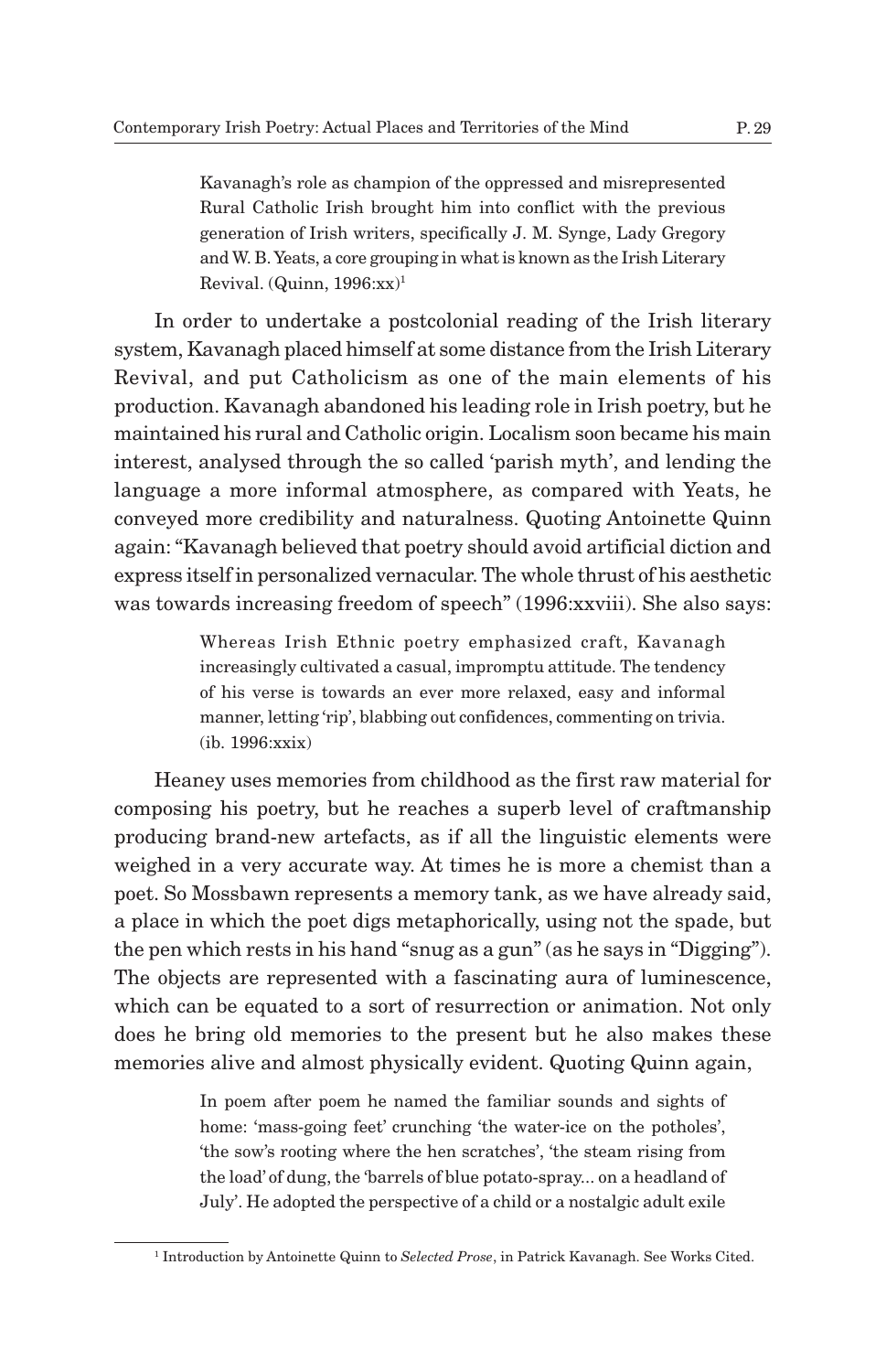to convey the magic of the ordinary and often conventionally ugly rural images, transforming the yard where his mother reared hens and sows into the Garden of the Golden Apples... (1996:xvi)

Heaney builds a telluric poetry, strongly attached to the earth, though he rapidly moves towards a progressive spirituality, from actual objects to the territory of the mind. In fact, mindscapes are only sublimations of actual landscapes, but this sublimation contributes to erasing rural boundaries and, in a way, makes parochial elements more universal. Heaney moves towards a more spiritual conception of the Place, with capital letter, when he leaves the North for the South, probably because by doing this he can get rid of the persistence of concrete elements, which are strongly marked as belonging to the North, and as a result he changes his voice into a more general or unmarked Irish view. As it also happened with Kavanagh, Spirituality is irradiated by daily events and common objects, not by the solemn ones. This is what Seamus Heaney has called "the ignorance of the day to day". And, commenting on the influence of Kavanagh, Gilsenan says:

Heaney readily acknowledges the influence of Kavanagh, who in his poetry showed what Heaney calls "the need to be open, unpredictably susceptible" to everyday happenings and experiences. Kavanagh, as Heaney himself puts it, "cherished the ordinary, the actual, the known, the unimportant", and saw in the simple everydayness of things the echo of the universal, and in his writing gave a face and a voice to rural Ireland, by showing that the local idiom was strong enough to extend beyond the local (Gilsenan, 18).

No doubt Heaney's vision of Irish identity is to be found in buried things, as they are supposed to preserve the full features of ancient times, thanks to the chemical composition of the soil. This is the reason why memories, buried or incarnated in objects and names, encapsulate identity, which seems to be still operating when brought to the present. The mission of the poet consists in digging in the memory tank until he finds the precious objects of the past or the linguistic formulation of these. Such objects, or their poetic reflection, though heavily marked by a concrete rural landscape, attached to a concrete place and time, react as universal entities and contribute to the creation of Irish identity in present times. They also have, as we have pointed out elsewhere, a curative effect: the poet as an ancient *shaman*, invoking the luminescent objects of childhood, when objects are still innocent.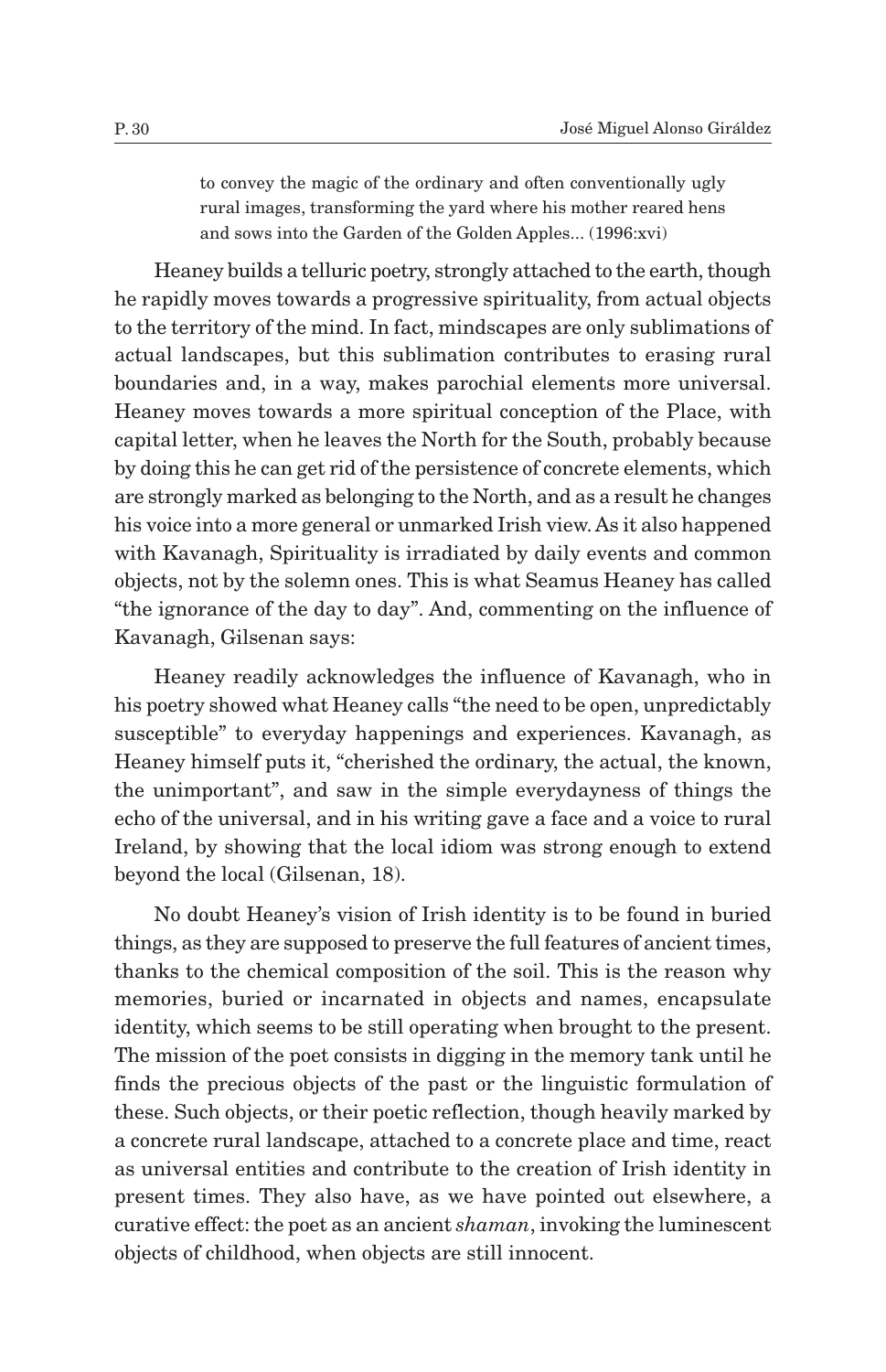This process of purification is also connected with the search for Irish essentials, but also with the search for knowledge, as it was represented in the Classical World: descending into the darkness, into the darkness of bogs but also into the darkness and unpredictability of our memories. *Seeing things* is exemplary in this sense. But Heaney's influences are manifold: from Gerald Manley Hopkins to T. S Eliot, whose musicality seems to be constantly present in his work, from Robert Frost to Robert Lowell, and also *Beowulf*, a poem Heaney translated recently, which acts in a way as a linguistic bog, revealing the ancient flavour of sounds and the fascinating obscurity of the origins. The anthropological views of Ted Hughes are also present in Heaney's works, and, in more ways than one, denote a similar passion for rescuing objects and words, this magical collusion of physical entities and linguistic signals where the essentials of identity are encapsulated.

The concept of identity, associated to the "sense of place", as in Heaney, reflects the importance of childhood experiences and the ability of the poet to recover these experiences by using language in an appropriate way. The aforementioned *chronotope,* which is a Bakhtinian concept covers two fundamental elements: time, which is perceived as a frozen image, as a bog body. This frozen image, or well-preserved body, is waiting for the poet to be brought to the present thanks to the intercession of language. So, language operates as a magical spell, and contributes to converting the physical place into a *mnemotope*, a place in which the essentials of the poet's identity, the poet's past, have been buried for a long time.

It is not just by chance that we refer to Seamus Heaney as an innovator of the Irish conception of poetry. Not only does he renew the perception of the native place through his linguistic genius but he also converts landscape into mindscape, geographic space into mental space. He refers to it in his famous essay "The Sense of Place", included in *Preoccupations*:

> I think there are two ways in which place is known and cherished, two ways which may be complementary but which are just as likely to be antipathetic. One is lived, illiterate and unconscious, the other learned, literate and conscious. In the literary sensibility, both are likely to co-exist in a conscious and unconscious tension. (Heaney, 1980:131)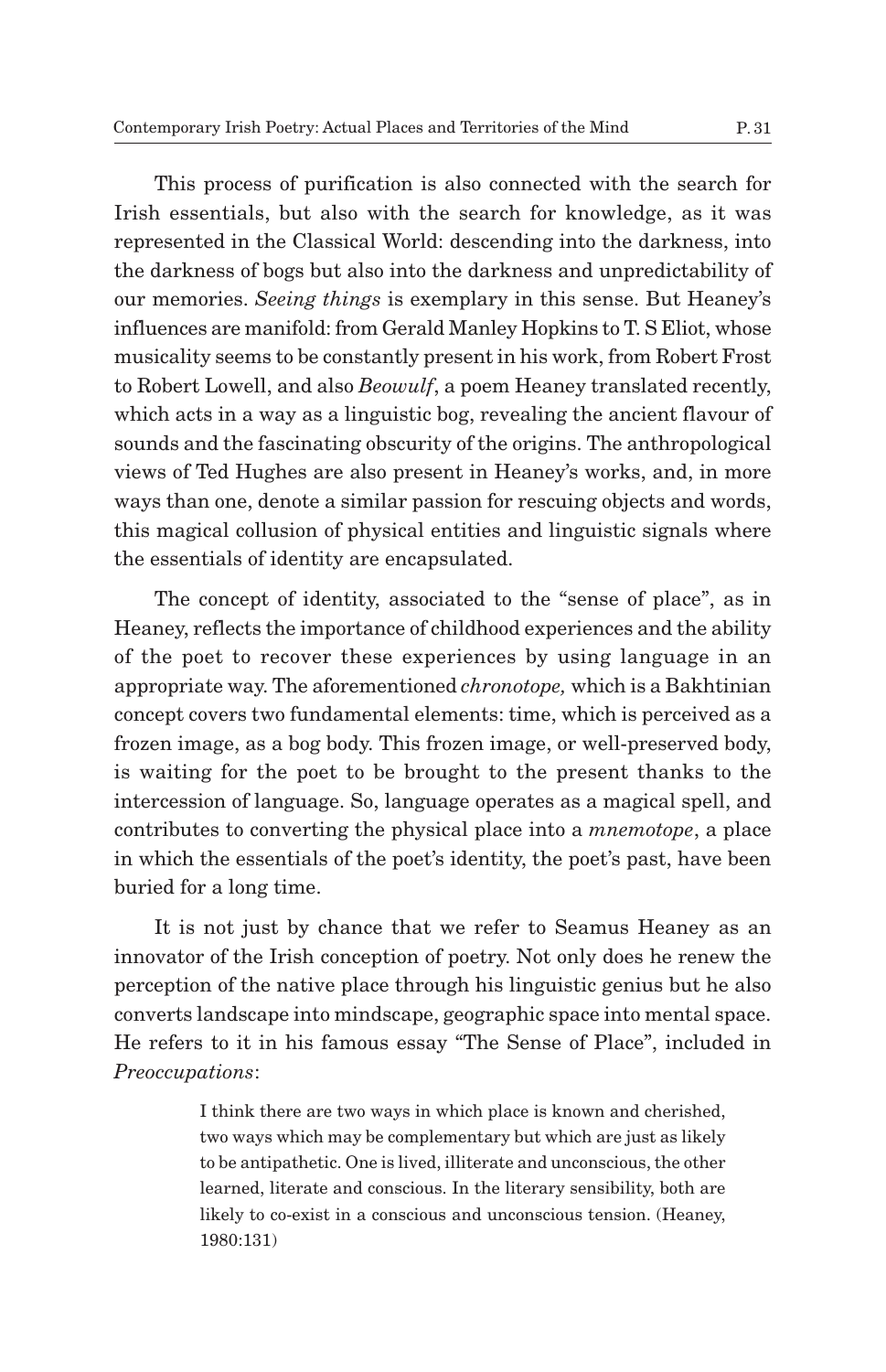What the poet does is to contribute by means of his own particular vision and personal experience, filtered through culture and language, to the construction of the collective identity. Bernard O'Donoghue, a poet born in County Cork and professor of Medieval Literature at Oxford, is also well-known for his celebrated book, *Seamus Heaney and the Language of Poetry*. In this magnificent book, O'Donoghue refers to the energy contained in Heaney's language and analyses the power of his language to reveal the unknown side of places, to transform the private landscape, the inner world, into a metaphor of Irish identity.

O'Donoghue refers, specifically, to the so-called 'place-name poems', where the presence of the Irish geographic names and his phonological texture, contributes in a decisive way to reinforcing the poem with extra meaning, and also to concentrating the general conception of Irish identity in these iconic linguistic signals, which also act as cultural elements scattered in a field of English words. Thomas O'Grady explained this in *The Boston Globe* (May 27, 2001) when in a review of *Electric Light*, he said:

> Heaney [is] casting himself in the role of Antaeus, the giant of classical mythology whose source of invincible strength lay in his regularly renewing contact with the Earth. [...] Certainly, [...] *Electric Light* testifies to the poet's career-long valuing of his down-to-earth beginnings on a farm in rural Northern Ireland. Reaffirming his relationship to his boyhood world of south County Derry through the naming of places and landmarks like Toomebridge and Butler's Bridge, and the Bann River. (*TBG*, 2001)

So, this is the aura we were referring to in the preceding lines: the aura irradiated by those names which collaborate in the construction of the poet's territory. As Bernard O'Donoghue points out, for an Irish poet writing in English, the inclusion of meaningful place names, vernacular names or native names, certifies the authenticity of the poem. It is a proof of sincerity:

> He tells us that he wrote these poems of place naming with a great sense of release [...] because they convinced him that the poet can be "faithful to the nature of the English language and, at the same time, be faithful to one's own non-English origin", which, for him is County Derry. (O'Donoghue, 1994)

The strategic presence of place names as powerful literary marks represents, according to O'Donoghue's interpretation, the "impressionistic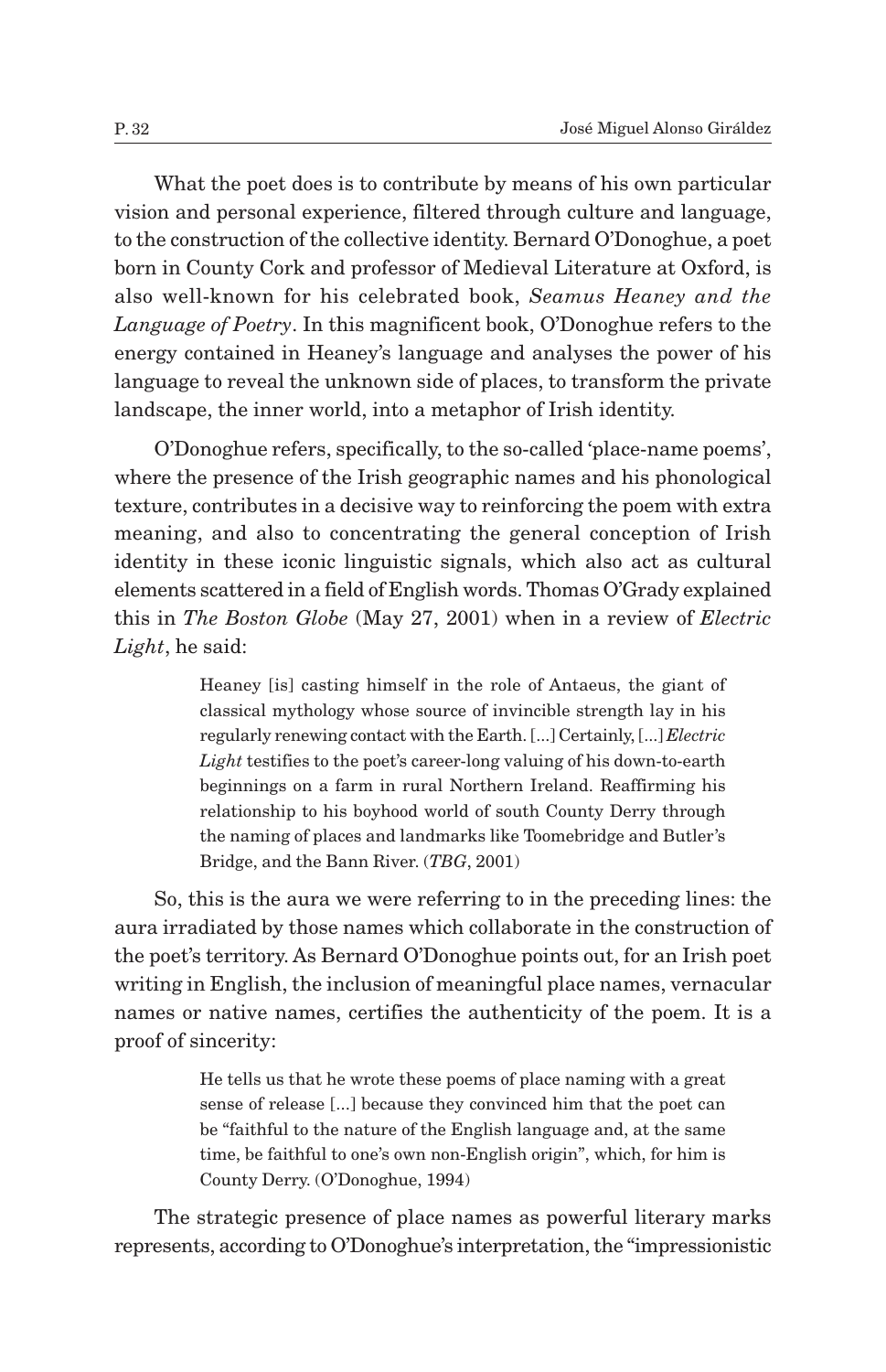use of phonological analysis" (O'Donoghue 1994). Though the poet is writing in English, a vernacular word or expression, a place name, acts as a restrictive entity first, contextualizing the territory, but then transforms itself into an expansive element, into a more general signal of Irishness. It is a password into an Irish context, a local evocation which turns itself into an Irish evocation. For instance: "Anahorish, place of clear water" ('Anahorish'). Heaney himself has made the difference between "the etymological use of place-names by John Montague and Kavanagh's less learned "naming the actual", as he says in *Preoccupations*, 142 (quoted by O'Donoghue 1994:13). However, etymology is not always a synonym of an intellectual transformation of a territory. It is also the recognition, the verbal certification of identity, the sentimental flag waving in the ocean of English terms. Heaney introduces many local and vernacular words in his acclaimed translation of *Beowulf*, some of them words which belong to his Derry territory; such as 'bawn', the native expression connected with his birthplace, Mossbawn.

This material nature of the language used by the early Heaney is found in the work of Kavanagh but also in that of Ted Hughes, and it appears in O'Donoghue's own work. This can be seen, for example, in his preference for 'place-name poems'. This concept has been repeatedly used by O'Donoghue as a concrete territory, the place, he would call his homeland.

In fact, most of O'Donoghue's poems speak of apparently small and insignificant incidents, which occur within a small area near Cullen, in Knockduff, in the river Blackwater and in the small twin mountains which rise on the horizon, the Paps.

It is obvious that the conservation of names in the phonetical vernacular, in the so-called "poems of place-naming" produces a special effect on both the Irish and the English reader, but this feeling of a 'Sense of Identity', of phonetical impressionism which O'Donoghue alludes to, is largely lost when considered outside an Irish context.

The fact that O'Donoghue uses the local place name 'Caumatruish' in his famous poem "The Iron Age Boat at Caumatruish", is not coincidental. The place name, preserved in all its phonetic splendour, spills out the transcendent meaning of the poem itself. A local archaeological find, an iron age boat fossilized in the bog, which takes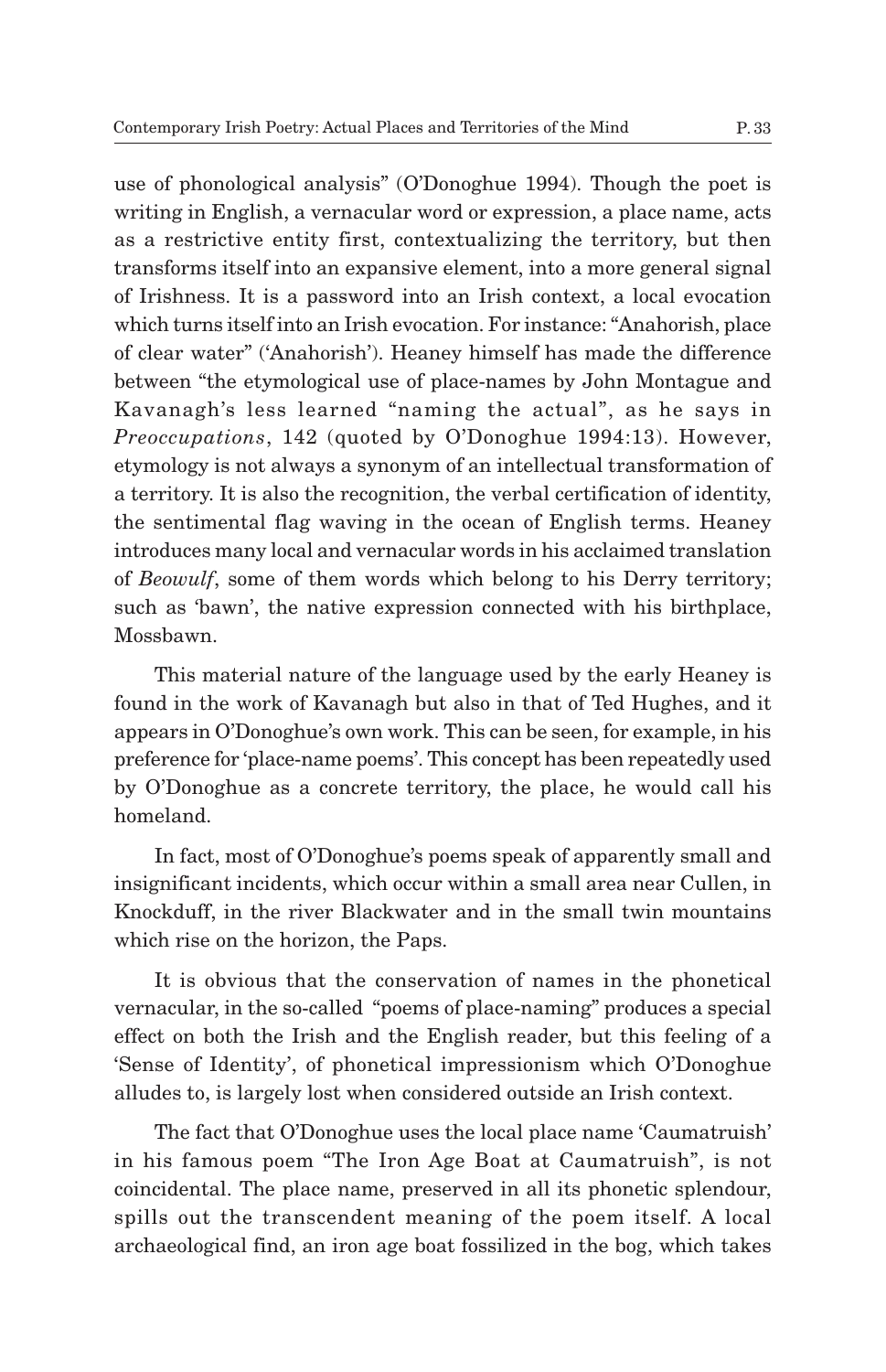us back to the history and the memory, like the fossilized finds in Heaney's work. In its very title, the word 'Caumatruish' carries all the weight of local energy, but also the indelible marks of Irish Identity.

We face another of the great linguistic challenges of Irish poetry. The use of vocabulary with a local flavour, with roots in the Gaelic vernacular, whether of Irish or Scottish origin. O'Donoghue stated:

> I feel very strongly that the local writer should take his voice from the local community. The poet must not steal that voice, but speak back to the community in the language they know and understand. [...] One of the things you notice about growing up in the countryside, despite its ascetism and austerity, is the richness and colour of the Irish vernacular. [...] In Irish country language even abstract words have colour. (*Amazon Interview Archive*, 1999)

In fact, we can conclude that where the English word is unable to reach the local, Irish expression can.

The rural landscape is also reflected in many other words which transmit a vernacular flavour. All of these contribute to providing the reader with additional information about the roots behind the poem. But the final effect is globalizing. Irish identity as a whole is derived from this local atmosphere.

Poets in Ireland, as we have said, have generated amazing cultural artefacts in order to reshape the country in the postcolonial period. This is a task which has been carried out mostly by poets. In my opinion, the use of rural elements through a new perspective has contributed to creating a new and extraordinary linguistic tissue far from the traditional construction of tradition and folklore. Yeats's artificial and intellectual constructions have given way to a more vivid representation of the real world. And this real world has produced, paradoxically, a universal metaphor. The transition from landscape to mindscape represents the evolution of place-creation in Ireland. Concrete elements are present, but landscape perceptions go beyond measurable reality and transform themselves into cultural entities, into stronger elements which are, in fact, the real basis of Irishness. As we have pointed out, Kavanagh's assertion that parochialism is universal because it deals with the fundamentals seems to be completely meaningful today.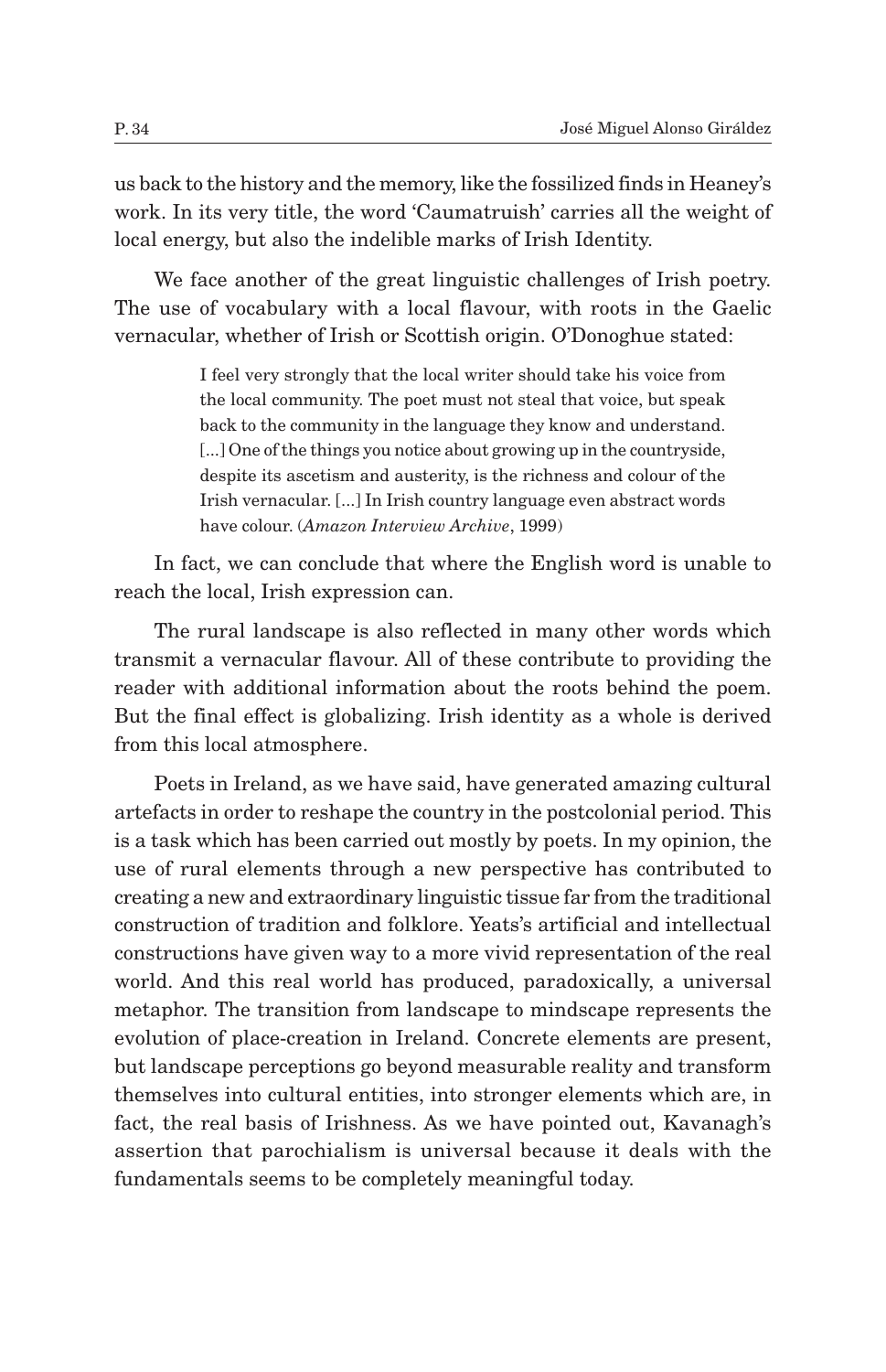# **REFERENCES**

- Amazon's Literary Archive of Interviews. Interview with Bernard O'Donoghue. "Laureantes, Lyrics and Larkin". 1999. 12 Dec. 2003. <http://www.amazon.co.uk/exec/obidos/tg/feature/-/18042 ref=ed\_art\_121649\_txt\_1/t/026-6627130-6986020>
- BROADBRIDGE E. 1977. *Seamus Heaney: Interview*. Copenhagen Danmarks Radio.
- GILSENAN, I. 1999. *Crediting marvels in Seamus Heaney's 'Seeing Things'*. Uppsala: Acta Universitatis Upsaliensis, Studia Anglística Upsaliensia.
- GLOB, P. 1969. *The Bog People: Iron-Age Man Preserved.* London: Faber.

HEANEY, S. 1999 (1966). *Death of a Naturalist*. London: Faber.

- —. 1979. *Field Work.* London: Faber.
- —. 1980. *Preoccupations*. Selected Prose 1968-1978. London: Faber.
- —. 2001. *Electric Light*. London: Faber.
- —. 1993. *Antología Poética*. Edited by B. HUGHES. Alicante: Instituto de Cultura Juan Gil Albert.
- —. 2000. Lección pronunciada en la entrega del doctorado Honoris Causa por la Universidade da Coruña, en *Acto de Investidura como 'Doutor Honoris Causa' do Excmo. Sr Seamus Heaney*. A Coruña: Universidade da Coruña.
- —. 2003. *Luz Eléctrica (Electric Light). Bilingual Edition by* Dámaso López García. Madrid: Visor.
- HEIDEGGER, M. 1959. *An introduction to Metaphysics.* New Haven: Yale University Press.
- KINSELLA, T. ed. 1986. *The New Oxford Book of Irish Verse*. Oxford: Oxford University Press.
- LIAMMÓIR, M. and E. BOLAND 1971. *W.B. Yeats*. London: Thames and Hudson.
- MEREDITH, D. 1999. "Landscape or Mindscape? Seamus Heaney's Bogs". *Irish Geography,* 32:2. 126-134.
- O'DONOGHUE, B. 1995. *Gunpowder*. London: Chatto & Windus.
- —. 1994. *Seamus Heaney and the Language of Poetry*. New York: Harvester Wheatsheaf.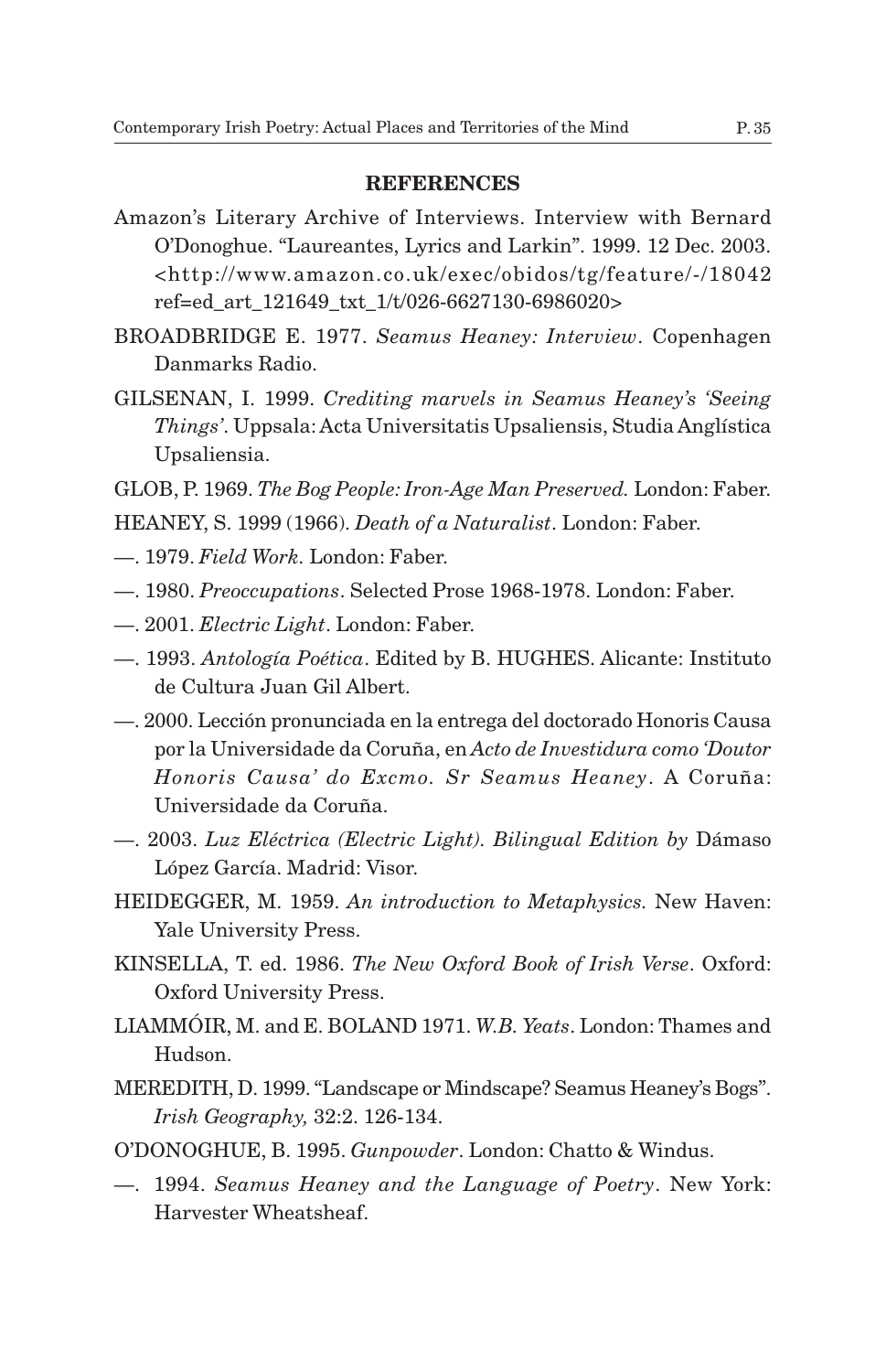- QUINN, A., 1996. "Introduction". *Selected Prose.* By P. Kavanagh. Harmondsworth: Penguin.
- TILLINGHAST, R. 2000. "Seamus Heaney: redistributing the field". *New Criterion Magazine.* 1 de mayo de 2000. 1/07/2001 <http:www.británica.com/magazine/print?content\_id=176134. >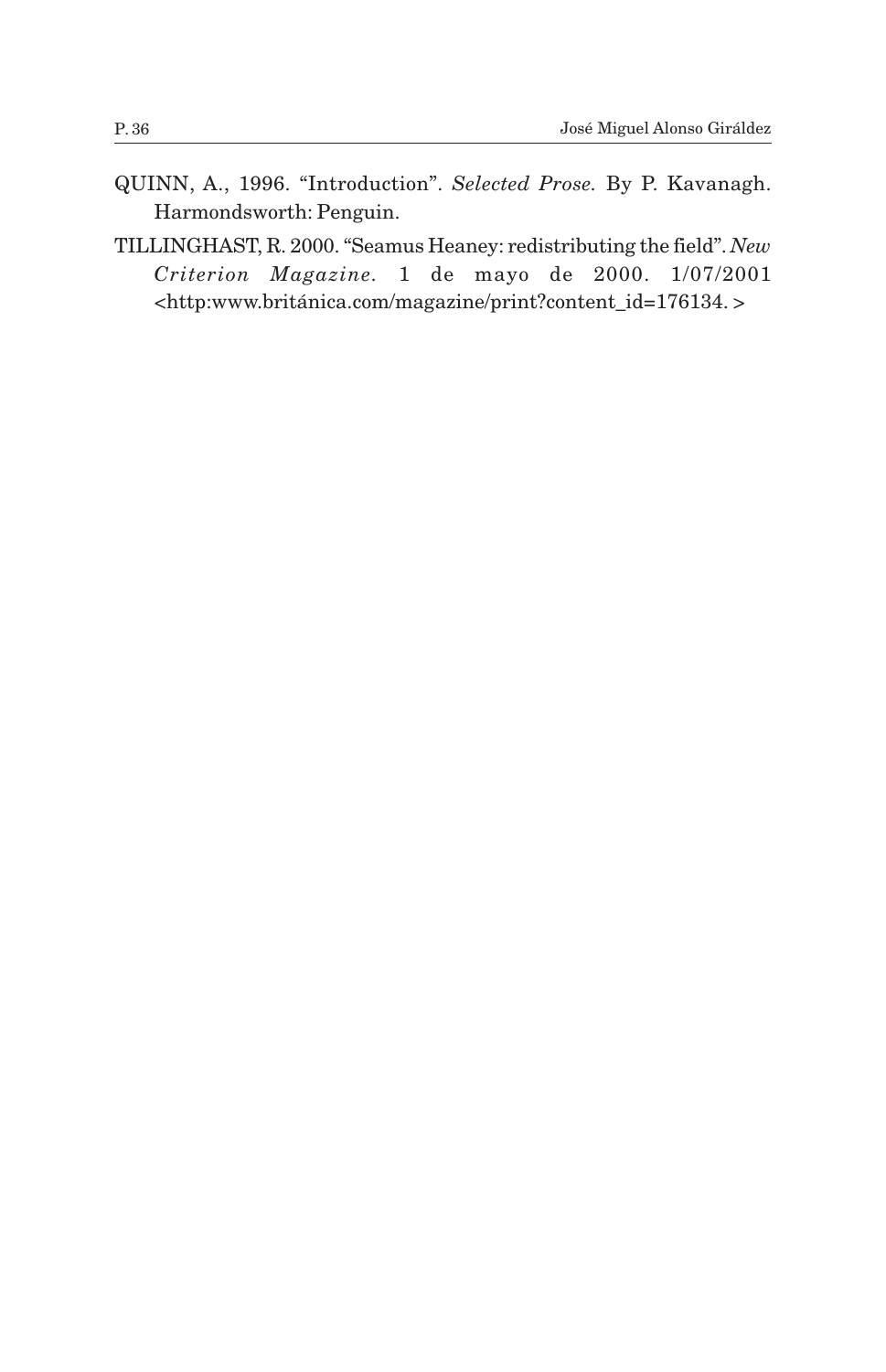# **'DISCOURSE AND SOCIETY' AS A CONCEPT USED AND MISUSED IN DISCOURSE ANALYSIS**

**Dolores Fernández Martínez** *Universidad de Las Palmas de Gran Canaria*

## **Abstract**

*The dialectical relationship between discourse and society justifies the appraisal of the association of both terms as a whole concept. This reciprocal connection is reviewed through its involvement in the parameters that define the purpose of discourse analysis, in the concept of discourse itself and in the interdisciplinary nature that marks the theoretical background of discourse analysis in terms of its mutual relationship with other sciences. However, this paper tackles some other fronts, equally rooted in the concept of 'discourse and society', in which a faulty discursive treatment of this idea is preventing a complete development of discourse analysis itself. The interrelationship discoursesociety is thus contemplated through the factors that constitute the social dimension of discourse and, especially, through the criticism of the absence of the variable of power as an inherent element in it. This incorrect theoretical view has been perpetuated by some methodological attitudes and by an incoherent link between discourse analysis and the critical discourse approach. The central link discourse-society influences and is affected by all these satellite connections, which produces a whole network of defective associations that breaks the central axiom of discourse analysis as the study of language in use in social contexts.*

## *1. Dialectical relationship discourse-society*

In 1952, Harris, in his article "Discourse Analysis", raised the question of the search for solutions to the problems of the continuation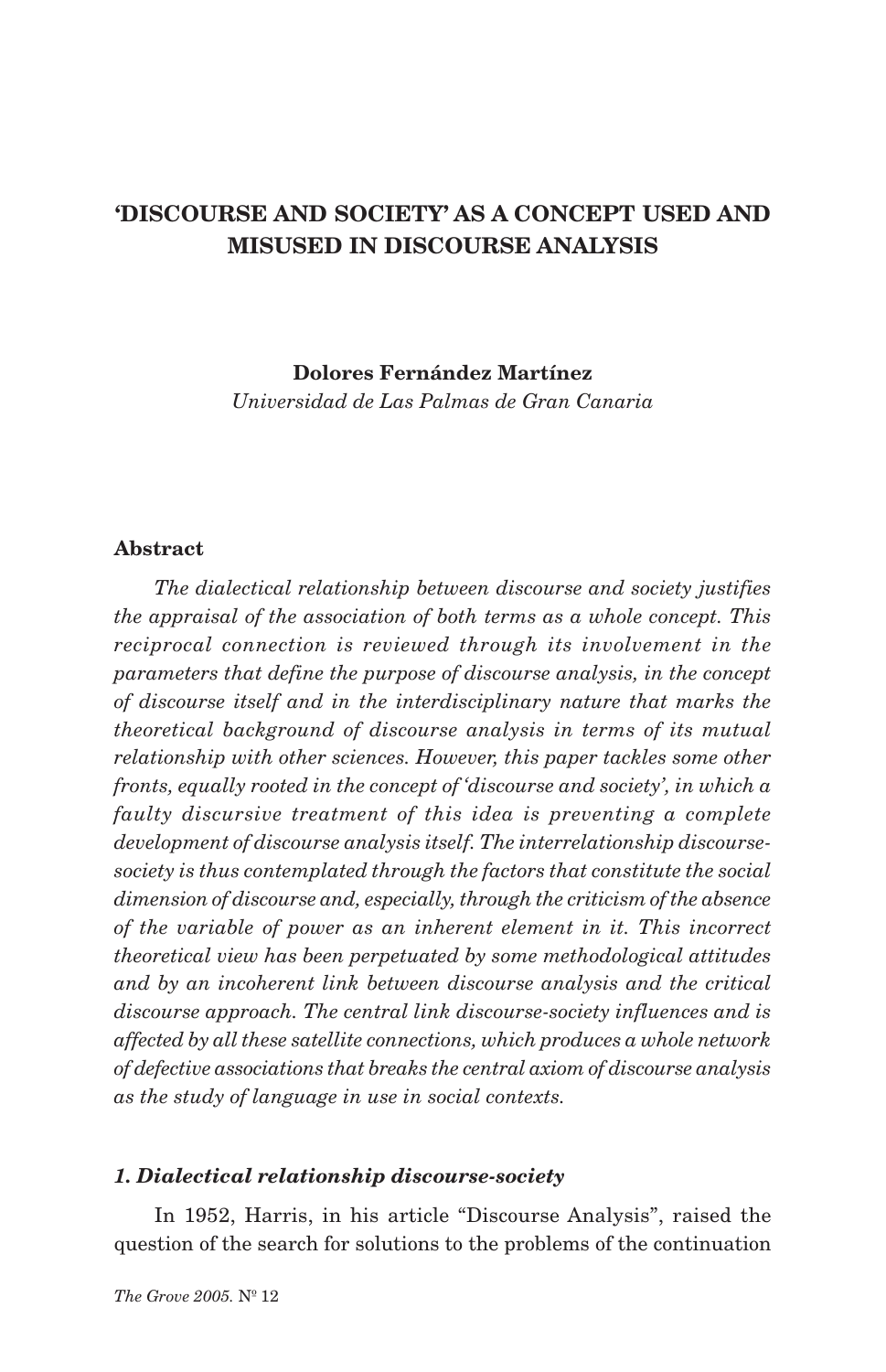of linguistic description above the sentence and of the correlation between linguistic and non-linguistic behaviour. Some decades later, some outstanding works (Sinclair & Coulthard, 1975; Brown & Yule, 1983; Stubbs, 1983; van Dijk 1985a, 1985b) appear that constitute a solid background in which the central parameters of discourse analysis (DA) are formulated. All these works agree on presenting DA as a field interested in investigating the use of the language at a suprasentential level and within its social context:

> Roughly speaking, it refers to attempts to study the organization of language above the sentence or above the clause, and therefore to study larger linguistic units, such as conversational exchanges or written texts. It follows that discourse analysis is also concerned with language in use in social contexts [...]. (Stubbs, 1983:1)

This second axiom, that is, the study of language use in social contexts, claims that there is an interdependent relationship between discourse and society. "A dialectical relationship is a two-way relationship: the discursive event is shaped by situations, institutions and social structures, but it also shapes them" (Fairclough & Wodak, 1997:258). Lemke (1995b:20) defends the active role played by discourse in society: "it not only reconfirms and re-enacts existing social relationships and patterns of behavior, it also renegotiates social relationships and introduces new meanings and new behaviors". More recently, Fairclough (2003b:18) states: "Seeing cultures as signifying systems also helps clarify the relationship between culture and language: cultures exist as languages, or what I shall rather call discourses (and in their enactment as 'cultural forms' [...]".

Accordingly, the expression 'discourse and society' is not conceived as the representation of two independent entities joined by a coordinating conjunction. The idea of 'discourse and society' implies the recognition of the dialectical relationship between both elements, the mutual involvement of language in society and society in language. Thus, a dichotomy language/society, in terms of a discrete conception of both items, is rejected. Language is language as regards the manifestation of the society in which it occurs. Society is never society unless it includes the linguistic expression of its individuals. Discourse symbolizes society and culture, and both of them operate as the framework of discourse. Discourse reproduces society and society is realized through discourse.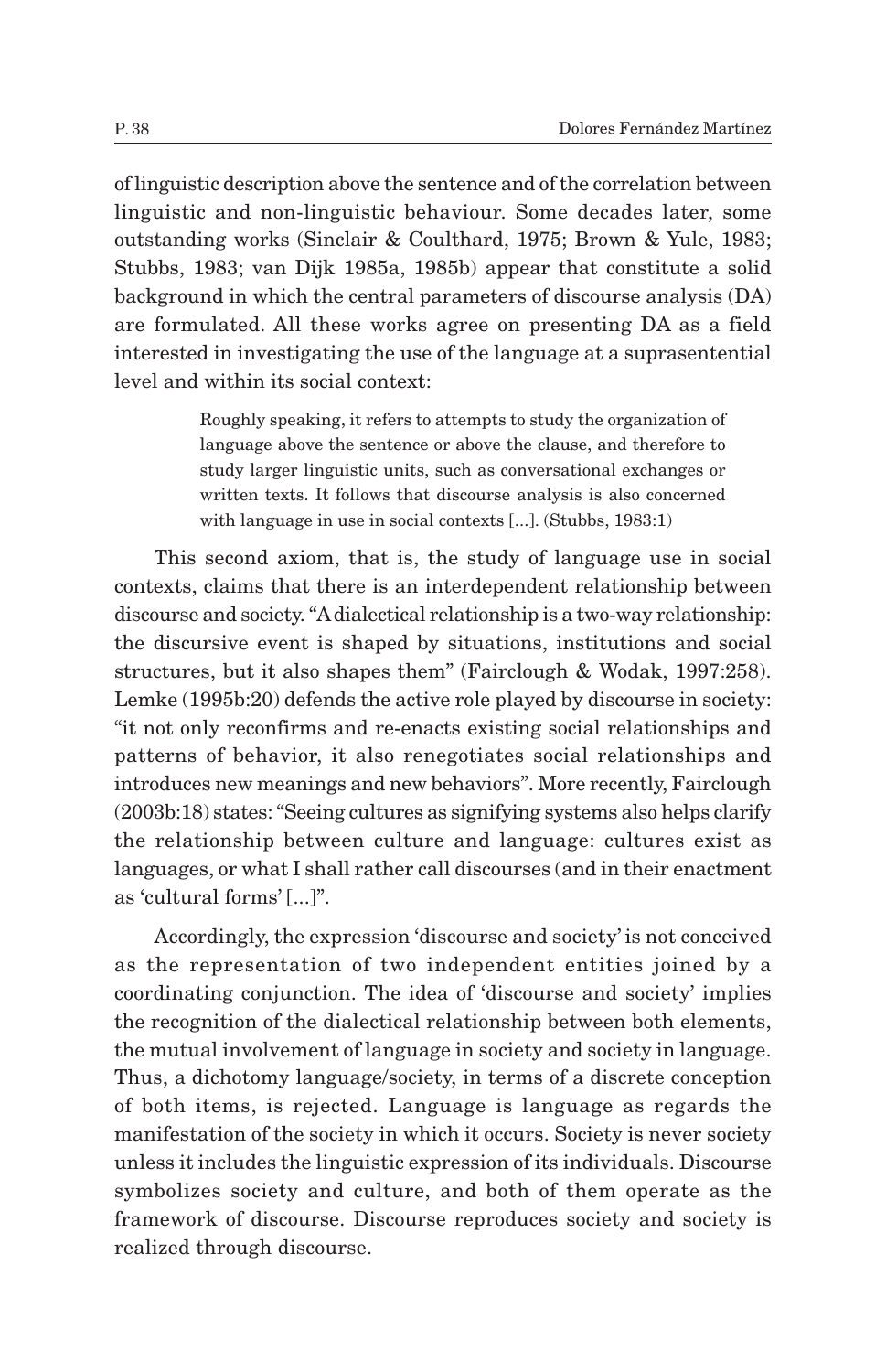Assuming the stressed and varied presence of the social angle in terms of the different ingredients that make up society, an essential step in the building of discourse lies in the establishment of the movement and degree of influences between the linguistic element and its social environment. In the reciprocal relationship of influences between both sides, it makes no sense to give priority to either end. According to Kress (1989[1985]:4), the double direction sketched between the social and the linguistic component presumes the consideration of both elements as autonomous units. Opposing his view, it must be noted that this bidirectional mechanism excludes a dissociation between both parts, so that we cannot talk of a relationship between language and society as if they were two independent entities. Discourses are determined by social phenomena and these, in turn, are influenced by discursive structures.1

The interrelationship discourse-society also emerges from the social angle the concept of discourse itself embraces: "In using the term 'discourse' I am claiming language use to be imbricated in social relations and processes [...]" (Fairclough, 1995:73). Despite the difficulty in establishing a precise formulation of the notion of discourse: "the concept of discourse is therefore variously understood, and widely contested. Trying to 'pin it down' through definition is a hopeless and fruitless task [...]" (Fairclough, 1996a:53-54), as van Dijk (1997:2) states, there is a concept unanimously shared by discourse analysts, previously anticipated by himself (van Dijk, 1985c:1) and later reiterated by Fasold (1990:65), Fairclough (1995:73; 1996b:71; 2003a:3) or Gee (1999:7): "They agree that discourse is a form of *language use*". Nevertheless, the general character of this statement, as well as Widdowson's (1995:158) more superficial vision, who synthesizes this issue by referring to discourse as a term "in vogue and vague", conceals some specific aspects that delimit the theoretical paradigm of DA.2

<sup>1</sup> Nevertheless, the attention paid to the social component in the study of discourse has not always been a constant. Fasold (1990:65) distinguishes two different trends within DA: one analyses how society moulds its discursive behaviour with respect to its cultural background; in the other one, the interlocutors occupy a secondary role in the discursive event in process. Similarly, Widdowson (1995) talks about a double tradition in DA: one of them has made statements about beliefs and social attitudes with a poor reference to linguistic data; the other one has made statements about the features of language use, though they have neglected the social factors. Previously, van Dijk (1988:131) criticized the weak social dimension that affects important notions, such as that of power, institutional control and ideology. However, unlike Bowers & Iwi (1993:386-387), not many have tackled a conceptual refinement of the term 'society' to give account of the more appropriate notion for DA: "reconceiving society performatively, as the outcome of a multiplicity of struggles to define the social and make definitions endure [...] society is indeed performed through discourse".

<sup>2</sup> Fairclough (1996a:53) has criticized Widdowson's (1995:158) statement by asserting that "Discourse is indeed fashionable, and does indeed have many meanings. But to suggest that its complexity is merely an effect of its popularity [...] and of 'confusions' is superficial".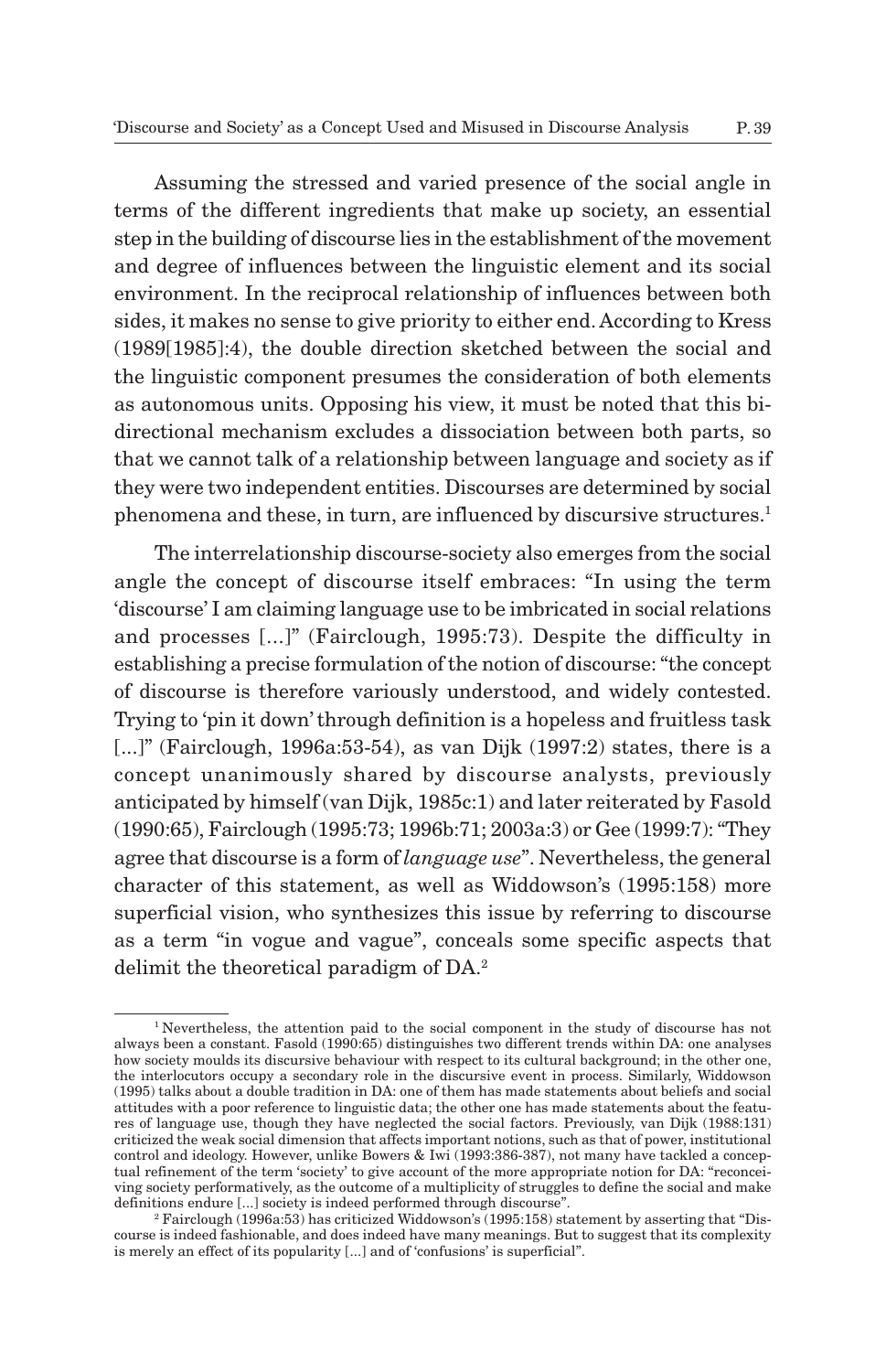Facing the initial position maintained by Stubbs (1983:9), who rejected any significant distinction between discourse and text, or the more recent one defended by Beaugrande (2001:114) who states that "a real text cannot be decontextualized, that is, removed from any context [...]", discourse analysts have agreed on accepting that only by contextualizing the text, can we talk of discourse, which anticipates, to a great extent, the importance attached to its social dimension: "Unless it is activated by this contextual connection, the text is inert" (Widdowson, 1995:164). In this sense, Fairclough (1995:73) maintains: "In using the term 'discourse' I am claiming language use to be imbricated in social relations and processes which systematically determine variations in its properties, including the linguistic forms which appear in texts". From this perspective, texts are the manifestations of discourses, of their meanings and their attempts to solve certain problems, so that both are marked by different, but complementary functions. As stated by Lemke (1992:82), we have to distinguish between the text as a semantic unit and the corresponding social practice termed discourse.

#### *2. Interdisciplinarity and research limits in DA*

The concept of 'discourse and society' can also be contemplated in terms of the invitation it implies to explore the different paths of research that not only emerge from this idea, but also help it evolve. The theoretical component of DA is characterized by its interdisciplinary nature, which defends the necessity of supporting this research field with the theoretical substance coming from neighbour social sciences. In the last few decades, the study of communication and human discourse has turned into an interdisciplinary sphere where many contributions have arrived from anthropology, philosophy, psychology or sociology. These, in turn, have examined their object of study through language, carrying out their own discourse analyses.<sup>3</sup>

Maingueneau (1999:176) explains the reciprocal contribution made from both sides when he considers that the disciplines that use DA as

<sup>3</sup> This social presupposition has also been present in literary texts: "Literary works, far from being airless aesthetic heterocosms, are complexly consubstantial with ongoing processes of discourse in society as a whole" (Sell, 1991:xxi). The main criterion that supports Fowler's (1996[1986]) work establishes the importance of linguistic structures in literature in terms of the reciprocal relationship between the construction of the text and the social concepts of institution and social condition surrounding it. The social basis of discourse has to be stressed by admitting that literary communication and literary representations can be defined in social terms, and not strictly in linguistic terms.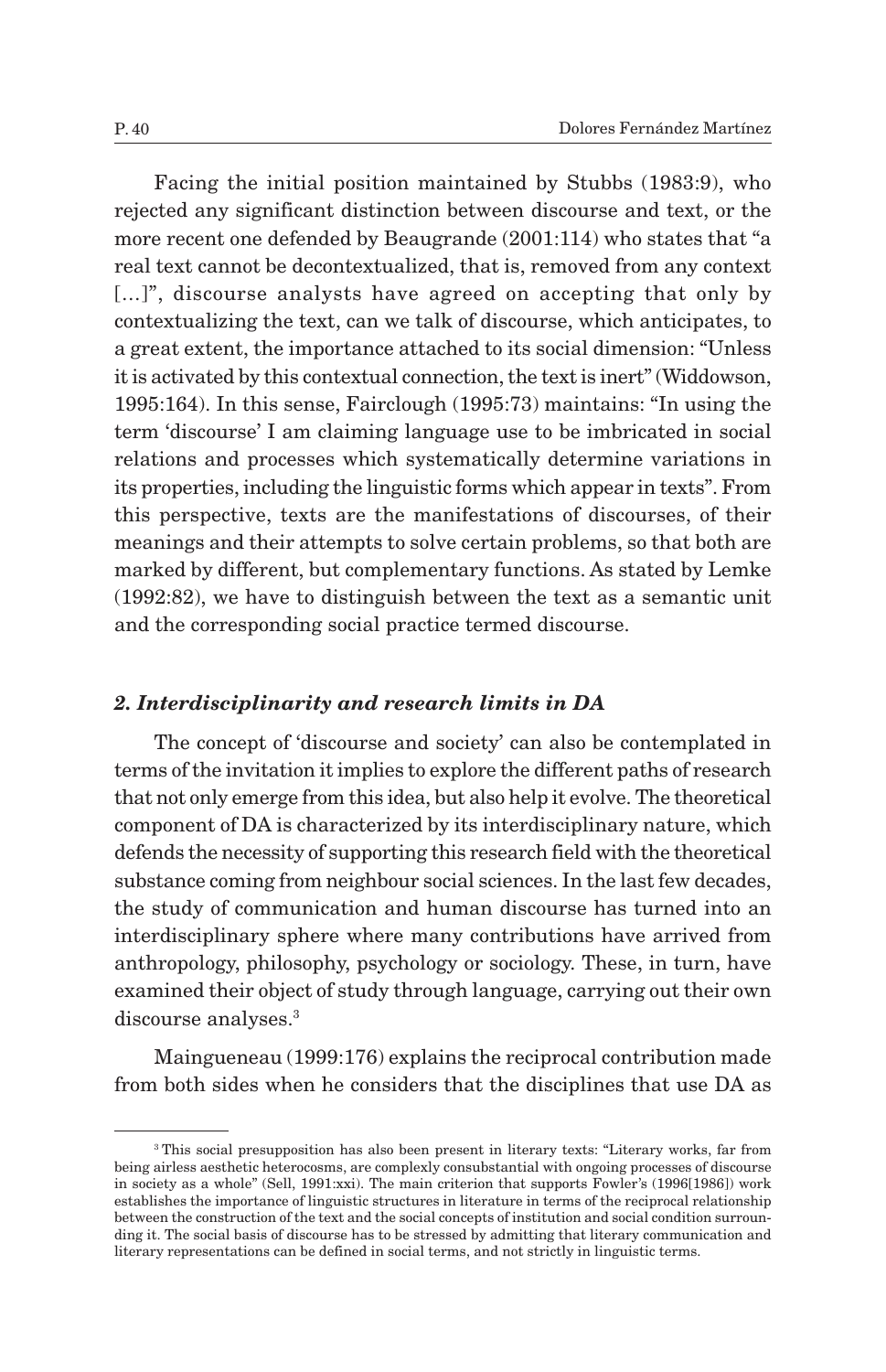an instrument may become an object itself for this field of inquiry. Iedema & Wodak (1999), Fairclough (2001; 2003a) and Chiapello & Fairclough (2002) prefer to use the term 'transdisciplinarity' to refer to this phenomenon in which researches are surpassing their disciplinary limits to give account of social life and the manifestations of discourse in terms of new problems:

> There is a need to develop approaches to text analysis through a transdisciplinary dialogue with perspectives on language and discourse within social theory and research in order to develop our capacity to analyse texts as elements in social processes. (Fairclough,  $2003a.6$

The relevance of the concept 'discourse and society', valued as an extension of that common interest in the examination of discourse as society and society as discourse, is now confirmed by that symbiosis that has backgrounded the line of action of DA and these neighbour disciplines. As well as enriching themselves through this mutual collaboration, these derivative paths of research benefit the study of discourse as the portrayal of society and the assessment of society through its realization as discourse.

On the opposite side, the emphasis conferred to the social angle of discourse has led analysts (Delu, 1991; Fairclough, 1995; Schiffrin, 1997; Gunnarsson, 2000) to promote the necessity of counting on an ethnographic support, since they maintain that these correlations between language and social structure do not explain anything unless they are included within a general theory about human behaviour.<sup>4</sup> In a similar way, Hodge & Kress (1993[1979]), Kress (1993), Lemke (1995a; 1995b), Chiapello & Fairclough (2002) and Fairclough (2003a) have claimed the intervention of social semiotics, as it conceives discursive formations as socio-semiotic products in which language is contemplated as a system of meaning resources deployed with social purposes. "I use the term social semiotics as a reminder that all meanings are made within communities and that the analysis of meaning should not be separated from the social, historical, cultural and political dimensions of these communities" (Lemke, 1995b:9).

<sup>4</sup> Dell Hymes' (1962) call for an ethnography of communication, included later by Schiffrin (1994) as one of her *Approaches to Discourse*, came to fill in the gap left by an excessive attention to the language as an abstract system. This new research field, derived from anthropology and linguistics, revolutionized the study of the relationship between language and culture.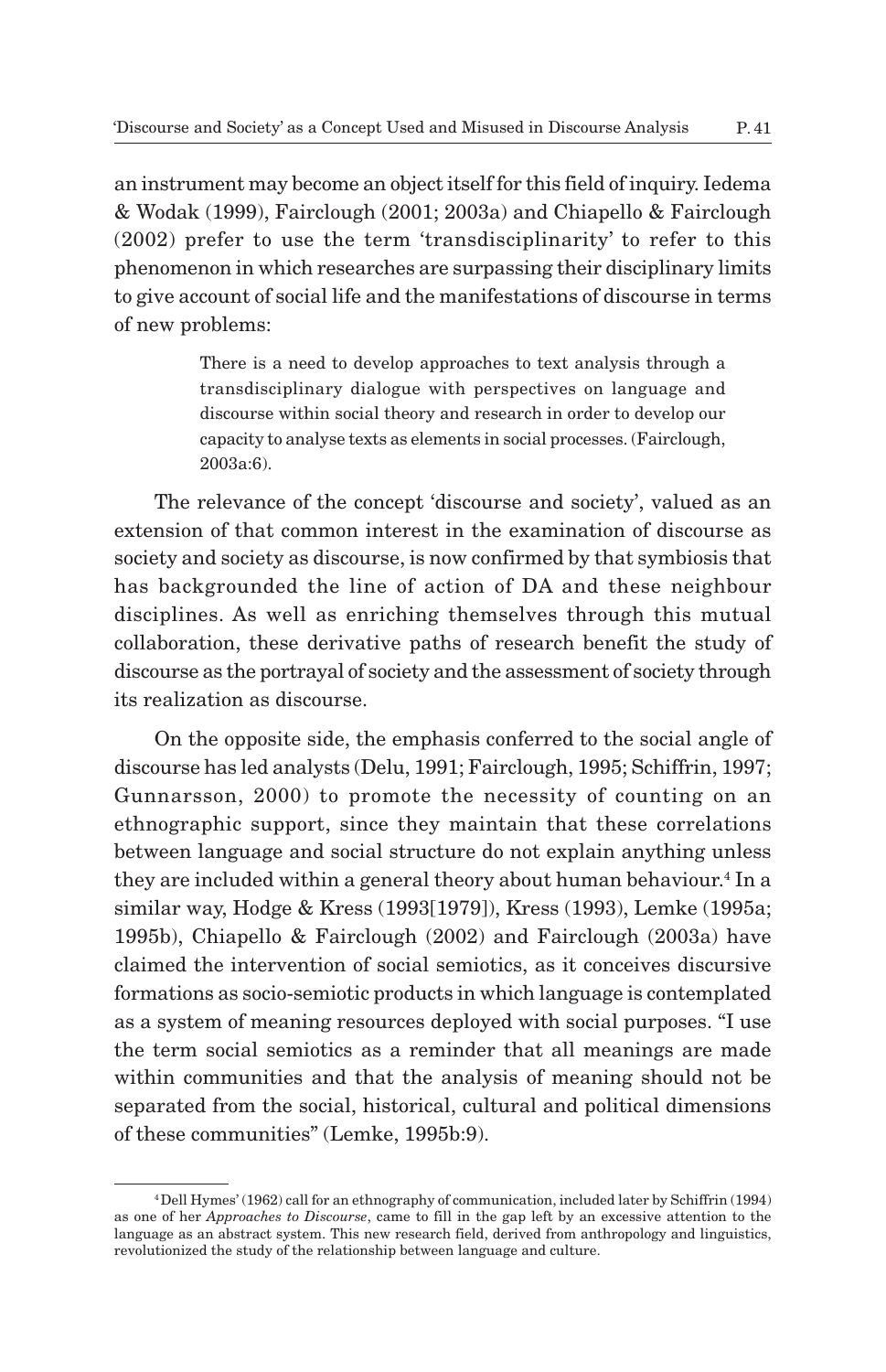The social dimension of discourse not only allows the interdisciplinary nature of DA, but it also delimits its association with other research fields, as in the case of the hierarchy of priorities between DA and pragmatics. In this situation, the idea of 'discourse and society' operates as an additional proof of the fact that the social side of discourse must specify the horizons of research of DA as well. Some years ago, Leech (1983:231) concluded his Principles of Pragmatics with a proposal to extend the paradigm of pragmatics "which has been largely restricted to individual utterances or exchanges, to the study of connected discourse, i.e. to discourse analysis". Fairclough (2001[1989]:8) dissolves any connection between both by pointing out that pragmatics, because of its reference to isolated and fictional expressions, has favoured individualism, thus neglecting the social side of language, in opposition to the attention paid by DA to real and longer segments of the text.<sup>5</sup> Because of that omission to the social side of language denounced by Fairclough, and which acts as a basic precept in DA, the hierarchy question of the traditional academic labelling cannot be solved either by extending the research field of pragmatics, as proposed by Leech (1983), or by claiming incongruously its priority and more general character over DA. The interrelationship discourse-society cannot be betrayed by attitudes such as these, in which pragmatics is included within DA or placed as an umbrella term where DA is inserted.

## *3. Variables of the social dimension of discourse*

The social dimension of discourse is composed of some elements that realize the dialectical relationship discourse-society. As stated by Chafe (1996:61), "The discourse environment itself is always multifaceted". According to Schiffrin (1994:383), the main difficulty in specifying the idea of context is motivated by the fact that contextual information is always information identified in relation to some other point that acts as the primary focus of attention, "the identity of that 'something else' influences our decisions about what counts as context". Despite acknowledging that difficulty, van Dijk (1997:19) refers to that

<sup>&</sup>lt;sup>5</sup> Likewise, Wodak (2001:5) criticizes the use of the sentence and its components as the basic units of analysis in pragmatics. Schiffrin (1994) describes and compares several approaches within the linguistic analysis of the discourse, among which she includes pragmatics, similarly to the position maintained, some years before, by van Dijk (1985b), who treats pragmatics as a dimension of DA. As opposed to these, Ötsman & Virtanen (1995) defend pragmatics as a more general term.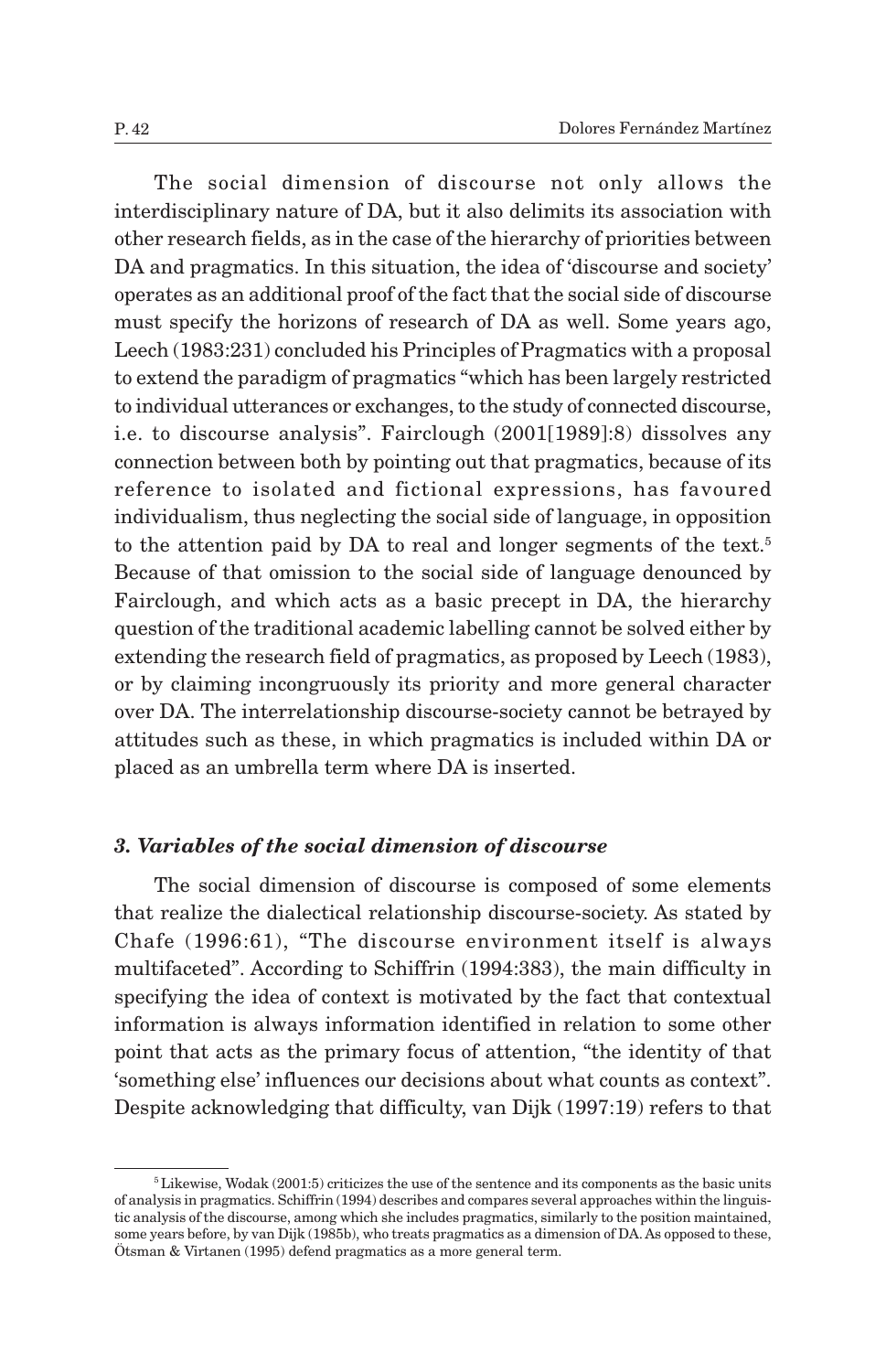contextual identity mentioned by Schiffrin "as the structure of all properties of the social situation that are relevant for the production or the reception of discourse".

Discourse analysts have described the social dimension of discourse attending to some contextual factors that not only influence the construction of discourse, but are also affected by it. These elements focus on the function and condition of social members, the relevance of their adherence to a certain institution and the influential role of ideology in all this whole. By means of them, the influence network between discourse and social context is channelled. Discourse, as a social practice, is an articulation of analytically different elements which are not discrete, but dialectically interconnected, so that each one internalizes the others. Nevertheless, when valuing the identity of the components that constitute the social dimension of discourse, the concept of 'discourse and society' is misused in some ways.

Van Dijk (1997:19) talks of structures of context on a double level, local and global. In the first group, "we find for instance a setting (time, location, circumstances), participants and their various communicative and social roles (speaker, chairperson, friend, etc.), intentions, goals or purposes, and so on". In the second one, we identify ongoing discourse "as constitutive of organizational or institutional actions and procedures [...] and when participants are involved in the interaction as members of social categories, groups or institutions [...]". Taking into account the placement of the social position of individuals as structures of local context and their implication, as members of a certain institution, within a global level, it must be noted that the social dimension of discourse proposed by the interaction of these variables illustrates accurately, through the fusion of the contextual strata proposed by van Dijk, the multifaceted nature of discourse Chafe refers to.

#### *3.1. Social condition*

Language is viewed as a kind of social practice in which the individuals involved are obliged by their socio-cultural condition to take a certain position within their linguistic code (Bernstein, 1974[1971]; van Dijk, 1988, 2001; Kress, 1989[1985]; Delu, 1991; Fairclough 1992, 1995, 2003a; Bowers & Iwi, 1993; Lemke, 1995a; Hammersley, 1997;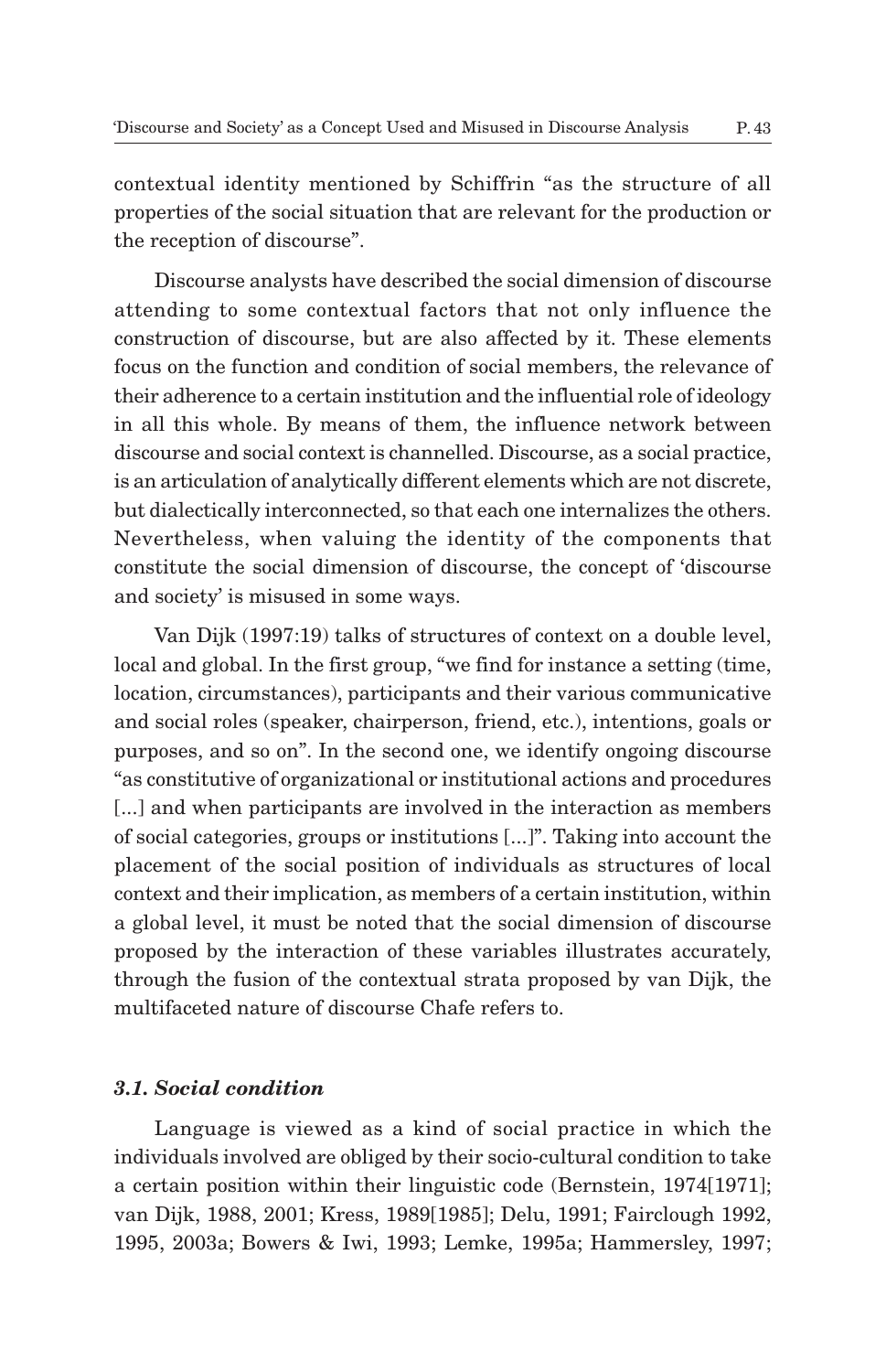Kops, 1997; Iedema & Wodak, 1999; Gunnarsson, 2000; Wodak, 2001; Chiapello & Fairclough, 2002).

To recognize the individual as a social member implies assigning an identity to him: "to use language is always, inevitably, to enter into particular positions" (Kress, 1990:90). As Lemke (1995b:86) states, the main and most recurrent social activities define the functions of social participants. Moreover, among the most basic principles of intertextuality which Lemke (1995a:87) defends, we have to include the relationship between discourse and the activity models of individuals occupying different positions in the social scale. In many ways, the patterns of social relation exert a strong influence on the linguistic possibilities of the individual, these possibilities restricting, simultaneously, his behaviour.6 Social agents are also linguistic agents formed "in the experience of texts that are themselves products of the meanings of the social and linguistic processes and structures of particular social positionings" (Kress, 1995:119).

However, the subject has also to be valued as a social agent placed in a network of relationships with other individuals. Hence, the text is constructed through the interaction of linguistic agents having a certain position in the complex of the global structure (Kress, 1995:118). Within these interactions, what is really important is not the isolated role of the social member, but his relationship with the rest of the participants, which leads us to consider social condition in a comparative way: "status is a relative and graded concept" (Delu, 1991:302).7 As Kops (1997:400) contends, the construction of discourse is sustained by the presupposition of the social order in the world: "The loose fit of discourse upon the object of its description, as a feature of the normative assumption of order within the world, provides further evidence for its status as social in origin". Social activities define the function of each participant, "discourse both symbolizes and encodes social activity" (Martin & Rose, 2003:5). Consequently, any segment of discourse may be studied from a perspective that presumes a social order, this being a premise that, opposing Kops'

<sup>6</sup> An important point of reference for discourse analysts is provided by Bernstein (1974[1971]), who far from describing merely linguistic divergences, proposed to frame them within a more general social theory in which the dissimilarities in the position of the individuals are rendered as differences in the habits of language use.

 $^7$  Delu (1991:302) employs the concept of 'distance' to measure the relation between individuals of different levels. A ladder-like diagram is used as a device to represent the distance between different positions: "The status distance between roles is measured by determining how far apart the two roles are in the social role ladder".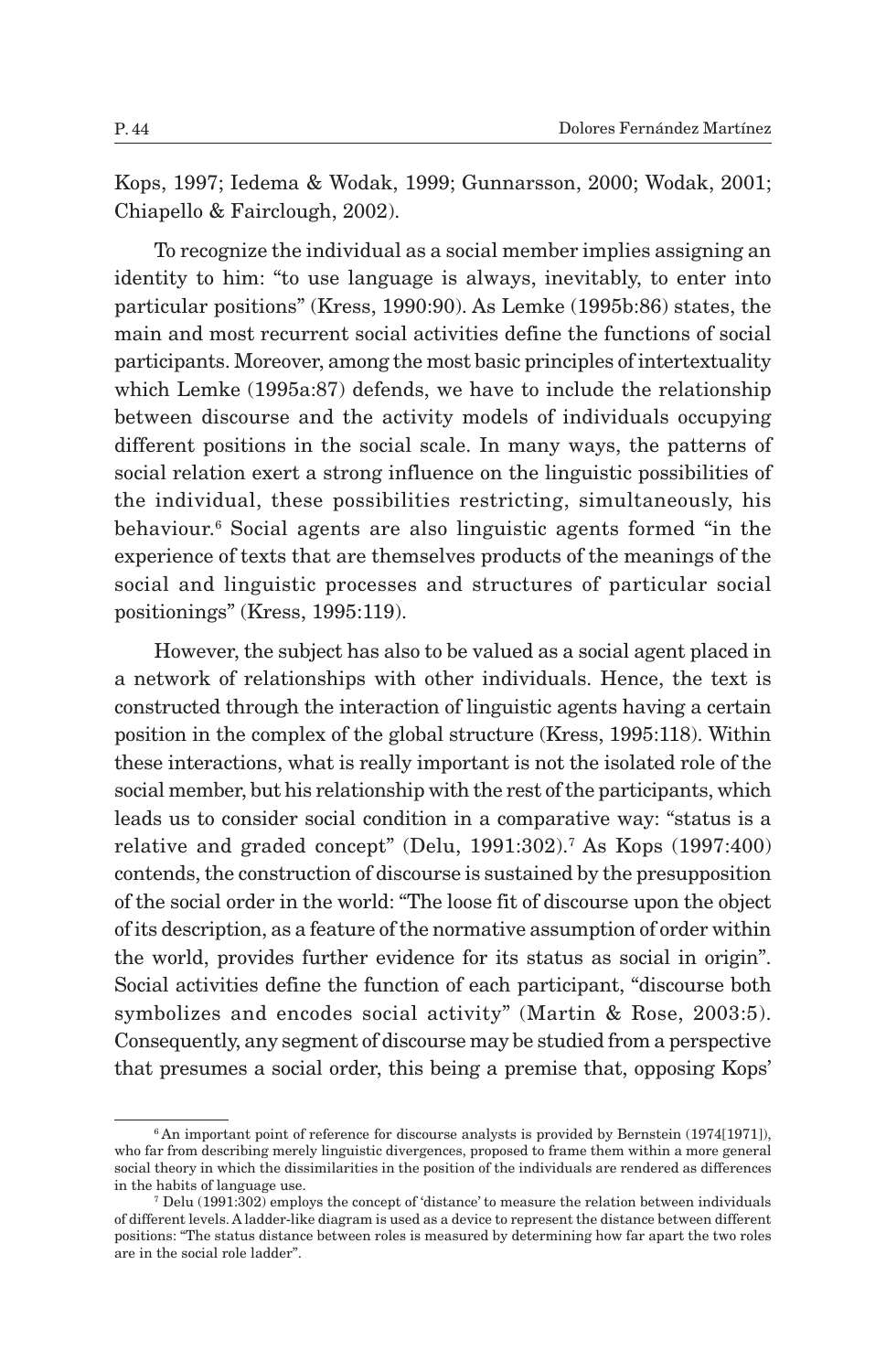(1997) view, is not only exclusive of interactive communicative process, but is also present in the monologue manifestations.

## *3.2. Institutions*

Social position is thus specified in terms of the relationships maintained with other participants in the communicative event, but, at the same time, determined by the adherence of the individual to the ideological values of a certain institution. Institutions, included by van Dijk (1997:19) as global structures of context, are not only social entities, but also influential linguistic organisms that articulate their meanings and principles in a systematic way, so that, by means of the act of communication of their members, these institutions are continuously reinforced (Kress, 1989[1985]; Fairclough, 1995, 1996b, 2001[1989], 2003a; Iedema & Wodak, 1999; Maingueneau, 1999; Gee, 1999; Gunnarsson, 2000; Wodak, 2001; Chiapello & Fairclough, 2002).

The variable of institution operates under the cloak of the interrelationship between discourse and society: "Studying the way in which situations produce and reproduce institutions, and are, in turn, sustained by them, is an important part of discourse analysis" (Gee, 1999:83). As Maingueneau (1999:186) states, discourse, as an activity and as a text, is firmly linked to discursive institutions, where groups and textual genres are articulated. Iedema & Wodak (1999:12) justify this statement by claiming the benefits this process confers to DA, since it emphasizes the social dynamism of institutional relationships and structures. Nevertheless, Gunnarsson (2000:5-6) criticizes the fact that the great majority of researches on the interaction between discourse and institutions have focused either on problems caused by asymmetrical relations between their members, or on relations between discourse and the norms and rules of a certain institution.8 Both paths of analysis, also dissociated by van Dijk (1997:19) as structures of local and global context, are tightly connected, so that it is incongruous to tackle the social role of participants at a local level, omitting the global stratum that values them as integrating elements of a group or institution.

<sup>8</sup> Gunnarsson's (2000) analysis on some interviews made in three different banks reveals discursive models shaped not only by the specific norms of each organization, but also by some more general national values. However, despite his insistence on establishing differences in the discursive creation determined by the several institutional strata that operate jointly in society, it must be stressed that different institutional levels within the same social framework are all materialized in discourse through some common working patterns.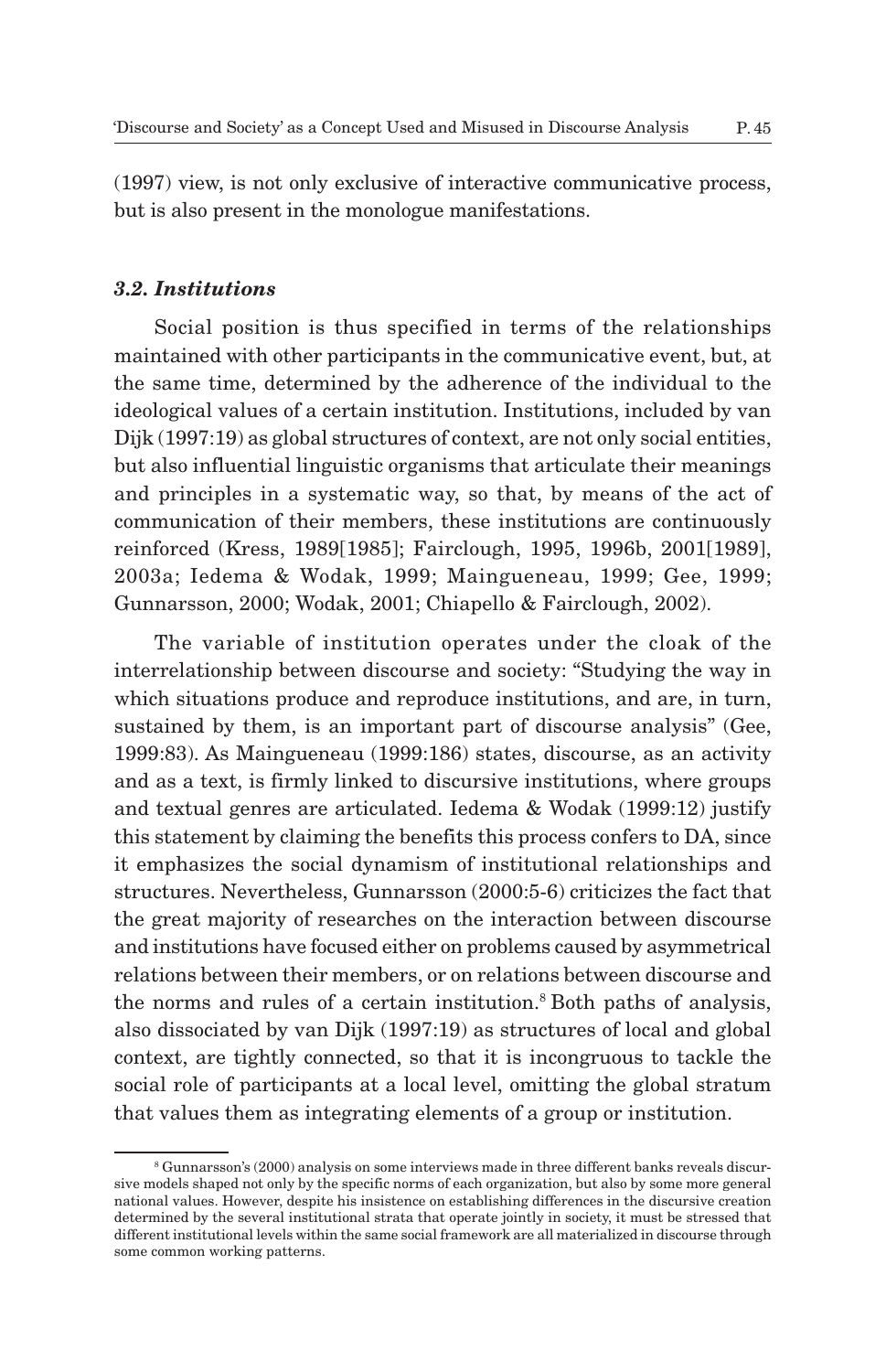According to Fairclough (2001[1989]:23), one of the most essential aspects in discourse is produced by the network called 'orders of discourse', a term adopted from Foucault to refer to the conventions associated with different social institutions. As he (Fairclough, 2001:124; Chiapello & Fairclough, 2002:194) explains, "An order of discourse is a social structuring of semiotic difference -a particular social ordering of relationships amongst different ways of making meaning [...]". Fairclough (1995:9) maintains that the analysis of the text should not be artificially isolated from the analysis of the institutional practices within which texts are embedded.9 He also justifies the necessity of contemplating the institution from a double perspective, that is, facilitating the social actions of its members by offering them a frame of action without which they could not act, but also limiting their own movement within that frame (Fairclough, 1995:38).

Accordingly, accepting the socio-cultural position of the individual as a relative and graded concept implies the recognition of social inequality as an inherent factor in the consideration of social condition. Social condition is linked to status, and status cannot occur unless there is a variable of control. Status and social inequality can hardly be accomplished without the intervention of power, and without it institutions and their values cannot evolve either. The creation or adherence of new participants is dependent on the success of the control actions enacted by the institution over them. The frame of action provided by institutions can only work within some limits, and to those limits themselves institutions submit the establishment of their lines of conduct and behaviour. Therefore, power and control are involved in the relationships between institutions and individuals as well. Social groups, through their integration in socio-cultural institutions, give form to social activities. At the same time, cultures, groups and institutions are produced and transformed through human activities. Discourse as a human activity and as a linguistic product can hardly be feasible and effective without the inherent variable of power, which guides the assessment of social condition as a relative concept and of institutions as a socio-linguistic entity whose existence is submitted, in turn, to the inequality of its members.

<sup>&</sup>lt;sup>9</sup> At the same time, Fairclough (1995:9) reproaches Fowler *et al.* (1979) for not respecting this principle.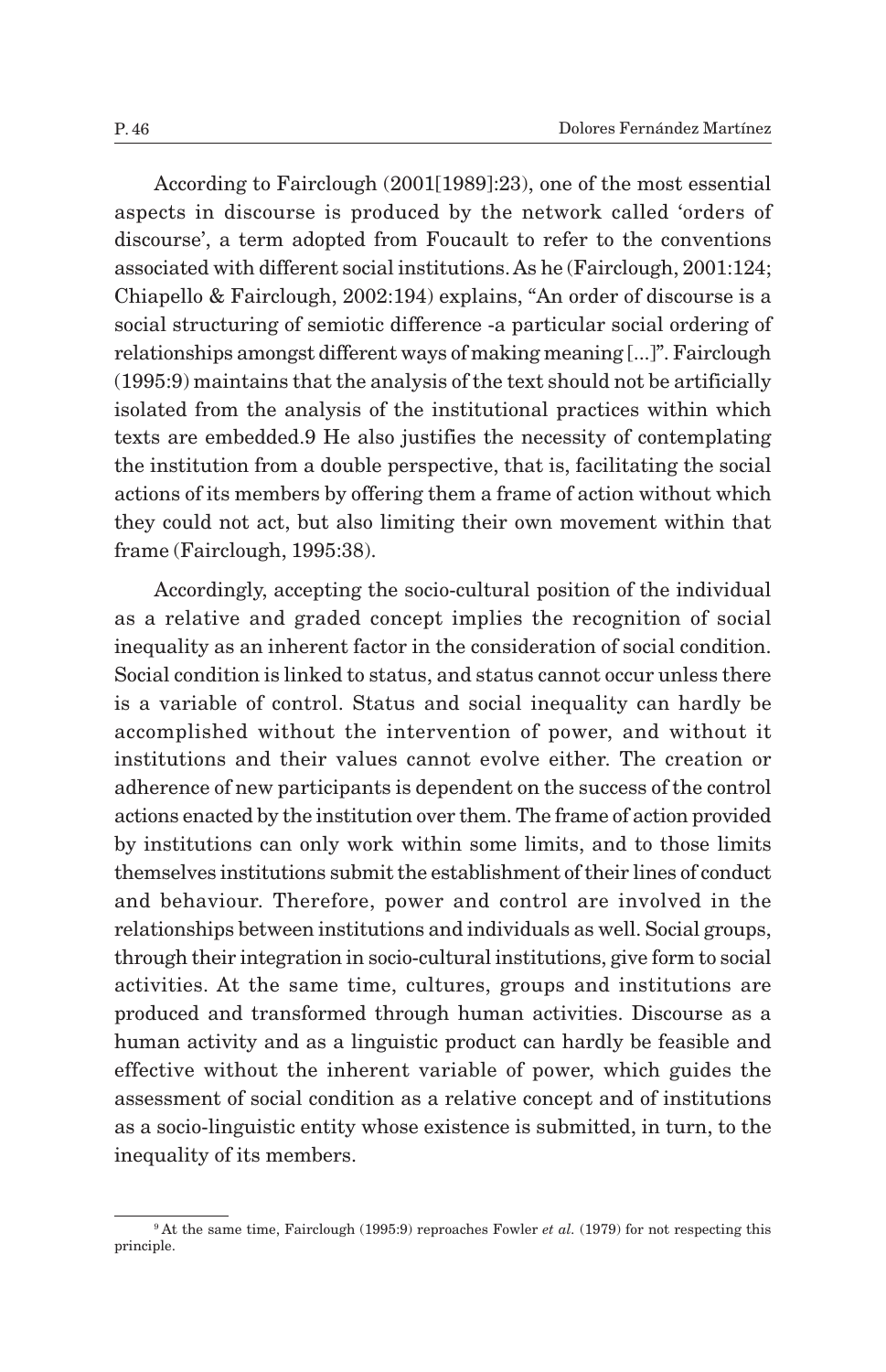## *3.3. Ideology*

The clue to the acceptance of power as an immanent property in the social dimension of discourse is evinced through the analysis of ideology. The connection discourse-society cannot be properly established through an incomplete social dimension of discourse. The assessment of texts as social realities implies admitting the role of ideology as a modulating factor in discourse (van Dijk, 1988; Kress, 1989[1985], 1990, 1993; Hodge & Kress, 1993[1979]; Fairclough, 1995, 2001[1989], 2003a; Lemke, 1995b; Widdowson, 1995; Iedema & Wodak, 1999; Gunnarsson, 2000; Wodak, 2001; Chiapello & Fairclough, 2002). It must be noted that "cultures exist as languages, or what I shall rather call discourses [...] But cultures are not only discourses, they are also systems and forms of consciousness, and they may be ideologies [...]" (Fairclough, 2003b:18-19).

Ideology refers to an ordered representation of reality, defined by Hodge & Kress (1993[1979]:6) "as a systematic body of ideas, organized from a particular point of view". Foucault (1970, 1972) has centred on the definition of discourse in dialogue with and in reaction to the definition of ideology.10 In conjunction with him, the Marxist linguist Pecheux (1982) has emphasized the ideological conflict as the essence in the structure of discourse. Discourse does not exist in an isolated way, but as the object and the field of the ideological conflict. From a similar position, Martin (1992:507) fixes ideology as a third level of context and delimits it from a double perspective: "Viewed synoptically, ideology is the system of coding orientations constituting a culture [...] Viewed dynamically, ideology is concerned with the redistribution of power [...]". The first approach converges with a descriptive idea of ideology as a code of values, whereas the second one claims the intrinsic character of the variable of power within the ideological component.

The social dimension proposed here has exposed the complex of elements that give form and enrich discourse. The dialectical relationship between language and society has been outlined through the variables of social condition, institution and ideology. If we accept the interrelationship between institutions, social members and ideology, and attach the dialectic character of the correspondence discourse-society, we obtain a network of links, in which all these factors get involved, so

 $10$  As explained by Mills (1997), Foucault's ideas on discourse have been integrated into various disciplines in different ways.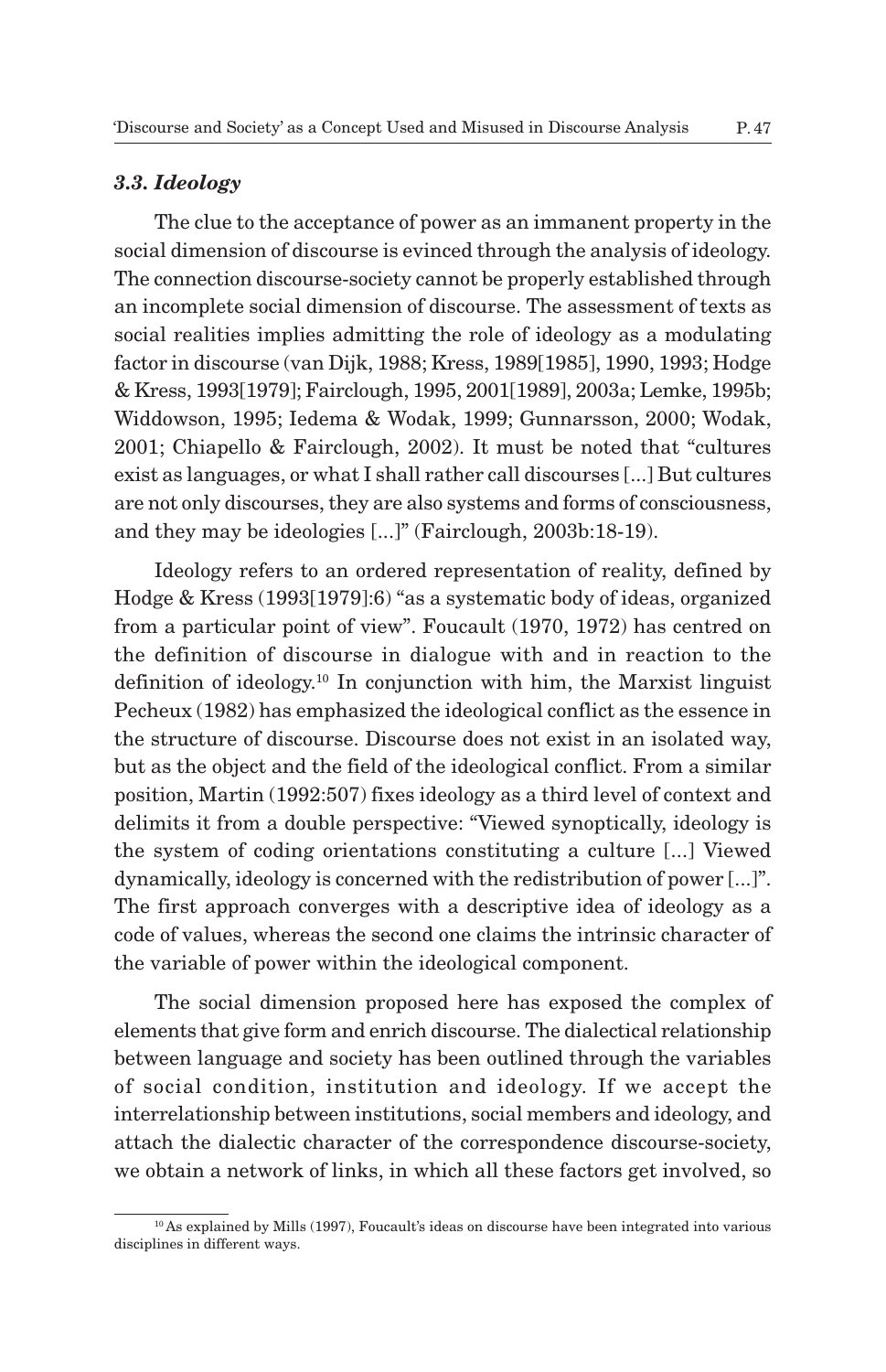that by drawing any of them we get information about the rest. Ideology permeates the whole system as a code of values shaping a culture, emerges as the basic ingredient that embraces the concepts of institution and social condition, and thus influences them all, though it is also affected by the whole discursive scheme. However, any social dimension where power is absent is not properly articulated. Power is not an additional component, but the necessary glue to make this whole work.

#### *4. Critical discourse analysis*

The analysis of these discursive factors manifests a power and hierarchical environment that, on the one hand, leads us inevitably to talk of critical discourse analysis (CDA), but that, on the other hand, poses the question of the coherence that entails the creation of a specific analytic angle in DA that accounts for the presence of what emerges as immanent features of inequality and control. The critical discursive approach has regarded discourse as a form of social practice concerned with social inequalities. At the same time, a particular interest in ideologies has been taken as a fundamental device to maintain those inequalities. From this perspective, critical analysts have defended the study of discourse not only as a tool for the social construction of reality, but also as an instrument of power and control that "implies a dialectical relationship between a particular discursive event and the situation(s), institution(s) and social structure(s) which frame it" (Fairclough & Wodak, 1997:258).

The variables of social condition, institution and ideology have been unanimously considered by discourse analysts as components of the social dimension of discourse. However, power has only been accepted as inherent from the CDA approach, and not from DA itself. With the establishment of the CDA paradigm, DA has downplayed the role of power and control, and has thus damaged the concept of Ôdiscourse and society' by distorting and offering a partial vision of the dialectical relationship between discourse and society. Moreover, CDA has only made explicit immanent factors and considerations in the relationship between discourse and society that are already present in the origins of rhetoric and DA itself. As pointed out by van Dijk (1985c), the beginnings of DA may be traced from a double perspective, either going back two thousand years ago, to the sources of classical rhetoric, or restricting ourselves to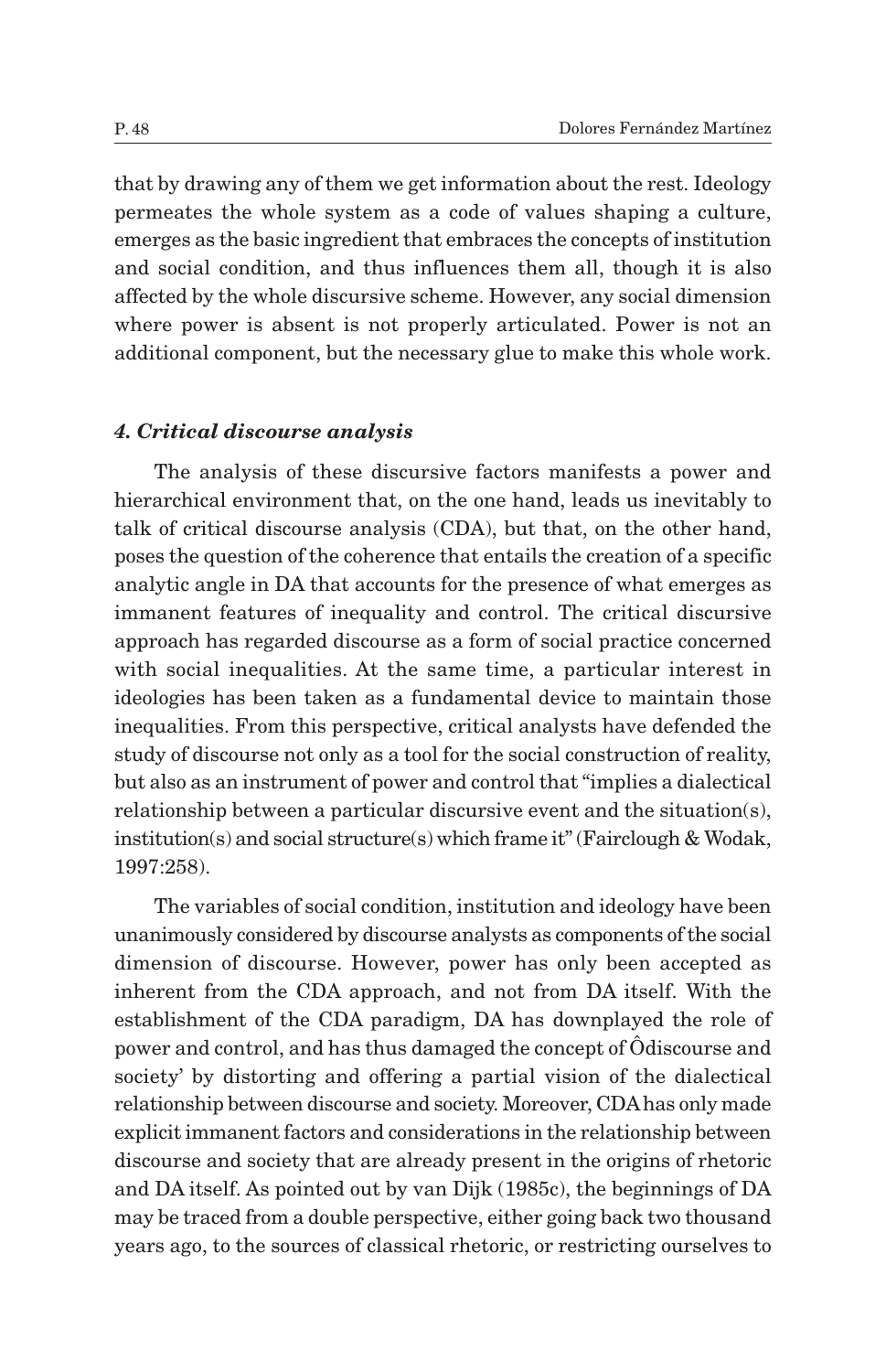the last four decades. Similarly, although as Wodak (1989:xv; 2001:3-4) states, "CDA as a network of scholars emerged in the early 1990s, following a small symposium in Amsterdam, in January 1991", she also admits that the study of the relationship between language and power may be tracked down in the beginnings of rhetoric or stylistics. This same double historical projection detected in CDA makes the origins of both, CDA and DA, coincide, and hence casts overwhelming doubt, within DA, on the real nature of the features attached as characteristic to CDA.

Another side of the distortion of the link discourse-society comes from the analytical behaviour displayed by the critical approach itself. Despite Kress' (1993:174) statement: "There are therefore no texts which can escape critical reading", and Fairclough's (2003a:203) more recent one: "I should emphasize that the claims for CDA as a resource in social research are not at all limited to its contribution to research on new capitalism [...]", the fierce propaganda made by critical analysts (Fairclough, 1995:1, 2001[1989]:1; Kress, 1996:15; Fairclough & Wodak, 1997:259) claiming the application of CDA on the discourse of contemporary capitalist societies makes no sense. This position contrasts with the historical ingredient suggested by Kress (1995:140), previously included by himself (Kress, 1990:86) as a component within the paradigm of CDA: "The focus of a language always bears the traces of such history, no doubt reaching back thousands of years, no less real for being no longer visible. The social structures similarly are the product of such history [...]". Seen from this perspective, the creation of CDA as a branch within DA has damaged DA itself, since by restricting critical research limits in time and space, we can but offer a partial vision of the relationship discourse-society in other contexts.

From another perspective, this macro historical ingredient is also essential to guarantee the diachronic path of intertextuality. According to the principle of intertextuality, discourses are not valued as units with precise limits, but as hybrids of other discourses that submit their full meaning to that provided by the latter (Fairclough, 1992b, 1995, 2003a; Lemke, 1995a, 1995b; Gee, 1999; Wodak, 2001). The extension of this factor in time proposed by Foucault (1970, 1972) allows us to value the discursive quality of the present in terms of the background provided by the discursive heritage of the past, which legitimates the present validity and utility of any study placed in the context of the past. Consequently, the link between discourse and society is sustained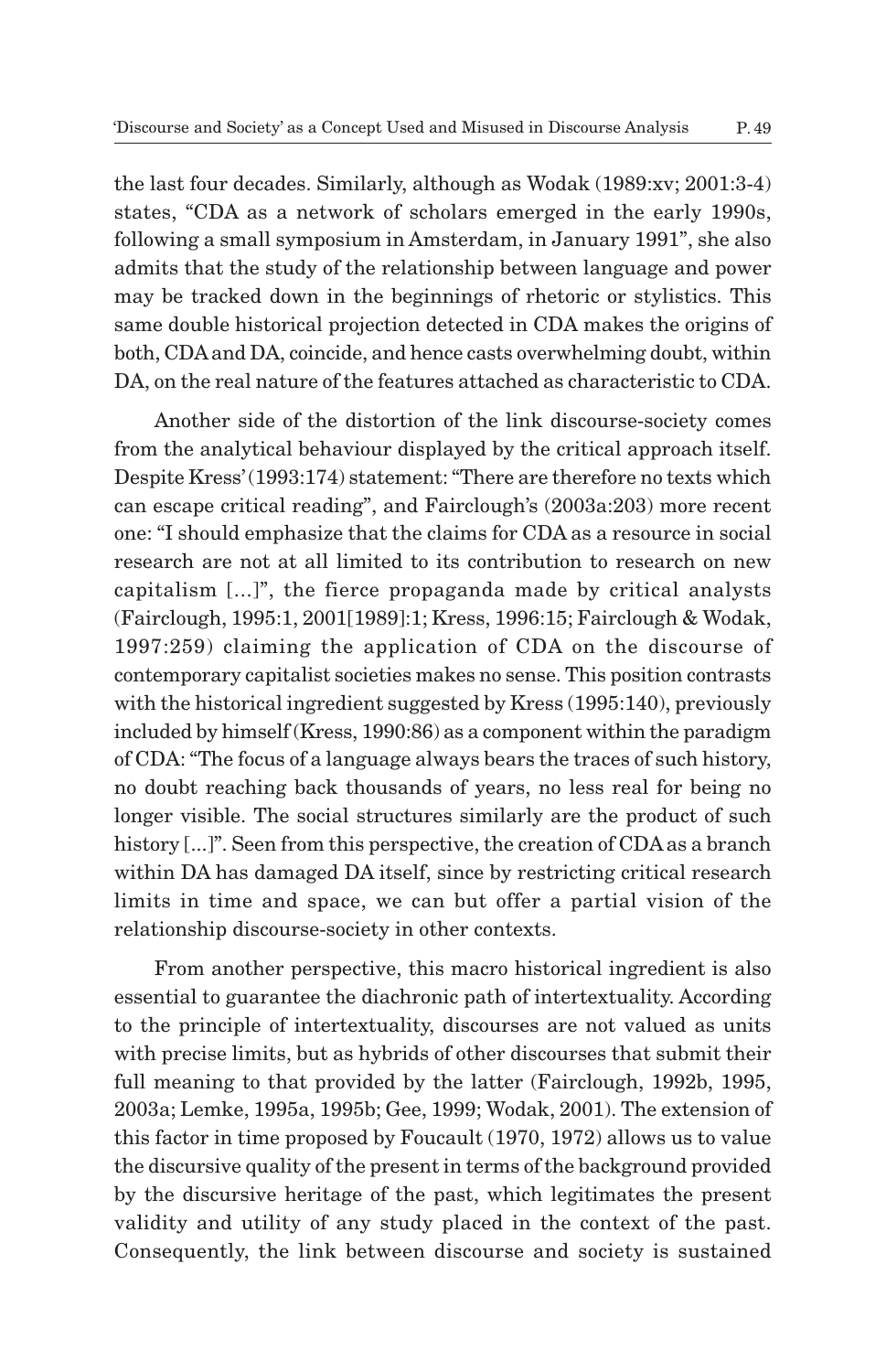through a line of connection with the discourses of earlier times. Critical analysts have broken this line and have thus damaged not only the principle of intertextuality, but the component of macro history as well.

It follows that the appearance of CDA as a branch within DA is not entirely justified. Many statements and proposals made from a DA point of view can only acquire their full meaning and usefulness from a CDA perspective. As we have argued, from a theoretical side, each one of the factors that make up the social dimension of discourse is not completely effective unless included within a parameter of power. Likewise, as we will argue below, from a methodological angle, some systemic proposals have been formulated within an implicit perspective of DA as CDA, whereas others have not deployed their full potential by not admitting explicitly that CDA has to be presented, in fact, as DA.

## *5. Method*

Method and theory cannot be separated, despite the fact that methods are often taught as if they could stand alone. Any method of research is a way to investigate some particular domain [...] There can be no sensible method to study a domain, unless one also has a theory of what the domain is. (Gee, 1999:5)

Within DA, the wrong theoretical attitudes performed with the manipulation of the concept 'discourse and society' have been transferred to the methodological side. This fact has damaged the development of the research enterprise of DA, since it has restricted the full potential of methodological proposals to be obtained in terms of the mutual assistance registered between DA and systemic linguistics.<sup>11</sup>

In English Text (ET), Martin (1992) not only provides a theoretical concept of ideology. By establishing ideology as a contextual stratum, he also allows DA to handle it from a methodological perspective. Nevertheless, its building through the contribution of the information provided by the linguistic structures and contextual levels of register and genre leads Martin to doubt about the possibility of establishing a firm ideological paradigm:

<sup>11</sup> Discourse analysts have favoured systemic linguistics, especially, Halliday's (1994[1985]) functional grammar, as their most suitable analytical instrument (Sinclair & Coulthard, 1975; Kress, 1989[1985], 1990, 1995; Fairclough, 1992b, 1995, 2001[1989], 2003a; Hodge & Kress, 1993[1979]; Gee, 1999; Wodak, 2001). This movement of influences is made reciprocal with the projections towards DA from systemic linguistics (Halliday, 1985; Martin, 1992, 2000; Eggins, 1994; Ravelli, 2000; Martin & Rose, 2003).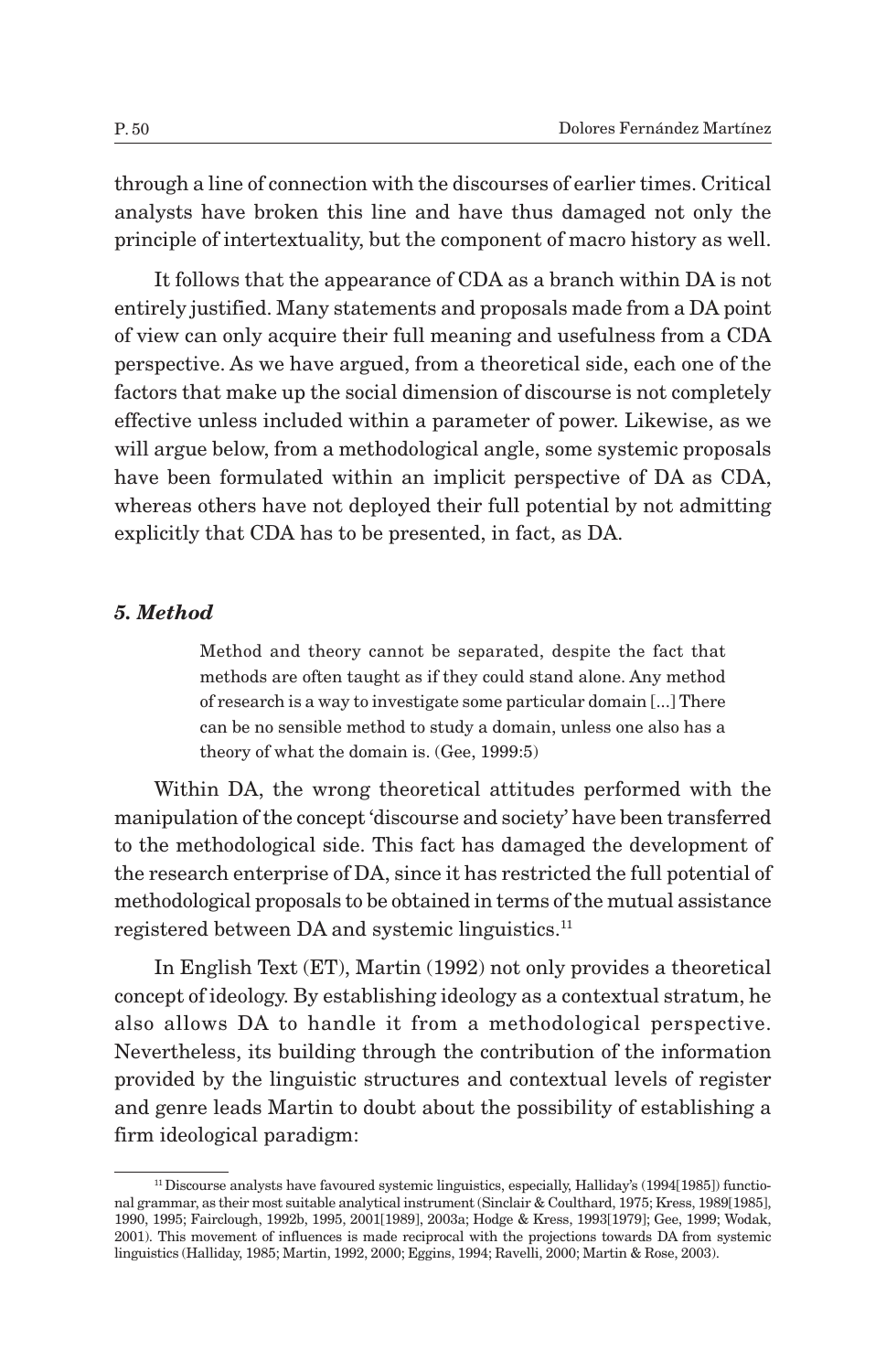Coding orientation need always to be interpreted in context –that is, with respect to the genre and register through which they are manifested. Given our present understanding of these planes, this is a challenging task; and certainly not one for which even a provisional network of oppositions can be provided at this time. (1992:581)

Despite Martin's concern about the lack of a solid pattern where this tension produced by the unequal distribution of power could be framed, it must be noted that it is this semiotic tension itself -defining the ideological field in its dynamic side- the one that is sketching a framework of interpretation based on a network of oppositions where 'ideology and power', as a whole concept, fits in. This concept of ideology, far from being strictly submitted to the dynamic vision, is also modulated by the synoptic perspective, which enables a high degree of variation in terms of the differences imposed by the idiosyncratic characteristics of each culture. Martin presents a contextual method for the analysis of English texts from a non explicit CDA perspective, though his statements offer an implicit view of DA as CDA. However, by not acknowledging completely ideology in terms of power, he is not trusting the importance of his own ideological proposal in ET, the main consequence being the abandonment of the path initiated there and the later confinement of context to only two levels, register and genre (Martin & Rose, 2003).

Moreover, Martin's (1992) model of register, through the variable of tenor, provides a framework where the link between linguistic information and extralinguistic reality is established strictly in terms of social inequality. By means of this variable, social relationships are mediated along the three dimensions of status, contact and affect.12 These three dimensions allow us to frame social relationships in the terms considered by CDA, that is, investigating "critically social inequality as it is expressed, signalled, constituted, legitimized and so on by language use (or in discourse)" (Wodak, 2001:2).<sup>13</sup>

 $12$  Status refers to the relative positions of interlocutors in a culture's social hierarchy, contact refers to their degree of institutional involvement and affect covers the degree of emotional charge in the relationship between participants (Martin, 1992:523-536).

<sup>13</sup> In Martin & Rose (2003:248-249), they reduce the key variables in tenor to the interpersonal dimensions of power and solidarity: "The power variable is used to generalize across genres as far as equalities and inequalities of status are concerned. The horizontal dimension of tenor, solidarity, is used to generalize across genres with respect to the alignment of social subjects into communities of all orders [...]".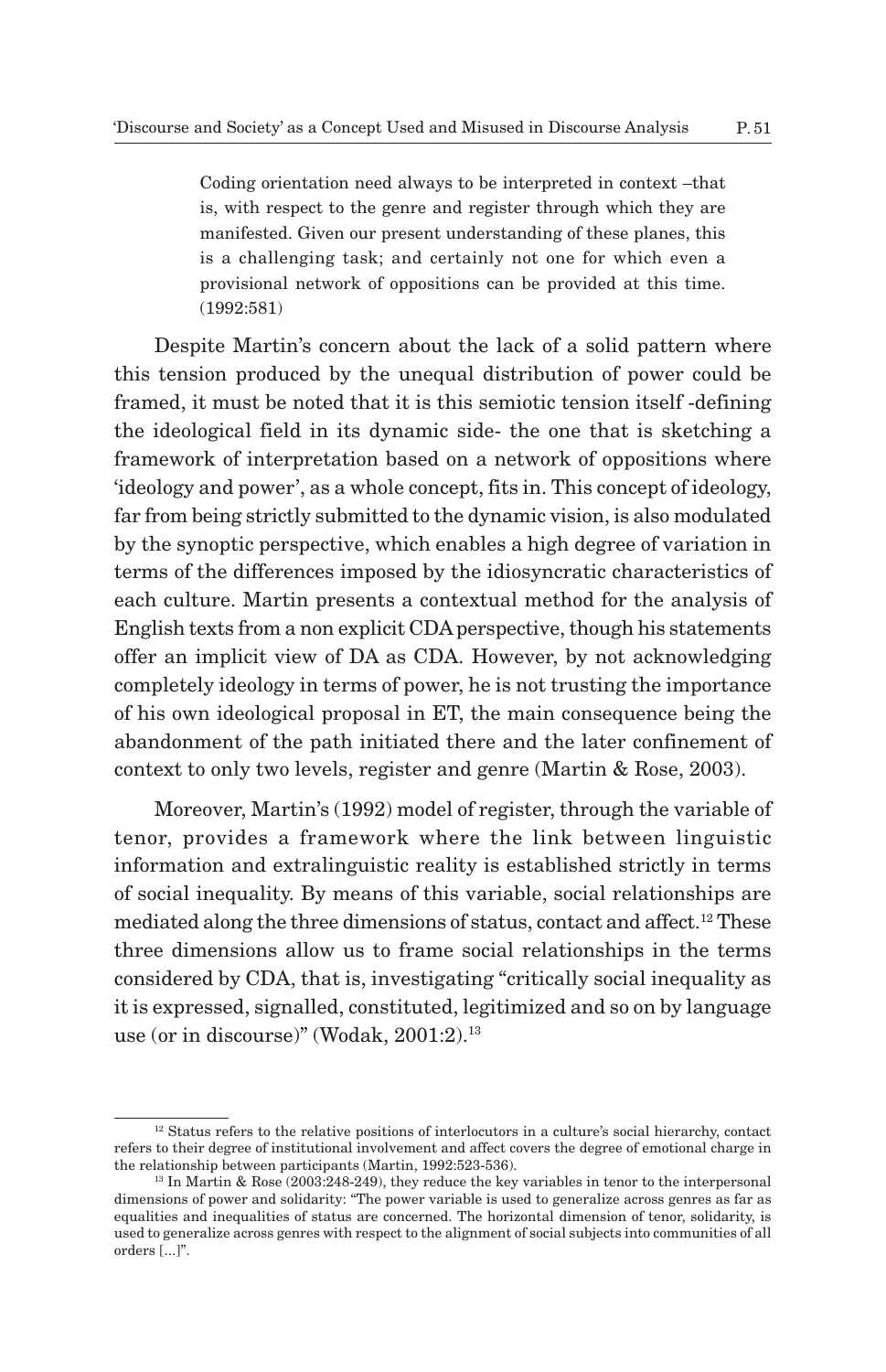From a methodological approach, Martin has established a model of context that, despite not being explicitly recognized by himself, is designed within some theoretical parameters involved in the idea of power and social inequality. As previously argued, the reciprocal relationship discourse-society has been enriched through the reciprocal contributions between DA and other areas of social research. In the same way, the link discourse-society could be enhanced by extending this reciprocal network of fields of study to a methodological side. However, the development in the establishment of methods of analysis is being hindered by not admitting that the full potential of some instruments can only be obtained by turning the paradigms of power and social inequality from critical into descriptive.14 This same presupposition can be applied to Martin's own statements concerning the four discoursesemantics systems established in ET.15 Nevertheless, far from reexamining his own formulations, Martin (2000) has later exemplified some of the ways in which Halliday's (1994[1985]) metafunctions enable a kind of analysis on discourse that addresses a number of CDA concerns.16

The distortion of the concept 'discourse and society' comes from theory and is being moved to method. Analysis, as the second part of the term DA, is dependent on the establishment of a method. A mistaken posing of the methodological question leads inevitably to a mistaken analysis, which affects negatively the idea of DA as the study of language use in social contexts. An improved link between theory and method would enrich, in turn, the link discourse-society.17 Martin's discoursesemantics level and Halliday's lexico-grammatical stratum have both converged towards an erroneous attitude that has not started by recognizing a critical perspective as total, rather than partial. This may also be the point of departure to rediscover systemic grammar in terms

 $14$  This attitude is also perceived in Melrose (2005), who from a CDA perspective, constructs a system network which attempts to show how ideology is realized in the text semantics.

<sup>&</sup>lt;sup>15</sup> As a proof of that, Martin omits the usefulness of his identification system in order to assess the category of social inequality in discourse. This scheme examines the way in which language is structured to make reference to the participants in the text and to value their importance by means of the referential chains they generate: "The more central the participant [...] the more likely it is to provide a referent for a phoric item [...]" (Martin, 1992:107).

 $16$  Martin (2000) interprets Halliday's ideational, interpersonal and textual metafunctions as meanings that, respectively, construct, enact and naturalize power.

<sup>&</sup>lt;sup>17</sup> According to Scheuer (2003:144), critical analysts are not respecting the connection between theory and method: "CDA is in danger of insisting on political agendas without simultaneously offering methods that adequately justify the analysis, independent of its political agenda".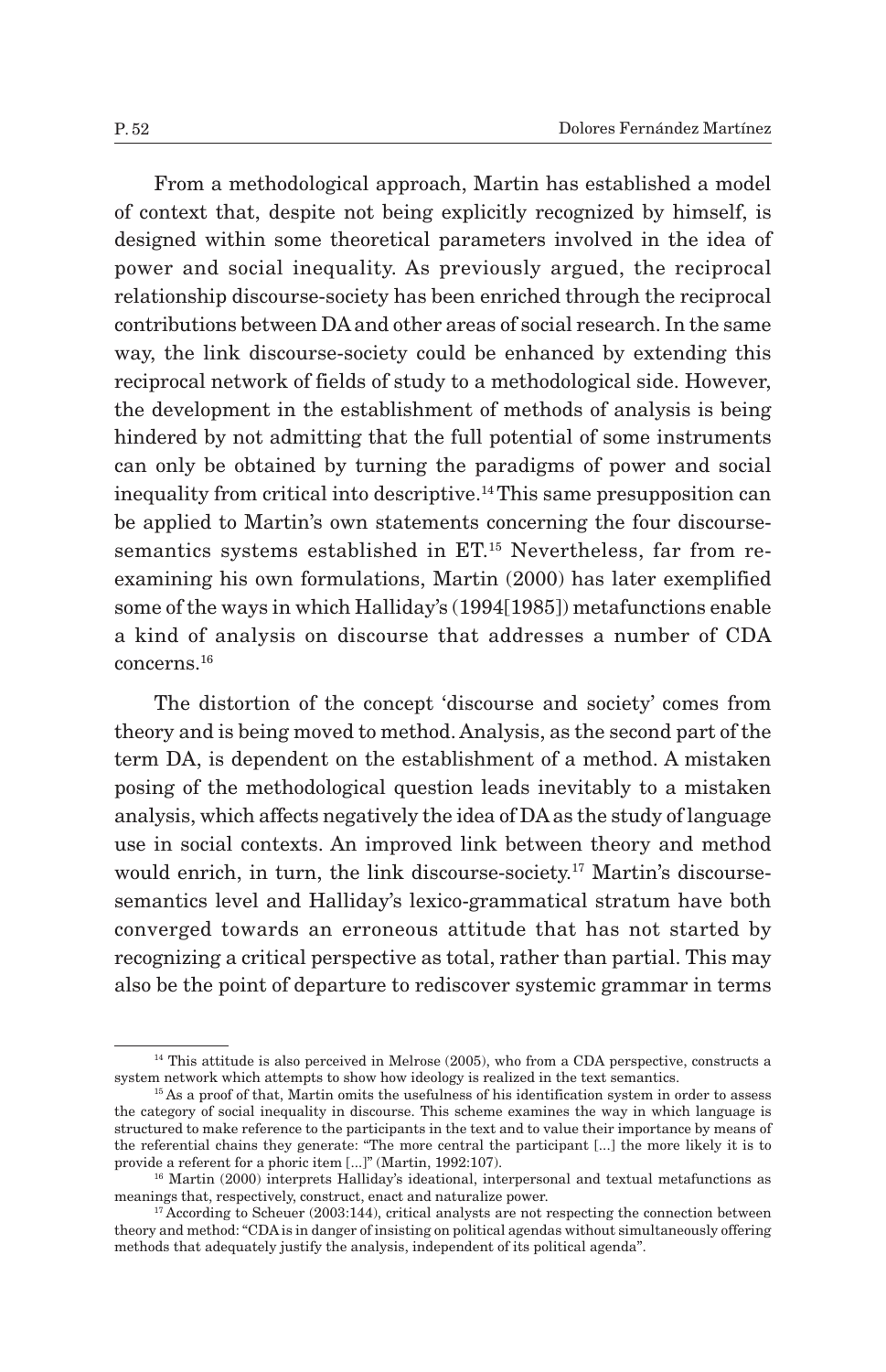of its close links with DA. The achievement of new proposals in the study of the concept 'discourse and society' is dependent on the reinforcement of those links.

## *6. Conclusion*

The idea of 'discourse and society' has been used as a trigger to elaborate the interdisciplinary nature of DA, in terms of its mutual relationship with other sciences, and to draw the scheme of the different elements that constitute the social dimension of discourse. However, the misuse of the concept is preventing DA from being properly developed. In the case of CDA, DA seems to be evolving through the creation of new approaches that, far from completing the diagram of the interrelationship discourse-society, are breaking the discursive picture of society by offering partial views of the full connection discourse-society. The portrayal of the social side of discourse has to be completed with the addition of inherent ingredients, such as those of power and social inequality, not with the attachment of these components to other DA approaches. It should not be forgotten that an incomplete social dimension of discourse hinders a detailed dialectical relationship between discourse and society, and hence a completely beneficial relationship between DA and other disciplines.

This conclusion marks the beginning of further research to be carried out to discern if some other branches within DA are to be contemplated as different approaches to the same reality or as different perspectives that merely present one side of that reality and that by disintegrating it are betraying the complexity of the dialectical relationship discoursesociety. In the case of CDA, the enrichment of the concept 'discourse and society' must be sustained by a point of convergence between its common origins with DA two thousand years ago and the new paths of development in the future towards those common origins. Only by doing this, the basic axiom of DA to study language use in social contexts may remain intact, the dialectical relationship discourse-society undamaged, and the concept 'discourse and society' used, not misused.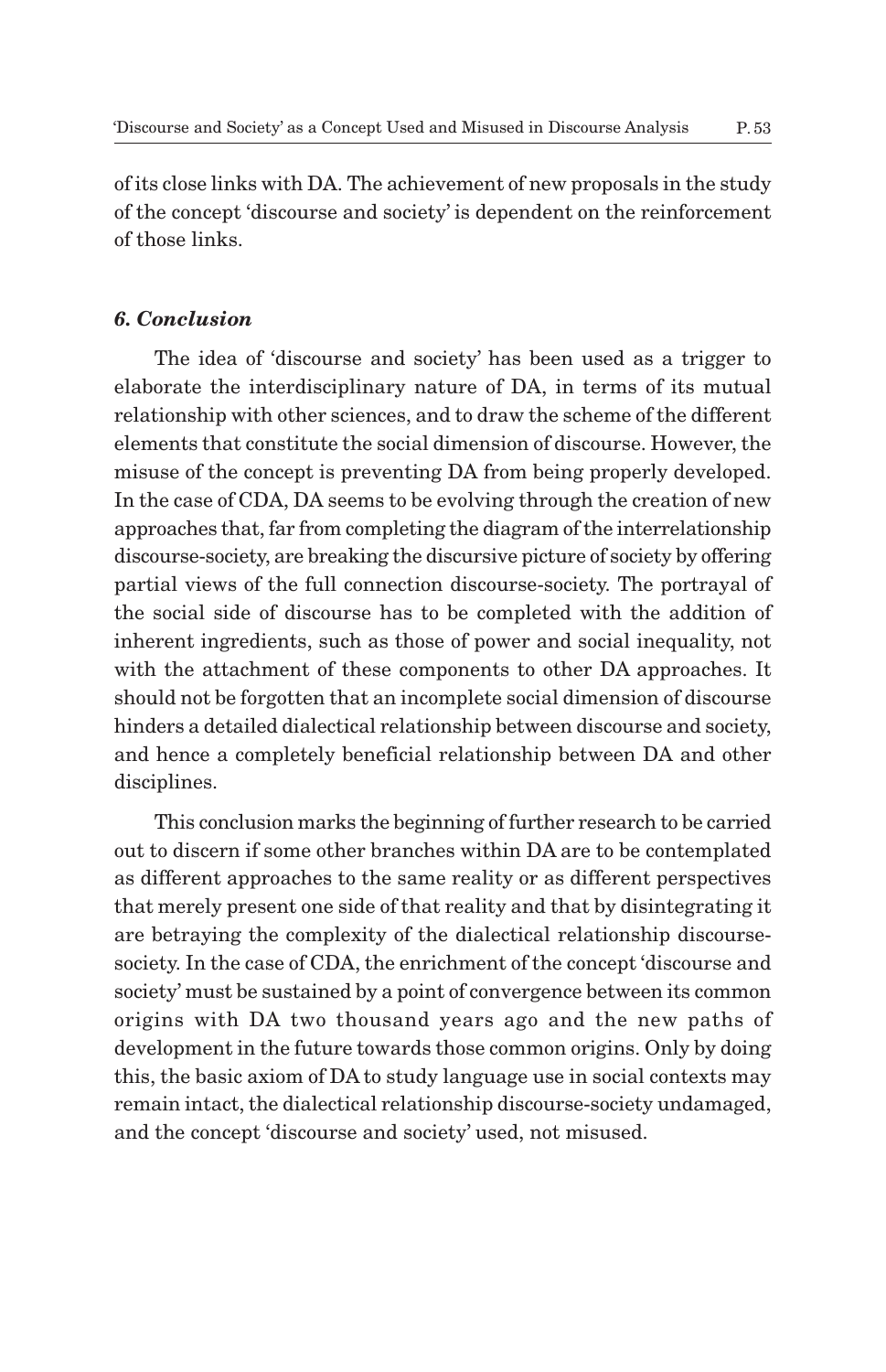## **REFERENCES**

- BEAUGRANDE, R. de 2001. "Interpreting the Discourse of H. G. Widdowson: A Corpus-Based Critical Discourse Analysis". *Applied Linguistics* 22:1. 104-121.
- BERNSTEIN, B.B. 1974 (1971). *Class, Codes and Control*. Vol. 1: *Theoretical Studies towards a Sociology of Language.* London: Routledge.
- BOWERS, J. & K. IWI 1993. "The Discursive Construction of Society". *Discourse & Society* 4:3. 357-393.
- BROWN, G. & G. YULE 1983: *Discourse Analysis*. Cambridge: CUP.
- CHAFE, W. 1996. "Beyond Beads on a String and Branches in a Tree". *Conceptual Structure, Discourse and Language*, edited by A.E. GOLDBERG, 49-65. Stanford: CLSI.
- CHIAPELLO, E. & N. FAIRCLOUGH 2002. "Understanding the New Management Ideology: A Transdisciplinary Contribution from Critical Discourse Analysis and New Sociology of Capitalism". *Discourse & Society* 13:2. 185-208.
- DELU, Z. 1991. "Role Relationships and their Realization in Mood and Modality". *Text* 11:2. 289-318.
- EGGINS, S. 1994. *An Introduction to Systemic Functional Linguistics*. London: Continuum.
- FAIRCLOUGH, N. 1992. *Discourse and Social Change*. Cambridge: Polity Press.
- —. 1995. *Critical Discourse Analysis: The Critical Study of Language*. London: Longman.
- —. 1996a. "A Reply to Henry Widdowson´s 'Discourse Analysis: A Critical View'". *Language & Literature* 5:1. 49-56.
- —. 1996b. "Technologisation of Discourse". Texts and Practices: Readings in Critical Discourse Análisis, edited by C.R. CALDAS-COULTHARD & M. COULTHARD. 71-83. London: Routledge.
- —. 2001 (1989). *Language and Power*. London: Longman.
- —. 2001. "Critical Discourse Analysis as a Method in Social Scientific Research". *Methods of Critical Discourse Analysis* edited by R. WODAK, & M. MEYER. 121-138. London: Sage.
- —. 2003a. *Analysing Discourse: Textual Analysis for Social Research*. London: Routledge.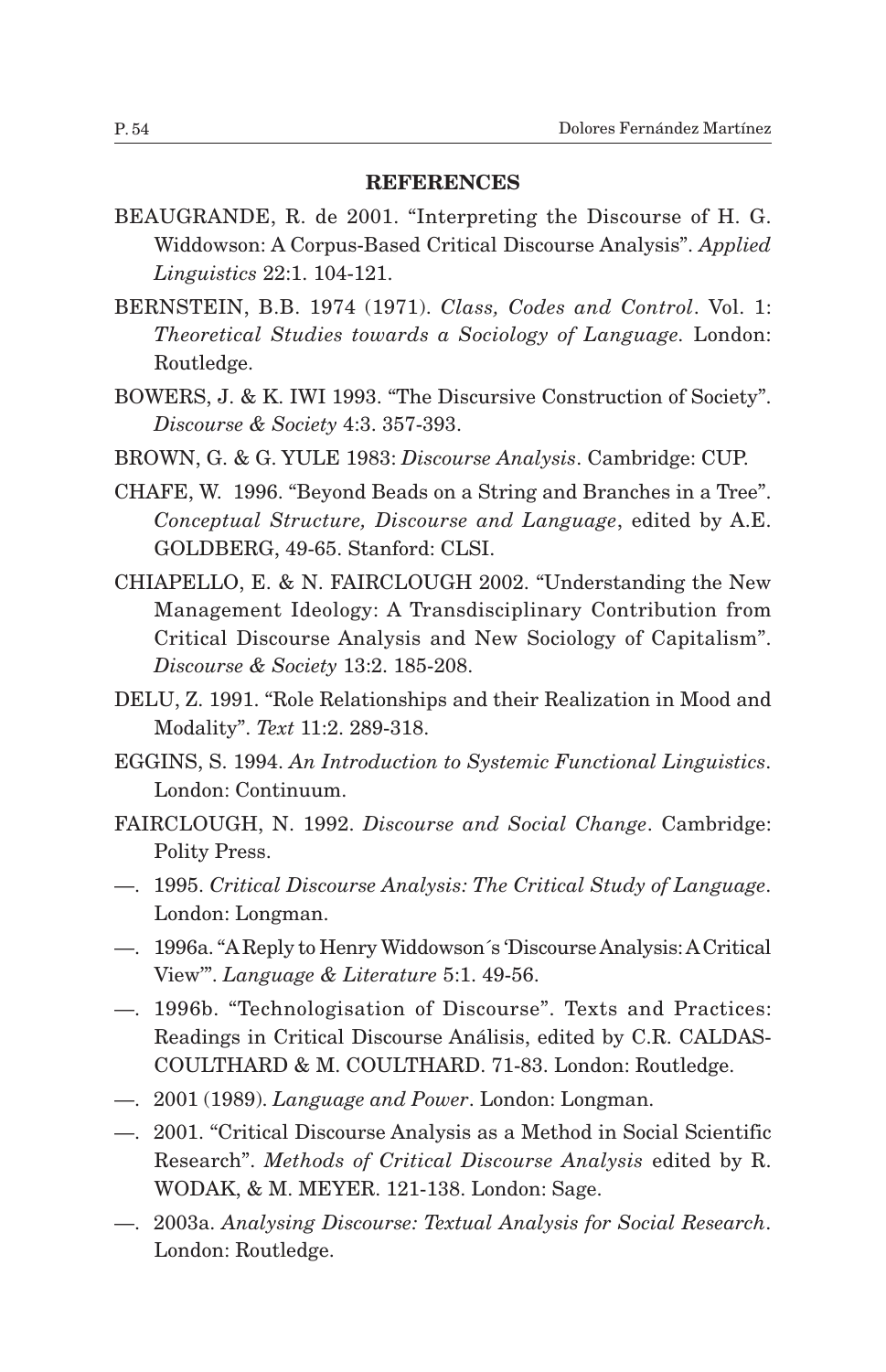- —. 2003b. "'Political Correctness': The Politics of Culture and Language". *Discourse & Society* 14:1. 17-28.
- FAIRCLOUGH, N. & R. WODAK 1997. "Critical Discourse Analysis". *Discourse as Social Interactions* edited by T.A. VAN DIJK. 258-284. London: Sage.
- FASOLD, R. 1990. *Sociolinguistics of Language*. Oxford: Blackwell.
- FOUCAULT, M. 1970. *The Order of Things: An Archaeology of the Human Sciencies.* London: Routledge.
- —. 1972. *The Archeology of Knowledge*. London: Routledge.
- FOWLER, R. 1996 (1986). *Linguistic Criticism*. Oxford: OUP.
- FOWLER, R., B. HODGE, G. KRESS & T. TREW 1979. *Language and Control.* London: Routledge.
- GEE, J.P. 1999. *An Introduction to Discourse Analysis: Theory and Method*. London: Routledge.
- GUNNARSSON, B. 2000. "Discourse, Organizations and National Cultures". *Discourse Studies* 2:1. 5-33.
- HALLIDAY, M.A.K. 1985. "Dimensions of Discourse Analysis: Grammar". Handbook of Discourse Analysis. Vol. 2: *Dimensions of Discourse* edited by T.A. VAN DIJK, 29-56. London: Academic Press.
- —. 1994 (1985). *Introduction to Functional Grammar*. London: Edward Arnold.
- HAMMERSLEY, M. 1997. "On the Foundations of Critical Discourse Analysis". *Language & Communication* 17:3. 237-248.
- HARRIS, Z.S. 1952. "Discourse Analysis". *Language* 28:1. 1-30.
- HODGE, R. & G. KRESS 1993 (1979). *Language as Ideology*. London: Routledge.
- HYMES, D. 1962. "The Ethnography of Speaking". *Anthropology and Human Behaviour* edited by T. GLADWIN, & W.C. STURTEVANT. 13-53. Washington, DC: Anthropological Society of Washington.
- IEDEMA, R. & R. WODAK 1999. "Introduction: Organizational Discourses and Practices". *Discourse & Society* 10:1. 5-19.
- KOPS, M. 1997. "'Order', as Background Knowledge and Assumption". *Text* 17:3. 383-403.
- KRESS, G. 1989 (1985). *Linguistic Processes in Sociocultural Practice*. London: OUP.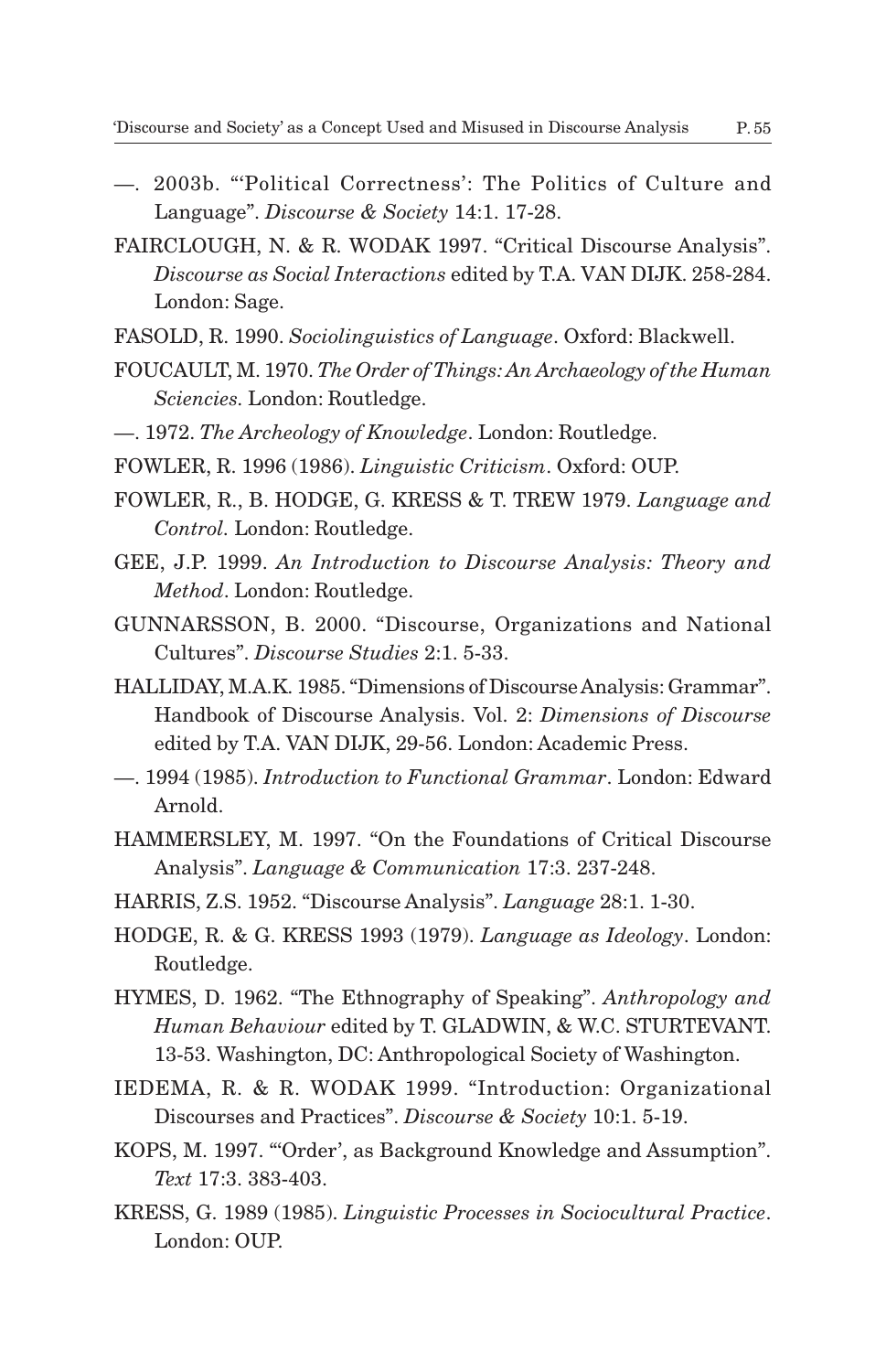- —. 1990. "Critical Discourse Analysis". *Annual Review of Applied Linguistics* 11. 84-99.
- —. 1993. "Against Arbitrariness: The Social Production of the Sign as a Foundational Issue in Critical Discourse Analysis". *Discourse & Society* 4:2. 169-191.
- —. 1995. "The Social Production of Language: History and Structures of Domination". *Discourse in Society: Systemic Functional Perspectives* edited by P.H FRIES & M. GREGORY. 115-140. Norwood: Ablex.
- —. 1996. "Representational Resources and the Production of Subjectivity: Questions for the Theoretical Development of Critical Discourse Analysis in a Multicultural Society". *Texts and Practices: Readings in Critical Discourse Analysis* edited by C.R. CALDAS-COULTHARD & M. COULTHARD. 15-31. London: Routledge.
- LEECH, G. 1983. *Principles of Pragmatics*. London: Longman.
- LEMKE, J.L. 1992. "Interpersonal Meaning in Discourse: Value Orientations". *Advances in Systemic Linguistics: Recent Theory and Practice* edited by M. DAVIES & L. RAVELLI. 82-104. London: Pinter.
- —. 1995a. "Intertextuality and Text Semantics". *Discourse in Society: Systemic Functional Perspectives* edited by P.H. FRIES & M. GREGORY. 85-114. Norwood, N.J.: Ablex.
- —. 1995b. "Textual Politics: Discourse and Social Dynamics". London: Taylor and Francis.
- MAINGUENEAU, D. 1999. "Analysing Self-Constituting Discourses". *Discourse Studies* 1:2. 175-199.
- MARTIN, J.R. 1992. *English Text: System and Structure*. Amsterdam: John Benjamins.
- —. 2000. "Close Reading: Functional Linguistics as a Tool for Critical Discourse Analysis". *Researching Language in Schools and Communities: Functional Linguistic Perspectives* edited by L. UNSWORTH, 275-302. London: Cassell.
- MARTIN, J.R. & D. ROSE 2003. *Working with Discourse: Meaning beyond the Clause*. London: Continuum.
- MELROSE, R. 2005. "Text Semantics and the Ideological Patterning of Texts". *Critical Discourse Studies* 2:1. 71-94.
- MILLS, S. 1997. *Discourse*. London: Routledge.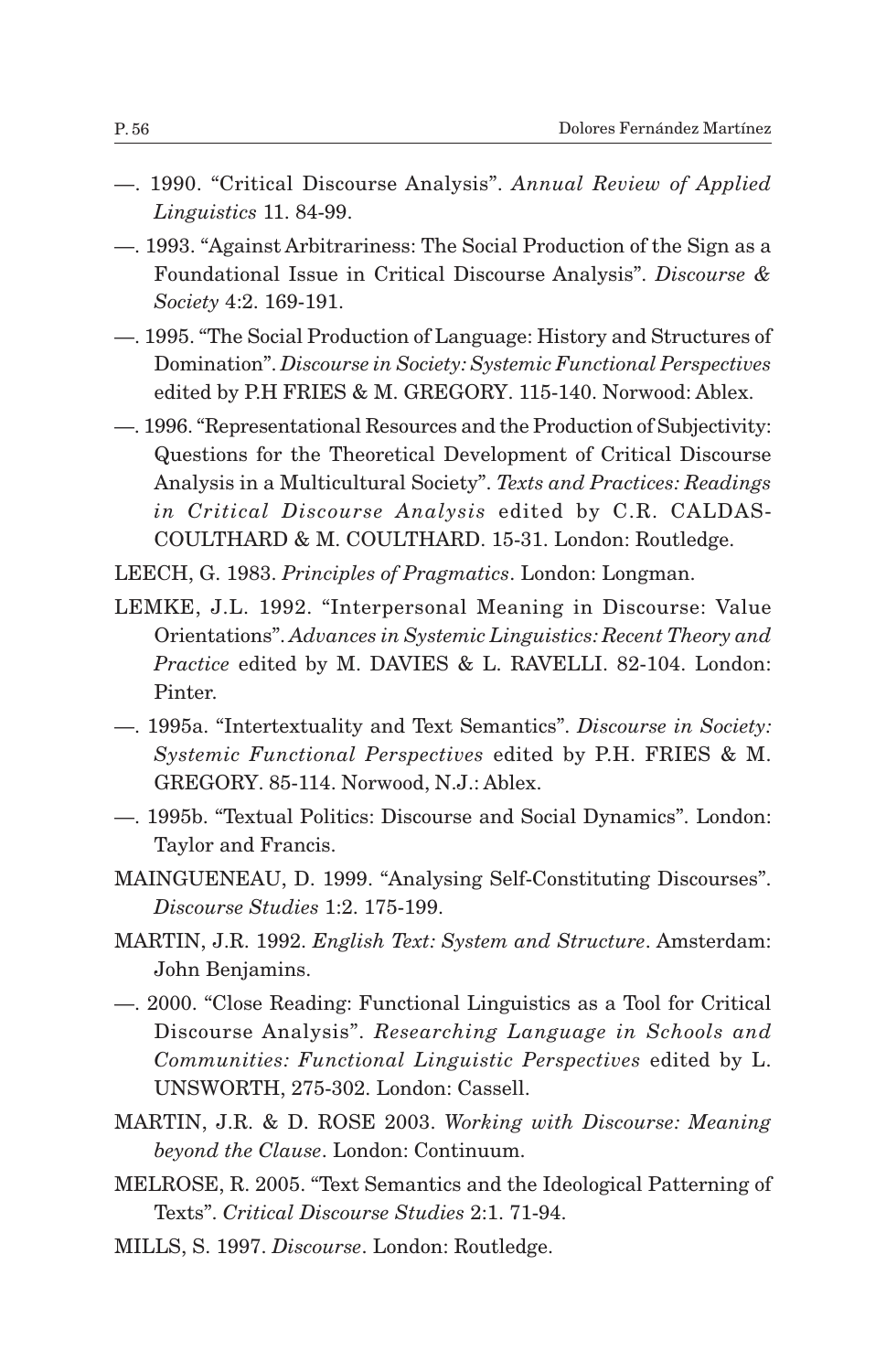- ÖSTMAN, J. & T. VIRTANEN 1995. "Discourse Analysis". *Handbook of Pragmatics* edited by J. VERSCHUEREN, J. ÖSTMAN & J. BLOMMAERT. 239-253. Amsterdam: John Benjamins.
- PÊCHEUX, M. 1982. *Language Semantics and Ideology*. London: MacMillan.
- RAVELLI, L. 2000. "Getting Started with Functional Analysis of Texts". *Researching Language in Schools and Communities: Functional Linguistic Perspectives* edited by L. UNSWORTH. 27-64. London: Cassell.
- SCHEUER, J. 2003. "Habitus as the Principle for Social Practice: A Proposal for Critical Discourse Analysis". *Language in Society* 32:2. 143-175.
- SCHIFFRIN, D. 1994. *Approaches to Discourse*. Oxford: Blackwell.
- —. 1997. "Theory and Method in Discourse Analysis: What Context for What Unit?". *Language & Communication* 17:2. 75-92.

SELL, R.D. ed. 1991. *Literary Pragmatics*. London: Routledge.

- SINCLAIR, J.M. & M. COULTHARD 1975. *Towards an Analysis of Discourse: The English Used by Teachers and Pupils.* London: OUP.
- STUBBS, M. 1983. *Discourse Analysis: The Sociolinguistic Analysis of Natural Language*. Oxford: Blackwell.
- VAN DIJK, T.A. ed. 1985a. *Handbook of Discourse Analysis*. Vol. 1: *Disciplines of Discourse*. London: Academic Press.
- —. ,ed. 1985b. *Handbook of Discourse Analysis*. Vol. 2: *Dimensions of Discourse*. London: Academic Press.
- —. 1985c. "Introduction: Discourse Analysis as a New Cross-Discipline". *Handbook of Discourse Analysis*. Vol. 1: *Disciplines of Discourse* edited by T.A. VAN DIJK, 1-10. London: Academic Press.
- —. 1988. "Social Cognition, Social Power and Social Discourse". *Text* 8:1-2. 129-157.
- —. 1997. "The Study of Discourse". *Discourse as Structure and Process* edited by T.A. VAN DIJK. 1-34. London: Sage.
- —. 2001. "Multidisciplinary CDA: A Plea for Diversity". *Methods of Critical Discourse Analysis* edited by R. WODAK & M. MEYER. 95- 120. London: Sage.
- WIDDOWSON, H.G. 1995. "Discourse Analysis: A Critical View". *Language & Literature* 4:3. 157-172.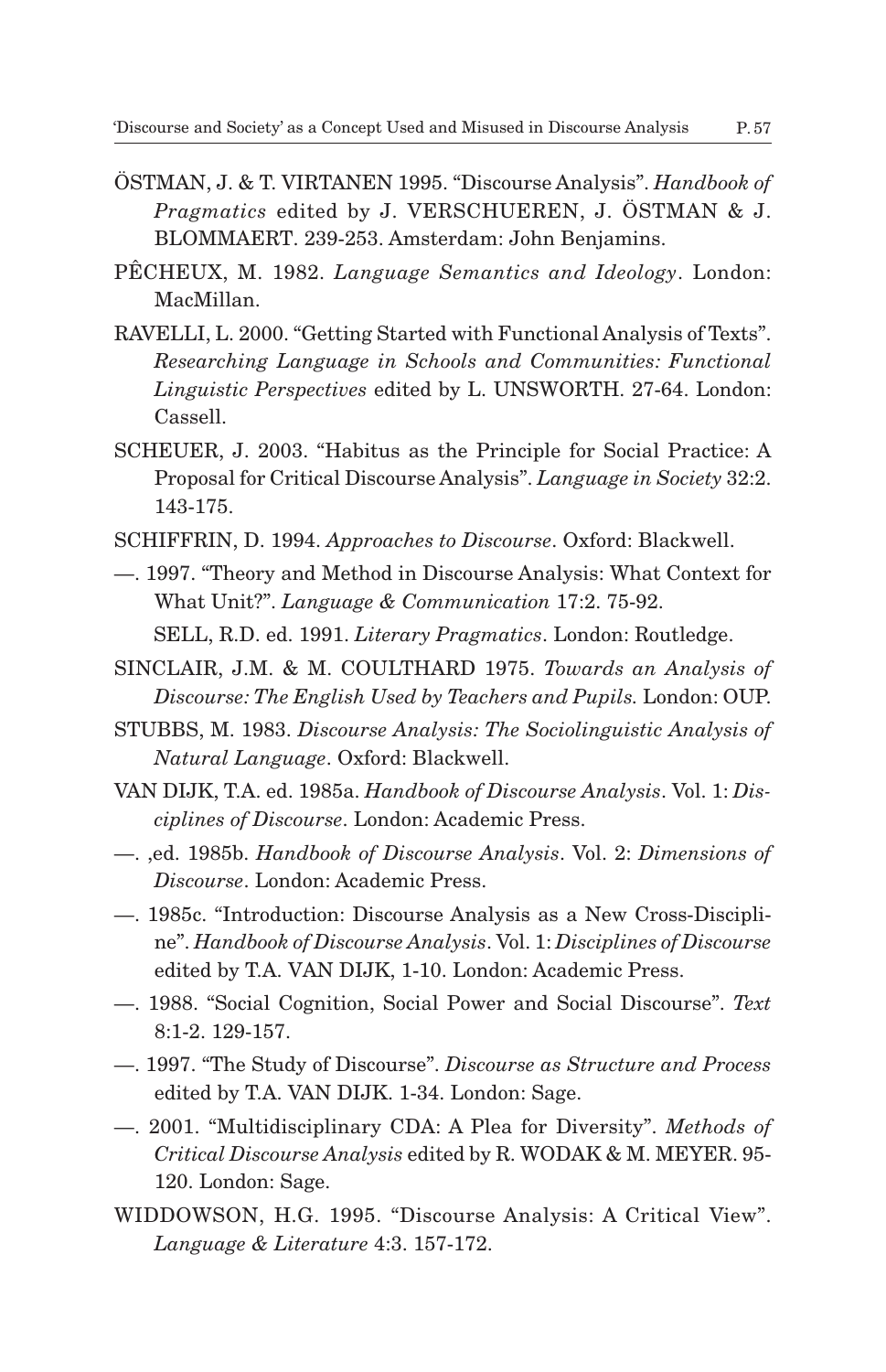- WODAK, R. ed. 1989. *Language, Power and Ideology: Studies in Political Discourse*. Amsterdam: John Benjamins.
- —. 2001. "What CDA Is about –A Summary of its History, Important Concepts and its Developments". *Methods of Critical Discourse Analysis* edited by R. WODAK & M. MEYER. 1-13. London: Sage.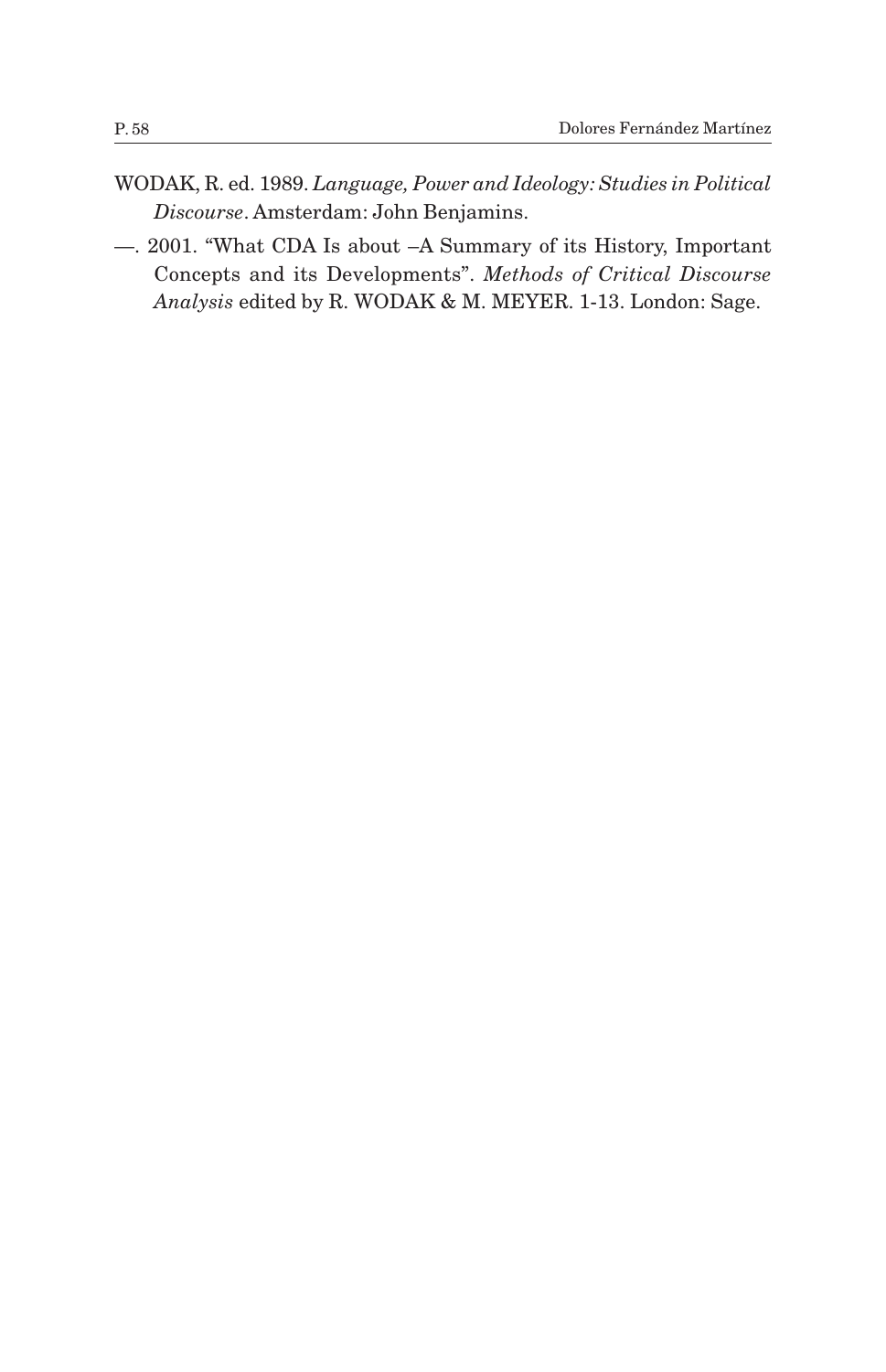## **"GOOD NIGHT SWEET PRINCESS": THE PROBLEM OF FILM ADAPTATION. ASTA NIELSEN'S HAMLET**

**Pedro Manuel Jiménez Gallego**

*Universidad de Jaén (Grupo de Investigación HUM-0271)*

## *1. Shakespeare in the 20th century. The adaptation as a problem.*

It is curious to see the interest which the works of William Shakespeare still produce four centuries after they were written, not only by the academic world but also in different artistic expressions. Whereas contemporaries of the bard like Ben Jonson or Christopher Marlowe are a common topic in the university world, it is not so easy to find such interest out of it, not even in more recent writers. This is not the case with the works of William Shakespeare, since it is frequent to find references about them in cinema, press, television, music or even as inspiration for further literary creations, not even just limited within the Anglo-Saxon culture. If we only take into account film productions, which will be our main focus of interest in this paper, he is perhaps the most adapted author of all time, in productions for the big and small screen in films, TV series, or even animation. His life has also been a matter of interest for the screen, either as "real" biography or fiction.<sup>1</sup> The stories, plots and characters have always been presented with an unusual connection to present day society, leading some critics like Jan Kott to consider the bard as "Our contemporary", as it is stated for the title of one of his books.2 The link of his plays with different societies and cultures throughout time has transformed them into icons, objects of study on their own and depositories of a tradition which goes beyond

<sup>1</sup> There have been accounts depositories about his life in series like *Life of Shakespeare* (dir. Mark Cullingham and Robert Knights, 1978), produced In Great Britain starring Tim Curry As a fictional narration of his life, we have the highly awarded *Shakespeare in Love* (dir. John Madden, 1998), which also included in the collaboration of the script with the prestigious writer Tom Stoppard, who has often dealt with the Shakespearean world in some of his plays such as *Rosencratz and Guilderstein Are Dead* (1966), *Cahoot's Macbeth* or *Dogg's Hamlet* (1979).

<sup>2</sup> See *Shakespeare: Our Contemporary* (Jan Kott. London: Routledge, 1965)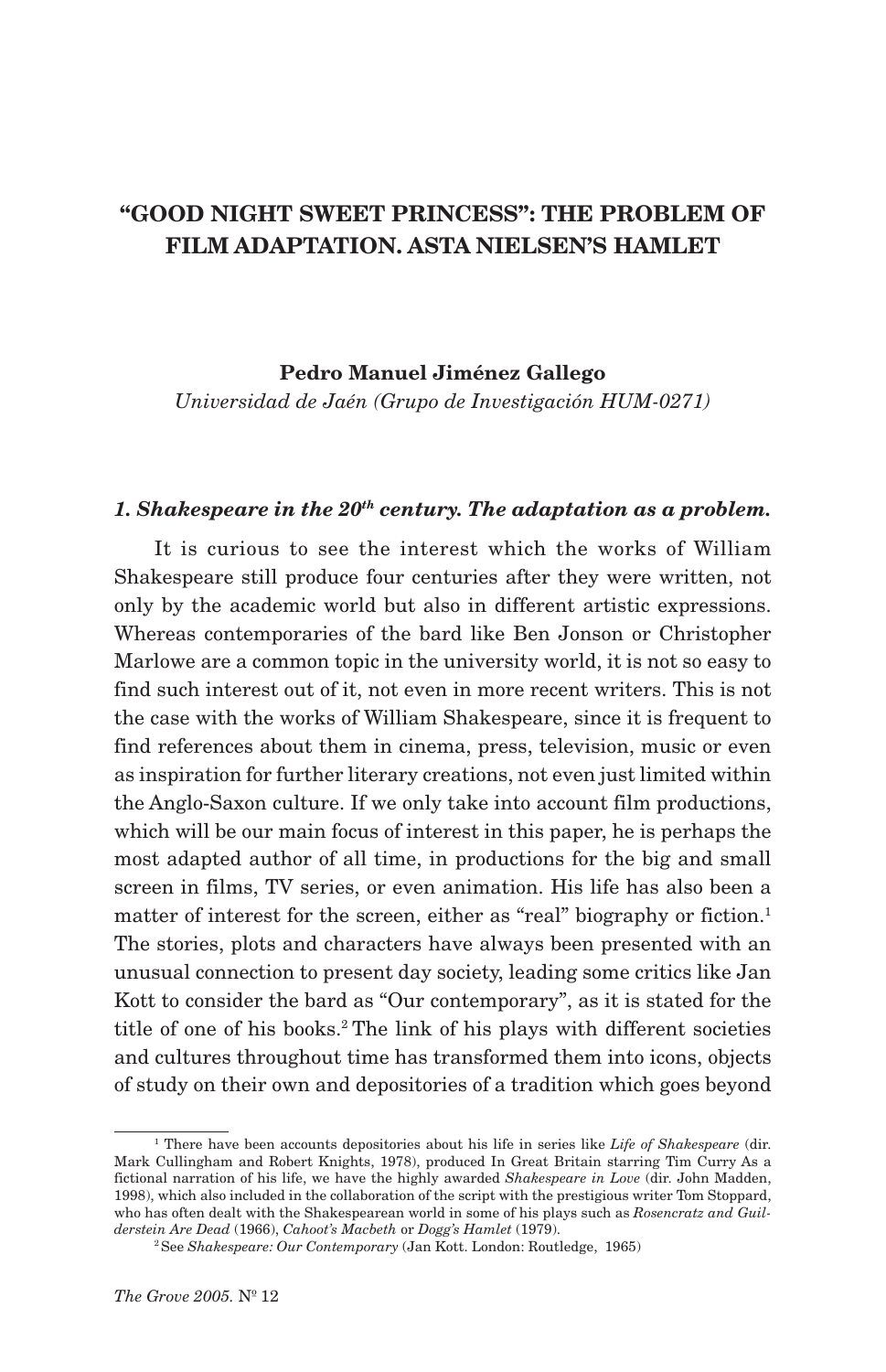Shakespeare's Elizabethan period. Critics such as Patrick Cruttwell, have emphasized this connecting ability with different societies as one of the main features of Shakespeare's plays like *Hamlet*:

> *Hamlet* is one of the handful of literary creations which have turned into something more than simply characters in a novel or poem or play. He has become a figure of myth; and just as Odysseus is the myth character of the Traveller, Faust is the Seeker, Quixote of the Knight and Juan of the Lover, so Hamlet has been made the myth [...] character of the doubting self-contempting intellectual.<sup>3</sup>

The plays and the characters have progressively increased their richness, growing with the traditions of following centuries and different cultures, providing them with new nuances and interpretations which have accumulated up to the present, frequently mirroring the situations and concerns of the society where they have been presented.4 Maria M. Scott emphasizes the importance of reflecting that connection between Shakespeare and society, allowing a play like *Hamlet* to be more available for a wider audience and to achieve an increasing interest in it after several centuries:

> Whatever subsequent texts we choose, we have the opportunity to show that *Hamlet* remains relevant as a cultural icon and continues to evolve. Students already recognize *Hamlet* as a known cultural phenomenon; the chance to see how phenomenon relates to their own culture through various interpretations of the story can make Shakespeare in general, more accessible to them. [...] Thus, in order for us to pass on *Hamlet's* story faithfully, we present-day Horatios should consider the original text of *Hamlet*, rather as astronomers think of the big bang and Hamlet itself as the ever-expanding universe.5

Apart from direct adaptations, the presence of the bard can commonly be noticed in a large amount of film and TV productions which

<sup>3</sup> Patrick Cruttwell, "The Morality of Hamlet." in

*Shakespeare: Hamlet,* John Jump, ed. London: MacMillan, 1968, 174-188, esp. 175

<sup>4</sup> As example, John Jump (*Shakespeare: Hamlet.* London: MacMillan, 1968:23) traces a history of criticism on Shakespeare, collecting the views, not always positive, of many different writers, such as Voltaire, Harley Granville Barker, o George Bernard Shaw. For example, it is curious to see the highly critical position which Voltaire adopts about *Hamlet*, considering it as a "a vulgar and barbarian drama which would not be tolerated by the vilest populace of France or Italy; [...] one would imagine this piece of work of a drunken savage." However, he praises the poetic qualities of the play in stating: "But amidst all this vulgar irregularities [...] there are to be found some sublime passages worthy of the greatest genius."

<sup>5</sup> Maria M. "Cheating death: The immortal and Ever-expanding universe of Hamlet" in *Approaches to teaching Shakespeare's Hamlet,* Bernice W. Kliman. New York: The Modern Language Association of America, 2002:239-243, esp. 242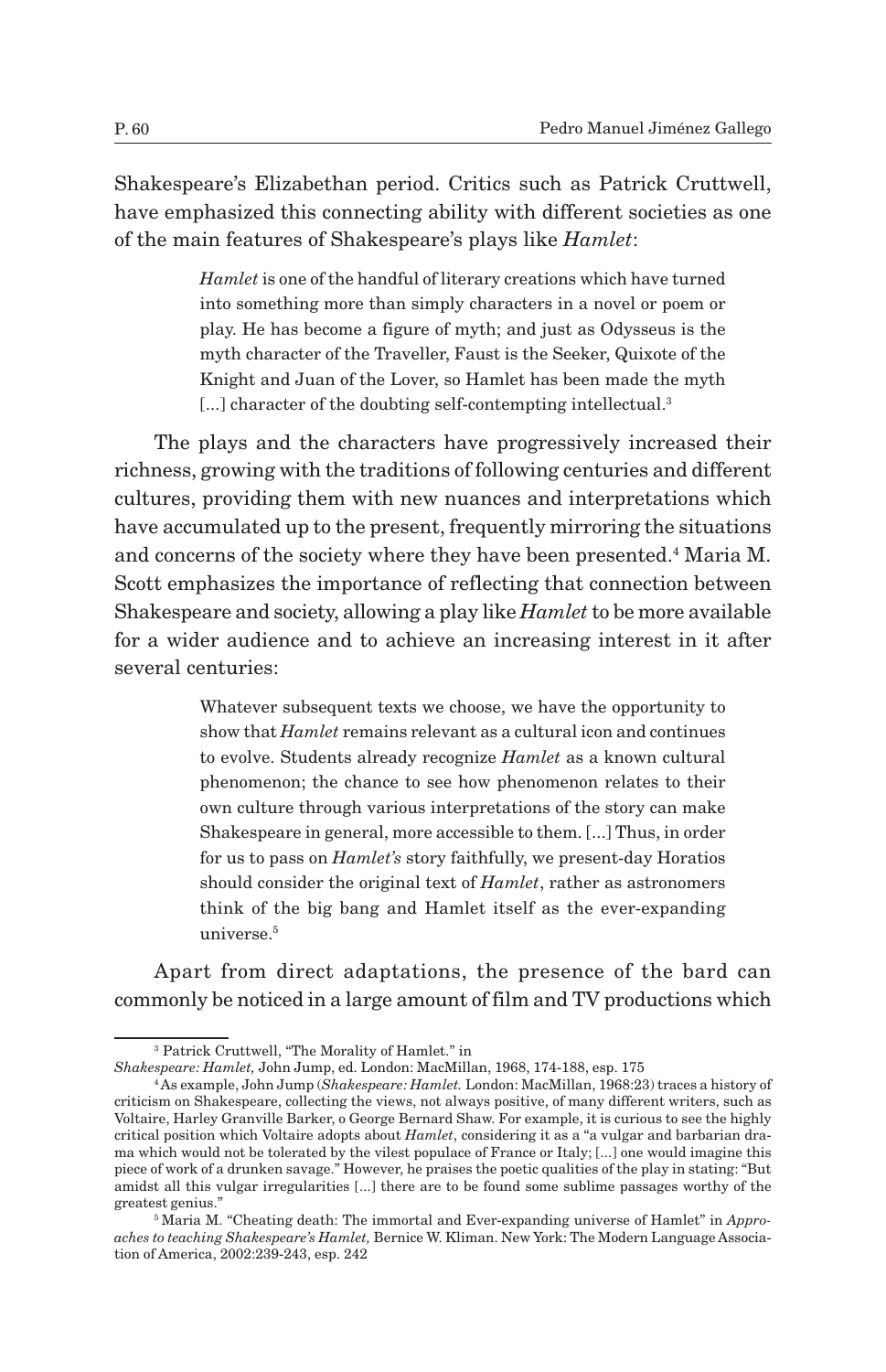are not really concerned with Shakespeare in a direct way. This is done with two main intentions, apparently opposing, but which are a result of his presence in our present day culture. First, the intention is to endow a new character or creation with depth, seriousness or shrewdness. According to Douglas M. Lanier:

> The prestige associated with Shakespeare on film depends at one level on the fact that Shakespeare represents a constellation of values that putatively transcends the vulgar tyranny of commerce to which mass culture and particularly the film industry must, otherwise answer.6

Therefore, the "use" of Shakespeare helps to provide seriousness and gravity to an artistic genre that due to its youth and its connection to mass culture is frequently underestimated. However, Shakespeare has also been employed as a parody, questioning an old fashioned tradition which has established some consolidated values along the centuries as undeniable truth.7 This second view frequently attempts to provide a personal and original view not on Shakespeare, but on that traditional perception of the world, questioning those aspects of our society which seem untouchable. In recent decades, a new generation of critics such as Peter S. Donaldson have emphasized how the qualities of the Shakepearean text have changed according to the different circumstances of the societies it has been studied: "The Shakespearean text is not a fixed immutable monument [...], nor the artifact [sic] of a society long dead, but a vital source of possibility and challenge, the site or ground on which contemporary artists define their modernity-and our own."8

<sup>6</sup> Douglas M. Lanier, Lanier, "Shakescorp Noir" (157-180) in *Shakespeare Quarterly* 53, (2002):157- 80, esp. 163. In connection to Lanier's words, we will also consider two different films of arguable quality, which show this situation in which Shakespeare, and not other writers, not even more recent ones, are considered. In *The Rock* (dir. Michael Bay, 1995) Sean Connery is an old prisoner who worked for the British Secret Service. His old, reckless, hairy, shabby look, is at odds with a book containing the works of William Shakespeare. We can also consider *Renaissance Man* (dir. Amy Heckerling, 1993) in which an unemployed literature professor refers to Hamlet to awaken other kinds of interest and attitudes in a group of privates in the army.

<sup>7</sup> TV series such as *The Simpsons* (episode, 14, series 13; dir. N. Affleck & B. Anderson, 2002), *The Monty Python's Flying Circus* (episode 43, series 4; dir. J. Howard Davies. et al., 1974), or theatre plays such as *The Complete Works of William Shakespeare* (Abridged) have presented characters such as Hamlet in different situations which may be considered as irreverent and even absurd, playing the Danish prince in situations like visiting a psychiatrist. Even Spanish television has taken part of this approach. The programme *Buenafuente* in the channel Antena 3, (first season, February, 2005) a small sketch in which the mot representative characters in the bard's plays argued with each other.

<sup>8</sup> Peter S. Donaldson, *Shakespearean Films/ Shakespearean Directors*. Boston: Marvin Hyman, 1990:x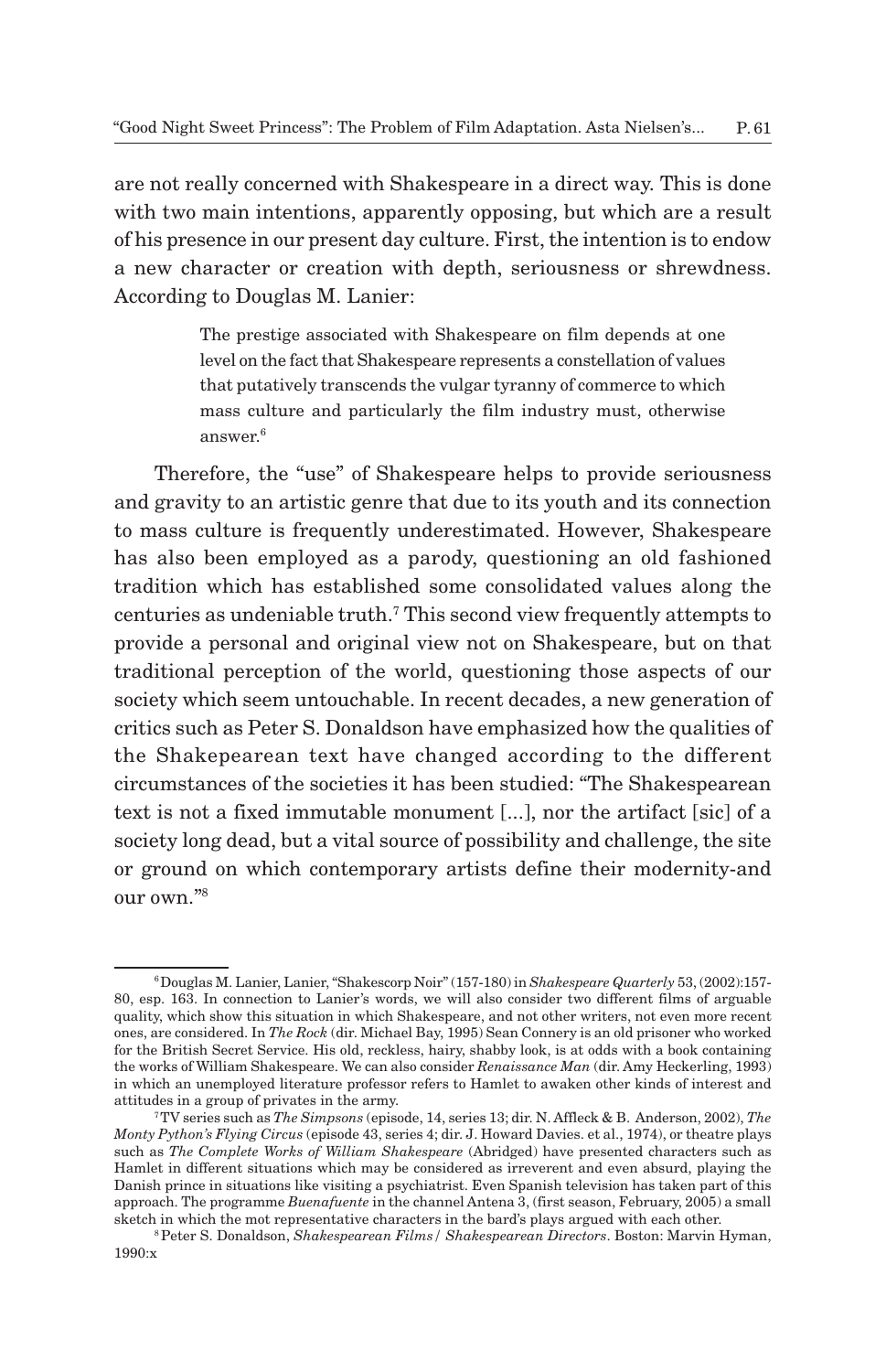Therefore, a new model of tradition has been created, evolving in its meanings, more dynamic and in which it is possible to connect a four hundred year old play with a present society and history. The great variety of means or artworks in which we can see references to *Hamlet*, allow us to understand that, in order to establish a connection between the importance of Shakespeare within our society, we cannot limit ourselves to regard him just through the written page, simply because it has been so for centuries. This is particularly true in the case of  $16<sup>th</sup>$ century plays because they were conceived for being performed and the printed versions were only a result of their success on stage.9 If we don't take performance into account, we are limiting the power of Shakespeare's theatre. John Russell Brown notices some of these elements which would be difficult to emphasize simply by reading:

> When we watch a play in performance certain words will stand out, force themselves upon our attention. However, when the production is staged and performed, some words in the performance of a play are as if they were in great capital letters, others are almost invisible: and yet on the printed page, every letter is the same size. [...] Suddenly all our attention in a theatre is focused upon a silent figure, perhaps walking off the stage while other speak: for this on the printed page there is simply the one word: *Exit*. 10

When we think about performance, it has been most generally neglected by critical research over the centuries, and however popular, Shakespeare was no exception. Many are the problems which it has encountered to be valued as a source of research.<sup>11</sup> The academic world has usually been too careful to introduce new elements into study. The estimation of performances, commonly devoted for the masses, and also too ethereal in comparison to the permanence of the words on the page, seemed to lack depth in content so as to be included in those researches. It is also important to mention how many adaptations have been accused

<sup>9</sup> The film critic Béla Balasz (*Evolución y esencia de un arte nuevo.* Barcelona: Gustavo Gili, 1978]:211), already states how this action was not proper only in the Elizabethan period: "En la Edad Media y en la Antigua Grecia, la obra escrita era siempre posterior a la representación. La representación es mucho más antigua que el texto. Es sabido que los dramas de Shakespeare fueron compuestos posteriormente a partir de los papeles escritos para los actores."

<sup>10</sup> John Russell Brown *Shakespeare's Plays in Performance.* London: Edward Arnold Publishers,

 $11$ <sup>The</sup> term performance will be here initially applied to both theatrical and cinema adaptations. Despite its greater tradition, theatrical performance also lacked interest for many groups of critical investigation, and as a result, as Dennis Kennedy (*Looking at Shakespeare: A visual History of Twentieth-Century Performance.* Cambridge: Cambridge University Press, 1993:15) points out: "Shakespeare on the stage has been detached from any aesthetic investigation of what the stage does and why it does."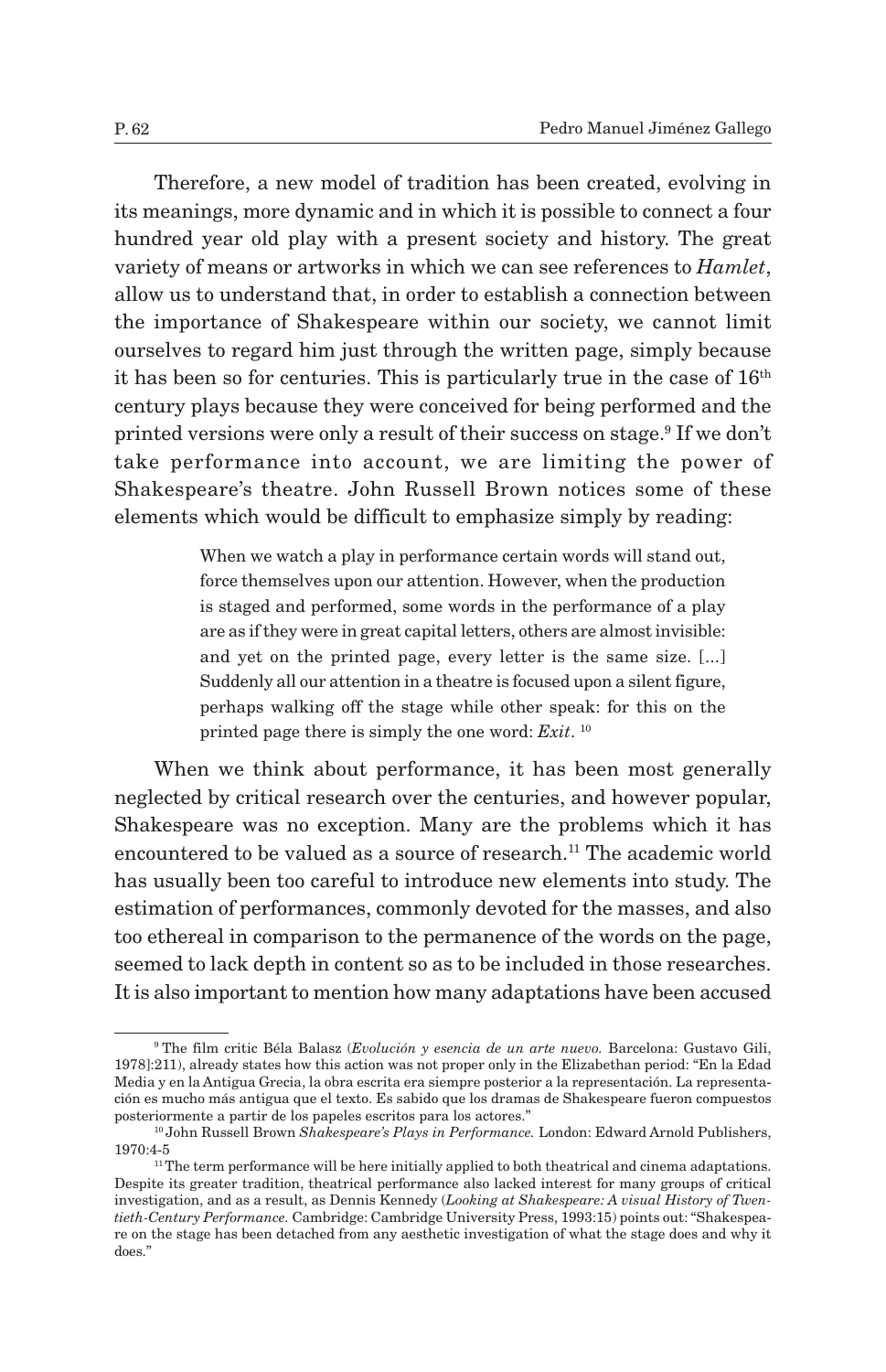of an alleged lack of fidelity. However, Carmen Peña Ardid rejects this accusation when she questions what we should understand with the term "fidelity": "Si se trata de ser 'fiel' es inevitable preguntarse a qué aspectos de la obra literaria: ¿al espíritu, a la estructura, a su ritmo interno? ¿A la 'letra'?" 12. Furthermore, in regard to this "fidelity" matter, the present convention of theatrical performance has changed so much in the last centuries that it would be difficult to sustain what these critics refer to by the term "fidelity": the elements of the theatre, such as the building, the scenery, costumes, or even the prohibition of women to act on stage (which for example, keeps us from understanding some of the implied puns) keep us a far distance from that term.13 That is the reason why Anthony Davies states that we can only be faithful, not to that so-called tradition, but to our personal perception of the play:14

> It is clearly not helpful to suggest that the filmmaker has an obligation to be faithful to Shakespeare's intention. Who is to decide what is, or was? It would therefore seem sensible to argue that a filmmaker will make the most effective film adaptation of a Shakespeare play if he is faithful to his own vision of what may be called the play life's force.15

In the specific case of film productions, they have had to face many similar reservations. Cinema is commonly placed in-between entertainment and the depth of thought of most classical writing compositions,16 rising doubts from the most traditional critics. However, in relation to theatrical performance, we cannot deny that films present certain advantages which allow the process of research. For example, a Shakespearean theatrical play has certainly a very limited range of performance. Few of them (and only most famous productions) hardly

<sup>12</sup> Carmen Peña Ardid, *Literatura y cine.* Madrid: Cátedra, 1992:26

<sup>13</sup> The theatre director and critic Harley Granville Baker (*Prefaces to Shakespeare.* Vol. 1. London: BT Batsford, 1930: 2) rejects the idea of Shakespearean tradition, since it has been common to employ certain elements on stage to express immutable views which are only "recent": "[...] acting is crippled by pseudo traditions which are inert because they are not Shakespearean at all: They are the accumulation of two centuries of progressive misconception and distortion of his playwrights' art". This leads him to state as a conclusion: "There is no Shakespearean tradition" (Latest quote of this author in Kennedy, *Looking at Shakespeare: A visual History of Twentieth-Century Performance*, 15)

<sup>14</sup> As a convention for this paper, the term "fidelity" will be only applied to the amount and literariness of dialogues which will be included in the adaptation we will be commenting on, leaving the pace and the implications of the dialogue to the film director's own devices.

<sup>15</sup> Anthony Davies, *Filming Shakespeare's films* (Cambridge: Cambridge University Press, 1988):4

<sup>16</sup> We would like to sustain the view of the critic Richard Schikel (*Cine y cultura de masas.* Buenos Aires: Paidós 1964:85) who considers that cinema cannot be considered without a combination of both of them: "Estas tradiciones antitéticas sostienen, por un lado, que el cine es un arte y por otro que es entretenimiento [...]. Para toda persona seriamente interesada en el cine, la gran cuestión está en la actitud básica que asume al respecto. Si dice que es sólo un arte, perderá muchos placeres sencillos. Si insiste en que es entretenimiento, y nada más, perderá muchos placeres sutiles".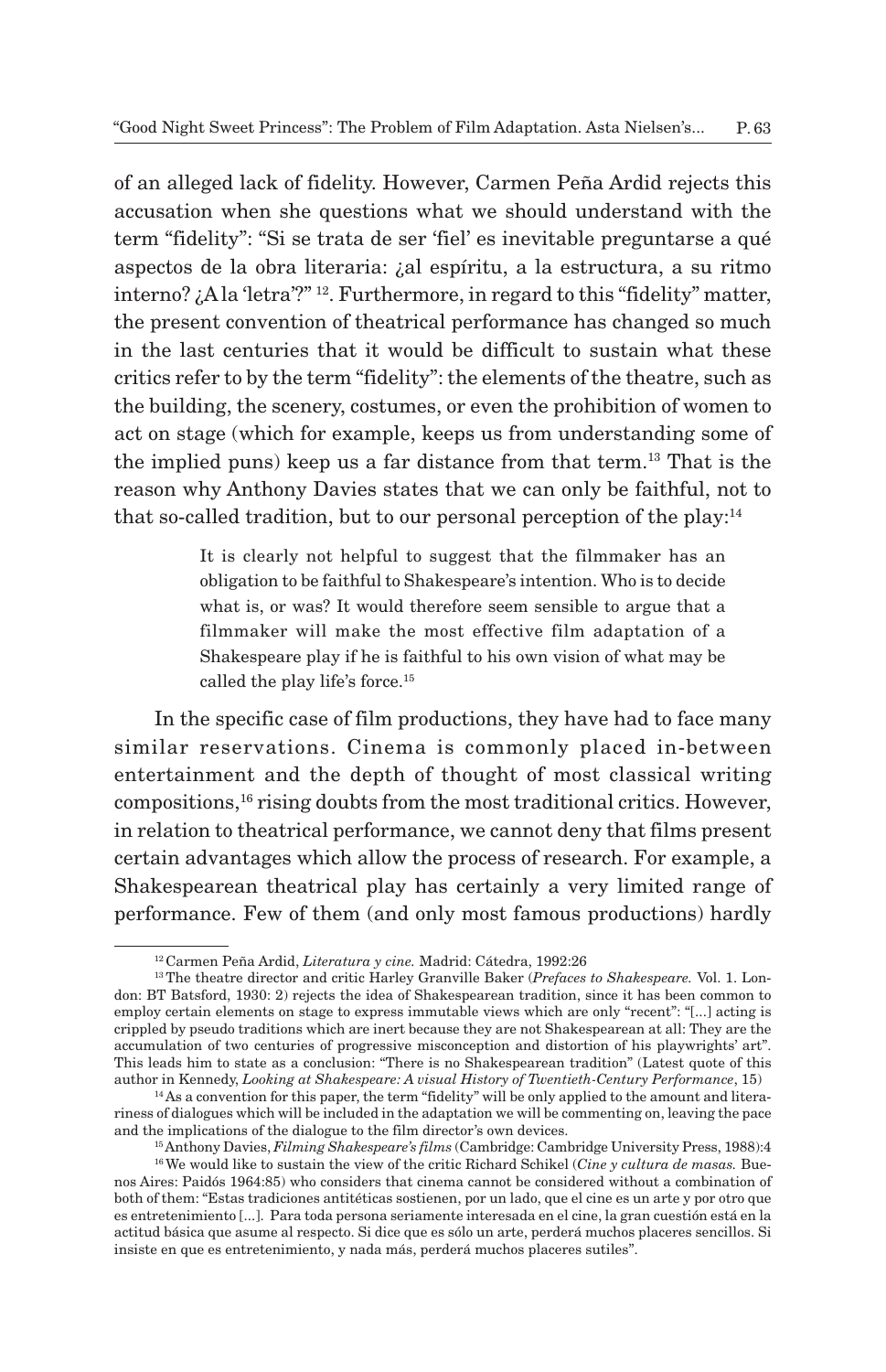ever go beyond the borders of the United States or Great Britain (and if they do, the audience will also be very limited). On the contrary, we cannot forget the fact that cinema is also an industry, based on an extensive release system which allows productions to be shown in almost any part of the world and to reach different sectors of society. Furthermore, the fact that the film is registered in a solid material as celluloid, means that it can be revised and even re-released once and again, being this fact almost a necessity for its study, something very different from the ethereal construction of a play, which has to change, in most of the circumstances, to the different circumstances which meet at the moment of the performance (which also becomes one of its beauties). However, it also presents advantages against the omnipotent power of the word.17 It is not illogical to think that in the case of plays, the linguistic reconstruction of the text within a visible context of situation may open the way to new interpretations apart from clarifying doubts about the playwright's intention in certain passages. Even so, cinema adaptations have been commonly rejected raising many criticisms.18 Carmen Peña Ardid summarizes some of the reasons for that negative evaluation:

 $17$  Some modern critical movements like deconstructivism disapprove of the excessive value which has been endowed to the written word and how it has become a measure of significance. Mary Alemany Galway (*A Postmodern Theory. The Voice of the other in Canadian Film.* Maryland: Scarecrow Press, 2002:8) states the vision of Derrida who: "criticizes western philosophy for being 'logocentric' and believes that structuralism has not been able to rid itself of this tendency. Logocentrism entails a way of thinking that is ultimately committed to a belief in some ultimate word, presence, essence, truth or reality that will act as a foundation for all thought, language and experience."

<sup>18</sup> As an example, we would like to point out the book *Los escritores frente al cine* by Harry M. Geduld. Fundamentos: Madrid, 1981. Here, he gathers the various opinions of different writers who saw or participated in the beginnings of cinema productions. Some of them are quite positive, such as Leon Tolstoi: "[El cine] es un ataque directo a los viejos métodos del arte literario. Tendremos que adaptarnos a lo sombrío de la pantalla y a la frialdad de la máquina. Serán necesarias nuevas formas de escribir [...]. Pero la verdad es que me gusta. Estos rápidos cambios de escena, esta mezcla de emoción y sensaciones e mucho mejor que los compactos y prolongados párrafos literarios a los que estamos acostumbrados [...]. Cuando estaba escribiendo el cadáver viviente me tiraba de los pelos y me retorcía las manos porque no era capaz de crear suficientes escenas apoque no podía pasar de un acontecimiento a otro con bastante rapidez. El maldito teatro se parecía a la maldita soga que aprieta el cuello del dramaturgo" (24).

Other opinions, like Virginia Woolf's, have not been that supporting, emphasizing the falseness of the medium: "Ojo y cerebro son cruelmente desgarrados cuando tratan en serio de trabajar en pareja. El ojo dice 'He aquí a Ana Karenina'. Una voluptuosa dama vestida de terciopelo negro y adornada con perlas se presenta ante nosotros. Pero el cerebro dice: 'Esta no tiene más de Ana Karenina que la reina Victoria' " (104). This view was shared by Henry Arthur Jones who considered that book creations "Son literatura. Exigen seriedad de pensamiento y sentimiento por parte del público. Piden una actitud crítica y en base a ella ofrecen disfrute emocional e intelectual. Es evidente que el cine no puede proporcionar la calidad y el nivel de placer que sí aporta el drama dialogado: el placer de la literatura" (181) .

Finally, we would also like to mention the view of William Faulkner, who praised those adaptations that took literary creations as a starting point: "Entre mis obras llevadas al cine, lo que más me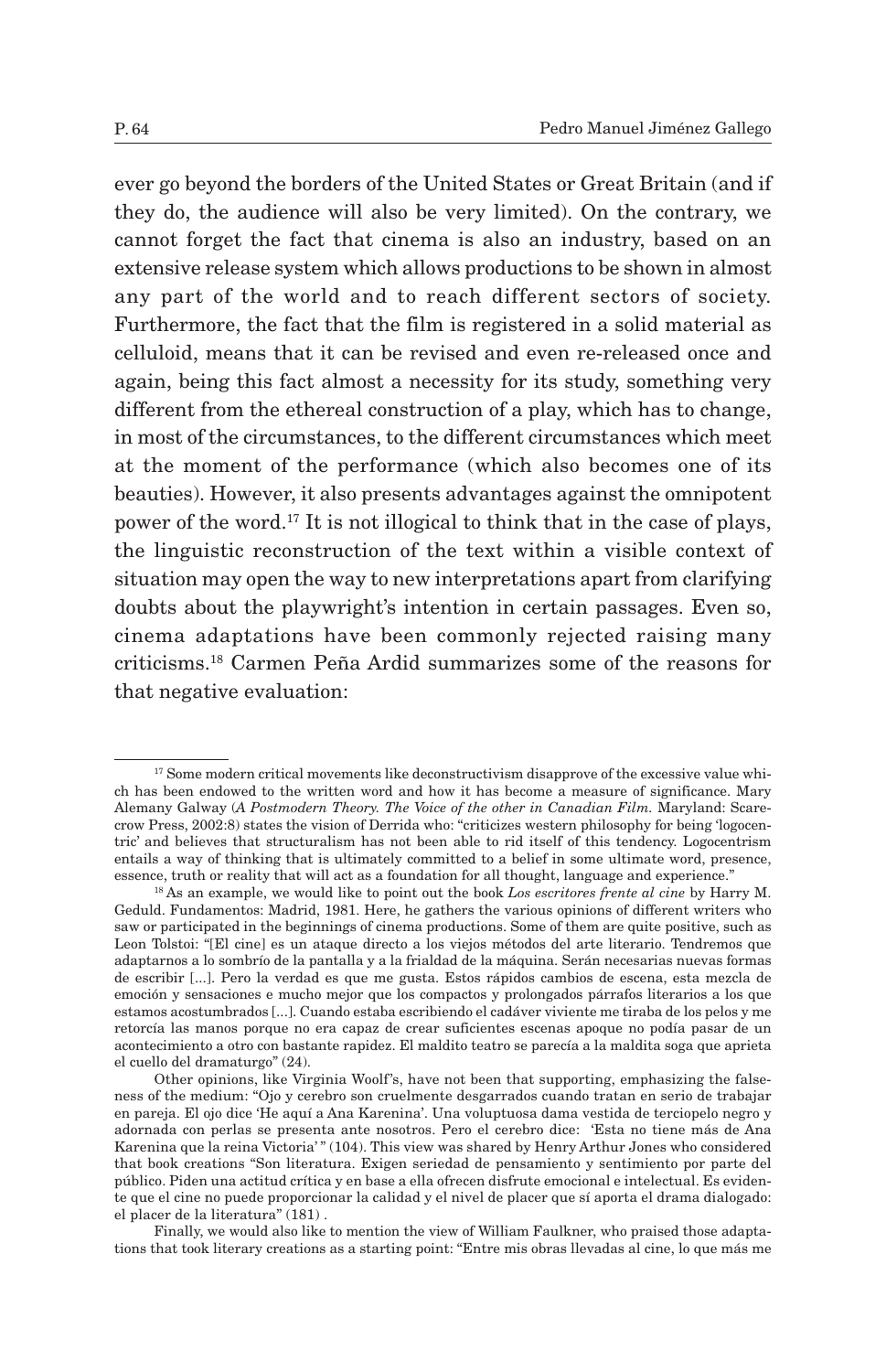El problema de la adaptación ha generado una extensa bibliografía, donde abundan los análisis cuyo propósito no parece otro que el de *confirmar* la inferioridad divulgadora y reduccionista de los films creados a partir de textos literarios; inferioridad que se atribuye bien a las carencias expresivas del lenguaje cinematográfico, bien a sus condiciones de producción y de recepción (el heterogéneo, si no ínfimo nivel cultural de un público de masas).19

Resuming the stances that lead us to our topic, we would like to point out how film adaptations provide a new point of interest on the bard's plays, not a better one, simply different, which go beyond the analysis of the academic world.

## *2. Cinema adaptations. Asta Nielsen's* **Hamlet: Ein Rachedrama** *(***Hamlet: A Drama of Vengeance***, 1920).*

The arrival of the  $20<sup>th</sup>$  century meant the development of a new art/ industry, which Martín A. Jackson<sup>20</sup> considers as: "uno de los depositarios del pensamiento del siglo XX, en la medida en que refleja explícitamente las mentalidades de los hombres y mujeres que hacen los films". This view is sustained by Ángel Luis Hueso, who esteems that its role goes beyond mere entertainment, becoming a mirror of the present world, and a means of connecting past and present, even though this final component is hardly ever regarded:

> El cine se ha ido convirtiendo no sólo en un espectáculo de amplia difusión geográfica y social, sino en un escaparate en el que se muestran muchas de las peculiaridades de nuestro mundo. Este carácter testimonial es el que nos lleva a propugnar la necesidad de utilizar el cine como uno de los elementos más idóneos para poder conocer e interpretar las claves propias de la sociedad contemporánea. No debemos dejar de reconocer que el cine produce una actitud hasta cierto punto despreciativa por parte de bastantes estudiosos; ello puede ser debido a que con mucha frecuencia se han resaltado, quizás de manera excesiva, las claves que hacían de él un

satisfizo fue una en que actores y escritor se desviaron por completo del guión para inventar las escenas en vivo, junto antes de hacer las tomas" (218). In any case, time has gone by, and this question seems to be still a common matter of discussion. It is the intention of this paper to provide arguments to those ideas which do not try to state what the adaptation "is" or "should be" (either on its own or in relation to the original literary work), but rather, to stay in the unstable road of the possibility and the suggestion, opening the way to the things it "can be", so that things can be envisaged from an alternative, more enriching pointy of view.

<sup>19</sup> Peña Ardid, 1992:23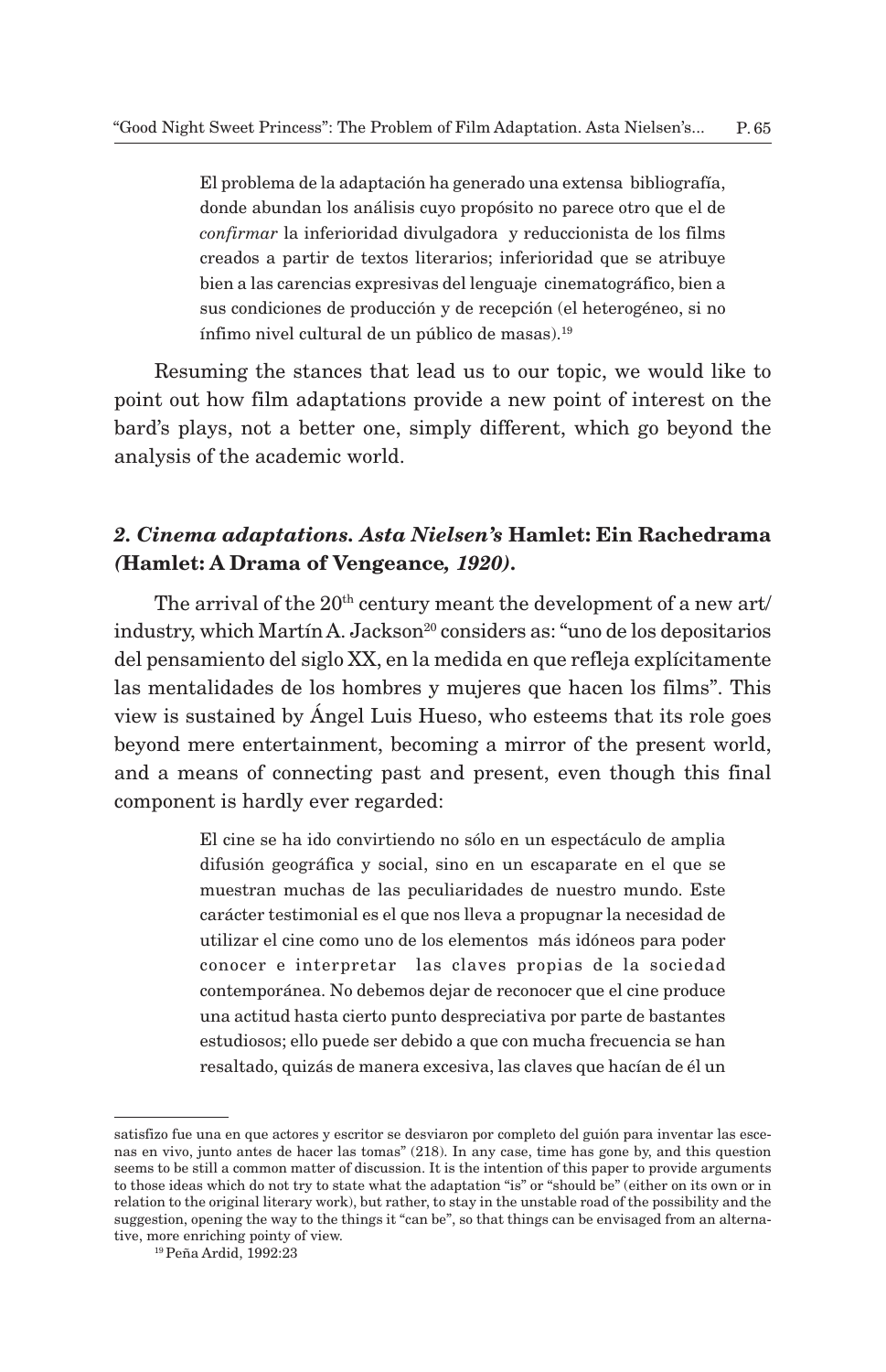espectáculo, un pasatiempo, como puede ser los deportes para el hombre de nuestro siglo.<sup>21</sup>

This art for the masses has made it possible to take Shakespeare out of the strictly academic world, allowing the expansion and extension of particular and personal views as experiments, in which the text is modified to establish a new connection with the present. As Suzanne L. Wofford points out:

> Everyone recognises that there are aspects of the plays that are distinctly Elizabethan or Jacobean, and yet players and readers tend to feel that the plays rise above these differences and reach out a hand to us today. They find in Shakespeare's plays a universality of spirit and concern that traverses not only historical periods but national boundaries<sup>22</sup>

Thanks to this new vision, it has been possible to move away from the most traditional positions of the critic, which, as Dennis Kennedy and John Jump state, conceived Hamlet as a play impossible to perform, and much more superior on written paper than in its performance.

> From Charles Lamb to Cleanth Brooks and beyond, the dominant literary critics in English tended to treat Shakespeare's work as a special case, detached from its theatrical genesis and subsequent representation of last interest chiefly because of its verbal power and philosophical applicability to the human condition.<sup>23</sup>

> As they developed and refined their psychological analysis, some of them began to prefer the play as they might read it in a library to the play as they might watch it in a theatre. Such a preference became widespread during the Romantic period [...] Coleridge, Lamb and Harlitt believed that no actor, living or dead, would be adequate in the role.<sup>24</sup>

Opposing the most classical opinions, critics like John Russell Brown support the idea that Shakespeare's greatness lies beyond the words he employed:

<sup>20</sup> Martin A. Jackson, "El historiador y el cine" in *La historia y el cine,* J. Romaguera, and E. Riambau, eds. Barcelona: Fontamara, 1983:13-39, esp. 14.

<sup>21</sup> Ángel Luis Hueso, *El cine y el siglo XX* (Barcelona: Ariel, 1998): 19-20

<sup>22</sup> Suzanne L. Wofford, *Hamlet*. Boston: St. Martin's Press, 1994:183

<sup>23</sup> Dennis Kennedy, 1992:7

<sup>24</sup> John Jump: 1968: 12. See also Jean Mitry, *Estética y psicología del cine.* Volumen 1 y 2 (Madrid: Siglo XXI de España, 1978): 409, and Wilson Knight, 1964, 29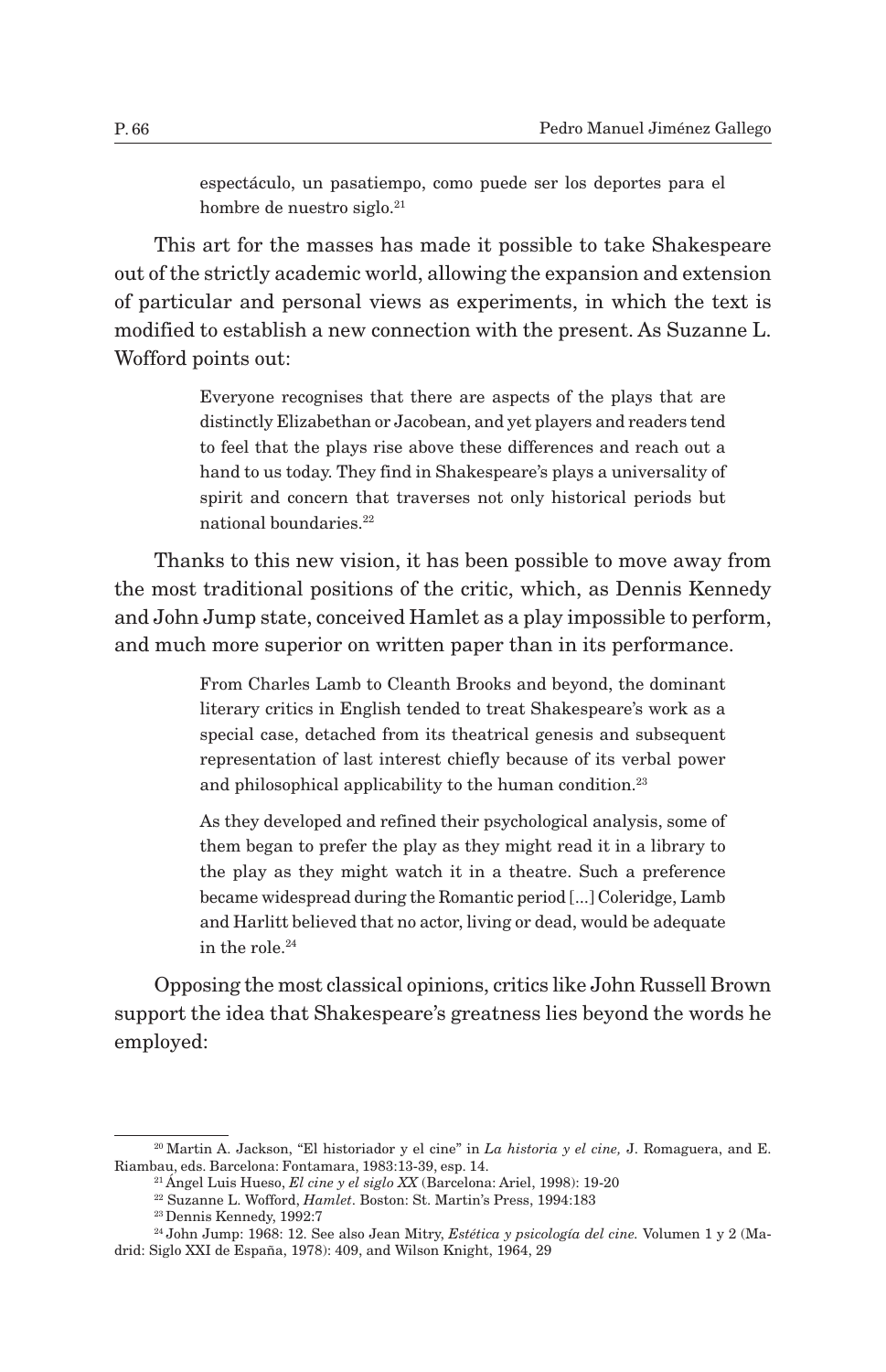Shakespeare wrote poetic drama of great verbal power, but the words are not all. Always the text is accompanied by continuous physical performance which can transform the effect of spoken words; it is sometimes necessary for more intelligibility. Silence and gesture are also important. And the text often lies.25

Other critics, such as Jean Mitry share this view, considering the relative importance for the written text, since in Shakespeare's days, it was a means and not an end in itself:

> Shakespeare por el contrario emplea las palabras no como un fin en sí sino como un medio. En sus obras, la significación desemboca en un mundo imaginario que no es reductible a la única cualidad verbal. En otros términos, mientras Racine y Corneille expresan una interioridad definida y limitada por las palabras, Shakespeare crea, con las palabras, un universo que envuelve los sentimientos que expresan. Es dinámico (virtud que comparte con los españoles) allí donde otros son estáticos, y se ha dicho con frecuencia que si hubiera vivido en el siglo XX hubiera sido cineasta y no dramaturgo.<sup>26</sup>

Film adaptations can be divided into two main kinds. There have been a group of actors, who usually became directors, continuing a long theatrical tradition which they tried to show in some of the most classical adaptations. We can consider within this classical group film adaptations like Lawrence Olivier's (1948), Tony Richardson's (1968), or Kenneth Branagh's (1996). On the other hand, we can consider that they are "complementary" to other films which try to experiment with Shakespeare, even using him as a pre-text, to show different points of view. We have to consider within this group certain productions such as those by directors such as Michael Almereyda (2000), or Sven Gade and Heinz Schall (1920) and even those films in which Hamlet is a starting point to develop a parallel story, such as *To be or not to Be* (dir. Ernst Lubitsch, 1942) or *In the Bleak Midwinter* (dir. Kenneth Branagh, 1995), both describing how a group of actors attempted to represent Shakespeare in very difficult circumstances. This latter type of adaptations has also presented the prince in different situations like a woman (either disguised as a man -*Hamlet* by Sven Gade and Heinz Schall, 1920- or performed by a woman who fakes being a man –*Le duel d'Hamlet*, directed by Clement Maurice, and starring Sarah Bernhardt

<sup>25</sup> John Russell Brown, 1966:66

<sup>26</sup> Jean Mitry, 1978:417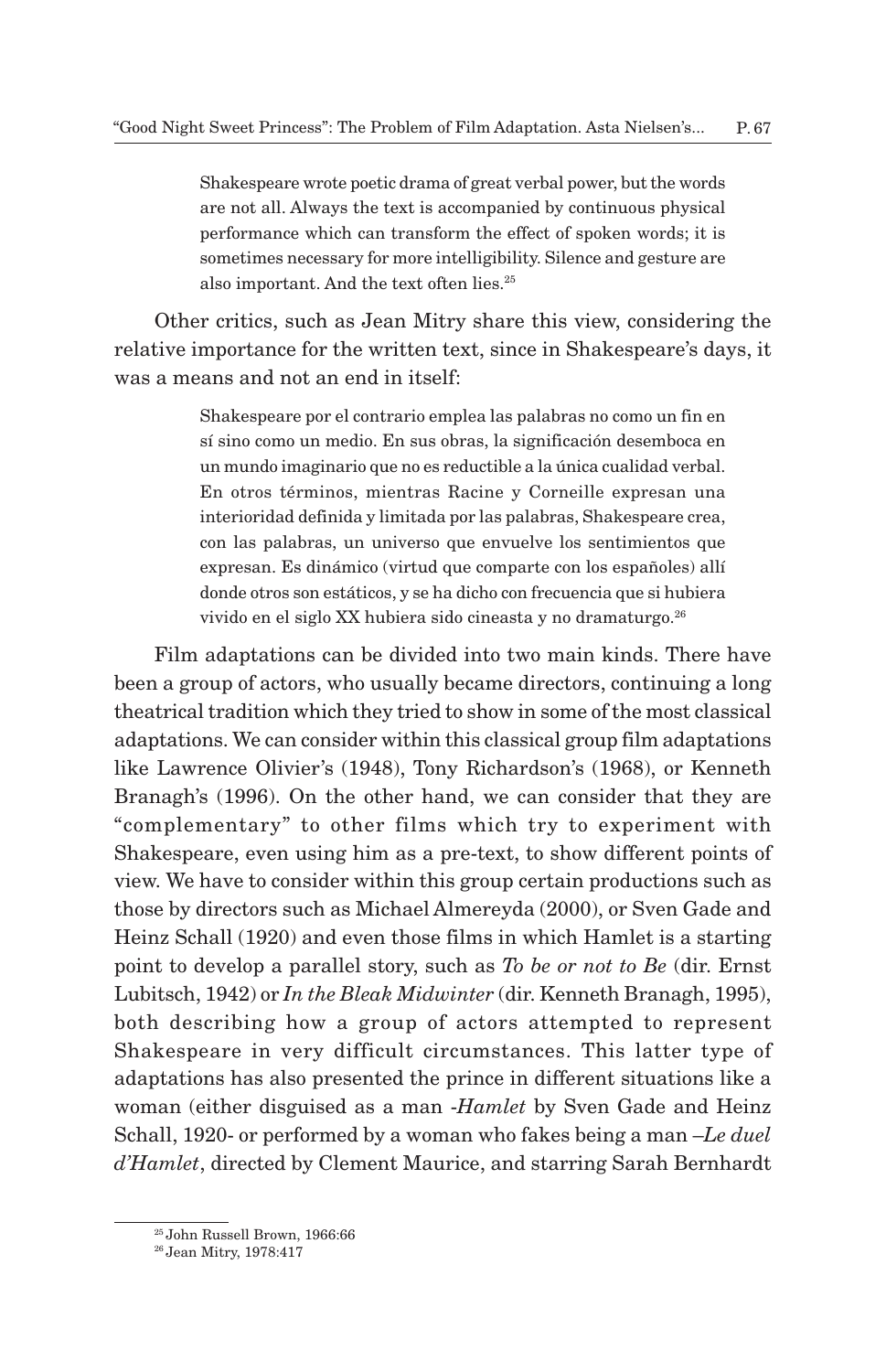in 1900); a gangster in *Let the Devil Wear Black* (dir. S. Title, 1999); a shop owner in contemporary Japan in *The Bad Sleeps* Well (dir. Akira Kurosawa, 1960); a "real" character in 6th century old Denmark in *Prince of Jutland* (dir. Gabriel Axel , 1994); an animated character (as a human, or even a lion starring in a successful Disney film in *The Lion King* (dir. R. Allers & R. Minkoff, 1994), etc.

Nowadays, most early productions from silent cinema are lost in the realm of oblivion. Not many remember the narrative strength of many films shot before recorded speech appeared, and what different resources they employed to make a story "speak" to the public. This kind of cinema is commonly related to the music employed while the film was being shown, the frequent close-ups to see the reactions of the characters of the story, the exaggerated and almost hysterical movements to make more obvious the character's motions which made them more like theatre than any later film productions. The fast pace associated to its sequences means that, if lucky, only some of their comedy actors such as Buster Keaton or Charlie Chaplin are remembered. However, few people regard the blossoming industry which was being created in the early  $20<sup>th</sup>$  century, with hundreds of films produced every year, in some cases parallel to nowadays "big budget productions" because of the number of extras, the quality of the film crews, the precious artistic design, etc., or how Europe was in full competition with a beginning Hollywood which was giving shape to its star system. As Liam O'Leary points out, cinema was creating its own language but at the same time in a time of great artistic creativity:

> The period [of silent cinema] was one of great ingenuity, experiment and ever-changing variety. It was an era of originality and intense creativity. Because it was new, it had to invent its own language. Because it had no tongue it relied on visual action, and it was this which gave it its great beauty and directness of approach. It learned to weld the written word to the moving images. It learned to bend time and space to its needs. It developed a soul.<sup>27</sup>

Despite its many limitations, Shakespeare was one of the first authors to be filmed in cinema. *The Death of King John* was shot in September 1899 by Sir Herbert Beerbohm Tree, in a three minute productions showing the last moments of the play. It would be shown at Her Majesty's Theatre in London. Strange as it may seem today, it was

<sup>27</sup> Dennis O'Leary, *The silent cinema*. Suffolk: The Chaucer Press, 1965:7.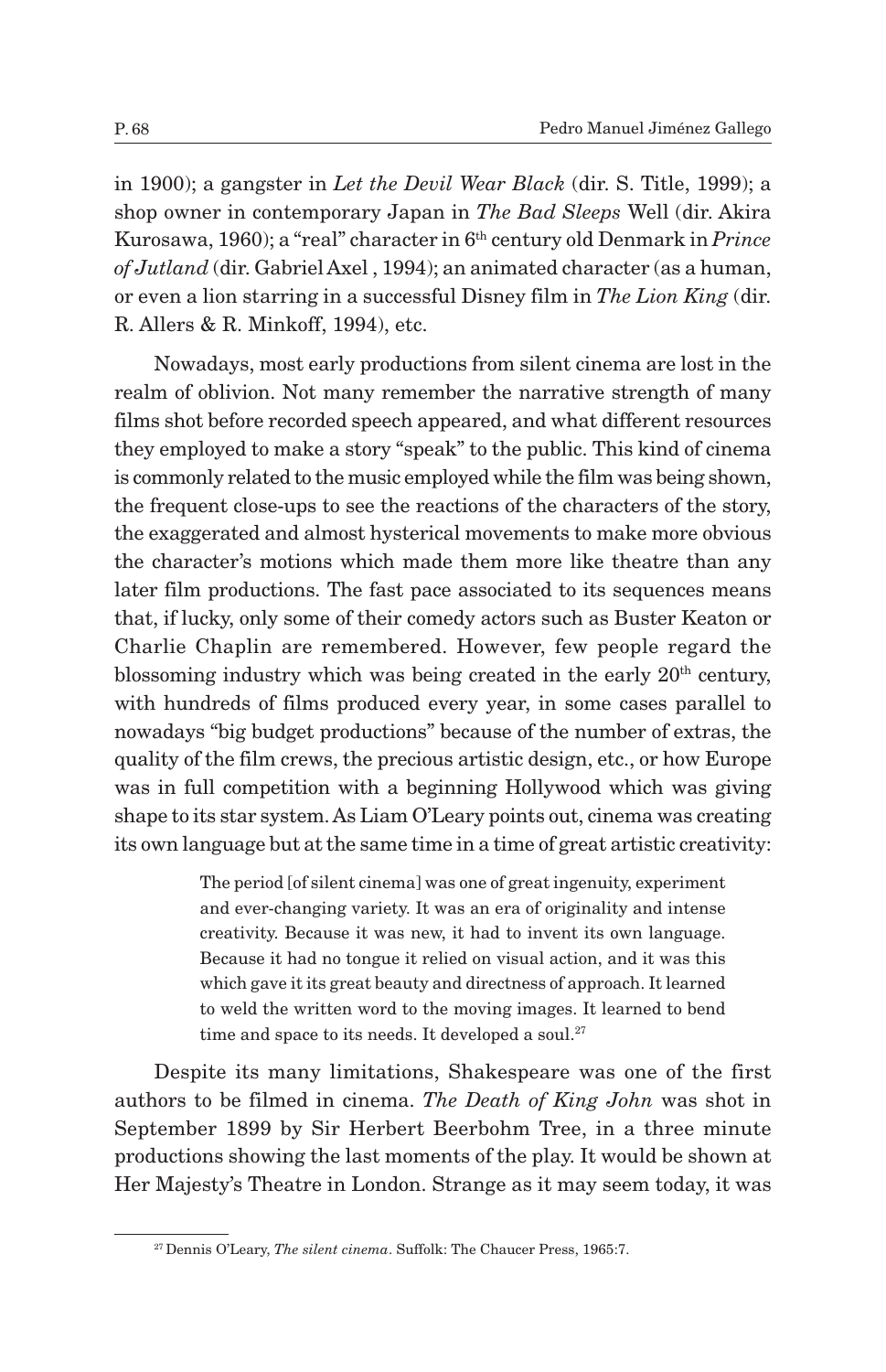a woman who first took the role of the Danish prince in cinema.28 It would be performed by the great actress Sarah Bernhardt in the year 1900 in the film *Le Duel d'Hamlet* (Clement Maurice), a mere seven minute French production which would show the final moments of the play. Even though Sarah Bernhardt was almost fifty years-old when she became Hamlet for the screen, she thought that she was more adequate to perform the part than a young male actor as "A boy of twenty cannot understand the philosophy of Hamlet [...] without understanding there is no delineation of character [...] the woman more readily looks the part, yet has the maturity of mind to grasp it."29

A few years later, the French director Georges Meliès fulfilled a short production on *Hamlet* for Gaumont in 1907, performing also the main role. However, as Kenneth S. Rothwell states, these kind of films were low-profile productions for American *Nickelodeon* cinematographers (also known as the "five cent theatre") and English *Penny-Gaffs* (both of these machines which were usually activated with a low value coin, getting thereby their name), shown at county fairs and vaudevilles. They could only contain small fragments of the play in one-reel productions which lasted from ten to fifteen minutes at the most. Rothwell also considers them as no more than: "a record of a theatrical performance on a conventional set, a first step in the evolution of the Shakespearean movie." 30 The first production which approached a "full-length" adaptation of the play (still with great limitations) was shot in 1913, in a 59 minutes adaptation by the theatre director Hay Plumb and starring the Jonathan Forbes Robertson, who was considered as one of the best Hamlets in history. Shakespeare was a quality sign, but the reaction of the public to his play in cinema was uncertain. He employed the Drury Lane theatre whose stage company had held frequent collaborations with him. The film was shot at the Hepworth studios in Walton-on-Thames and on natural locations in Hertfordshire and Lulworth Castle in Dorset, an amount of  $10,000$  pounds being necessary to carry out the production.<sup>31</sup>

<sup>28</sup> Other examples in film and theatre productions would be Asta Nielsen (1920) whose production will be our object of discussion, Judith Anderson (1970), Diane Venora (1982), or Marnie Penning (1998). See Kenneth S. Rothwell, *A History of Shakespeare on Screen. A century of film and television* (Cambridge: Cambridge University Press, 2004):22

<sup>29</sup> Rothwell, 22

<sup>30</sup> Rothwell, 3

<sup>31</sup> See Luis Enrique Ruiz, *Obras pioneras del cine mudo. Orígenes y primeros pasos (1895, 1917)*. (Bilbao: Mensajero, 2000): 54; Kenneth S. Rothwell, 2004:17; Ann Thompson, 1997:217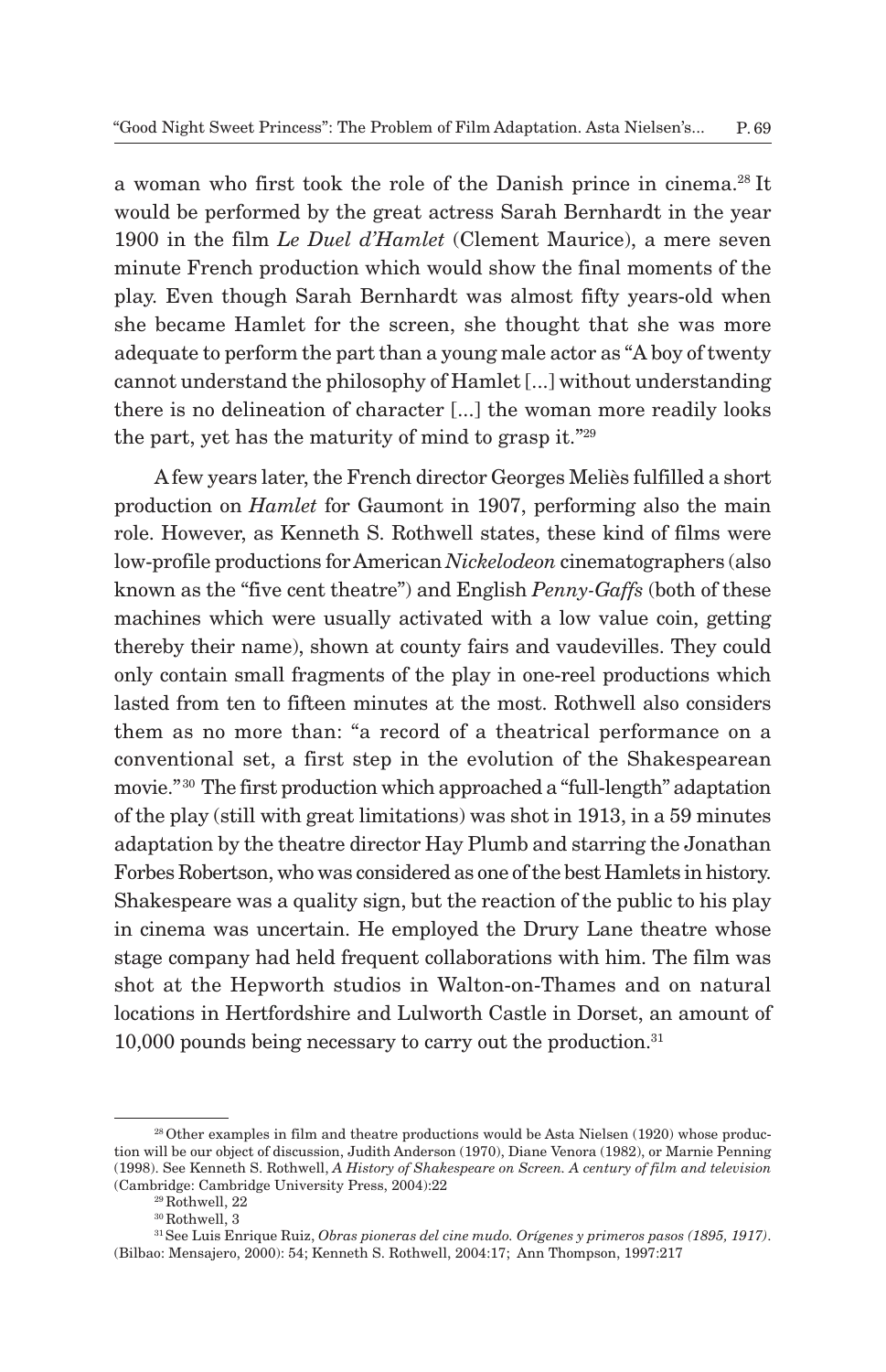In those days, Asta Nielsen (1881-1972), simply known as "Asta" or "Die Asta", was already a well-known actress in Europe. She was a Danish origin, but her fame was enlarged by working in Germany around 1910. She had some practice in theatre, but most of her career developed in cinema, so she managed to develop a fully filmic style. As Siegfried Kracauer asserts:

> En una época en la que la mayoría de los actores aún adoptaban recursos teatrales, Asta Nielsen desplegó un innato sentido del cine que no pudo sino inspirar a sus compañeros. Su conocimiento de cómo producir un efecto psicológico determinado por medio de un vestido adecuadamente elegido era tan profundo como su perspicacia para los impactos cinematográficos que se expresan con los detalles.32

Her fame in Europe and her qualities and attitudes as an actress can depict her as a predecessor of later Hollywood's European stars in America such as Marlene Dietrich or Greta Garbo.<sup>33</sup> However, she only worked in Europe, which is why she wouldn't become that well known in the future. Like these previous actresses, her acting qualities would be complemented by the features of her cold beauty and androgyny, which according to many witnesses, were equally attractive for men and women. Guillame Apollinaire commented on her presence on screen: "¡Ella es todo! ¡Es la visión de un borracho y el sueño de un solitario. Ríe como una chica totalmente feliz y sus ojos expresan tanta ternura y timidez que no se puede hablar de ella [...] Hay que verla".34 More interesting for us is the opinion of the film critic Bela Balasz, who employed similar expressions to compliment her performance on this particular film: "Arriad las banderas, ante ella" [acerca de su interpretación de *Hamlet*] [...] arriad las banderas ante ella pues es única. "Ella es típicamente" nórdica como sacada de las leyendas salvajes del 'Edda'".35

During the days of the Republic of Weimar, a number of productions on Shakespeare plays such as *The Merchant of Venice*, *Othello* and *Hamlet*, were attempted in Germany. They departed from the one-reel films that fitted the Nickelodeons to fit the new cinema Palaces that were being built. Under her own production company, Asta Films and

<sup>32</sup> Siegfried Kracauer, *De Caligari a Hitler. Una historia psicológica del cine alemán*. Barcelona: Paidós, 1985:33

<sup>33</sup> In fact, Nielsen and Garbo would appear in the same film, *Die Freudlose Gasse (The Street of Sorrow*) in (1925). See Rothwell, 2004:21.

<sup>34</sup> Kracauer, 33

<sup>35</sup> Quoted here from Lotte H- Eisner, *La pantalla demoníaca*. Madrid: Cátedra, 1988:255-56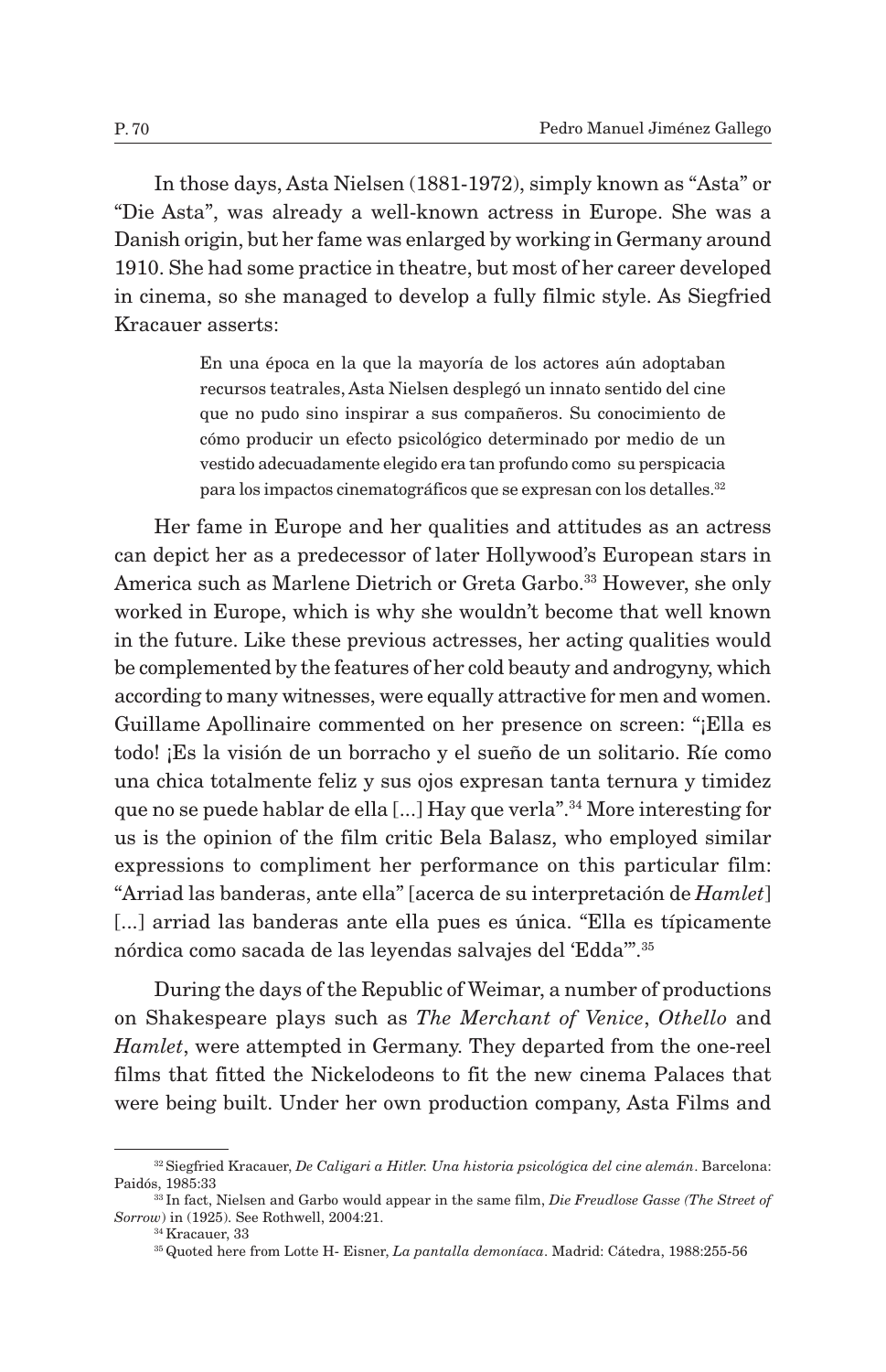directed by Heinz Schall and her husband Sven Gade, she starred in the 1920 adaptation of *Hamlet: Ein Rachedrama Hamlet: A Drama of Vengeance*), a 131 minute film,<sup>36</sup> in which she reserved the main part for herself.37 One of the curious elements about Sven Gade's film is that, apart from Shakespeare book, the script refers to other Hamletian compositions such as Saxo Grammaticus', and especially, the critical research by Edward P. Vining *The Mystery of Hamlet* (1881). The idea assured that Hamlet had female features such as lack of decision or contradictory spirit, which explained his behaviour. Monika Seidl states that the idea had already been presented by Goethe's who had suggested in *Wilhelm Meister's Apprenticeship* (1795/96) the opinion that Hamlet was "effeminate and fragile".38 In his book, Vining went much further stating that not only Hamlet had these female qualities, but simply that he had been born a woman:

> We imagine that the poet here portrayed a woman incapable of accomplishing the revenge which the perturbed spirit of her father had imposed upon her, driven to the borders of distraction by unbearable burdens, suffering from a hopeless love that she might never reveal, tortured by jealousy, sorely sensitive to all a woman's natural faults, and incensed far more at the sacrifice of personal purity made by her mother in marrying again so speedily, than even by the murder of her father; shrinking from the mortal struggle with the king, fearing bloodshed, and viewing the possibility of her own death with a shuddering horror, and hence anxious to find some escape, some easier method of fulfilling her duty; that which before seemed at variance with all ordinary modes of thinking now becomes an exhibition of the deepest human feeling. 39

<sup>&</sup>lt;sup>36</sup> The terrible conditions in which films were kept in and the lack of a copyright law, which allowed cinema owners to cut those parts which they considered that the public could find less interesting, has resulted in the fact that most of those films have come to us crippled, so that different copies of the same film may contain different scenes. This makes difficult to be sure about the real duration of these silent films, and it is possible to find different lengths in different sources. For our case, we will be employing the data which can be found at possible the best cinema database in the internet, the Internet Movie Database (www.imdb.com).

<sup>&</sup>lt;sup>37</sup> When we refer to Asta Nielsen's character, we will mainly consider her as a female, but depending on the situation she is introducing on screen we may occasionally refer to her as male. May this be granted as indulgence for this writing, even though it may be confusing on occasions for the reader.

<sup>38</sup> Monika Seidl "Room for Asta: Gender Roles and Melodrama in Asta Filmic Version of *Hamlet* (1920)", (208-16) *Literature/Film Quarterly* 30, 2002:3. This article can also be consulted on-line in the website: <http://www.findarticles.com/p/articles/mi\_qa3768/is\_200201/ai\_n9057293> accessed: 12 August 2005)

<sup>39</sup> Nowadays, it is difficult to find this book for sale. However, it is possible to review some of the most relevant excerpts of the book in different web sites. The excerpts herein included have been taken from: <http://shea.mit.edu/ramparts/commentaryguides/hamlet\_a\_woman/vining.htm> (accessed: 12th August 2005)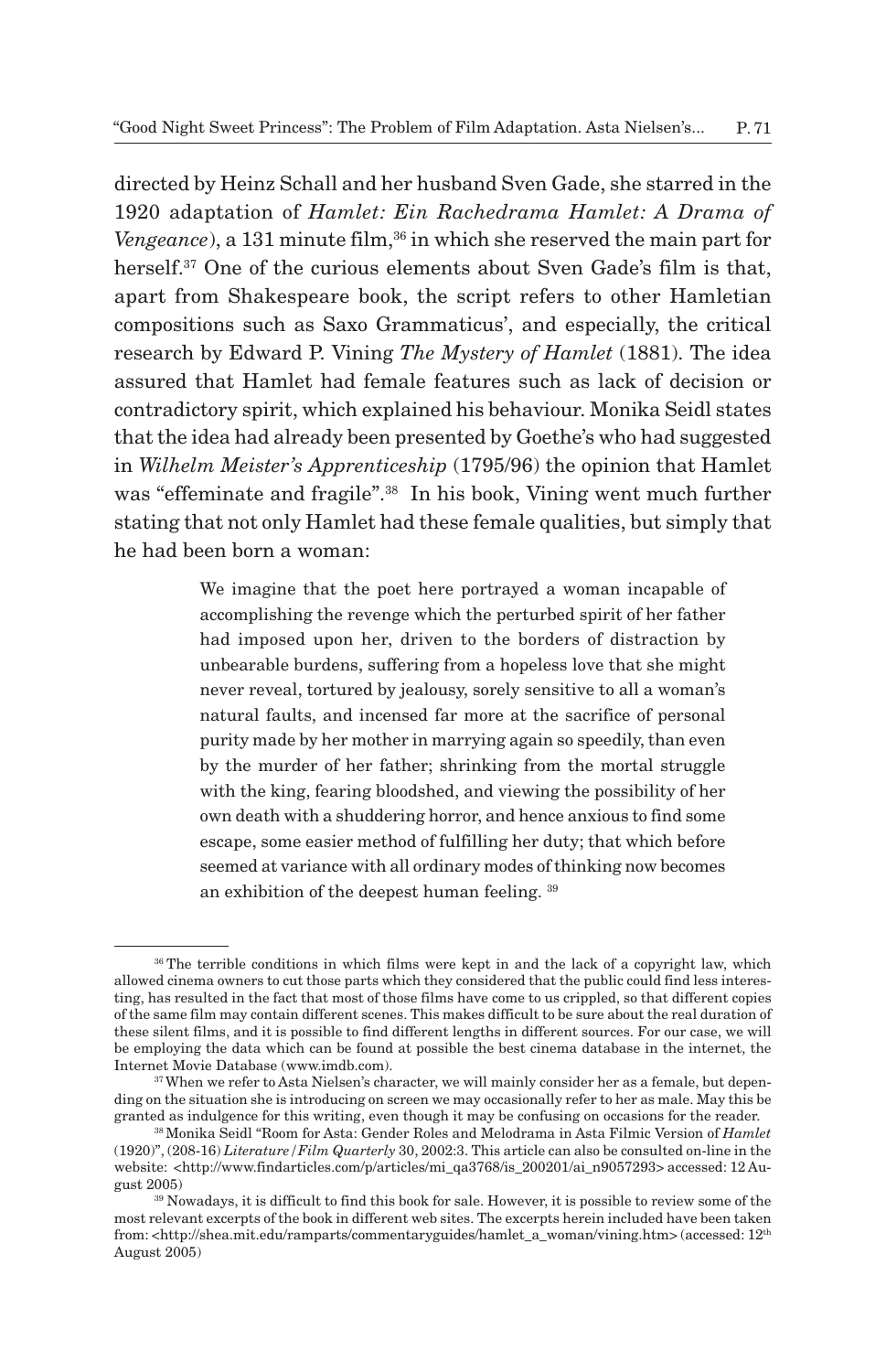In doing this, according to Kenneth S. Rothwell she succeeded in "liberating the Shakespeare movie from theatrical and textual dependency, moving toward the filmic." Nielsen not only shows a character with female qualities; she goes beyond that point as her character is obliged to fake being a man since childhood. In doing so, we are present to *Hamlet*'s well-known story with a twist, "a split vision, the Dopplegänger effect [...] Hamlet in a bad dream, a step away from a Dada-suffused Buñuel film", as Rothwell himself emphasizes.40

We know of Hamlet's situation even before the moment of her birth. The first images of the film place us in two different scenarios. Queen Gertrude is giving birth at Elsinore while king Hamlet fights against the king of Norway. At the moment of birth, the queen receives news of her husband's death in battle, and both she and her nurse decide to declare that a boy is born to assure the succession to the crown.<sup>41</sup> When the king returns alive, they are forced to follow their own lie, educating their offspring as a boy. As a result, the character is conceived and played in a much different way from previous adaptations. The fear of being discovered makes Hamlet into a lonely, shy person who is only connected to the world by her parent's love, even though the prince is esteemed and respected by the people of the kingdom. Her attitude is that of a person who is aware of being a woman, but is expected and agrees to behave like a man in a kind of society which has prepared a different destiny for them. However, Ann Thompson considers, against Vining's view, that being born a woman was not a problem for her to take actions. On the contrary, she wouldn't have been able to perform her duty, had she not been born a woman:

> There is not only a masculine type of human perfection, but also a feminine type and when it became evident that Hamlet was born lacking in many of the elements of virility, there grew up in him, as compensation, many of the perfections of the character, more properly the crown, of the better half of the human race.<sup>42</sup>

<sup>40</sup> Rothwell, 21-23

<sup>41</sup> The words of the dialogue can be read in a title card: "The nurse's crafty scheme: 'Tell the people it is a son. You can save the crown and still be queen' ".

<sup>42</sup> Ann Thompson, "Asta Nielsen and *The Miystery of Hamlet*" in *Shakespeare the Movie. Popularizing the Plays on Film, TV, and Video,* L.E. Boose and R. Burt, eds. London and New York: Routledge,1997:215-24, esp. 218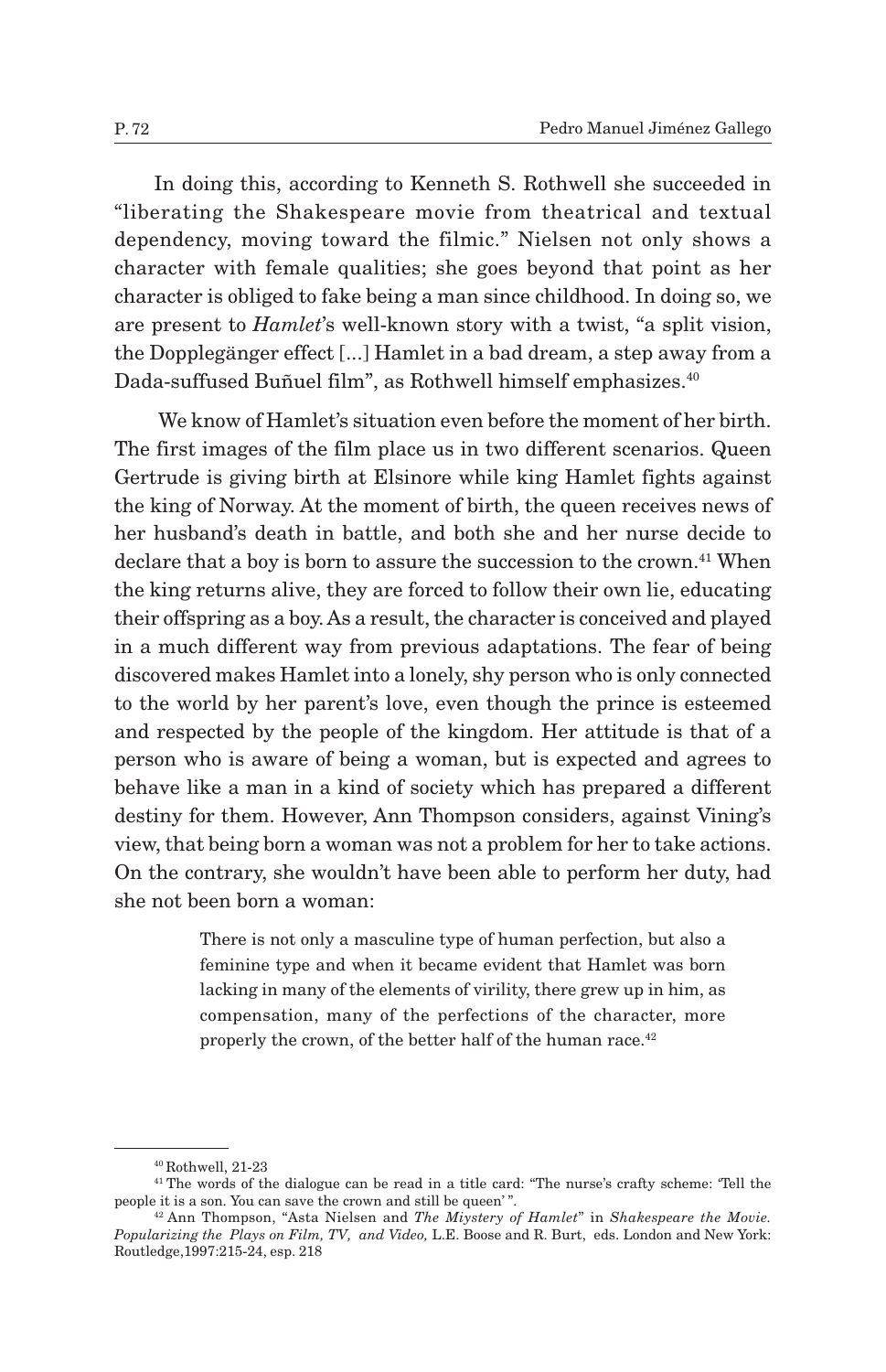Hamlet becomes a character who takes male and female features as a benefit, but also as a curse. In public, her gestures, the way she moves and the way she treats those around her, even the way she sits and crosses her legs must always remind of a man.<sup>43</sup> However, she desires to act according to what is expected from her true sex, free from her secret, and her body language is more proper of a female character. From the beginning, sexual confusion and identity games (something which was common in Shakespeare's comedies such as *Twelfth Night*) become a constant. It also allows the director to add many other alternative situations to Shakespeare's text, approaching to many different moments of alleged common life for the prince, her family life, her relationship with her father, being closer than her mother's in an Elsinore which is depicted more similarly to a palace, comfortable and at times cosy, than to a medieval castle. Tragedy is hardened by her sexual condition, which makes it more difficult for her to establish sentimental bonds with anyone outside her secret. Horatio is no more a witness and becomes a great participant in the story. He represents some of the male features which Hamlet cannot present in this story. He becomes an object of desire for both Ophelia and Hamlet, from the moment he and the prince met at Wittenberg. Horatio also becomes Hamlet's guardian, deciding to go with the prince to Elsinore once she knows about her father's death, and defending her whenever it is necessary. For example, at Ophelia's burial, it is Horatio himself who unsheathes the sword for the accusations against the prince. Her confidences with Horatio reveal her desire for him, but also her impotence for the impossibility of confessing her love. On the other hand, her relationship with Ophelia is necessarily distant, as Hamlet is reminded by her mother, and she only becomes a matter of interest when she is used as an instrument to reveal the real intentions of the members of the court. As a matter of fact, Hamlet regards Ophelia as a competitor, and feels a certain degree of jealousy, as she is a woman of the same age who can show her real nature and act as she is supposed to behave according to her sex, for example, with Horatio. Hamlet's insinuations to Ophelia raise the anger of Gertrude, who outraged reminds the prince of her sexual condition. Hamlet is forced to accept Horatio's approaches to Ophelia, silencing her own feelings for him. This

<sup>43</sup> However, she keeps long, carefully dressed nails, making us to wonder if this was intentionally, to remember always this double dimension of the actress in the public's subconscious, or just an indulgence that the actress was not ready to give in.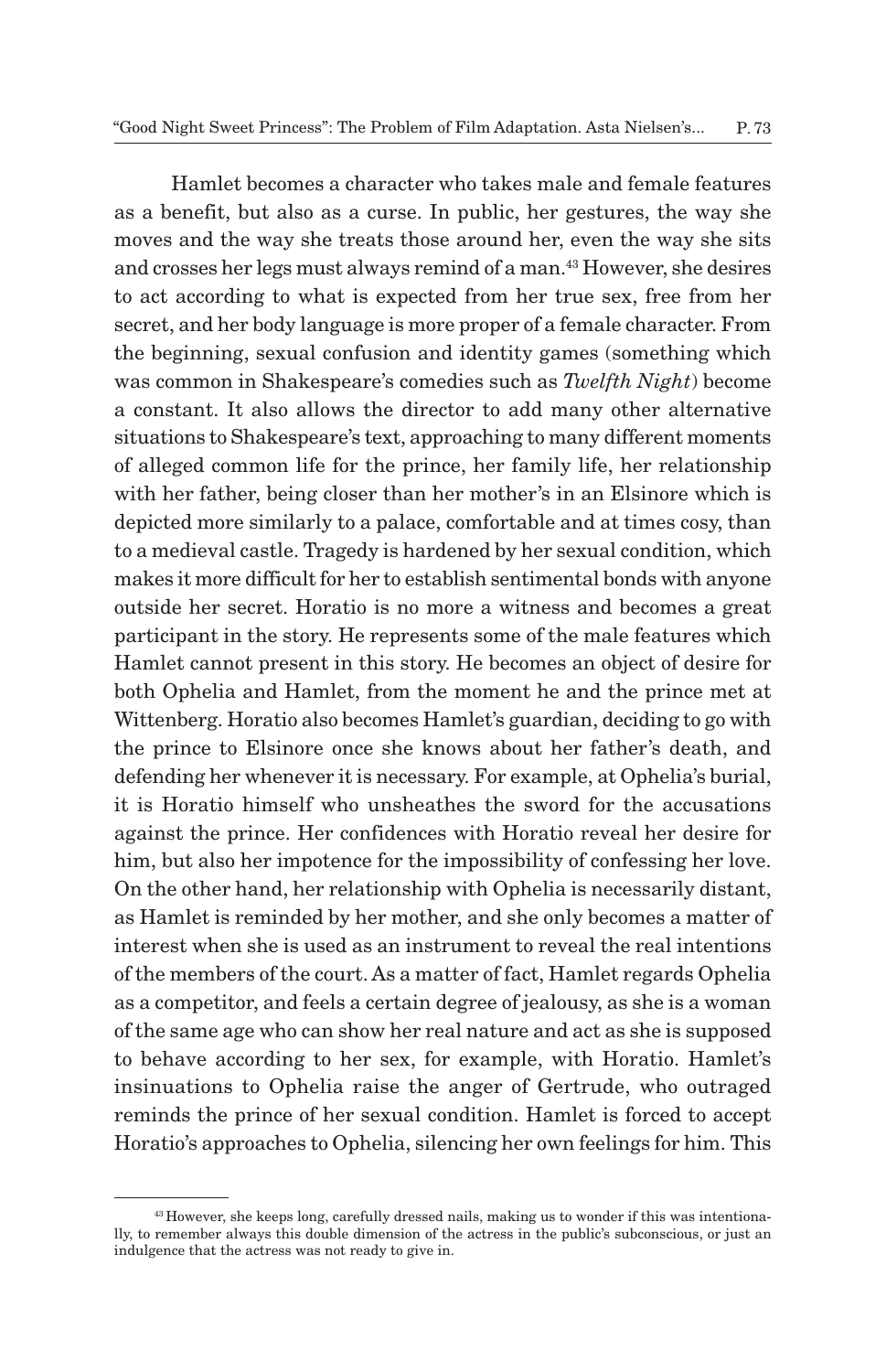situation gives rise to many confusions, like the moment when Horatio puts his head on Hamlet's shoulder while they are walking around Elsinore's gardens, moments in which she seems to be about to reveal her real condition. However, she is a committed and responsible character, and her need for real justice, and being the kingdom in the hands of an unable king, always oblige her to remain silent. Her true nature is discovered only too late, after her duel with Laertes, and when she has already died. Horatio kneels and puts her hand on her dead friend's chest. Her condition as a woman is revealed, and so is an even greater tragic understanding of the situation of her character, which leads Horatio to kiss her on the lips as if love had been implicit between them. His cape covers her face as Fortinbras soldiers enter the castle to remove her in arms.

Ophelia's position also shifts into an even greater sense of weakness. She portrays Hamlet's position if she had grown up like a woman. Both men and women have different lives. As Monika Seidl<sup>44</sup> indicates they occupy different spaces: "men the public and open space of the battlefield and women a confined and private space, namely home, and more specifically, the bedroom." As a consequence, male characters are regarded as active while female are considered as passive. Therefore, because of their female condition, women live their life standing in regard of others, creating even greater false expectancies which cannot be fulfilled, being forced to accept the decisions and circumstances of the members of their families. Hamlet can only show her true nature when she is alone, aside from anybody else, mainly in the family vault where she cries for her father and expects death to come. It is the male characters of the story who mark the destiny of the women, Polonius<sup>45</sup> and Laertes in the case of Ophelia and the dead king and Cladius as usurper of the throne in the case of Hamlet.

Both of them are betrayed by their families. In the case of the king's old Councillor, he has no shame in offering her daughter to the needs of the king in order to discover the true intentions of the prince. As a result,

<sup>44</sup> Seidl, 3; also: <http://www.findarticles.com/p/articles/mi\_qa3768/is\_200201/ai\_n9057293>

<sup>45</sup> This character becomes initially the object of Hamlet's jokes and a target for Hamlet's feigned madness, which show the most relaxed moments of comedy along the tragedy. Polonius is always alert to the prince's conversations or writing, but he shows no wit in hiding his intentions. The result of his daring and inquisitive attitude is initially just a few bruises and in continuing with his attitude, death, which cause no regret from the prince in her action.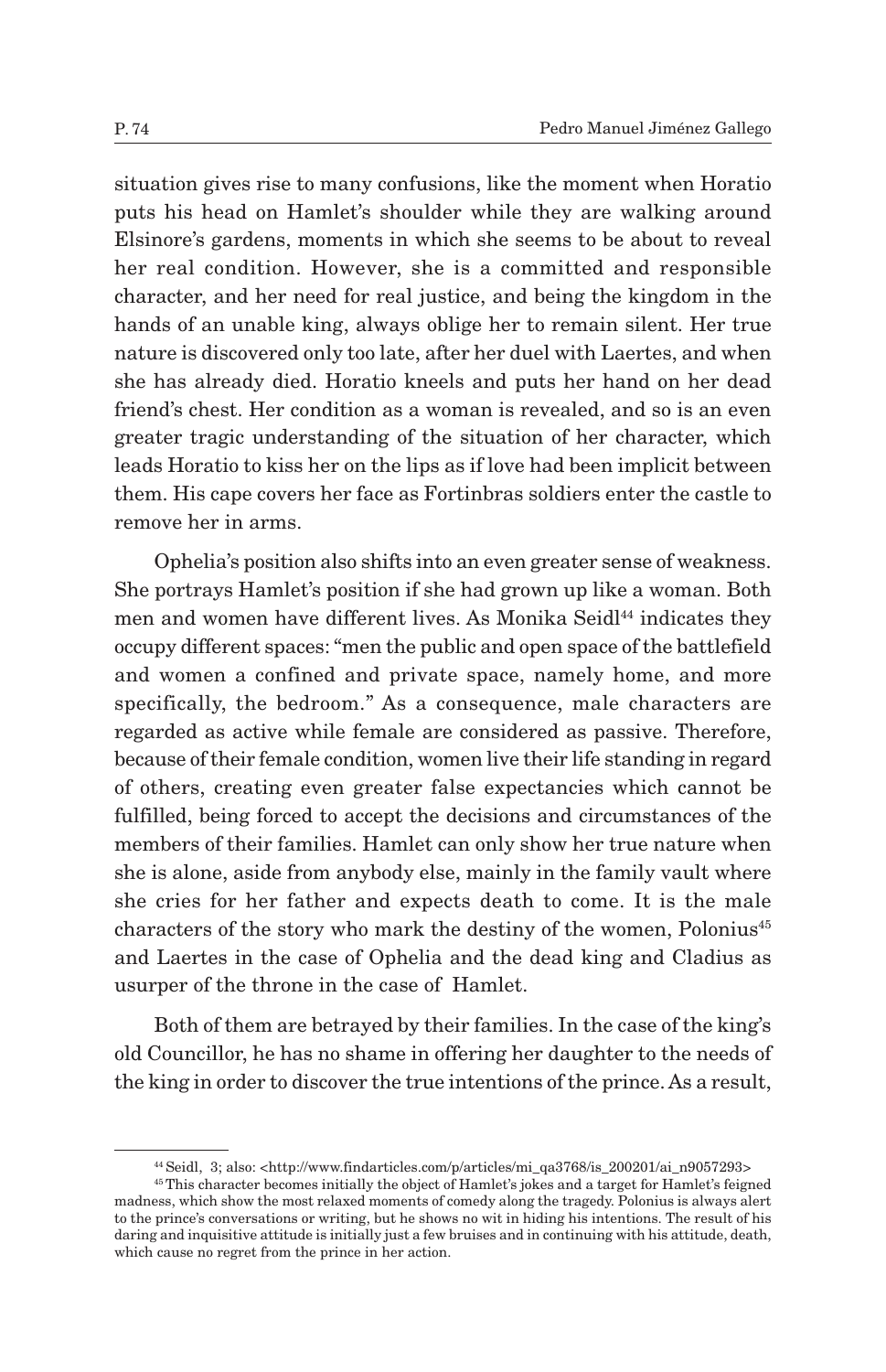Ophelia simply wanders from one character to another in a naïve attempt to find love, feeling equally attracted to the prince and to Horatio, and behaving like a meek daughter and sister. Her death is mourned and regretted by everyone, including Hamlet, for its uselessness, as she becomes collateral damage.

The rest of the characters also present prominent differences with the Shakespearean text. Gertrude becomes a fully conscious character, who no longer moves in the indeterminacy of Shakespeare's play. She sees Claudius' courtship with good eyes as she is considered as a woman full of vices and sins such as lust or greed. When she is told by the nurse to lie about the child's sex, she seems the first interested in doing so as she is mentioned the possibility to keep the throne. She even plots to kill her husband with Claudius, going down with him to the snake pit. The prince becomes progressively more suspicious with her mother's involvement in the crime (even though it is only Claudius who performs it.) Hamlet accuses her of her change of attitude,<sup>46</sup> assisting initially with impotence to her mother's flirtings with Claudius in front of the old king, and then to the celebration for the new wedding, a representation of the capital sins in which Claudius comes to portrait all the bad qualities of a king. Hamlet's return from Wittenberg allows the prince to attend to a grotesque wedding banquet, in which she is eagerly taking part. Gertrude decides to reject her past when she rips and throws away any remaining sign of mourning for her past husband in her wedding banquet. When her new husband dies and sees her position in danger, she decides to kill her own daughter, plotting the duel between Hamlet and Laertes. Poisoning the prince during the duel seems also a more proper way of killing for a woman, according to different medical and forensic researches, more subtle and not so bloody or violent. Her death is seen almost like a punishment for her crimes, when she accidentally drinks the poison she had prepared for the prince.

In relation to Claudius, his manners and lack of measure in drinking and eating, together with his greed for power as he takes the crown, and his lusty attitudes with Gertrude, show him as an opposite

<sup>46</sup> Directors like Lawrence Olivier or Franco Zefirelli would later add to their adaptations psychological theories like Sigmund Freud's or Ernst Jones, in which Hamlet and Gertrude's relationship unveils an Edipo's complex when he is displaced)by her mother's new relationship, which make him guilty for his actions. For this adaptation, we assist to a small change of roles for an Elektra complex. We see the prince taking care of her old father, trying to cover her mother's and uncle's flirtations.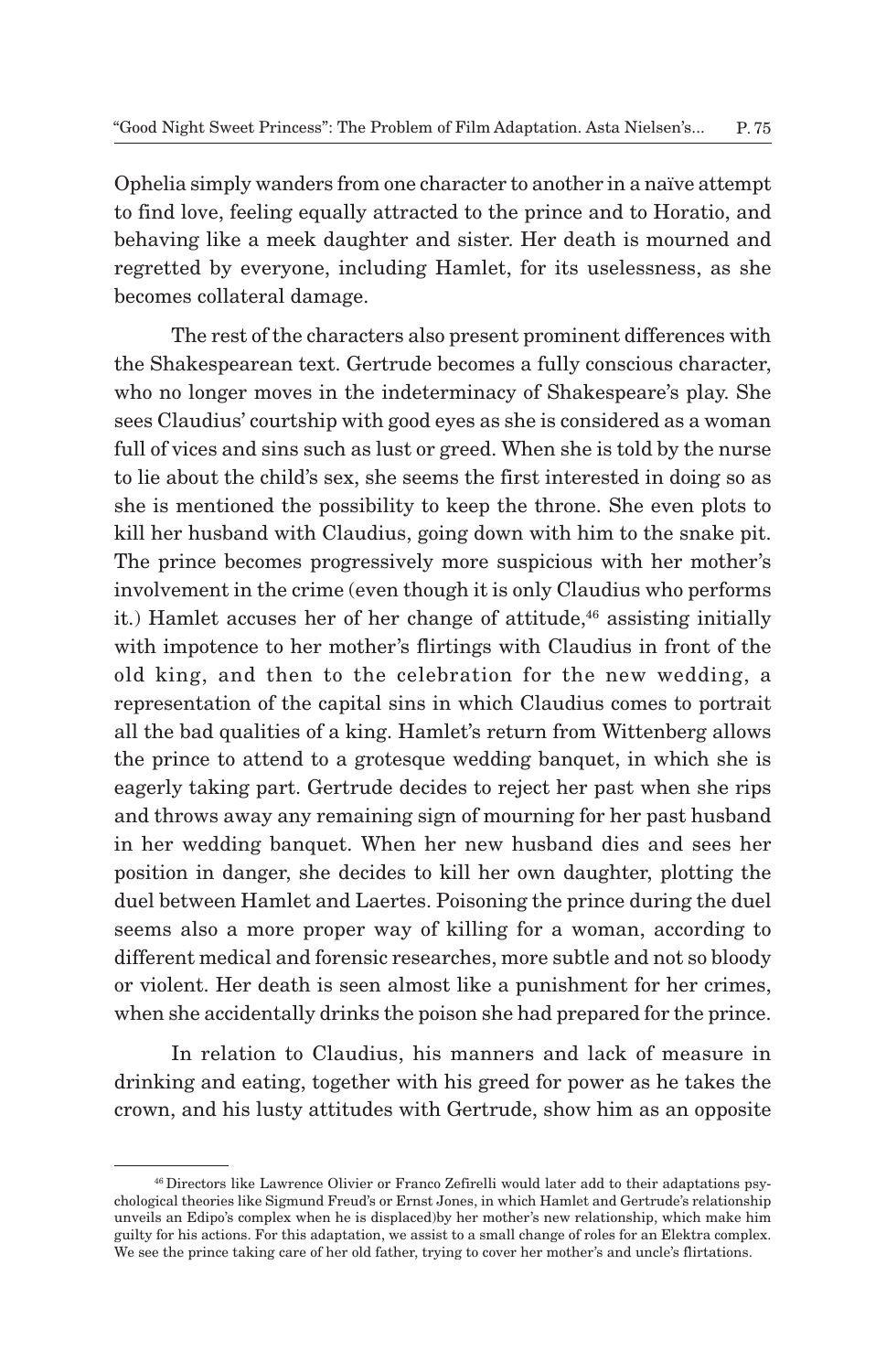to the previous king's mild manners. It will be that attitude that will later take him to death, since Hamlet will later kill him after being drunk in a new celebration for the assumed death of the prince. After Hamlet had killed Polonius and being Claudius conscious that it could have been his own death, he sends Hamlet with two plotters as servants to Norway, so that Fortimbras puts an end to Hamlet's life. During his trip, as they rest in an inn, Hamlet becomes aware of Claudius intentions, but he changes the contents of the letters taking advantage of his dagger, discovered at the snake pit. Hamlet had become acquainted with Fortinbras at Wittgenstein, and after getting rid of the two conspirators, he helps the prince to claim back the throne from her uncle, following her to Denmark with a large company of soldiers. When Hamlet arrives at Elsinore, she witnesses the celebration of her own death. Everybody, even the new king is drunk and sleeping, and Hamlet uses the moment to close the gates of the Hall and set it on fire. He shares many qualities with Shakespeare's Claudius. He is aware of his sins, and in some shots of the film, he apparently feels guilt for his actions. On the other hand, he shows none of the subtleties and none of the double game that his counterpart do. His actions are more obvious and there is nothing that cannot be expected from this type of king.

The possibility of referring to those earlier moments of the prince's life also allows us to understand the circumstances of the characters of the play. We attend to other moments of the life of the prince such as her life at Wittenberg, behaving like any other student, and where she also meets people who will be important in her future life such as Horatio, Laertes or Fortinbras, the heir of the Norwegian crown with whom she decides to call an end to past disputes. Here, she can rest from the hard days that lie ahead, even though she always keeps herself as a responsible young person (becoming the ideal prince stated by Machiavelli, a man of arms and letters, as opposed to spoilt young Laertes, more interested in gambling, women and drinking, and constantly borrowing money from whoever he can, such as the prince.) However, she cannot behave like the rest of the male students. Horatio and Laertes encourage him to make compliments to other women, and she can only pretend. This situation hardens when she gets to know of her father's death at the university, and the mysterious circumstances in which they take place, also attending to this decadent situation in which even her mother eagerly takes part. In this case, there is no need to refer to supernatural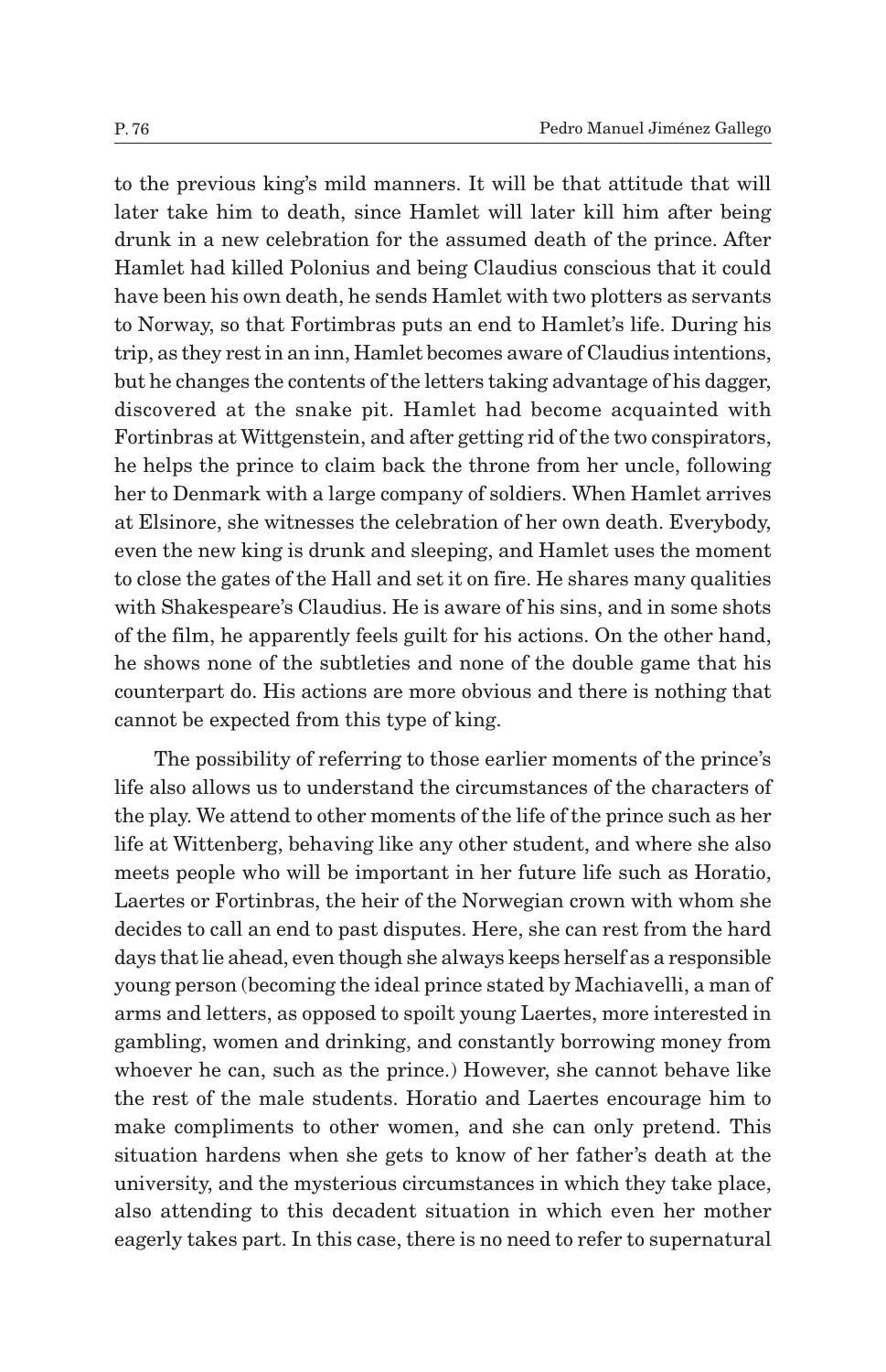elements such as a ghost to explain the doubts and suspicions arisen, as they become a progressive discovery for Hamlet. The prince knows the king has been murdered by one of the father's servants who tells her how he discovered a snake next to her father's body. Hamlet also finds a dagger with Claudius' seal in the dungeon where lies the snake pit. Hamlet will also gradually discover that Gertrude was involved with Claudius in plotting the murder, increasing the dramatic tone of the play from a more rational point of view.

Death looks like a relief as she seems to be continually waiting for its arrival, on the verge of suicide. When it comes in the final moments of the film, it means not only an end to her suffering but also fulfils the possibility of finally appearing as a woman in front of others. Horatio's kiss on the lips is the translation in images of his words "Good night, sweet Prince"<sup>47</sup> but its meaning goes far beyond Shakespeare words. The story is closed like in *Hamlet* with a bittersweet and sour feeling, but the amount and complication of the feelings involved goes far beyond the bard's play.

To many critics, this was the best *Hamlet* ever adapted. The situation is similar to Akira Kurosawa's adaptations, like *Throne of Blood* (1957), which differ from the Shakespearean original text and situation, but contain higher dramatical power. It's for this reason that M. Willems takes other critics opinions in stating that the best results derive from those films which start in the Shakespearean play, not considering it as an end it itself.48 When it is compared to future adaptations like Olivier's, it stands on its own, being praised with even with higher qualities and preparing the way for future productions:49

> Asta Nielsen nationality is often alluded to in discussion of the film, as for example in James's Card's salute in 1979: "In many ways Asta Nielsen's performance as Hamlet is far more moving than that

<sup>47</sup> It can be read in the title card: "he [Horatio] cries out: 'Death reveals thy tragic secret. Now I understand what bound me to that matchless form'."

<sup>48</sup> Michelle Willems "Verbal-Visual and Verbal-Pictorial or Textual Television? Reflections on the BBC Shakespeare Series." in

*Shakespeare and the Moving Image: The Plays on Film and Television,* A. Davies and S. Wells, eds. Cambridge: Cambridge University Press, 1994:69-85, esp. 72

<sup>49</sup> Olivier employs some elements that had already been employed by Gade, like stairs which place the characters at different levels to mark the different intellectual and moral situation of some characters in relation to others. The stage designer Roger Furse, influenced by the German expressionist movement, provided Olivier the idea, since it had been something common in the German expressionist movement.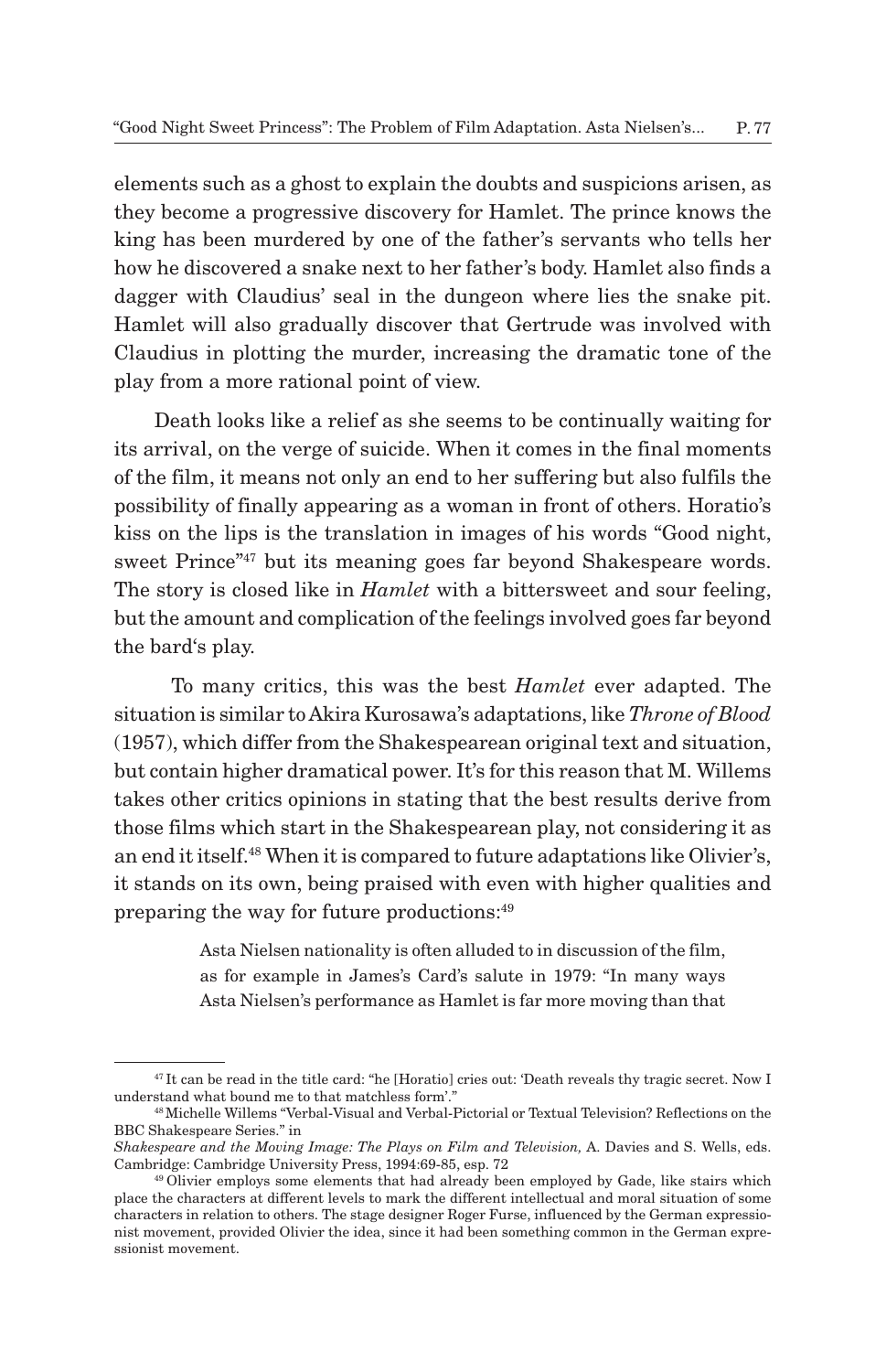of Lawrence Olivier. Even with the advantages of Shakespeare's verse, Olivier was far less a haunted and melancholy Dane than was Asta Nielsen in 1920".<sup>50</sup>

This Paradogical bondage to and liberation from nineteenth century "Hamletism" as well as the Quarto and Folio texts, paved the way for more probing treatments in the Hamlet films of Wirth, Lyth, Kline, Richardson, Zefirelli, Kozintsev and Branagh. <sup>51</sup>

We may agree that it can be arguable whether to consider this film a Shakespearean adaptation. Nonetheless, the truth is that this film wouldn't have been produced if it had not been related to Shakespeare. On the other hand, we must be aware of the difficulties we may find in approaching to a group of characters whose intentions and motivations were very different from our present society. It is certainly impossible to try to know for certain the implicit references which lie behind every single indication of the written text, since we live in different points of view. Hamlet has often been considered as a melancholic character, and it is a certain achievement of the film as it helps us to consider the female qualities of the prince in Shakespeare's play. It is that mixture of a warrior and a serene observer (which was then one of the main features of the inner female world) the reason why the play is so complex, showing a dual world. As a result, the more experiences we have in relation to this text, the better they will help us to understand it and to open new sources for interpretation. This is how this film should be envisioned. First, as a collateral consequence of the creative richness of William Shakespeare. Second, as a new attempt for interpretation employing some of the weapons that the  $20<sup>th</sup>$  century has provided, and that would have been impossible much earlier. In the end, this all comes to justify the vision that it is difficult to consider the existence of a Shakespearean tradition. Perhaps, it is better to speak about the Shakespearean world, as a group of approaches in time which have arisen as a consequence of the fascination to that cultural icon which William Shakespeare became. That is why critics such as Terence Hawkes have come to say: "Shakespeare's plays have no essential meanings, but function as resources which we use to generate meaning for our own purposes. [...] In the 20<sup>th</sup> century, Shakespeare doesn't mean: *we* mean by Shakespeare."52

<sup>50</sup> Thompson, 1997:218

<sup>51</sup> Rothwell, 2004:25

<sup>52</sup> Terence Hawkes *Meaning by Shakespeare*. London: Routledge, 1992:3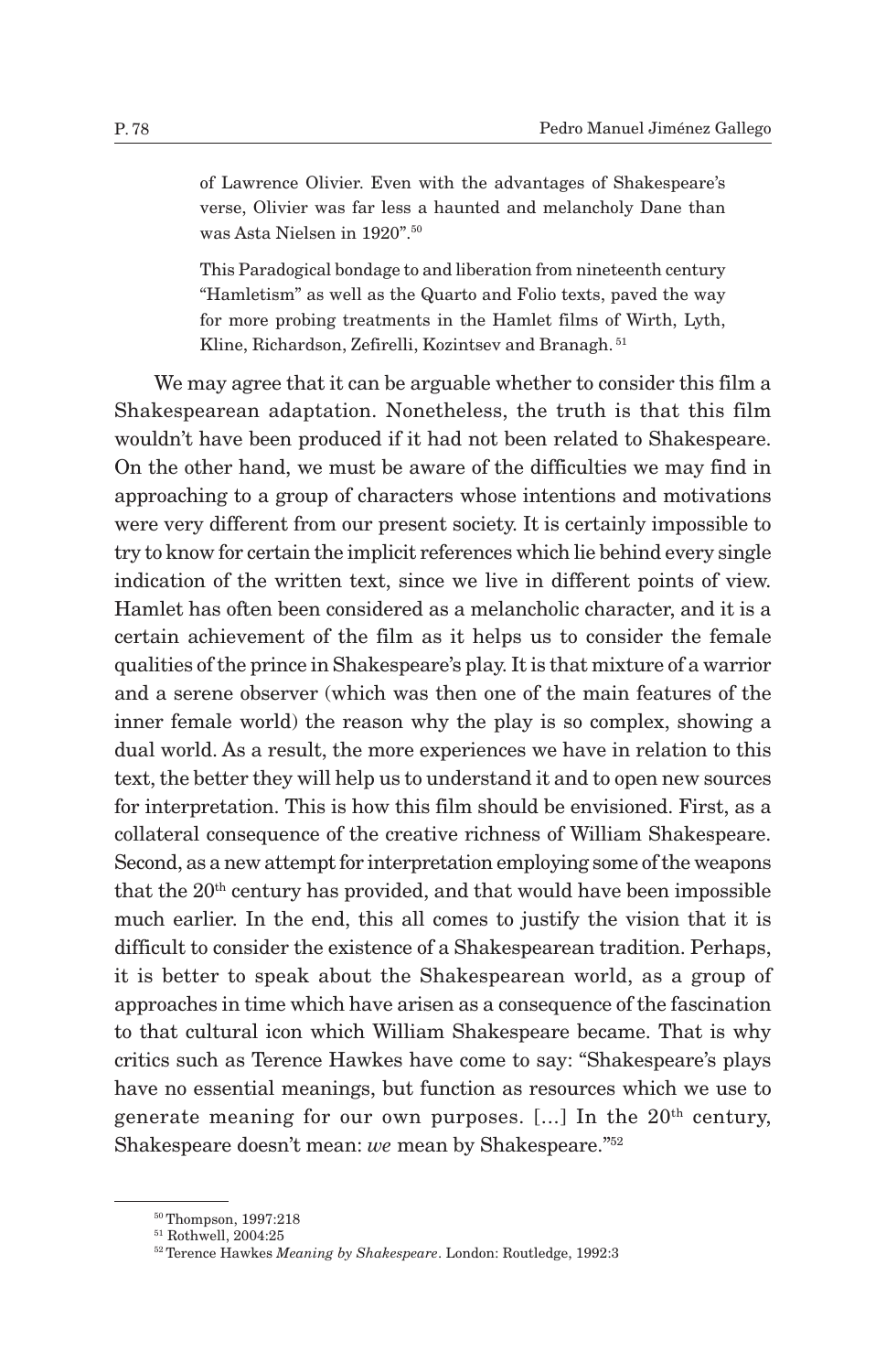#### **REFERENCES53**

- ALMEREYDA, M. 2000. *Hamlet.* 123' (colour). United States: Double A Films.
- AFFLECK, N. & B. ANDERSON (VIII). 1989. *The Simpsons* (*Los Simpson*). 30'/ ep. (animation). United States: Gracie Films, Universal Network Television, Film Roman Productions, 20th Century Fox Television, Klasky-Csupo.
- ALLERS, R. & B. MINKOFF. 1994. *The Lion King* (*El rey león*). 88' (animation). United States: Walt Disney Pictures.
- AXEL, G. 1994. *Prince of Jutland, The* (*El príncipe de Dinamarca*). 85' (colour.) Netherlands / United Kingdom / Denmark / France / Germany: Miramax.
- BAY, M. 1996. *The Rock (La Roca).* 136' (colour). United States: Don Simpson/Jerry Bruckheimer Films and Hollywood Pictures.
- BEERBOHM TREE, H. 1899. *Death of King John*. 3' (B/W; silent). United Kingdom: British Mutoscope & Biograph Company.
- BRANAGH, K. 1996. *Hamlet.* 242' (colour). United Kingdom/ United States: Castle Rock Entertainment, Columbia Pictures, Fishmonger Films, Turner Pictures.
- —. 1995. *In the Bleak Midwinter* (*En lo más frío del crudo invierno*). 98' (B/W.) United Kingdom: Castle Rock Entertainment and Midwinter Films.
- CULLINGHAM, M. & R. KNIGHTS. 1978. *Life of Shakespeare* (*William Shakespeare*). 60'/6 ep. (colour). United Kingdom: Associated Television (ATV)
- GADE, S. 1920. *Hamlet.* 131' (B/W; silent). Germany: Asta Films and Art Film Productions.
- HECKERLING, A. *Renaissance Man*. (colour). United States: Paramount Pictures, 1993.
- HOWARD DAVIES, J. *et al*. 1969-1974. *Monty Python Flying Circus*. 30'/ep. (colour). United Kingdom: BBC and Python (Monty) Pictures Limited.

<sup>53</sup> For more information about these films, see the largest film database in the internet: <http:// www.imdb.com>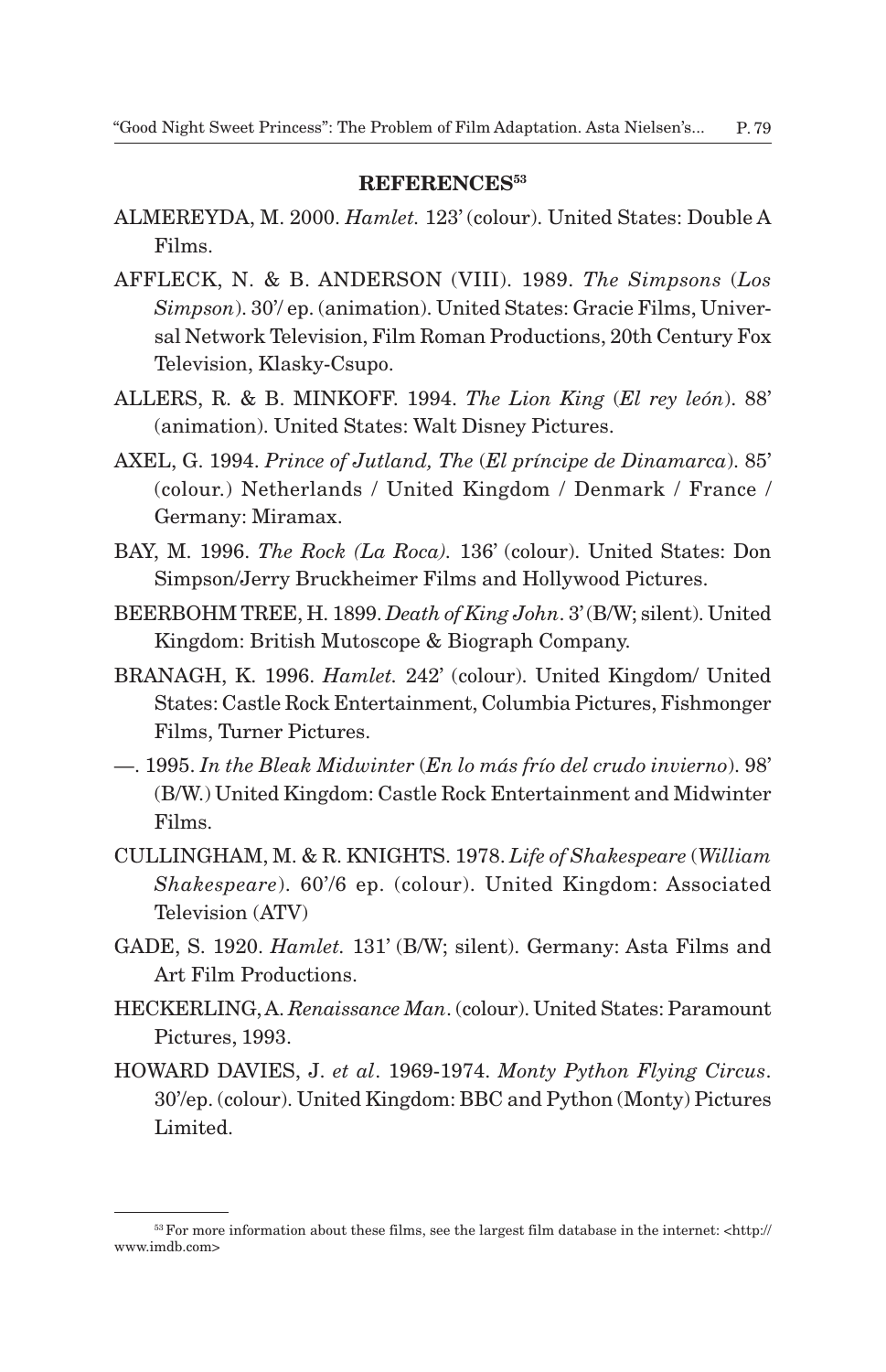- KUROSAWA, A. 1960. *Kumonosu jo* (*Throne of Blood*, *Trono de sangre*). 108' (B/W). Japan: Toho Company.
- —. 1957. *Warui yatsu hodo yoku nemuru*, (*The Bad Sleep Well*). 151' (colour). Japan: Kurosawa Production Co. and Toho Company.
- LUBITSCH, E. 1942. *To Be or not to Be* (*Ser o no Ser*). 99' (colour). United States: Romaine Film Corporation.
- MADDEN, J. 1998. *Shakespeare in Love* (*Shakespeare enamorado*). 122' (colour). Bedford Falls Productions, Miramax Films, Universal Pictures: United Kingdom/ United States.
- MAURICE, C. 1900. *Le Duel d'Hamlet*. (B/N, silent). France: Phono-Cinéma-Théâtre.
- MÈLIÉS, G. 1907. *Hamlet* (B/W; silent.) Gaumont: France.
- OLIVIER, L. 1948. *Hamlet.* 155' (B/W). United Kingdom: J. Arthur Rank Films, Pilgrim Pictures, Rank Film Organization, Two Cities Films.
- PLUMB, H. 1913. *Hamlet*. 59' (B/W; Silent). United Kingdom: Hepworth Productions.
- RICHARDSON, T. 1969. *Hamlet*. 117' (colour). United Kingdom: Filmways Pictures and Woodfall Film Productions.
- TITLE, S. 1999. *Let the Devil Wear Black* (*El diablo viste de negro*). 91' (colour). United States: New Moon Productions: United States.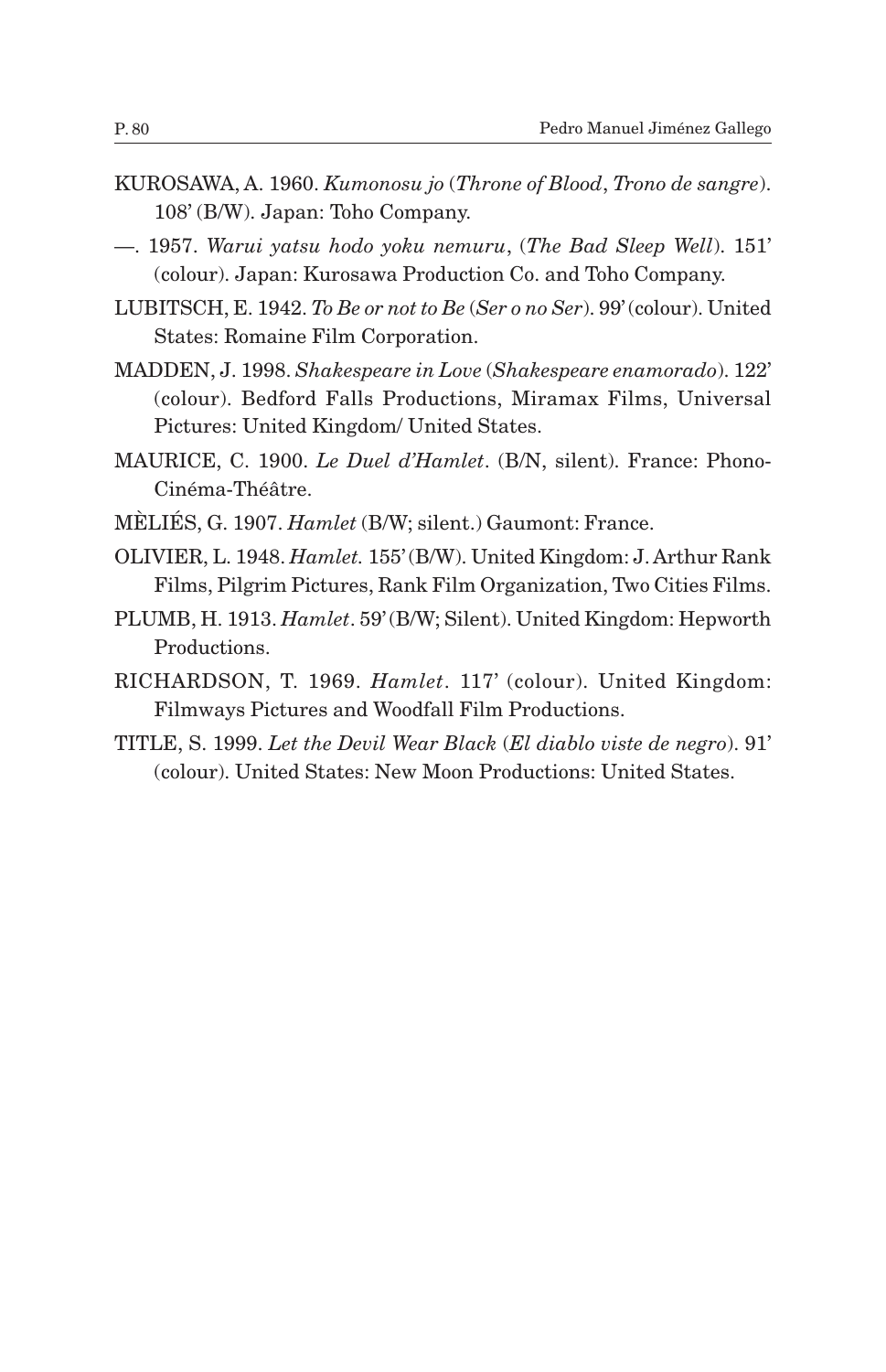# **THE CHORAL GOWER IN** *PERICLES***: "LEARN OF ME, WHO STAND I' TH' GAPS TO TEACH YOU"**

**Daniel Kempton**

*State University of New York at New Paltz (USA)*

#### **Abstract**

*The character Gower in Shakespeare's* Pericles *attempts to constrain our understanding of the play, and specifically its representation of the family, through strategies of interpretation appropriate for a fourteenthcentury poet. His overriding concern is to differentiate between incestuous and natural, or licit, father-daughter relationships. Finally, however, the play suggests that the sexuality, as a construct of family relations, is fundamentally and inevitably incestuous.*

Shakespeare's *Pericles, Prince of Tyre* offers a clear, and on the face of it routine, illustration of Renaissance medievalism.1 The play is based upon the popular tale of Apollonius (here renamed Pericles), which dates back to the ninth century in a Latin version entitled *Historia Apollonii* and which later circulated widely throughout medieval Europe in numerous vernacular translations, making its first appearance in English at the end of the Anglo-Saxon period (Archibald, 1991:3). The tale is a highly episodic romance that defies brief summary, and it no doubt owed its popularity to the element of adventure and fantasy, but it also carries out a serious investigation of the patriarchal family, represented by King Antiochus and his daughter (the woman the young hero initially seeks

<sup>&</sup>lt;sup>1</sup> The question of the play's authorship has no bearing on my argument, and I have used the designation "Shakespeare" as a matter of convenience, although it has always been known that at least one other playwright contributed to *Pericles*.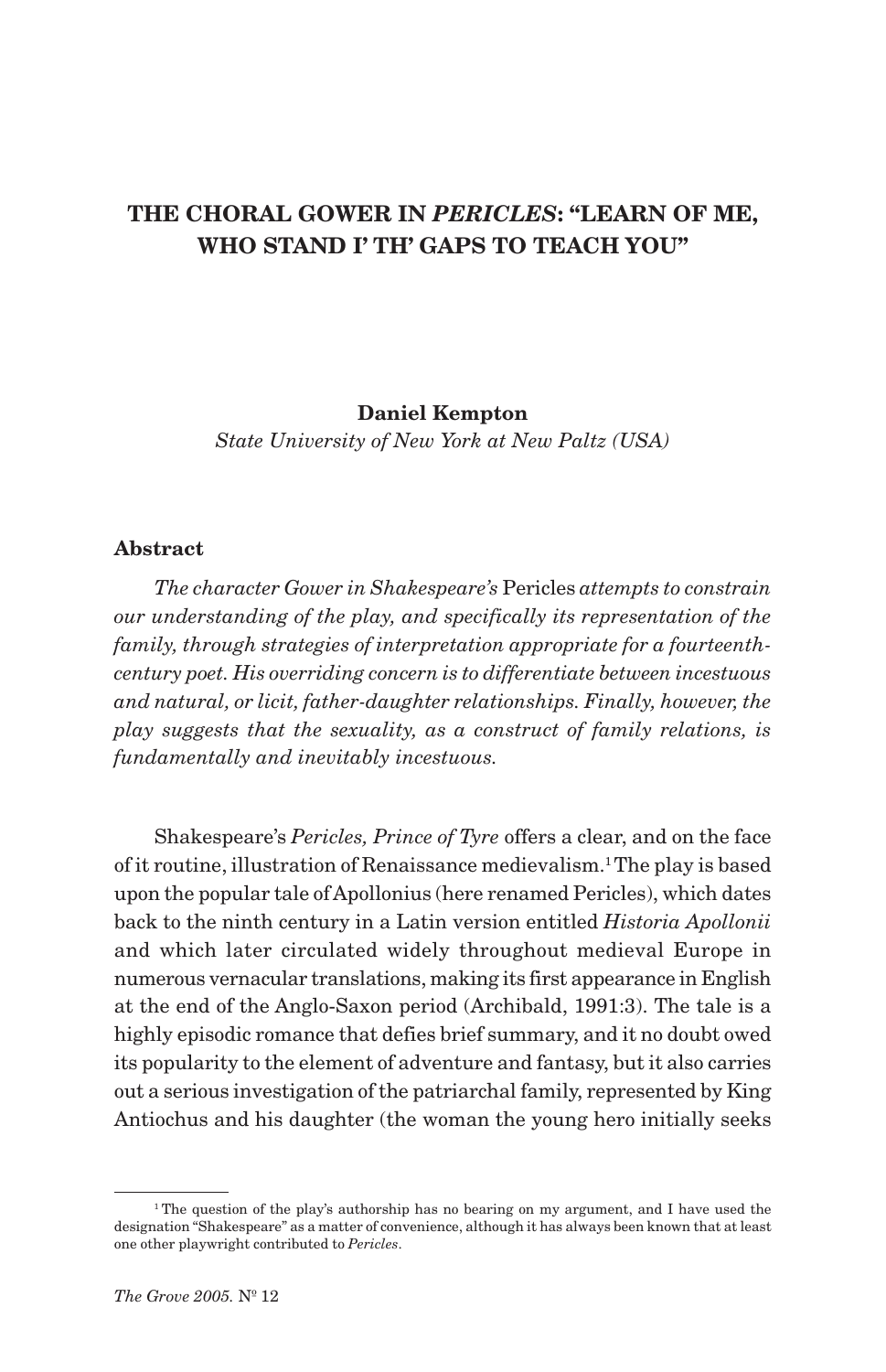to marry), who are engaged in an incestuous relationship, and by Apollonius's own family, which is fragmented when his daughter is born (with the apparent death of his wife) and not reunited until many years later. At the end of the fourteenth-century John Gower again translated the *Historia Apollonii* into English, and this is the version, from Book 8 of the *Confessio Amantis*, that Shakespeare drew upon for his primary source. It is therefore fitting that Gower takes his place among the play's dramatis personae with the role of a chorus, who presides over and comments upon the action. The Gower of *Pericles* usually speaks in oldfashioned octosyllabic couplets, in imitation of the verse form of the *Confessio*, and professes a medieval, specifically Augustinian, raison d'être: "I do beseech you / To learn of me, who stand i' th' gaps to teach you" (IV.iv.7-8) -to teach us first the "stages of [the] story" (IV.iv.9), or the plot, but beyond that to teach us a moral lesson by interpreting the action as it unfolds and passing judgment on the participants in these actions.2 Most obviously, in the final moments of the play Gower construes each of the principal characters as a moral emblem: "In character X may you well descry a figure of moral quality Y" (to paraphrase the rhetorical formula he uses, V.iii.85-100). With respect to the two father-daughter pairs around which the play is structured, he points to Antiochus and his daughter as a figure of "monstrous[ness]" and to Pericles and his daughter, Marina, as a figure of "virtue," and declares that in witnessing their several fates we have learned how heaven allocates its "due and just reward." Gower's choral function in the play recalls the authorial apparatus, so to speak, in the original text, where marginal Latin glosses mark steps in the *fabula*, and other marginal glosses or remarks to the reader embedded within the poem enunciate the *sapientia* that justifies, in medieval terms, the poet's literary enterprise.3 The first gloss makes this didactic intention perfectly clear by describing the story as a "mirabile exemplum de magno Rege Antiocho" (at 8.271), an *exemplum*, or instructive fiction, that "loquitur [...] contra incest[um]"; and in the last lines of Book 8 we are again told that the story serves as a profitable "ensample" (8. 1999), from which we may learn how "love unkindely [...] hath his penance" in the case of Antiochus (8.2005-2008) but on the other

<sup>2</sup> This and all other quotations from *Pericles* are taken from Evans's edition.

<sup>3</sup> For a description of the manuscripts and printed editions of the *Confessio*, see Macauley (1901:cxxvii-clxxiii); all quotations from the *Confessio* are taken from Macauley's edition. Line numbers with asterisks indicate an alternative recension.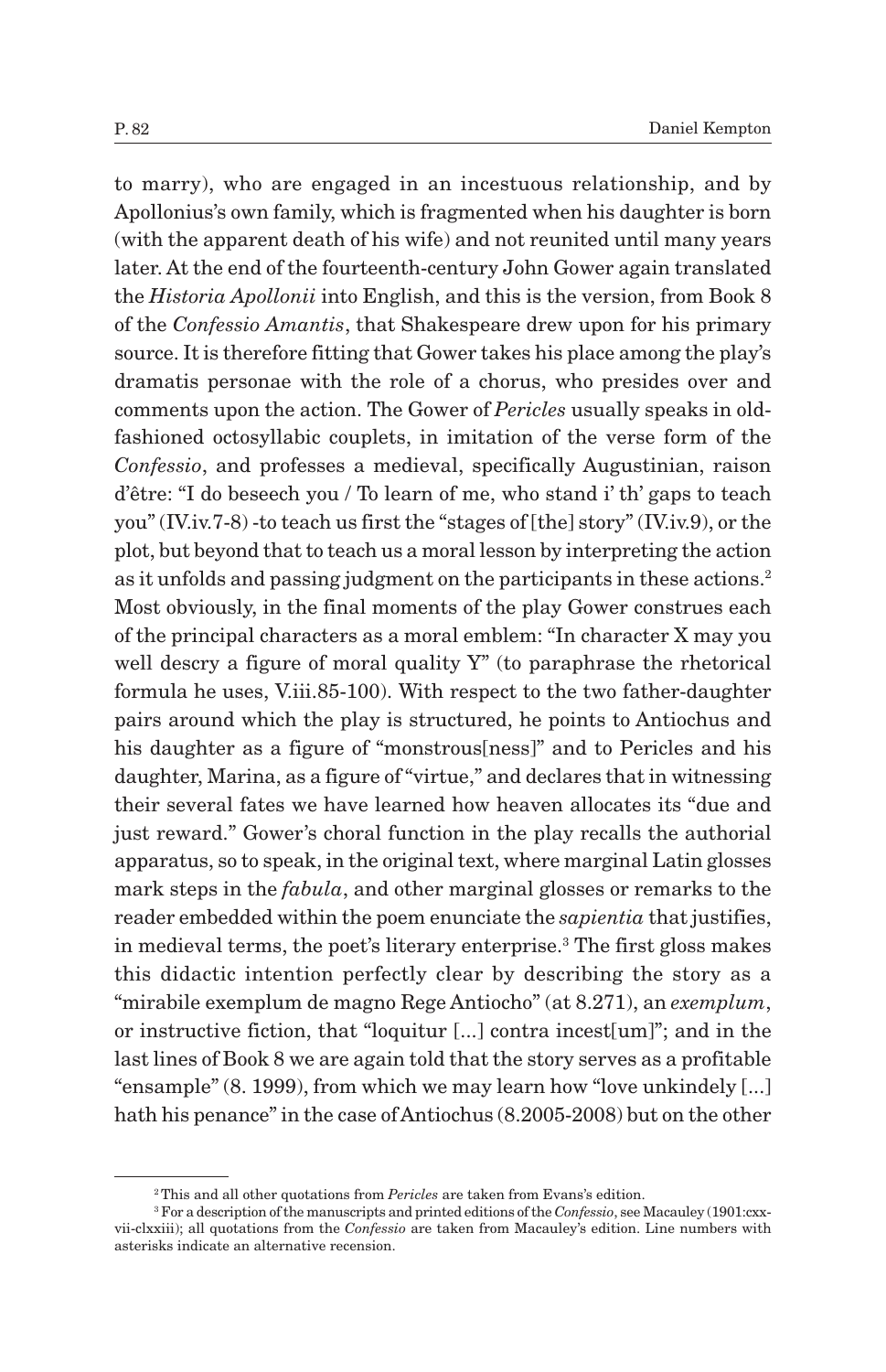hand how "love and reson wolde acorde" in case of Apollonius (8.2023). The moral Gower (as he was fatally dubbed by Chaucer) thus guides the reader from "game" to "ernest," from "pleye" to "wisdom" (see 8.3106- 3124, 8.3056\*-3062\*), and concludes with a celebration of love in the specifically Christian form of charity ("charite"):

> [...] thilke love which that is Withinne a mannes herte affirmed, And stant of charite confermed, Such love is goodly forto have, Such love mai the body save, Such love mai the soule amende, [...] (8.3162-3167)

Gower's exegetic practice is in concert with Augustinian hermeneutics, finding a Christian truth within the letter of the secular text and converting the fabulous tale of adventure to a better use as a "restorative," in the play's word  $(I.chor.8)$ , for the audience's soul.<sup>4</sup> In this way, "ancient" Gower, newly resurrected "[f]rom ashes" (I.chor.2), brings with him onto the Renaissance stage the theological and poetic spirit of the Middle Ages. I would argue, however, that *Pericles* not only illustrates medievalism but is *about* medievalism, and that it presents medievalism, embodied in the chorus, as a thematic concern, and as a problem.

If Shakespeare's Gower is an Augustinian exegete, he is also an Iserean reader. According to Wolgang Iser, the text is a system of discontinuities that must be reconstituted by a process of thought on the part of the reader:

> [...] there must be a place within this system for the person who is to perform the reconstituting. This place is marked by the gaps in the text -it consists in the blanks which the reader is to fill in. [...] The gaps function as a kind of pivot on which the whole text-reader

<sup>4</sup> For Augustine, secular literature, and in particular the legacy of classical culture, was dangerous, but could be successfully appropriated through certain hermeneutic strategies, as he explains in *De doctrina Christiana*: "Just as the Egyptians had not only idols and grave burdens which the people of Israel detested and avoided, so they also had vases and ornaments of gold and silver and clothing which the Israelites took with them secretly when they fled, as if to put them to better use.[...] In the same way all the teachings of the pagans contain not only simulated and superstitious imaginings and grave burdens of unnecessary labor, which each one of us [...] ought to abominate and avoid, but also liberal disciplines more suited to the uses of truth, and some most useful precepts concerning morals [...]. These are, as it were, their gold and silver [...] [which] should be seized and held to be converted to Christian uses" (1958:75).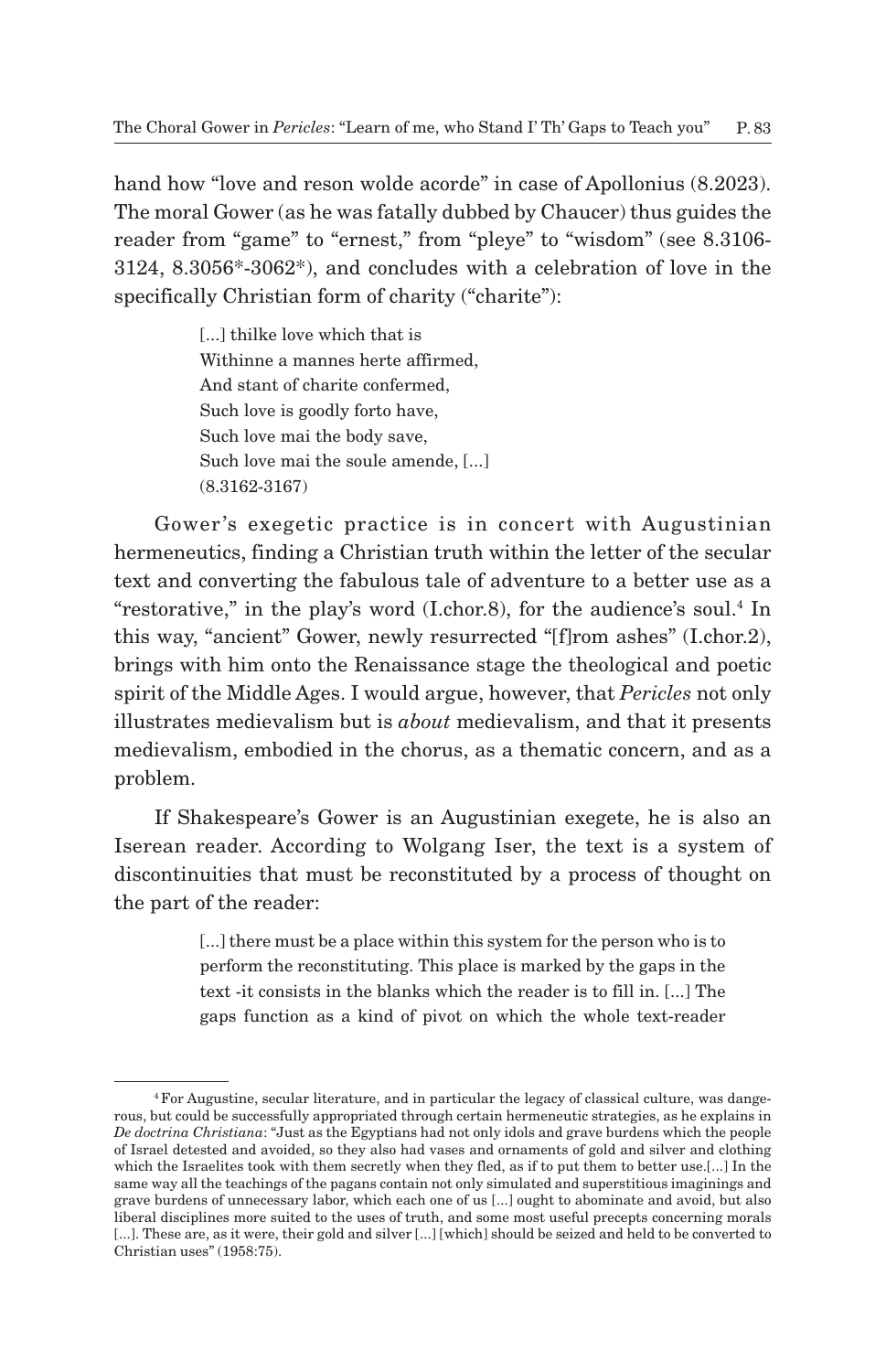relationship revolves. Hence the structured blanks of the text stimulate the process of ideation to be performed by the reader, [...] [who] cannot help but try and supply the missing links that will bring the [textual] schemata together in an integrated gestalt. (1978:169, 186)

Likewise, Gower views the text as a system of blanks and gaps; these are the sites at which he stands. As a reader of the drama-text, and one unable to tolerate any break in "good continuation" (1978:189), Gower hastens to fill the gaps he stands in by supplying the audience with additional information: "I'll plain with speech," he says (III.chor.14). The "process of ideation," so performed, creates narrative links that bring dramatic scenes together in an apparently natural, self-evident sequence. When the drama cuts abruptly from one geographical locale to another, or from one group of characters to another, as it frequently does, Gower connects the two "stages of the story" by means of a profoundly literal explanation: Pericles took a boat. And he tries to restrict his audience's imaginative activity to a literal level as well: "In your imagination hold / This stage [a] ship" (III.chor.58-59). Gower's reading of the drama thus rewrites it for the audience, converting what Iser terms a "fictional" text into an "expository," or "thesis" text. Iser explains the difference as follows: In expository texts the "multiplicity of possible meanings [is] narrowed down by observing the connectability of textual segments, whereas in fictional texts the very connectability broken up by the blanks tends to become multifarious" (1978:184). The conversion of textual multifariousness to a single determinate meaning, is, of course, a radically Augustinian project, as outlined, for example, in *De doctrina Christiana*, whose purpose was to establish rules for right reading in order to control the proliferation of heterodox scriptural interpretation.<sup>5</sup> Like Augustine, Gower carefully regulates the site of textual indeterminacy -the gapwhich is also the site of textual productivity. Through regulation of the fictive gap, he works to foreclose unexpected possibilities of meaning and thereby guarantee a clear exposition of his thesis.

I would argue that Shakespeare makes this delimitation of meaning conspicuous–and therefore problematic. Against Gower's didactic and

<sup>&</sup>lt;sup>5</sup> See, for example, the Prologue: "There are certain precepts for treating the Scriptures which I think may not inconveniently be transmitted to students [...] (1958:3), and "[...] he who receives the precepts we wish to teach [...] may come to the hidden sense without any error, or at least he will not fall into the absurdity of wicked meanings" (1958:7).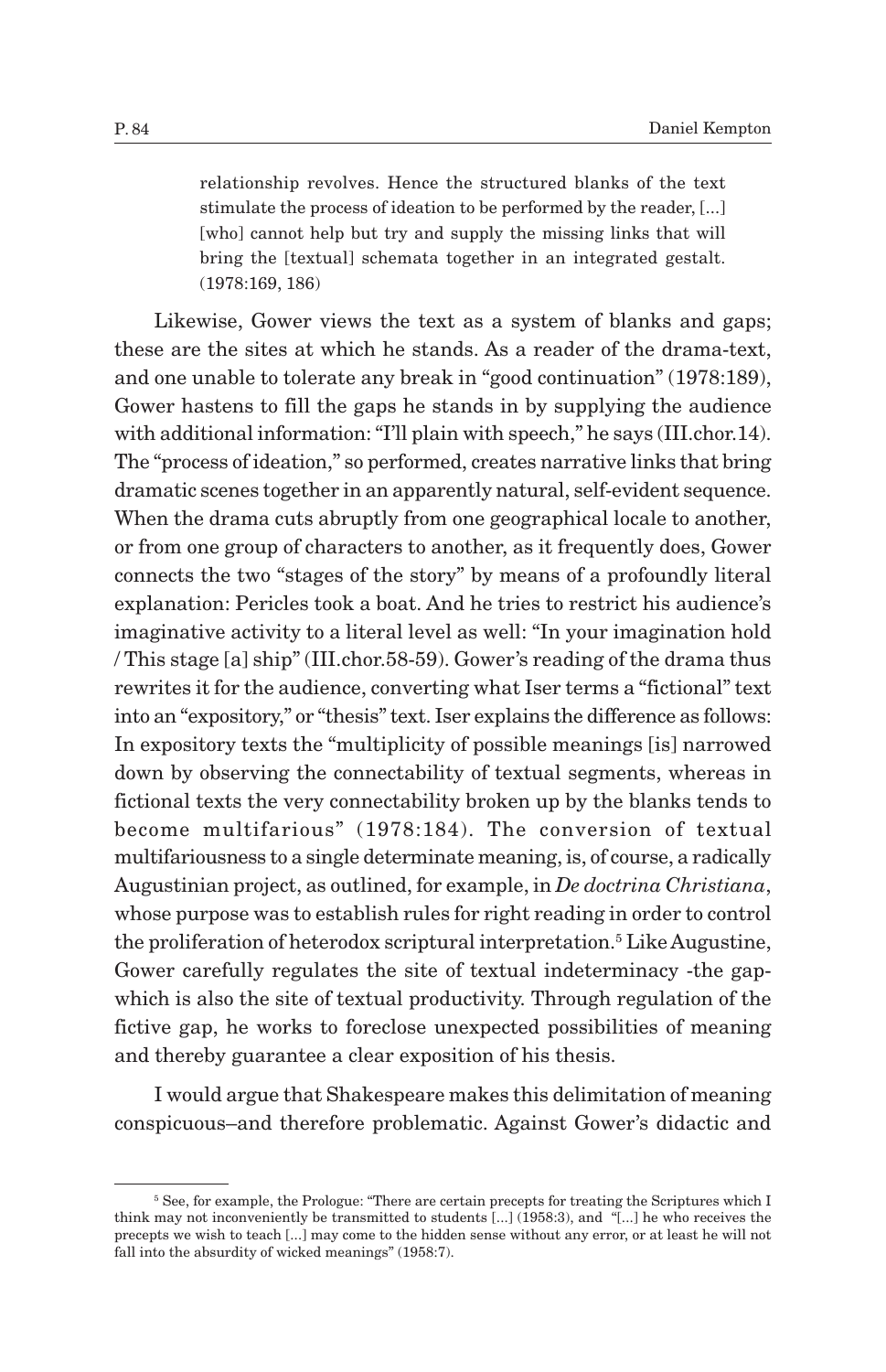thetic agenda, inherited from the Middle Ages, Shakespeare sets a drama that stubbornly resists every effort at totalization, that remains irreducibly strange. I have in mind here something other than the marvels and wonders characteristic of Shakespeare's late romances, although these are telling manifestations of a more fundamental strangeness. According to Iser, strangeness is, in fact, the defining property of the fictional text, and the property that gives fiction a purchase on the social world it represents. Fiction takes the "conventions that regulate our society and culture" out of their original context and "brings them before us in unexpected combinations"; fiction "depragmatizes" social norms and conventions (1978:61)- the Russian formalist would say "defamiliarizes." Fiction incorporates the conventions to be found in the real world –this is why we recognize its representation of the world in the first place– but it deploys these conventions in ways that are more or less strange and unfamiliar. Such deployment has an unsettling effect: "We usually remain unaware of them [social norms and conventions], but when they are depragmatized [in fiction] [...] [they] are exposed" as such, as ideological construction, and we then have the "chance to perceive consciously a system in which [we] had hitherto been unconsciously caught up" (1978:212). I now want to consider one particular instance of depragmatization in *Pericles*, namely, its exposure of the norms and conventions governing the family, and specifically the father-daughter relationship. What we hear from Gower as chorus is an ideology of the family; what we see played out in the drama is a critique of that ideology.

As previously noted, Gower is anxious to present a clear moral image of Antiochus and Pericles, and of each father's relationship with his daughter. It is essential for him to regulate the blank between the two distinct plot-lines juxtaposed at the beginning of the play (the story of Antioch, the story of Tyre) so that the audience will not be left to seek out connections, missing thematic links, among the rich network of possibilities, for themselves. Gower formulates his link with evaluative adjectives and literal explanations. Early in the play:

> Here have you seen a mighty king [Antiochus] His child, I wis, to incest bring; A better prince and benign lord [Pericles] That will prove aweful both in deed and word. Be quiet then, as men should be,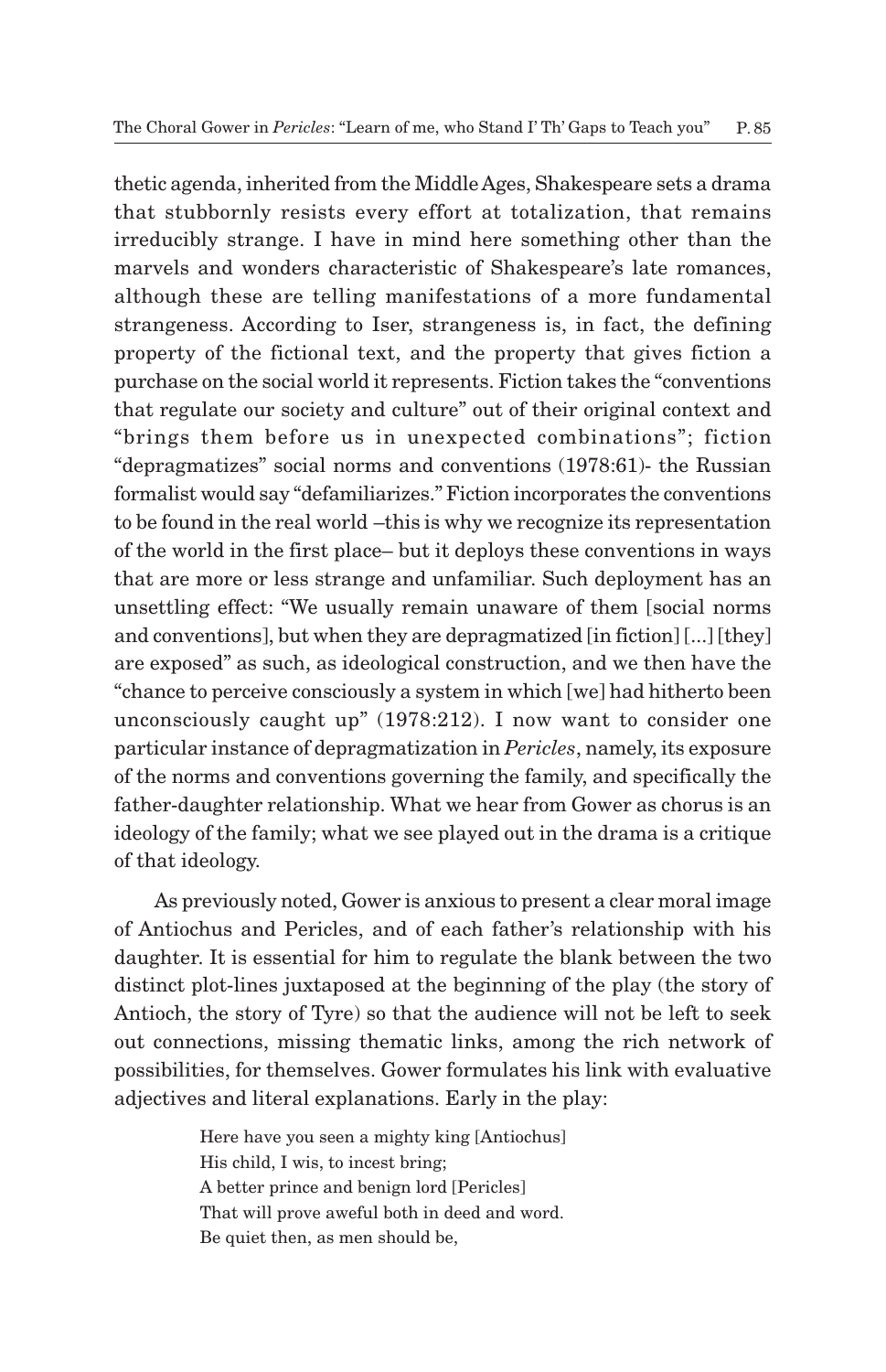Till he hath pass'd necessity. I'll show you those in troubles reign [Pericles], Losing a mite, a mountain gain. The good in conversation [i.e., behavior] To whom I give my benison Is still at Tarsus. [...] (II.chor 1-11)

In the play's final scene:

In Antiochus and his daughter you have heard Of monstrous lust the due and just reward. In Pericles, his queen and daughter, seen, Although assail'd with fortune fierce and keen, Virtue preserv'd from fell destruction's blast, Led on by heaven, and crown'd with joy at last. (V.iii.85-90)

Gower links the two sets of characters as antitheses, drawing a clear distinction between the incestuous father and the father whose relationship with his daughter is licit, holy, natural. Critics of an earlier generation followed his lead. C. L. Barber, for example, argues that the play "begin[s] with overt incest and arrive[s] at a sublime transformation" of the father-daughter motif when Pericles is reunited with Marina and then, through Marina, with Thaisa, his wife and legitimate sexual partner (1969:64). More recently, however, some critics (and directors) have discerned what Alexander Leggatt calls the "shadow of Antioch" falling over the entire play (1991:174). It is important, I think, if we are not to sacrifice possible meanings, to read against the grain of Gower's moralizing agenda and trace the lineaments of that shadow, especially as it touches upon Pericles and Marina.

By doing so, we would find, for one thing, that Marina speaks in riddles -the distinctive verbal mode of Antioch. As a suitor for the hand of Antiochus's daughter, Pericles is required, on pain of death, to solve a riddle about her identity:

> I am no viper, yet I feed On mother's flesh which did me breed. I sought a husband, in which labor I found that kindness in a father. He's father, son, and husband mild; I mother, wife-and yet his child.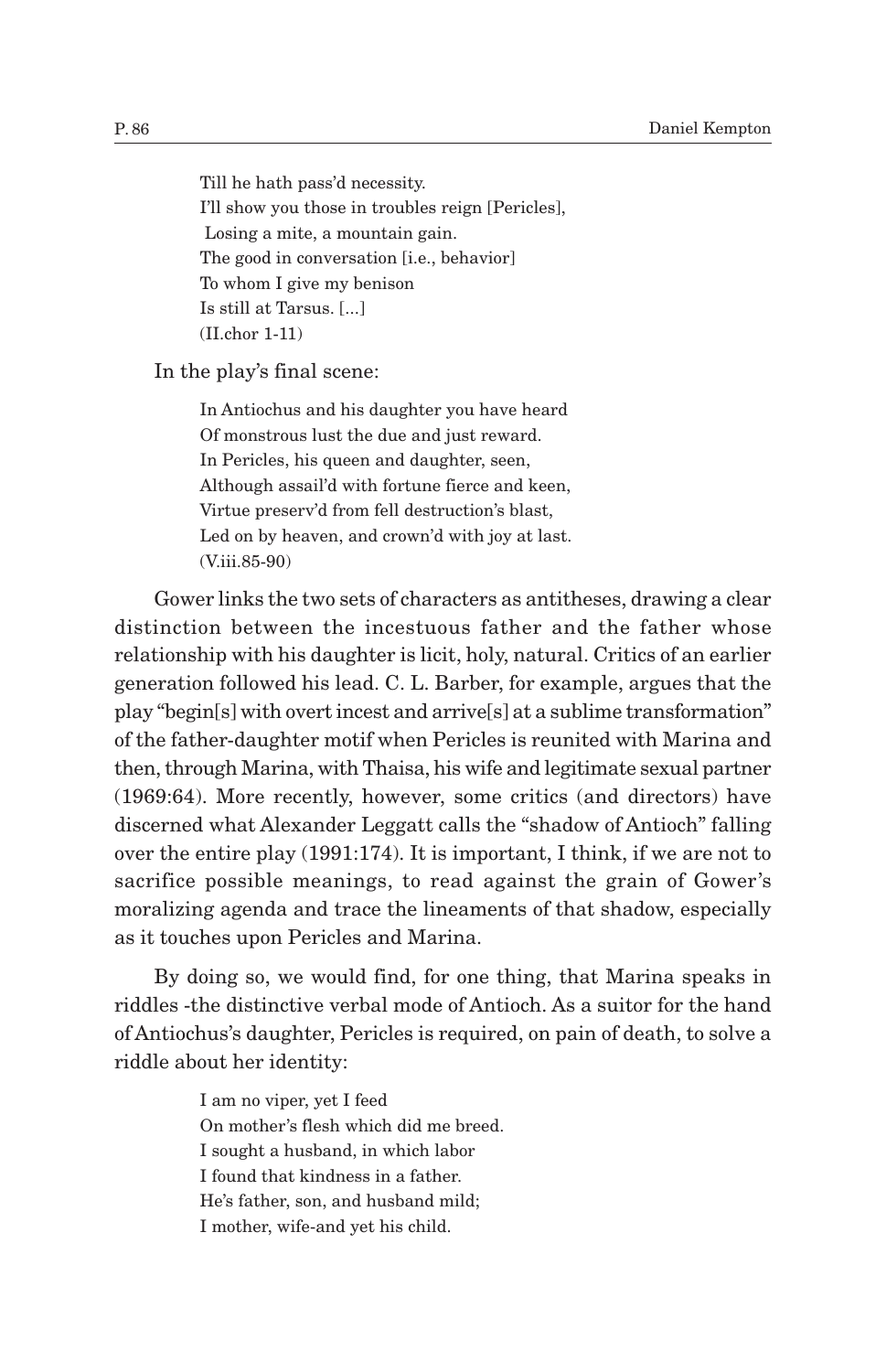How they may be, and yet in two, As you will live, resolve it you. (I.i.64-71).

Years later, as a grief-sticken exile, Pericles is confronted with another riddle, this one about the identity of his lost daughter. When Marina first speaks to him to offer comfort, it is in puzzles and paradoxes: "I am a maid, / My lord, that ne'er *before* invited eyes, / But have been gaz'd on like a comet" (V.i.84-86, my emphasis). The maid, the marvel of chastity, has been widely admired, like a comet, by "many a wight," as was Antiochus's daughter (I.chor.39), but, despite these amorous attentions, she has reserved herself exclusively for the delectation of one, to whose eyes she now issues an express invitation. Revived by her kindness, Pericles asks: "Pray you turn your eyes upon me. / [...] What country-woman? / Here of these shores?" (V.i.101-103); to which Marina again makes an oblique and mysterious reply: "No, nor of any shores, / Yet I was mortally brought forth, and am / No other than I appear" (V.i.103-105). Slowly coming to awareness, Pericles asks more plainly: "Where do you live?" (V.i.113); to which Marina responds with yet another puzzle: "Where I am but a stranger" (V.i.114). Marina's identity, like that of Antiochus's daughter, is at once veiled behind and revealed through a riddle, the effect of which is at once to engage Pericles's imagination and to disturb him.<sup>6</sup> As folklorists and literary historians have observed, riddles are traditionally associated with incest themes, Oedipus being the readiest example (Archibald, 1991:23-24), and the recognition scene between Pericles and Marina would therefore seem to be, as Terence Cave puts it, a "'problem' moment rather than moment of satisfaction and completion" (qtd. in Archibald, 1991:17).

The problem that haunts the father-daughter relationship, and that unsettles the comedic resolution of this motif in Act V, is the potential for the father and daughter to assume other family roles, as enumerated by the Antioch riddle: "He's father, son, and husband mild; / I mother, wife, and yet his child." The husband-wife roles -Barber's "overt incest"

<sup>&</sup>lt;sup>6</sup> The disturbing quality of Marina's riddling is much more apparent in Shakespeare's play than in the *Historia Apollonii*. In the Latin version, the riddles are disinterested and recreational, as it were, touching on a wide, and seemingly random, variety of subjects (see Archibald's text and translation, 1991:163-169), whereas in the play the riddles all pertain strictly, and uncomfortably, to questions of the daughter's origin and identity.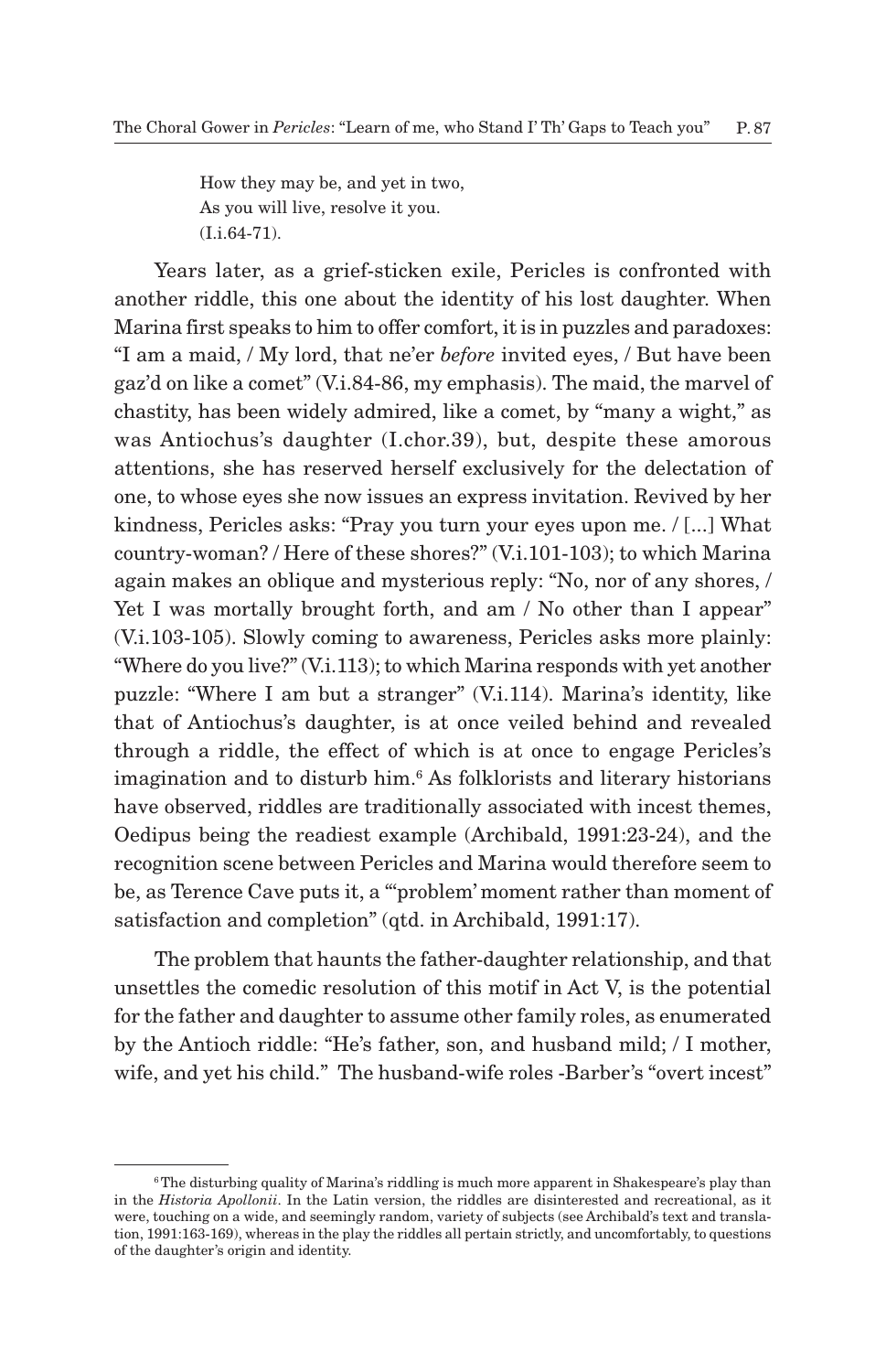-are strictly prohibited to fathers and daughters under patriarchy, and Pericles, unlike Antiochus, honors this prohibition. But two aspects of Pericles's behavior toward Marina in the recognition scene have attracted critical commentary. First, there is the inarticulate violence with which he rebuffs her when she approaches him: "Hum, ha! [*Pushing her roughly back*]" (V.i.82) (Leggatt, 1991:173). Pericles seems overwhelmed by something that cannot find acceptable social expression, and Marina is left with only the wishful hope that normality will ultimately be restored: "[...] if you did know my parentage, / You would not do me violence" (V.i.99-100). Second, there is the precipitate haste with which Pericles marries Marina off to Lysimachus: "You [Lysimachus] shall prevail, / Were it to woo my daughter" (V.i. 259-60) (Archibald, 1991:16-17). One might note that Lysimachus has done little more to qualify himself as a son-in-law than frequent the bordellos of Mytilene in disguise. Although Pericles does not force Marina into the role of wife, what paternal desire do these exaggerated gestures, which keep her rigorously at a distance, suggest? what potential is forestalled? what threat defused? Such questions qualify the satisfaction we would otherwise take in the scene.

Likewise, the son-mother roles, though metaphoric ("covert incest" perhaps), are also indicative of illicit paternal desire and are, for this reason, condemned by Pericles in Act I: "now you're both a father and a son / By your uncomely claspings with your child" (I.i.127-129). Yet the very line with which Pericles acknowledges Marina as his daughter recalls –and, one is tempted to say, fulfills– the Antioch riddle: "Thou that beget'st him that did thee beget" (V.i.195). It is only with this notorious line that the full meaning of the incest riddle becomes apparent. Whereas it is immediately obvious that Antiochus is both father and husband to his daughter, it remains obscure how he is also her son until Pericles himself, in his own person, here defines the filial role. The father is reborn through, in King Lear's words, the "kind nursery" of the loving daughter, whose selfless desire is taken as a reflection of his own. Even if, as in Marina's case, this maternal daughter does not serve as her father's wife, she acts to displace her mother and thereby disrupt the conventional alignment of family roles. In appearance and demeanor Marina reminds Pericles of what Thaisa was once like as a maid, when they were first wed (V.i.107). And Marina gives Pericles access to what he once sought as a youth when he wooed Antiochus's daughter, but failed then to achieve: "The music of the spheres! List, my Marina! /[...]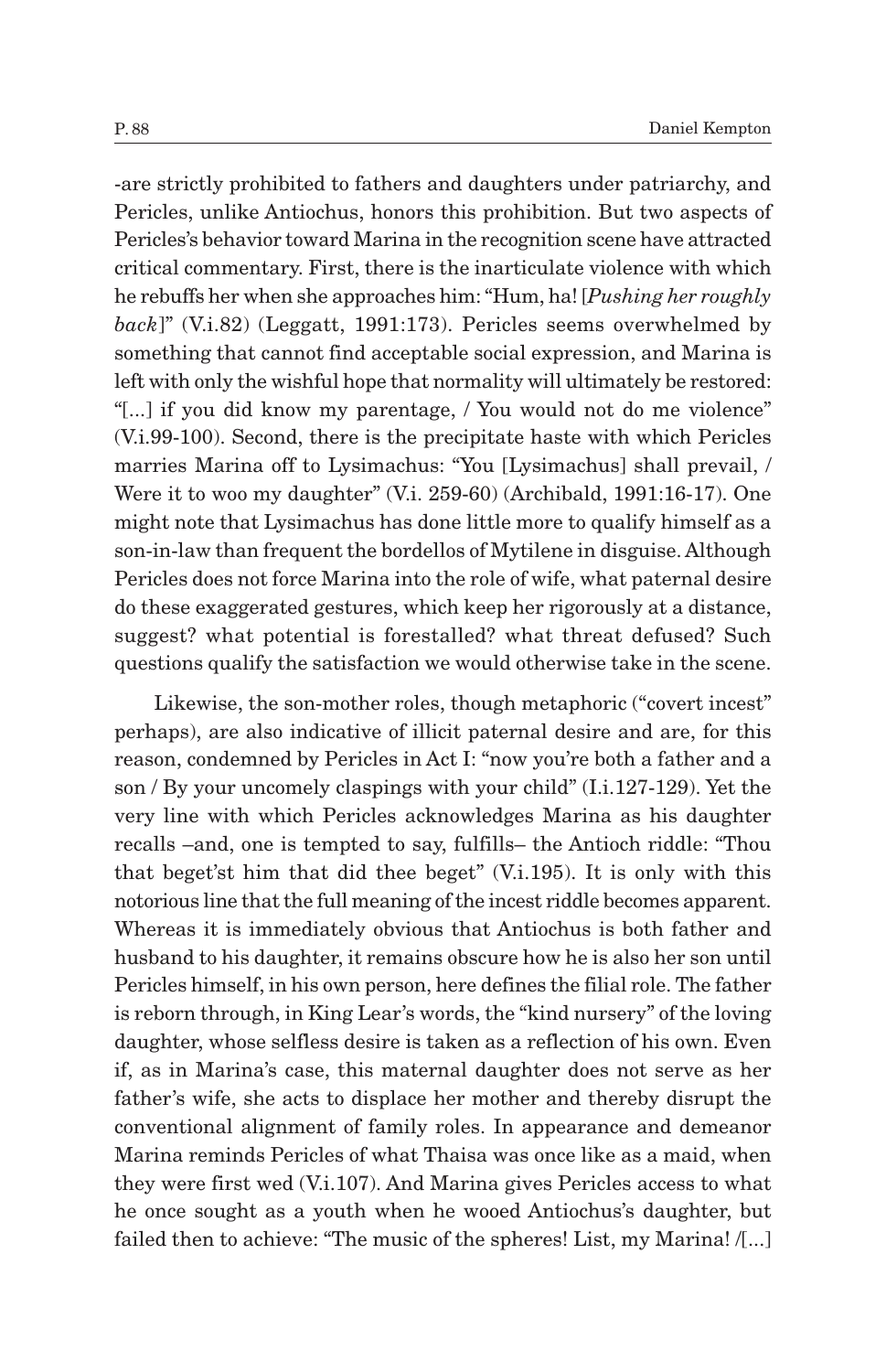Most heavenly music!" (V.i.229, 233).7 Marina thus repairs the two amorous losses Pericles has suffered. Reunion with the daughter rejuvenates Pericles, bringing him back to life; by contrast, the subsequent reunion with Thaisa, his legitimate erotic interest -a reunion that seems, at any rate, anti-climactic-summons up the specter of death and dissolution for them both:

> [...] No more, you gods! [...] [...] You shall do well That on the touching of her lips I may Melt, and no more be seen. O, come, [Thaisa,] be buried A second time within these arms. (V.iii.40-44, my emphasis)

With Thaisa so buried, the natural family is formally restored, but harbored within its holy structure we perceive a strange trace of the incestuous family: the filial father, the maternal daughter, and the dead wife.

The clear distinction Gower attempts to draw between Antioch and Tyre cannot finally be maintained. The drama itself, as opposed to the choral gloss, defamiliarizes the family, revealing the affinity between its normative conventions and that which patriarchal ideology condemns as monstrous aberration. Shakespeare's critique of the early-modern family anticipates Michel Foucault's. In the first volume of his *History of Sexuality*, Foucault argues that the family is not only a system of alliance but also the primary site for the production and support of sexuality (1990:108). The system of alliance –that is, marriage and kinship ties– is concerned with biological and social utility (reproduction, transmission of property, and so forth) and is based upon "rules defining the permitted and the forbidden, the licit and the illicit" (1990:106). First among these rules is the incest prohibition, the force of which is exerted most strongly on the parent-child relationship within the marital cell. The family is governed, however, by a strange logic that "ensures the production of a sexuality that is not homogeneous with the privileges of alliance" (1990:108). Sexuality transgresses alliance and, as a result, the boundary between the licit and the illicit. In particular, sexuality is

<sup>7</sup> Disenchanted after solving the incest riddle, and disappointed in his expectations of marriage, the young Pericles says of Antiochus's daughter, adopting an obscene metaphor: "You are a fair viol [...] / Who finger'd to make man his lawful music, / Would draw heaven down, and all the gods to hearken; / But being play'd upon before your time, / Hell only danceth at so harsh a chime" (I.i.81-83).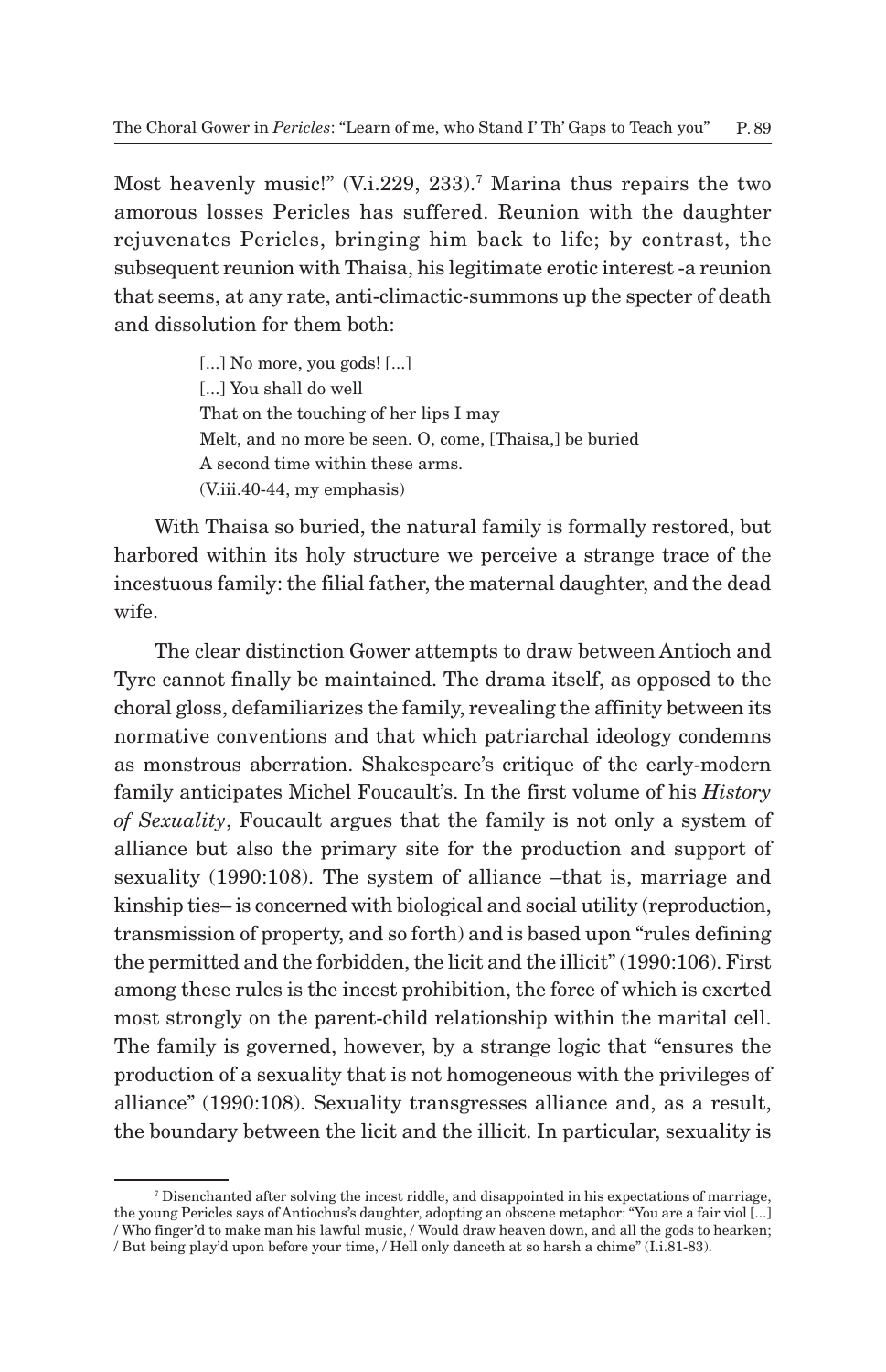the product of incestuous desire, "'incestuous' from the start" (1990:108- 109). If incest is absolutely forbidden by the law of alliance, it is nevertheless "constantly being solicited and refused; it is an object of obsession and attraction, a dreadful secret and an indispensable pivot" (1990:109). The family is therefore, Foucault concludes, a "hotbed of constant sexual incitement" (1990:109). This is the scandal that Gower stands in the gaps to conceal.

#### **REFERENCES**

- ARCHIBALD, E. 1991. *Apollonius of Tyre: Medieval and Renaissance Themes and Variations*. London: D. S. Brewer.
- AUGUSTINE. 1958. *On Christian Doctrine*. Trans. D.W. Robertson. Indianapolis: Bobbs-Merrill.
- BARBER, C.L. 1969. "'Thou That Beget'st Him That Did Thee Beget': Transformation in 'Pericles' and 'The Winter's Tale.'" *Shakespeare Survey* 22. 59-67.
- EVANS. G.B. ed. 1974. *The Riverside Shakespeare*. Boston: Houghton Mifflin.
- FOUCAULT, M. 1990. *The History of Sexuality: An Introduction*. New York: Vintage.
- ISER, W. 1978. *The Act of Reading*. Baltimore: Johns Hopkins University Press.
- LEGGATT, A. 1991. "The Shadow of Antioch: Sexuality in *Pericles, Prince of Tyre*". *Parallel Lives* edited by L. AND P. FOTHERGILL-PAYNE, 167-179. Lewisburg: Bucknell University Press.
- MACAULEY, G.C. ed. 1969 (1900). *The English Works of John Gower*. 2 vols. Early English Text Society. London: Oxford University Press.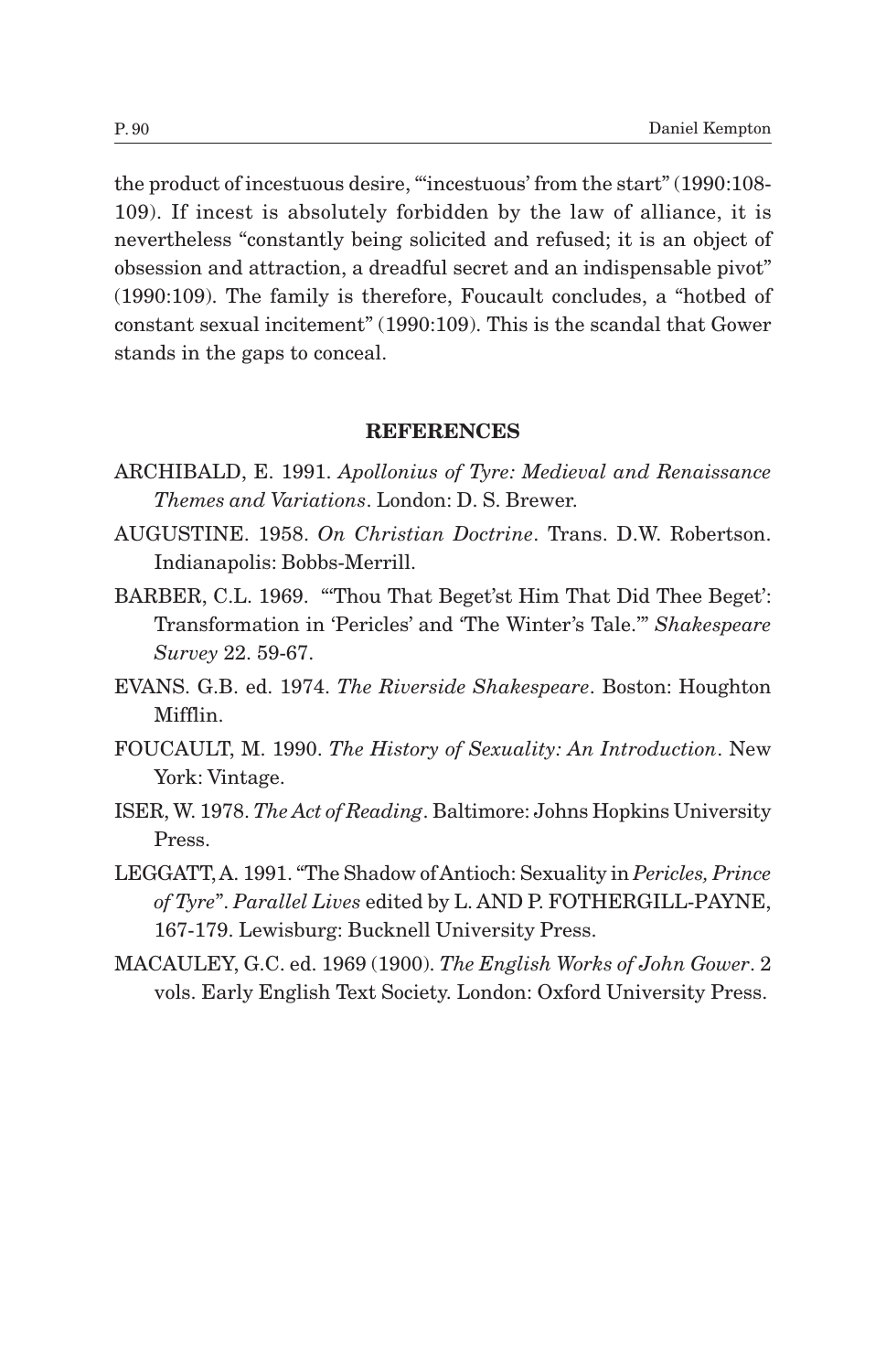## **THEOPOETIC EXPRESSION IN TERMS OF EMBLEM AS REFLECTED IN JOHN DONNE'S SERMONS**

**Jadvyga Krûminiene .**

*Vilnius University, Kaunas Faculty of Humanities, Lithuania*

### **Abstract**

*Traditionally, the sermonic theopoetics is either parabolic or emblematic. John Donne's method of achieving both poetic and homiletic effects comes out to be prevailingly emblematic. His sermons are marked with an extensive use of emblems. The poet-preacher is aware of the ontological assumptions that stand behind the emblematic imagery. He often turns the old metaphors into an emblematic usage thereby expanding the traditional horizons of imagery. As a graphic and a verbal construct, the emblem demonstrates a compact and easily decoded representation of the spiritual as well as a nearest approach to the perception of the world and human existence. The emblematic technique makes the divine and the transcendental immediately present to human consciousness. The emblem always implies artificiality by presenting life as a picture, a stage or a dream. Donne's conception of the emblem is founded on the intensive culture of spirituality and thinking imbued with mystical Christian tradition. His vivid emblematic imagination delights in relating the natural with the transcendental into an unbroken chain of relationships. There seems to be a deep impulse in human nature to orient itself in the unknown by pictorial representations that are still eloquent and resonating in contemporary culture.*

John Donne, the seventeenth-century English Metaphysical poetpreacher, seems to have ignored the traditional Elizabethan visual implications of description by analogy. In fact, he did not enjoy sustained description. Rather, his method of achieving both poetic and homiletic effects is emblematic. Traditionally, the sermonic theopoetics is either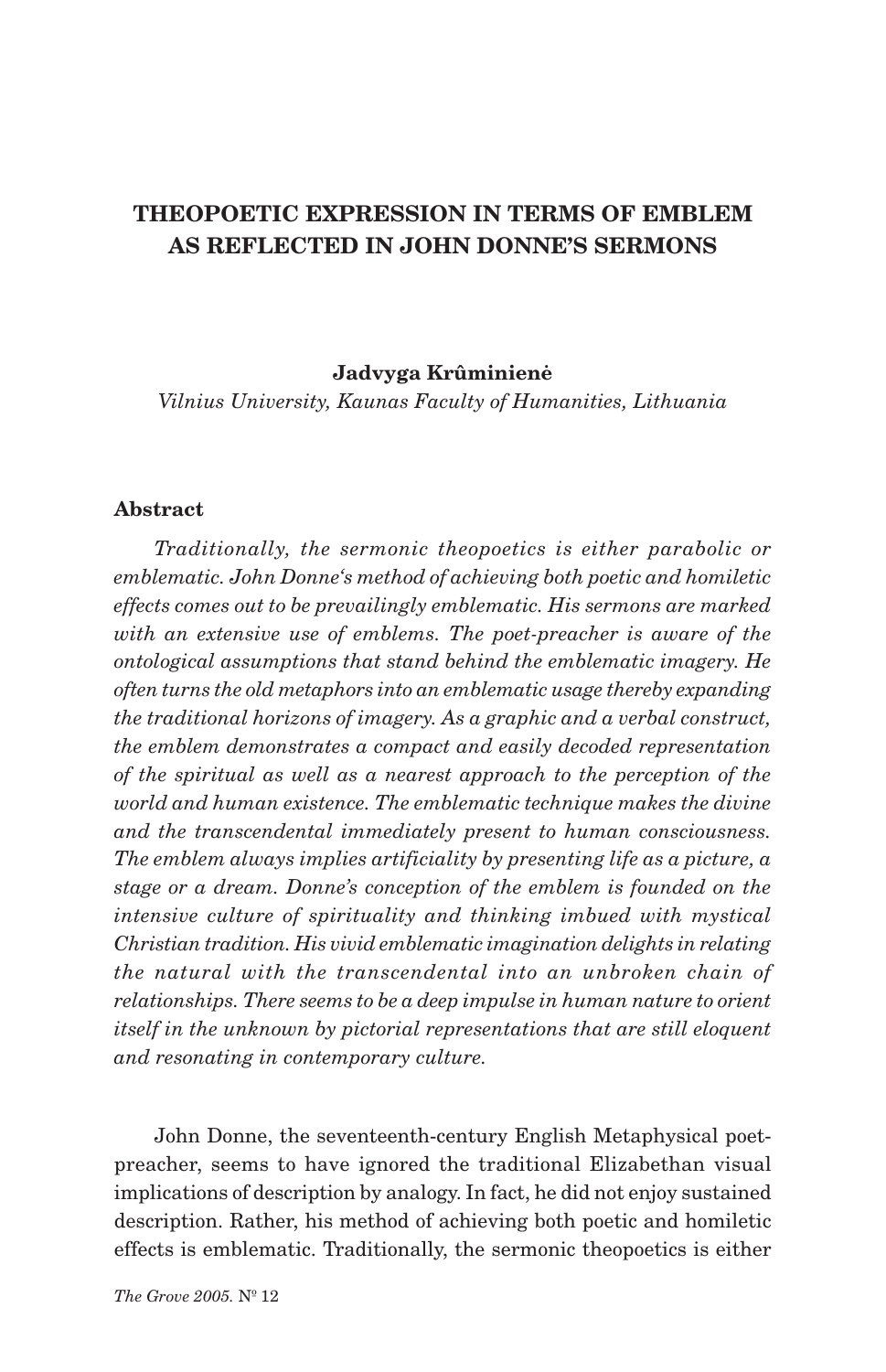parabolic or emblematic. However, in Donne, the parabolic mode is very rare, the genre fluctuating between a fairy-tale, a fable and a pure parable.1

Donne strove for verbal images "suggestive in their compression" (Hogan, 1977:31) and graphic quality. As the majority of his contemporaries, he had a great interest in art: paintings, engravings, etchings, book illustrations, the English miniature portraits by Nicholas Hilliard (1537–1619), etc. The author was fascinated by the specific *picture-concept* technique.

Another source the poets and devotional writers of the seventeenth century often drew upon was the early emblem books that were the treasure-house for their imagery. The process gave birth to the tradition of the literary emblem. On the whole, the emblematic mentality was an essential feature of the epoch.

The Greek word *emblema* points to insertion or ornament. In the original use, it is an object that stands for an idea by figurative, not direct, representation. Thus, in an emblematic discourse, abstractions are presented as pictures. Consider Donne:

> [...] [God's] hailestones, and his thunderbolts, and his showres of blood (emblemes and instruments of his Judgements) fall downe in a direct line, and affect and strike some one person, or place: His Sun, and Moone, and Starres (Emblemes and Instruments of his Blessings) move circularly, and communicate themselves to all. (Donne, 1987:221)2

Technically, the emblem is a multidimensional rhetorical device based on a complex play of semantic elements. It is a graphic as well as verbal construct whose semantic unity is designed for a compact representation of the unrepresentable. Its working mechanism betrays the allegorical character: "through a veritable fragmentation of image, line, graphic art and […] language it breaks up reality and represents time by hieroglyphs and enigmas" (Buci-Glucksmann, 1994:70). Here an abstract notion sticks to an individual object thus limiting its semantic field to a single concrete meaning. According to Yelena Grigoryeva,<sup>3</sup> both

<sup>1</sup> For a more exhaustive analysis of Donne's parabolic technique see: KRÛMINIENË, J. (2003).

<sup>&</sup>lt;sup>2</sup> All quotations from Donne's homiletic prose will be referred to by the preacher's surname, the year of publication and page.

<sup>3</sup> All translations from Russian are mine (J. K.)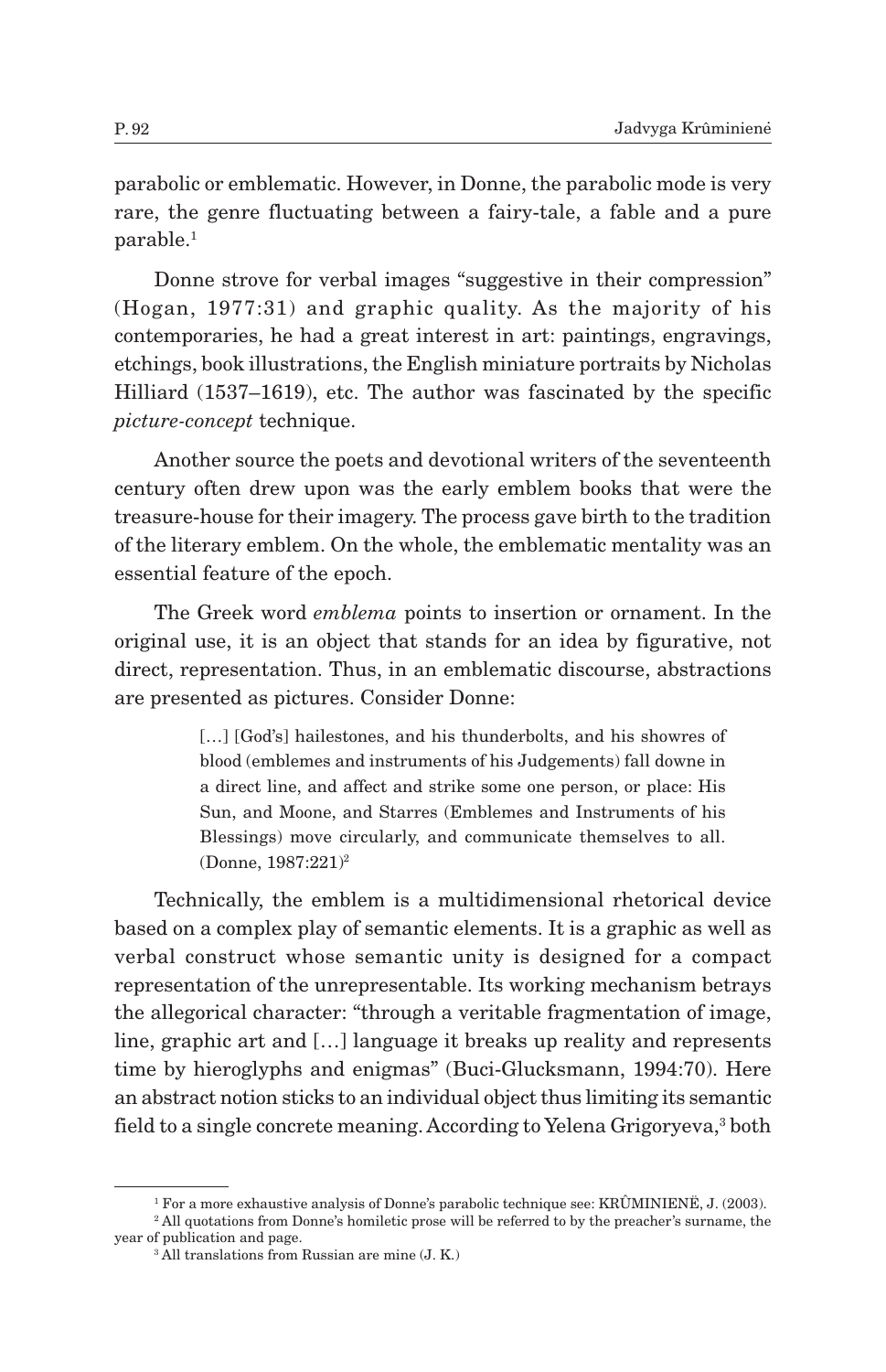iconographic and verbal elements demonstrate a greatly narrowed functional spectre (1987:80). The result is a fixed and clear meaning, as in the case of Donne's well-known compass emblem: "Our two souls […] / […] they are two so / As stiff twin compasses are two" (*A Valediction: Forbidding Mourning*, lines 21; 25-26).4 The two joint feet of the compass stand for the union in love, the marriage of the souls and blessed dependability: the lovers are two and they are one. The emblem conveys a message of hope at the moment of departure. Though "moving of th' earth brings harms and fears" (ib. line 9), the movement carried out by the compass suggests another quality as long as its both feet work in accord:

> *Thy soul the fixed foot, makes no show To move, but doth, if th' other do,*

*And though it in the centre sit, Yet when the other far doth roam, It leans, and hearkens after it, And grows erect, as that comes home.*

*Such wilt thou be to me, who must Like th' other foot, obliquely run; Thy firmness makes my circle just, And makes me end where I begun.*

(ib. lines 27-36)

Here the poet relies on rich graphic suggestiveness of the image. The more so, that the pictorial representations of compasses in woodcuts, engravings and emblem books were abundant at his time. As Patric G. Hogans claims, the most popular emblem was produced by the Belgian printer Christopher Plantin in which a fixed compass foot had a subscription *Constantia* (1977:31). Though Donne experiences no doubt about the reader's familiarity with the instrument, nevertheless, he centres his attention on the emblematic details, in other words, the author extends and clarifies the emblem. The emblematic technique fascinated him as a libertine poet. Donne is famous for his attempt at creating a mock-emblem in *The Flea* by an extravagantly brave transformation of the traditional emblematic image of the rose in love

<sup>4</sup> Donne's poems are quoted from: PATRIDES, C. A. ed. (1996).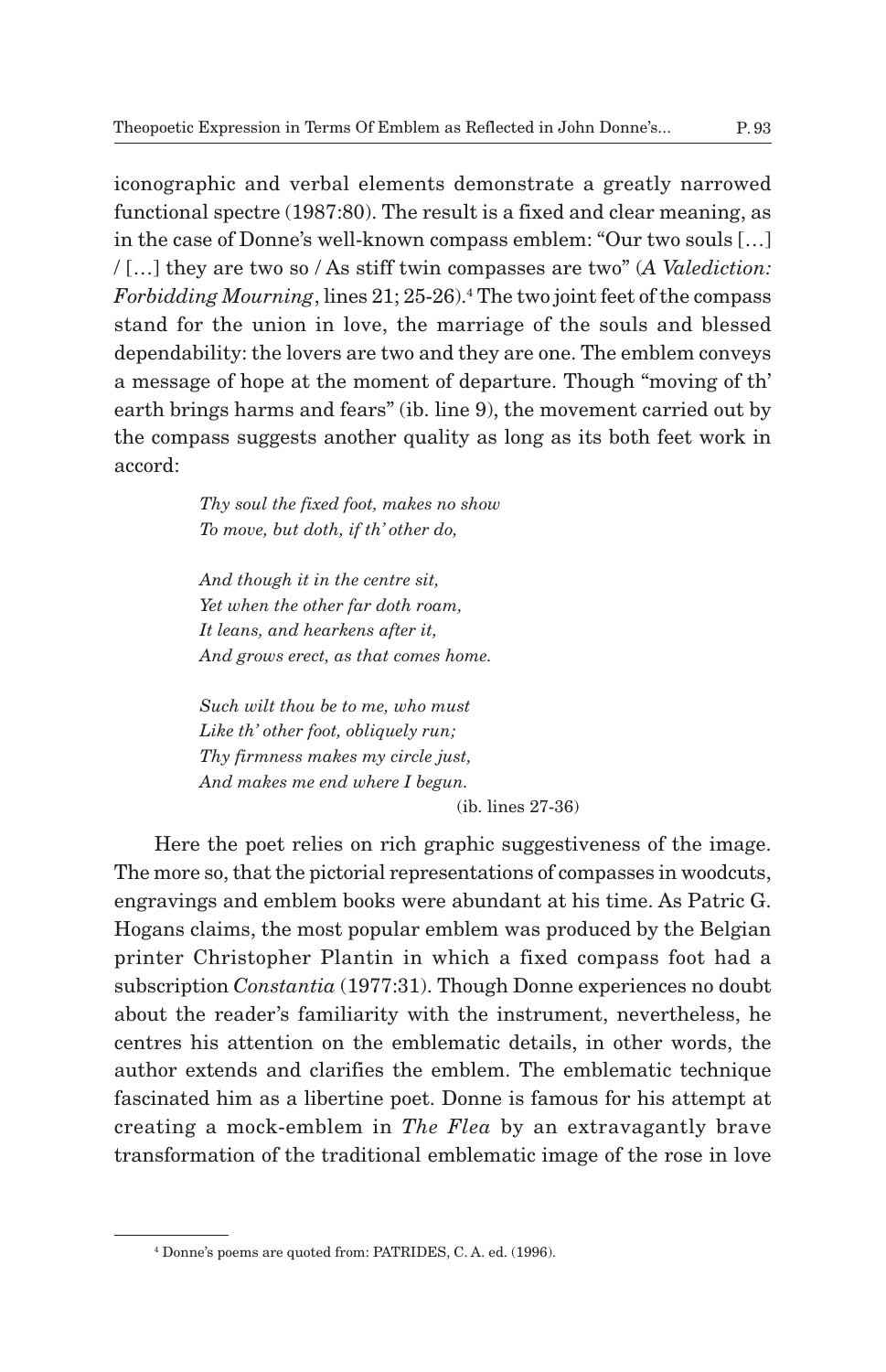poetry:

*Mark but this flea […] This flea is you and I, and this Our marriage bed, and marriage temple is.* (lines 1; 12-13)

Ultimately, Donne's writings claim the superiority of emblems over symbols. As the emblem comes close to allegory, it cannot be synonymous to symbol. By its nature, the symbol is homogenic and potentially ambivalent. However, emblems are easily recognized, conceptualised and easily decoded. As Grigoryeva affirms, they display stability and a passive absorption of the message (1987:81). In the case of the symbol, on the contrary, the meaning is shaped gradually, out of the subtlest semantic changes. The process is very dynamic: it may even happen that an initial meaning will finally turn into its opposite (ib. 87). To sum up, the emblem and the symbol represent the two distant poles. Their strict division love for symbolism and hatred of allegory—started with the classical and Romantic traditions. In his essay *On the Objects of the Figurative Arts* (1797), Goethe writes that allegory moves from the abstract or general to the particular by means of directly conscious signification. It is therefore utilitarian, conventional, and impoverished, since it merely embodies well-known ideas. The symbol, on the other hand, by moving from the particular to the general is an inexhaustive and infinite image.

The emblematic language, in its turn, is based upon the semantic correlation between iconographic and conventional signs (Grigoryeva, 1987:79). Here an iconographic sign strives for correctness, while a conventional sign retains its abstract character: "All that is temporal, is but a caterpillar got into one corner of the garden" (Donne, 1992:235). There exists the inner conflict between them which is immediately reconciled by one single notion. In her analysis of the emblematic discourse, Grigoryeva arrives at the conclusion that the emblematic language illustrates the tendency in a verbal culture to preserve a concrete meaning behind a verbal sign (1987: 80). Basically, emblems evoke a strict reading programme built on the immediate identification with strikingly vivid pictures. They are not subject to alteration and fulfil their function exclusively within the absence of varying interpretations (see Grigoryeva, 1997:426), thus *caterpillar* = *temporariness*. In Christian tradition, the caterpillar symbolically represents the body of the Christian and was often depicted in early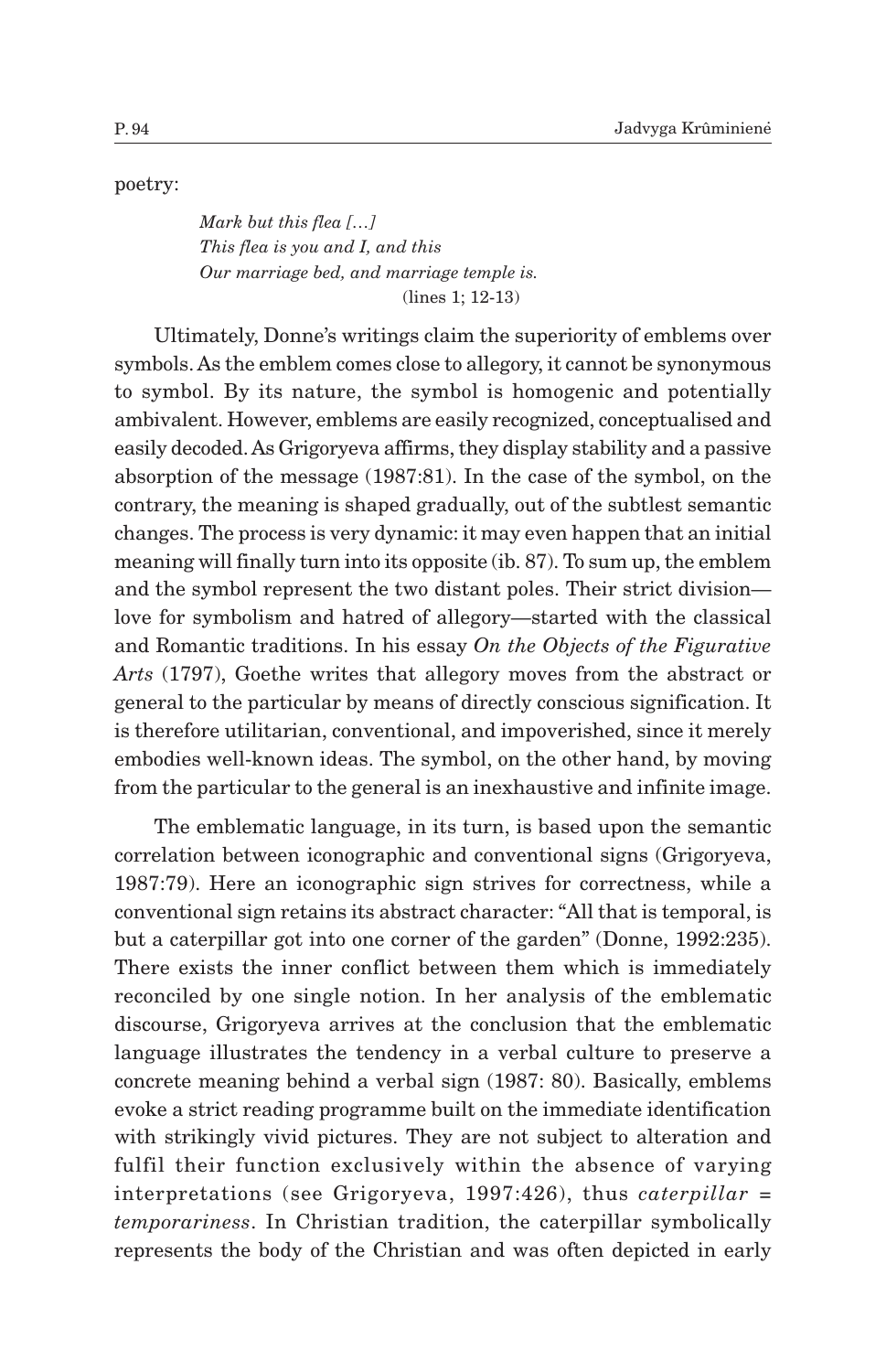iconography. The metamorphosis of an ugly wormlike insect in the retirement of its cocoon (an emblem of the coffin) into a beautiful butterfly is not as much the image of the soul rid of its carnal coverings as it was in Greek mythology but the image of the sinful broken flesh transformed into the glorious resurrected body reunited with soul which emerges from the darkness of the tomb. Donne, to encourage hope and cheer in the congregation, concentrates on the passing character of an earthly divided existence that will be translated into the everlasting splendour of heavenly reality: temporariness bears the promise of eternity.

The emblematic mentality manifests itself not only in his poetic and prose writings. As mentioned above, Donne worked out emblems in which his personal portrait served as a pictorial pattern. The poetpreacher posed for his final portrait wound in a shroud thus turning his picture into the emblem of a humble sage in a winding sheet as if a caterpillar in its cocoon ready for the fruitful metamorphosis of the *vermis quia resurrexit* to take place.

Evidently, the emblem focuses on comparison. It includes the movement of challenge: naturally, an emblem-reader expects ambivalence out of the two types of expression. However, he/she is finally caught up in a trap, as the emblem makes a single text out of two, a graphic and a verbal one. The two projections—the general and the concrete—duplicate each other. Only the whole throws light on the separate members through division and final inclusion into a system (see Grigoryeva, 1997:431). In fact, emblematization operates on the basis of disagreement-agreement. The emblem could be described as a sudden informative thrust (achieved by the collision of the two codes resulting in a clash), which is followed by wonder:

> As soon as we were clothed by God, our very apparel was an Embleme of death. In the skins of dead beasts he covered the skins of dying men. As soon as God set us on work, our very occupation was an Embleme of death; It was to digge the earth. (Donne, 1987:179)

The effect achieved is that of a *short circuit* when the mind is not sketching the information on the ground of casual relationships but discovers the connection between the two elements at a sudden leap (see Eco, 2002:62). The emblematic mode embodies the element of oddness that vivifies an expressed idea. However, the emblem does not offer any possibility of an imaginative voyage, a spiritual pilgrimage as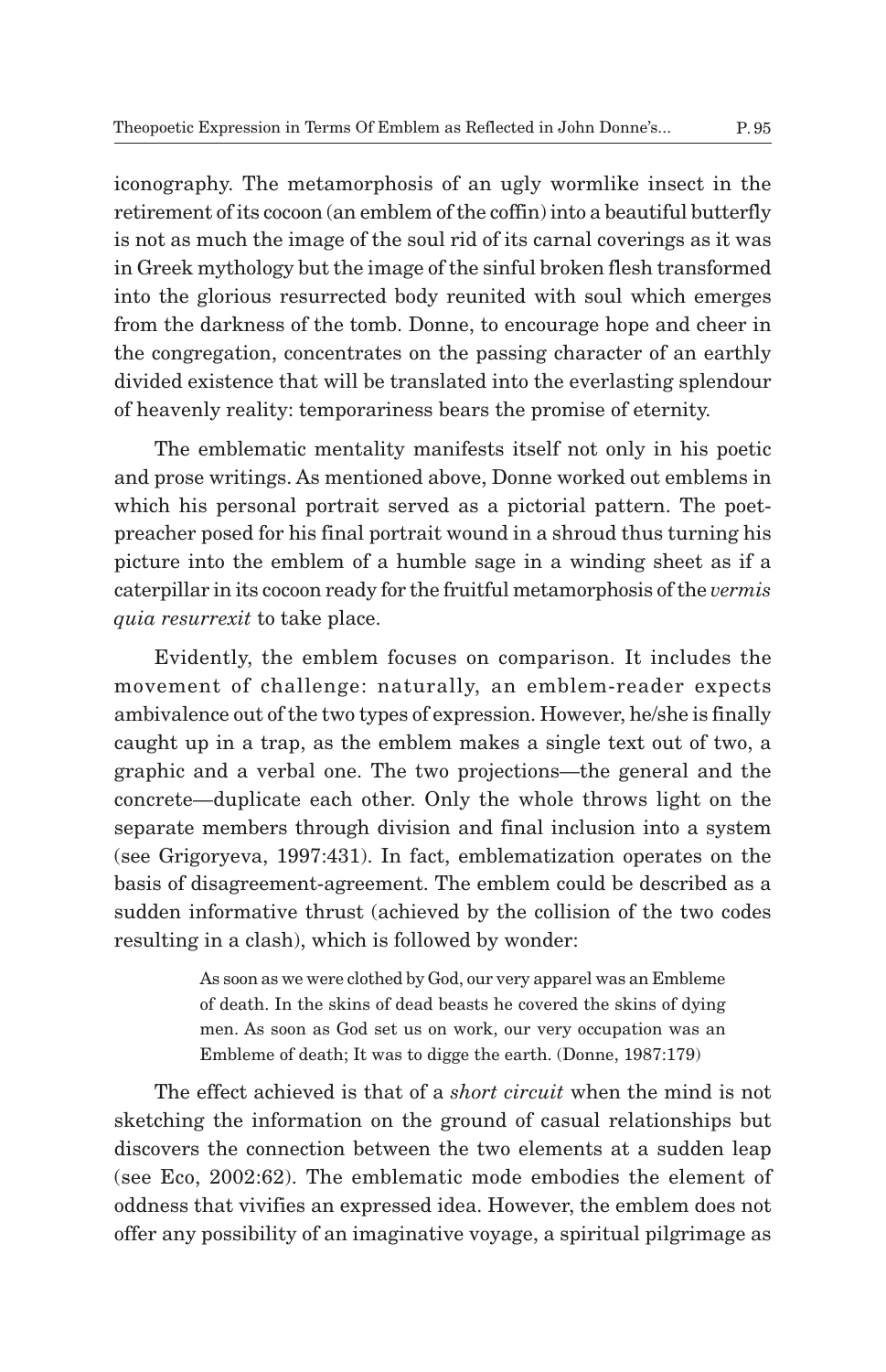it is, for instance, in the case of the parable. On the contrary, the emblem presents the audience with "the dead-lock way of acquiring information" (Grigoryeva, 1987:82). As Grigoryeva says it, such a type of discourse exhibits "a ready-made block of cultural and religious memory" (1997:432). In fact, human memory functions on the emblematic level: people have weakness for pictorial forms of fixation. Donne, the poet as well as the preacher, enjoys perfect emblematic consistency and at the same time makes use of the typical mental processes of the epoch. He chooses emblematic presentation for edification on aesthetic and theological basis. In some sermons, the preacher returns to the much appreciated images of his secular poetic pieces. Yet now they acquire the devotional aspect displaying eschatological (i.e. redeeming) power that the emblem may give:

> First then, Christ establishes a Resurrection, a Resurrection there shall be, for, that makes up Gods circle. The Body of Man was the first point that the foot of Gods Compasse was upon: First, he erected the body of Adam and then he carries his Compasse round, and shuts up where he began, he ends with the Body of man againe in the glorification thereof in the Resurrection. (Donne, 1987:256)

The reader/listener discovers enrichment of meaning brought in by emblematic associations. As this type of discourse offers a nearest approach to the perception of the world and human existence, the audience "is aware of the ontological assumptions that stand behind emblematic imagery" (de Man, 1984:170). The quoted emblem communicates the transcendental hopes as well as the manifestation of the divine will in this world. Emblematic technique leaves no place for doubt, it resists explanation and makes an image "automatically convincing, instantly inserted into consciousness" (Grigoryeva, 1997:432), which de Man understands as "the strict orthodoxy of the emblem" (de Man, 1984:236). Thus, the emblem is a closed homological semantic unit not subject to entropy (see Grigoryeva, 1987:83). Yuri Lotman, in his turn, stresses the singularity of meaning and the sameness of the content traced out in the emblematic conception of the language (1997: 416). Moreover, both Grigoryeva and Lotman are apt to identify its reading process as a logical operation similar to that of translation. Here the transformation from one language (graphical) to another (verbal utterance) is obvious. Both languages are in the state of "mutual translatability" (ib.). However, in the case of the symbol, the translation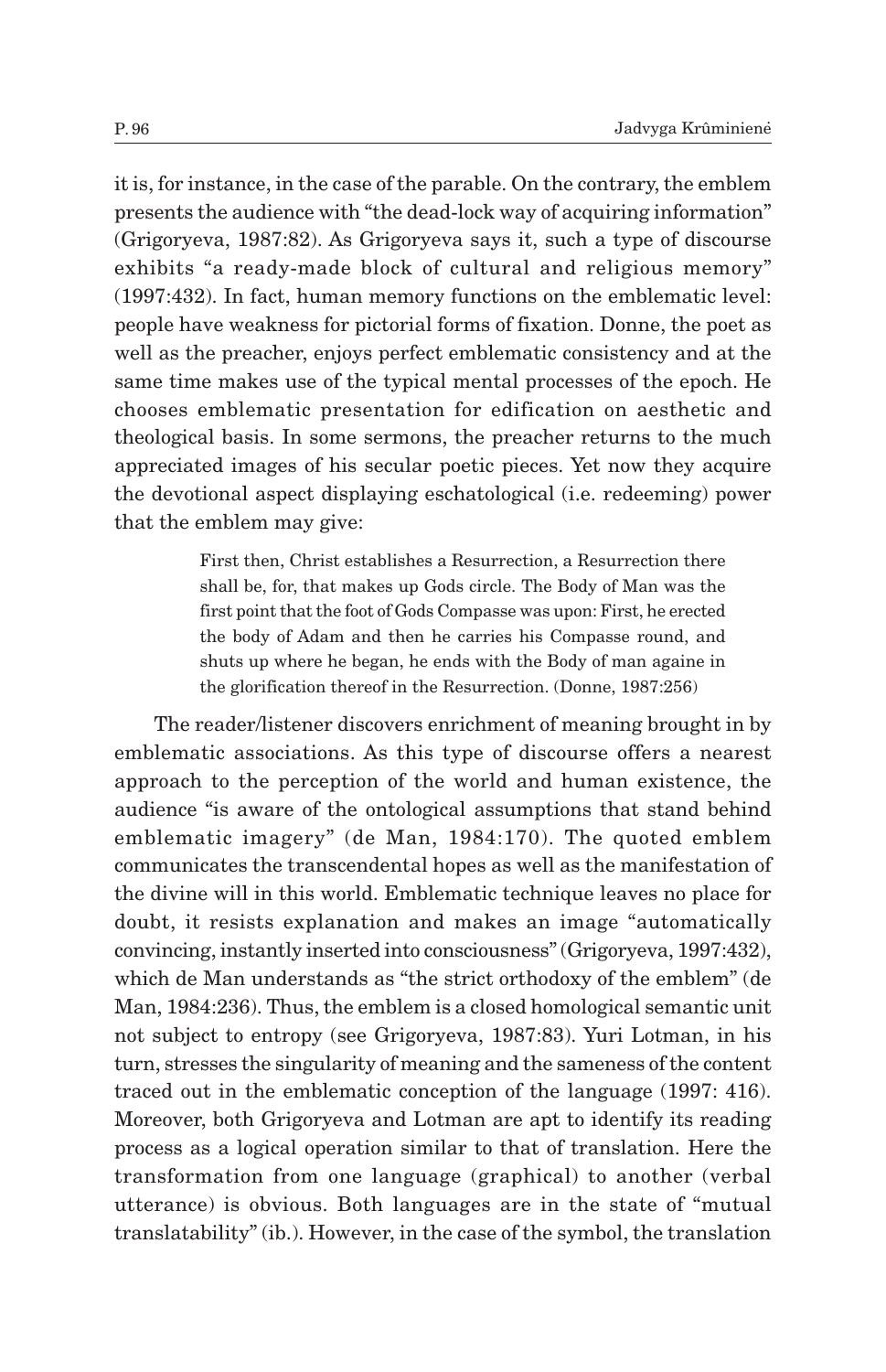acquires the paradoxical quality: the languages demonstrate "mutual non-translatability" (ib. 417). No doubt, Donne felt a great appeal for emblematic communication as he was self-involved into the process of "translation of the heavenly into the worldly; of the infinite into the finite; […] of divine truth into the language of earthly truth" (Brodsky, 1981:3). He firmly believed that "God's hand is in every translation" (Donne, 1987:125).

The emblematic mode reveals a direct and intensive dialogue between a picture and a word. It embodies both a question and an answer simultaneously. This brings Grigoryeva and Lotman to the conclusion that the emblematic poetics could have developed from the poetics of a riddle (Grigoryeva, 1987:80; Lotman, 1997:418). Compare: "I am a solitary dweller wounded with a knife, stricken with a sword, weary of battle deeds, tired of blades. / Shield /" (*An Outline of History of English Literature*, 1958:16) and "the glory which we receive in the next world, it is […] the stamping of a print upon a Coyn" (Donne, 1987:183).

Donne also defines emblems as "the Riddles of Heaven, and the perplexities of speculation" (ib. 289). In the above given illustrations, each member may be taken both as a question and an answer. The emblem thereby turns into "a self-questioning vehicle" (Grigoryeva, 1997:431) provoking reconstruction through deconstruction. From this it follows that the emblematic discourse entails the moments of secrecy and pleasure at discovering the key.

The reason for creating the emblematic pattern does not depend solely on the idea that "our sight of God in this world is […] *In speculo*, we see as in a glass […] we see not the thing itselfe, but a representation onely" (Donne, 1987:297). All religions and mysteries have felt the obligation to construct rigid codes of symbols kept secret by a strict discipline of caution. No doubt, the first Christians knew the danger of persecution and experienced the need for protection. On the other hand, they tried not "to allow the secrets of the holy mysteries to be indiscreetly exposed to the daylight of the profane world" (St Dionysius the Areopagite, cited in *Charboneau-Lassay*, 1992:VII). Thus, the sacred emblems display "the mysterious hierarchical authority" (Charboneau-Lassay 1992:XII) in which the secrecy and the religious mystery converge.

In the emblematic structure, each element taken separately reveals an entirely different meaning than the one achieved in a combination.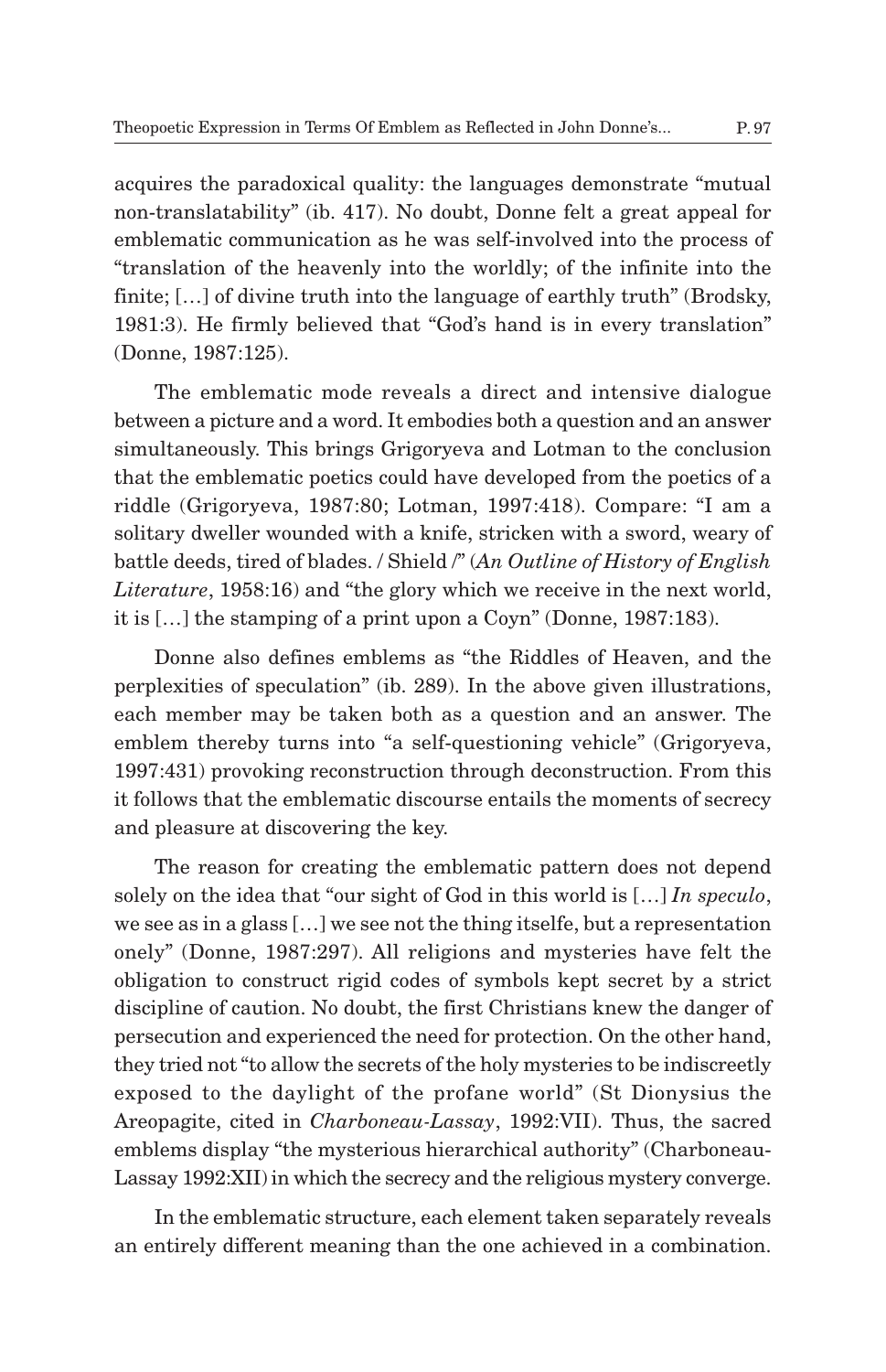Here a concrete concept is valuable only as an illustration to the abstract one. Such a mechanism brings strong aesthetic and mental delight: the emblem refers to a complex experience.

It should be stressed that Donne's poetry and his prose exhibit the superiority of emblems over natural images. Being allegorical they "had their meaning by traditional and not by a natural right" (de Man, 1984:171). As the primal experiences of life had been obscured by civilizational processes, they still could be approached by the emblematic presentation in art. Sacred emblems embody the religious temper and communicate the sense of assured belief. A poetics of faith displays the emblematic possibilities that help to rediscover the unity between man and God. Everywhere in the universe man might find evidence of the power and providence of God. To quote Henry More, the Cambridge Neo-Platonist, "Divine Providence by natural Hieroglyphicks read short Physick Lectures to the rude wit of man" (More, cited in *Nicolson*, 1962:39). Emblems were extensively used to illustrate a Christian dogma. In Christianity the world itself is considered to be a language by which God speaks to human beings. Hence the theopoetic expression in terms of the emblem attempts at relating the natural with the transcendental into an unbroken chain of relationships.

The roots of an emblematic mystical tradition may be discovered in the Incarnation event. Accordingly, the emblem is a unity founded on, to put it in de Man's wording, a "problematic analogy between matter and spirit" (de Man, 1984:152), i.e. body and soul. It has a great effect on both imagination and will as the main faculties of a conscious mind. Here natural objects are not what they seem to be, they are but mere signs, "a mouthpiece without actual substance" (ib. 168). Consequently, the emblem always points to artificiality where life is taken as a picture:

> We may be bold to call it [memory] the Gallery of the soul, hang'd with so many, and so lively pictures of the goodness and mercies of thy God to thee as that every one of them shall be a catechism to thee to instruct thee in all thy duties to him for his mercies: And as a well made, and well plac'd picture, looks always upon him that looks upon it; so shall thy God look upon thee, whose memory is thus contemplating him and shine upon thine understanding, and rectifie thy will too. (Donne, 1987:152)

There is a detachment between the emblem and the natural image. Donne seems to have felt a certain alienation from nature: natural images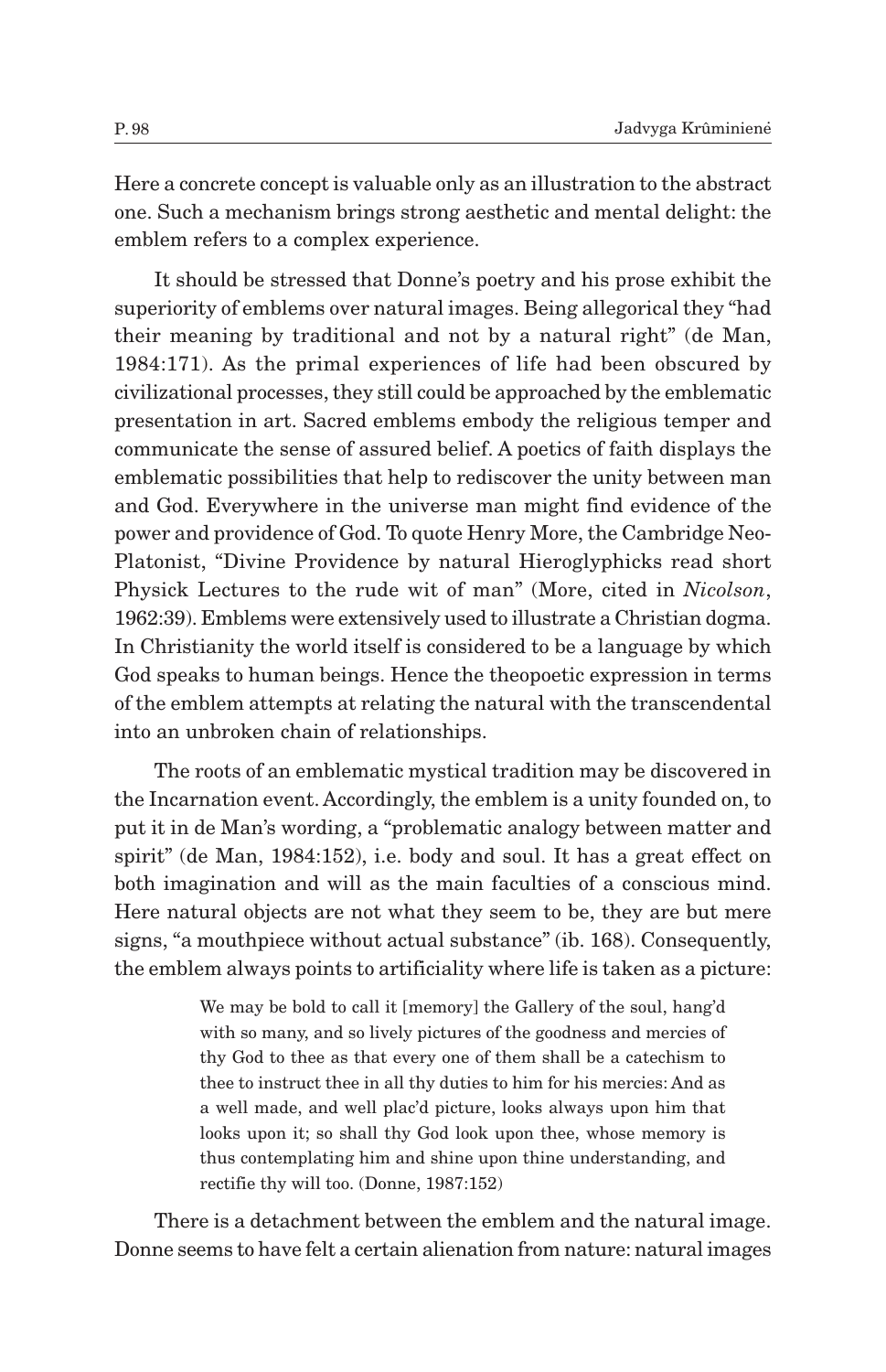are exclusively rare in his writings. The emblem is the key to true understanding in the realm of Donnean theopoetics. Here the pleasing charm is conveyed by the emblematic but not natural analogy. The devotional writer takes the emblematic cohesion versus the instability and fragility of the natural objects, since what is natural is under decay, hence vain. Just as William Butler Yeats, the poet-preacher contemplates "the artifice of eternity" (*Sailing to Byzantium*, line 10).5

In his homilies, Donne claims for the explicitly emblematic objects as "the carriers of a divine, and therefore permanently repeated, pattern of experience" (de Man, 1984:172). As many other learned men of the seventeenth century, he accepted the *doctrine of signatures* which claimed that God had imprinted signatures upon natural objects, since weakness of human senses and spirit required signs and material means to raise them to the understanding of the immaterial and the spiritual. The visible is of value only in the measure that it covers the invisible. It is true that an emblem once accepted acquires stronger reality than the natural object itself. The poet-preacher draws widely on the *bestiaries*, *volucraries* restricted to the symbolism of birds, *florilegia* for plants, *lopidaries* dealing with the miraculous properties of precious stones and minerals which emphasized similarities between man and animals, plants and minerals or metals:

> Therefore David who was metall tried seven times in the fire, and desired to be such gold as might be laid up in Gods Treasury, might consider, that in transmutation of metalls, it is not enough to come to a calcination, or a liquefaction of the metall, (that must be done) nor to an Ablution to sever drosse from pure, nor to a Transmutation, to make it a better metall, but there must be a Fixion, a settling thereof, so that it shall not evaporate into nothing, nor returne to his former nature. Therefore he saw that he needed not only a liquefaction, a melting into tears, nor only an Ablution, and a Transmutation, those he had by this purging and this washing, this station in the Church of God, and this present Sanctification there, but he needed Fixionem, an establishment. (ib. 190)

Here the author also uses alchemical terminology derived from Paracelsus' books (*Concerning the Transmutation of Natural Objects; The Alchemist*) which he exploited in a religious context as suggestive of refinement and resurrection of body and soul.

<sup>5</sup> W. B. Yeats' poem quotations are taken from: JEFFARES A. N. ed. (1962).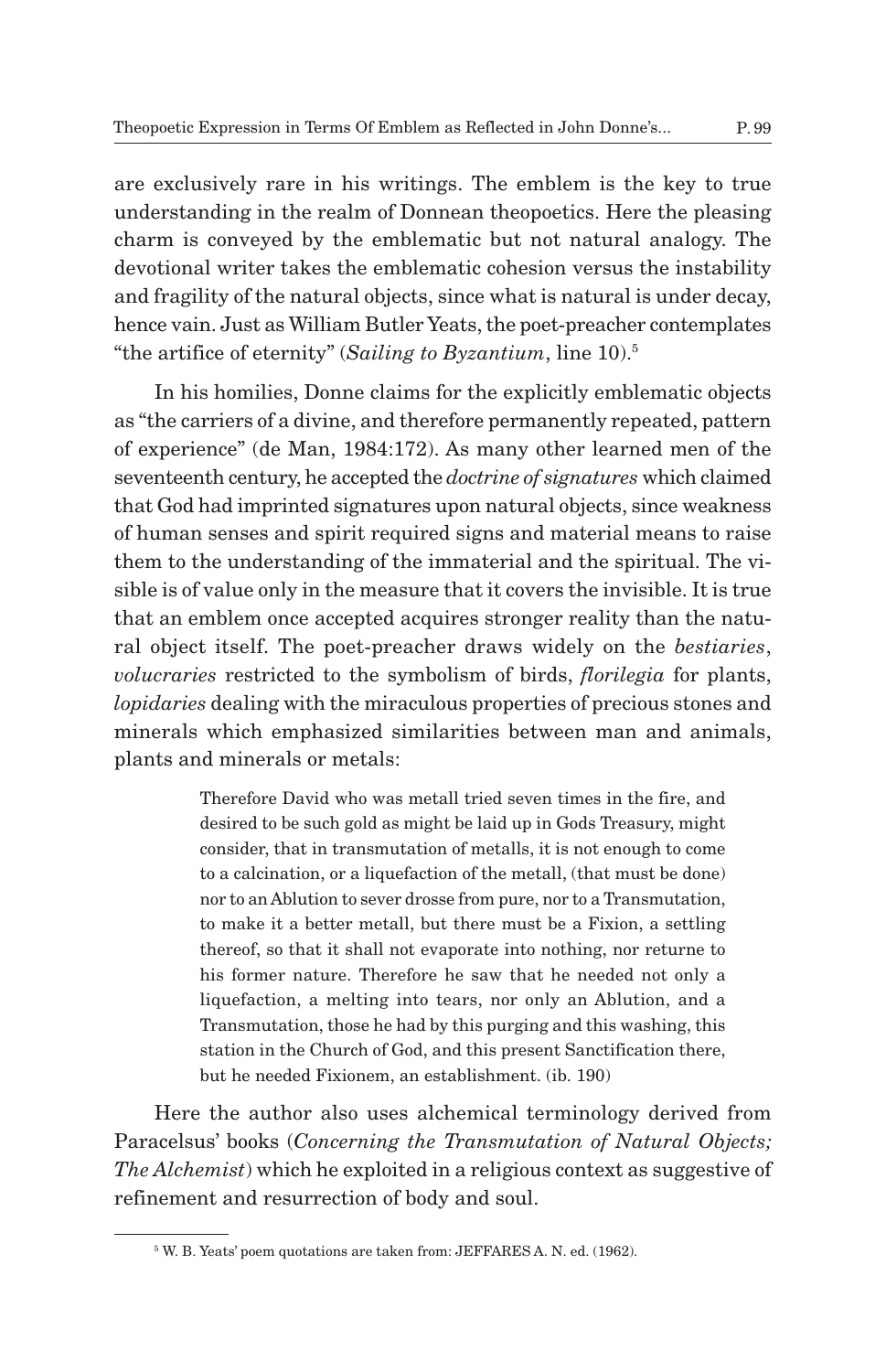In the sermons, Donne glorifies the intensive culture of spirituality that measures the value of all things by the degree in which it favours the ascension of the soul. The audience is faced with the idea that reality is but an image:

> But in a glasse […] we may see […] directly that there is a God […] it is a true sight of God, though it be not a perfect sight, which we have this way. This way, our Theatre, where we sit to see God, is the whole frame of nature; our medium, our glasse in which we see him, is the Creature; and our light by which we see him, is Natural Reason. (Donne, 1987:297-298)

However, the parallel between the world and the theatre is not based on Shakespeare's popular passage *All the World's a Stage*. Rather, it comes close to St Thomas Aquinas' understanding of the theatre as an artistic reflection of human life. In his seeing of every creature as a stage but not "all the men and women [as] merely players" (Shakespeare, *As You Like It*, II, VII, 140), Donne meditates on the Medieval theatre, most probably, a mystery play with many separate stages, the drama revealing the mystery of divinity.

On the whole, the preacher applies traditional Christian emblems thoughtfully. Faithfully transmitted by tradition, they constituted "a kind of artistic orthodoxy" (Chardonneau-Lassay, 1992:XI) which did not allow them to be considered as solely a product of imagination. However, for him, the emblem is one of many techniques of sermonic amplification. The reader/listener cannot help admiring "the skill with which he weaves iconographic concepts into the word-fabric of his sermons on intensely serious purposes" (Hogan, 1977:38). The following passage is set up as a visible scene; however, its reality is but the graphic reality of the picture:

> This may be some Embleme, some useful intimation, how hastily Repentance follows sinne; Davids sinne is placed but in the beginning of the night, in the Evening (In the evening he rose, and walked upon the Terase, and saw Bathsheba) and in the next part of time, in the night, he falls a weeping: no more between the sweetnesse of sinne, and the bitternesse of repentance, than between evening and night; no morning to either of them, till the Sunne of grace arise, and shine out, and proceed to a Meridianall height, and make the repentance upon circumstance, to be repentance upon the substance, and bring it to be repentance for the sinne itself, which at first was but a repentance upon some calamity, that sinne induced. (Donne, 1987:296)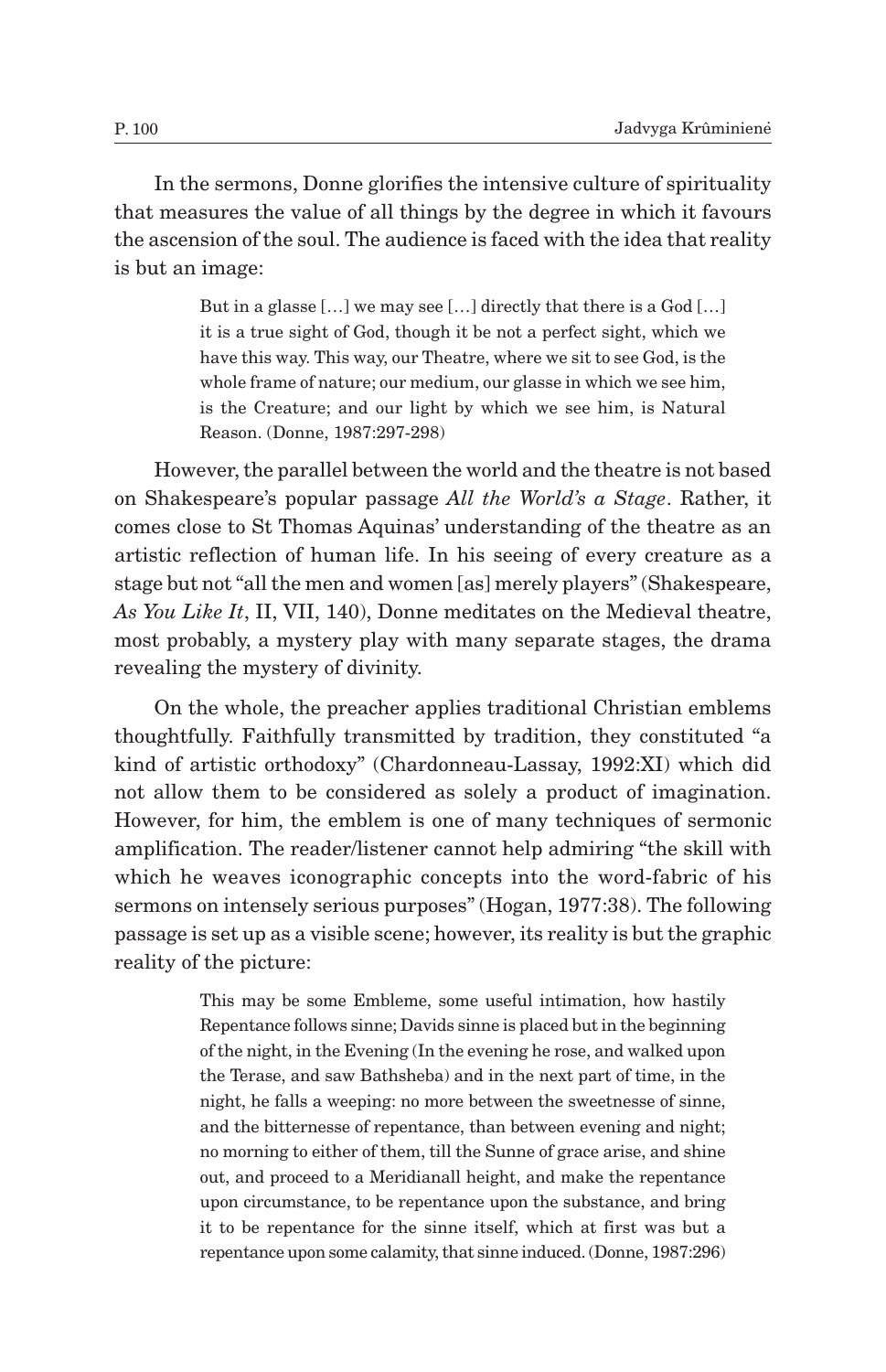Besides, here Donne seems to redevelop the poetically-philosophical meditation on love's nature given in his *A Lecture upon the Shadow*: "Love is a growing, or full constant light / And his first minute, after noon, is night" (lines 19-26).

The emblematic style reveals the existence of the two correlating languages in the consciousness of the devotional speaker and writer. According to Hogan, the graphic parallels were taken from book illustrations, numerous service books devoted to or containing *Offices of the Dead or Burial Offices* or *The Order for the Burial of the Dead* (1977:28). The visual stimuli could be received from the death-bed scene pictures in various graphic representations. It is amazing how Donne fittingly manipulates with the possibility implicit in the word *picture* for the homiletic needs:

> Here I shall only present to you two Pictures, two pictures in little: two pictures of dying men; and every man is like one of these, and may know himself by it […] When the devil imprints in a man, a mortuum me esse non curo, I care not though I were dead , it were but a candle blown out, and there were an end of all: where the Devil imprints that imagination, God will imprint an Emori nolo, a loathness to die, and fearful apprehension at his transmigration [...] All [...] publique actions [...] the lights, and all [...] private shadows of this Picture. And when this Picture comes to the Presse, this Man to the streights and agonies of Death, thus he looks, this he is. (Donne, 1987:292; 294)

As many other rhetoricians, theologians and poets, Donne was facing the problem of how to speak of God appropriately. Being an Elizabethan, he retained the fondness for a linkage of the picture and the word, which promised the possibility of mystical correspondence. The poet-preacher was possessed with a vivid emblematic imagination. In his homiletic writings, images are transformed into emblems which "claim to be the divine Logos" (de Man, 1984:167). Donne often relies on the emblematic archetypes, i.e. pictures created to illustrate theological concepts that were difficult for uneducated people to comprehend. On the other hand, his intention is not merely "to please/And profit vulgar Judgements" (as George Wither writes in the preface to *A Collection of Emblemes*, 1635), but rather to appeal to "the learned and those […] of good judgement" (as Geoffrey Whitney puts it in *A Choice of Emblemes*, 1586). The content of his emblems is erudite, and the appeal is mostly aristocratic: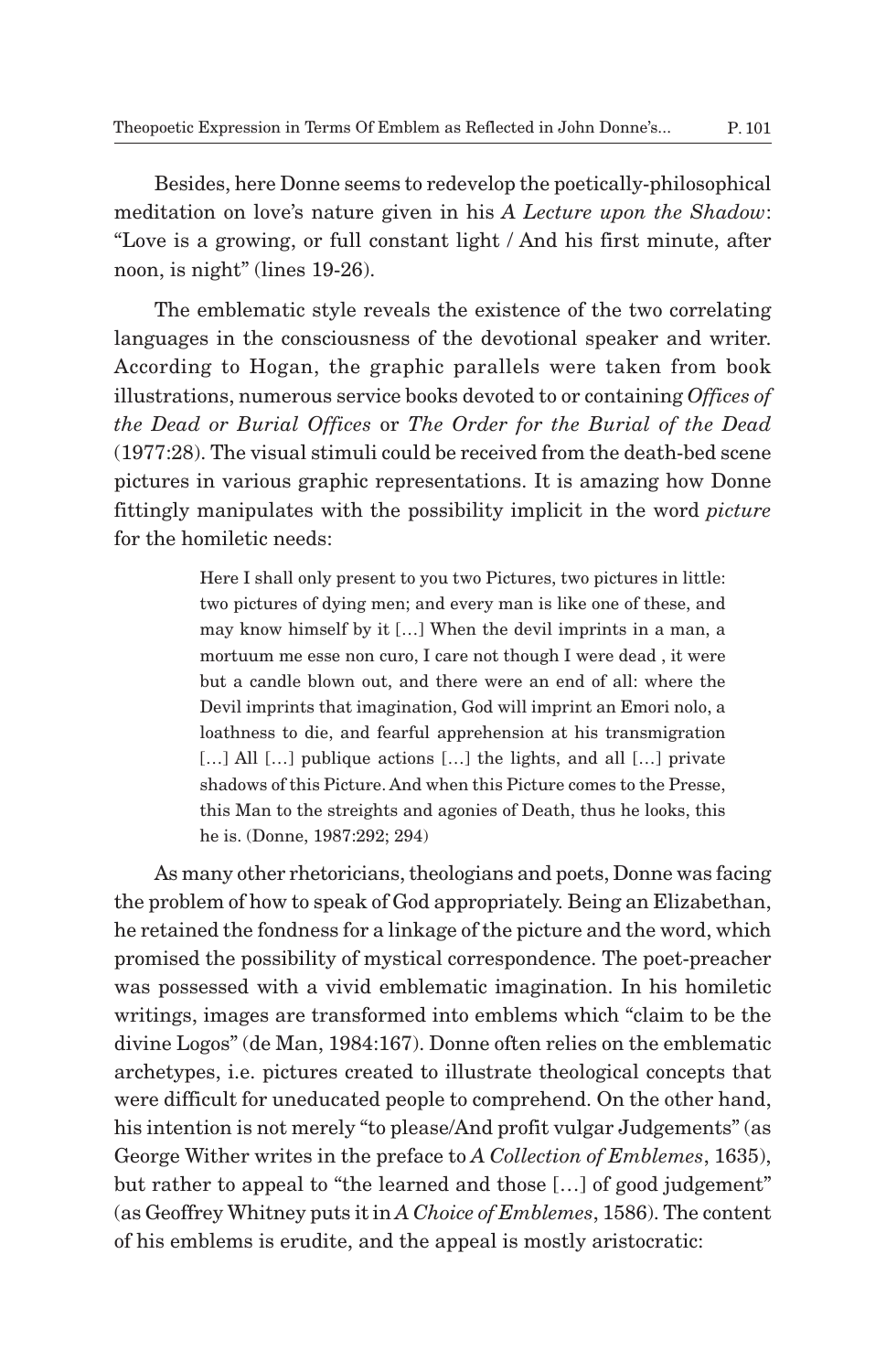Take a flat Map, a Globe in plano, and here is east, and there is west, as far asunder as two points can be put: but reduce this flat Map to roundnesse, which is the true form, and then East and West touch one another, and are all one: So consider mans life aright, to be a Circle […] In this, the circle, the two points meet, the womb and the grave are but one point, they make but one station, there is but a step from that to this […] Birth and death is all one […] We bring the Cradle, and the Grave together by a course of nature. (Donne, 1992:149)

Although the picture is often traditional, the amplification is always individual:

> The contemplation of God, and heaven, is a kinde of buriall […] and rest of the soule; and in this death of rapture, and extasie, in this death of the Contemplation of my interest in my Saviour I shall finde my self and all my sins enterred and entombed in his wounds, and like a Lily in Paradise, out of red earth, I shall see my soule rise out of his blade in a candor, and in an innocence, contracted there, acceptable in the sight of his Father. (Donne, 1987:149-150)

In Christian iconography, the white lily is an attribute of the saints implying innocence and purity of their souls; it is the flower associated with the Blessed Virgin, Archangel Gabriel in the Revelation, and Christ. Because of the perfection of its forms, the lily is an iconographic representation of sacred beauty. Since in heraldry it is a hieroglyph of the king, the lily emblem also bears the royal connotation. In the sermon, the preacher focuses his attention on the significance of the Christian mysteries, especially the mystery of the Resurrection of man, explored through the private experience of the believer.

Moreover, the concentration upon self manifest in Donne's secular poetry dominates in the religious context as well and is reflected in his personal aspiration towards perfection and the urge for an absolute:

> In the kingdom of heaven […] we shall have this image of God in perfection […] Where, as the sun by shining upon the moon, makes the moon a planet, a star, as well as it self, which otherwise would be but the thickest, and darkest part of that sphere, so those beams of glory which shall issue from my God, and fall upon me, shall make me, (otherwise a clod of earth, and worse, a dark soul, a spirit of darkness) an angel of light, a star of glory, a something, that I cannot name now, not imagine now, nor tomorrow, nor next year,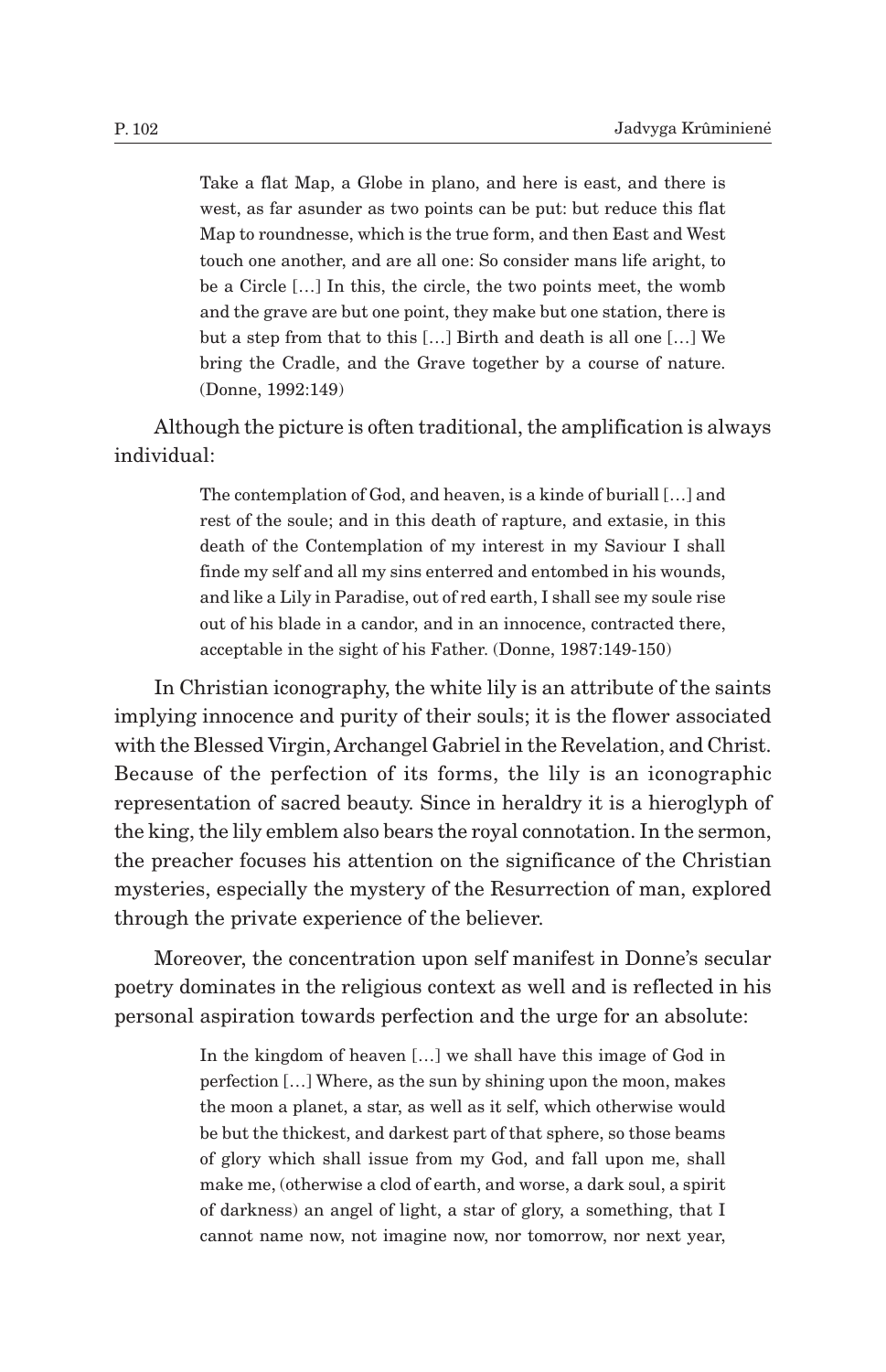but, even in that particular, I shall be like God, that as he, that asked a day to give a definition of God, the next day asked a week, and then a month, and then a year, so undeterminable would my imaginations be, if I should go about to think now, what I shall be there: I shall be so like God, as that the Devil himself shall not know me from God. (Donne, 1992:392-393)

Another example presents the reader/listener with the traditional emblem of the dove which refers to the Holy Spirit:

> The Holy Ghost, who is a Dove, shadowed the whole world under his wings; Incubabat aquis, He hovered over the waters, he sate upon the waters, and he hatched all that was produced, and all that was produced so, was good. Be thou a Mother where the Holy Ghost would be a father; Conceive by him; and be content that he produces joy in thy heart here. (ib. 248)

Already from the very beginning of Christian times the white pigeon appeared in iconography as the accepted emblem of the Holy Spirit. It was placed above the Virgin Mary's head descending from heaven at the moment of the Annunciation and abiding on her. The mystical tradition emphasized the connection between the loving God and men suggesting the possibility of a bodily union in love between divinity and humanity. The pattern seems to be rooted in classical mythology and art—the fecundation of a virgin (Leda) by a god in the shape of a bird (Zeus disguised as a swan)—which may be taken as "the prefiguration of Mary 'overshadowed' by the Holy Ghost" (Chardonneau-Lassay, 1992:276). Deliberately, the main difference is discovered in the behaviour of the bird-gods: one is austere, imposing his seductive will upon the girl, the other demonstrates gentle and peaceful habits stressing the importance of the virgin's complete freedom. In his authentic ecstatically-erotic amplification of the traditional emblem, Donne puts an emphasis on spiritual fertility in a strictly individual and intimate context through aesthetical identification with the picture. His *Holy Sonnets*, however, introduce the imagery associated with the Leda-Zeus myth of divine possession by force:

> *Take me to you, imprison me, for I Except you enthral me, never shall be free, Nor ever chaste, except you ravish me.*

(*Holy Sonnet* 14, lines 12-14)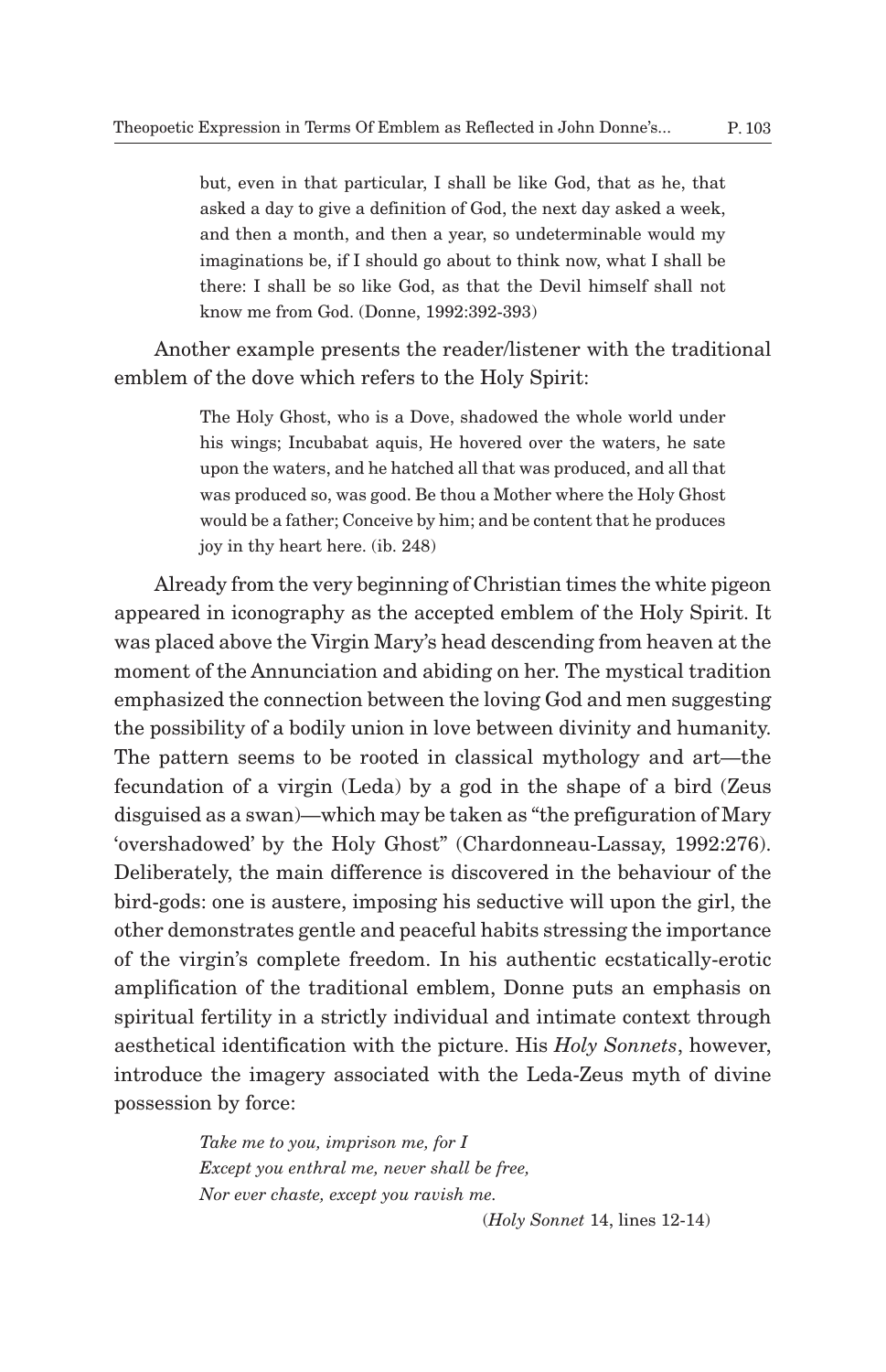In the emblematic archetypes, central meanings have already been established by the Bible and the Christian theopoetic tradition, which conceived Logos as incarnate thus "locat [ing] divine essence in the object" (de Man, 1984:169). Through binarity and "mnemonic operation" (Lotman, 1997:416) characteristic of the emblematic discourse, the divine is immediately grasped by human consciousness thereby bringing enlightenment to spirit.

Allusions to antique mythology which was a tempting supply of graphic images in his time are curiously limited both in his poetry and homiletic prose. Consider: "When Satan in that serpent was come, as Hercules with his club into a potters shop, and had broke all the vessels, destroyed all mankind" (Donne, 1987:186). Naturally, the emblems based on Greek or Roman mythical imagery are also rare.

The emblem and the hieroglyph represented to Donne "a fusion of the spiritual and material, of the rational and sensuous, in the essential terms of formal relationships" (Summers, 1962:234). As a logical construction, it requires reading rather than adoration, which leads to rediscovery of the voice of God. Nevertheless, it contents the eye as well as the mind and is simultaneously delightful and edifying. Furthermore, the "Elizabethan and Jacobean vogue for emblems" (Sanders, 1994:181) reflected the aesthetic needs of the time, an aesthetic delight at recognizing witty correspondence in the synthesis of the two means of expression. In the case of the emblems, the pictorial rendering centres on the graphical distinctness with strong emphasis on linear contour. The painting technique is limited in avoidance of rich colour or plastic effects. Such a subtle linear style and a sense of contour are also present in Donne's emblematic discourse which strives for the precise and clear message:

> I have seen minute-glasses; glasses so short-lived. If I were to preach upon this text, to such a glass, it were enough for half the sermon; enough to show the worldly man his treasure, and the object of his heart […] to call his eye to that minute glass, and to tell him, There flows, there flies your treasure, and your heart with it. But if I had a secular glass, a glass that would run an age; if the two hemispheres of the world were composed in the form of such a glass, and all the world calcined and burnt to ashes and all the ashes, and sands, and atoms of the world put into that glass, it would not be enough to tell the godly man what his treasure, and the object of his heart is. (Donne, 1992:398)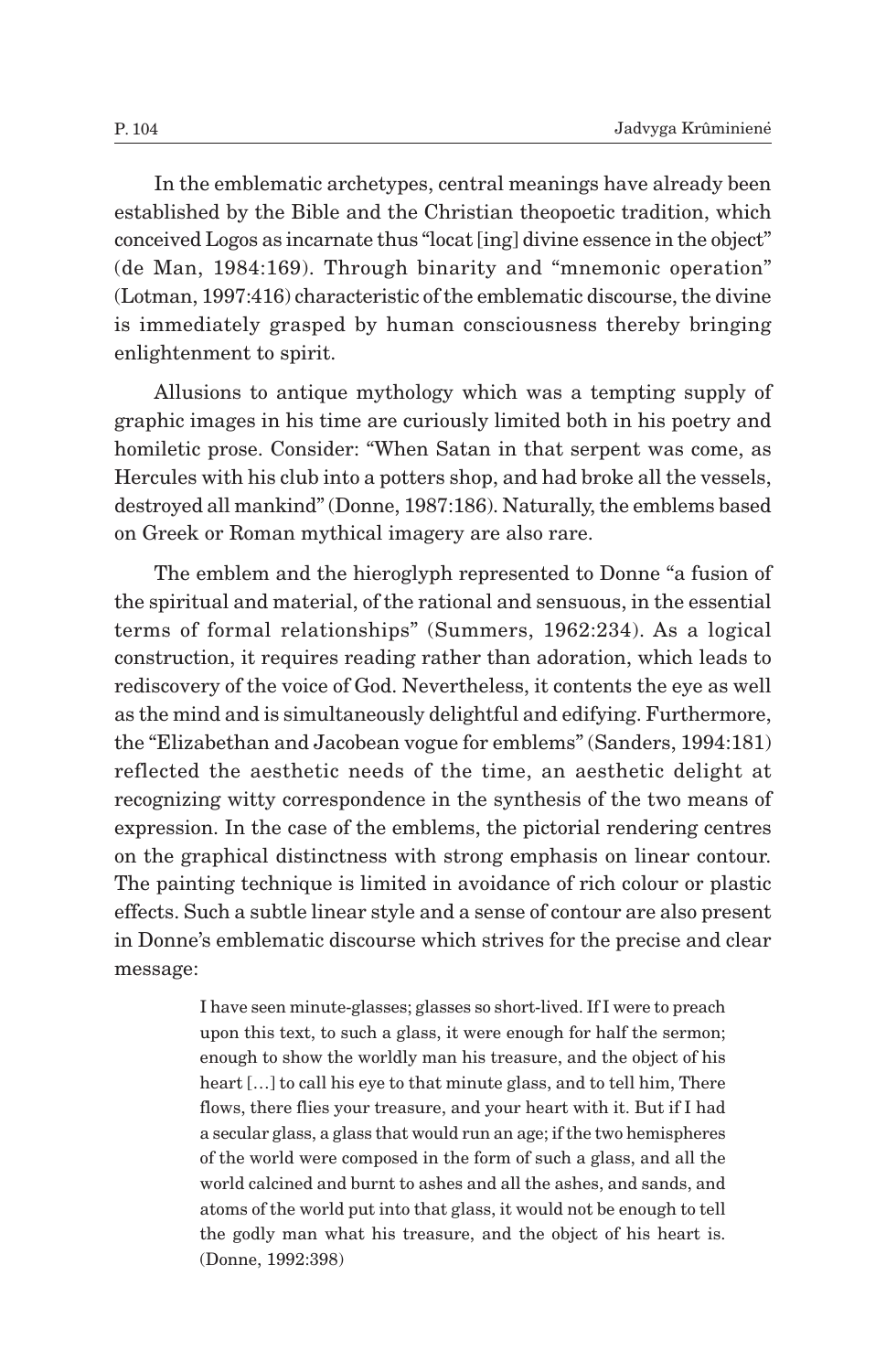The extract quoted above demonstrates Donne's theopoetic innovations in constructing ingenious emblems. In this he tries to imitate God, the Greatest Creator of hieroglyphs. Here the preacher is captivated by the graphical parallel between the form of a sand-clock and of the two hemispheres of the globe. By the deconstruction of the globe image and its further reconstruction into an hour-glass he interweaves the poetic and iconographic inspiration with religious emotions. For John Donne, as well as for George Herbert, "the hieroglyph did not exist as a total mystery or as isolated beauty, but as beauty and mystery which were decipherable and related to all creation" (Summers, 1962:234). The preacher uses the emblem as the central image in his meditations retaining its original religious function, "the hieroglyph [being] valuable as content" (ib. 229).

Moreover, in his devotional writings, both poetic and sermonic, the author daringly exchanges places (or roles) with God Almighty by displaying emblems to the Lord on his part:

> When I shall ask my soul Davids question, Quid retribuem, what shall I render to the Lord I shall not rest in Davids answer, Accepiam Calicem, I will take the cup of salvation in applying his blood to my soul, but proceed to an Effundam Calicem, I will give God a Cup, a cup of my blood that whereas to me the meanest of Gods servants it is honour enough to be believed for Gods sake: God should be believed for my sake. (Donne, 1987:290-291)

The emblematic exchange of the cups, extended by Donne, manifests the archetypal roots of the divine-human and human-divine communication. According to Udo Becker, this particular dish is associated with the cosmic skull, i.e. a metaphorical expression of the archetypal relationship between human microcosm and universal macrocosm (1995:112). Besides, it displays spiritual connotations since in many ancient rituals it is regarded as the dwelling of the spirit. In alchemy, likewise, the cup indicates a spiritual container. The divine chalice offering the abundance of nourishment is one of the most frequent Biblical emblems. It is met both within the context of Creation and the context of Redemption. In general, the cup implies God's generosity in the protecting and nourishing of His flock. Analogically, mythical imagination often associates it with the crescent that, in its turn, due to the form and white colour, points to the maternal breast. For instance, in Indian mythology, as a dish offering nourishment it symbolizes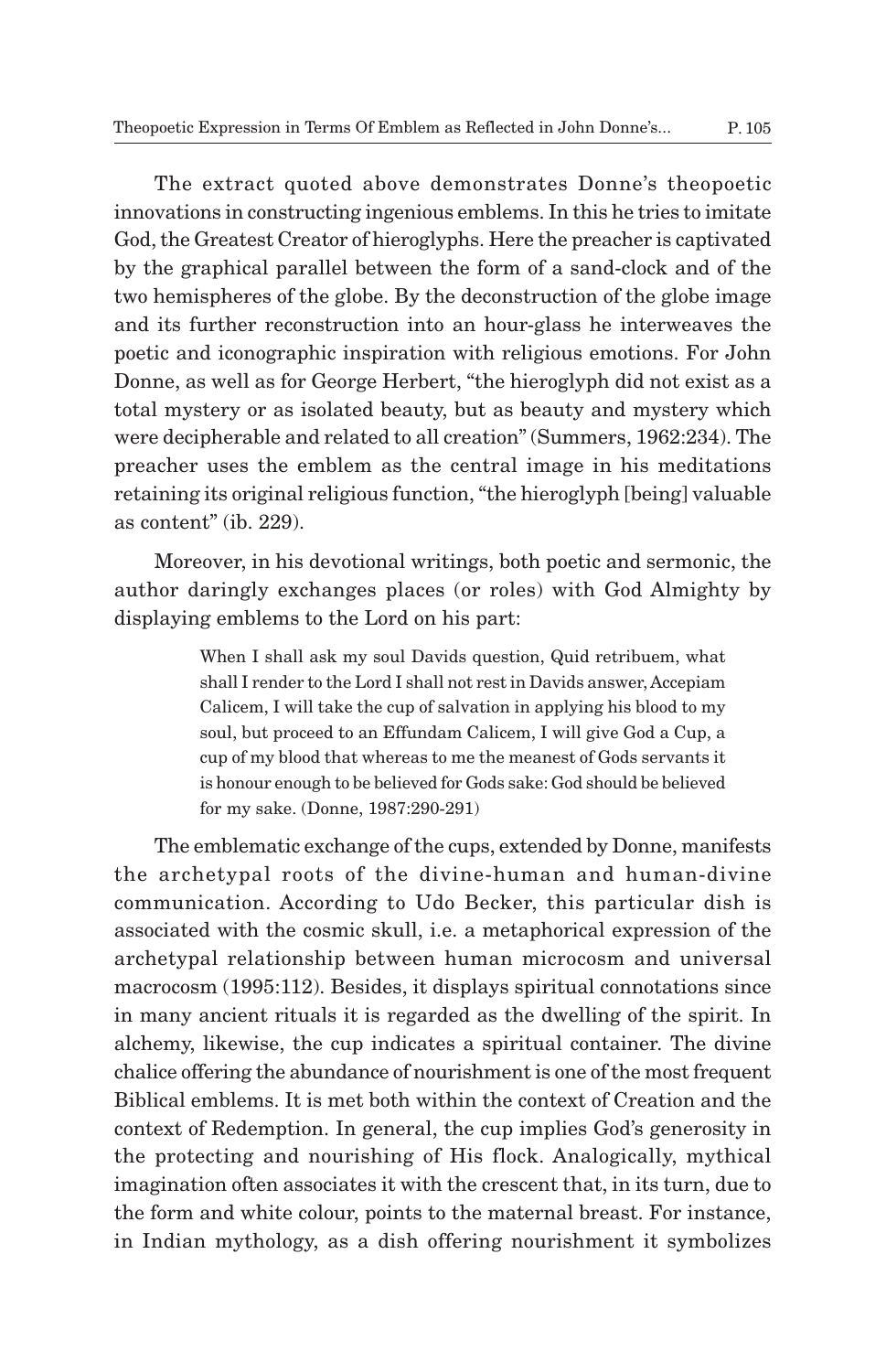maternity (Becker, 1995:278) and hence points to protection and security. Jung's psychoanalysis relates the cup with the womb and regards it as a protecting reservoir. Although traditionally it is an image of overflowing abundance of the divine grace, to Dionysius the Areopagite, the chalice is also the emblem of heavenly wisdom and the boundless nature of Providence. He maintains that, since in form the cup is spherical and open, it expands itself and, being without beginning and without end, encircles all. However, the cup image is ambivalent and, although always expressing abundance, it may point to endless suffering as in the case of the Biblical cup of God's wrath that associates with punishment and the Last Judgement. The Scriptures speak of the cup of faith that man receives from God's hands (consider also Christ's allusion during His prayer on Mount Olive). In Christian imagination, this emblem also points to the legend of the Holy Grail which symbolizes the highest level of spiritual perfection achieved only through overcoming spiritual ordeals. As the Celtic story tells, the Holy Grail is the dish with which Christ celebrated the Last Supper and into which one of His disciples, Joseph of Arimathea, caught the drops of blood from the wounds of the Saviour during His crucifixion. Thus, it acquired supernatural powers. According to Rene Guénon, the Holy Grail, as a container of Jesus' blood, is an emblematic equivalent of the Sacred Heart of Christ (Guénon, 1997:41). The cup, as the emblem of the divine heart, is also found in Egyptian sacred hieroglyphics. Thus, the chalice filled with blood displays a sacrificial element and is the symbol of suffering wrought up with boundless love. Besides, the cup containing Jesus' redeeming blood also alludes to the archetypal dish filled with the drink of immortality, the motif found in ancient rituals and iconography. Since it is a frequent attribute of the Christian saints, it points to the personalized faith as well (Ramonienë, 1997:303). This suggested Donne the idea that each believer, by following the pattern of Christ's life, has not only his own *cross* but also his personal *chalice*. The giving and the receiving of the cup are the signs of intimate relationship. In the above excerpt, the preacher alludes to the intimacy of the soul with its Redemptor. It should also be mentioned that, in various cultural traditions, the exchange of the cups symbolizes fidelity. Thus, the blood in the cup that the speaker offers to God is the symbol of his suffered love for God. Furthermore, it also suggests that the virtue of Jesus' sacrificial blood is transferable, i.e. its spirit may be maintained by the sinful to show forth a little of the glory of God.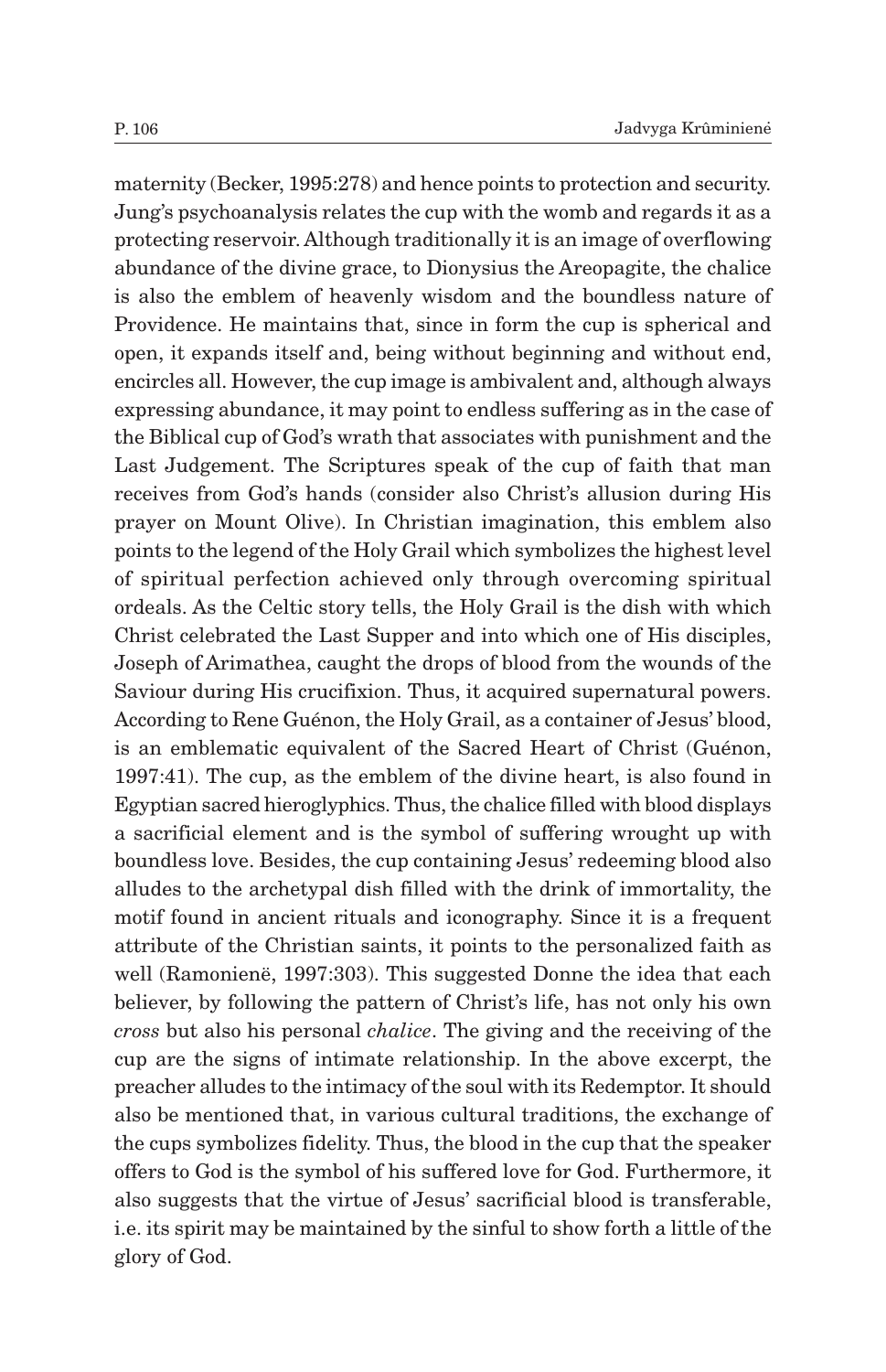Sometimes the dialogue between God and the poet-preacher turns into a dynamic interchange of emblematic signs. Consider:

> *In what torn ship soever I embark, That ship shall be my emblem of thy ark; What sea soever swallow me, that flood Shall be to me an emblem of thy blood.*

> > (*A Hymn to Christ, at the Author's Last Going to Germany,* lines 1-4)

The sea in mystical symbolism points to merging with God. However, in Donne's poem, there is no suggestion of a tiny stream flowing into the sea of heavenly love as in the ecstatic contemplations of St Teresa of Avila. Here the human-divine relationship is expressed in terms of drowning and rescuing. Man's earthly existence is envisioned as the sea-voyage in a "torn ship" (ib. line 1). These motifs recall the archetypal story of Noah's ark that was rescued by God during the Great Flood. The ship-ark analogy implies the promise of renewal. The more so, that the ark is associated with the womb through the Virgin Mary who is called the Ark of the Covenant. The emblem of the "torn ship", as it were, suggests the suffering imposed on man by sin. Besides, the ship, particularly the boat is paralleled with the crescent (see Becker, 1995:292) that implies the promise of the full moon and hence points to pregnancy and birth, i.e. life's victory over death. In classical mythology, the boat is associated with Charon, the ferryman of the dead across the river Styx to their final abode in Hades and thus implies the passage from life to afterlife. Furthermore, in Christian iconography, Noah's story is presented as a typological illustration of the Resurrection. In Donne's theopoetic expression, the flood is an indicator of the Divine working in mysterious ways to proclaim the abundance of God's anger and His delivering grace. The salvation of the human race through Noah is the way of Christ's redemption of mankind through His crucifixion. Jesus' bleeding upon the cross acquires the dimensions of the Flood. In other words, the Crucifixion is viewed as a second deluge.

The abundance of the living waters that spring from eternal love paradoxically redounds to God's greater glory than during the Flood. God showed His grace by delivering mankind from the deluge exclusively through Noah and his family. By Christ's redeeming blood all of mankind has been preserved. Therefore, for Donne, the bleeding on the Cross is regarded as the most generous divine act.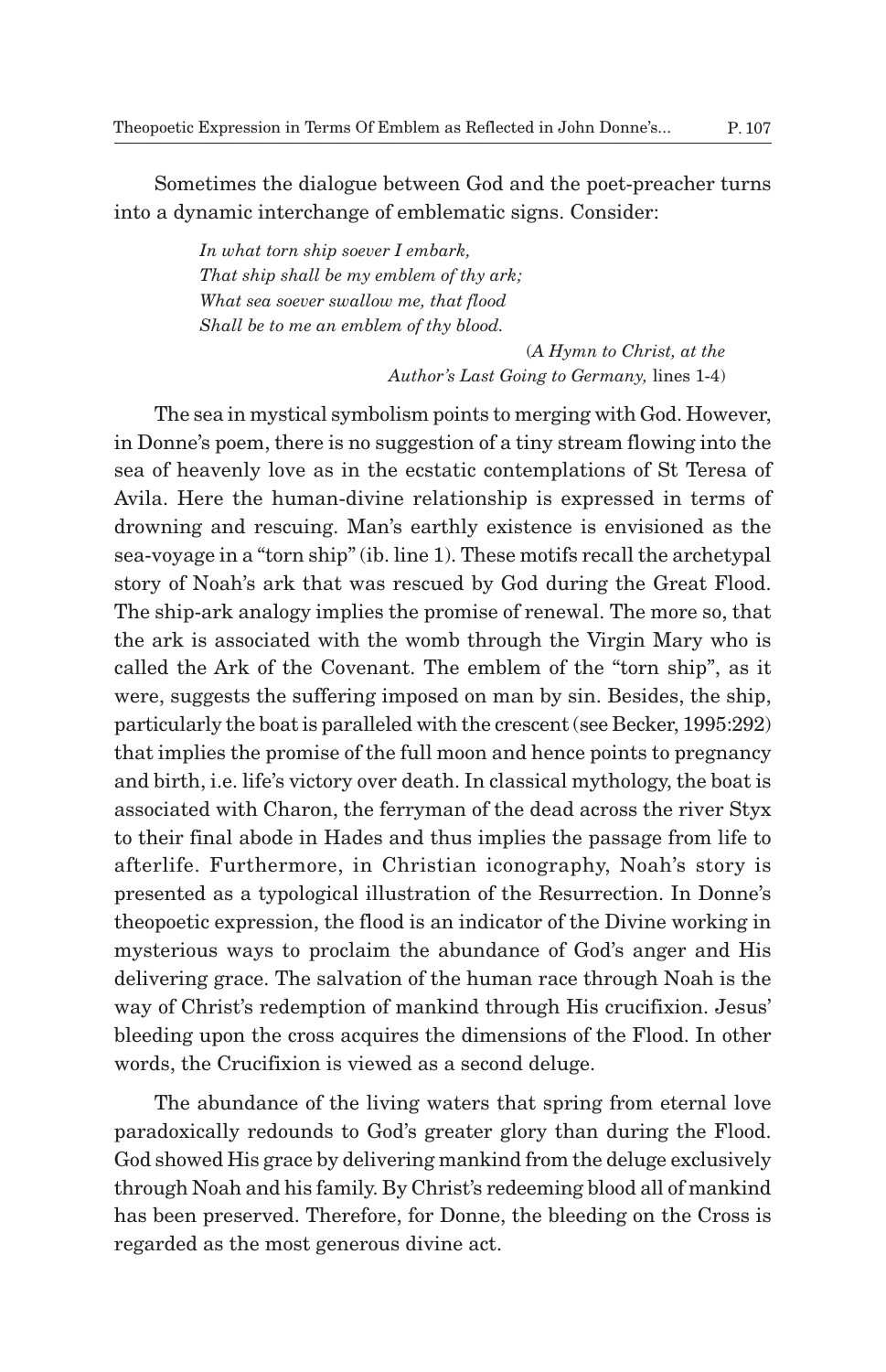Contrary to other Elizabethan preachers and traditional theologians who used to employ graphic details of the torments of the damned souls in hell, Donne seldom takes advantage of such agitating and thrilling imagery. Moreover, he seems to ignore rich iconographic apocalyptic implications found in the etchings of Albrecht Dürer (1471-1528), to whom Donne alludes in *Satire IV*:

> *And then by Dürer's rules survey the state Of his each limb and with strings the odds tries Of his neck to his leg, and waist to thighs.* (lines 204-206)

It is obvious that the writer "makes Dürer's concept integral to his own poetic purpose" (Hogan, 1977:35). Though accepting his theory of drawing, Donne is not vexed by his representations of posthumous penance. In fact, he may have been familiar with *The Last Judgement* of the Van Eychs (1420) and other pictures. However, the preacher is not absorbed in hellish or apocalyptic proportions as he concentrates on other admonitions of damnation:

> That […] there is damnation, and why it is, and when it is, is clear enough; but what this damnation is, neither the tongue of good angels that know damnation by the contrary, by fruition of salvation, nor the tongue of bad angels who know damnation by a lamentable experience, is able to express. (Donne, 1992:318)

Donne, in his turn, suggests a new approach by stressing that any description of "the locality of hell […] and the materiality of the torments [...] neither settle [...] reason, nor bind [...] faith" (ib. 318). In his theopoetic instructions, the preacher at the most part draws on the Scriptural representations of hell or *Tophetas*, the emblem of a pile of fire and much wood (which, as Donne claims, informs of the durability and vehemence), and "the breath of the Lord to kindle it, like a stream of brimstone" (ib. 319). To the preacher the very fact of being "secluded eternally, eternally, eternally from the sight of God" (ib. 320) is "the hell of hells, the torment of torments" (ib. 319). The more so that the damned soul is deprived of the possibility to "contribute something to His glory" with the grievous knowledge that God takes care and preserves "every weed, and worm, and ant, and spider, and toad, and viper" but "never [has] more to do with it" (ib..). Thus, hell is not as much the place but a damned state, the punishment by loss, as the Latin *damnum* stands for 'loss', 'fine', 'penalty' (Skeat, 1994:108).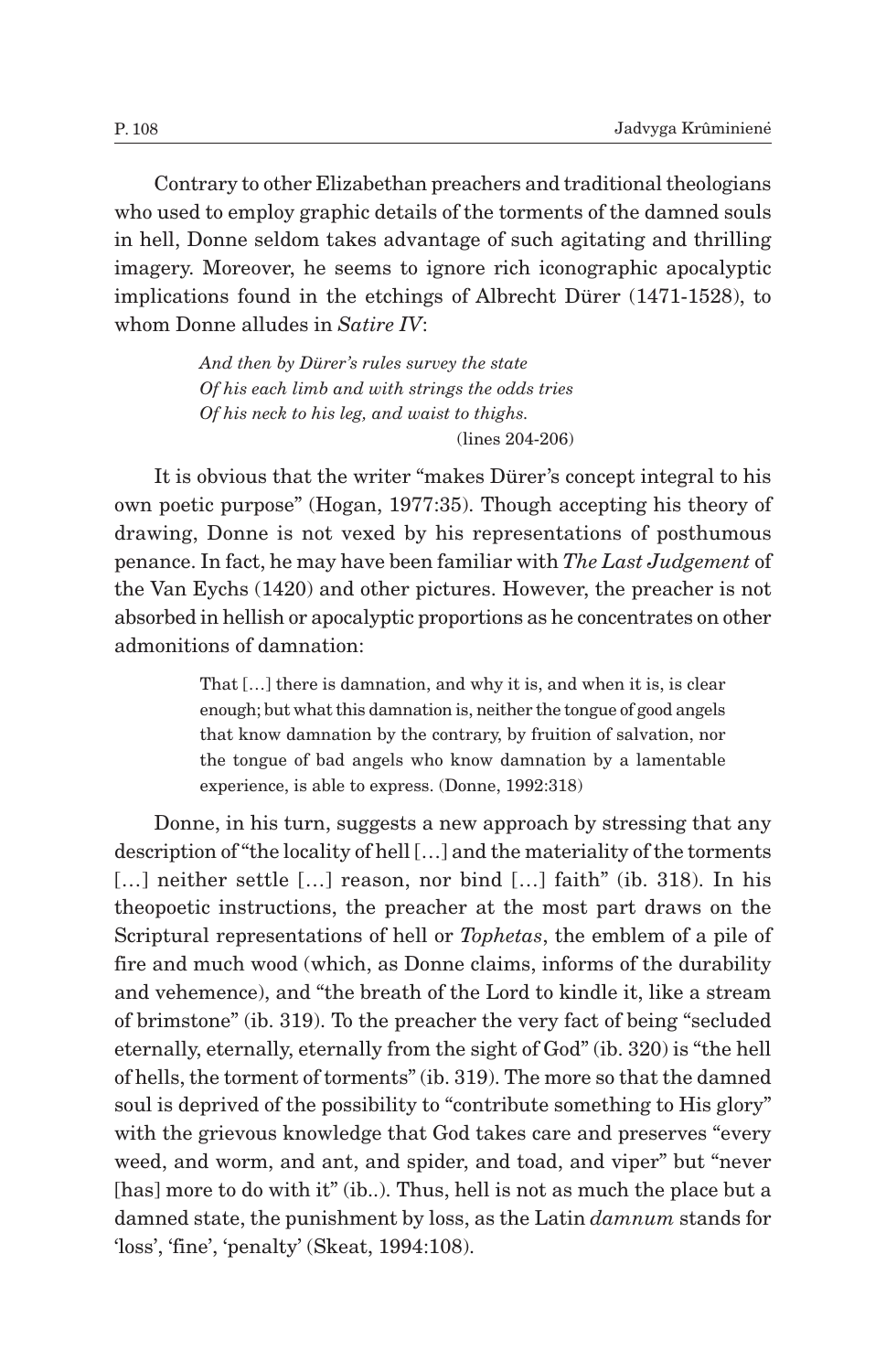The devotional writer does not involve the grotesquely rich variations of penance that he surely was familiar with. Rather, he centres on alikeness, on the sameness of punishment preserving an equally powerful emotion: the most terrible thing is an isolated fragmentation of existence associated with darkness, and "weeping, gnashing, and gnawing" (ib. 319). One of his instruments in the description of hell is the principle of negation developed by the neo-Platonists and St Thomas Aquinas. The method was successfully applied by Donne as a libertine poet: "If that be simply perfectest / Which can by no way be expressed / But negatives, my love is so" (*Negative Love*, lines 10-12). It served properly for homiletic edification as well in evoking pious emotions: "Tophet is not Paradise [...] brimstone is not amber [...] gnashing is not a comfort [...] gnawing of the worm is not a tickling" (ib. 320). By the worm he refers to Satan disguised as a snake, "an immortal worm [gnawing man's] conscience in the torments of hell" (ib. 394). Sometimes the preacher just concentrates on the opposition of hell and paradise: "Howling is the noise of Hell, singing is the voice of Heaven" (ib. 367). In his theopoetic meditation on joy and melancholy, the predominant sickness of the age, the poetpreacher provides the reader/listener with a deep insight that "soul that goes to heaven meets Heaven here", hence "all the way to Heaven is Heaven" (ib.).

Donne stresses the senselessness of understanding paradise or hell as certain locations. The focus being on the state, a heavy resonance is felt in the reader's/listener's bones when the statement is unconsciously reworked into *all the way to Hell is Hell*.

Paradise, as it were, appears to be more unimaginable than hell. "He that asks me what heaven is, means not to hear me, but silence me" (ib. 387), the Dean of St Paul's used to joke. The preacher views paradise as "an infinite, a super-infinite, an unimaginable space, millions of millions of unimaginable spaces in heaven" (ib. 366). Heaven is also associated with endlessness: "And our afternoon shall be as long as God's forenoon; for as God never saw beginning, so we shall never see end" (ib.). It is eternity itself in which the fragmentation of time ceases to be known: heaven is envisioned as a place that "reckons not by minutes" (ib.). However, sometimes Donne, the preacher, does not manage to hold Donne, the poet, back, the result being a purely lyrical vision: "In paradise, the fruits were ripe, the first minute, and in heaven it is always autumn" (ib. 356). The idea could be drawn from abundant graphic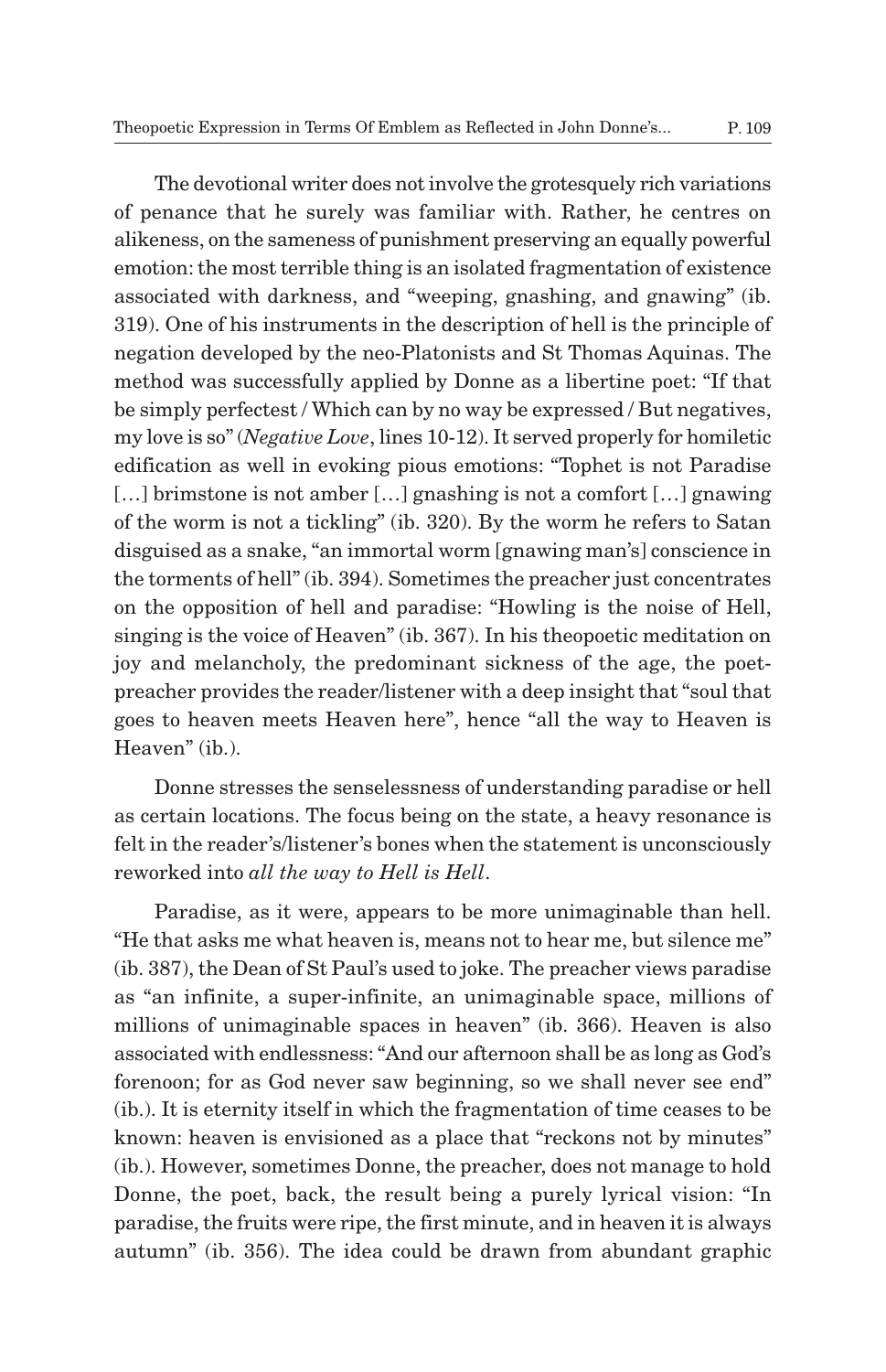representations of the Garden of Eden in art and lead to a pictorial rendering of the passage. Above all, the emphasis is on the ripeness of the fruit, which suggests spiritual maturity of resurrected men, soul and body in reunion: "the Kingdome of Heaven hath not all it must have to consummate perfection, till it hath bodies too" (Donne, 1987:24).

The emblem of God as an artisan is particularly revealing in the realm of the theopoetics. In other words, worldly crafts are but the signs referring to divinity, transcendence and eternity. For instance, in the act of Creation, Donne visualizes God as a map-maker. He speaks of God carrying "his compasse round" and "shut [ting] up where he began" (Donne, 1987:214). The preacher follows the Medieval Christian iconographic tradition in which God the Creator is pictured with a huge compass in His hand drawing the circle of the universe. Christian iconographists seem to have adapted the Platonic concept of the Creator as a demiurge, a master and constructor of the cosmos (Becker, 1995:241). Here Donne chooses a graphically spectacular way of paralleling God the Creator to a workman who on a blank globe designs the whole world:

> *On a round ball A workman that hath copies by, can lay An Europe, Afric, and an Asia, And quickly make that which was nothing, all.* (*A Valediction: of Weeping*, lines 10-14)

Evidently, the author does not experience disenchantment with or, to say more, the failure of the emblem in the realm of the sermonic theopoetics. The sermons reveal no attempt at the rediscovery of the natural image. On the contrary, both the devotional speaker and the audience are delighted in the power and beauty of the emblematic image. Donne's conception of the emblem is based on the intensive culture of spirituality and thinking imbued with mystical Christian tradition. As it comprises spatial as well as temporal types of signs, the functioning of the emblematic mechanism proves to be universal thus bringing reassurance from the anxieties of the transient character of human endeavour, the alienation and unhomeliness of human predicament.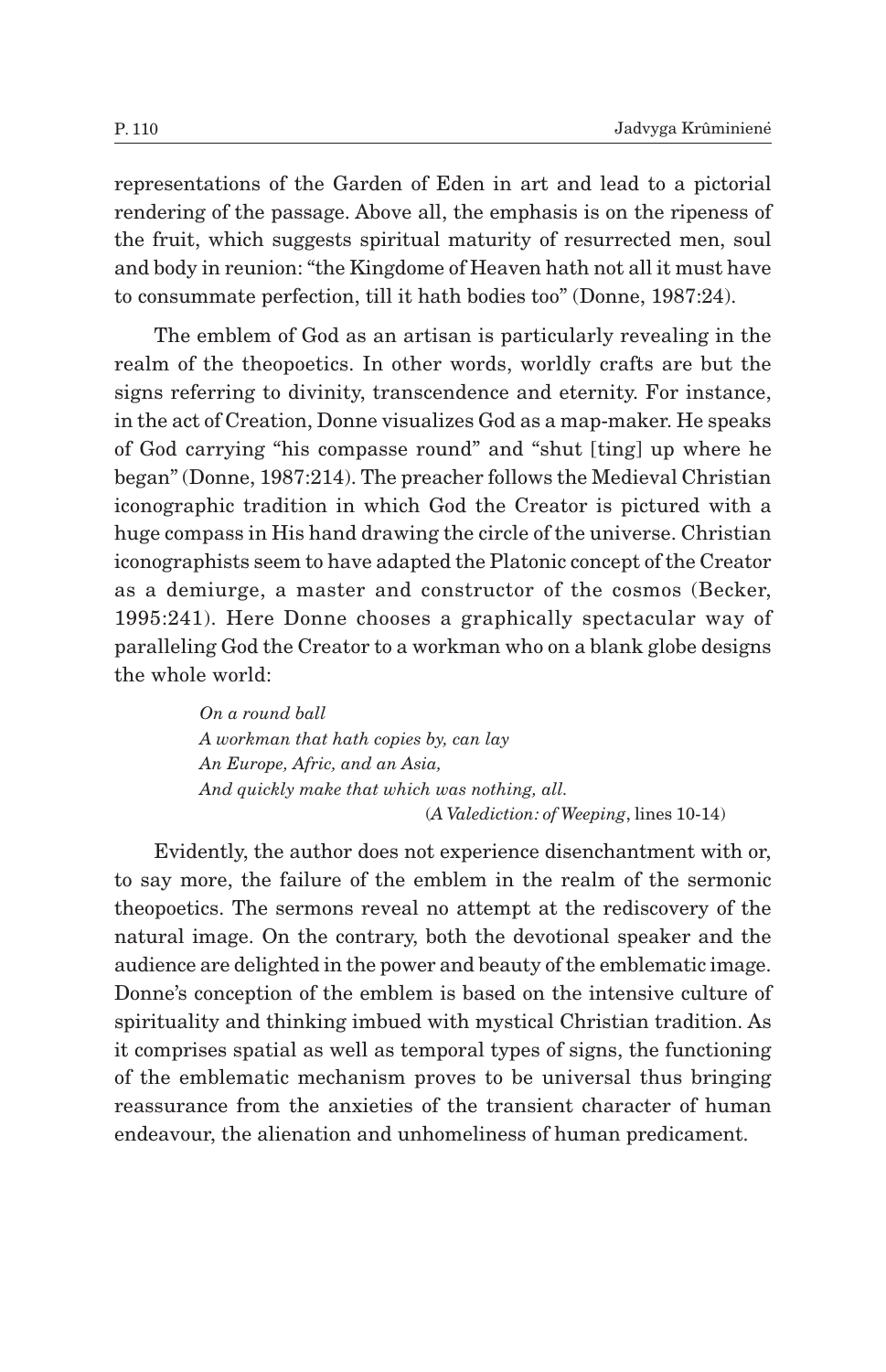## **REFERENCES**

- *An Outline of History of English Literature (Early Anglo-Saxon through Milton*). Volume I, 1958. Boston: Student Outlines Company. (no editor introduced).
- BECKER, U. 1995. *Simboliu zodynas* (*Dictionary of Symbols*). Translated *c ˇ*by A. KRASNOVAS. Vilnius: Vaga. (*Lexicon der symbole*. Wien: Herder Freiburg Basel,1992).
- BUCI GLUCKSMANN, CH. 1994. *Baroque Reason. The Aesthetics of Modernity.* Translated by P. CAMILLER. London—Thousand Oaks— New Delhi: Sage Publications (*La Raison baroque*. Paris: Éditions Galilée, 1984).
- CAREY J. ed. 1992. *John Donne. The Oxford Authors*. 3rd edition. Oxford, New York: Oxford University Press.
- CHARBONNEAU-LASSAY, L. *The Bestiary of Christ*. Translated by D. M. DOOLING. New York: Penguin Books. (*Le bestiaire du Christ ou La mystérieuse emblématique de Jésus-Christ*, Milan, Archè, 1940).
- ECO, U. 1997. *Art and Beauty in the Middle Ages*. Translated by H. BREDIN. 3rd edition. New Haven and London: Yale University Press. (*Svillupo dell'estetica medievale* in *Momenti e problemi di storia dell'estetica*, volume I. Milano: Marzorati Editore, 1959).
- GUÉNON R. 1997. *Simvoly sveschennoi nauki (Symbols of the Sacred Science)*. Translated by N. TIROS.Moskva: Belovodiye. (*Symboles de la Science sacrée*. Éditions Gallimard, 1962).
- GRIGORYEVA, E. G. 1987. "Emblema i sopredelnyje yavleniya v semioticheskom aspekte ikh funkcionirovaniya (*The Emblem and Contiguous Phenomena in the Semiotic Aspect of Their Fuctioning*)". *Trudy po Znakovym Sistemam* edited by Y. LOTMAN, volume XXI, 78-89. Tartu: Izdatelstvo Tartusskogo Universiteta (Tartu University Press).
- —. 1997. "Emblema: princip i yavleniya (teoreticheskyi i istoricheskyi aspekty) (Emblem – Principle and Phenomenon (Theoretical and Historical Aspects)". *Lotmanovskyi Sbornik (Lotmanovsky Selected Works)*, edited by E. V. Permiakov, volume II, 424-449. Moskva: Izdatelstvo RGGU, O. G. I.
- HARBAGE A. ed. 1981. *Complete Pelican Shakespeare. The Comedies and the Romances*. London: Penguin Books.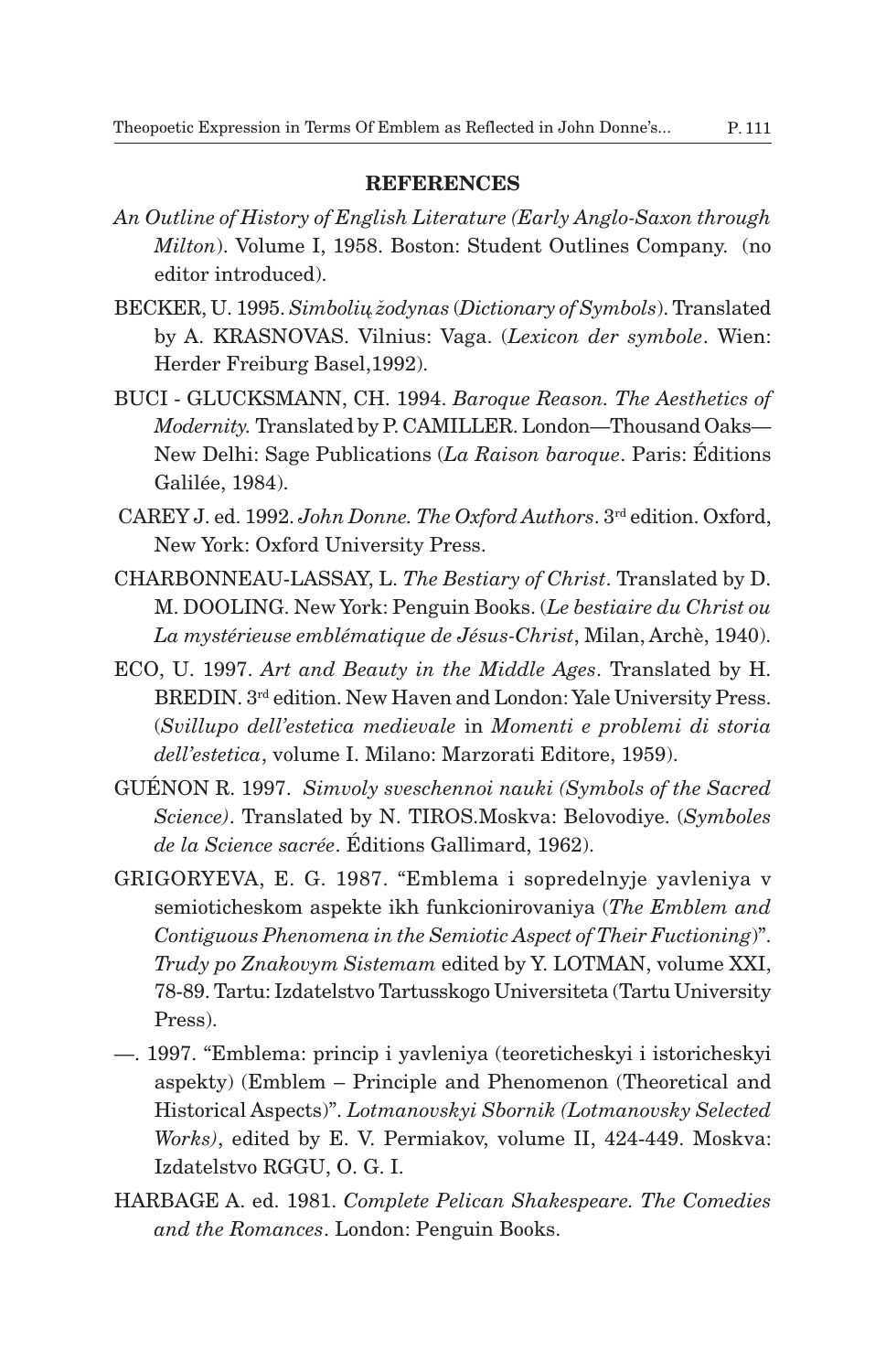- HOGAN, P. G. 1977. "The iconographic background of the first verse of Donne's 'A Valediction Forbidding Mourning'". *New Essays on Donne* in *Elizabethan and Renaissance Studies*, volume 57, edited by G. A. STRINGER, 26-44. Salzburg: Salzburg University Press.
- JEFFARES A. N. ed. 1962. *Poems of W. B. Yeats*. London: Macmillan and Co Ltd.
- KRÛMINIENE, J. 2001*. John Donne's Sermons as a Theopoetic* . *Construct*. Ph.D. dissertation, University of Vilnius.
- —. 2003. "The theopoetic space of the parabolic language". *Zmogus kalbos ˇ erdveje (Man in the Space of Language)* edited by D. Balšaityte, 453-463. Kaunas: Vilniaus universiteto leidykla (Vilnius University Press).
- LOTMAN, Y. M. 1997. "Mezdu emblemoi i simvolom (Between the Emblem and the Symbol)". *Lotmanovskyi Sbornik (Lotmanovsky Selected Works)* edited by E. V. Permiakov, volume II, 416-424. Moskva: Izdatelstvo RGGU, O. G. I.
- MAN, P. DE. 1984. "Image and emblem in Yeats" in his *The Rhetoric of Romanticism*, 145-238. New York, Chickester: Columbia University Press.
- NICOLSON, M. H. 1962. *The Breaking of the Circle. Studies in the Effect of the "New Science" upon Seventeenth Century Poetry*. New York and London: Columbia University Press.
- PATRIDES, C. A. ed. 1996. *John Donne. The Complete English Poems.* 4th edition. London: Everyman, J. M. Dent.
- RAMONIENE, D. 1997*. Krikscioniskosios ikonografijos zodynas . <sup>ˇ</sup> <sup>ˇ</sup> <sup>ˇ</sup> <sup>ˇ</sup> ˇ*(*Dictionary of Christian Iconography*). Vilnius: Vilniaus dailes *.* akademijos leidykla (Vilnius Art Academy Press).
- RHODES, N. 1987. "Introduction" in his *John Donne. Selected Prose*, 7- 30. London: Penguin Books.
- —. ed. 1987. *John Donne. Selected Prose*. London: Penguin Books.
- SANDERS, A. 1994. *The Short Oxford History of English Literature*. Oxford: Clarendon Press.
- SKEAT, W. W. ed. 1993. *The Concise Dictionary of English Etymology*. London: Wordsworth Reference.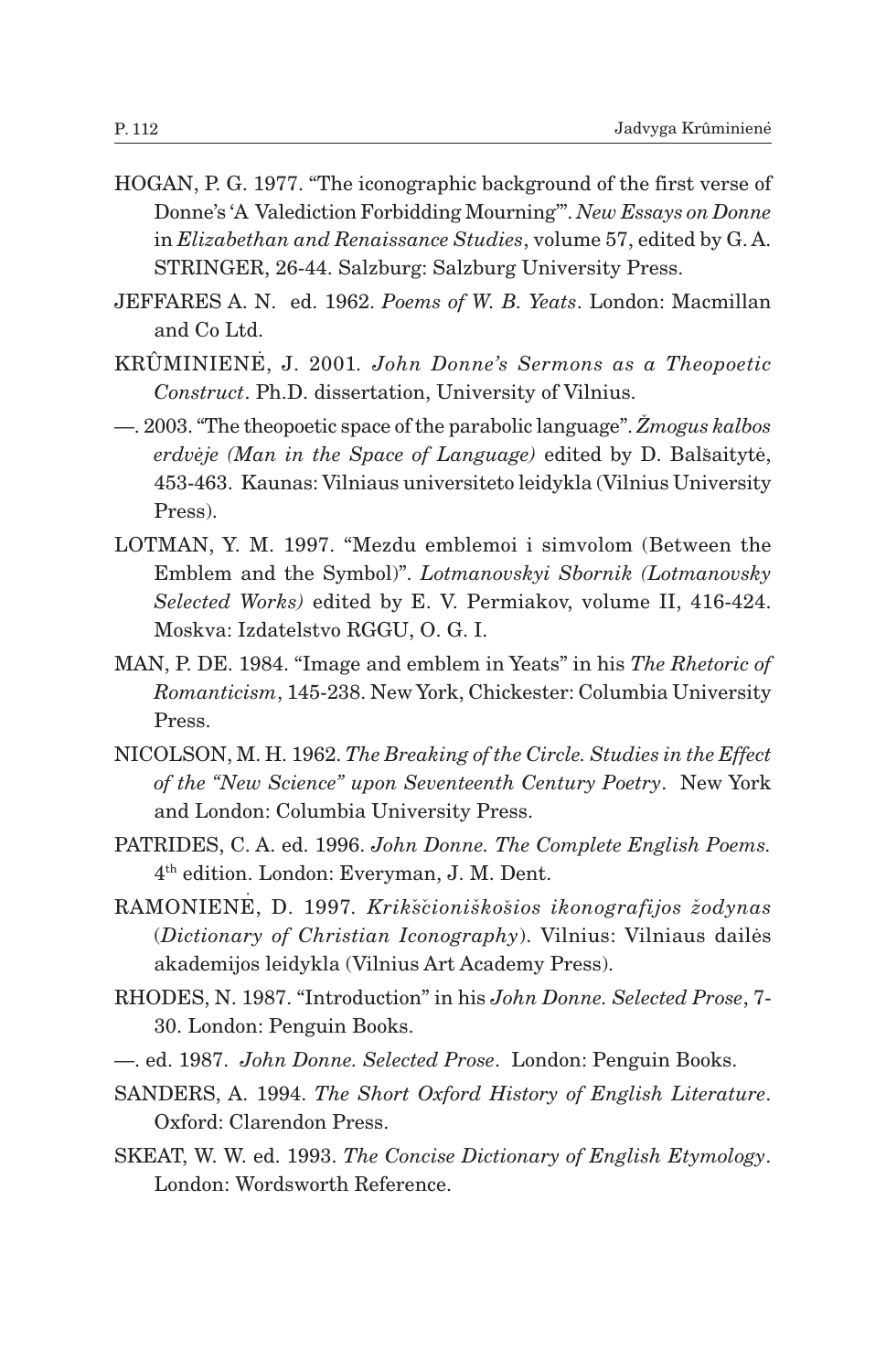- SUMMERS, J. H. 1986. "The poem as hieroglyph". *Sphere History of Literature: English Poetry and Prose 1540-1674* edited by CH. RICKS, volume II, 215-230. Collins, Glasgow: Sphere Books.
- Radiointerviu s Yosifom Brodskim (Radio interview with Yosif Brodsky) http://lib.ru/Brodskij/brod.interviews.ru.txt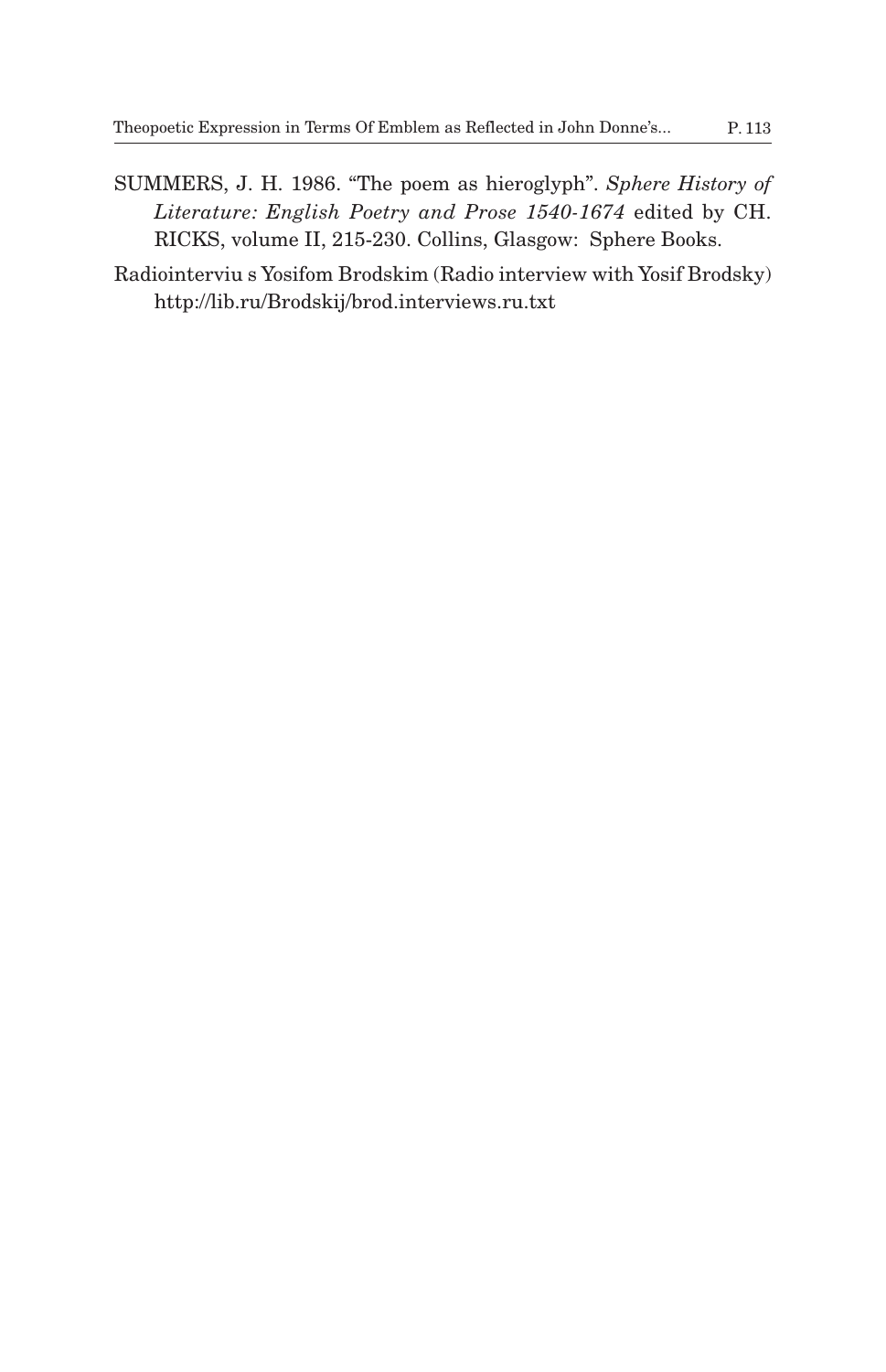P. 114 Jadvyga Krûminiene.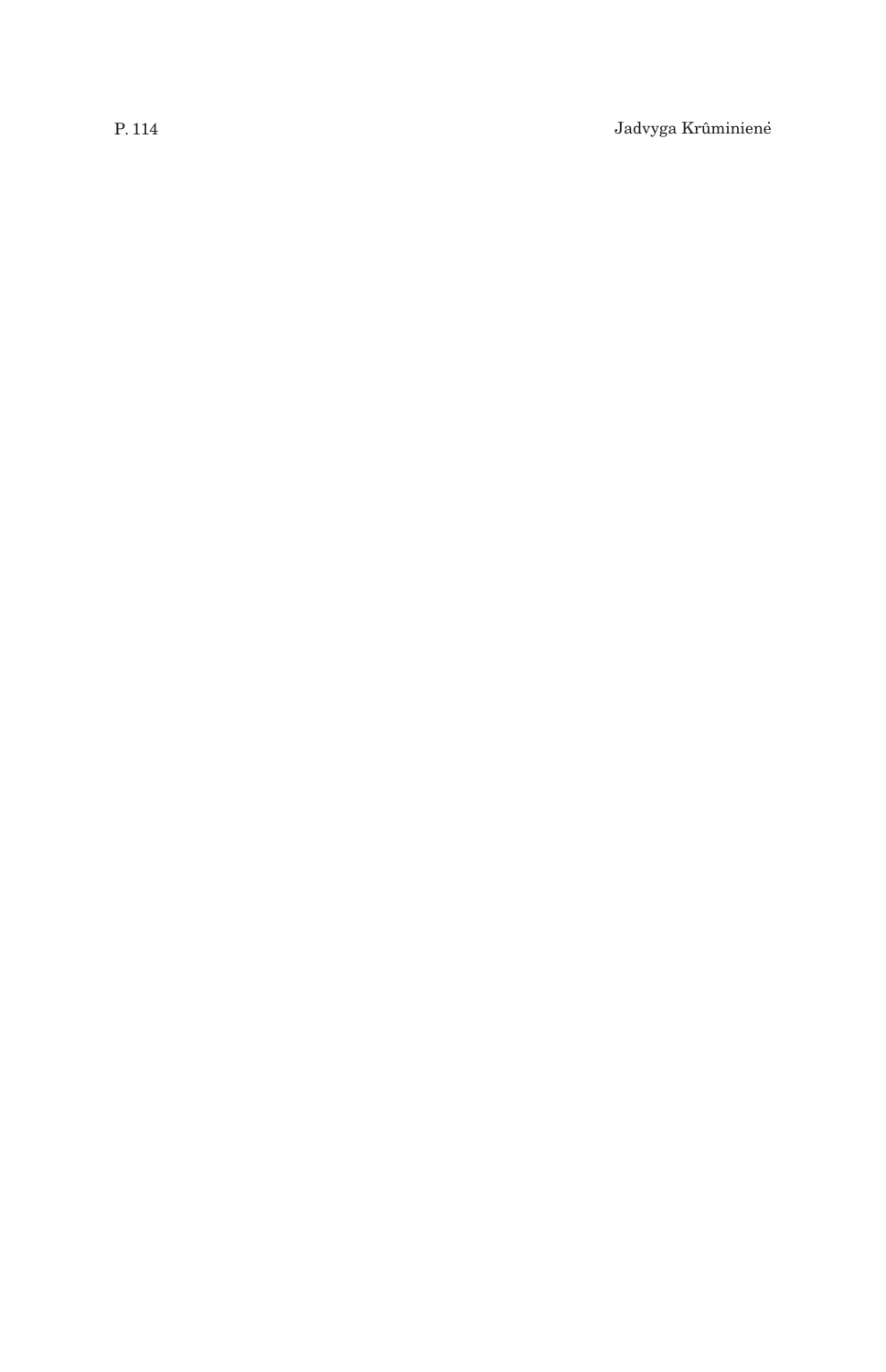# *MONSIGNOR QUIXOTE***: WRITING/RIDING WITH THE 'ANCESTORS'**

### **Rama Kundu**

*Burdwan University, India*

Until then I had thought each book spoke of the things, human or divine, that lie outside books. Now I realized that not infrequently *books speak of books*: it is as if they spoke among themselves. In the light of this reflection, the library seemed [...] the place of a long, centuries-old murmuring, *an imperceptible dialogue* between one parchment and another, a living thing, a receptacle of powers not to be ruled by a human mind, a treasure of secrets emanated by many minds, surviving the death of those who had produced them or had been their conveyors. (Eco, 1998:286; emphasis added)

Arnold Wesker's Portia exclaims towards the end of Wesker's rewrite of Shakespeare's *The Merchant*: "I am not a thing of the wind, but an intelligence informed by other men informed by other men informed! *I* grow" (Wesker, 1983:81). She exclaims in desperation at others' insensitivity to the insensitivity of certain inert 'laws'. But from another perspective this also gives us an insight into Wesker's own practice in the play as well as into the practice of intertextuality itself.

All the angry remonstrations of Wesker—as explicit in the 'Preface' and implicit in the play—however serve to highlight the continuing 'reality' of the fictional /textual [intelligence] through ages by negating the idea of the closure of a text with one particular author at one particular time. A 'text' of the past can remain so real a thing for him as to invite challenge, interrogation, and a good wrestling with, even after it has percolated through centuries.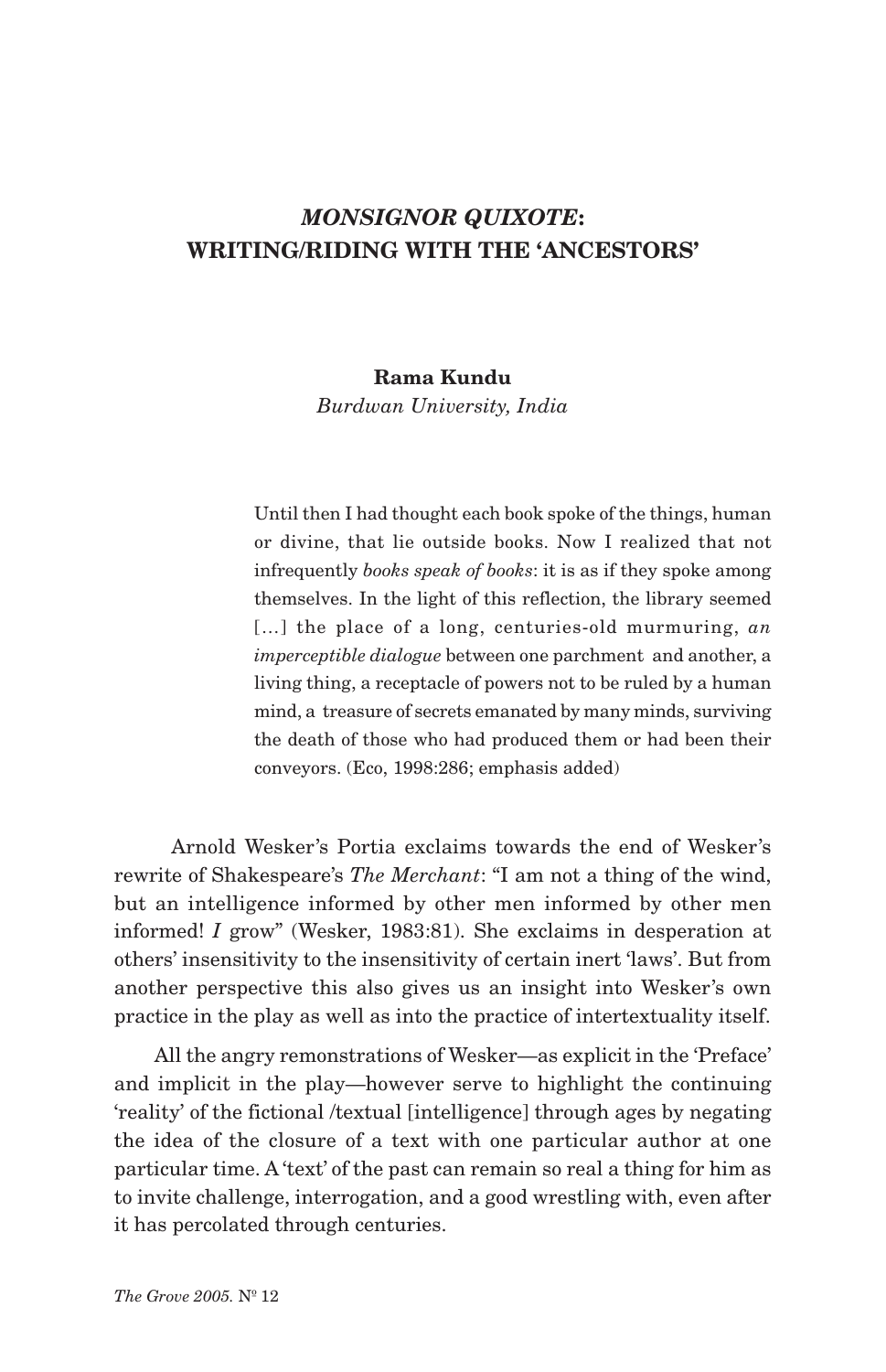*Monsignor Quixote* (1982), Graham Greene's 'Spanish' novel, which is of course not angry subversion but rather reverentially parodic—while being celebratively evocative too—of a classic parodic text, shows a similar [un]awareness of the fictionality of fiction. Greene's text defines itself against the 'reality' of a palimpsest of another text. The author, and also the personae, here are very much 'readers' of another text which continues to resonate through evocative echoes while informing the theme, the characters, the events and the structure itself of the later text. It is not just quotations and allusions, $<sup>1</sup>$  but being the very text</sup> itself that *Monsignor Quixote* does not only 'speak of books' but continues its 'dialogue' with the other book/s. The 'raw materials' (i.e., the original book) which were again, according to Fowler, "never [really] innocent"2 since having their own origin and mooring in even remoter and prior ideological discourses, are adapted here with love and nostalgia and then transformed in accordance with the postmodern context.

"One of the reasons why some literary works give new reading experiences time and time again", Jeremy Hawthorn maintains, "may well be that we make different figure-ground distinctions on successive readings" (1998:81). These figure-ground distinctions, varying with the respective 'ephebe' and 'precursor' (*a la* Harold Bloom)3 pairs—and also with each distinct set of ephebe-precursor—can also account for the particular tenor of an intertextual rewrite of some earlier text along with the ephebe's creative departures from the precursor's text. Greene, as an ephebe, chooses for his rewriting project Cervantes's 'romance' and writes his text by carefully layering it out on his precursor's with minimal departures.

<sup>1</sup> Watts represents a typical view as he places it as a 'comic novel' enjoyable for offering "ingenious present-day equivalents, variously whimsical, farcical and satiric, to scenes in Cervantes's novel  $\left[ \ldots \right]$ " (1997:81).

<sup>2</sup> Roger Fowler claims: "All production entails […] certain determinate techniques of transformation […] Because of the intervention of [this] stage […], this product can in no way be reduced to the 'expression', 'reflection' or mere reproduction of the initial raw materials. [...] Literary raw materials, for Marxist criticism, are essentially of two kinds. On the one hand there is the specific historical experience available to a given writer, which will always be ideologically informed, directly or indirectly relevant to the processes of political, cultural and sexual power. On the other hand there are previous writings, equally ideologically formed, which the writer, in that practice known as intertextuality, may also transform. These raw materials are 'never innocent' or easily pliable: they come to literary productive process with specific degrees of resistance, particular valencies and tendencies of their own" (1983:45).

 $3$  Harold Bloom speaks of the "dialectic that governs the relations of poets as poets" (1975:25), by which he implies the fructifying rebellion or departure ("swerve" is his term) that the 'ephebe' strikes in order to wrench himself free from the 'precursor's influence.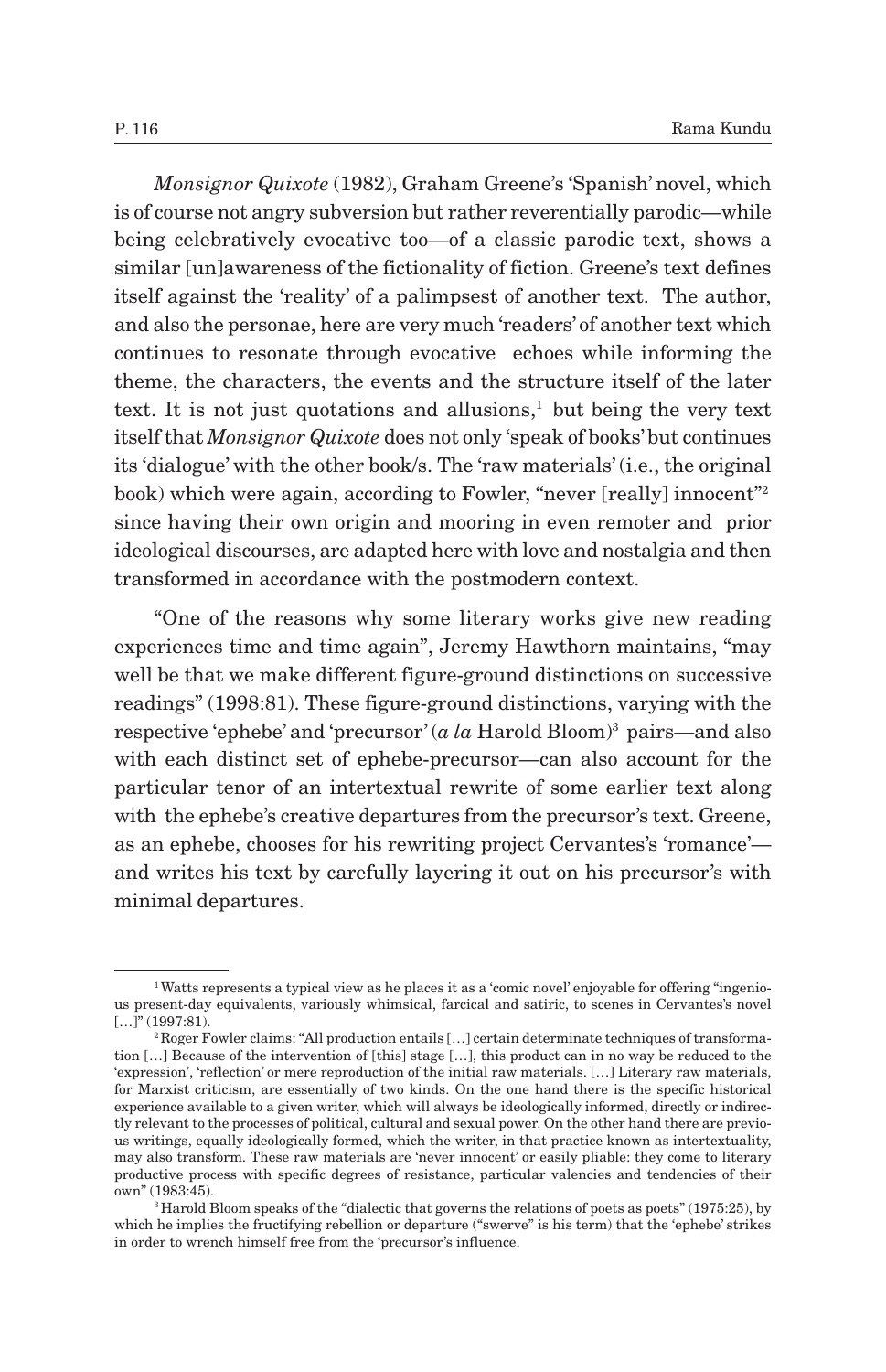J.L. Borges's 'Pierre Menard, Author of the *Quixote*', "did not want to compose another Quixote—which is easy but the *quixote itself*" (1987:65). Borges further clarifies Menard's intention which was not to copy the original text but "to produce a few pages which would coincide word for word and line for line—with those of Miguel de Cervantes" (ib. 66); it was, again, the ambition "to go on being Pierre Menard and reach the *Quixote* through the experiences of Pierre Menard" (ib. 66). [An artistic endorsement of Roland Barthes's insistence—that the author is not the main producer of the text].4 *Monsignor Quixote* (1982), Graham Greene's penultimate novel, —though generally viewed as "a genially comic novel" (Watts, 1997: 81), shows the author actually engaged in a Pierre Menard-ian pursuit. He writes a novel which is unmistakably new, of its own time and setting, *i.e*., post-Franco twentieth century Spain, and yet carefully layered upon Cervantes's *Don Quixote*, written four centuries ago, against the backdrop of that specific contemporariness, which also gets inseparably interwoven into Greene's text.

Indeed, considered from the Barthes-Kristeva theoretical matrix *vis-à-vis* intertextuality, no text is original; rather "a text consists of multiple writings, and writings which are drawn from a range of discourses already in circulation in some form or other" (Webster 1990: 96). In this sense, all literature could be considered repetition to some extent. But there could be instances of authors—and this trend has been specially noticeable since the late '60s—very consciously falling back on one or more familiar text/s and re-using it in his/her own way, to create meanings;<sup>5</sup> while the process of launching such rewrites may be variously informed by their respective locational-ideological-perceptual factors, Graham Greene carries precisely this practice to a fine pitch in *Monsignor Quixote* by capturing the reflection of the old text in his end-twentieth century mirror. Here Greene liberally borrows from, and re-uses, Cervantes's *Don Quixote* which forms the basis for the setting, characters, action, theme, dialogue in his novel; indeed Cervantes seems to peep through every page of Greene's book, and it is impossible to fully enjoy/

<sup>4</sup> In the two essays "Death of the Author" (1968) and "From work to Text" (1971) and the book *S/ Z* (1970).

<sup>5</sup> Jeans Rhys's *Wide Sargossa Sea* (1966), rewriting *Jane Eyre* from the first Mrs. Rochester's point of view. Tom Stoppard's *Rosencrantz and Guildenstern are Dead* (1967) and John Fowles's *The French Lieutenant's Woman* (1969), Arnold Wesker's *The Merchant*, Edward Bond's *Lear*, are just a few of the countless examples of texts which re-open earlier texts, to appropriate the textual space by means of erasure and re-inscription. Examples are indeed countless.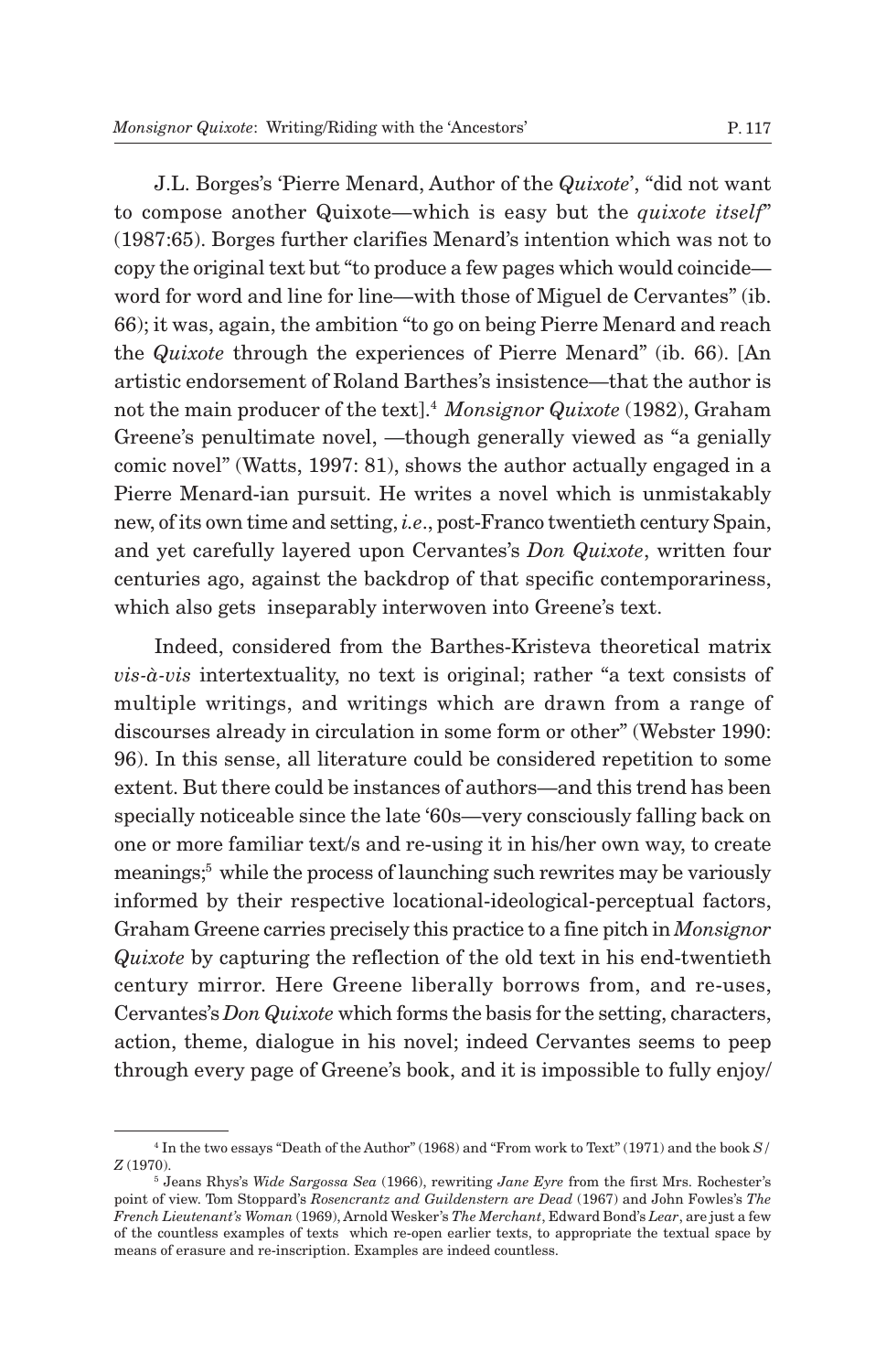interpret the 'pleasure of (Greene's) text' here without continuously consulting/recalling the other text. Indeed, to achieve his effect here, Greene has to depend entirely on the reader's ability to recognize and adequately respond to the various points of synchronization and departure between the two texts. Thus, here we have an example of what Barthes would have categorized as the '*writerly*' text (*S/Z*, 1970) (unlike the *readerly*) where the reader has got to play an active role instead of playing the 'passive consumer', because unless the reader exerts her/himself to identify the fine shades, and threads of the prior text in the fibre of the present text, the points where the two much of its charm and meaning.

Greene has not been normally recognized—at least until recently, and that too by few—as a consciously experimental writer. Probably his reputation as a 'popular' and/or 'Catholic' writer may have got to do something with this critical snobbery.<sup>6</sup> Anyway, the last bunch of novels that Greene wrote, beginning with *The Comedians* and ending with *The Captain and the Enemy* gives one a glimpse of a writer who was indeed much more than a writer of 'thrillers' or even 'legends'. As Watts acknowledges in a charming observation: "[…] in his old age he [Greene] took his readers and himself on numerous holidays of the imagination" (1997:151). Even among these exquisite 'holidays' *Monsignor Quixote* stands out as a case apart where Greene seems to have set himself very consciously to the application of the Barthesian concept of intertextuality—that a text is an intertext, a new tissue of past citations, with other texts being present in it at varying levels, in more or less recognizable forms ("Theory of the Text").

Greene's *Monsignor Quixote* indeed requires to be studied in the light of the above by locating the novel in the wider narrative of Cervantes which is carefully and subtly woven into the present text: although a twentieth century text, it has to be read in the context and framework of the other text written four centuries ago. At the same time, Greene also ensures, even while appropriating, incorporating and recycling old

<sup>&</sup>lt;sup>6</sup> "The popular image of Greene […] a master technician with a crucifix behind his back" (Lodge, 1971:88). Miriam Allott, however, pointed out in 1982 (though she had not yet read *Monsignor Quixote*): His [Greene's] novels span the long period from the fag end of modernism in the thirties, through the revival of documentary realism in the fifties to the indulgence in narrative games about the fictionality of the real and the reality of fiction which have become familiar to us since the sixties" (in Jefferson & Martin, 1982:237-248).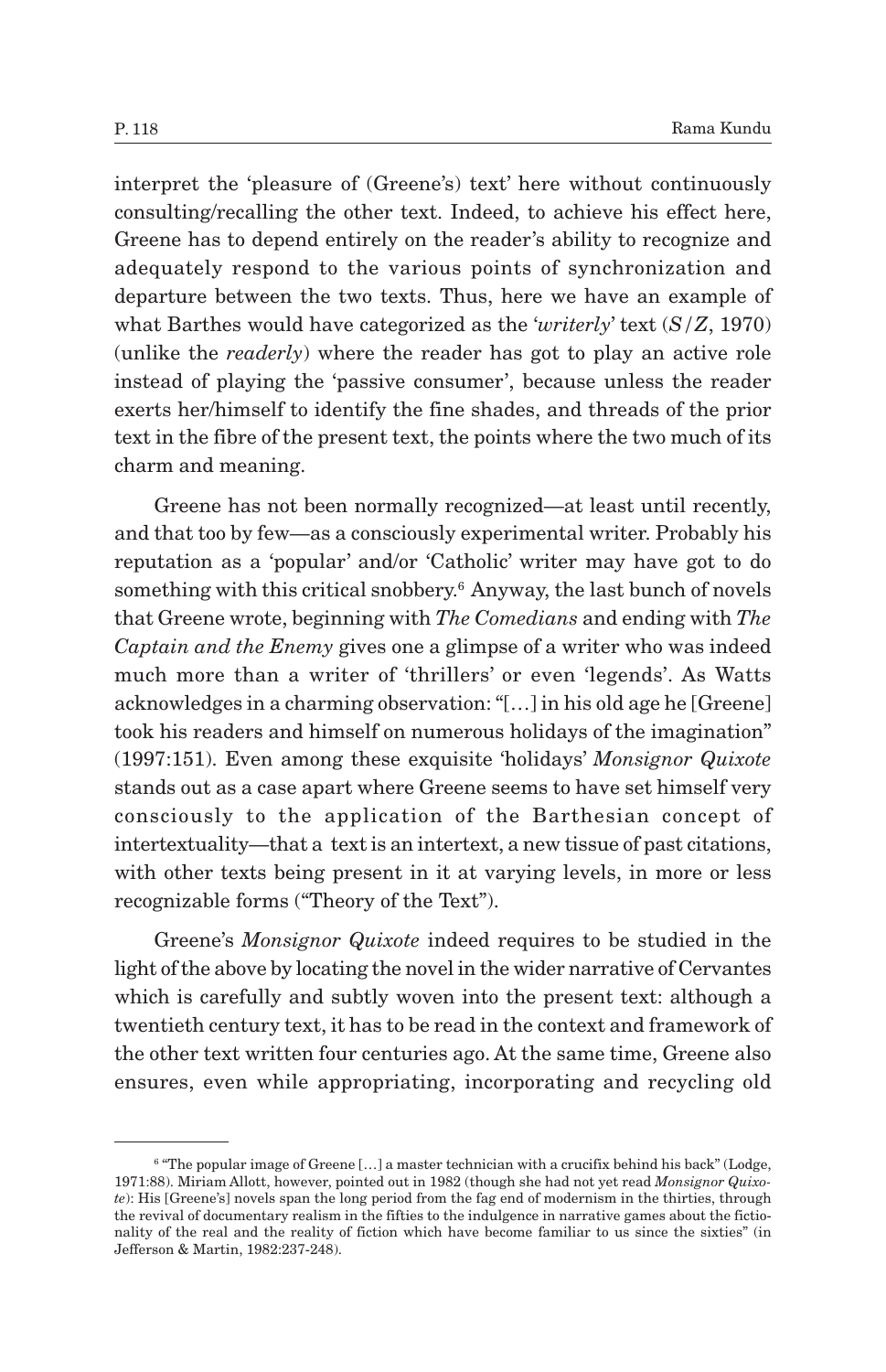discourses that his work is "never the same, never completely repeated" (Webster, 1990: 97). Because of the book's overt referentiality the reader has to remain doubly engaged while reading it. To follow Greene in this act of creation and re-creation, of weaving the intertwined threads into the structure and texture of an intertext, can be an exciting experience. There are also many references to other ancient and modern writings (including moral theology and Marx), and they are never ornamental; rather essentially organic. But what seems to attract the reader's attention most is Greene's use of the devices of 'collage' and 'montage' in order to bring two particular texts together, and occasionally even create the illusion of one continuing text in which both the tales of *Don Quixote* and *Monsignor Quixote* get merged into one re-circulated, and thereby unbroken, narration. The process is indeed so interesting and so meticulously elaborate that it is not within the scope of a single paper to cover its entirety or profundity. However, this paper will try to show summarily how Greene carefully relates his text to Cervantes's and how each of the countless points of convergence shimmers with the radiant joy of recognition—recognition of the 'ancestor' in the successor. It is both continuity and parallelism; the continued story of the successor/ inheritor/ descendant of the great 'Don' actually gives a rerun to the sequence of events in the original 'romance'.

Greene's Quixote, who claims to be a 'descendant' to the great 'Don' of Cervantes, is a middle-aged Catholic priest in post-Franco Spain who sets out on his first ever holiday trip along the 'high road' once followed by his 'ancestor'; as companion he has his friend Sancho—an experienced, hedonistic Communist. In course of journeying, or resting by the roadside, they analyze and weigh each other's belief and also review their own respective faiths, sometimes with aggressive intensity or brilliant humour, and in the mood of sad confession at times. Traps, however, wait for them even along the prosaic road of today: the 'guardia' take the truants by surprise. Though Sancho, who is more down-to-earth, tries to protect and guide innocent Quixote along the dangerous road, the latter cannot avoid arrest; the charge is of helping a 'criminal' to escape, and behaving 'madly'.

The second phase of the adventure starts with the pair's escapade from 'house-arrest': from this point onwards fun and hilarity gradually recede to give place to a sense of doom, of a desperate directionless journey which finally ends up in an unequal fight and death. Father Quixote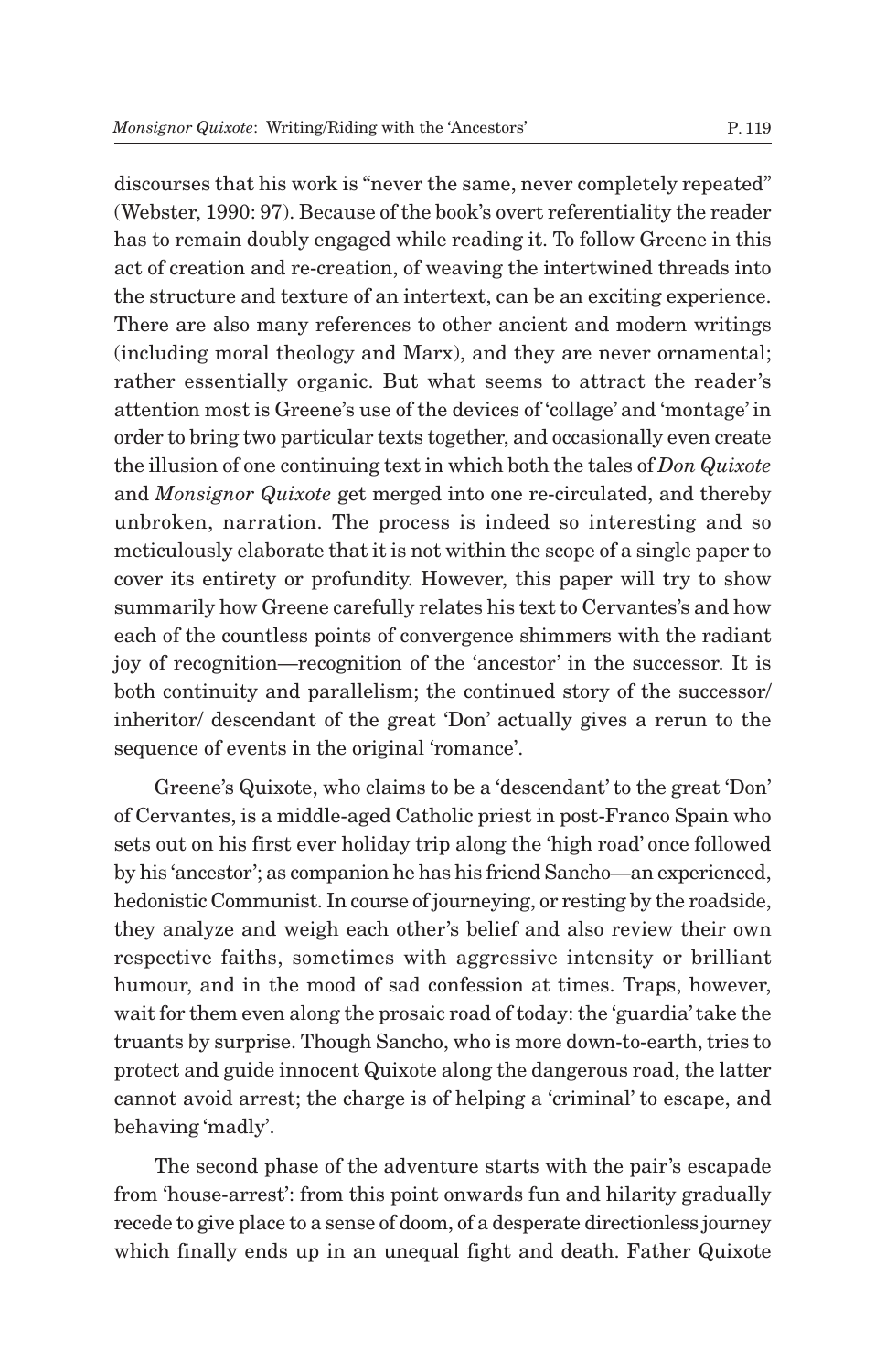rushes into the midst of an alien crowd of an unknown city to tear away the vulgar garland of currency notes pinned on the icon of Mother Mary. The consequence is a chase by the 'guardia', a bullet in the tire, and Quixote's subsequent death inside a Trappist monastery.

Greene retains the old story-frame intact, and arranges his material so as to fit into the schema of the old familiar paradigm—although with certain slight narratival contractions and compressions in terms of timeperiod and number/details of happenings, and along with the addition of a few details to suit the need of a contemporary scene.

At the same time, the basic structure of events in *Monsignor Quixote*, as well as its use of details show that the writer has carefully maintained two distinct levels of reality—his own story and that of Cervantes—and has subtly got them connected at points, and on occasions has brought them to merge into each other. Greene's twentieth or twenty-first century reader is indeed never for once allowed to be oblivious of the other seventeenth century text. The pattern of simultaneous fission/fusion, and of separation/overlapping/intermingling of the two texts has been made to operate on the juxtaposed planes of distinctly different times. In this unique labyrinth of creative imagination past and present intersect and copulate in a wimpling chiaroscuro, as names, places, incidents surge up from across four centuries atop the rippling waves of memories/ associations. By some weird stroke of fantasy a rural priest emerges to be the descendant of a fictional character, and the question of plausibility becomes irrelevant to the writer as well as to the reader. Even the shabby old car is no machine but a living creature, "Rocinante" (*MQ* 19), to its owner's loving mind; and the modern Quixote and Sancho go along the same road that their ancestors covered, which is still marked by posts carrying such loaded names as El Toboso, Valladolid, La Mancha—names that are signs reverberant with associations, both personal associations of the 'ancestors', as well as the endless associations of countless readers who have gone through the book over the past four centuries.

\* \* \*

 Even a few instances from Greene's novel can give some idea about how the spell is made to work through a systematic careful accumulation of details intended to telescope two time-periods, two sets of 'ancestors' and 'descendants', two sets of adventures and misadventures along the same road.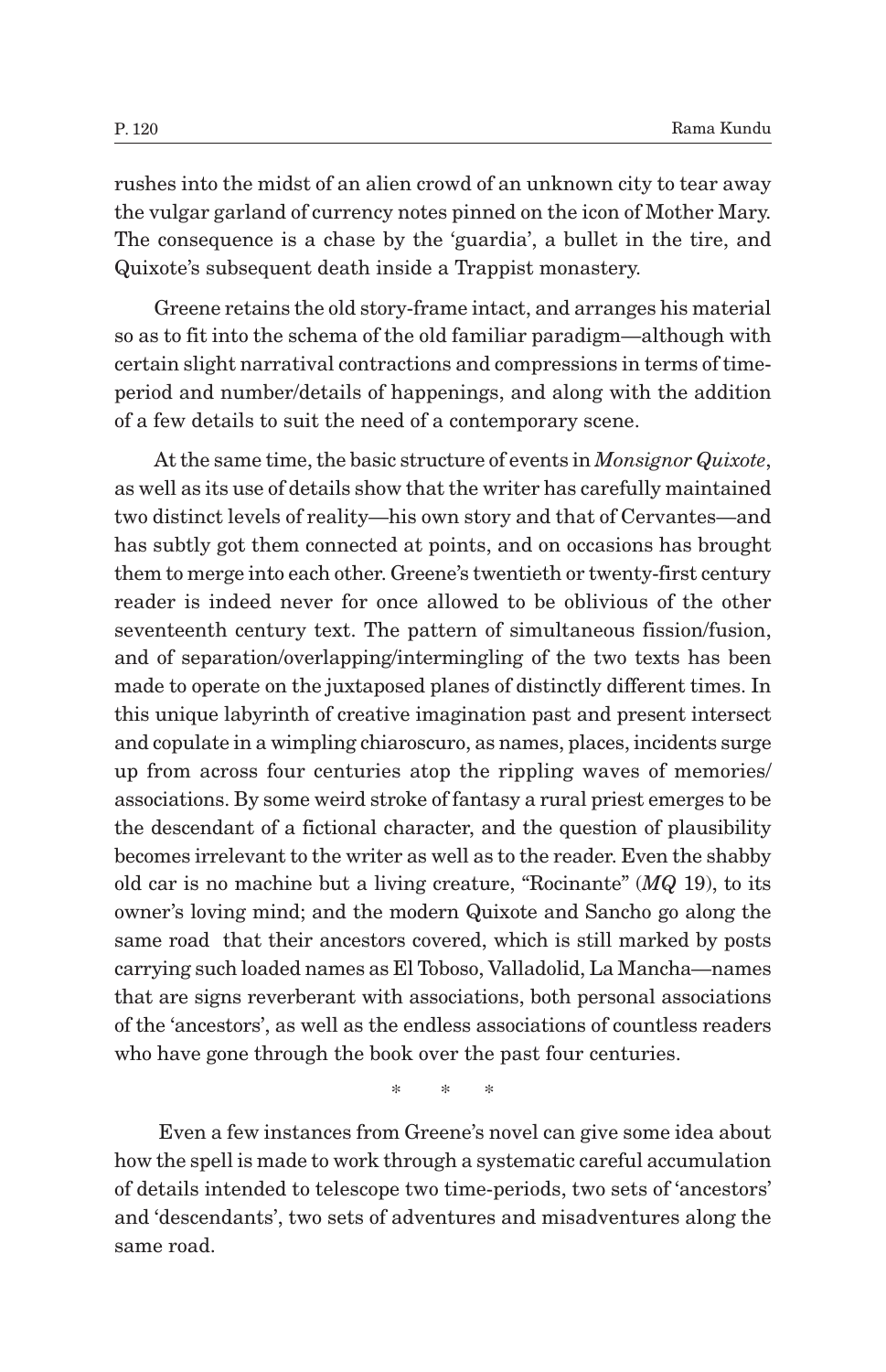In the very second sentence of the novel one 'Father Quixote' (*MQ* 11) is introduced who lives in 'El Toboso' (ib. 11) and drives some kilometers along the main road to 'Valencia' (ib. 11) to buy his wine. His is, again, an old car and people warn him "you can't trust it Don Quixote" (ib. 11). But he would mention it with endearing fondness as "my Rocinante" (ib. 11).

His bishop of course shows no regard for his "distinguished ancestry" (*MQ* 12) and is openly skeptical about his line of 'descent'. "How can he be descended from a fictional character" (ib. 12)? Significantly the bishop's listener refuses to subscribe to his notion of 'fictional'; the "house of Dulcinea in El Toboso"(ib. 13) is as real to him as General Franco, though the bishop makes no attempt to hide his opinion of such an 'origin': "A character in a novel by an overrated writer called Cervantes" (ib. 12-13), which would probably have been banned in General Franco's Spain: "a novel moreover with many disgusting passages which in the days of the Generalissimo would not even have passed the censor" (ib. 13), thereby obliquely establishing the respective historicity of the two texts. The bishop's addressee, however—unselfconsciously though—admits the continuity and persistence of the earlier literary text in the historical reality of the present moment as he points out that there is still the house of 'Dulcinea' in El Toboso, with a plaque on it. Here the borderline between fiction and reality seems to melt into unsubstantiality and fiction seems to assume as much validity as the living moment itself. Although the local bishop would prefer to dismiss the idea with the trite conclusion: "Men of that class have no ancestors" (ib. 13), the bishop of Motopo accepts this transfusion between reality and fiction with delight and grace as he enters the priest's modest parlour saying, "It is an honour for me to be a guest in the house of Don Quixote" (ib. 15). The two bishops appear to represent the two ends of the spectrum of romantic to postmodern notions regarding the issue of the closure of texts—whether texts were autonomous and self-contained or spilling over beyond the frontiers, bursting the jackets.

Indeed, the priest's parish itself still retains and cherishes the flavour of Cervantes's story, firstly by its name and secondly by its museum of signatures by the heads of various states on the book of Cervantes, while Father Quixote himself is soaked with Cervantes's tale—even to the extent of perceiving his old *seat* as a twentieth century incarnation of 'Rocinante', the lean old horse of the Don. The innocent man would even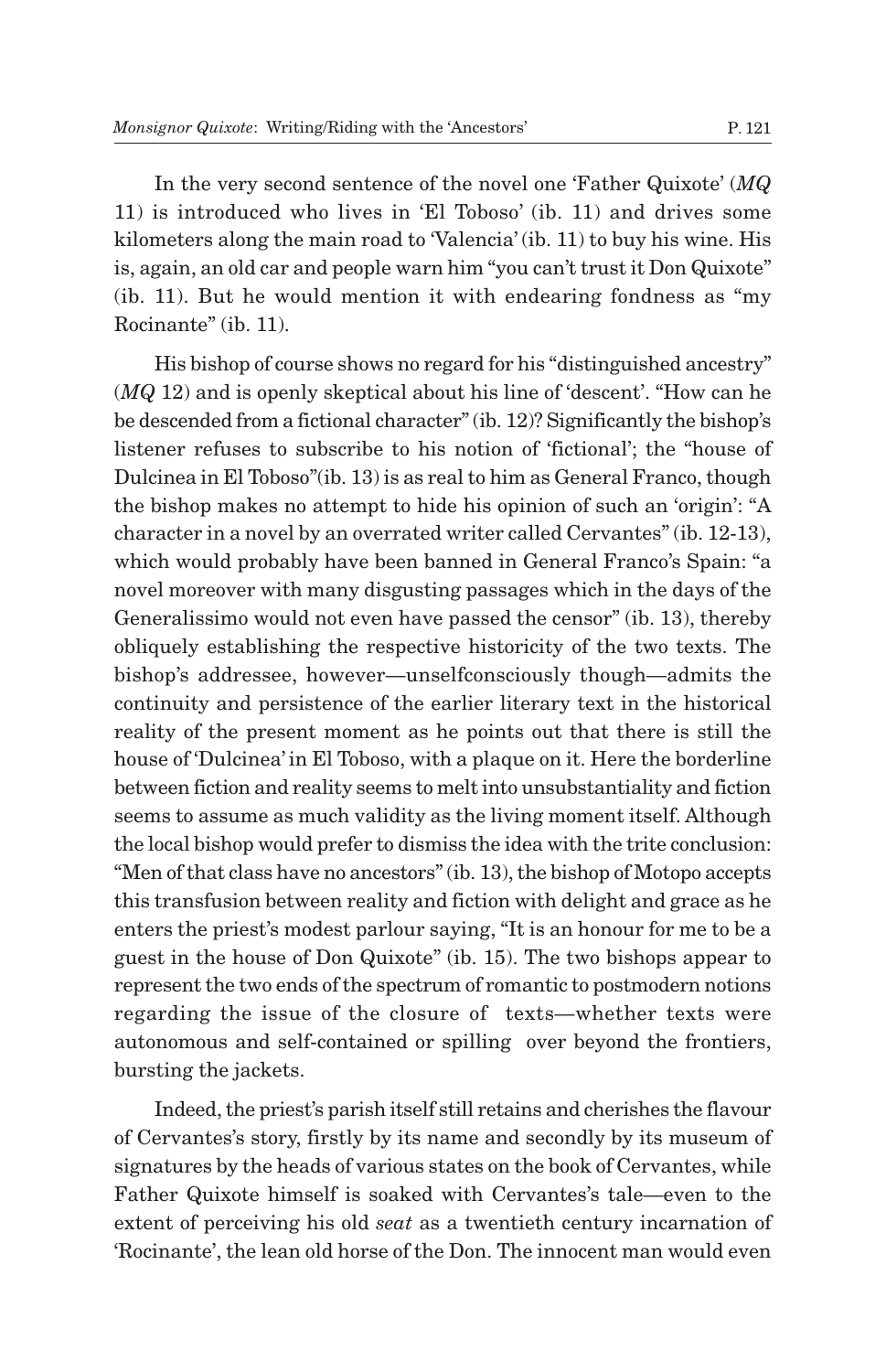seek assurance from the sympathetic bishop of Motopo, if it were heretical to pray for the "happiness" and "good death" (*MQ* 19) of his inanimate 'Rocinante'. The priest is never for a moment beyond the pale of his ancestor's shadow, and this becomes apparent in all his little and big thoughts and action.

The bishop, contented with his steak and cognac, takes from the shelves of theological textbooks "a copy of Cervantes's work which Father Quixote had bought when he was a boy" (*MQ* 21-22). Here the personae of Cervantes (or strictly speaking the 'descendants' of the personae of Cervantes) appearing on the pages of Greene's text as they are, are also readers of Cervantes, much as Hamlet is a spectator of *Hamlet*, Rama is an auditor of the *Ramayana*. It is, as it were, an endless story contained within an infinite circle that has no end. The bishop is seen smiling over a page where Cervantes had insisted on unflattering honesty in a servant. Father Quixote, in spite of all his innocence, knows the irony hidden in the message. So he does not tell the bishop that the problem with his car was that it had simply run out of petrol.

On the eve of leaving, the bishop, very happy and pleased with Father Quixote, says he would like Father Quixote to 'go forth', not simply as he is but to "go forth like your ancestor Don Quixote on the high roads of the World […]" (*MQ* 23). This is followed by interesting talk that again highlights the validity of a process by which fiction can overlap into reality. Feeling assured by the friendliness of this particular bishop, the priest, ventures to say: "He [Quixote] was a fiction, my bishop says, in the mind of a writer" (*MQ* 24). The bishop assures: "perhaps we are all fictions, father, in the mind of God" (ib. 24).

A humorous, though proleptic, query follows: "Do you want me to tilt at windmill?"(*MQ* 24). In a later context the subtle affinity between the 'windmills' of Cervantes and the 'guardia' of Franco's Spain will be drawn out. And Father Quixote will, like his ancestor, have his encounter with this modern version of 'windmills'. The phrase 'to tilt at windmills' also carries its age-old connotation of absurd adventurism verging on the ridiculous. But the bishop appears to consider the event from another, serious, angle. "It was only by tilting at windmills that Don Quixote found the truth on his deathbed" (ib. 24). He even quotes the famous phrase of Cervantes in this context: "'There are no birds this year in last year's nests'" (ib. 24). Both express their simultaneous incomprehension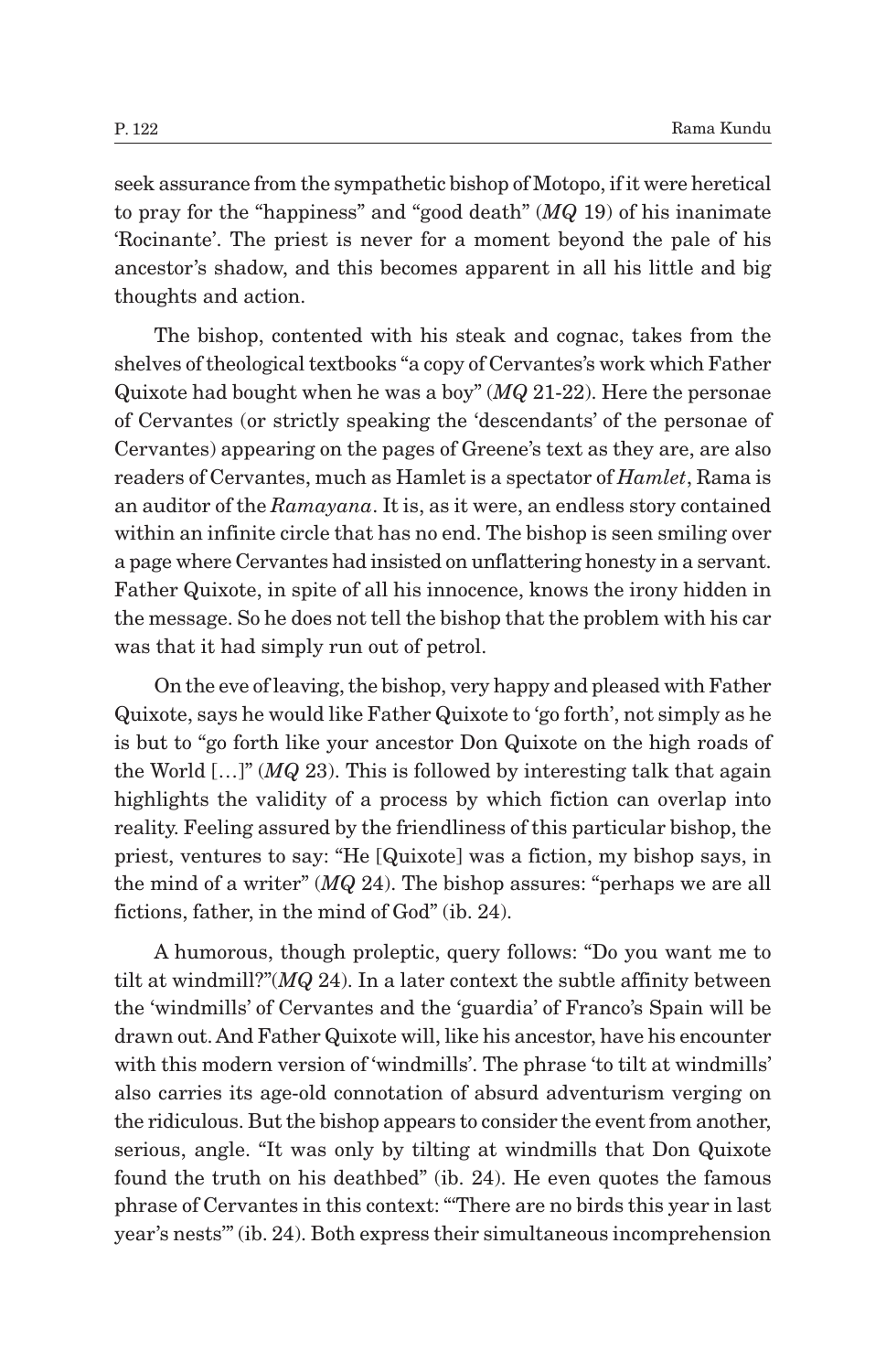of the phrase and fascination at its beauty. Incidentally, this phrase  $r$ hythmically<sup>7</sup> recurs through the text, ringing a note of sadness at the inevitable departures that any 'going forth' in life involves.

The priest, with his endearing openness of nature, can accept the 'heretic' mayor as his friend who incidentally happens to be the only person in the priest's parish to have "read Cervantes' work, though […] it was doubtful if the latter had got much further than the battle with the windmills" (*MQ* 15). This Mayor had once clapped Quixote on the back calling him "a worthy descendant of his great ancestor who had released the galley slaves" (ib. 27); the occasion was when he was scolded by the bishop for diverting his own Easter money to another organization who was supposed to look after the spiritual needs of the prisoners, but actually tried to help them escape.

The Mayor, whom the priest insists on calling 'Sancho', contested one of the local elections held in the province of *La Mancha* (another evocative name):

> The Mayor's name was Zancas, which was the surname of the original Sancho Panza, in Cervantes' *truthful history*, and though his Christian name was Enrique he permitted his friend Father Quixote to tease him with the name of Sancho. (*MQ* 30; emphasis added)

Zancas too joins the game of evoking ancestors with adequate mirth and persistence. The priest, during one of his séances with Zancas, alias Sancho, concedes with a little sadness that parts of the Bible are not read any more, as should anyway be natural in this age of space technology. The Mayor at this point underscores the priest's likeness to the other Quixote: "you know, father, you remind me of your ancestor. He believed in all those books of chivalry, quite out of date even in his day" (*MQ* 34). Again, as they talk and almost quarrel on the issue of their respective faiths—one being a Catholic Christian and the other a Communist—the father feels uneasy regarding the appropriateness of their companionship and the prospect of their proposed travel together: "A big gulf separates us, Sancho". Sancho, however, assures placidly and the basis of this ssurance is drawn from Cervantes—"A big gulf separated your ancestor…from the one you call mine, father, and yet

<sup>7</sup> According to Forster, the function of rhythm was "not to be there all the time like a pattern, but by its lovely waxing and waning to fill us with surprise and freshness and hope" (2004: 136).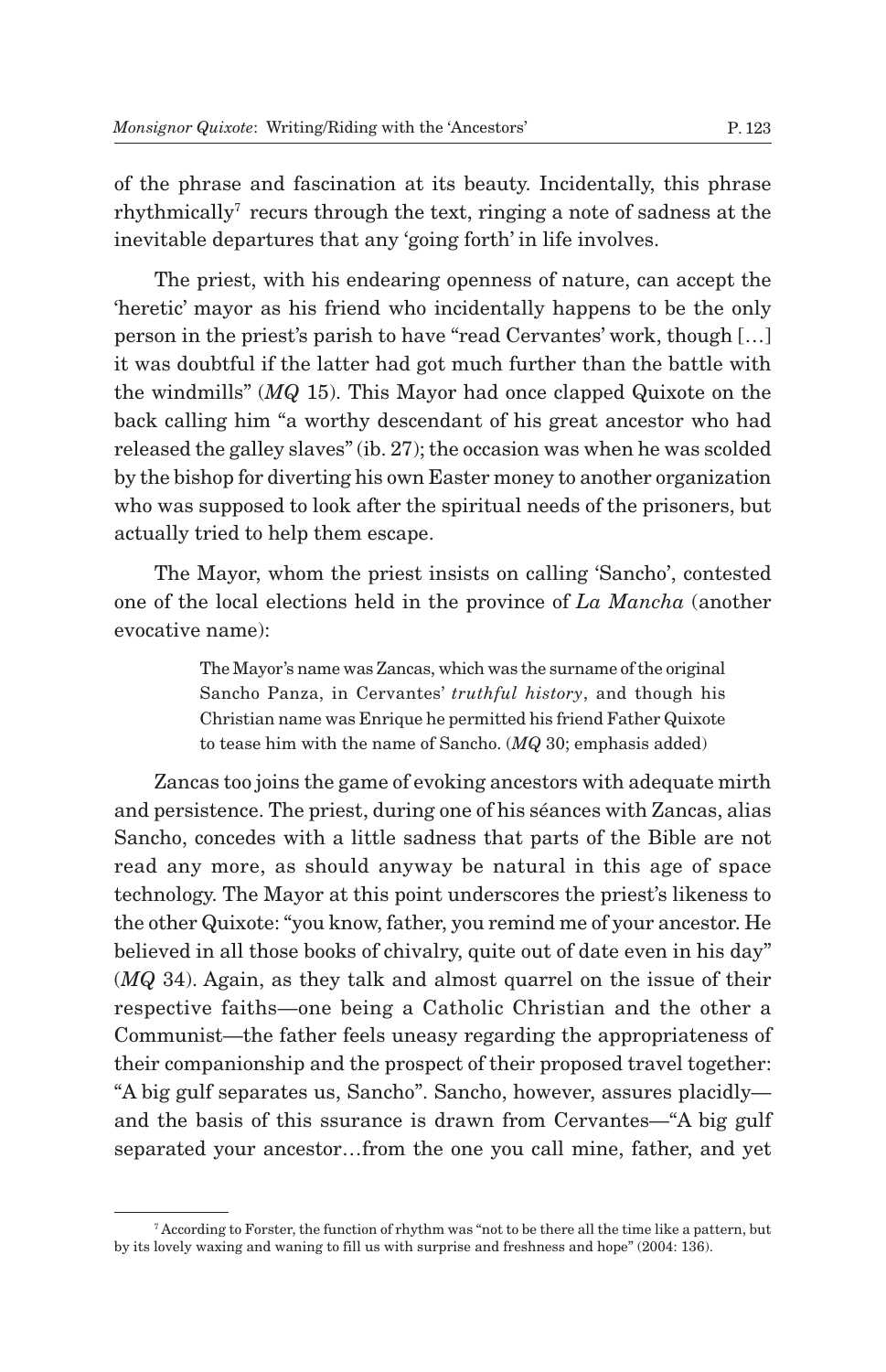[...]" (ib. 37). The father does not need any further persuasions after this authentication from the ancestral tale.

The father's leave being granted his replacement comes from 'Salamanca'. This replacement, Father Herrera, is a doctorate in moral theology, a subject in which Father Quixote is not interested, and he frankly confesses: "[…] like my ancestor perhaps I put my trust most in old books" (*MQ* 40), books, in his case, written before Jones was born," (ib. 40). Father Herrera's reaction to this is, understandably rather adverse: "[…] Your ancestor's books were only ones of chivalry […]?"(ib. 40). But he fails to embarrass Father Quixote who frankly admits: "Well, perhaps mine in their way—are of chivalry too. […] 'Let's go up to Jerusalem and die with Him'. Don Quixote could not have put it better than St. Thomas" (ib. 40).

Once out on the 'high road', Sancho—being more pragmatic than Quixote (this too in accordance with the Cervantes pattern)—insists on buying purple socks for the new monsignor and his argument is based on Cervantes's. "Your ancestor had a proper respect for the uniform of a knight errant, even though he had to put up with a barber's basin for a helmet" (*MQ* 43). Sancho further underscores the similarity of the respective situations of the 'ancestor' and the descendent: "You are a monsignor errant and you must wear purple socks" (ib. 43). The priest stretches the parallelism further: "They say my ancestor was mad. They will say the same of me" (ib. 43). He also apprehends that like his ancestor he too "will be brought back in disgrace" (ib. 44). He proves uncannily correct, indeed.

Before leaving for the 'high road' he goes back just for once to his old room and sits down on the armchair. He had been using it over the years and its "shape" had become as familiar to him as the curve of the saddle must have been to his ancestor" (*MQ* 44).

After going some miles Rocinante needs rest. So the Quixotic pair have their brief lunch and long drink by the roadside along which the "debate without rancour" (*MQ* 48) continues regarding their respective and mutually conflicting faiths until the sun goes down. On realizing that they will have to spend the night on the roadside Father Quixote remembers: "Our two ancestors lay down for the night under the trees more than once", although "there are no trees here" and "there is a castle wall" (ib. 49) instead.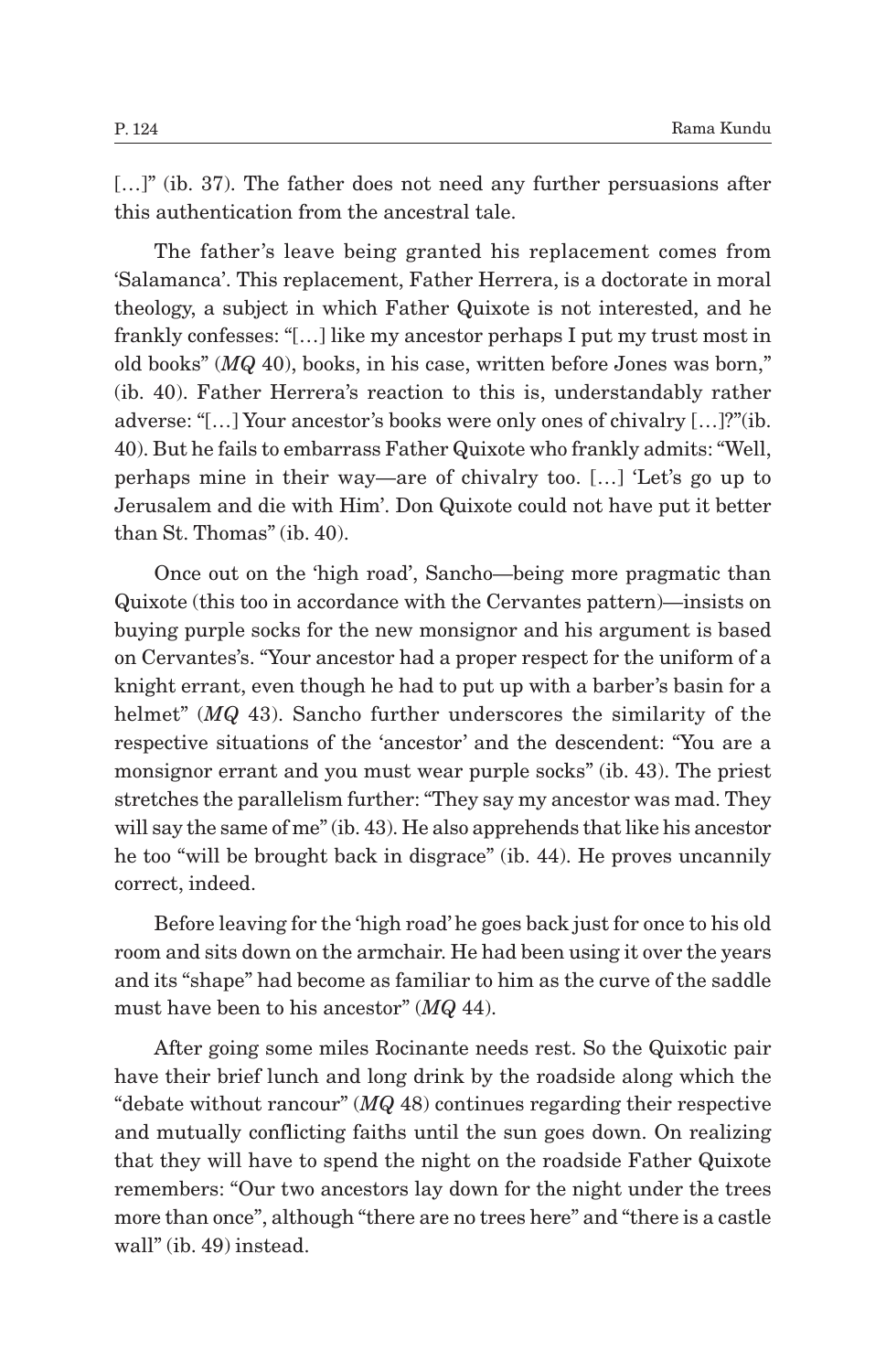The shadows of the ancestors never really desert the descendants. At the same time Greene also takes care to give his personae their own unique identities. Thus, their faiths are completely different from their ancestors, and each holds staunchly on to his own respective brand of faith although both warily admit scope for 'doubt' or uncertainty. Again, unlike the Sancho of Cervantes Greene's Sancho always addresses Greene's Quixote as "friend". With reference to the parable of the prodigal son Sancho offers his own interpretation that Christ is dismissing obscene wealth like that of Job and uses this context to remind Father Quixote: "Christ was nearer in time to the author of Job than you are to your great ancestor, the Don" (*MQ* 60). However, in spite of their distinct individuality or uniqueness, Greene's Quixote and Sancho are never completely separable from the other identities that accumulate upon them from Cervantes's pages. Every big or small detail seems to quiver with the delightful burden of accumulated memories. Not only do the friends proudly flaunt their respective 'ancestors', the "very old" (ib. 62) car too follows its own "ancestor's" (ib. 62) very slow ways; and the priest says with affectionate indulgence, "That's Rocinante's favourite speed" and that he "can't make her strain—not at her age" (ib. 62). Sancho complains that they are being passed by every car on the road (ib. 62). But Father Quixote does not care: "What does it matter? *Her ancestor* never got up to thirty kilometers an hour" (ib. 62). Quick comes the repartee: "And *your ancestor* never got further in his travels than Barcelona" (ib. 62; emphasis added). But this does not perturb the father "What of it? He remained almost in hailing distance of La Mancha but his mind traveled very far. And so did Sancho's" (ib. 62-63).

The ancestor does not only control the pace but also the track, the road-map of the journey. On reaching Madrid, Father Quixote, quite innocently though, brings his friend to an ignominious place; the obvious allusion to the other Quixote halting at the brothel. As they are made to sign some papers on the eve of checking out Sancho prompts the father to write "Barcelona" for destination. The Father is surprised—"you never said anything about Barcelona". Sancho says, "Who knows? We might go there. Your ancestor did" (*MQ* 78).

On journey, the two discuss all possible subjects from religion to politics, morality to love, helping each other with glasses of wine all the time and the mayor recalls his 'ancestor' for inspiration: "I can say, like *my ancestor Sancho*, that I've never drunk out of vice in my life" (*MQ* 90;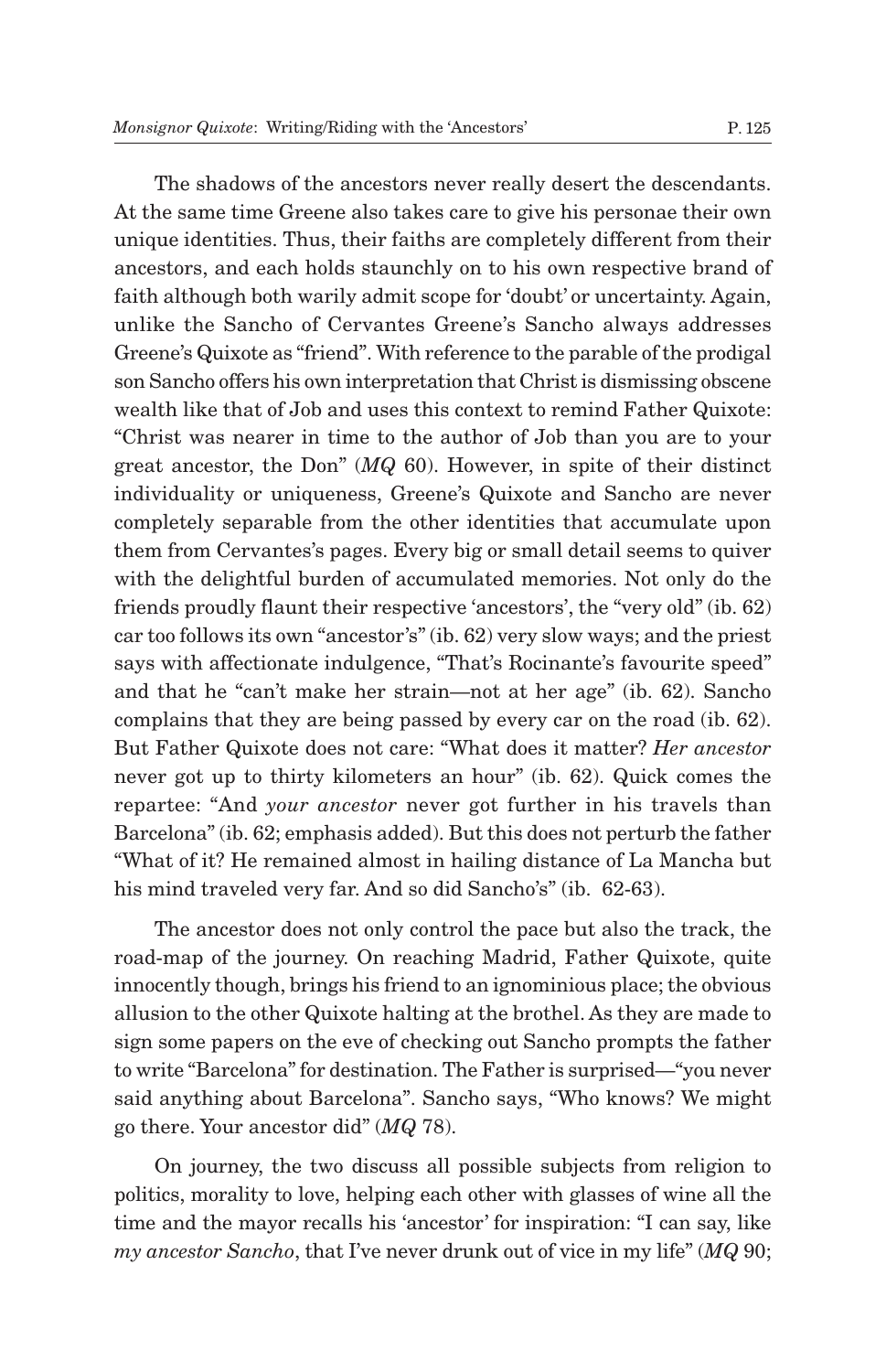emphasis added). As Sancho once tries the priest's collar on his own neck, and then in a flash of recognition realizes there is nothing priestly about the priest, who is such a lovable human individual in spite of his vocation, he exclaims: "How odd, father, without your collar I would never take you for a priest and certainly not for a monsignor" (ib. 92). The priest reminds the Mayor: "When his housekeeper took away his spear and stripped Don Quixote of his armour you would never have taken him for a knight errant. Only for a crazy old man" (ib. 92), thus defining his own image in terms of the self-reflexive paralleling with the shadow in the 'ancestral' mirror.

The mirror is sought not only in mirth but also in critical moments of apprehension, and later, of sadness. As they are stopped by the suspicious Guardia for cross-examinations regarding their travel plan, Father Quixote feels uneasy at this turn of events because no such thing had ever happened to him before. But Sancho encourages by reminding: "It wasn't until he left his village that your ancestor encountered the windmills." And he compares the two situations to prove that they are in an advantageous position. "Look. Our task is easier. We have not thirty or forty windmills to encounter, we have only two" (*MQ* 96). The analogy of the windmill is stretched further. "The fat Guardia, who was returning with his companion, certainly brought a windmill to mind by the way he waved his arms as he explained to his companion the strange contradictions he had encountered" (ib. 96-97). Quixote and Sancho take a little time for starting again. In the meantime the two Guardia come back in a jeep and pass them. "We have conquered the windmills", the Mayor said. The Mayor's answer to the father's innocent "What windmills?" springs from the whole disillusioning historical-sociological text of Greene's times: "The Guardia revolve with every wind. They were there with the Generalissimo. They are there now. If my party came to power they would still be there, turning with the wind from the East" (ib. 103). The analogy serves to metaphorise the present while casting a sharp ironical flash upon people's obnoxious servility to the powers that be. After the Guardia leave the friends resume their talk about life, love and faith. As the evening draws on the talks become more intimate. Quixote speaks of his own 'Dulcinea' (ib. 104) (in this case she turns out to be none else that St. Therese) whose letters—and especially one sentence: "Before we die by the sword, let us die by pin stabs" (ib. 104) had consoled him during his days of difficulty with the bishop. Sancho points out, "Your ancestor would have preferred the sword" (ib. 104); but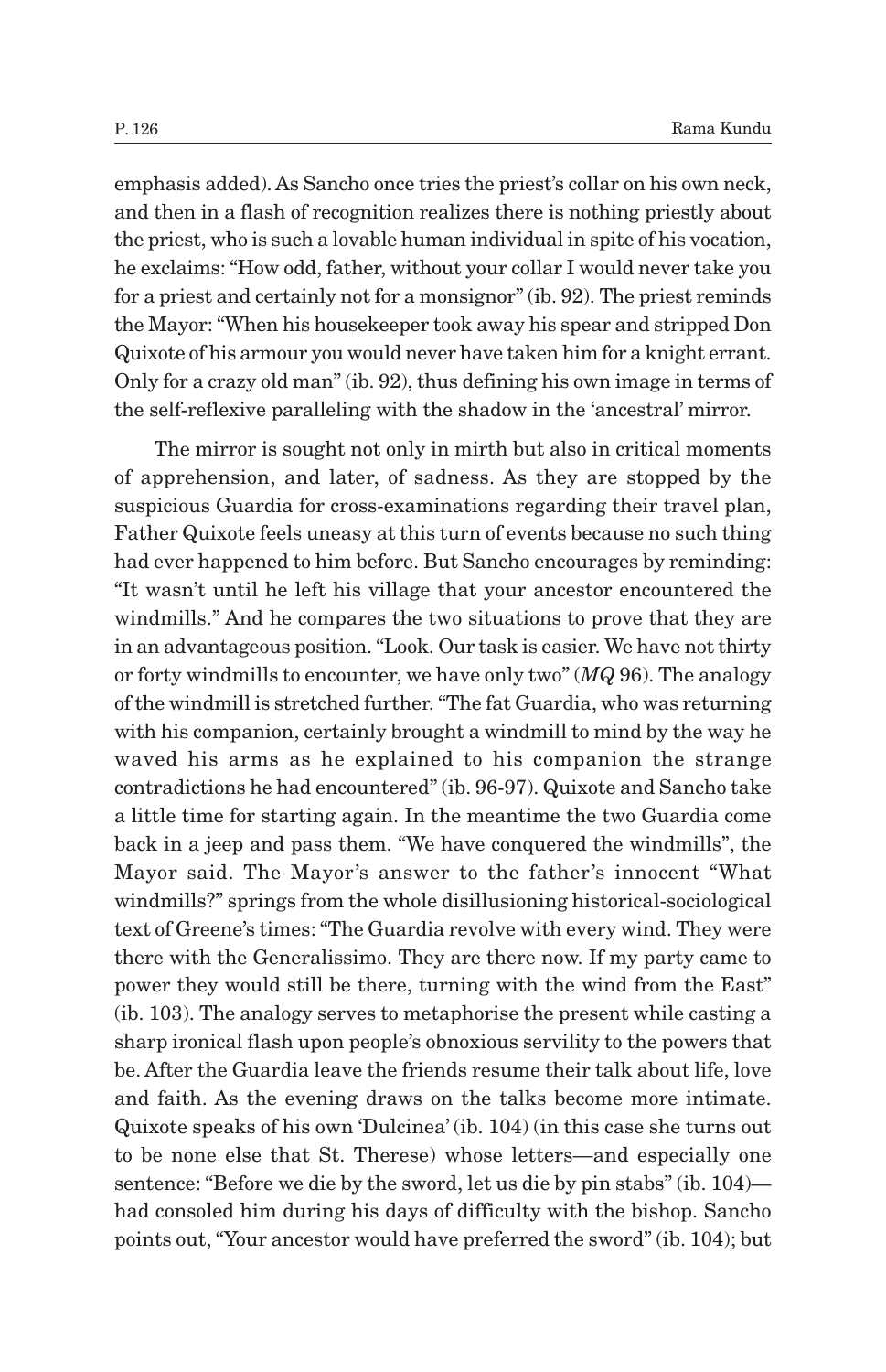Quixote corrects him: "All the same, perhaps, in the end it was by pin stabs that he died" (ib. 104). Thus the two texts continue to coalesce, thereby underscoring, on occasions, some universal wisdom; that real life is not heroism, adventure, glory, but often involves inglorious torture, and small but intense anguishes.

The respective spatial frames too mirror each other, thereby leading to a similar illusion of 'space'. Thanks to the tardiness of the Father's old 'Rocinante' the two friends cover small distance in proportion to the time they have spent on the road. Nevertheless they realise that it is not so much the actual measurement of space but the illusion of space that matters. "It seemed to him that his journey had already extended across the whole breadth of Spain, though he was not much more than two hundred kilometers from La Mancha. The slowness of Rocinante made a nonsense of distance (*MQ* 106). In this perception of the difference between empirical reality and 'virtual reality' (*a la* Baudrillard, 1993) of space again he draws a special comfort from recalling: "Well, the furthest that his ancestor had gone from La Mancha in all his journeys had been the city of Barcelona and yet anyone who had read the *true history* (emphasis added) would have thought that Don Quixote had covered the whole immense area of Spain. There was a virtue in slowness which we had lost" (*MQ* 106).

The pair has been, as it were, following in the footsteps of the ancestral pair. As they take the road to Arevalo in order to give the Guardia a slip they find some old torn posters of a traveling circus on the walls, with a large-sized man called 'El Tigre'. The sight of the poster starts off the conversation that Spain seems to change very little with time, and continuing to be the same old Spain as in the days of Don Quixote. This prompts the Mayor's conjecture—"We shall have our adventures on the road, father, much as your ancestor did. We have already battled with the windmills and we have only missed by a week or two an adventure with the Tiger. He would probably have proved as tame when challenged as your ancestor found the lion" (*MQ* 108). In response to this the modest father points out the difference between himself and the original Don: "But I am no Don Quixote, Sancho. I would be afraid to challenge a man of such a size" (ib. 108).However, his friend knows him better. "You underrate yourself, father. Your faith is your spear. If the Tiger had dared to say something derogatory of your beloved Dulcinea!" (ib. 108).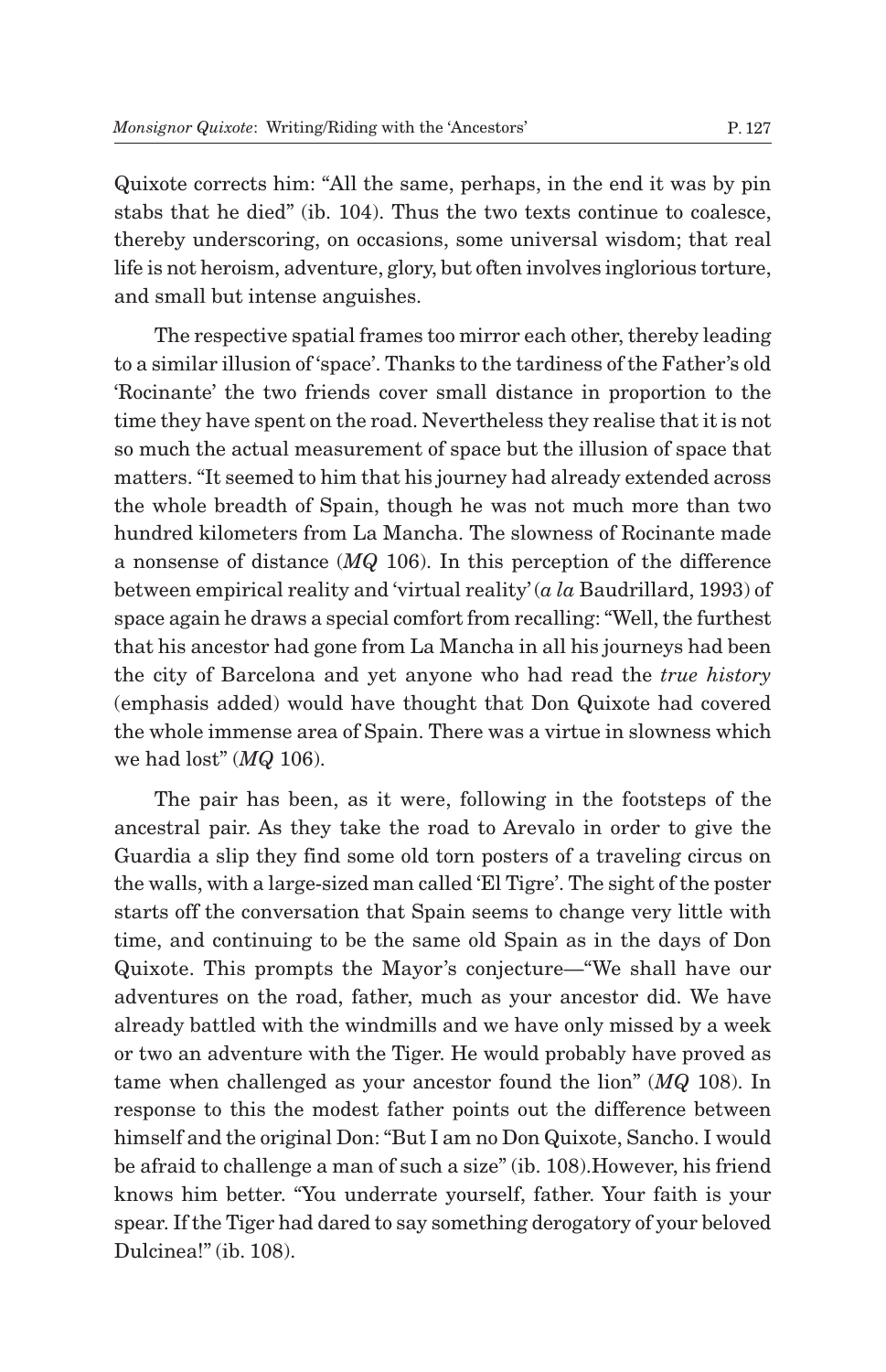In course of this resumed journey they arrive at 'Salamanca'. The father's "knowledge of hotels was necessarily limited" (*MQ* 114) just like his ancestor's knowledge of inns and Sancho brings him to a brothel. The priest's innocence is only as touching as that of his ancestor in a similar situation.

There are certain occasions when the focus is slightly readjusted so as to include not only the other *Quixote* but its author too. As the pair set out next morning "Father Quixote suggested they take the road to Valladolid in order to see the house where the great *biographer* (emphasis added) Cervantes had completed the life of his forebear" (*MQ* 119). [In a later context Quixote also mentions Cervantes as the "historian" (ib. 198)]. The friends discuss the event of Cervantes's arrest by mistake, and its possible impact on a detail of his book. "Of course he was let out on bail". Father Quixote tells Sancho, "But think of going on with the life of my ancestor under the weight of that threat. I sometimes wonder whether he had that night in mind when he wrote of how *your* ancestor, after he became governor of the island, ordered a youth to sleep a night in gaol" (ib. 21).

In the meantime other books figure in their road-side siesta, which again are perceived in connection with Cervantes. During this trip Father Quixote has gone through the *Communist Manifesto* which he had borrowed from Sancho. And he notes striking similarities between the two dreamers, *i.e*., Karl Marx and Don Quixote. "I think my ancestor would have got on well with Marx. Poor Marx—he had his books of chivalry too that belonged to the past" (*MQ* 123). An interesting angle indeed! Marx has produced hosts of admiring followers and no lesser number of hostile detractors, but this kind of affectionate-amused response to Marx, equating the sombre idol to the delightful adventurism of Quixote is at least unusual. Sancho, expectedly, is put on the defensive: "Marx was looking to the future" (ib. 123). But Quixote points out that Marx was also "mourning all the time for the past, the past of his imagination" (ib. 123). And he reads out several passages from Marx alternately with similar passages from Cervantes, to come to the conclusion—"this man Marx was a true follower of my ancestor"(ib. 123). Here Greene underscores the element of innate Quixotism in all brands of serious idealism. The father analyses the lack of realism in Marxism and asks in conclusion: "If the whole world becomes bourgeois, will it be so bad—except for dreamers like Marx and my ancestor?" (ib. 125). Father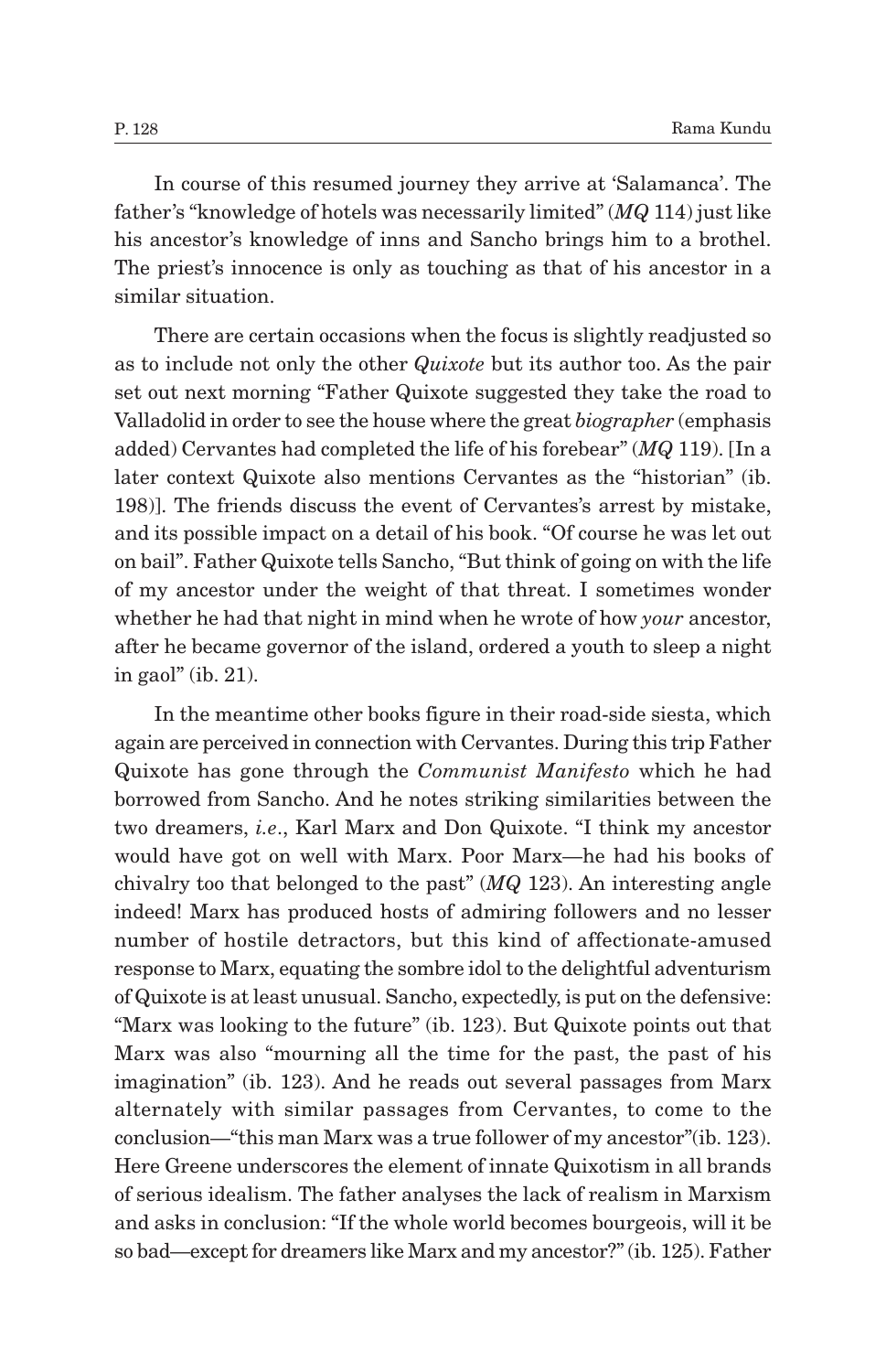has enjoyed his first reading of the *Communist Manifesto*, and offers Sancho some of his own "books of Chivalry", *i.e*. gospels in return. Sancho retorts, "I would find your taste as absurd as Cervantes found your ancestor's" (ib. 127). Greene's book thus turns out to be a book about 'books' of 'chivalry'—very much like the book of his literary ancestor, Cervantes, and both look back to books of the past—somewhat dated and yet popular 'grand narratives' with synchronic critiquing and nostalgia.

As Father Quixote is disturbed over the question of his own possible incapacity for love he wants to get back to the comfort of his religious books which Sancho had called "his books of chivalry, but he could not help remembering that Don Quixote at the last had renounced them on his deathbed" (*MQ* 140). And he apprehends: "perhaps he too when the end arrived […]" (ib. 140). Sancho too is apparently carried away by the game of ancestor-claiming; "Remember father," he would say, "what a good Governor my ancestor made. Don Quixote with all his chivalry and courage would never have governed so well. […] My ancestor took to governing just as Trotsky took to commanding an army" (ib. 142-143).

For explaining the motivation and justification of every act the ancestor must represent the referral point. As the father helps the bankrobber to escape he explains his motive to Sancho by referring to Don Quixote's sense of justice: "You remember what my ancestor told the galley slaves before he released them, 'there is a God in heaven, who does not neglect to punish the wicked nor to reward the good, and it is not right that honourable men should be executioners of others'" (*MQ* 146-147). When the escapee folded up in the luggage boot of Rocinante complains about their delay, Father Quixote rebukes him in much the same words as his ancestor had used. "We are not your judges, but your conscience should tell you that ingratitude is an ignoble sin." The escapee, however, like his original version (the galley slaves) is very rude; he forces Quixote to exchange his pair of shoes and to take the road of his own choice. When the rogue leaves at last the Father can feel thankful by looking back to his ancestor; because "At least he didn't assault me like the galley slaves assaulted my forebearer" (ib. 151).

In the meantime news has reached home. The new Father and the bishop together have almost decided to put Quixote up in the madhouse. He gets the information from Teresa and anxiously reports to Sancho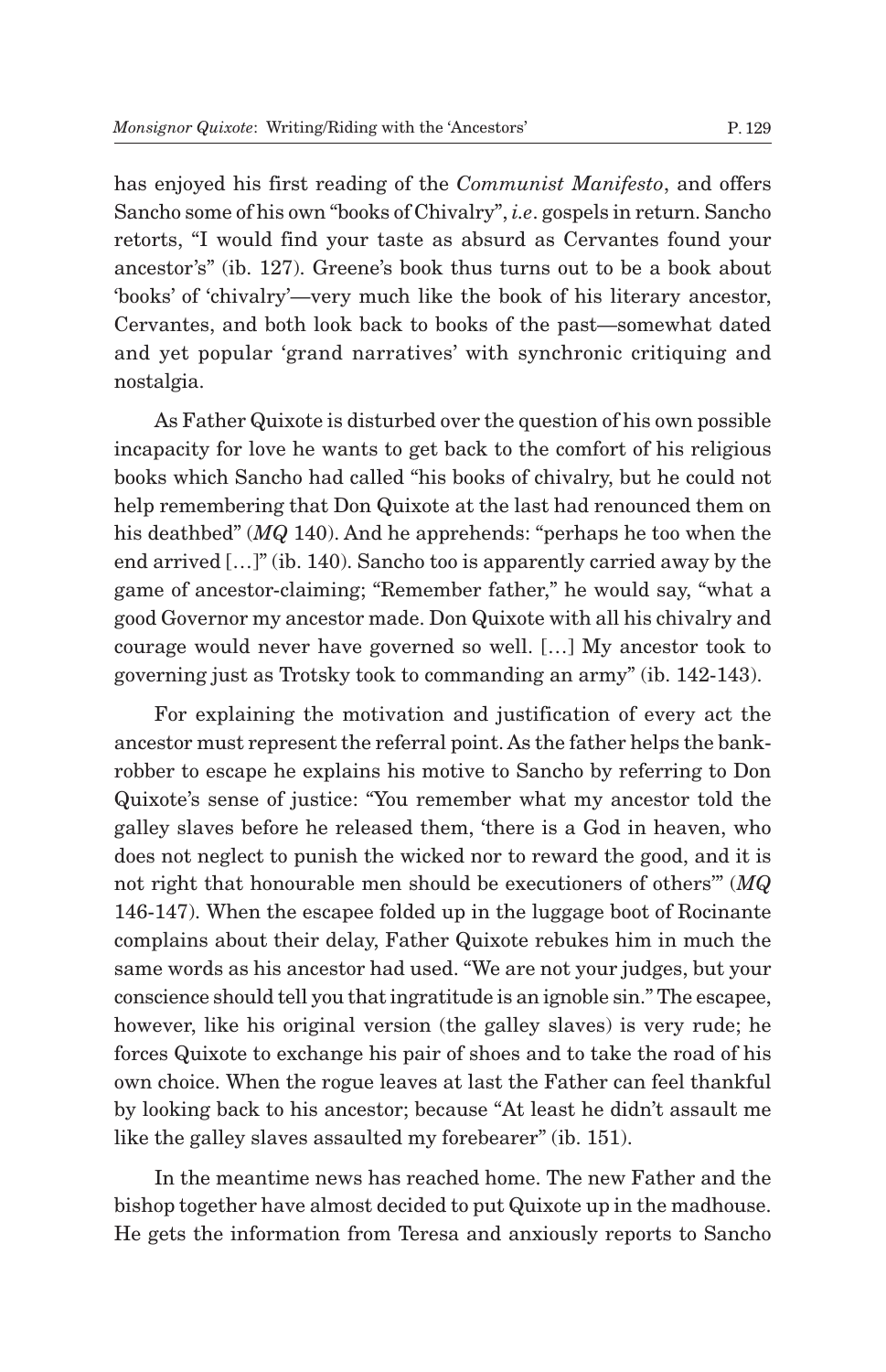who seeks assurance, again, by invoking the instance of his ancestor: "Well, there's no harm in that. They thought your ancestor was mad too" (*MQ* 156). They halt on the roadside and take glasses of wine in quick succession. At this point we get glimpse of an exceptional moment when Father Quixote angrily stresses his difference from Don Quixote, by asserting his own distinct identity. The Mayor too takes cue: "I am glad that unlike your ancestor you enjoy your wine" (ib. 160). He further elaborates his point by mischievously citing how Don Quixote frequently stopped at an inn but never drank a glass, although like them he had many meals of cheese in the open air. While listening to this comparative study Father Quixote suddenly flares up:

"'Why are you always saddling me with my ancestor?'

'I was only comparing…'

 'You talk about him at every opportunity, your pretend that my saints' books are like his books of chivalry, you compare ourlittle adventures with his'".

He goes on emphatically to pronounce his freedom from the 'ancestor' and the ancient text: "Those Guardia were Guardia, not windmills, I am Father Quixote, and not Don Quixote. *I tell you, I exist*. My adventures are my own adventures, not his. I go *my way*—*my way*—not his. I have free will. *I am not tethered to an ancestor who has been dead these four hundred years*" (*MQ* 161-2; emphasis added). Ironically the angry assertion itself betrays a Bloom-ian 'anxiety'—the ephebe's desperate 'swerve' in order to get over the shadow of the precursor.8 However, for Father Quixote it proves only a momentary desire.

Soon afterwards, when Father Quixote, like his ancestor, is forcibly brought back home (by Father Herrera and Dr. Galvan), he tries to brace up for the adversity by means of recalling the 'ancestor' who was caught up and put under similar ordeal: "My ancestor was at least spared the bishop when the priest brought him home. And I prefer Dr. Galvan to that stupid barber who told my ancestor all those tales about madman" (*MQ* 180). The accusation of madness is a handy device (anticipating Foucault!) to validate the marginalization—often landing in imprisonment—of the accused.9 While Cervantes represents an early

<sup>8</sup> In his book *The Anxiety of Influence: A Theory of Poetry* (1973), Harold Bloom emphasizes the desire to evade earlier writings as a central motivation in literary production.

<sup>9</sup> Foucault, in his *Madness and Civilization* (1961) focused on the practice since Enlightenment of banishing alternative modes by labeling them as 'madness'.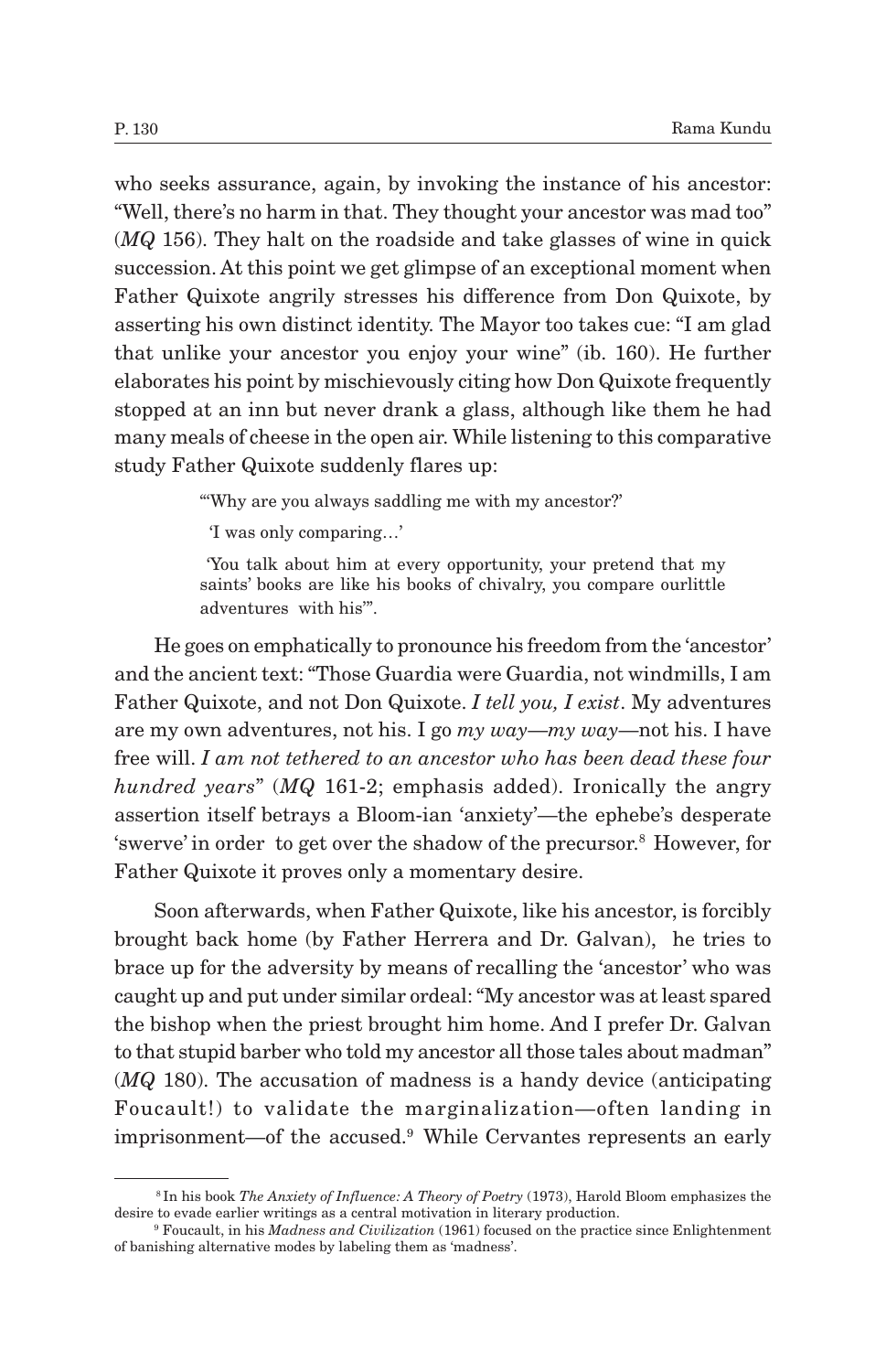anticipation of the Foucauldian concept, Greene deliberately reworks on the same from his late twentieth century vantage point, and the two texts again converge on this discourse of madness, censor and imprisoning. Greene's Quixote emphatically declares that he doesn't "for a moment believe" that Don Quixote was a madman, thereby challenging the age-old discourse of madness. He also hopes that "they" will not try to burn his books as they did to his ancestor's. But he is informed that the bishop has already ordered his study to be kept locked. "So I am a prisoner, he thought, like Cervantes" (*MQ* 192), he exclaims. The exclamation equates Father with both Quixote and his author Cervantes.

As the father remains blissfully unaware of the grave danger his act of sheltering the criminal has landed him in, Sancho gets apprehensive, and he sounds his warning in referential terms. "You don't seem to realize, father, what a grave crime you have committed. You've freed a galley slave" (*MQ* 202). Thus, the different activities of the two protagonists again and again get layered upon some common paradigmatic action in which times, histories and texts get conflated. In the process of this conflation the ancestor can acquire the dimension of an addressee or even a deity with whom the successor can get engaged in a dialogue or prayer; for instance, the father's sympathy for the unsuccessful criminal: "I shall pray to my ancestor<sup>10</sup> for him. How often the Don knew failure. Even with the windmills" (ib. 202).

Once out on the road the second time—this time it is going to be an indefinite journey along an unplanned route—the two take the countryside road, and stopping by an unknown stream, chill their bottles. As the "two survivors" (*MQ* 204) drink a toast to themselves—one a committed Marxist who has survived persecution of the party and the other a devout Catholic who has survived the persecution of the church it is also a toast to a deeper mutual bond they have arrived at. The two can become friends because in spite of being sincere believers, they are not orthodox; both of them recognize the faint "voice of uncertainty" that sometimes stirs in the minds of both. Here also the father seeks a support from his ancestor. "Did the Don really believe in Amadis of Gaul, Roland and all his heroes or was it only that he believed in the virtues they stood for?" (ib. 204).Even in regard to small details they would refer to

 $10$  Frazer mentions the practice prevalent among some ancient communities of praying to a dead 'ancestor' for an extraordinary benediction like rain during draught (1993:71).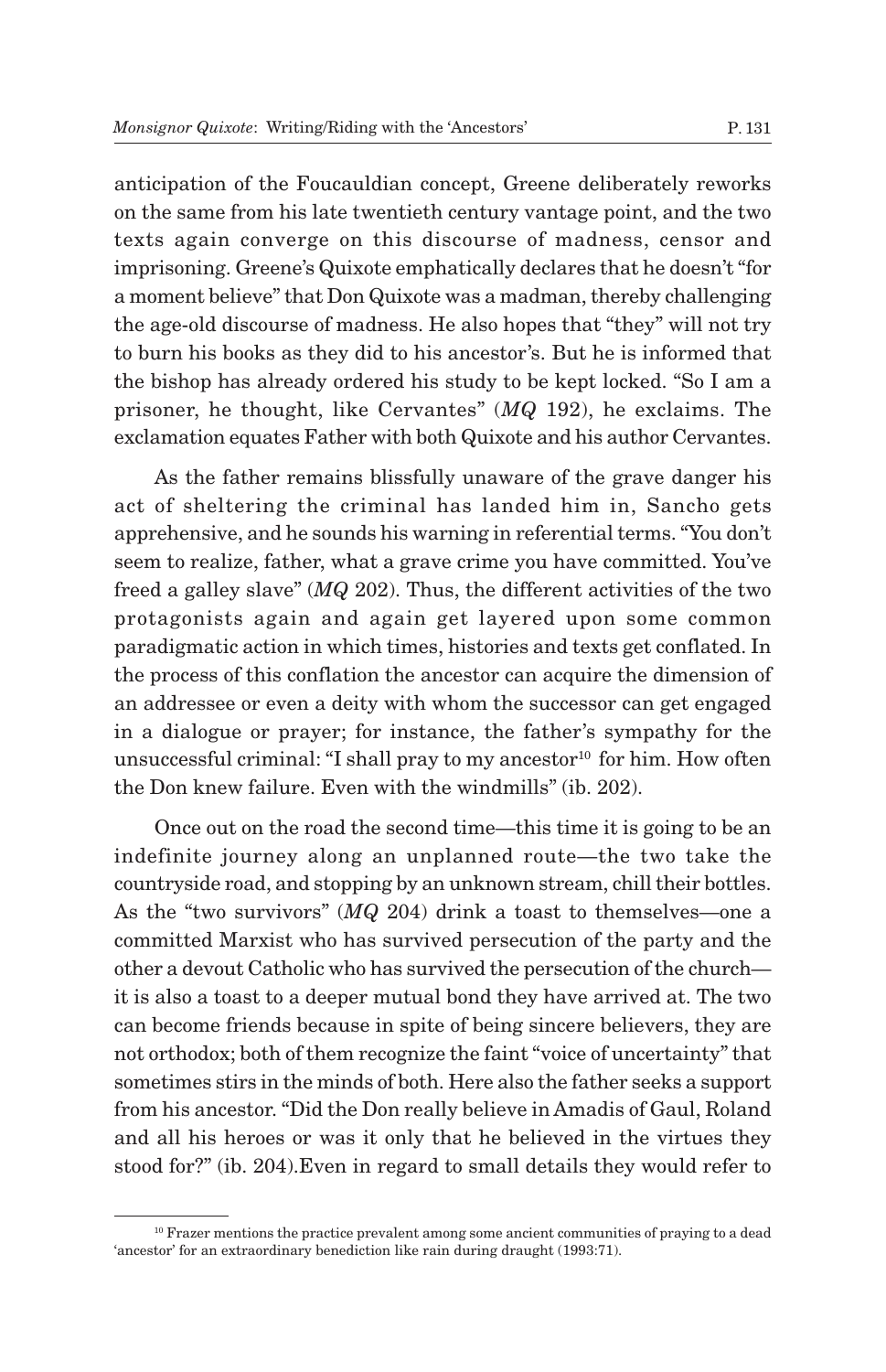the ancestors: "Was it your ancestor or mine who used to say 'patience and shuffle the cards'?" (ib. 206).

The melancholy shadow of an impending doom hangs low over their resumed trip. With the bishop's letter of suspension in hand Quixote feels his days in El Toboso are now permanently over. Sancho broaches a proposal that the father could stay at the Trappist monastery while he would cross over to Portugal. The father suddenly makes what might appear a desperate effort to evade the fate of his ancestor and take a 'swerve' ahead: "I don't want our travels to end. Not before death, Sancho. My ancestor died in his bed. Perhaps he would have lived longer if he had stayed on the road. I'm not ready for death, yet, Sancho" (*MQ* 210). Here is one last, though brief and eventually ineffective, struggle to disentangle himself from the shadow of the ancestor. But his fatal encounter with 'windmills' is not very far. They have already covered a long distance over steep mountain paths in order to avoid the Guardia and have reached Galicia, where everybody talks apprehensively about the 'Mexicans'. Before the final catastrophe, however, there is still time left for one last Rabelaisian jaunt when past and present meet in a graceful embrace. Searching for some good wine, Monsignor Quixote and Sancho arrive at Sen~or Diego's house and when the Mayor introduces his friend, Sen~or Diego is delightedly [not skeptically] surprised:

"'Quixote, not surely……'

'An unworthy descendant', father Quixote interrupted him. […]

'As for myself: the Mayor said, 'I cannot claim to be a true descendant of Sancho Panza. Sancho and I have a family name in common, that's all, but I can assure you that Monsignor Quixote and I have had some curious adventures. Even if they are not worthy to be compared […]'". (*MQ* 219)

As they sit down to taste the very best wine of Señor Diego's vineyard, Father Quixote toasts "to the Holy Father and his intentions'. Sancho asks with an unusual sadness: "Do you think that the Monsignor's ancestor really represented the chivalry of Spain: Oh, it may have been his intention, but we all make cruel parodies of what we intend" (*MQ* 222). Father Quixote has to take hasty leave from this exquisite séance in order to encounter the vulgar Mexicans' insult of 'Our Lady', and Señor Diego bids him an emotion farewell: "I shall always remember how under this fig tree I was able to entertain for a short while a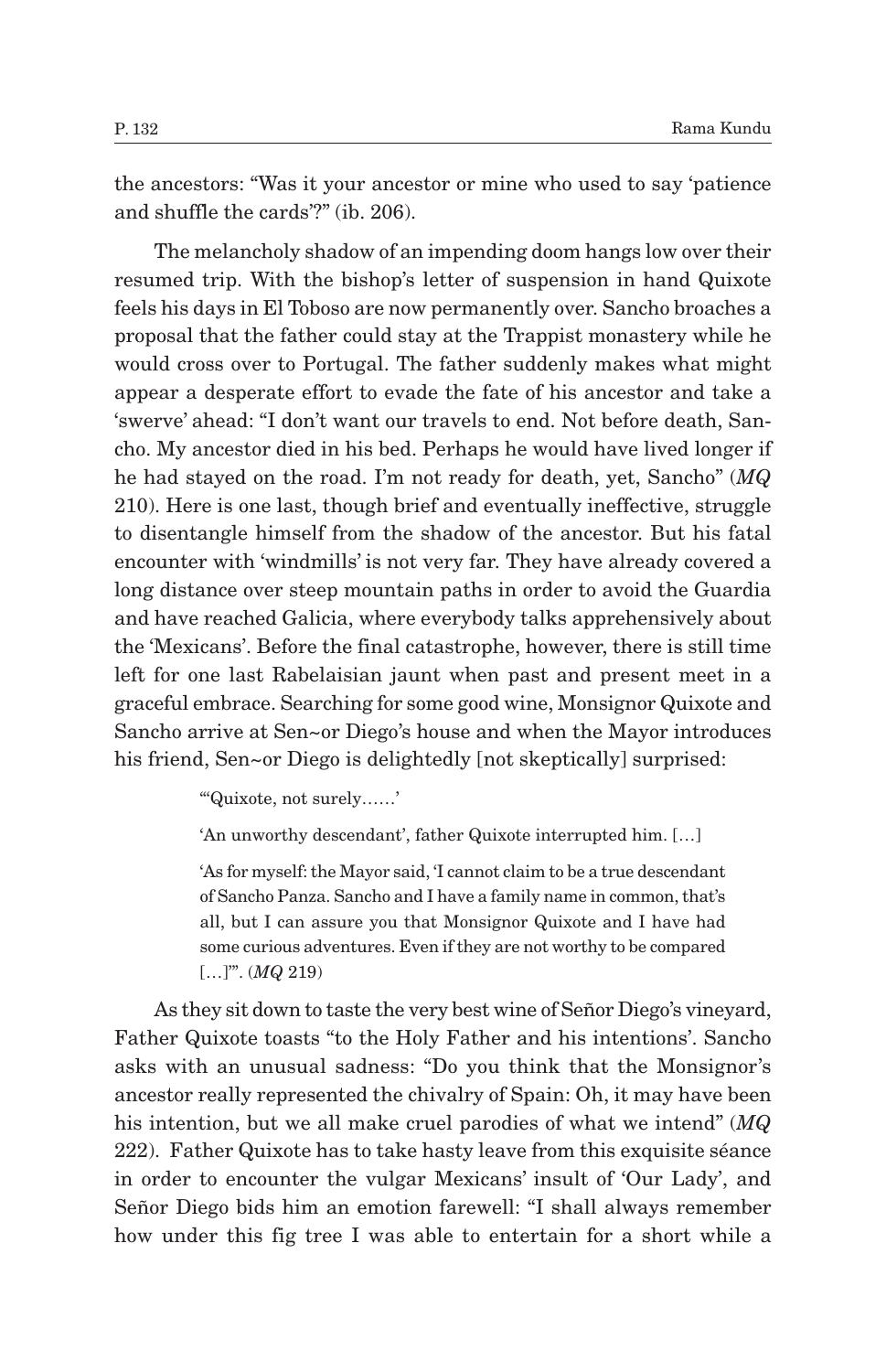descendant of the great Don" (ib. 224). Apparently Señor Diego is one of those imaginative minds for whom the fictional is no less real than reality.

The father is decided now to prevent the Mexicans offending 'Our Lady'; even at this crucial moment the ancestor's genial shadow is not withdrawn. He puts on his *perchera* saying "We are going into battle, Sancho. I need my armour. Even if it is as absurd as Mambrino's helmet" (*MQ* 225). As the father is on the point of confronting the vulgar procession Sancho implores him to come away. But like the ancestor he dismisses the warnings of his Sancho; indeed their mind-sets have become so attuned to this intertextual way of thinking that even at this moment of crisis they think, speak and act referentially, as if their very existence derives legitimacy from its textuality or referentiality:

> "'Oh, you are talking like that other Sancho, and I say to you as my ancestor said when he saw the giants and you pretended they were windmills—'If you are afraid, go away and say your prayers'". (*MQ* 227; emphasis added)

The consequence too proves equally fatal for the ancestor's descendant. Thus, again and again the two tales appear to coalesce, and the barrier line between 'fact and fiction' or rather between two fictions seems to disappear, one being imitation at the second remove, by imitating a previous imitation of life.

As Father Leopoldo and Professor Pilbeam in the Trappist monastery talk about the difficulty of distinguishing 'fact' from 'fiction', the badly mauled Rocinante carrying the fatally wounded Monsignor smashes against the wall of the Trappist church. Sancho introduces his unconscious friend, and Professor Pilbeam exclaims: 'Quixote! Impossible'. Sancho again proudly claims: "Monsignor Quixote of El Toboso. A descendant of the great Don Quixote himself". The Professor still contests: "Don Quixote had no descendants. How could he? He's a fictional character". Father Leopoldo now intervenes: "'Fact and fiction again, Professor. So difficult to distinguish'" (*MQ* 240). And the Mayor further blurs the distinction by quoting Cervantes: "In a certain village in La Mancha, which I do not wish to name" (ib. 242): Apparently the suggestion that both the Quixotes—of Cervantes as well as of Greene were born in the same place, in the anonymous region of creative imagination, further reinforces the idea of "the *difficult distinction* between fact and fiction" (*MQ* 242; emphasis added).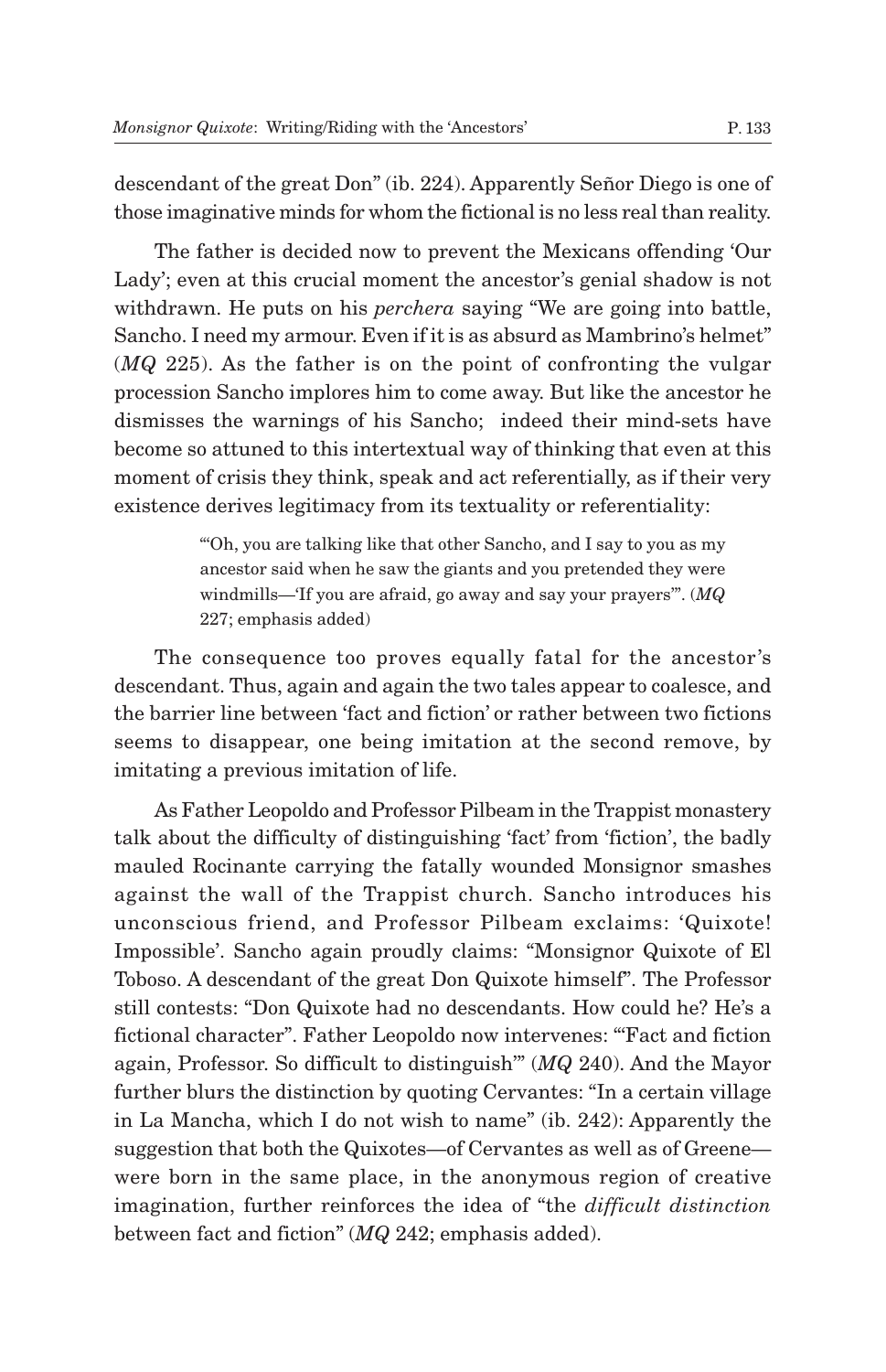Even in death the father remains loyal to his 'ancestor'. In his feverish delirium on the eve of death the father asks for Mambrino's helmet (*MQ* 245) and offers Sancho not a governorship but a kingdom (ib. 246). At the climax of the dream Mass he succumbs in the arms of Sancho, saying "*Compañero*" (ib. 250), while the Mayor repeats in murmur, "*Compañero*, […] this is Sancho', while feeling in vain for the heart beat (ib. 250-251)

\* \* \*

While examining the impact of *Don Quixote* on creative and critical writing across space and time (in the chapter '*Don Quixote* as Landmark') A.J. Close observes: "Cervantes touched an archetypal spring here which, as is the way with great myths, would inspire and still continues to inspire a prodigious quantity and range of creative activity" (*MQ* 112). Close's long list of such activity includes *Monsignor Quixote*, which is also commonly viewed as "this seriocomic offshoot of Cervantes's gigantic fable."11

Greene's *Monsignor Quixote*, however, is not just another item on this long list; rather it stands out as a unique example of the impact of Cervantes on a modern writer. At the age of seventy-eight, at almost the end of his long literary pursuit, Greene, like Borges's Pierre Menard, examines his life-long commitments, uncertainties, illusions in the light of Cervantes's book, and presents through his version of *Quixote,* an aesthetic that challenges and subverts the traditional divide between fictionality of fiction and facticity of fact , in addition to a tale that is simultaneously modern and ancient, a fresh novel which is at the same time four hundred years old, and thus aptly illustrates Michael Foucault's idea of a book :

> The frontiers of a book are never clear-cut […] it is caught up in a system of references to other books, other texts, other sentences […] The book is simply not the object that one holds in one's hands […] its unity is variable and relative. (Foucault, 1969:23)

*Monsignor Quixote* illustrates the process of absorption and transformation of a prior text by means of a respectful, careful and celebrative evocation, in which the practice of 'transposition' leads to a

<sup>&</sup>lt;sup>11</sup> Robert Towers' review-article "An Amiable Greene" represents a typical view of the novel.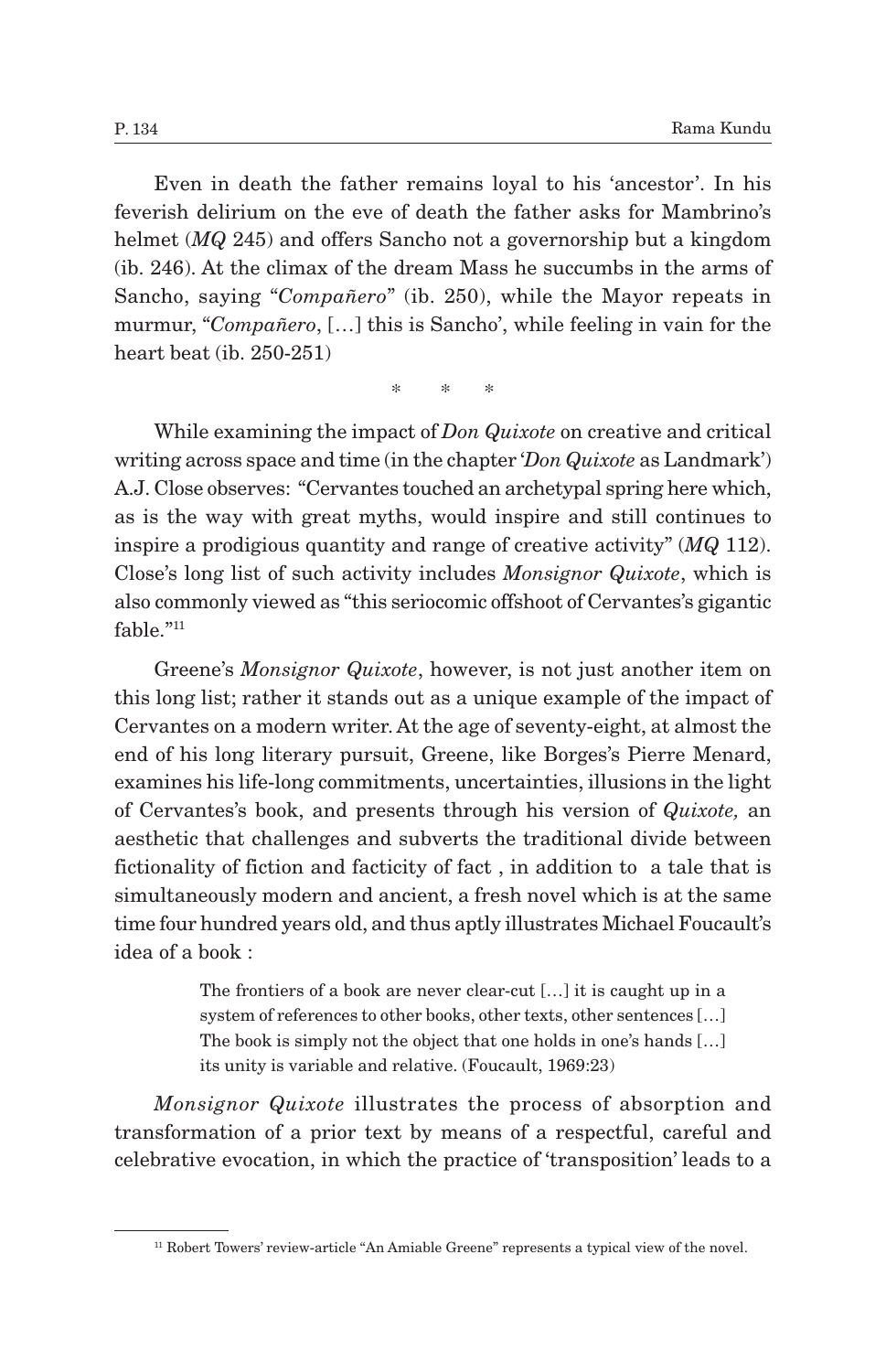layering of meanings which is again achieved through a meticulous layering of the texts.<sup>12</sup>

*Monsignor Quixote* can be considered a unique example of transtextuality involving overt relation between two particular texts the 'hypotext' of Cervantes and Greene's own 'hypertext' (*a la* Gerard Genette), as result of which intertextuality leads to simultaneously diffuse and enrich penetration of the individual text by echoes, resonances, reminders, transformations, of the other text. *Monsignor Quixote* is not just automatically intertextual,<sup>13</sup> but rather deliberately, self-consciously, self-reflexively, nostalgically, ironically, parodically, delightedly and delightfully interinvolved. Indeed here we have an instance of intertext as "an activity that foregrounds the boundaries as well as the boundary-crossings between texts" (Shastri, 2002:332). It is essentially an interdependent, interinvolved text which is built upon a continuous chain of cross-referencing and interplay. It is also a doublevoiced text, continuously offering and inviting points of comparison between the overt text and the covert one(s).

Whereas the 'horizontal axis' invites us readers to join the author in following the adventures of Monsignor Quixote, the author himself derives his inspiration and the authenticity of his story by connecting himself through the 'vertical axis' (*a la* Kristeva, *Desire in Language*, 1980) to the pursuits of the great Don in the generator text. In the process the two texts are continuously criss-crossed. The endlessly referential hypertext never really allows the reader to be oblivious about the dominating overshadowing hypotext which hangs over the pages like some exquisite, mellowed and beautifying evening light.

It is also a kind of dialogue between the two texts—an illustration of Eco's "books speak[ing] of books" in their unique "imperceptible dialogue" (Eco, 1998:286); a dialogue between authorial voices, as well as between the past and the present, anteriority and posteriority,

<sup>&</sup>lt;sup>12</sup> Kristeva challenges traditional notions of literary influence, saying that intertextuality denotes a transposition of one or several sign systems into another or others. So that discourses or sign systems are transposed into one another—so that meanings in one kind of discourse are overlaid with meanings from another kind of discourse, resulting in a kind of 'new articulation'.

<sup>&</sup>lt;sup>13</sup> Abram's definition: "The multiple ways in which any one literary text is inseparably interinvolved with other texts"; or the text stirring Barthes-ian 'pleasure' from the recognition of: "the impossibility of living outside the infinite text", thereby making intertextuality the very condition of textuality (Barthes, 1976:51-52) or Barthes' famous remark: "any text is a new issue of past citations" (1981:39).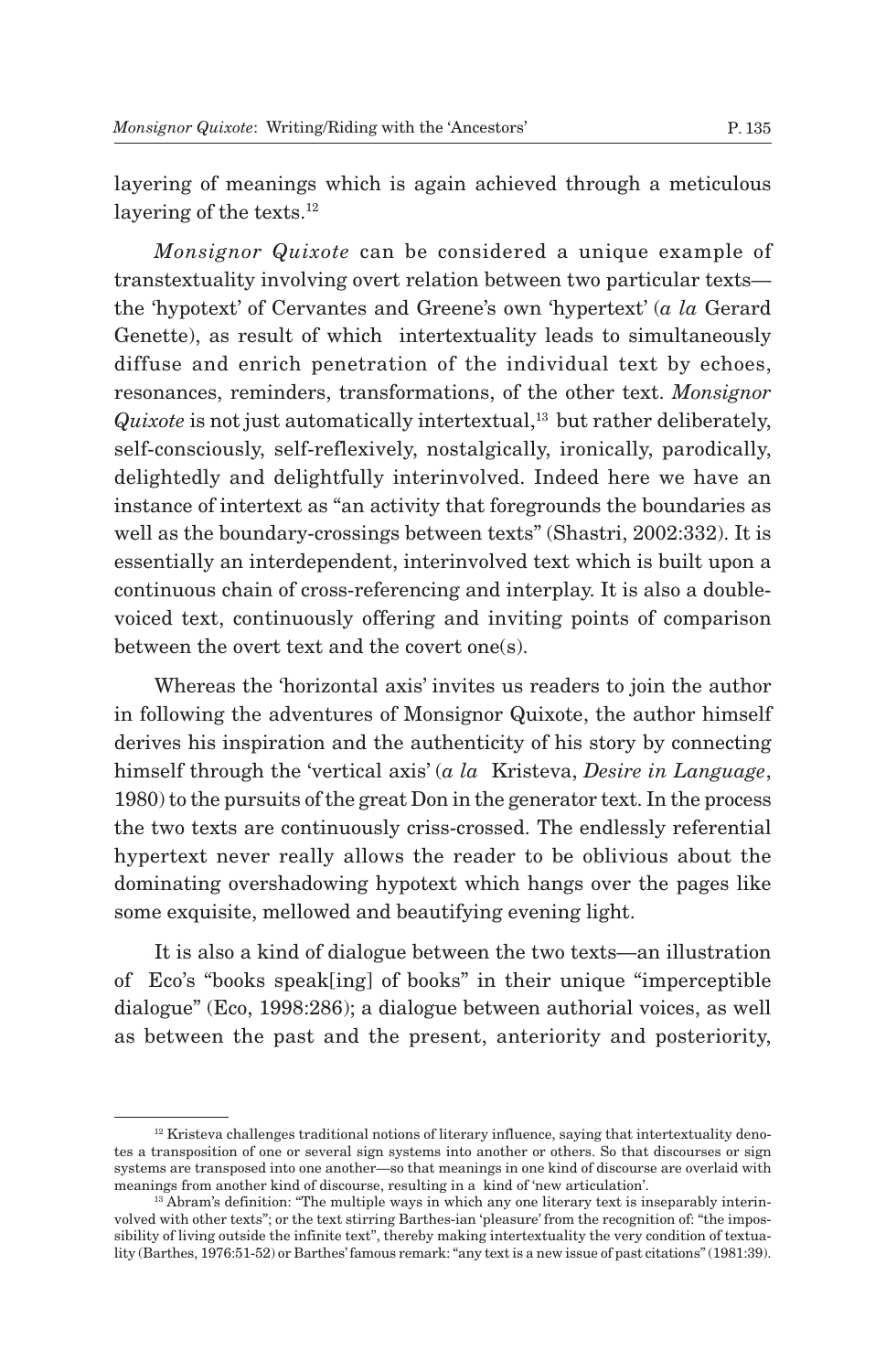ancestors and descendants, which is further enriched by continuous crossreferences to the other books [with mild irony]—theological and political—that have been operative behind the grand narratives of history and culture—and books like the *Bible* or the *Communist Manifesto*, thus typically illustrating "intelligence informed by other men informed by other men informed!"(*a la* Wesker). The 'dialogue' between the last two books again, presents a debate between Greene and Greene—the onetime Communist and the 'Catholic turned agnostic'; the author interrogates thus his two 'faiths' through the 'Pyrrhonian'14 'voice of uncertainty' while exploring the issues of faith and doubt, hope and despair, and love and lovelessness—issues that had kept him preoccupied throughout his life and writing career. On the eve of 'going forth' on the roads the priest does not forget to pack, in addition to wine, cheese and sausage, volumes of St Francis de Sales, St John of the Cross and St Teresa which correspond to the Don's old books of chivalry [The father's books of theology are mentioned by Sancho as "all your books of chivalry" (*MQ* 110)] along with Heribert Jone's book on moral theology and a copy of the *Communist Manifesto*, which will inform the nature of their (referential) talk on this loquacious journey. [Father Leopoldo in the Trappist monastery even compares Saint Ignatius to Don Quixote who, in his perception, "have a lot in common" (ib. 237)].

The trip along the road to La Mancha is no less delightfully bibulous than loquacious in course of which the traveling duo can even launch a Baccahanalian discourse (and daringly hilarious treatment of sanctimonious theological texts) on the Holy Trinity with the means of two big bottles and one smaller bottle of wine; this is also a significant innovation upon the original text while drawing upon the road map of the author's real life excursion.15

Again, the book would also automatically remind a reader of another very delightful book—*The World of Don Camillo* by Giovanni Guareschi in which a village priest, named Don Camillo, and the local mayor Peppone are engaged in endless interaction of ideological opposition and mutual affectionate admiration. One may also trace the shadow of two

<sup>&</sup>lt;sup>14</sup> Watts observes: "Greene was thoroughly Pyrrhonian: like a devoted follower of the great sceptic, Pyrrho of Elis, he was prepared to be sceptic about skepticism" (1996: 106).

<sup>&</sup>lt;sup>15</sup> Father Duran gives account of the genesis of this chapter at the dinner table of a roadside Spanish hotel where Greene himself jokingly used a similar device towards explaining the Holy Trinity (Duran, 1995:214).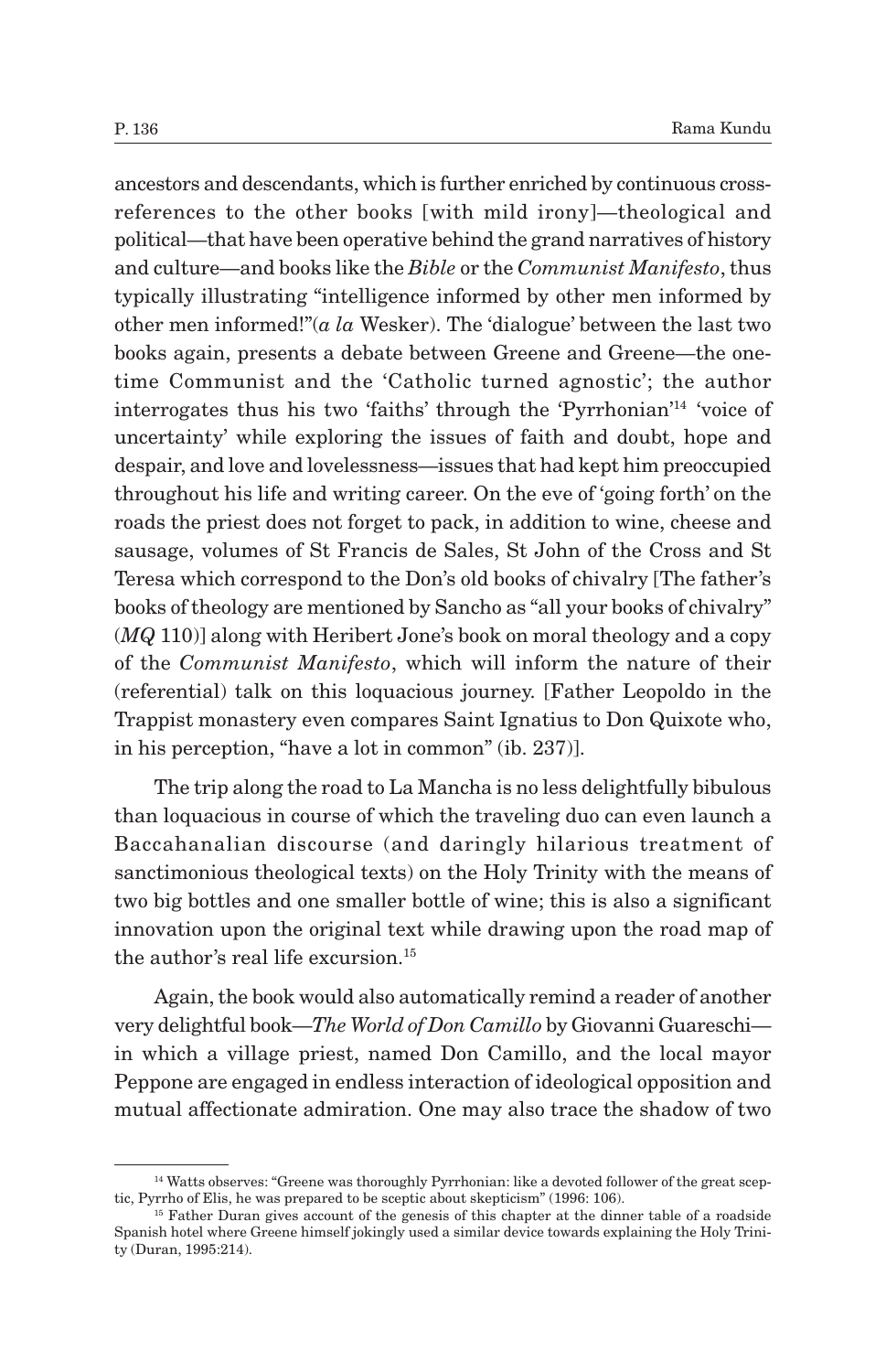other pairs: one fictive, the other autobiographical; the anonymous priest and lieutenant, caught up in the hunted-hunter relationship, in Greene's own earlier novel *The Power and the Glory*; 16 and the real life friends, Graham and Leopoldo, the agnostic and the believer, out on trips together along the countryside Spain of the post-Franco era.<sup>17</sup> Father Duran claims that the book sums up the many trips he and Greene had taken together across Spain over a decade preceding the book.

It may also be noted in this connection that Cervantes's *Don Quixote* itself is self-consciously preoccupied with a fictional world. As a book it continues to comment on the fact that it is a book; not only does the narrator in Part II go on to comment on the readers' complain about the many digressions in Part I, he also comments that the story is about telling stories, and that it has been 'recovered' from other books, while Quixote himself believes that he is the hero of a book (though not *the* book of which he is actually the hero!). As Glover claims: "The novel (*Don Quixote*) followed several historical trajectories at once. While one kind of novel followed the path of conventional realism, what we might call an alternative tradition of self-consciousness, complexity, experiment, elaboration and playfulness has flourished simultaneously, though perhaps with leaner commercial success" (2004:88). Greene has apparently taken cognizance of the complexities that exist within the novel-writing universe of Cervantes.

Cervantes's Don has been and will be so many things to so many readers,18 Greene himself, however, while highlighting the rejection of dogmatic authority—the favourite theme of his later years—through his 'Father', his gentlest and most amiable character, personalizes/ appropriates the 'Don' as the beloved 'ancestor' figure of his own charming 'Father Quixote' and synchronically carries on a wonderful experiment of embroidering new threads into the intrerstices of the colourful old texture.

<sup>16</sup> Watts notes: "[…] in *Monsignor Quixote*, the conflict between communist and cleric, which, in *The Power and the Glory*, culminated in the priest's execution, has been transformed into an affectionate, good-humoured running debate between two old friends as they advance from escapade to escapade in a land of sunshine, wine and hospitality"(1997:150).

<sup>17 &</sup>quot;*Monsignor Quixote* was born in the cemetery of Salamanca (in 1976). Miguel de Unamuno's tomb would become almost a place of pilgrimage for us on our summer jaunts" […] (Duran, 1995:212).

<sup>&</sup>lt;sup>18</sup> Ramón Rami Porta, the Greene enthusiast from Barcelona, who had traveled the itinerary described in *Monsignor Quixote* in order to reflect on the underlying message of this 'travel story', concluded that theology, doctrine and religion were the real issues here. ("The Itinerant Theologian: A Commentary on *Monsignor Quixote* by Graham Greene" in *Just Good Company: A Cyber Journal of Religion and Culture*).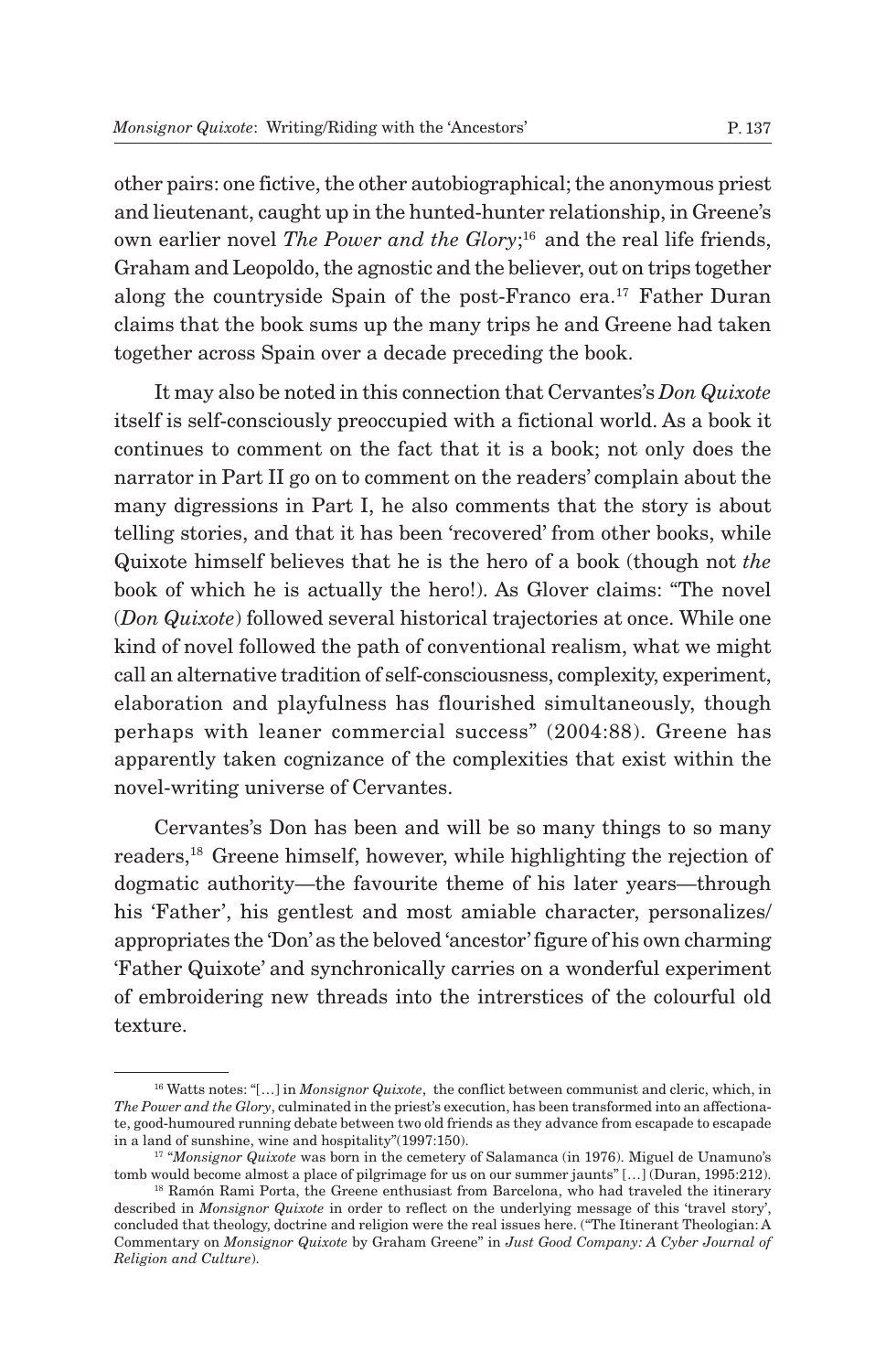What seems remarkable is that the relationship of the texts here is that of "complicity and affinity"19 instead of the animosity or subversion which characterizes so much postcolonial and postmodern rewrites of our times. Though it is common to have intertextual re-workings necessarily reflecting an opinion, an attitude of 'irreconciliation' to the parent text, here we have complete reconcilement. It is an instance of an intertextual rewrite which aims at optimum convergence with, rather than divergence from, the original. Yet it is not at all an exact replication of the previous text, although it so closely follows in the heels of the same. It is same and not the same; it is an ongoing dialectic of fission and fusion in which 'difference' is the most important ingredient to help underscore the intertextual affinity.20

To conclude this essay I would cite from Rushdie's beautiful summation of "Influence":

> How does newness enter the world? Influence, the flowing of the old into the new, is one part of the answer. In *Invisible Cities*, Italo Calvino describes the fabulous city of Octavia, suspended between two mountains in something like a spider's web. If influence is the spider's web in which we hang our work, then the work is like Octavia itself, that glittering jewel of a dream city, hanging in the filaments of the web, for as long as they are able to bear its weight. (Rushdie, 2003:73)

#### **REFERENCES**

- ALLOT, M. 1982. "Surviving the Course, or a Novelist for All Seasons". *The Uses of Fiction* edited by D. JEFFERSON & G. MARTIN, 237- 248. Stratford: The Open University Press.
- BARTHES, R. 1976. *The Pleasure of the Text.* Trans. R. Miller. London: Cape (First published in 1975).
- —. 1981. "Theory of the Text". *Untying the Text*, edited by R. YOUNG, 31-47. London: Routledge.
- BAUDRILLARD, J. 1993. "The Order of Simulacra". *Symbolic Exchange and Death*. New Delhi: Sage Publications Ltd.

<sup>&</sup>lt;sup>19</sup> "Intertextuality on the other hand, encompasses a larger field of interplay, where complicity and affinity between texts is as much a feature as mutual animosity" (Shastri, 2002:335)

 $20$  The Concept of intertextuality requires that we understand the concept of text not as a selfcontained structure but as differential and historical […] Texts are therefore not structures of presence but traces and tracings of otherness"(Frow, 1990:45).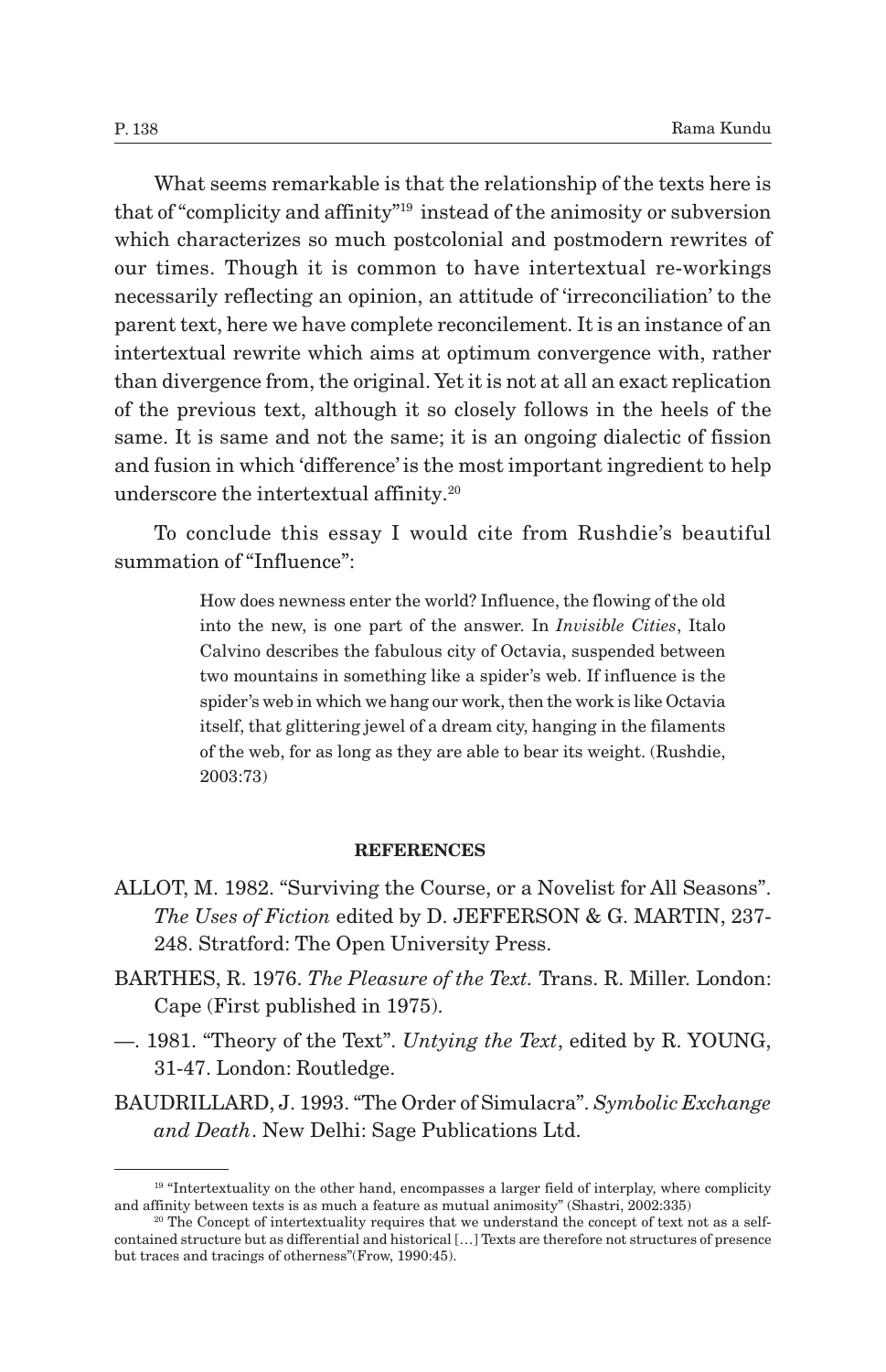- BLOOM, H. 1975. *The Anxiety of Influence*. New York: Oxford University Press. (First published in 1973).
- BORGES, J. L. 1987. "Pierre Menard, Author of the *Quixote*". In *Labyrinths*, 62-71. London: Penguin.
- CLOSE, A. J. 1990. *Miguel de Cervantes's Don Quixote.* New York: Cambridge University Press.
- DURAN, L. 1995. *Graham Greene: Friend and Brother*. London: Fount Paperbacks.
- ECO, U. 1998. *The Name of the Rose*. Trans. from the Italian by William Weaver. London: Vintage. (First published in 1980).
- ELLIS, S. 2005. "Rev. of *Tales of Don Quixote* (retold by Barbara Nichol)", *Quill & Quire*. January issue. http:// www. danforthreview. com/ features/essays/glover.htm
- FOUCAULT, M. 1972. *The Archaeology of Knowledge.* London: Tavistocks. (First published in 1969).
- FRAZER, J. 1993. *The Golden Bough*. Hertfordshire: Wordsworth Reference.
- FROW, J. 1990. "Intertextuality and Ontology". *Intertextuality: Theories and Practices*, edited by M. WORTON & J. STILL, 45-55. Manchester: Manchester University Press.
- FORSTER, E.M. 2004. *Aspects of the Novel*. Delhi: Atlantic Publishers.
- FOWLER, R. 1983. *A Dictionary of Modern Critical Terms.* London: Routledge and Kegan Paul.
- GENETTE, G. 1997. *Palimpsests: Literature in the* Second. Trans. C.NEWMAN AND C.DOUBINSKY. Lincon: University of Nebraska Press. (First published 1982).
- GLOVER, D. 2004. *The Enamoured Knight*. Oberon Press.
- GREENE, G. 1983. *Monsignor Quixote*, Harmondsworth: Penguin Books. (Cited in the present essay as *MQ*).
- GUARESCHI, G. 1955. *The Don Camillo Omnibus*. Trans. Una Vincenzo, Troubridge & Frances Frenaye. London: The Companion Book Club.
- HAWTHORN, J. 1998. *A Concise Glossary of Contemporary Literary Theory*. London: Arnold.
- KRISTEVA, J. 1989. *Desire in Language: A Semiotic Approach to Literature and Art*. Trans. S. Leon *et al.* Oxford: Blackwell.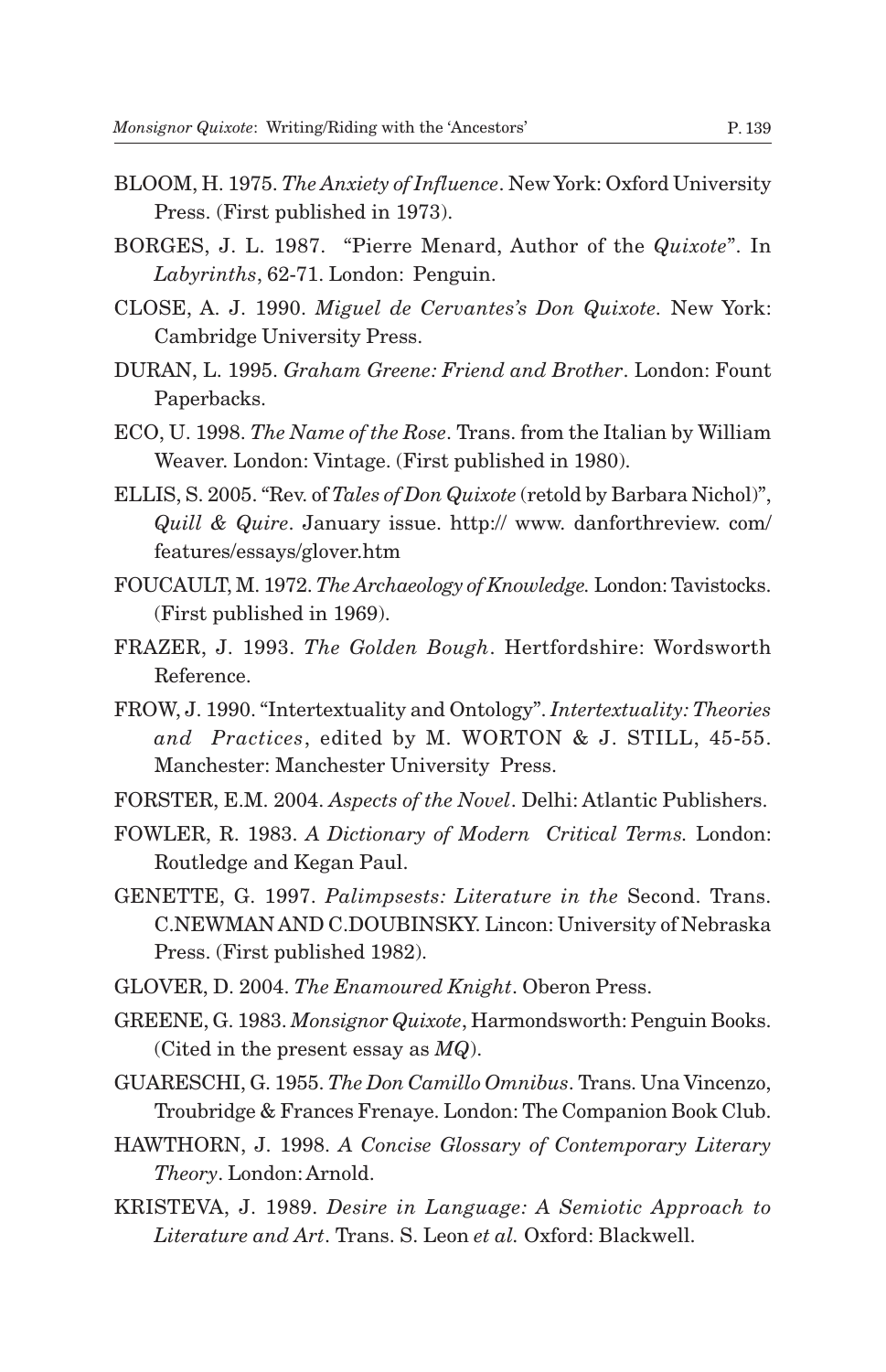LODGE, D. 1971. *The Novelist at the Crossroads*, London: Routledge.

RAMI PORTA, R. n.d. "The Itinerant Theologian: A Commentary on *Monsignor Quixote* by Graham Greene". *Just Good Company: A Cyber Journal of Religion and Culture.* In:

http://justgoodcompany.org/2.1/rami\_porta.eng.htm.

- RUSHDIE, S. 2003. "Influence". *Step Across this Line*. London: Vintage.
- SHASTRI, S. 2002. "Intertextuality". *Critical Theory: Textual Application,* edited by S. PANJA, 329-343. Delhi: Worldview Publications.
- TOWERS, R. 1982. "An Amiable Graham Greene". In: www. nytimes. com/ books/ 00/02/20/specials/Greene-Quixote.html. Date of consultation: September19, 1982.
- WATTS, C. 1997. *A Preface to Greene*. London: Longmans Limited.

WEBSTER, R. 1990. *Studying Literary Theory.* London: Edward Arnold.

WESKER, A. 1983. *The Merchant*. London: Methuen.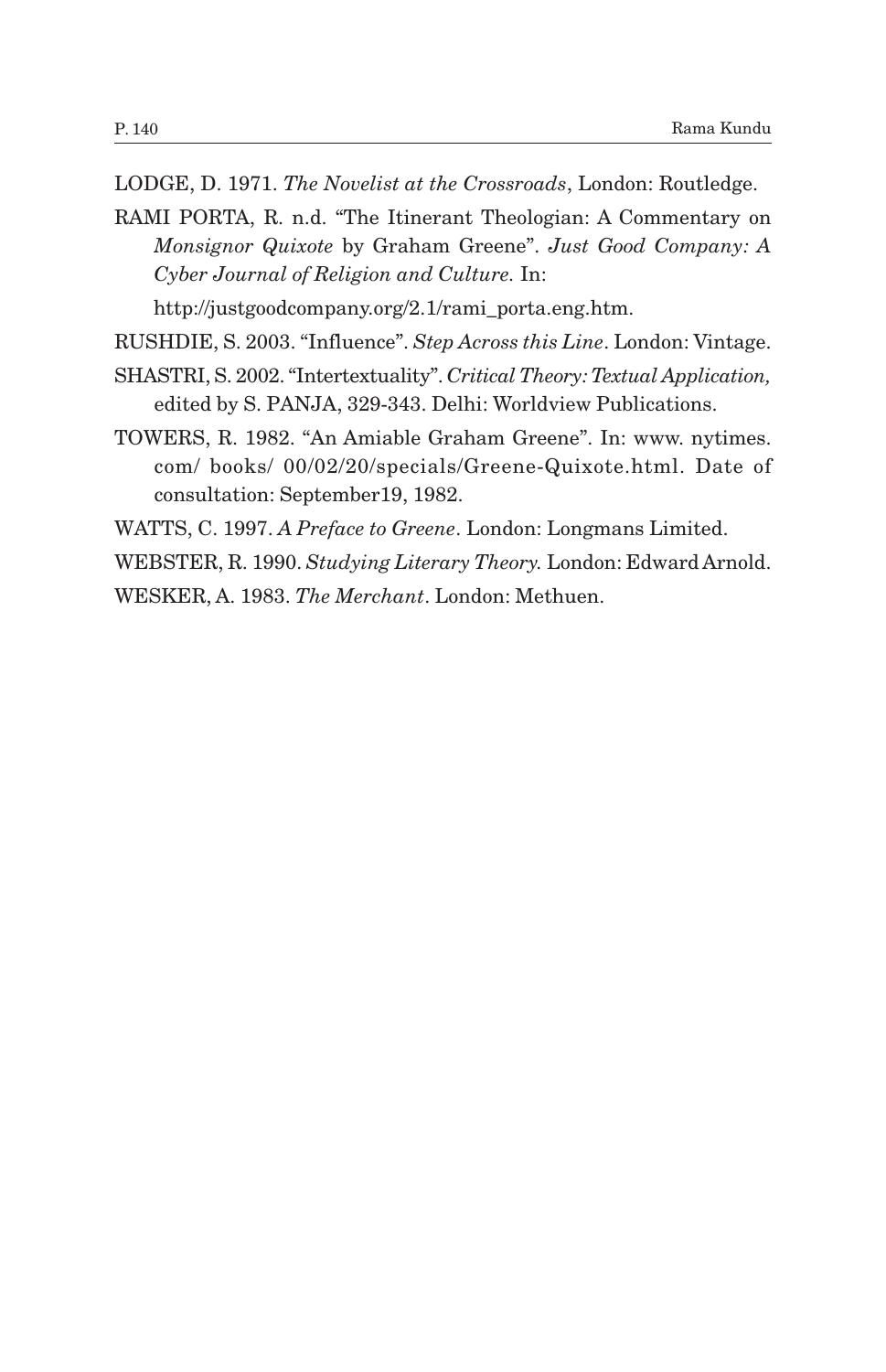# **"I FOUND IT ON THE WEB": RESEARCH IN ENGLISH STUDIES IN THE DIGITAL FUTURE**

# **Archie K. Loss**

*The Pennsylvania State University (Behrend College)*

### **Abstract**

*Initially suspicious of the implications of computer technology, scholars in English and the humanities have come to see the great advantages of digital programs and the World Wide Web to their research and teaching. Indeed, for most scholars today, these products of information technology have become essential to their daily pursuits. However, a number of problems can be identified which compromise the ability of scholars to make maximum use of the new technology, or raise political and ethical questions which must be considered seriously in relationship to that use. These problems—discussed at length below—are summed up in four words: validation, ownership, preservation, and privileging.*

When George Orwell wrote his celebrated novel *1984*, in reality he was writing about the world in 1948, the year before the book was published. Similarly, to speak of the digital future in humanities research is to speak of something that, in many respects, is already upon us. Digital technology provides a constantly changing environment of increasing capabilities and uses: a seemingly infinite universe that in many respects has created its own culture—and its own future—as it has developed. No aspect of our profession—whether political, social, intellectual, or personal—has remained untouched by this remarkable phenomenon.

Only slightly more than a decade old, the World Wide Web has especially impacted the community of humanistic scholars. And this is ironic, because it was once humanists who were most likely to dismiss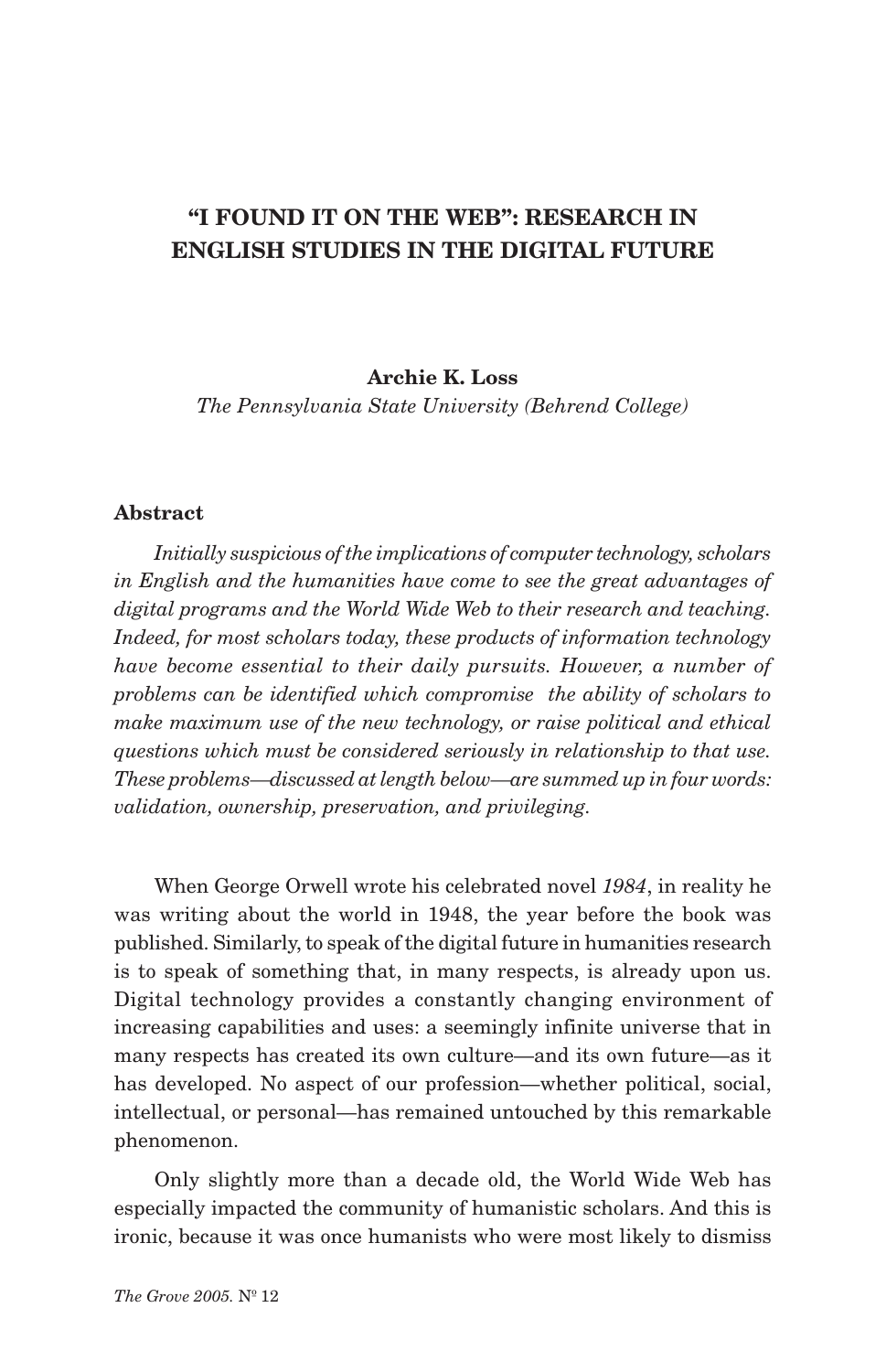the potential of the computer and its resources, or to see it as a sinister force not unlike the computer HAL in Stanley Kubrick's film *2001* (1969)—a malevolent creation of technology whose aim is the destruction of humankind. Instead, it is on the computer that we write our papers, articles, and books; it is on the Web—where, increasingly, the work of colleges and universities is conducted—that we share the results of our research interests and communicate them to others via e-mail messages and chat rooms; and it is in digital form—readable (and sometimes retrievable) on the web—that libraries in increasing numbers are storing their journals and special collection materials, where these resources can be accessed by a browser just as they might be picked off a library shelf.

In Spain, the project of the Biblioteca Nacional in the digitizing of rare, un-copyrighted texts and images—for instance, all the printed versions of the works of Cervantes—is one important aspect of a movement that has become common to virtually all developed nations of the West. These projects attempt to find solutions for problems of the storage—and deterioration—of such invaluable materials and provide access to them on a global level. In Europe, similar efforts involving national literatures and historical documents are under way in France, Germany, Russia, Denmark, Finland, The Netherlands, the U.K., and Scotland (Raitt, 2000). In the United States, in addition to significant efforts in digitizing special collections on the part of major university libraries, the Library of Congress—itself a major player in digitization has undertaken the National Digital Information Infrastructure and Preservation Program to deal more broadly with the problem of longterm retention of digitized materials (David Seaman, quoted in Olsen, p. B14).

The range of materials which can be archived in digital form is equally remarkable, and in many ways still unrealized. In addition to printed texts and standard audio and visual materials, even web sites themselves are being archived. Brewster Kahle's Internet Archive, founded in 1996, has as its goal maintaining an archive of the Internet itself, including snapshots of the W3 and Usenet, movies, recordings from live concerts, books, and software (http://www.archive.org/) With approximately fifty million sites currently in existence on the Web, with an average life of only 100 days per site, this archive set itself a daunting task in compiling even a fraction of such a historical record. Its mandated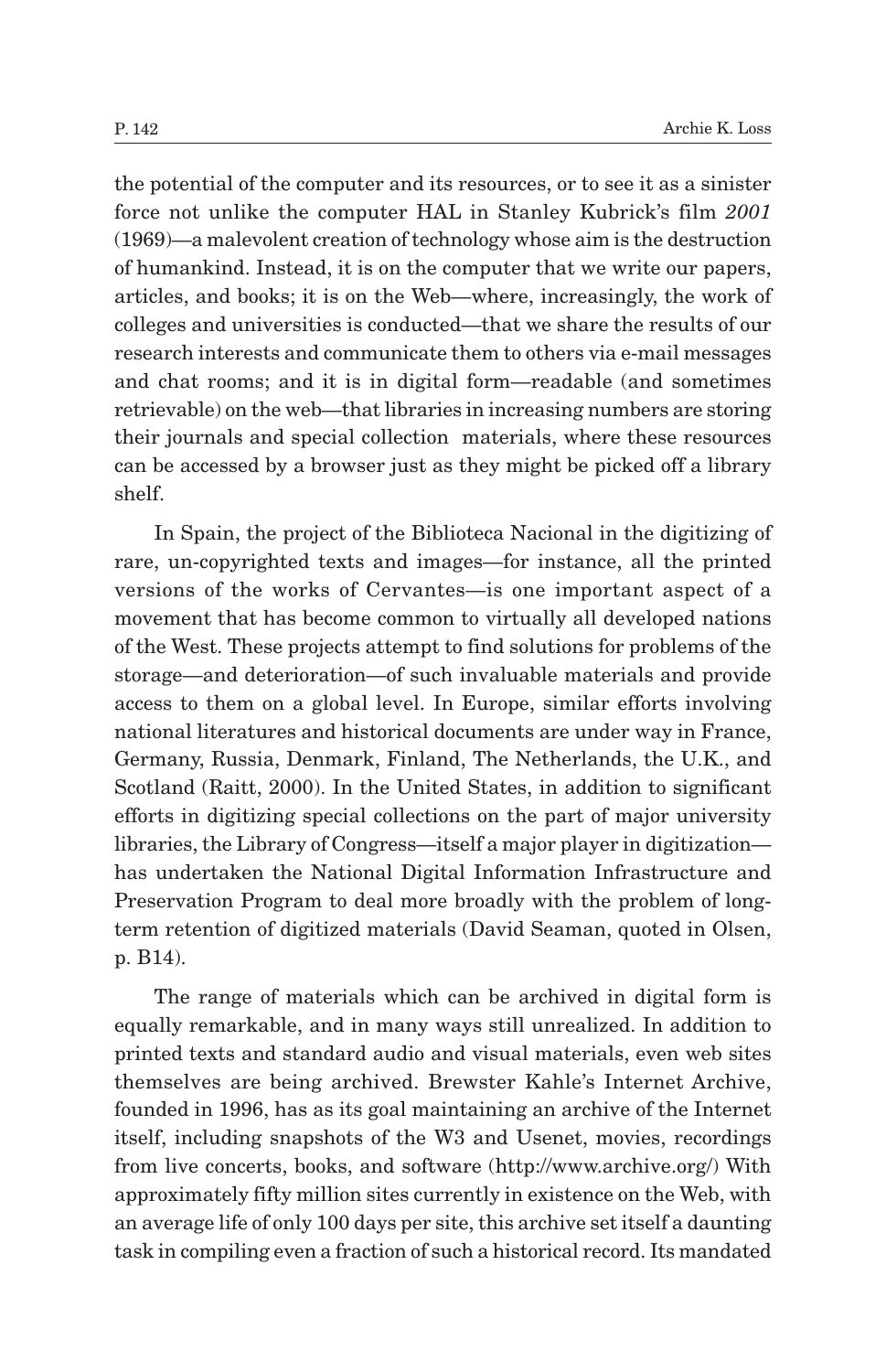wait period of six months eliminates the addition of many sites, but, as of 2004, the archive had reached over a petabyte—i.e., 1000 *trillion* bytes—and was growing at the rate of 20 terabytes a month. Worthwhile? Kahle is persuasive in arguing the importance of documenting the development of this important aspect of information technology—and he proves that anything can be saved in this form, though for how long? His answer to that question is the same as everyone else's: "We don't really know." (Kahle, 12/13/04)

For scholars in the field of English language and literature, the uses of digital technology have other important applications in the field of textual criticism, defined as scholarly activity that attempts to establish the authoritative text of a work. With the focus on critical theory in graduate education in Europe and the United States during the past several decades, textual criticism has frequently been ignored. The result is several generations of scholars in English with few skills in this area and no particular reason to think it important to develop them. Many scholars feel the time has come to redress this situation, and developments in digital technology lend reinforcement to their argument.

One of the leaders of this movement is Jerome McGann of the Department of English at the University of Virginia, which has become a national leader in the United States in the development of computer applications in the humanities. McGann—a scholar of Romantic poetry was part of the group of scholars, including American historian Ed Ayers, who, in 1992, formed the Institute for Advanced Technology in the Humanities (http://www.iath.virginia.edu). In the next half-century, he predicts that "the entirety of our inherited archive of cultural works will have to be re-edited within a network of digital storage, access, and dissemination." (McGann, 12/13/02, B7) At the same time this "transnational and transcultural" network is under development, few graduate programs—in the United States at least—are providing the kind of training such projects sorely need. In Europe and in England the situation is perhaps less dire, if only because the tradition of scholarship in philology—a necessary component for an understanding of the theory of texts—has not been so widely abandoned. Such knowledge is at the root of recent major achievements like Hans Walter Gabler's synoptic and critical edition of James Joyce's *Ulysses* (1984), the basis of the reading text issued two years later.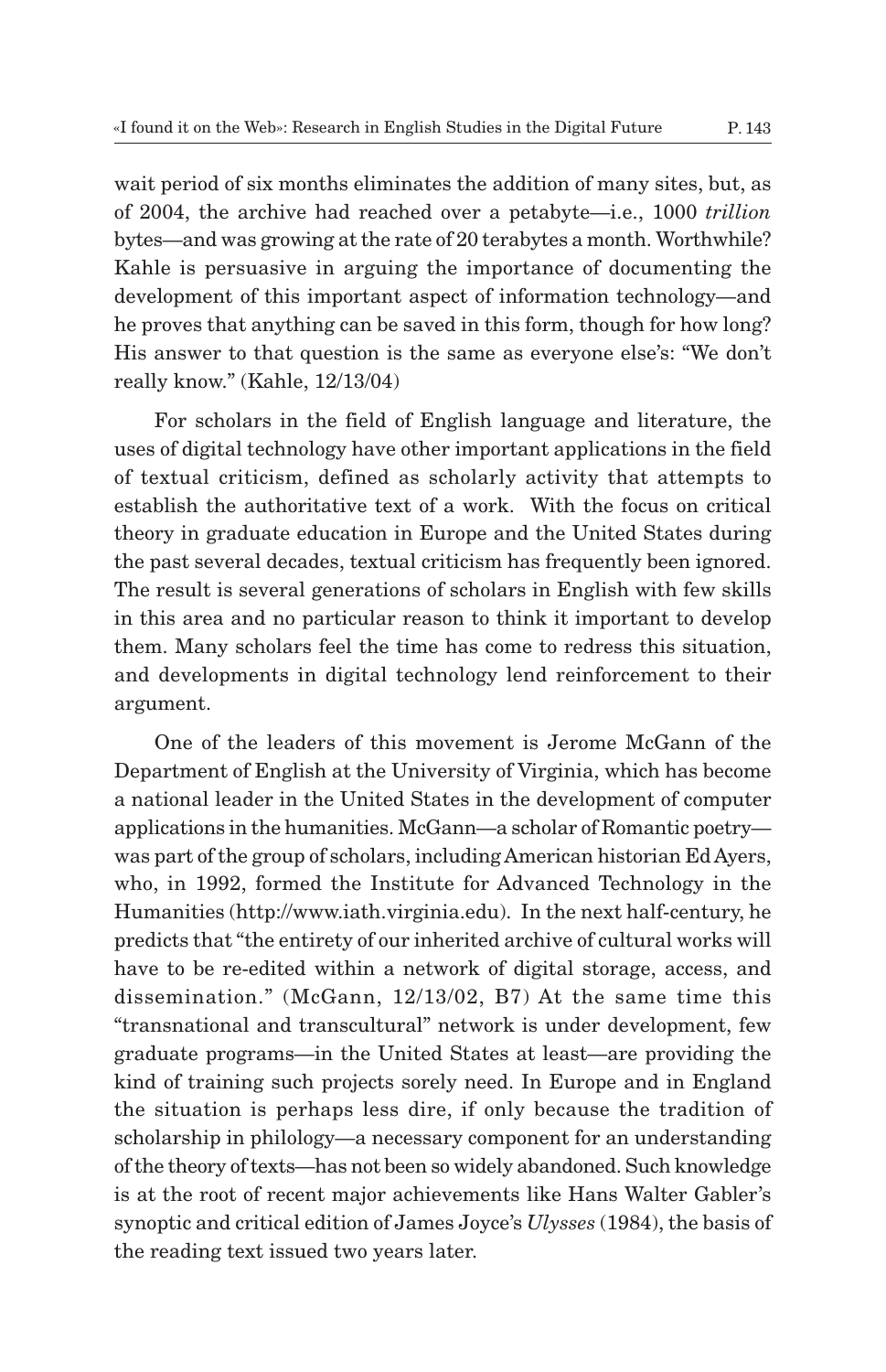For McGann and other scholars for whom the digital text has become an object of critical concern, applications of the theory of texts go beyond merely establishing accurately and with current technology authoritative versions of important literary documents. They also involve entering the realm of interpretation, where, in McGann's words, the scholar explores "not so much the 'meanings' of materials as their many possibilities of meaning," with interpretation emerging "only as a performative operation and event"—"a sociologics of textuality in a digital frame of reference." (Op. cit., B9)

McGann's ideas can be seen at work in the digital compilation of materials—including both writings and paintings—of the English Pre-Raphaelite Dante Gabriel Rossetti, in the Rossetti Archive developed at Virginia. (http://www.rossettiarchive.org/) The same ideas are the basis of what McGann calls the IVANHOE game—"a Web-based software application that organizes a collaborative work space for research and interpretation of humanities materials, traditional as well as digital." The IVANHOE theory is discussed at length in his book *Radiant Textuality: Literature After the World Wide Web* (2001)—an important exploration of the theoretical ramifications of humanities research in the age of digital technology.

Despite all these important and fascinating developments, many problems still exist. In the remainder of this essay, I want to highlight four areas of particular concern in digitally based research in English and the humanities: *validation*, *ownership*, *preservation*, and *privileging*.

The problem of *validation* takes many forms at all levels of the educational enterprise. At the undergraduate level students rely increasingly on Web-based information for their research, but often fail to grasp the importance of questioning the validity of their information or crediting their readily available sources. What appears on the Web is taken as truth; what is more, truth that need not be assimilated but simply incorporated into another text, to the point of committing plagiarism. I have even seen instances of students using one Web source, acknowledged or not, for an entire paper and neglecting to put their own contribution to the paper, however brief, in the same font, an especially disingenuous result of the new technology.

For genuine scholars of the humanities, a different problem in validation exists—namely, the reluctance of their peers to accept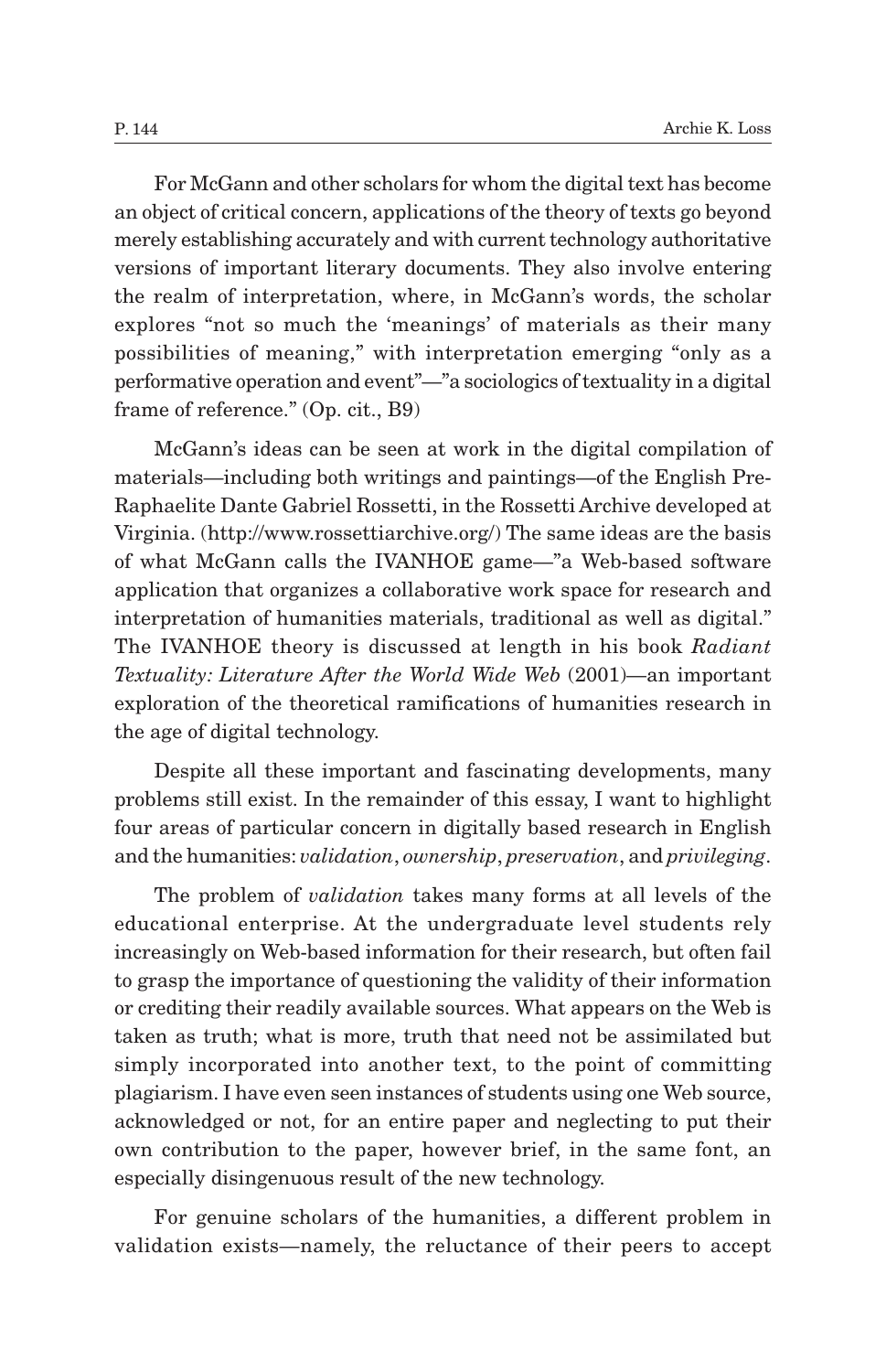research published on the Web as valid as research published in traditional print media. This lack of acceptance is based as much on issues of authenticity—of what constitutes "genuine" means of transmitting scholarly knowledge—as on social forms—print media being given more status than digital. For young scholars under consideration for permanent tenure in professorial positions, this reluctance of their peers to accept digitally based research is especially problematic as the economics of scholarly publishing becomes tighter and tighter.

Scholarly monographs—once a staple of academic publishing and often based on doctoral dissertations—have become harder to place, mainly because of cost. Academic libraries—at one time the biggest customers of such works—face shrinking budgets and rising costs for acquisitions. Increasingly, scholarly journals are being housed not on the shelf but on line, and many books never make it to the acquisitions list at all. Recently—in recognition of this problem and its effects on the future of young scholars—several projects have been developed to attempt to deal with it.

One of the most notable of these is the Gutenberg-e project of the American Historical Association, which, through a grant from the Mellon Foundation, subvents publication on line of dissertation-derived monographs on specialized topics. These are the kinds of studies that increasingly do not find publication in print form, yet contain valuable research. Participating scholars have received grants of \$20,000 each to give them extra time to turn their research into digital form, complete with visuals and other features made easier in such a format. Columbia University Press's serving as publisher for the project lends it an authenticity it might otherwise lack, and the results so far have been very favorable, though the press has apparently come nowhere near recovering its costs for the project to date. Nonetheless, in the words of Jennifer Crewe, Editorial Director of the press, "it looks as though electronic-only publication, as long as it is legitimately peer-reviewed and published by a reputable press, will not stand in the way of the normal academic career" (Crewe, in *Profession 2004*, 2004:29). Leading organizations in the English field in the United States, such as the Association of Departments of English (ADE), are considering similar programs, and, in fact, it was to such departments that Crewe's words were addressed.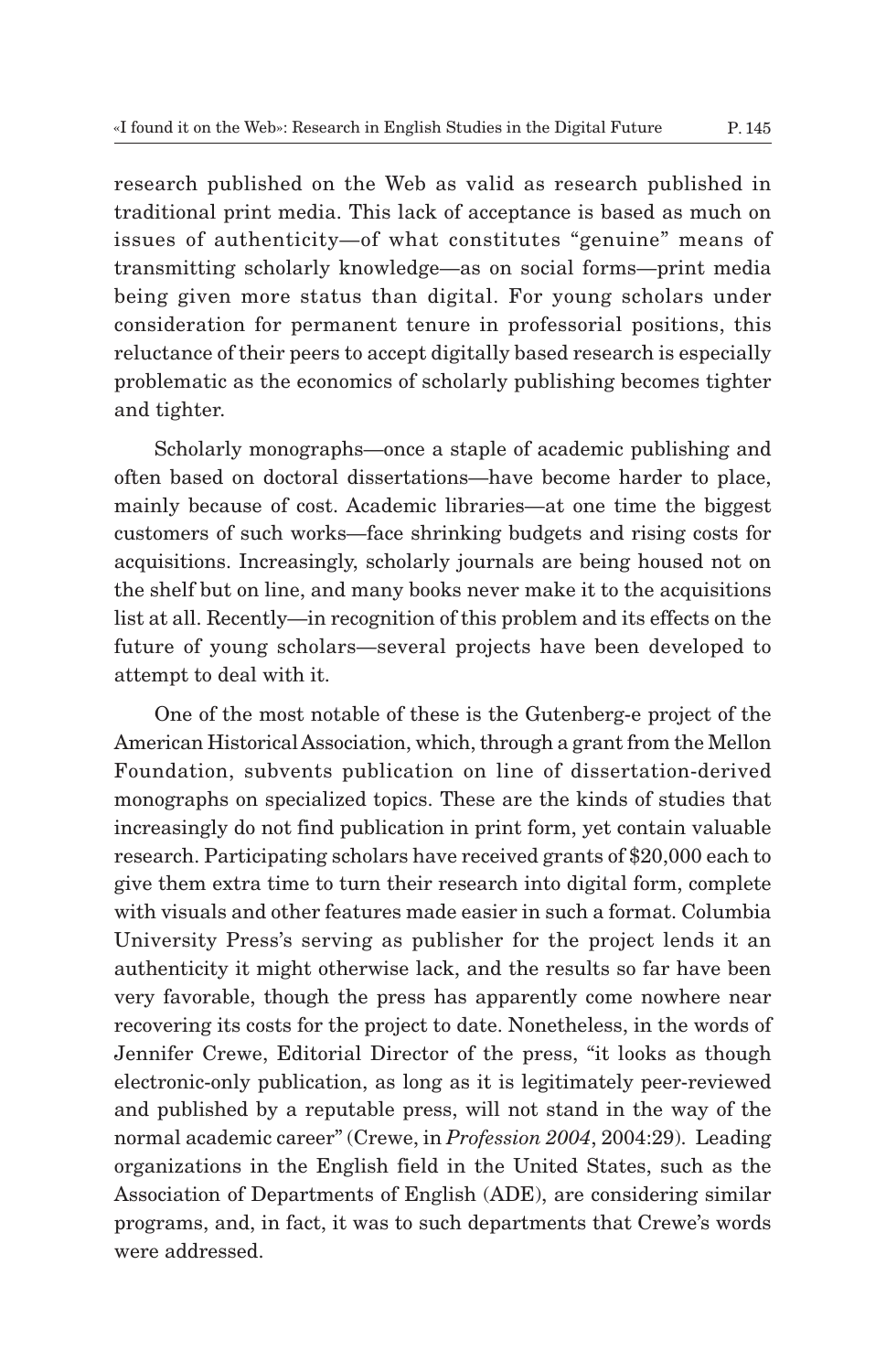The problem of *ownership* is situated in the intricate universe of international copyright and intellectual property law. Thanks to Mickey Mouse and former United States Attorney General John Ashcroft, that universe has become all the more confusing in the past few years. The striking of the renewal requirement on copyrighted works (as a result of the Berne Convention Implementation Act of 1988 and, in the United States, the Sonny Bono Copyright Term Extension Act of ten years later) has had the effect not only of extending protection for pop culture icons of the Disney Corporation but also of preventing many Web-worthy works from entering the public domain. "The phenomenon of 'copyright creep,' however much one might regret its reapportioning of public and private domains," writes Paul Saint-Amour in his book *The Copywrights* "appears to have resulted from the influence of the private sector on the legislative climate, rather than from some privatizing drive inherent in copyright's metaphysics" (2003:6).

This tendency to extend copyright and perpetuate it is a world-wide problem, affecting traditional as well as non-traditional scholarly projects in the humanities—but especially projects aimed for the Web, where the lines of protection are not so clearly drawn in the canons of law as they are for traditional forms of publication. As long ago as 1967, Benjamin Kaplan, in *An Unhurried View of Copyright,* a history of copyright law, observed prophetically: "Conceived as conduits for the transmission of signals, the [digital] systems will have intense responsibilities of a 'public utility' type enforced by law—if indeed the systems (or some of them) will not come under direct government ownership and control" (1967:118-119). Recent actions suppressing cybercafés and other forms of political expression in China exemplify his prediction—but government control can be exerted in more subtle, yet no less effective ways by means of legislation and bureaucratic edict.

Literary scholars and their publishing conduits are currently experiencing their own special problems with copyright. Joyce studies have been particularly hard hit by the seemingly irrational protectiveness of Joyce's grandson Stephen (named for Joyce's fictional alter ego Stephen Dedalus), who seems reluctant to allow the smallest use of Joyce texts without exacting a pound of (symbolic) flesh in return. Such denials are the source of great frustration today among editors, scholars, and their publishers, all of whom are caught in the same net of restrictions. A literary scholar unable to cite relevant passages, whether flattering or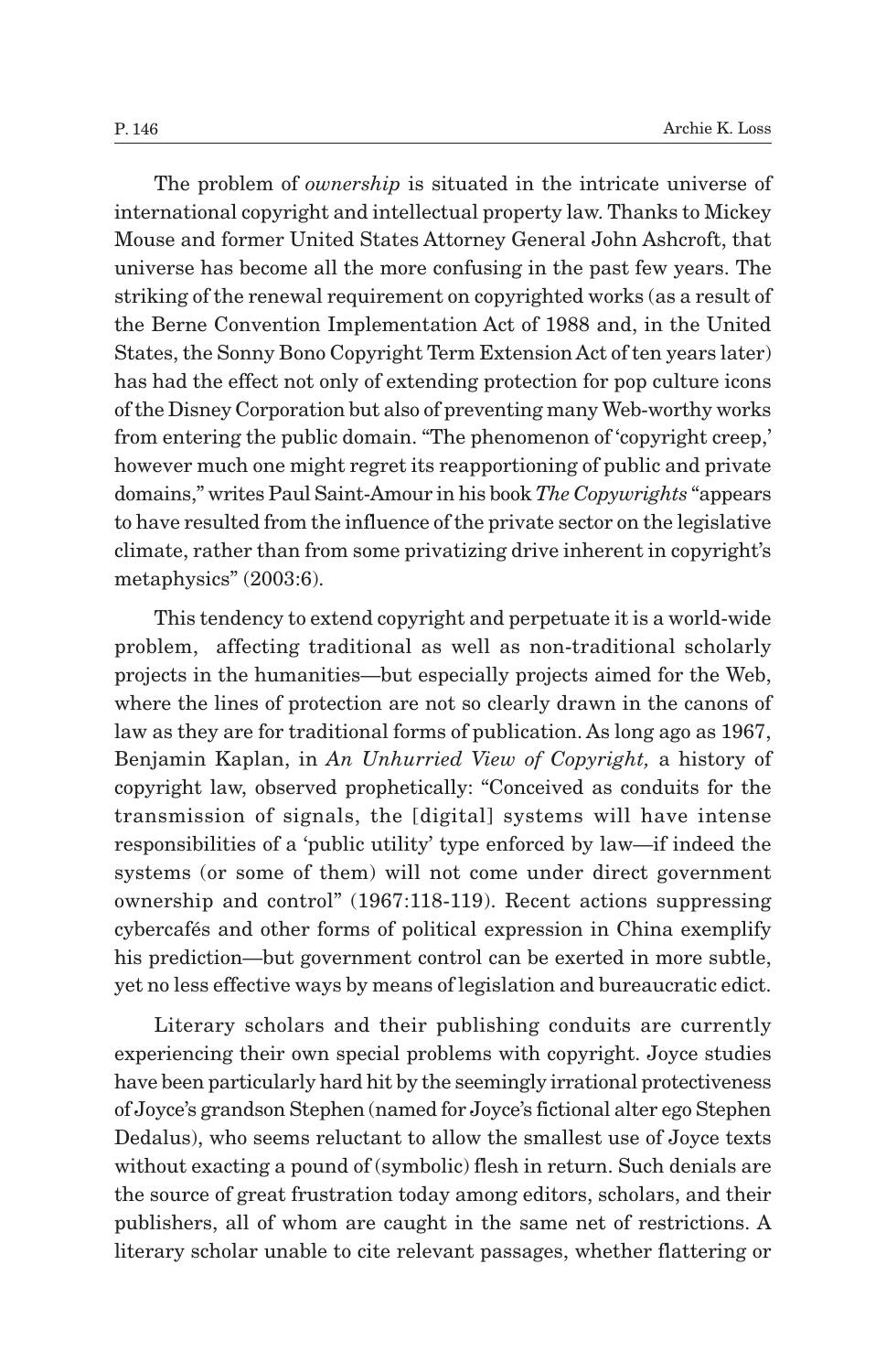not, in dealing with twentieth century literature, is like a singer without a song. So negative have the Joyce estate's actions been that Thomas Staley's excellent *Joyce Studies Annual* (University of Texas Press) long dedicated to "articles on original materials, archives, textual criticism, bibliography, and bibliographical research"—has ceased publication because of the difficulty of gaining permissions. The digital *Ulysses* project of Michael Groden of the University of Western Ontario— "an annotated hypertext and manuscript archive"—also had to be suspended early in 2004 because of similar problems with the Joyce estate.

So bad has the situation become, in fact, that an international panel to deal with the matter has been announced. A fact-finding panel headed by Paul Saint-Amour and endorsed by the Joyce Foundation, this group has the declared purpose "to gather information about the permissions history and criteria of the Estate" (*JJLS*, Fall 2004:9). The hope of the panel is to "use the experiences of those who have interacted with the Joyce Estate to inform future artists, publishers, and scholars who hope to reprint or adapt Joyce's work." It's ironic that an author like Joyce who faced such difficulty in having his work copyrighted and published in his lifetime—should have an heir so intent on keeping it out of print after his death.

Open access journal articles are less common in the humanities than they are in the life sciences, if only because funding agencies and foundations that support such scientific research, unlike those in the humanities, frequently require that any work that results from their support be given public access. Nonetheless, as the practice of electronic publication of original research spreads through such projects as the Gutenberg-e, the same questions about ownership and distribution will arise. And how will such open access even be possible if those who control the rights of quotation exert extremely tight controls? This is a question of practical, ethical, and hegemonic dimensions: at some point, restrictions of scholars' rights to quote in whatever form amount to a form of suppression of free thought.

A third problem of the digital future in the humanities is not so politically charged, but no less long standing. I refer to the problem of *preservation*. With the very first written records, the problem of preserving texts also began. The phrase "graven in stone" persists in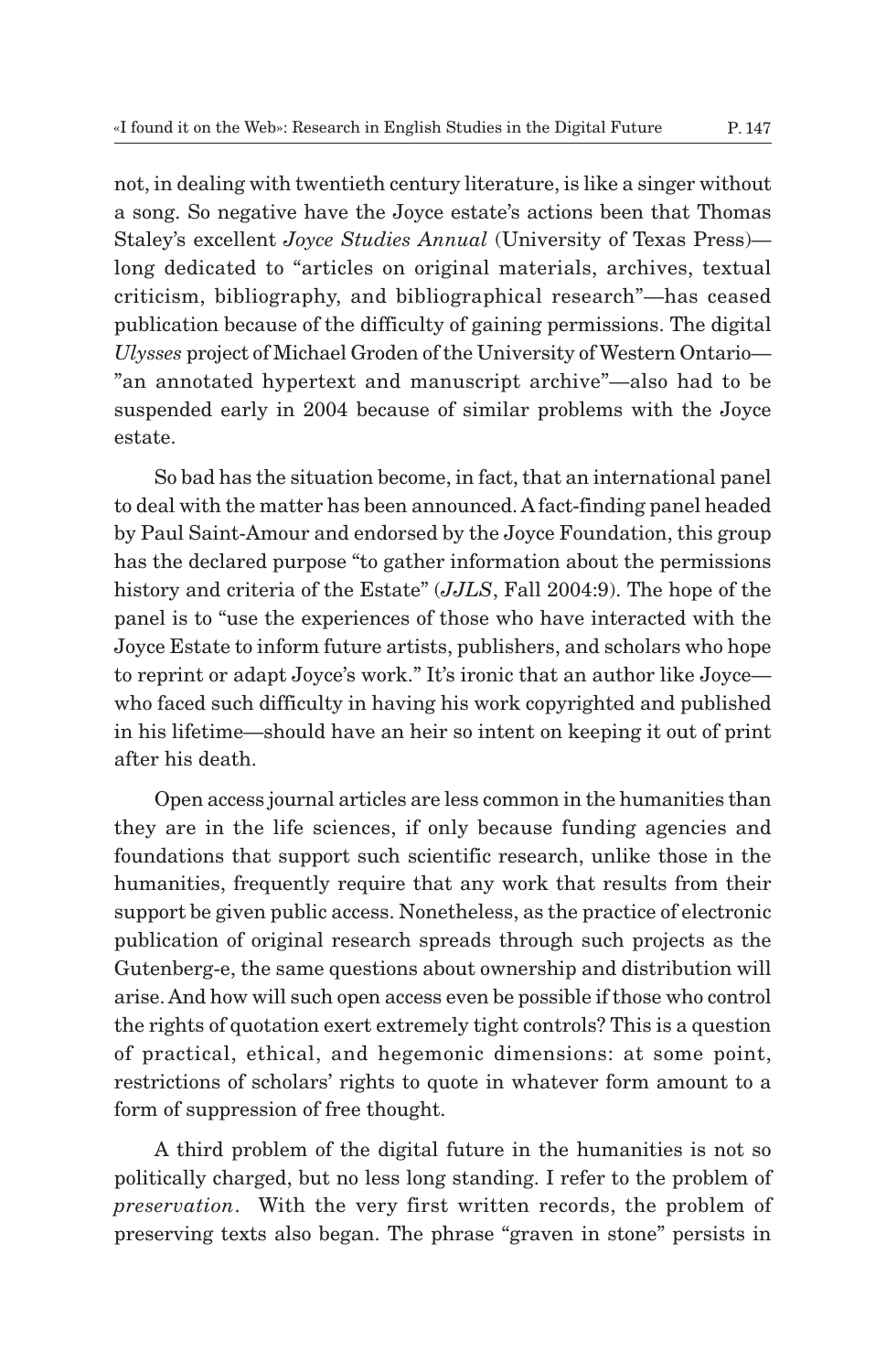the English language to remind us that the earliest records were acts of sculpture, chiseled into stone tablets, and the library shelf to remind us that, with the development of the codex, a means to store printed texts in some logical fashion—unlike the method of storing scrolls—had to be found. The preservation of texts and images in digital form poses equally daunting problems.

Libraries do not have the option that many individuals follow with digital materials, of creating a paper archive. In my own case, my first instruction, on learning to use the computer to write papers, keep records, and so on, was to create back up files and print copies of everything, a practice I still follow as much as possible. Libraries, on the other hand, would gain little by of such duplication. It would compound, not help to solve, their problems of preservation. The best solution currently is to use microfilming, the only "fail-safe medium for preserving digital files" (Olsen, B14).

An additional problem posed by growing digital archives is how to manage them on such a large scale. Current solutions to this problem take the form of commercially available content management systems with large storage capacity, which are expensive to acquire. Other challenges facing digital libraries are deciding precisely what digital data should be preserved, developing appropriate standards for cataloguing such material, and creating sharing mechanisms among all libraries for digital materials analogous to those long available for printed materials. Preserving digital texts and images is an important aspect of today's research in English studies and the humanities, with the ultimate goal of providing the widest possible access for all users.

Access issues lead naturally to the fourth and final problem for digital research in the humanities, one with political and ethical dimensions—namely the problem of *privileging*. In general, it is only people of certain social classes, income, and power who are privileged to take advantage of the Internet world. As historian Ed Ayers has put it, "A digital divide still separates people of low income and education from the wealth of the Web" (Ayers, B25). In a real sense, the W3 is world wide only in name—the technological equivalent of the baseball World Series in the United States. It is a resource from which millions of people are quite literally excluded—because they are poor, because they have governments that don't want them to know what it offers, because their nations are not powers on the global map.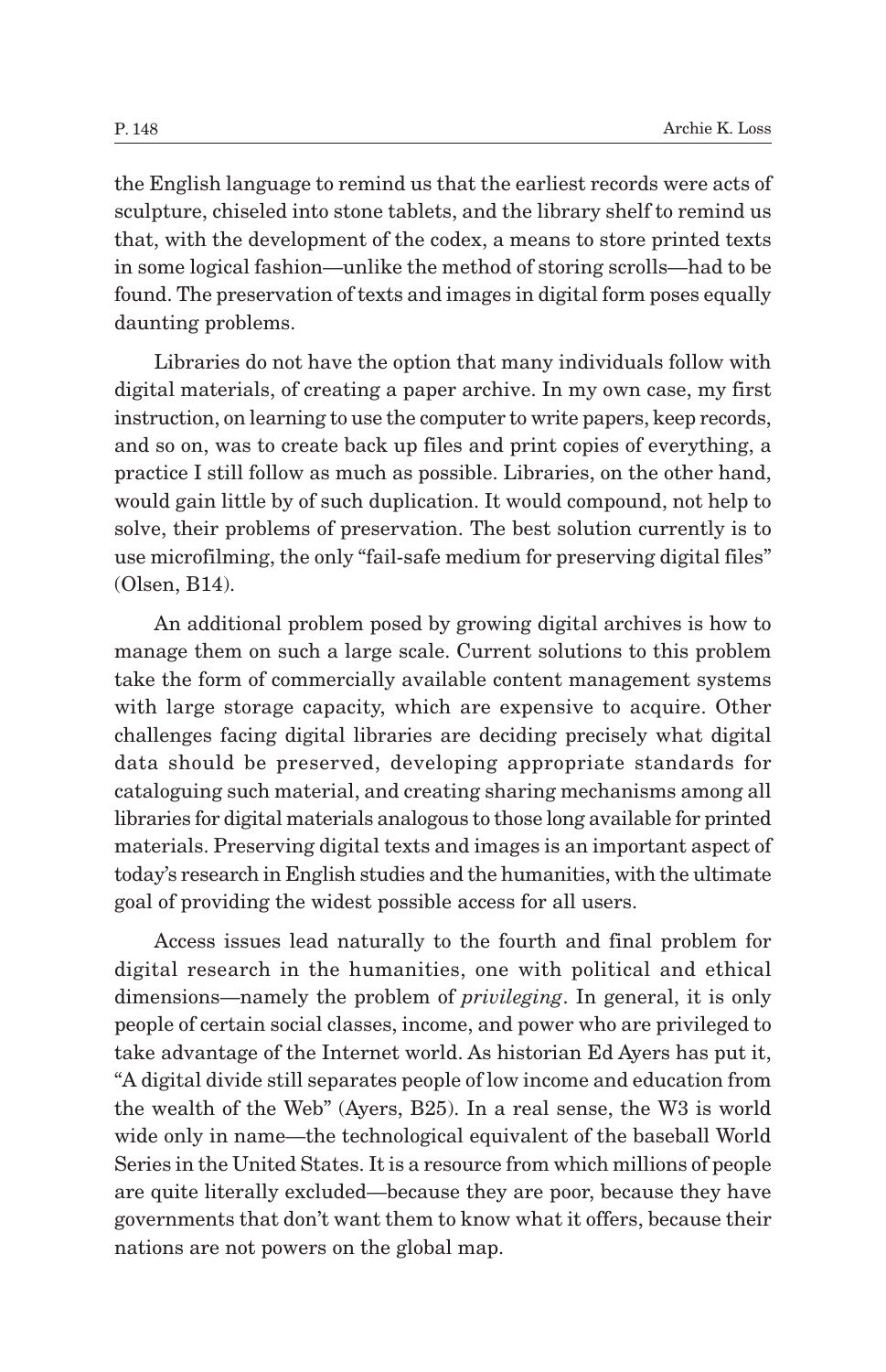Thus the great potential of the Web—to unite diverse peoples, to break down barriers between nations, to create a global vision strong enough to supersede regional and national differences in the common concern—remains far from realized. Gurus of the Web always point to its undeniable capacity for *interactivity*. "At its deepest level," says Richard Lanham, one such prophet, "humanistic expression, and the means which disseminate it, have moved from a static to a dynamic medium" (Lanham, in Handa, 2004:461), changing "the central humanistic artifact [...] from printed book to digital display" (ib. 457).

All such theorizing is well and good—though, frankly, I think Lanham goes much too far in predicting the demise of the printed book. But nothing can truly become central to human existence when in fact it is the privilege of a relatively small, though growing, percentage of the human race.

Those of us who are privileged by our education and other factors to have easy access to the burgeoning technology of information owe a special obligation to all who have been thus far excluded and should do all that we can to bring about changes to redress the huge imbalance. The project currently under way in India, for instance, to bring computers to villages where they have never been seen and connect their citizens to the Web, is one such attempt to address this problem. Such projects need governmental as well as private support—and the endorsement of international organizations, as well as the international scholarly community. With such empowering actions, the Web may one day become a truly world wide environment, in which the scholarship of the humanities has its place in the lives of millions.

#### **REFERENCES**

- AYERS, E.L. 2004, January 30. "Doing scholarship on the Web: 10 years of triumphs—and a disappointment". *Chronicle of Higher Education,* B24-25.
- CREWE, J. 2004. "Scholarly publishing: Why our business is your business too". *Profession 2004*, 25-31. New York: Modern Language Association.
- INTERNATIONAL JAMES JOYCE FOUNDATION. 2004. "Calling all Joyceans: Have you ever had dealings with the Estate of James Joyce?". *James Joyce Literary Supplement* 18:2. 9.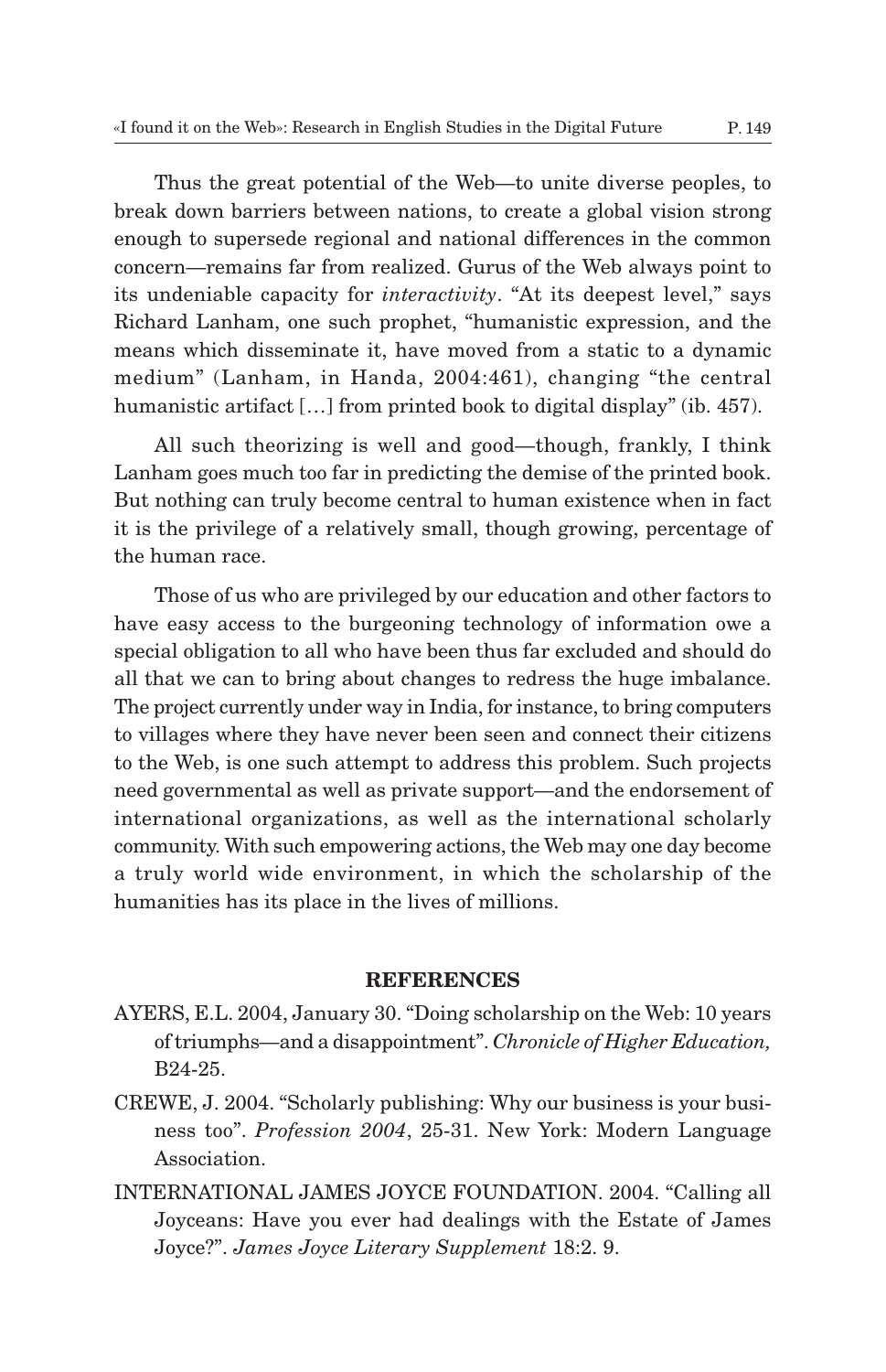- KAHLE, B. 2004, December 13. Lecture in Library of Congress series on virtual libraries. (Telecast on C-SPAN2.)
- KAPLAN, B. 1967. *An unhurried view of copyright.* New York: Columbia University Press.
- LANHAM, R.A. 2004. "The implications of electronic information for the sociology of knowledge". *Visual rhetoric in a digital world: A critical sourcebook* edited by C. HANDA, 455-473. Boston: Bedford/ St. Martin's.
- MCGANN, J.J. 2001. *Radiant textuality: Literature after the World Wide Web.* New York: Palgrave.
- —. (2002, December 13). "Literary scholarship in the digital future". *Chronicle of Higher Education,* B7-9.
- OLSEN, F. 2004, January 30. "Digital archiving: Ensuring storage space and Access". *Chronicle of Higher Education*, B14.
- RAITT, D. 2000, Nov./Dec. Digital library initiatives across Europe. *Computers in Libraries*, *20* (10). Retrieved 2/23/05 from http:// www.infotoday.com/cilmag/nov00/raitt.htm.
- SAINT-AMOUR, P.K. 2003. *The copywrights: Intellectual property and the literary imagination.* Ithaca: Cornell University Press.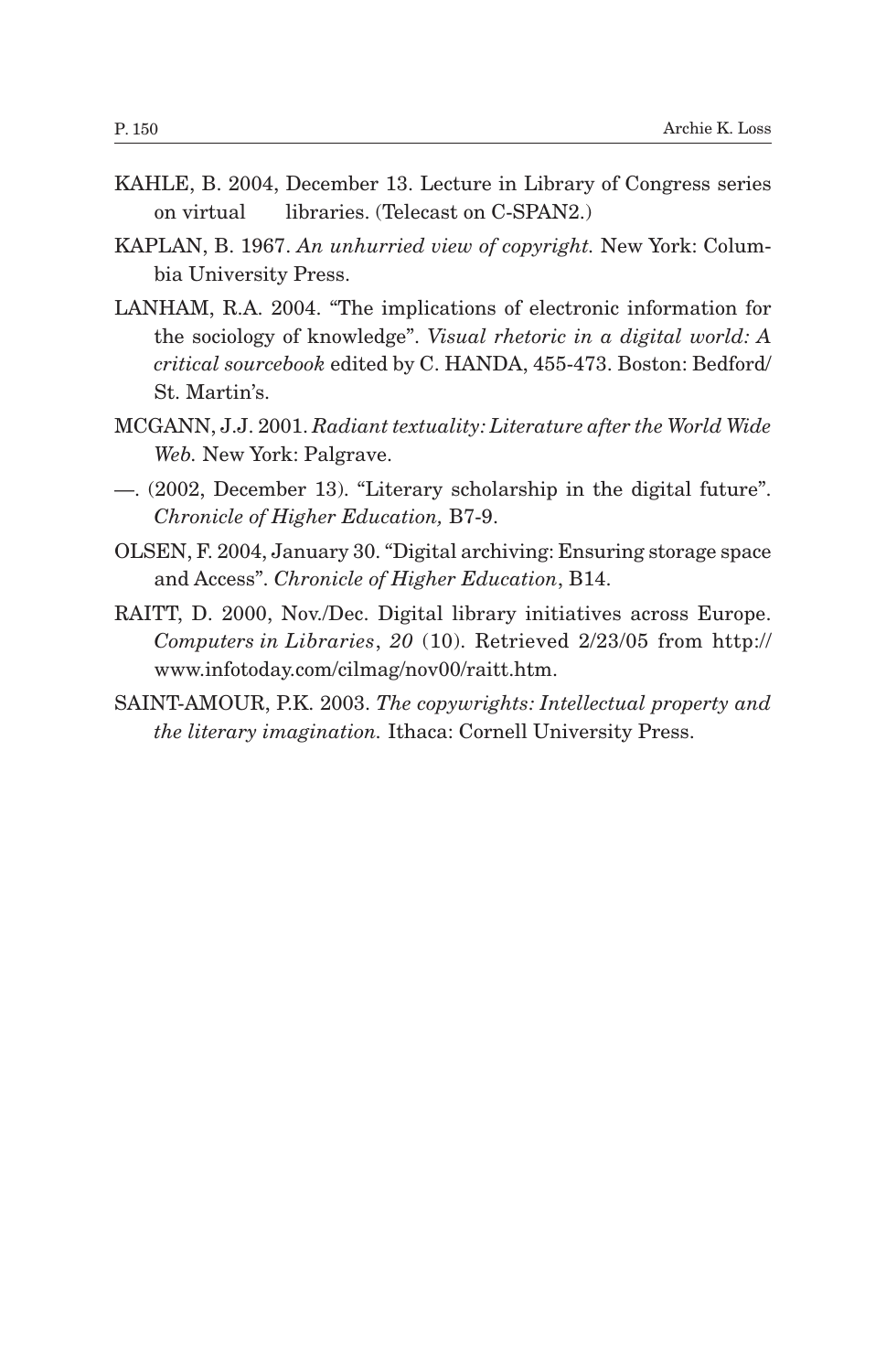# **LA SOMBRA JUNGUIANA EN "THE MINISTER'S BLACK VEIL" Y "YOUNG GOODMAN BROWN" DE NATHANIEL HAWTHORNE**

**Carlos Javier Madrid Jurado**

*I.E.S. Andrés de Vandelvira (Baeza, Jaén)*

### **Abstract**

*In this paper I intend to give an explanation to the conduct of Parson Hooper and Goodman Brown, protagonists of Nathaniel Hawthorne's "The Minister's Black Veil" and "Young Goodman Brown" respectively. By doing so I concentrate on C. G. Jung's concept of the shadow and its connection with that of the uncanny, the latter clearly shown by the protagonists' fear of the Devil.*

La sombra, ese rincón siniestro que todos llevamos dentro, puede, en opinión de C. G. Jung (1968:par.13-19), llegar a ser una fuerza realmente devastadora. Ésta—explica el psiquiatra suizo—se compone en su mayor parte de deseos reprimidos e impulsos incivilizados que, consciente o inconscientemente, son desterrados por el sujeto al considerar que son moralmente intolerables de acuerdo a su forma de ser, o mejor dicho, a la que cree que es su forma de ser. La aceptación de esta sombra como parte de uno mismo, aunque deseable, no puede sino suponer un auténtico conflicto moral ya que exige que aceptemos como propio ese lado oscuro de nuestra personalidad. Este reconocimiento, para el que —según Jacobi (1976:172)—se necesita una conciencia crítica y despiadada es, no obstante, esencial para llegar a conocerse y poder vivir en armonía con uno mismo y los demás. Sólo así, siendo uno tolerante consigo mismo podrá serlo con los que le rodean. Aunque la voluntad apunta nuevamente Jung—puede, hasta cierto punto, hacer que la sombra se integre en el Yo, la experiencia viene a confirmar que hay ciertos rasgos de ésta que se oponen obstinadamente a ser moralmente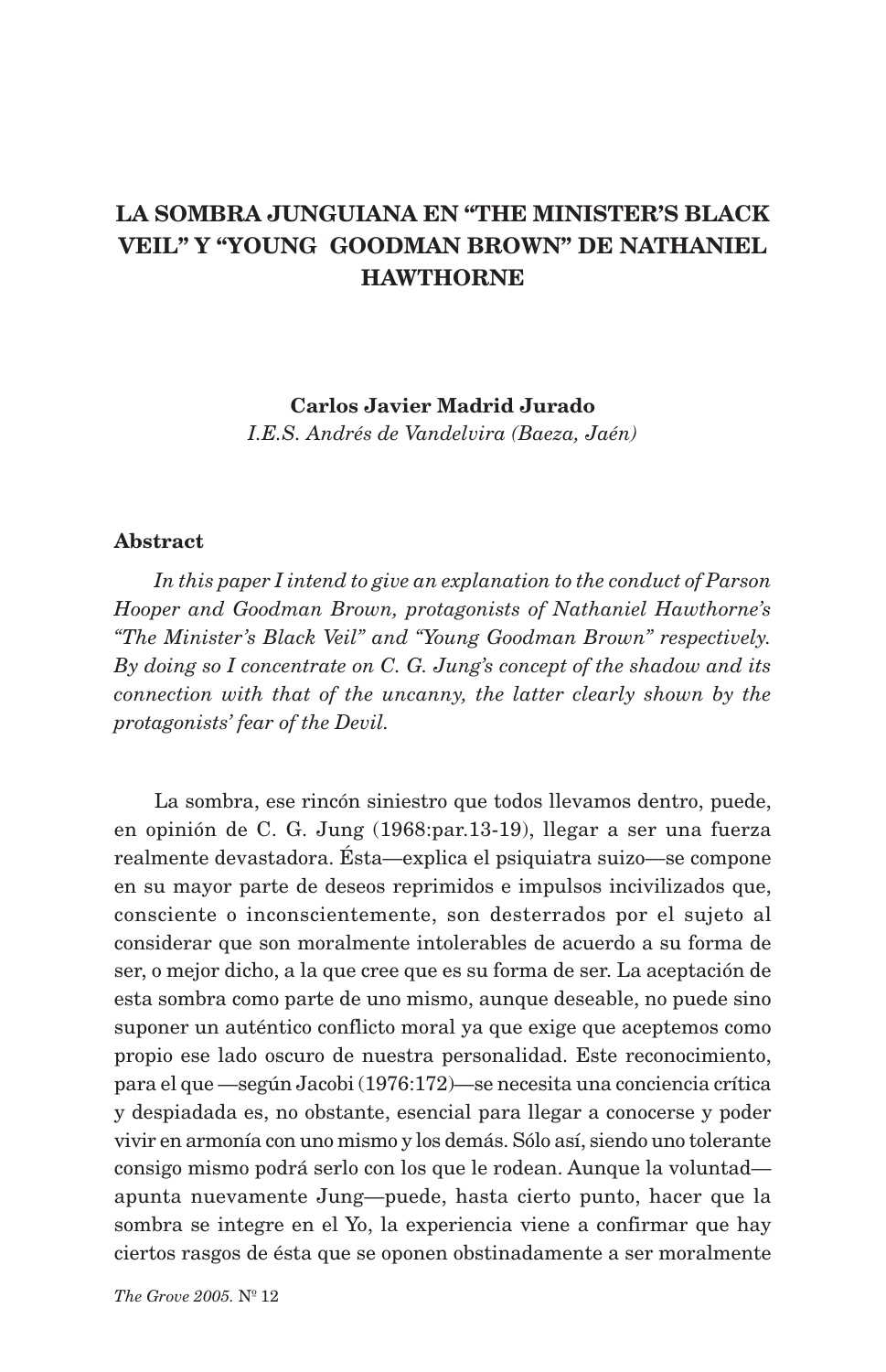controlados por el individuo. Esos elementos rechazados e incontrolables son los que el sujeto acaba finalmente percibiendo en los demás a través de un mecanismo de proyección inconsciente. No importa, continúa Jung diciendo, que alguien ajeno se dé cuenta de que se trata de proyecciones. Hay pocas esperanzas de que el que las proyecta perciba esa realidad, ya que no es su yo consciente el que las origina. Las proyecciones concluye—aíslan al sujeto de su entorno, pues no hay una relación real sino ilusoria de éste con él. Todo esto, lejos de ser un argumento obsoleto para entender determinadas actuaciones, explica muchos de los conflictos sociales, políticos y religiosos de nuestra historia más reciente.<sup>1</sup>

Desde esta perspectiva, no parece pues que sea anacrónico explicar el comportamiento de determinados personajes literarios a través de la que es su sombra, sobre todo si atendemos a las semejanzas de ésta con el elemento ominoso freudiano tan de moda en esta última década en la literatura y el cine<sup>2</sup> y que forma parte de la tradición gótica, la cual, sabemos, tuvo una gran influencia en Nathaniel Hawthorne.<sup>3</sup> Robin Lydenberg llegaba a decir que el elemento ominoso constituye la cualidad esencial de la narrativa (1997:1073), afirmación que Arnzen, unos años después, ampliaba con este otro comentario:

> One might say that this is not only the century of the uncanny […] but also a century of uncanny scholarship—a century of hightened self-awareness and self-criticism, appropriate for a time when we are incessantly confronted with the sublime horror of our cultural past, and a time which seems to be turning progressively more "strange" and yet hauntingly more "familiar" as we stream toward the grand end of the second millennium. (2003:1)

El término original alemán "*das Unheimliche*", traducido al español, unas veces, como "lo ominoso", otras, como "lo siniestro", es un concepto

<sup>1</sup> Marie Louise von Franz comparte esta opinión (1997:172), coincidiendo de esta forma con Jung, quien, al hilo de esto, destacaba la gran influencia que tuvo la sombra de Hitler en el comportamiento del pueblo alemán durante la Segunda Guerra Mundial (1970: par.444-57).

<sup>2</sup> La traducción del término original alemán "das Unheimliche" por "lo ominoso" procede de José L. Etcheverry, traductor de las obras completas de Freud (Buenos Aires: Amorrortu Editores. 1998).

<sup>3</sup> Entre los estudiosos que destacan ese elemento gótico en Hawthorne se encuentran Lundblad (1946/47) y Doubleday (1946). En la actualidad hay un gran número de críticos que siguen apostando por la vigencia del género gótico como algo representativo de la realidad humana. Por ejemplo, Kilgour sostiene que la naturaleza humana es gótica (1995:141). En esa misma línea se encuentran Derrida y Zizek. El primero afirma, desde la lógica hegeliana, que la humanidad no es más que un conjunto de espectros (1994:138); el segundo, por su parte, que el tropo del regreso de los muertos vivientes es la fantasía que da sustento a la cultura contemporánea de masas (1993:22).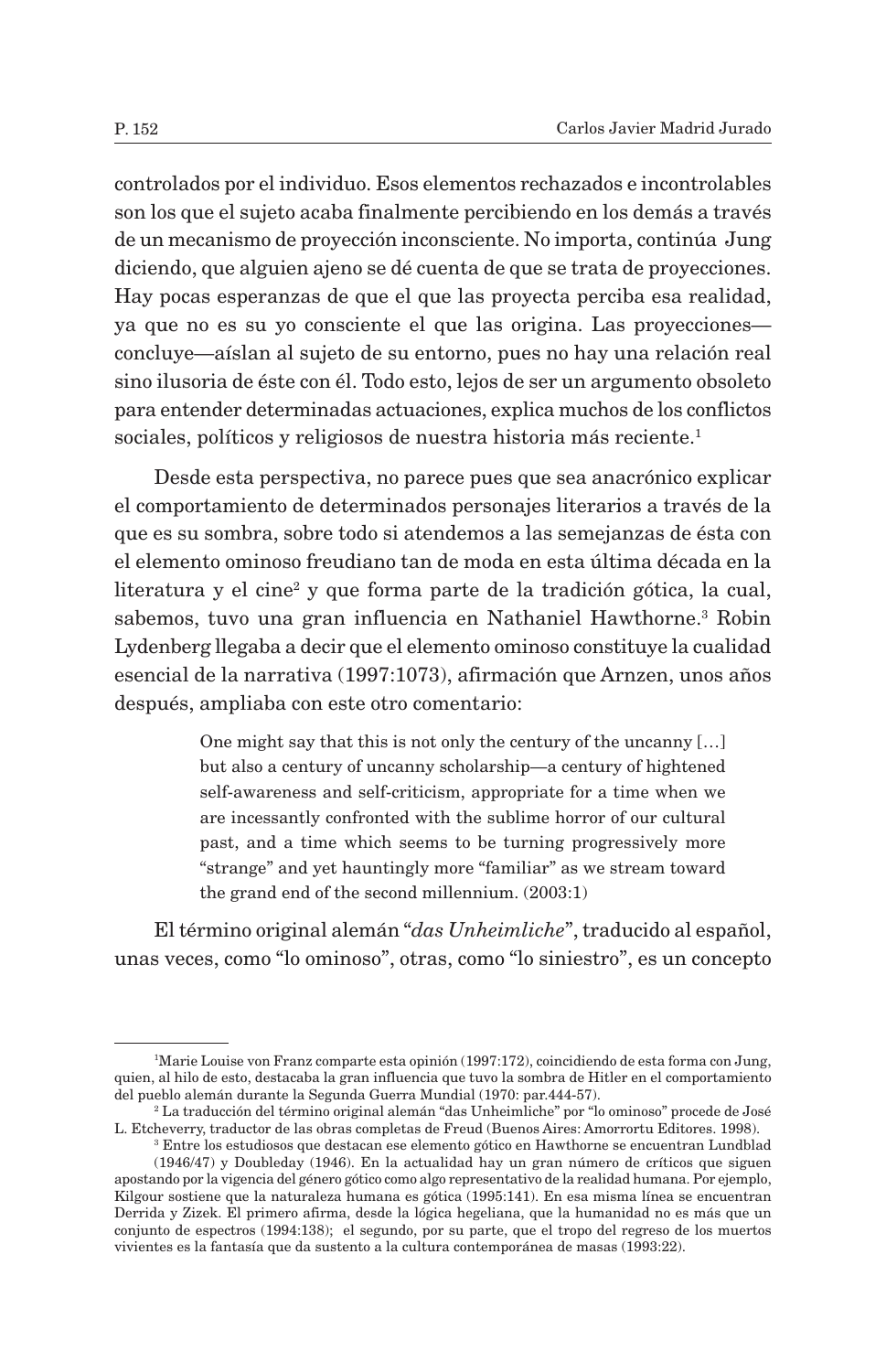bastante complejo. Arnzen sostiene que se trata de una experiencia subjetiva y enigmática que se resiste a la razón y que escapa totalmente al lenguaje, si bien—matiza—, está estrechamente vinculada a su estructura (2003:3). Tal vivencia puede ser producto, sostiene Freud, tanto de complejos reprimidos durante la infancia como de creencias primitivas que, creyéndose superadas u olvidadas, vuelven a cobrar veracidad. Dichas creencias tienen que ver normalmente con el más allá, con lo sobrenatural, y en general con todo aquello que en un tiempo fue motivo de superstición para el individuo. El elemento ominoso, cuya relación con la sombra en los cuentos que vamos a analizar parte del miedo visceral que sienten sus protagonistas hacia la mítica figura del diablo, no procede—según Freud (1959:369)—de algo estrictamente ajeno o desconocido al sujeto, sino de un ente que le es extrañamente familiar y del que no puede desprenderse por más esfuerzos que haga.

De toda la extensa obra hawthorniana, hemos seleccionado para nuestro análisis dos de sus cuentos más conocidos: "The Minister's Black Veil" (1836) y "Young Goodman Brown" (1835).4 La pesadilla que viven sus protagonistas tiene lugar dentro de ellos mismos, concretamente en esa turbia y lúgubre conciencia que caracterizó el espíritu calvinista de los primeros cristianos de Norteamérica y que Henry James definió elocuentemente como la sombra del pecado (1997:45). Tanto el caso de Mr Hooper en "The Minister's Black Veil" como el de Goodman Brown en "Young Goodman Brown"5 resultan ciertamente difíciles de explicar. Es inconcebible cómo éste último, a sólo tres meses de desposarse, desea una noche abandonar, sin motivo aparente alguno, a su compañera, siendo ésta para él su amor y su Fe (II, 89). No más fácil de razonar es el hecho de que un hombre de conducta intachable como Parson Hooper (I, 66), se obceque en ocultar su rostro con un misterioso velo negro. La paradoja a la que sin remedio nos conduce la pía naturaleza de sendos personajes es evidentemente compleja, y quizá no merezca la pena en ningún caso recurrir a argumentos racionales si tenemos en cuenta que Nueva Inglaterra no destacó precisamente por su lógica (Hill, 1996:9). Ante

<sup>4</sup> La edición de la obra que hemos utilizado es The Complete Works of Nathaniel Hawthorne with Introductory Notes by George Parsons Lathrop. Boston: Houghton Mifflin and Company, The River Side Press. 1883. 13 vols.

<sup>5</sup> Los títulos "Lord", "Sir", "Mr" y "Mrs" designaban a los miembros más ilustres dentro de la jerarquizada sociedad puritana, a diferencia de los términos "Goodman" (para hombres) y "Goody" o "Goodwife" (para mujeres), con los que se discriminaba a los más humildes (Hill, 1996:8).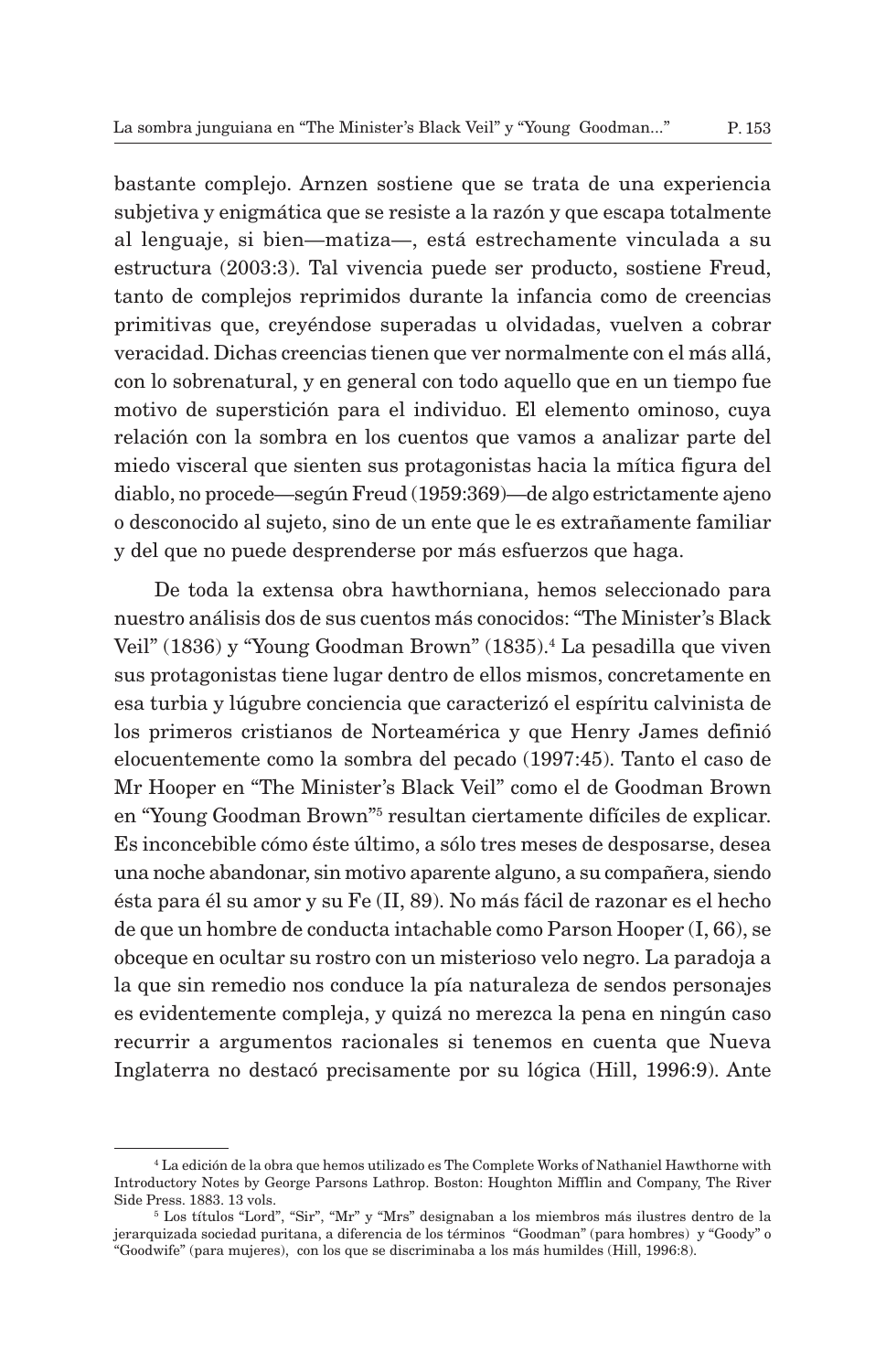esto y si queremos entender algo de aquella lúgubre conciencia de la que hablaba James, quizá lo más sensato sea recurrir a ese ilógico mundo de la sombra que hemos mencionado.

En relación a "The Minister's Black Veil", hemos de empezar diciendo que no es el velo como objeto en sí el que ocupa el centro del argumento. Aunque relevante, debemos entenderlo como un símbolo necesario al servicio de una fatalidad que surge en la persona del reverendo de Milford a raíz precisamente de ese sencillo trozo de gasa que, si bien—comenta el narrador—lo único que hace es cubrir su rostro, vierte toda su influencia sobre él (I, 57). Esta tenebrosa fuerza, y en particular sus maléficos poderes (65), son al fin y al cabo los que hacen de un simple velo negro, como el que podría lucir cualquier mujer en su sombrero (56), un objeto verdaderamente atroz en la cara de Parson Hooper (57).6

Aprovechando el sugerente poder que tiene el velo en toda la narración, no hemos podido evitar manipular el significante inglés, "ve-i-l", para ver si con ello podíamos aportar algo de luz al misterio que se oculta tras la singular prenda, y que aflige a Hooper a la vez que hace estremecer a toda la aldea de Milford. Y es que el ministro puritano no es prisionero de un simple "Black Veil" como sugiere toda esta oscura parábola, sino de algo realmente terrible, esto es, de "his Black *Evil*". Pero, ¿qué maléfico poder tras el velo era ése que condenaba a su portador a la oscuridad y paralizaba su voluntad, no ya ante las insistencias de Elizabeth, su prometida, y demás colegas por devolverle a la luz, sino

<sup>6</sup> Hawthorne, que se mostrara claramente contrario a influir en los demás (VII, 46), reiteró en varias ocasiones la idea de que toda influencia era en sí misma negativa, en especial la que un individuo puede llegar a ejercer sobre otro, por la sencilla razón de que, como explicaba Oscar Wilde, cuando influimos en una persona le estamos trasmitiendo nuestra propia alma y le estamos haciendo perder al mismo tiempo sus propios pensamientos e ideas (1944:24-25), de manera que no es su voluntad la que prevalece si no la nuestra. Ese es uno de los mensajes que Hawthorne nos hacía llegar a través de cuentos como "The Ambitious Guest", "Roger Malvin's Burial" o "The Birthmark", o de manera más explícita, en algunas de las anotaciones hechas en sus cuadernos. "Some man of powerful character" decía en una de ellas—"to command a person, morally subjected to him to perform an act. The commanding person suddenly to die; and, for all the rest of his life, the subjected one continues to perform that act" (IX, 272). En otra, escrita por 1838, puede leerse: "the influence of a peculiar mind, in close communion with another, to drive the latter to insanity" (Hawthorne, 1978:65). Cuando, por el contrario, la influencia es positiva, hecho que no ocurre con frecuencia, Hawthorne tiende a adjetivarla de manera conveniente. Por ejemplo, en "The New Adam and Eve", la protagonista, Eva, salva en un momento determinado a Adán del mal, evitando con ello que la historia del pecado vuelva a repetirse, actuación ésta que provoca la exclamación del narrador: "Happy influence of woman!" (II, 299). Otros casos similares nos los proporcionan "A Rill from a Town Pump", "The Birthmark" y "A Bell's Biography". En el primero, el novelista resalta, hablando de las buenas propiedades del agua, su "beneficial influence on mankind" (I, 170). En el segundo, comenta a propósito de la naturaleza cómo ésta "assimilates all her precious influences from earth and air, […] to create and foster man her masterpiece" (II, 54); y en el tercero nos cuenta cómo el obispo encargado de bendecir la campana protagonista de la narración dijo una oración para que "a heavenly influence might mingle with its tones" (III, 500).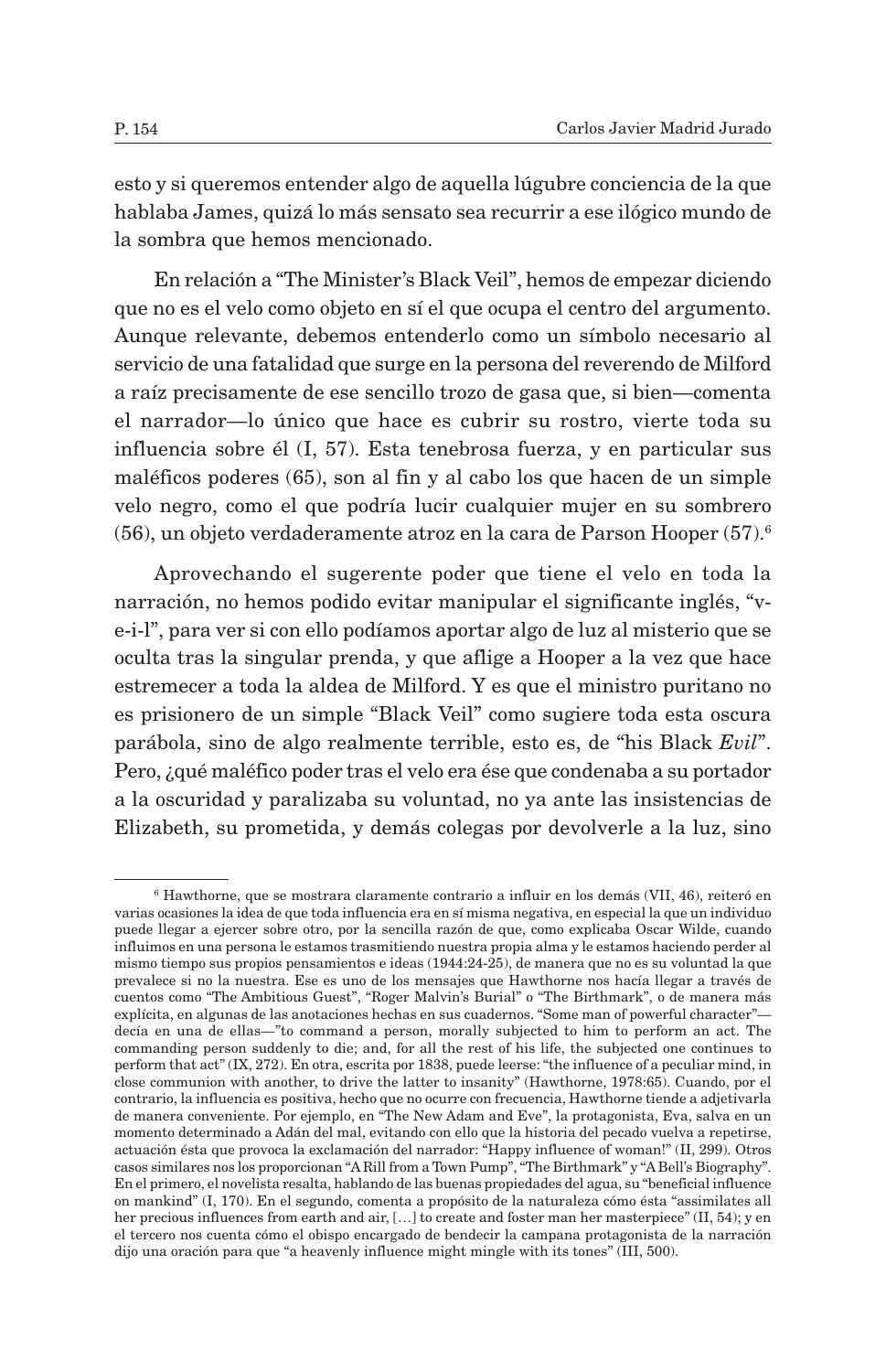ante sus propias obligaciones con Dios? De tan vigorosa influencia el relato no da muchos detalles. Sólo menciona un poder sutil (55) que, aunque resulta difícil de definir, se trata sin duda—en opinión de Dryden—, de una fuerza oscurecedora más que iluminadora (1993:140), capaz de ahogar la sonrisa del clérigo cada vez que ésta intenta traspasar el infranqueable velo, y de avivar en sus atormentados feligreses la sensación de estar bajo el dominio, si no del mismo diablo, sí al menos de un ser diabólico. Aunque el cuento no descubre qué tipo de pecado o sufrimiento—real o imaginario—fue el que llevó al buen pastor a velar su rostro, hay dos momentos claves que nos indican la procedencia de esa fuerza indómita. En uno de ellos, Hooper entra a una habitación en la que se encuentra el cadáver de una joven ante la que se inclina, todo circunspecto, para dar su último adiós. Al encorvarse sobre ella, comenta el narrador:

> The veil hung straight down from his forehead, so that, if her eyelids had not been closed forever, the dead maiden might have seen his face. Could Mr. Hooper be fearful of her glance, that he so hastily caught back the black veil? A person who watched the interview between the dead and the living, scrupled not to affirm, that, at the instant when the clergyman's features were disclosed, the corpse had slightly shuddered, rustling the shroud and muslin cap, though the countenance retained the composure of death. (I, 57-58)

Más revelador aún, si cabe, es ese otro pasaje en que, después de oficiar el ministro una boda y levantar su copa de vino para brindar por la felicidad de los novios, aquél se vio reflejado en el cristal y,

> the black veil involved his own spirit in the horror with which it overwhelmed all others. His frame shuddered, his lips grew white, he spilt the untasted wine upon the carpet, and rushed forth into the darkness. (59)

Si algo enturbió la vida del reverendo lo suficiente para hacerle cubrir su cara, difícilmente podemos llegar a saberlo. Es tal la ambigüedad del texto en relación a este asunto que podríamos pasar largo tiempo especulando sin llegar nunca a un acuerdo sobre si tal decisión fue por causa de una pena incierta, de un pecado, o por algún sentimiento de culpa derivada de éste. La controversia que suscita la historia del pastor puritano en lo que a su simbología se refiere es mayor incluso, apunta Lang, que la que genera "Young Goodman Brown" (1966:92), aún cuando en éste último los intensos contactos entre lo imaginario y lo real hacen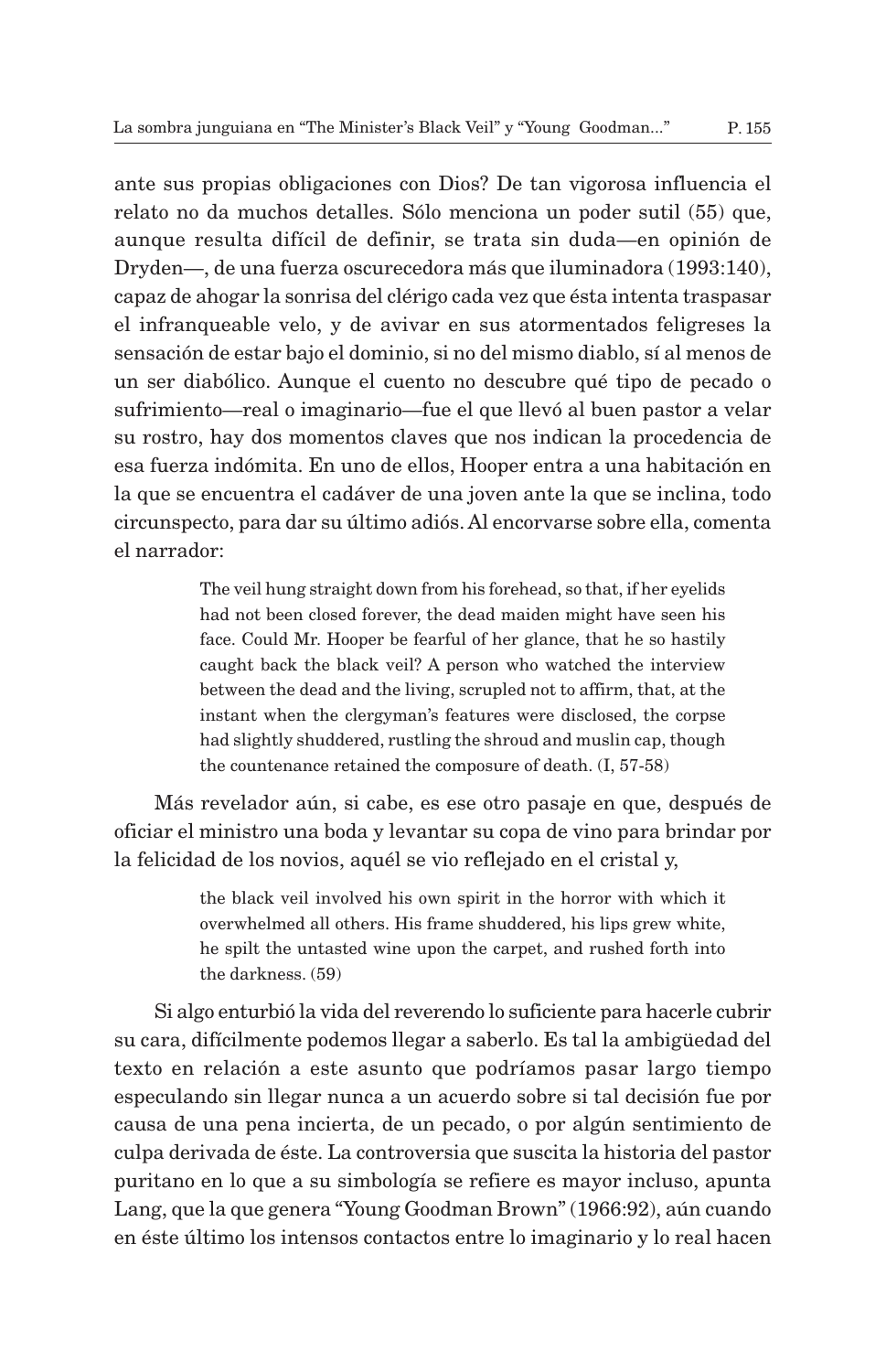prácticamente imposible saber con certeza lo que está ocurriendo (87). Nosotros, por nuestra parte, creemos que el velo no tipifica pecado o culpa alguna, o al menos no de forma lo suficientemente clara como para considerar tal opción. Lo que el protagonista oculta detrás de esa doble gasa no parece ser otra cosa que miedo; miedo de sí mismo, no tanto por un acto consumado como por la posibilidad de llegar a hacer, o incluso pensar, algo contrario a lo que predica su estricto código moral.

Cuesta trabajo creer, tal y como apuntábamos antes, que un hombre como Hooper, "holy in deed and thought, so far as mortal judgement may pronounce" (I, 68), sea autor de algún acto ruin. Por ello mantenemos la hipótesis de que su medroso comportamiento se debe, más que a una acción perpetrada7 , a la sola idea de verse a sí mismo capaz de cometer algún tipo de error que pudiera esclavizarlo de por vida a esa poderosa y diabólica fatalidad que Hawthorne mencionara unos meses antes en "The Haunted Mind"8 y de la que el propio autor quedó inadvertidamente preso.9 Pero, volviendo de nuevo al personaje, y concretamente a esa susceptibilidad suya al error, debemos decir que ésta era ya tal antes de

<sup>7</sup> Hawthorne comenta el caso de otro pastor, también de Nueva Inglaterra, que, tras matar accidentalmente a un entrañable amigo suyo, cubrió su rostro con un velo. Nuestra hipótesis de que no hay un acto que justifique esa misma excentricidad en Hooper la respalda el comentario del propio autor que dice expresamente que la imposición de dicha prenda en éste último tenía un significado diferente de aquél (I, 52).

<sup>8</sup> "The Haunted Mind" fue escrito durante el invierno de 1834 y "The Minister's Black Veil" en los primeros meses de 1835 (Chandler, 2002:57-58). La fatalidad que mencionamos es vista por el escritor como "an emblem of the evil influence that rules your fortunes; a demon to whom you subjected yourself by some error [ . . . ], and were bound his slave forever by once obeying him" (I, 346). Esa fatalidad que sufre el ser humano por causa de sus errores se repetiría en varias ocasiones a lo largo de la obra hawthorniana. Posiblemente la afirmación más categórica en relación a la imposibilidad del individuo de enmendar sus faltas se encuentre en The House of the Seven Gables (1851), donde se nos dice: "it is a truth that no great mistake, whether acted or endured, in our mortal sphere, is ever really set right" (III, 316).

<sup>9</sup> Hawthorne, que describiera en 1843 el hecho de quedarse desmembrado del mundo como la peor suerte de todas para una persona (II, 250), fue víctima de ello. Así lo pone de manifiesto el propio novelista que nunca pudo deshacerse de la terrible sensación de rezago que le dejaran aquellos doce años que vivió aislado en el domicilio materno con el único sueño de alcanzar un día la fama. En un momento de reflexión y sosiego, posterior al día de Navidad de 1854, Hawthorne se sinceraba al hilo de esa fatalidad que cayó sobre él a raíz de aquella decisión escribiendo la siguiente nota en su cuaderno:

For a long, long while, I have ocassionally been visited with a singular dream and I have an impression that I have dreamed it, even since I have been in England. It is that I am still at college or sometimes even at school and there is a sense that I have been there unconsciously long, and have quite failed to make such progress as my contemporaries have done and I seem to meet some of them with a feeling of shame and depression that broods over me as I think of it, even when awake. This dream recurring all through these 20 or 30 years must be one of the effects of that heavy seclusion in which I shut myself up for 12 years after leaving college, when everybody moved onward and left me behind. How strange that it should come now, when I may call myself famous and prosperous! —when I am happy, too! (VII,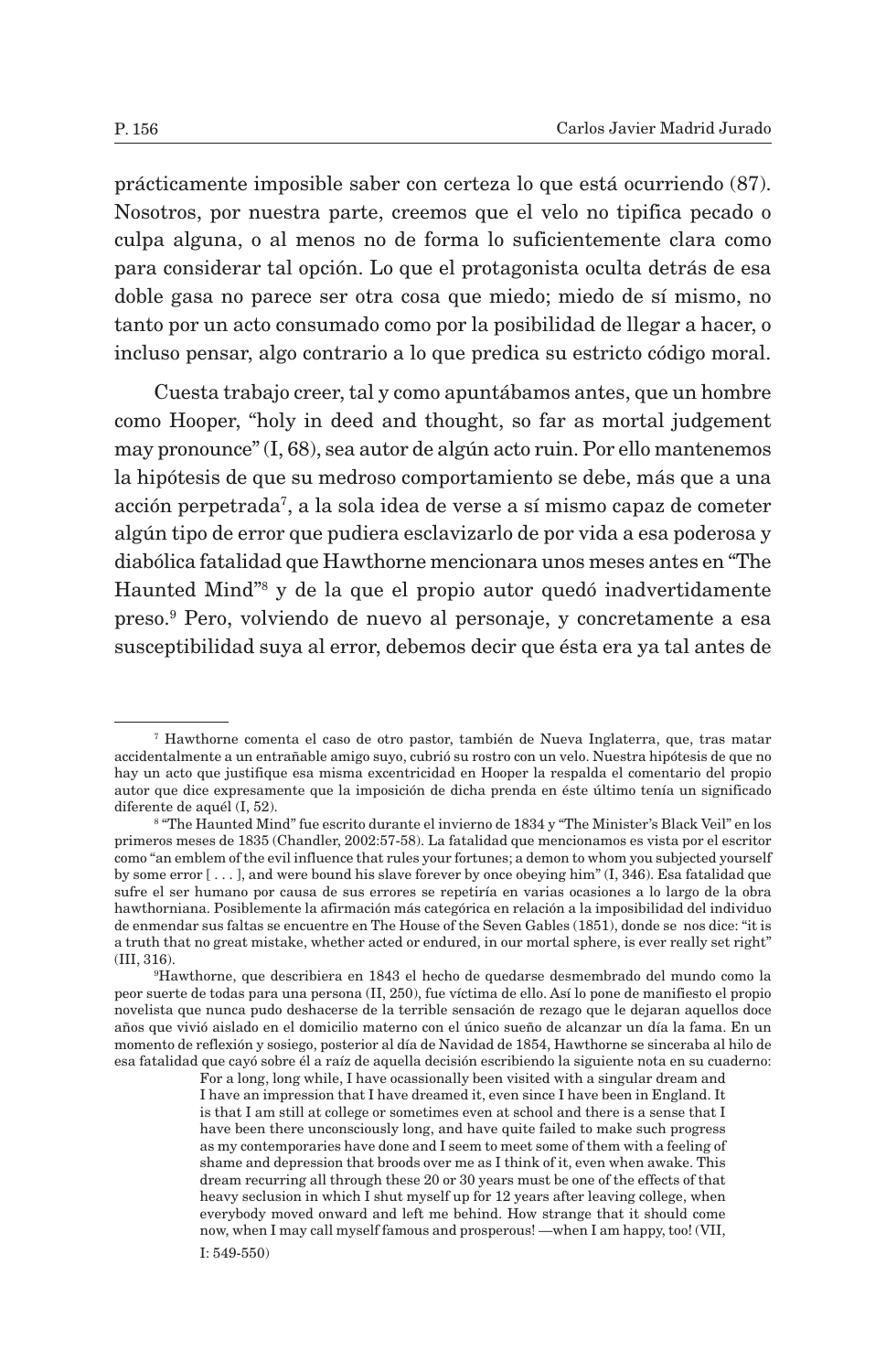cubrir su rostro que—comenta el narrador—"if he erred at all, it was by so painful a degree of self-distrust, that even the mildest censure would lead him to consider an indifferent action as a crime" (60). Esta aprensión permanente del pastor, y que en principio no era más que "[an] amiable weakness" (60) en su carácter taciturno, es evidente que ahora, con la imposición de tan oscura prenda, se ha convertido en toda una obsesión. Nadie del pueblo sabe o entiende lo que le sucede al venerable reverendo para permanecer en la oscuridad. Éste, por su parte, y en contra de lo que pudiera parecer, no desea voluntariamente esa oscuridad. Su relación con ella es una relación de esclavitud en la que él es obviamente el dominado. Su miedo, ejemplificado en el luctuoso velo, no deja ni un resquicio a la luz. El rechazo y la angustia que siente Hooper hacia el que es su carcelero se refleja en esa "antipathy to the veil" (64) que, en venganza, actúa contra sí mismo proyectando a la más mínima oportunidad la imagen velada de su rostro y, junto a ella, "the horrors which it [the veil] shadowed" (63-64), dando así certeza al viejo dicho de que se teme todo lo que se desconoce y se odia aquello que se teme. Es tal el pánico que éste siente al verse, el mismo que le propina la idea de aceptarse como individuo capaz de equivocarse, que, dice el texto, "he never willingly passed before a mirror, nor stooped to drink at a still fountain, lest, in its peaceful bosom, he should be affrighted by himself"  $(64).^{10}$ 

Hooper, podemos afirmar, es un caso claro de perfeccionismo llevado a sus extremos más neuróticos. Su impecable trayectoria por la vida, exenta de errores y limpia, por tanto, de pecado, es una muestra evidente de los esfuerzos y sacrificios que éste ha tenido que hacer para estar al más alto nivel, hecho éste que inadvertidamente le ha llevado a ser

<sup>10</sup> La imagen reflejada fue en varias ocasiones considerada por Hawthorne como símbolo de lo verdadero y auténtico. Paseando cierto día en bote por el río Concord, comentaba a propósito de lo hermoso del paisaje que estaba casi convencido de que "the reflection is indeed the reality" (IX, 170). Ese mismo mensaje queda de manifiesto no sólo en "The Minister's Black Veil", donde el pánico del protagonista a verse reflejado debe interpretarse como miedo visceral a la realidad. También el narrador en "Dr. Heidigger's Experiment" (1837) tiene oportunidad de dejar clara su posición con respecto al significado que el lector debe dar a la imagen del espejo en la que se ven los sujetos a los que el prestigioso científico rejuvenece. Sobre este particular Hawthorne comenta: "the tall mirror is said to have reflected the figures of the three old, gray, withered grandshires ridiculously contending for the skinny ugliness of a shrivelled grandam" (I, 268-69). En "Monsieur du Miroir" (1837) también muestra el escritor su interés por la imagen, en este caso la suya propia que tiene frente a sí, para dejar patente la zozobra que le produce su otro yo, esto es, el que, a la vista de todo lo dicho, debería entenderse como su verdadera identidad. Esta curiosa introspección quedó bosquejada en una de las entradas que el novelista anotó en octubre de 1835, y en la que dice: "to make one's own reflection in a mirror the subject of a story" (IX, 15).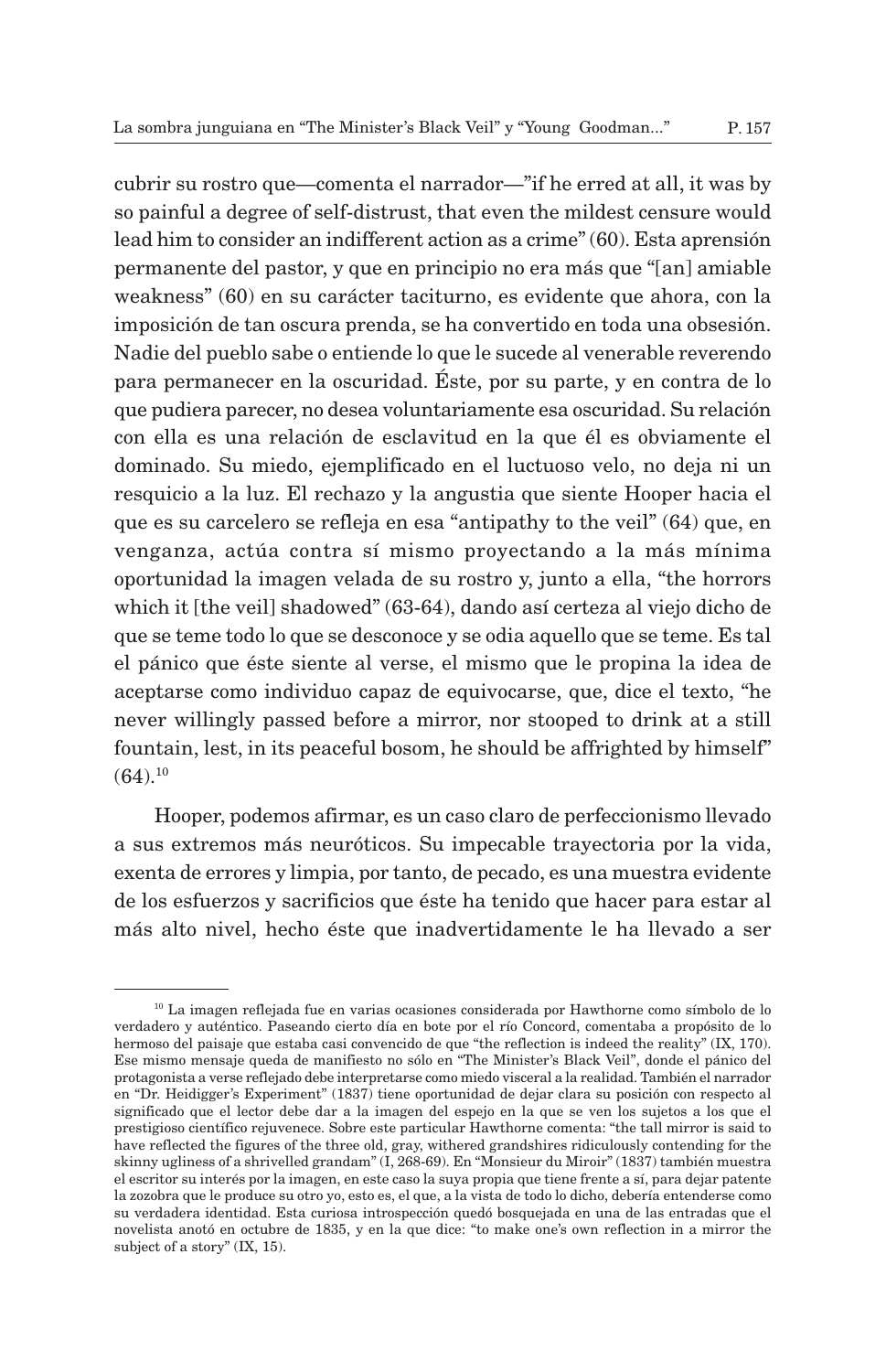intolerante con la idea de equivocarse. Aunque incomprensible a simple vista, varias son las circunstancias que pueden aclarar la descomedida sugestión del ministro. En primer lugar, San Agustín—figura central del puritanismo—mantenía en su doctrina que hasta el error más leve debía considerarse, si no siempre pecado, sí al menos como una clara evidencia del poder que tiene el mal sobre los individuos (*Enquiridión*, xx-xxi), enseñanza ésta que llevó a los puritanos, y en particular a los de Nueva Inglaterra, a creer que los errores no sólo se limitaban a separar a la persona de Dios, sino que además la dejaban a merced del Diablo (Matthiessen, 1940:306). El miedo que siente Hooper y que Lang deja entrever cuando, al referirse al cuento, dice que éste narra la historia de un hombre que ve dentro de sí mismo el mal (1966:92), está respaldado por esa terrible verdad en relación a la naturaleza del error que aquellas gentes daban por absoluta e incuestionable. Si a tal creencia le añadimos, por otra parte, la horrible profecía que circulaba por aquellas comunidades cristianas del siglo XVII, en la que se decía que Satanás había hecho su promesa de volver a aquel lugar—precisamente el elegido de Dios— para reconquistar la tierra que, según él, le pertenecía por derecho (Hill, 1996:41), podemos entender mejor todo este horror. No sólo el que le produce al religioso su lado oscuro, sino el impacto y el pavor que éste causa por donde quiera que va a los habitantes de Milford que, como el resto de gentes de Massachusetts Bay, oían en cada uno de los sermones de sus dirigentes espirituales cómo el diablo, en su afán de apoderarse del país, ya había empezado a hacer uso de sus artimañas para ganar adeptos (Loggins, 1951:113), lo que, viendo a Hooper, parecía innegable.

Y no es que la decisión del pastor de ocultar su cara fuera para los feligreses un hecho sin precedentes. Moisés, figura de enorme popularidad entre los puritanos de Norteamérica, también se vio obligado a lo mismo, pues era tal la luz que su faz desprendía después de haber estado en presencia de Dios que los israelitas no podían mirarla de frente (Exodus, 34:33-35). Sin embargo, y salvando las primeras semejanzas, es evidente que el caso del rostro velado del reverendo era para los habitantes del lugar radicalmente distinto. Moisés dio a su pueblo la Ley que Dios le había confiado para que a través de ella pudieran alcanzar la salvación; Hooper, en cambio, envuelto por una misteriosa e inamovible oscuridad dista mucho para ellos, no ya de parecerse al profeta del Antiguo Testamento, sino de ser un sencillo ministro capaz de llevar a su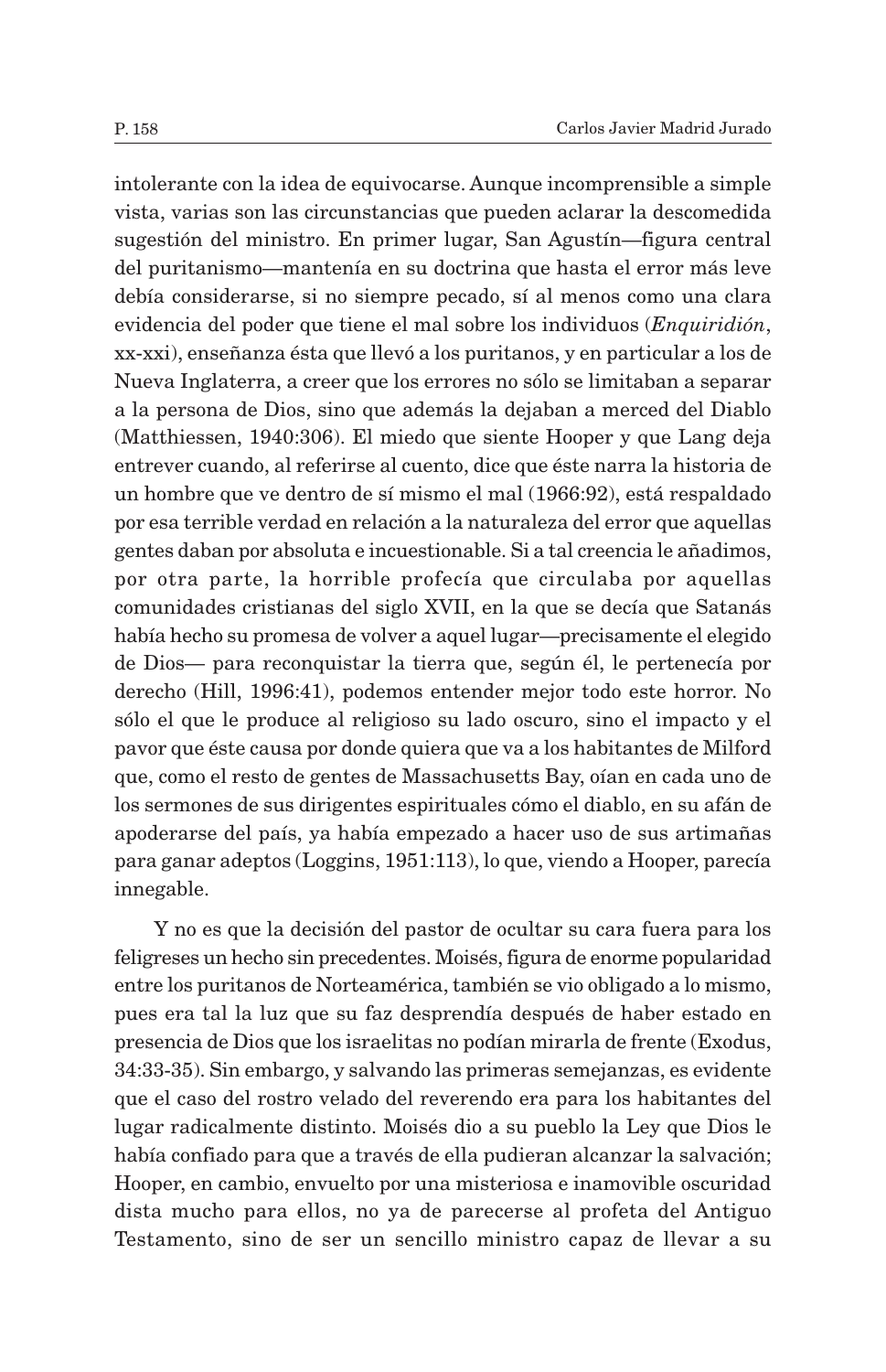congregación por el buen camino. Su lúgubre y extravagante presencia, unida a sus oscuras palabras allá donde va, sirven a Hawthorne para denunciar la concepción tan esperpéntica que tenían de la vida y la religión los pueblos de la aún joven nación (Hill 1996:86).<sup>11</sup>

Pero si las circunstancias históricas de aquel tiempo y lugar, unidas a la visión que de los errores tenían los adeptos de San Agustín, son determinantes para entender la obstinación del reverendo de Milford a admitir su lado oculto, hay todavía un detalle que puede ayudar a aclarar aún más su inhabilidad para reconocerse como es. Basta leer el relato una vez para observar que el clérigo, reconocido por todos en la aldea como "good Mr. Hooper" (I, 53), es un hombre melancólico. Algunas pinceladas en relación a su personalidad y carácter, tales como su escasa vitalidad, su lúgubre temperamento o el tono triste de su voz (55), confirman que estamos ante un personaje con una naturaleza eminentemente depresiva y por consiguiente proclive a dar una veracidad desproporcionada a los contenidos de la mente donde precisamente, según Oscar Wilde, se libraban las auténticas batallas del ser humano. La disposición del pastor a dar a través del velo "a darkened aspect to all living and inanimate things" (53) apunta, más que a un simple defecto de visión, a una clara incapacidad en él para sentir y obrar correctamente.12

La animadversión por la sombra, decíamos, conduce inevitablemente al individuo al aislamiento de ahí que no sea nada extraño que el ministro puritano vaya paulatinamente separándose de los suyos al tiempo que también de Dios hasta quedar, literalmente, prisionero de sí mismo en la más lúgubre de las prisiones: su propio corazón (67). Este distanciamiento, humano y espiritual, se personaliza de forma palpable a través del personaje de su prometida, Elizabeth, quien—es importante destacarlo—no sólo no da crédito alguno a los rumores que circulan acerca de Hooper y la prenda que cubre sus ojos, sino que además no siente

 $11$  Al hilo de esto Berkove opina que el cuento hace hincapié principalmente en esa peligrosa inercia del sujeto a deformar la realidad (1978:156), y J. Hillis Miller lo pone de ejemplo de cómo ciertas obras literarias pueden llegar a desenmascarar culturas e ideologías (1991:89).

<sup>12</sup> Hawthorne padeció a lo largo de toda su vida frecuentes episodios depresivos, algunos de ellos tan terribles e insoportables que en ocasiones llegó a contemplar el suicidio. Esta circunstancia, unida a esa tendencia natural suya a la soledad, le hicieron merecer, dentro del círculo de amigos y colegas, el seudónimo de "Mr Noble Melancholy" (Mellow, 1998:332). Sobre la incapacidad del escritor de sentir como, según él, debía hacerlo, probablemente debido a ese lado oculto y misterioso de su ser —su propia fantasía —y que, al parecer, no terminó nunca de aceptar, véase Madrid Jurado (2004:126-38).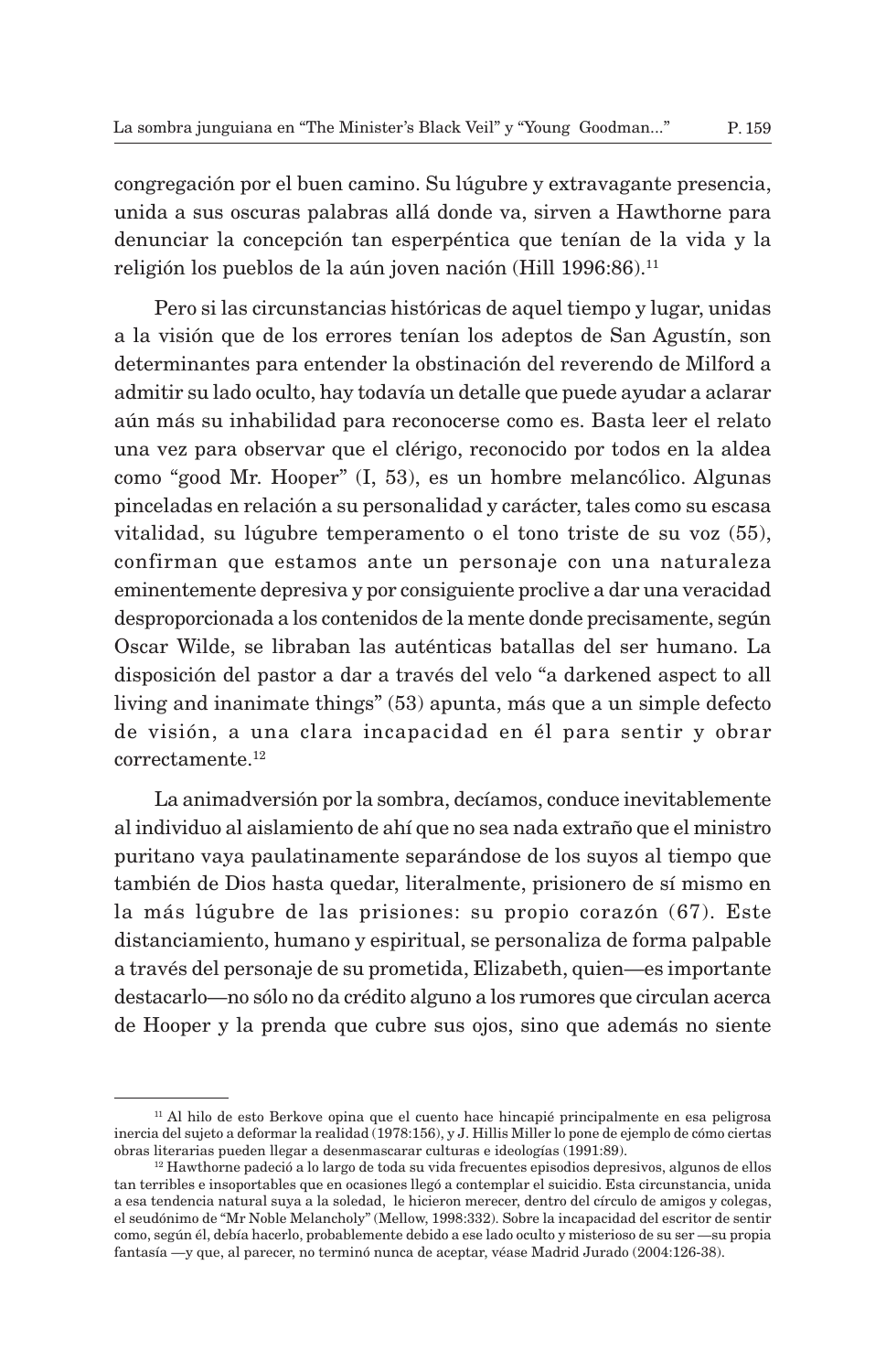ningún temor de mirarle a la cara, segura de que tras la singular gasa se halla el mismo rostro agradable de siempre (61). Su condición humana, dotada de un amor puro—sin velos ni miedos—permiten apreciar aún mejor las carencias que sufre el clérigo y tras las cuales, pensamos, podría estar la propia incapacidad del novelista para amar.13 A pesar de todos los intentos de Elizabeth por apartar la horrible prenda de la cara de su compañero, éste no cede. Y no es porque no la ame o pretenda con su negativa ser cruel con ella.14 Esta última posibilidad no podríamos además justificarla si tenemos en cuenta que la persona del reverendo se describe como "kind and loving" (66). Hooper ama a su prometida, como ama a sus feligreses y a Dios, pero desde detrás de su obstinado velo. El horror que siente de sí mismo y que lo domina no le permite sino amar a distancia, convencido además de que no puede ser de otra manera, algo que para Elizabeth es imposible. He aquí un fragmento de esa conversación:

> 'Have patience with me, Elizabeth!' cried he [Hooper], passionately. 'Do not desert me, though this veil must be between us here on earth. Be mine, and hereafter there shall be no veil over my face, no darkness between our souls! It is but a mortal veil,—it is not for eternity! Oh, you know not how lonely I am and how frightened, to be alone behind my black veil! Do not leave me in this miserable obscurity for ever!' 'Lift the veil but once, and look me in the face,' said she.

'Never! It cannot be!' replied Mr. Hooper.

'Then, farewell!' said Elizabeth. (63)

Miedo y amor son incompatibles para Elizabeth, quien encarna en el relato el verdadero espíritu de la religión siguiendo el principio bíblico: "There is no fear in love; but perfect love casteth out fear because fear hath torment" (I John, 4:18). El reverendo debía de tener a buen seguro en algún lugar guardada esa enseñanza, pero hasta para recordarla

<sup>&</sup>lt;sup>13</sup> En *Fragments from the Journal of a Solitary Man* (1834) Hawthorne ponía en boca de Oberon la siguiente confesión: "I have never truly loved, and perhaps shall be doomed to loneliness […] because [...] my soul has never married itself to the soul of a woman" (XII, 26).

<sup>14</sup> Crews sugiere que la imposición del velo podría responder a una artimaña de Hooper para impedir a toda costa su inminente boda con Elizabeth. A este respecto, añade el crítico, el reverendo y el joven Goodman Brown, comparten un mismo miedo en cuanto a las obligaciones matrimoniales que ambos tienen contraídas con sus respectivas parejas. Tanto la permanencia física del velo en el rostro del clérigo como la retirada del mismo en sentido figurado en el caso de Brown apuntan a una concepción inmadura del amor (1966:108-109).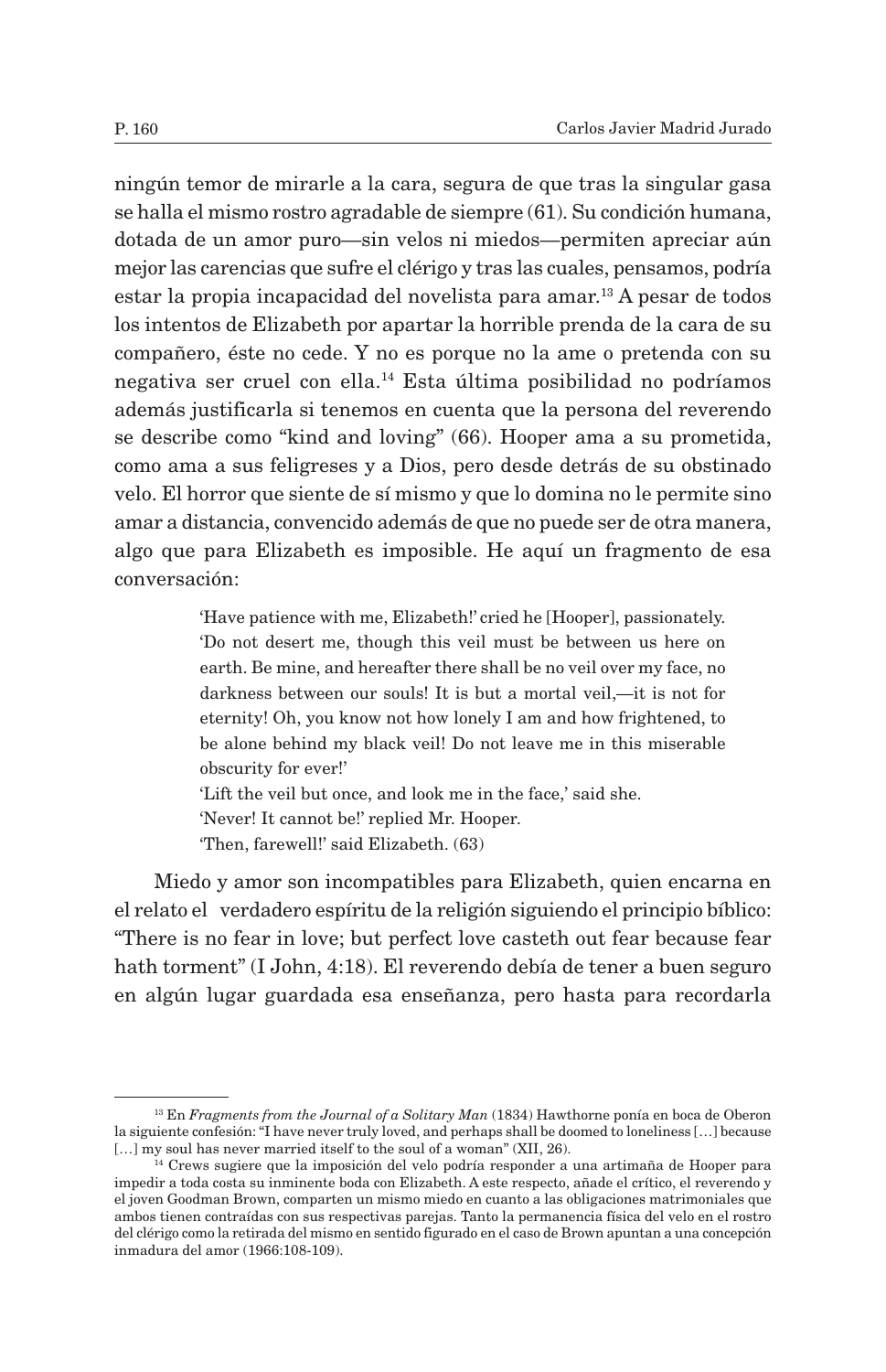habría hecho falta apartar de sus ojos y de su alma aquella oscuridad que le envolvía "so that love or sympathy could never reach him" (I, 65). Impotente para apartar de él la luctuosa gasa y con ella el miedo que durante buena parte de su vida le había acompañado, Hooper aparece en la escena final moribundo en su lecho. El horror es tan grande que ni siquiera en esa hora postrera en que el cristiano se dispone a confraternizar con Dios, el puritano consiente retirar la oscura prenda para darse a la Luz. Su sombra se interpondría por última vez entre él y los demás para proyectar ante sus ojos la imagen más horrible y grotesca que en su caso se le podía presentar: "I look around me, and, lo! on every visage a Black Veil!" (69), exclamaba el reverendo viendo sobre todos los que le acompañaban, Elizabeth incluida, el mismo velo que durante años había llevado y cuya realidad había repudiado.

De nuevo, y así como decíamos que era difícil justificar que Hooper hubiera cubierto su rostro con un velo por algún acto perverso, cuesta trabajo creer lo que a todas luces parece impensable, esto es, que Goodman Brown se hubiese atrevido a pactar con el diablo. Lo único de la narración que no ofrece dudas es el comienzo y el final: la escena en la que el protagonista abandona a su esposa, Faith, hasta que se adentra en el bosque y el regreso de éste a la aldea de Salem. Los motivos que inducen al joven esposo a alejarse del hogar son, como es habitual en Hawthorne, todo un misterio. No obstante y en el caso siempre dudoso de que con su acción Brown hubiera tenido intenciones de hacer algún mal, es evidente que el resultado no fue nunca el que esperaba. Cierto que los primeros pasos del puritano en el bosque son guiados—señala el narrador—por "[an] evil purpose"(II, 90), pero tal propósito, sea lo que fuere, no tarda en desaparecer de su mente ante los impactantes e inesperados sucesos que le van sucediendo.

Nosotros compartimos la opinión de Cook, quien sostiene a propósito del puritano que, al penetrar en el bosque, éste pasa automáticamente del mundo consciente al subconsciente (1970:474), con lo que podemos decir que las percepciones sensoriales que le llegan no son otra cosa que manifestaciones de ese rincón oscuro de su alma tan odiado como temido,

<sup>15</sup> Entre aquéllos que restan protagonismo a la figura del demonio en el cuento están Walsh y Hurley. El primero afirma que la agonía que sufre el personaje procede de la oscuridad de su alma y no del diablo (1958:336) y el segundo mantiene que las alucinaciones que sufre Brown se deben más a "his suspicion and distrust" que a las perversas artes de Satanás (1966:411).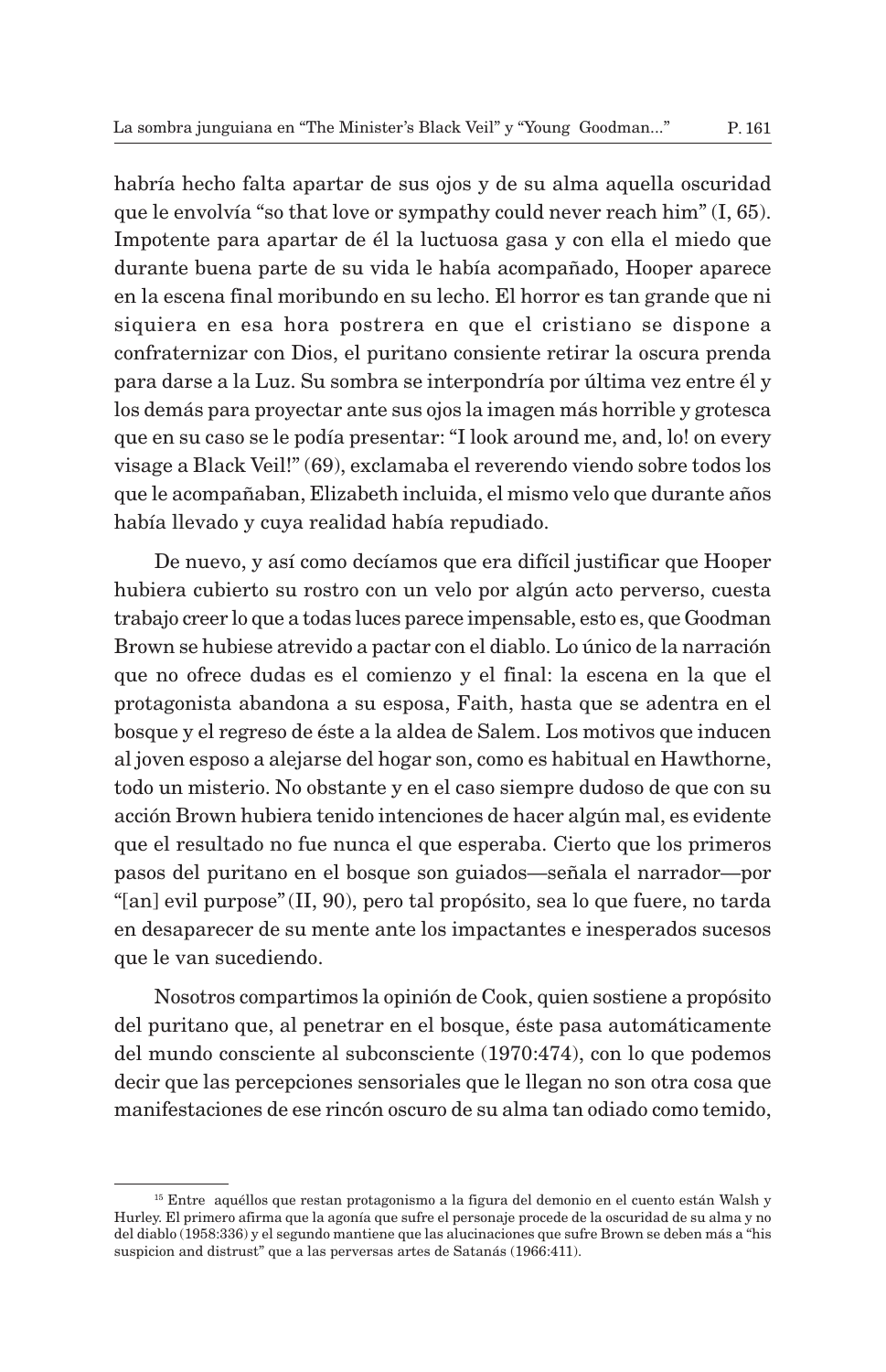en cuyo centro habitaba la terrible figura del diablo.15 Nada más entrar en tan inhóspito paraje Brown empieza a sentir miedo. La soledad que le rodea despierta en su interior aquel elemento ominoso inefable que mencionaba Freud y que está vinculado al pavor que sentían aquellos pueblos de Nueva Inglaterra por Satanás. Si hay algo realmente peculiar de esa solitud—explica el narrador—es que el viajero que se ve envuelto por ella no sabe quién puede estar oculto en la espesa arboleda de troncos y copas, de modo que con solitario caminar pudiera estar pasando por medio de una multitud invisible (II, 90). " 'There may be a devilish Indian behind every tree,'16—decía Goodman Brown afectado por la singular soledad del lugar, para segundos después mirar aterrado a sus espaldas y exclamar: 'What if the Devil himself should be at my very elbow!' "(90).

 El hecho de que sea nuestro subconsciente, y no nuestro consciente, el causante de las proyecciones hace que el sujeto no pueda crearlas, sólo encontrarse con ellas (Jung, 1968:par.17). Ese carácter de encuentro distingue a todos y cada uno de los espejismos que desfilan ante el protagonista, si bien el primero de ellos es especialmente significativo. El joven, no repuesto aún de sus primeros miedos y tras pasar una de las curvas del camino, ve la figura de un hombre que aguarda sentado al pie de un viejo árbol y que, a su llegada, se levanta para empezar a caminar a su lado (II, 90). El dato de que esa figura masculina sin rostro la misma que posteriormente se descubre que se trata del mismo Satanás—se parezca a Goodman Brown hasta el punto de poder pasar ambos por padre e hijo (91), sugiere de alguna manera que, en efecto, el encuentro que se ha producido no es otro que el del protagonista con su sombra, cuya repentina aparición le causa cierto miedo lógico, aunque no total sorpresa (91).17 Si, como le comenta Georgiana a Aylmer en "The Birthmark" a propósito de la marca que afeaba su mejilla, uno no puede amar aquello que le turba (48), parece natural pensar que el impacto que causa en Brown tan oscura figura no sea sino reflejo del rechazo que siente hacia su propia sombra. Esa repulsa se pone de manifiesto en las primeras palabras del joven puritano quien, no hay duda, ya sabía de ese lado sombrío, si bien su conversación con quien lo encarna apunta a

<sup>&</sup>lt;sup>16</sup> Hill aporta un dato que permite comprender mejor el miedo que siente el joven Brown ante la idea de verse rodeado y acechado por indios. Los puritanos tenían entre sus creencias la de que los indígenas de Norteamérica —los indios— eran siervos del diablo, cuando no auténticos demonios (1996:2).

<sup>&</sup>lt;sup>17</sup> Tanto en los sueños como en los mitos, la sombra se personifica principalmente en personas del mismo sexo (Jacobi, 1976:168-69).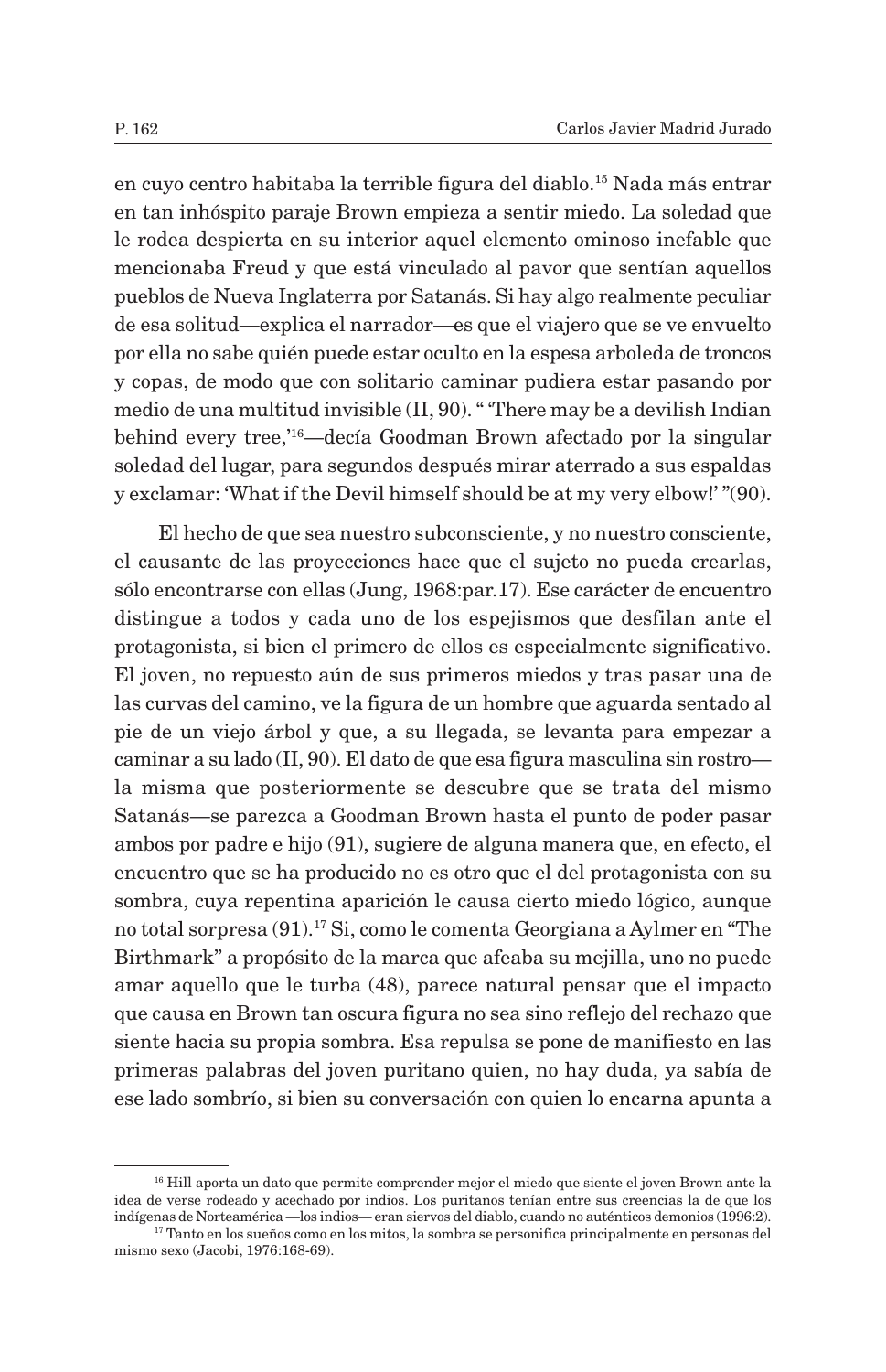que nunca hasta ahora se había adentrado tanto en él.18 He aquí un fragmento de ese primer momento en que, además, queda de manifiesto la incapacidad de Brown para deshacerse de esa parte oscura de su ser:

> 'Come, Goodman Brown,' cried his fellow-traveller, 'this is a dull pace for the beginning of a journey. Take my staff, if you are so soon weary'.

> 'Friend,' said the other, exchanging his slow pace for a full stop, 'having kept covenant by meeting thee here, it is my purpose now to return whence I came. I have scruples touching the matter thou wot'st of'.

> 'Sayest thou so?' replied he of the serpent, smiling apart. 'Let us walk on, nevertheless, reasoning as we go; and if I convince thee not thou shalt turn back. We are but a little way in the forest yet'.

> 'Too far! Too far!' exclaimed the goodman, unconsciously resuming his walk. (91-2) (cursiva mía)

Para justificar su determinación de no dar ni paso más, el joven explica a su misterioso compañero que nunca en el pasado su padre, ni antes su abuelo, habían llegado a adentrarse en el bosque en compañía tan singular como la que él llevaba (92), la que no se atrevía a nombrar. Las espontáneas palabras de Brown lo han llevado a un momento de silencio no deseado pero sumamente elocuente, en el que su contertulio, al igual que el propio lector, percibe el rechazo que el protagonista siente hacia él:

> 'Shall I be the first of the name of Brown that ever took this path and kept'—

> 'Such company, thou wouldst say,' observed the elder person, interpreting his pause. (92)

A esa primera manifestación de repulsa, aún tímida, le seguirían otras más, permitiendo con ello a la sombra hacerse cada vez más poderosa y destructora. Perplejo y decepcionado por la familiaridad y la amistad que el diablo dice haber mantenido con su padre y abuelo, además de con algunos de los miembros más destacados de Nueva Inglaterra, Goodman Brown no tardaría en reiterar su deseo de abandonarlo todo,

<sup>18</sup> Morsberger sostiene en esta misma línea que el mal para Brown antes de su experiencia no era más que un concepto, una realidad que como puritano conocía, pero que en ningún momento antes había experimentado (1973:178).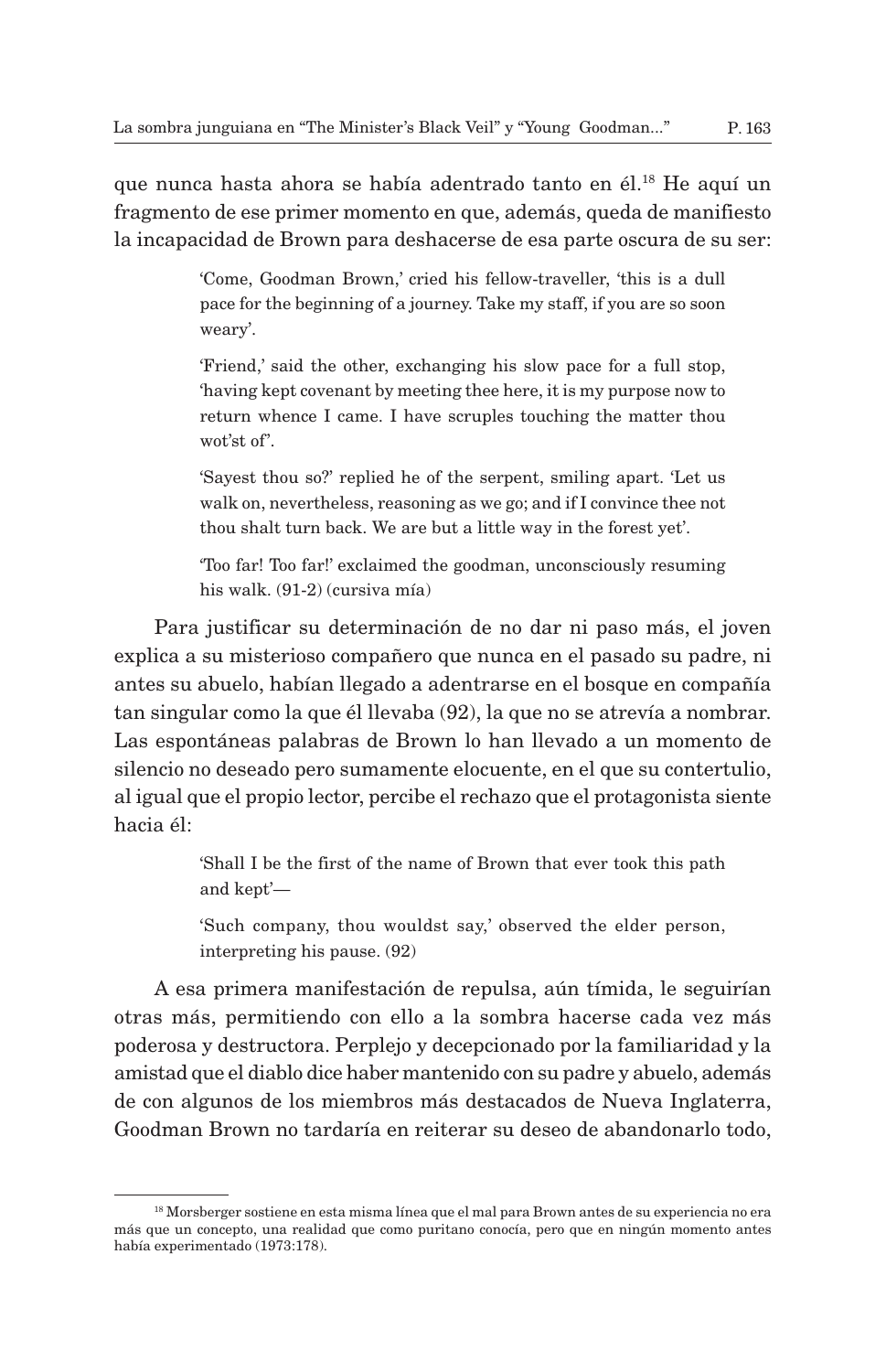esta vez visiblemente más molesto y resuelto, después de que su compañero de trayecto se hubiese reído de él al oírle decir que, de perseverar a su vera, ya no podría volver a mirar a la cara a ese buen pastor suyo en Salem. Ante las irreprimibles carcajadas de aquél, el puritano intentaba dar por zanjada toda esta aventura apoyándose en la persona más sagrada para él: "Well, then, to end the matter at once [...]. There is my wife, Faith. It would break her dear little heart; and I'd rather break my own" (93). En ese momento en que el joven manifiesta su temor por Faith, su sombra sabe que aún es pronto para separarlo de ella. Antes de llegar a eso, era necesario primero mancillar los vínculos que unían al puritano con los miembros de su comunidad por los que sentía verdadera admiración:<sup>19</sup> "Nay, if that be the case [...] e'en go thy ways […] I would not for twenty old women like the one hobbling before us that Faith should come to any harm" (93), contestaba su lado oscuro aplacando el miedo de Brown a la vez que, con su vara serpentina, forzaba a dirigir su mirada hacia una figura femenina. Se trataba de Goody Cloyse, la pía anciana que años atrás le había catequizado y que aún seguía siendo su consejera moral. Avergonzado y temeroso de ser descubierto por tan distiguida señora en tan indigna compañía, Brown renegaba una vez más de su acompañante y lo hacía en los siguientes términos:

> '[…] with your leave, friend, I shall take a cut through the woods until we have left this Chritian woman behind. Being a stranger to you, she might ask whom I was consorting with and whither I was going'. (94)

Oído esto, el diablo accede con sumo agrado a la petición, si tenemos en cuenta que el objetivo de esa transitoria separación no era sino sembrar la discordia entre el protagonista y su catequista, la cual, para su sorpresa, ora aparecía en cordial entente con quien precisamente acaba de dejar, ora desaparecía como por arte de magia. Ostensiblemente horrorizado por esa visión, Brown vuelve de nuevo, esta vez de manera irrevocable, a manifestar claramente su determinación de abandonar a Satanás y con él a la parte más oscura de su ser: "Friend […], my mind is made up. Not another step will I budge on this errand"—, decía para

<sup>19</sup> Hurley sostiene que en el subconsciente de Brown está la creencia de que "the morality of society must be destroyed […] before total commitment to evil is possible" (1966:413).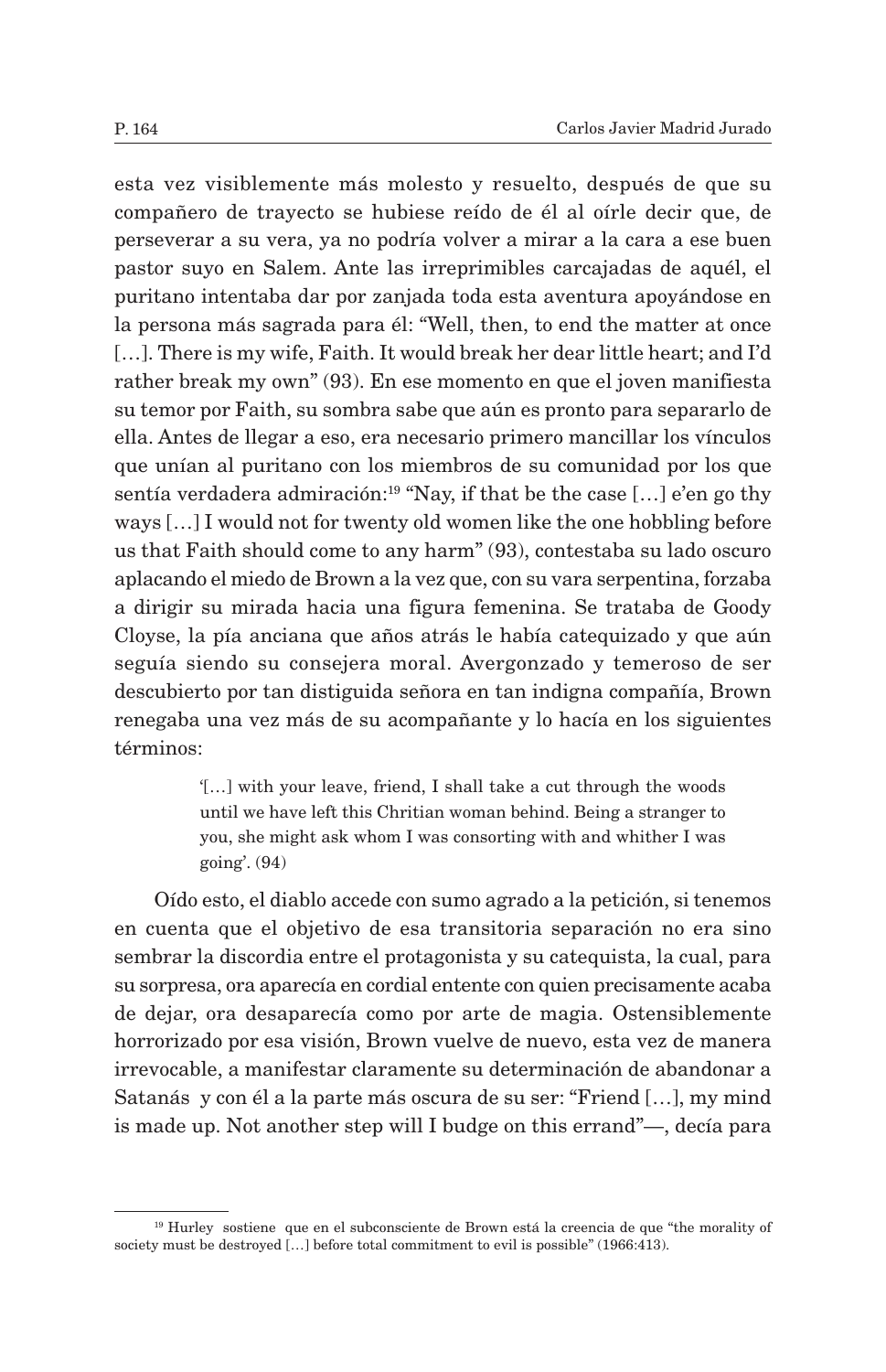añadir a continuación: "What if a wretched old woman do choose to go to the devil when I thought she was going to heaven: is that any reason why I should quit my dear Faith and go after her?" (95-96). Las palabras de condena del joven hacia tan casta dama y su rechazo hacia quien hasta ahora lo había acompañado son prueba evidente de que la sombra del puritano está empezando a ganar terreno, y que de seguir viendo en los demás lo que niega en él, las consecuencias serán imprevisibles. Brown ha desarrollado plenamente, aunque no es consciente de ello, esa hipocresía e intransigencia de la que habla la Biblia: muchos son son los que ven la paja en el ojo de su hermano sin apreciar la viga en el suyo (Luke 6:42). Si Brown, ahora y antes, ve abierta la posibilidad de volver al hogar, es porque no ha dejado en ningún momento de creer que está en su voluntad el hacerlo. Nada le hace pensar que no pueda ser así, sobre todo ahora que había conseguido librarse definitivamente de su incómoda sombra, que tras haberle oído increpar a Goody Cloyse decide que es el momento de abandonarlo. Brown se siente enormemente feliz de poder retomar su antigua vida; por fín respiraba libre ahora que había conseguido alejadar al que ya empezaba a ser una pesadilla. Así nos describe el narrador este momento de deseada liberación:

> The young man sat a few moments by the roadside, applauding himself greatly, and thinking with how clear a conscience he should meet the minister in his morning walk, nor shrink from the eye of good old Deacon Gookin. And what calm sleep would be his that very night, which was to have been spent so wickedly, so purely and sweetly now, in the arms of Faith! (96)

Pero la pesadilla no había hecho más que empezar, pues tras esos loables pensamientos llegan a los oídos del joven el ruido de unos caballos acompañado de las voces de dos jinetes que Brown identifica, sin llegar a ver siquiera, como la de su reverendo y el diácono Gookin, los cuales decían encaminarse a un impúdico encuentro que iba a tener lugar esa misma noche. Esta nueva percepción, la primera que tenía lugar desde que el demonio lo dejara, unida a las anteriores, acabaría por destruir la ya dañada imagen que el protagonista tenía de los miembros más castos de su comunidad. La desesperación de Brown ante tales sensaciones, producto del rechazo inconsciente que le produce la idea de ser él también uno más de los llamados por el demonio, empieza a hacerse insoportable. Las tinieblas y los horrores de la noche surgen en estos momentos con evidente fuerza, aumentando la confusión y, con ella, las alucinaciones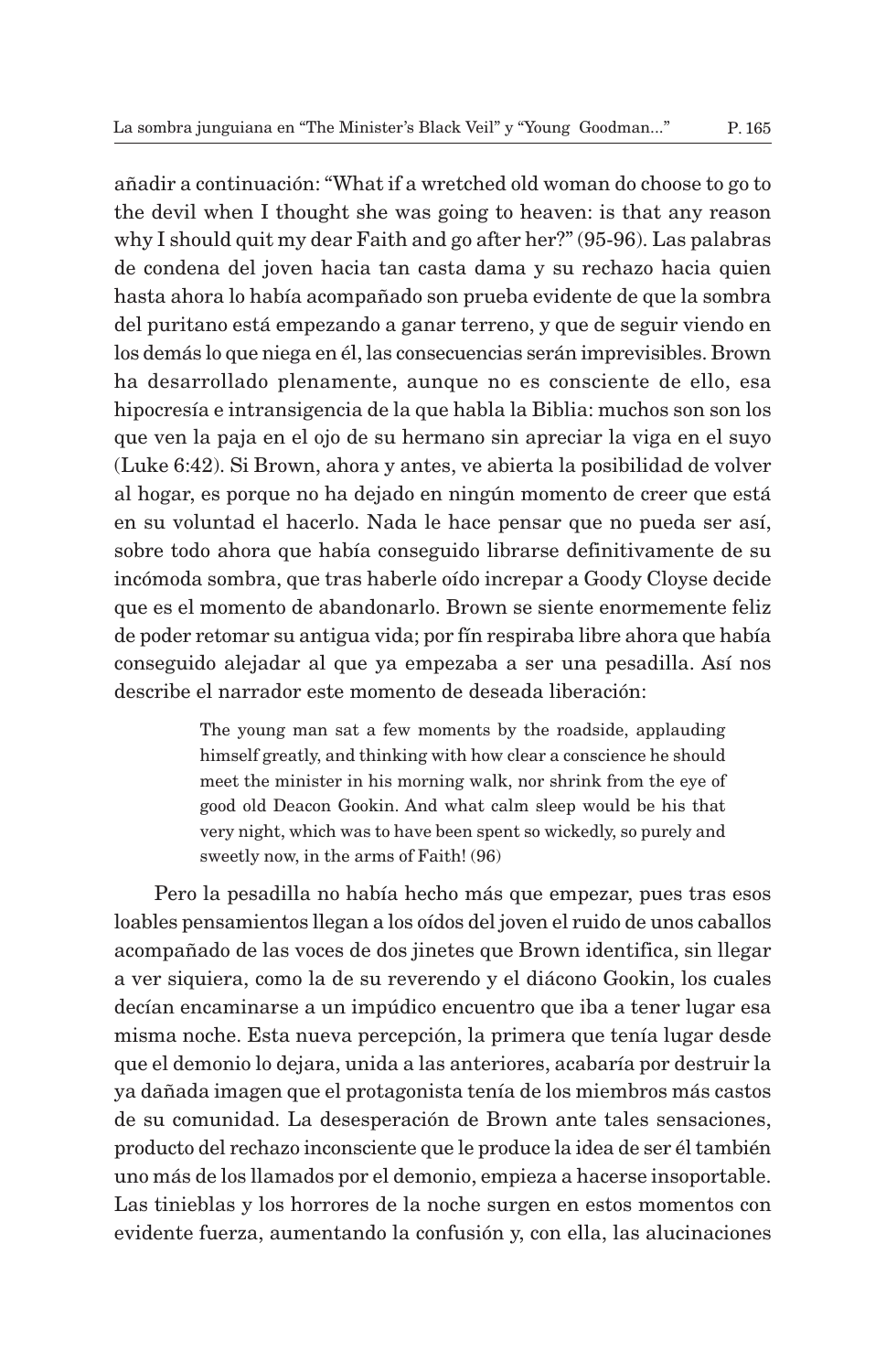en la mente del joven, que ahora cree distinguir en medio de tanta anarquía "the accents of towns-people of his own, men and women, both pious and ungodly, many of whom he had met at the communion table, and had seen others rioting at the cavern" (98). Entre todas aquellas voces que le eran familiares, destacaba la de una joven abrumada por una pena incierta (98). Brown, que hasta ese momento había confiado en su amada para hacer frente a los acosos de Satanás, grita el nombre de Faith con intensa agonía, aterrado por la idea de que ésta pudiera encontrarse en el corazón de ese infierno dispuesta a entregarse al diablo. Quizá ella era la persona que, según decía aquella voz parecida a la del diácono, iba a participar en la impía comunión de esa noche (97). Sólo faltaba confirmar lo que no dejaba de ser un angustioso presentimiento con una prenda, la que toda neófita debe entregar a Satanás antes de firmar el Pacto Solemne (Donovan, 1973:88).

Varias podrían haber sido las prendas, pero ninguna mejor, dada la deforme mente del puritano, que una de esas cintas rosas tan sugerentes que Faith llevaba en el momento de la despedida (II, 89). En ese instante algo bajó del cielo para posarse finalmente en la rama de un árbol. Cuando el puritano se dispuso a cogerlo, éste no pudo "ver" otra cosa que la prueba con la que su receloso lado oscuro ya había condenado a su amada: una cinta rosa  $(99)$ :<sup>20</sup> "My Faith is gone!" [...] "there is no good on earth; and sin is but a name. Come devil; for to thee is this world given" (99), decía el joven Goodman Brown rindiéndose al diablo, cuando, su verdadero dueño y señor no era otro que su propio lado oscuro, el cual le hacía ahora enloquecer hasta convertirlo en el mayor monstruo de cuantos poblaban en esos instantes aquel siniestro lugar, más temible aún que Satanás (99). Sepa el lector que "the fiend in his own shape is less hideous than when he rages in the breast of man" (100).

Completamente dominado ya por ese elemento diabólico de su personalidad, no es extraño que Brown, después de haberlo proyectado sobre los miembros más queridos y castos de su comunidad—su propio padre y abuelo, la anciana Goody Cloyse, el venerable reverendo de Salem y el diácono Gookin—lo haga ahora en toda la humanidad entera, la

 $20$  El color rosa de la cinta sugiere, por sus insinuaciones a la carne y a la sensualidad (Cirlot, 1990:54), que Faith se ha entregado sexualmente a Satanás como es costumbre entre las brujas en los aquelarres.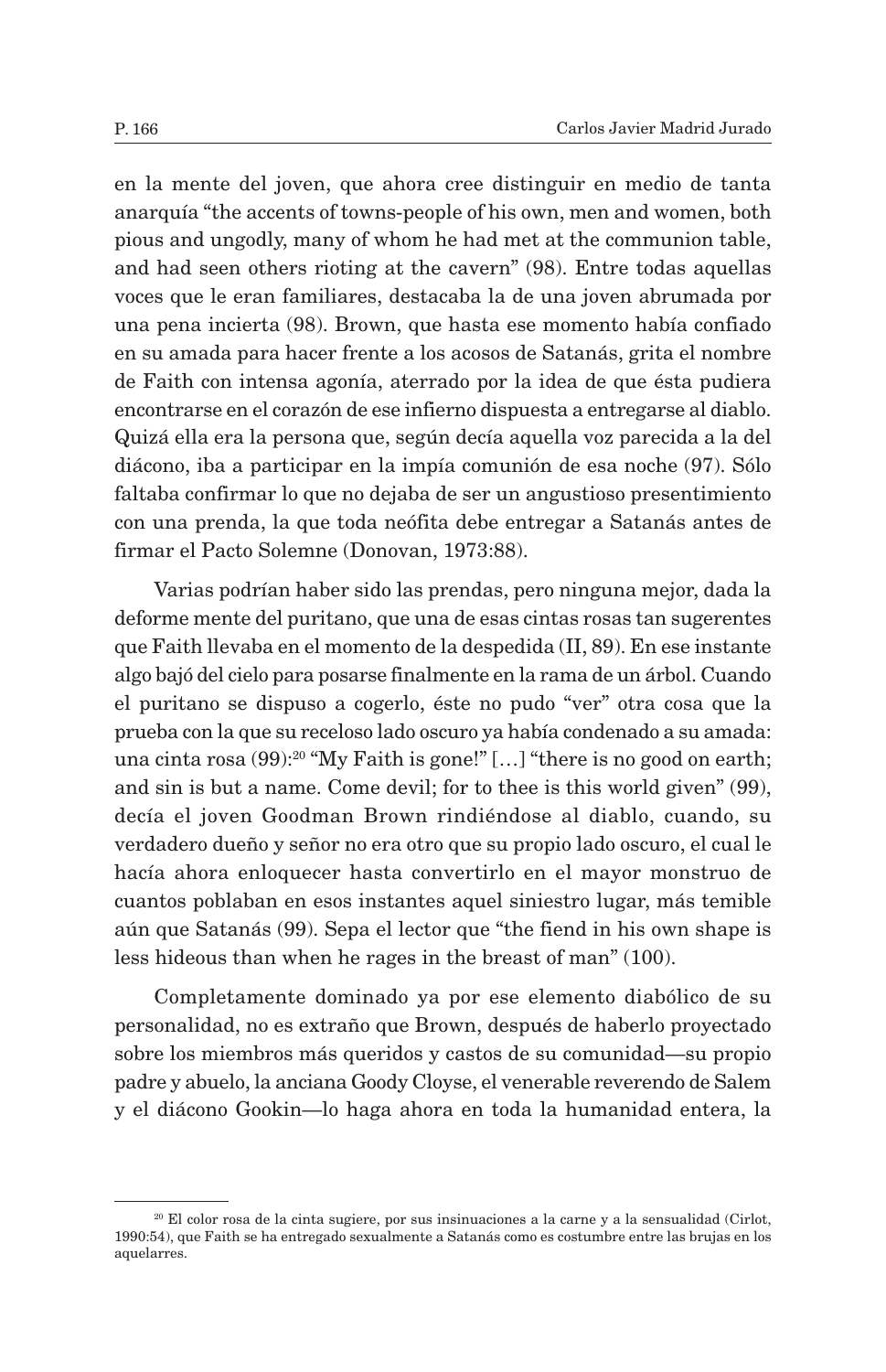cual aparece ante él representada por una impactante multitud heterogénea de santos y pecadores, justos e impíos congregados en aquelarre en torno al Señor de las Tinieblas. "But where is Faith?" (101), se preguntaba el puritano, quien parecía exigir en estos momentos algo más que una cinta rosa para reprender a la única que aún no había visto, si bien, su subconsciente daba por hecho que se encontraba allí. Una sospecha tan horrible no podía ser desaprovechada por la sombra, la cual proyectaba ante Brown la misma imagen de Faith junto a él y la de ambos frente al diablo. En ese momento, justo cuando la adusta efigie del mal se disponía a poner sobre ellos la marca del bautismo para hacerlos siervos del pecado, el joven, agotando sus últimas fuerzas, gritaba: 'Faith! Faith! […], 'look up to heaven and resist the wicked one!' (105). Brown—afirma el texto—no supo nunca si ésta obedeció o no a su requerimiento, pero ¿cómo podía haberlo hecho después de haber sido puesta bajo sospecha?

Si lo vivido por Brown en el bosque fue real o, por el contrario, un mal sueño (105), esto no debería ser motivo de polémica. No se trata de que el lector crea o deje de creer en la veracidad de lo sucedido, sino si lo ocurrido es real o no para el protagonista. ¿Por qué no aceptar que todo fue verdad, aun considerando viable la posibilidad de que sólo se tratara de una pesadilla en torno a un aquelarre? El mundo onírico para el puritanismo va inexorablemente unido al mundo real a todos los niveles (Levy, 1986:29). Para el joven, de igual modo que para muchos de los personajes hawthornianos y el propio autor (XI, 242-243), no es más verdadero lo que se percibe por los sentidos que a través del espíritu, pues, para bien o para mal, debemos admitir que "the dominions which the spirit conquers for itself among unrealities become a thousand times more real than the earth whereon they stamp their feet" (II, 71).

El final para Goodman Brown no podía ser distinto al de Parson Hooper. Si éste veía en su última hora rostros velados a su alrededor, aquél estaba convencido de que todos en Salem eran siervos del diablo; todos excepto él. Decir que Brown se convirtió a raíz de aquella horrible experiencia en un individuo solitario, no alcanza a describir su verdadera tragedia. Los términos "a stern, a sad, a darkly meditative, a distrustful, if not a desperate, man" (106) lo asemejan a un autista inmerso en un negro infierno del que no pudo nunca salir.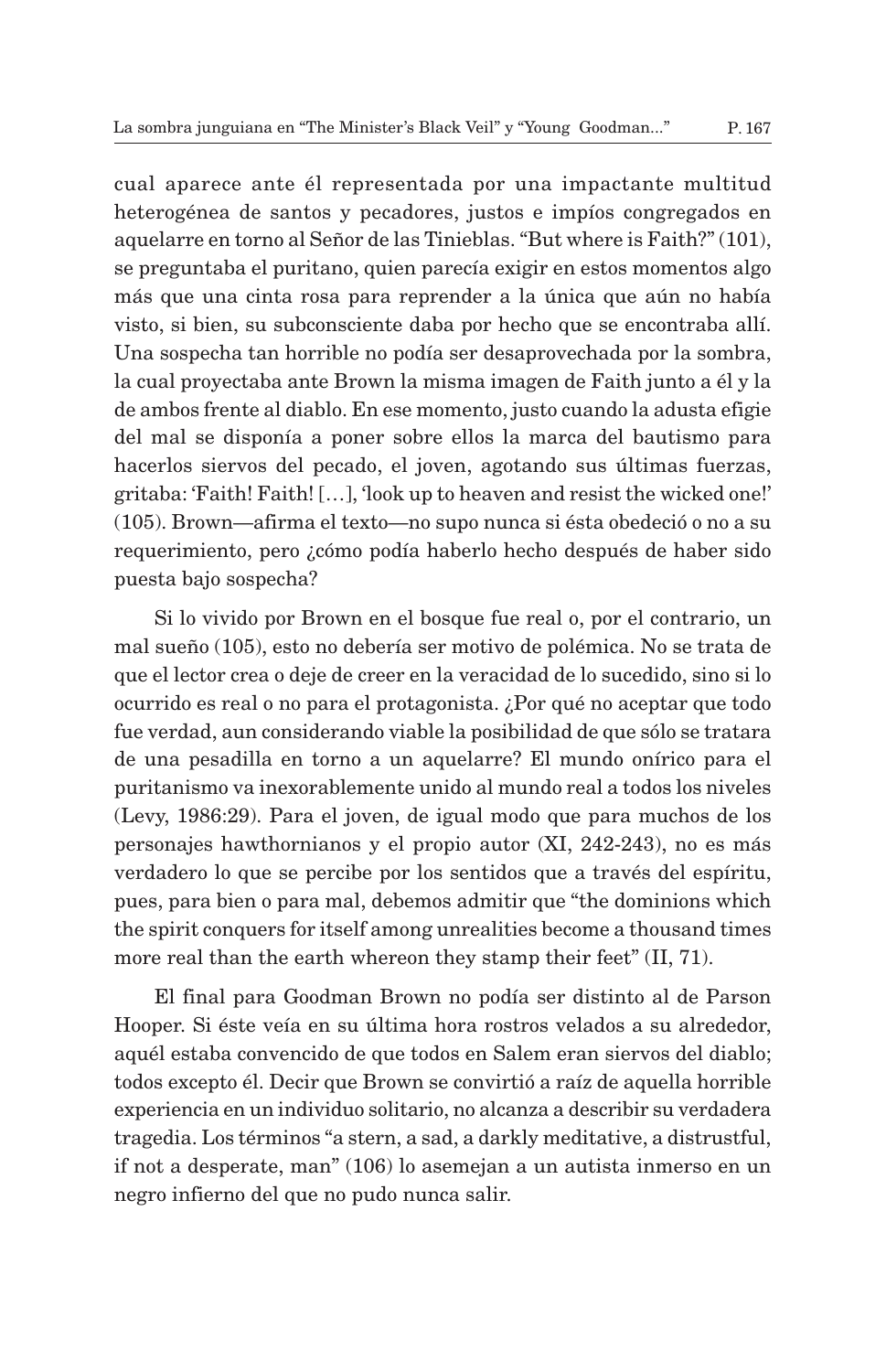## **REFERENCIAS BIBLIOGRÁFICAS**

- AGUSTÍN, San. 1988. *Enquiridión*. *Obras Completas de San Agustín*. vol. 5. Trad. M. R. Santos Santa y M. Fuertes Lanero. Madrid: Biblioteca de Autores Cristianos.
- ARNZEN, M. "The Return of the Uncanny". http://paradoxa.com/ excerpts/3-3intro.htm. 1-5.
- CHANDLER, E. L. 2002. *A Study of the Sources of the Tales and Romances Written by Nathaniel Hawthorne before 1853*. Ann Arbor, Michigan: Smith College Studies in Modern Languages (facsímil).
- CIRLOT, J.E. 1990. *A Dictionary of Symbols*. Trad. Jack Sage. London: Routledge.
- CREWS, F. 1966. *The Sins of the Fathers: Hawthorne's Psychological Themes*. New York: Oxford University Press.
- DONOVAN, F. 1973. *Never on a Broomstick*. London: Allen & Unwin.
- DERRIDA, J. 1994. *Specters of Marx. The State of Debt, the Work of Mourning, and the New International*. Trans. Peggy Kamuf. New York: Routledge.
- DOUBLEDAY, N.F. 1946. "Hawthorne's Use of Three Gothic Patterns". *College English,* 7: 250-262.
- DRYDEN, E. A. 1993. "Through a Glass Darkly:'The Minister's Black Veil' as Parable". En Millicent Bell (ed.), *New Essays on Hawthorne's Major Tales*. Cambridge: Cambridge University Press. 133-150.
- FRANZ, M. L. von *et al*. eds. 1997. *El Hombre y Sus Símbolos*. Barcelona: Paidós.
- FREUD, S. 1959. "The Uncanny". *Collected Papers*. vol. 4. Trad. Joan Riviere. New York: 368-407.
- HAWTHORNE, N. 1978. *Hawthorne's Lost Note Book 1835-1841*. Transcript. Barbara S. Mouffe. University Park: The Pennsylvania State University Press.
- HURLEY, P. J. 1966. "Young Goodman Brown's 'Heart of Darkness' ". *American Literatura* 37. 410-419.
- JACOBI, J. 1976. *La Psicología de C. G. Jung*. Trad. José M. Sacristán. Madrid: Espasa Calpe.
- JUNG, C.G. 1968. "The Shadow". *Researches into the Phenomelogy of the Self. The Collected Works of C. G. Jung* editado por H. READ, M.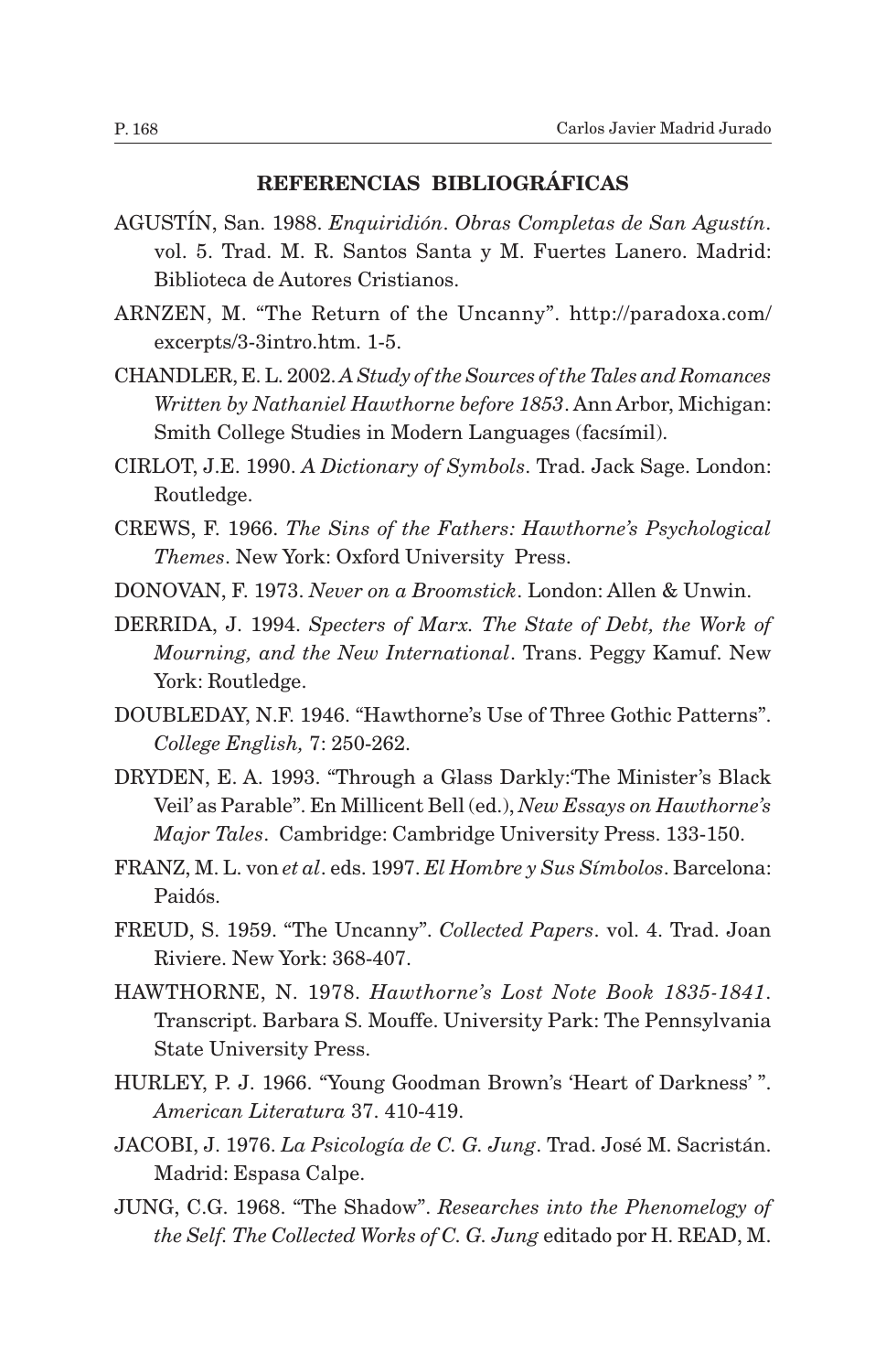- FORDHAM Y G. ADLER. Trad. R.F.C. Hull. London: Routledge, Princeton: Princeton University Press. vol. 9, II, par. 13-19.
- —. 1970. "The Fight with The Shadow". *Researches into the Phenomelogy of the Self. The Collected Works of C. G. Jung* editado por H. READ, M. FORDHAM Y G. ADLER. Trad. R.F.C. Hull. London: Routledge, Princeton: Princeton University Press. vol. 10, par. 444-57.
- KILGOUR, M. 1995. *The Rise of the Gothic Novel*. London and New York: Routledge.
- LANG, H.J. 1966. "How Ambigous is Hawthorne". *Hawthorne. A Collection of Critical Essays* editado por A.N. KAUL, 86-98. Englewood Cliffs, N. J.: Prentice Hall.
- LEVY, L.B. 1986. "The Problem of Faith in 'Young Goodman Brown'". *Modern Critical Views. Nathaniel Hawthorne* editado por H. BLOOM, 115-126. New York Philadelphia: Chelsea House Publishers.
- LOGGINS, V. 1951. *The Hawthornes: The Story of Seven Generations of an American Family*. New York: Columbia University Press.
- LUNDBLAD, J. 1946-47. "Nathaniel Hawthorne and the Tradition of the Gothic Romance". *Studia Neophilologica*, 19. 1-92.
- LYDENBERG, R. 1997. "Freud's Uncanny Narratives". *Publications of the Modern Language Association*, 112: 4. 1072-86.
- MADRID JURADO, C. J. 2004. *El mal involuntario en los cuentos de Nathaniel Hawthorne*. Tesis Doctoral. Jaén: Universidad de Jaén.
- MATTHIESSEN, F.O. 1941. *American Renaissance*. New York: Oxford University Press.
- MELLOW, J.R. 1998. *Nathaniel Hawthorne and His Times*. Baltimore and London: The Johns Hopkins University Press.
- MILLER, J.H. 1991. *Hawthorne and History: Defacing it*. Cambridge, Mass.: Basil Blackwell.
- *The Holy Bible (s.a.). King James Version*. Cambridge: Cambridge University Press.
- WALSH, T. F. 1958. "The Bedeviling of 'Young Goodman Brown'". *Modern Language Quarterly*, 19. 331-336.
- WILDE, O. 1994. *The Picture of Dorian Gray*. Harmondsworth: Penguin.
- ZIZEK, S. 1993. *Looking Awary: An Introduction to Jacques Lacan through Popular Culture*. Cambridge, Mass.: MITP.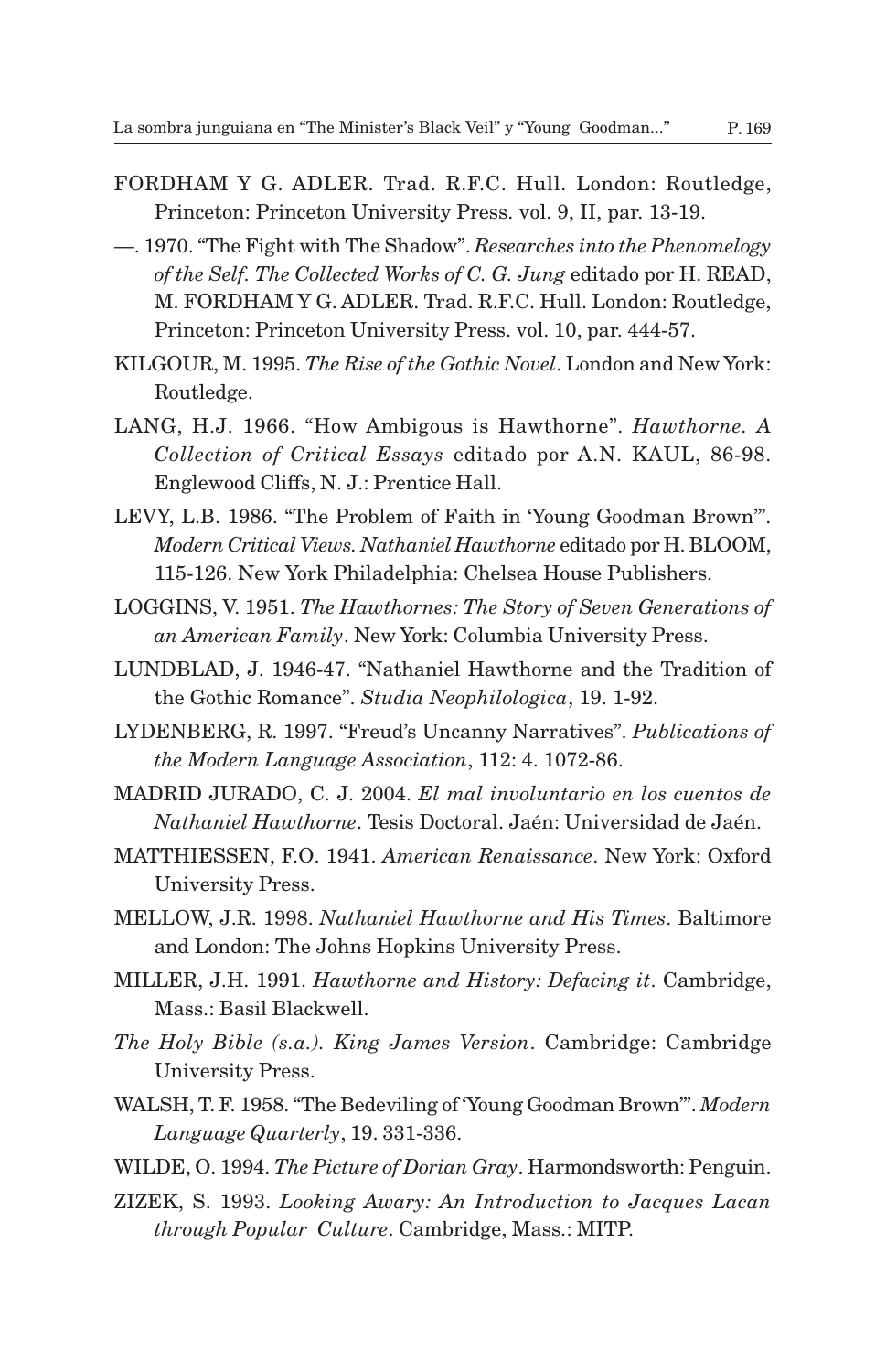P. 170 Carlos Javier Madrid Jurado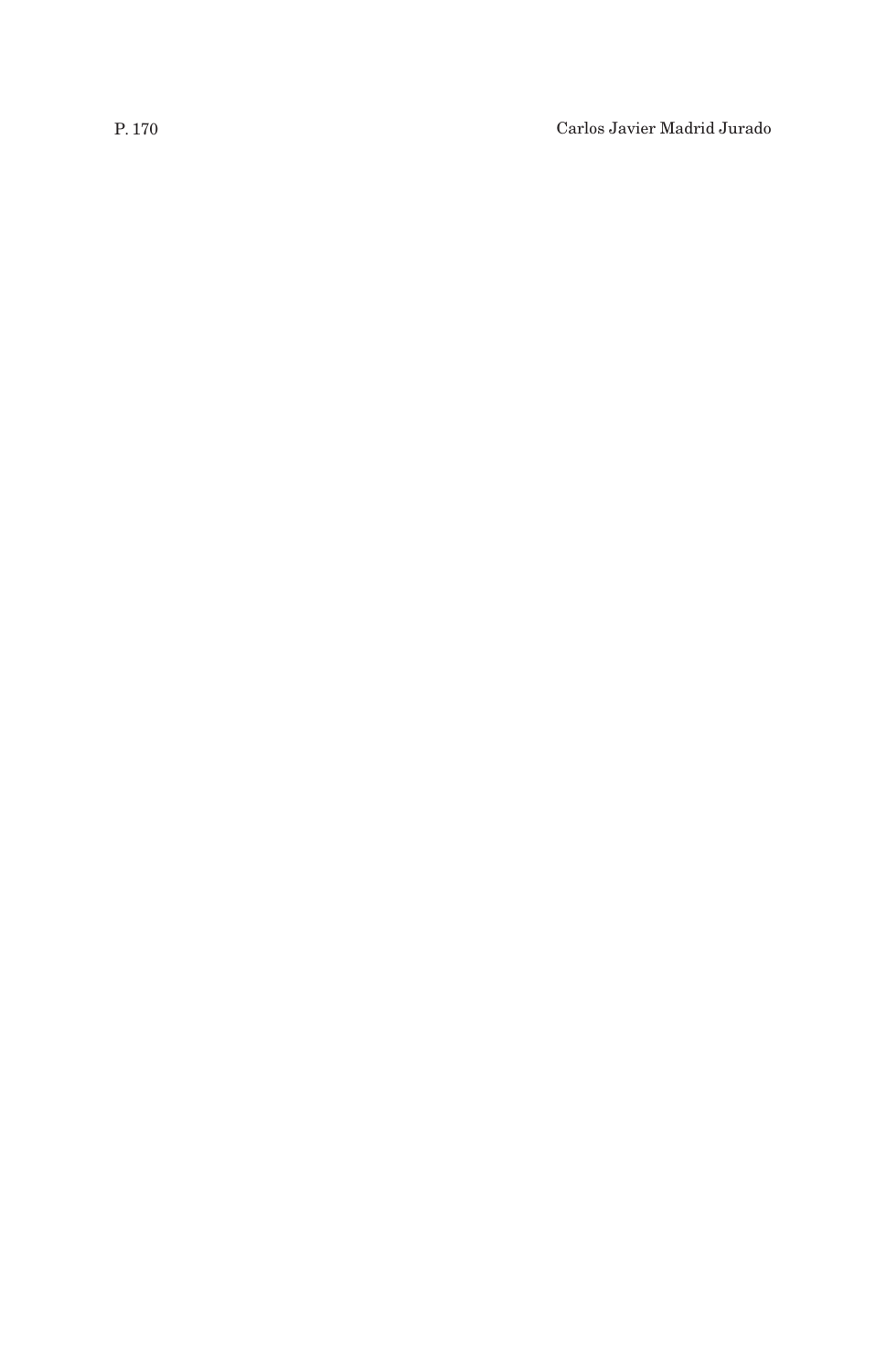# **"ABSTRACT STRUCTURES AND CONNECTIVE PATTERNS": SCIENCE AND FICTION IN DON DELILLO'S** *RATNER'S STAR*

**Paula Martín Salván** *Universidad de Córdoba*

### **Abstract**

*This paper addresses Don DeLillo's 1976 novel* Ratner's Star*, possibly one of his most complex books to date. The difficulty of defining and classifying it in generic or historiographic terms has been noted by many critics, most of whom have related it to the intricate tissue of intertextual and scientific references that render it a problematic text. The novel, moreover, seems to disappoint the interpretative expectations it creates, due to its formal structure, which seems to imitate that of scientific models, and to the hermeneutic collapse that takes place at the end of the story. My principal aim is to propose a literary adscription for the novel that accounts for these hermeneutic difficulties in narratological terms.*

*Ratner's Star* tells the story of a 14-year-old genius, Billy Twillig, in charge of deciphering and interpreting a codified message received from outer space at a secret research center where everyone expects it to constitute the key to the meaning of the universe. When the message is discovered to have been sent from Earth and not from outer space, the project is abandoned and substituted by another one devoted to the development of a perfect metalanguage for scientific use.

From this storyline Don DeLillo weaves a complex structure of accumulation in which cartoon-like characters succeed one another during Billy's ramblings within the claustrophobic enclave of Field Experiment Number One. The novel has been praised for its shocking formalism, the intricate tissue of cross-references and the complexity of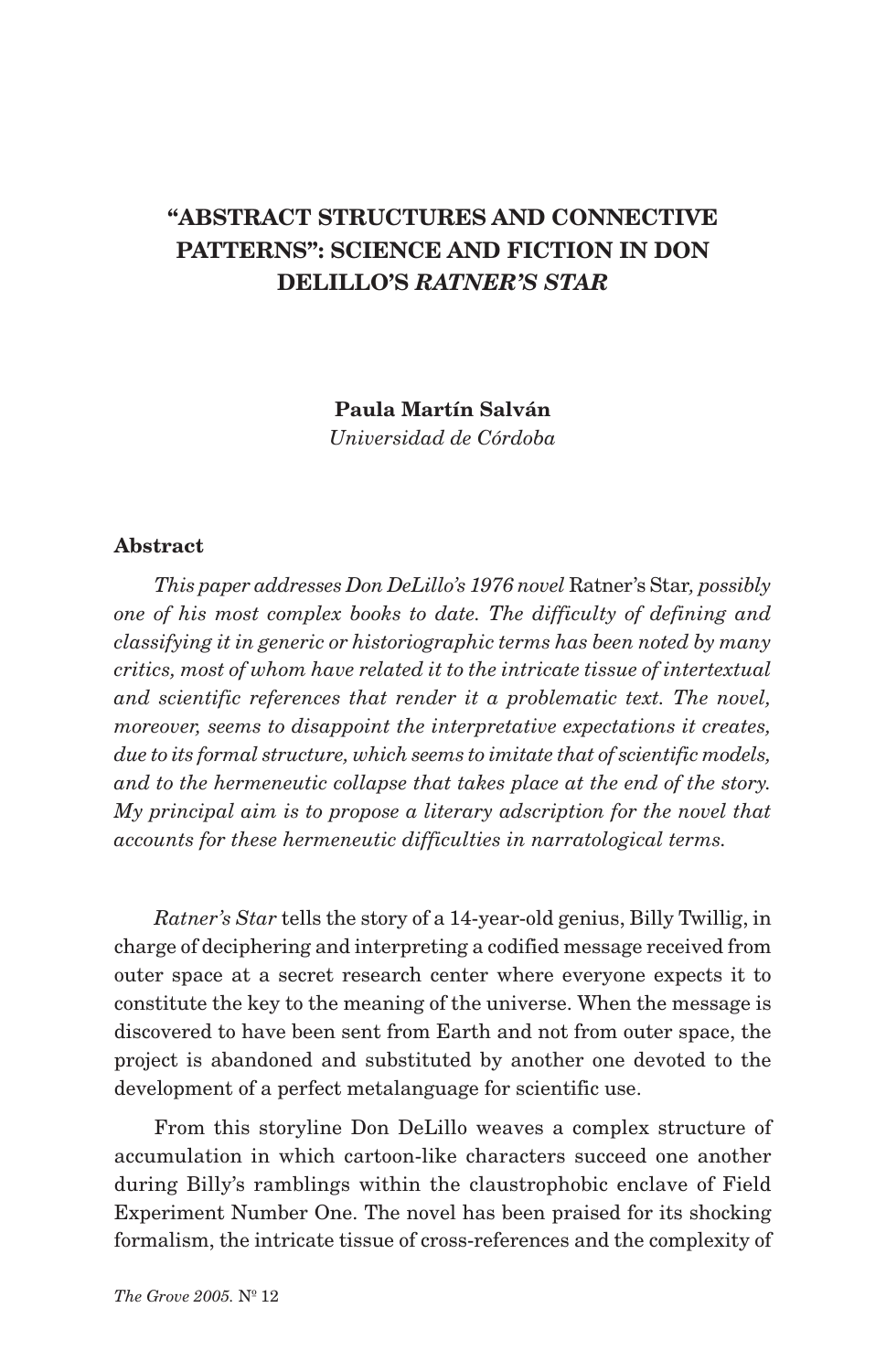its writing. Don DeLillo himself has claimed that the novel is built as a mathematical model, that he wanted "to produce a book that would be naked structure",<sup>1</sup> and critics such as Tom LeClair have tried to confirm that statement (1987:111-144). The critical reception of the novel has primarily focused on its structure, reading it as a departure from traditional literary forms in search of alternative narrative logics. Moreover, the complexity of the novel's structure springs from a very intricate interweaving of influences, patterns and references from an amazingly large number of literary, philosophic and scientific traditions.2 All these references work together to trigger a hermeneutic process on the part of the reader, who must collect them and give a coherent interpretation to them.

The aims of this paper are three: first, to point to the different ways in which science and scientific references are used in *Ratner's Star*, in order to determine to what extent we can consider the novel as a mathematical model. Second, to propose a generic and historiographic horizon for the novel, which will help to locate it and its concern with science within the literary tradition of allegories of knowledge. It is my view that the novel's structure, together with the horizon of expectations it creates, can be said to place the novel in the interpretative frame of the allegorical tradition. Third, to point to the novel's lack of narrative closure and the way it has been (wrongly, in my opinion) interpreted by some critics as a suggestion of the failure of science to offer responses to reality. I will argue, on the contrary, that the novel's *failure* responds to an interpretative collapse brought about by its departure from the literary conventions to which it had previously ascribed, rather than to any attempt to parody a failure of scientific activity.

Science is present in many different ways in *Ratner's Star*, which can be enumerated and explained as follows: In the first place, the novel employs one of the most common topics of science fiction: the message coming from outer space. According to Tom LeClair, "DeLillo uses a

<sup>&</sup>lt;sup>1</sup> "I was trying to produce a book that would be naked structure. The structure would be the book and vice versa. I wanted the book to become what it was about. Abstract structures and connective patterns. A piece of mathematics, in short" (LeClair, 1983:86).

<sup>2</sup> Tom LeClair designed a chart in which to trace the relations between the novel's structure and several stages of the history of mathematics, providing a tool for the analysis of the novel of the kind the Linatti schema was for Joyce's Ulysses (1987:125). In spite of his worthy classificatory effort, however, no comprehensive map has been traced to allow the reader a complete vision of the novel's references and allusions.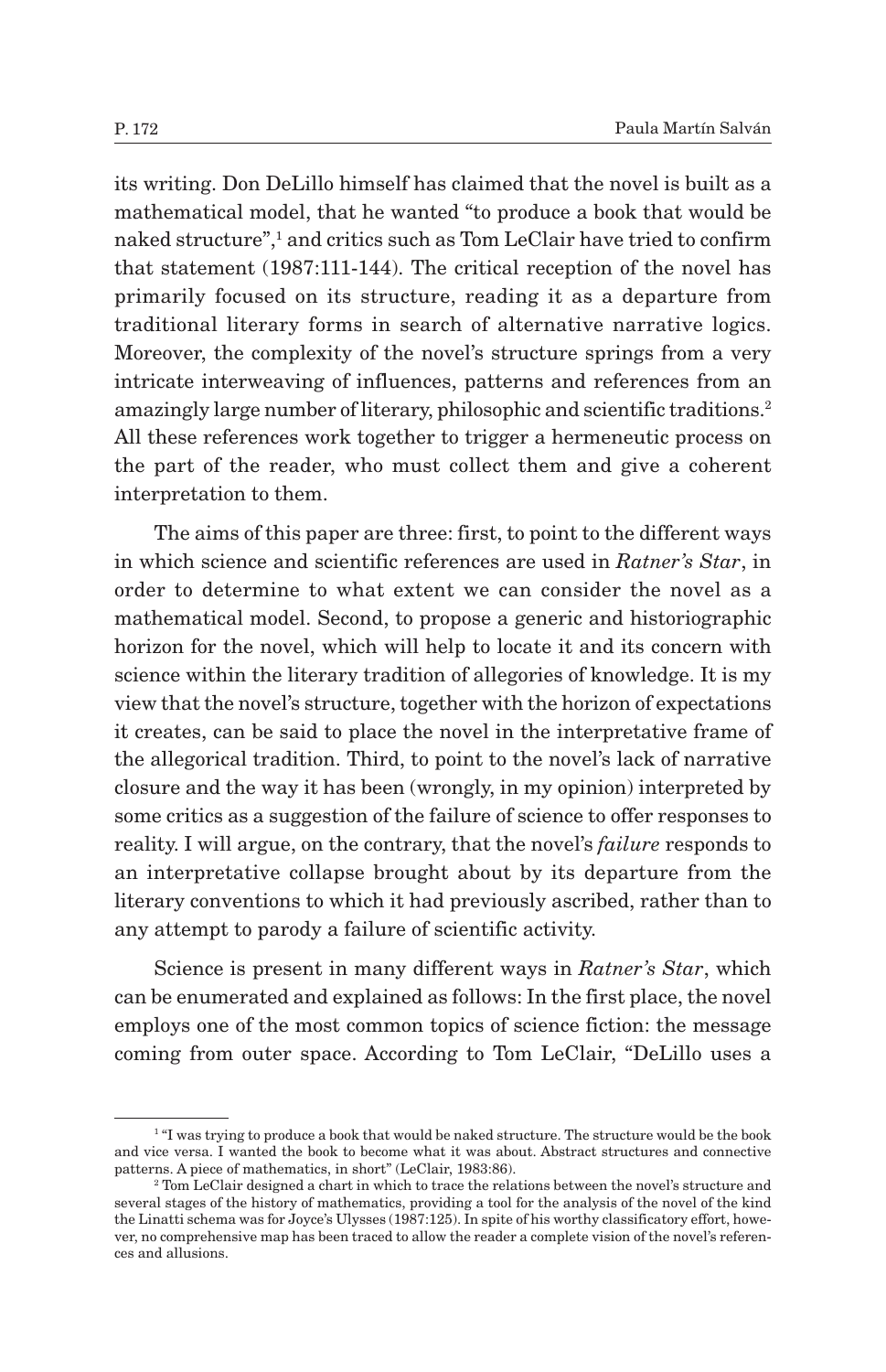science fiction device, the extraterrestrial message, to probe backward into scientific assumptions" (LeClair, 1987:117). DeLillo, says LeClair, writes "fictional science". The novel's starting premise, resumed in this statement, reflects the metalinguistic and epistemological concerns intrinsic to the genre:3 "Mathematics is the one language we might conceivably have in common with other forms of intelligent life in the universe" (48).4 The novel can thus be said to be born out of a growing awareness of the imperfection and inadequacy of natural languages to describe reality in simple, verifiable terms, echoing the poststructuralist concerns which were already present in most postmodernist fiction.

In the second place, the novel can be read as an "allegorical history of mathematics" (Osteen, 2000:61) in which DeLillo traces parallels between the main theories and figures of mathematical thought and several of his characters (Osteen, 2000:61). In overt or indirect ways, Pythagoras, Descartes, Einstein, Gödel, Newton, Leibniz or Frege are present in the novel (Osteen, 2000:66-77). Bolin and Edna, for instance, mirror Chomsky's transformational grammar in their attempt to construct a meta-language for Logicon, submitting natural language to the constrains of logic; in the same way Robert Softly, Billy's mentor, echoes the concerns of Gottlob Frege and the Vienna Circle, while Newton and Leibniz would have their counterparts in Henrik Endor and Othmar Poebbels (LeClair, 1987:128). The same encyclopedic effort can be perceived in the comprehensive compilation of scientific jargons carried out by DeLillo. *Ratner's Star* can be read as a monument to intertextuality because of the way in which it collects samples of technical languages introduced as characters succeed one another discussing their respective research fields.

Science can be said to be present in *Ratner's Star* in a third way, in the novel's fascination with scientific models and their formal properties.

<sup>3</sup> It appears in the works of Isaac Asimov, Ray Bradbury, Arthur C. Clarke, Philip K. Dick, Brian Aldiss and Kurt Vonnegut, among others. The metalinguistic dimension usually springs from thematic motives such as the extraterrestrial encounter or the relationships between humans and robots, computers, androids, etc. The act of establishing communication with alien societies or machines triggers a reflection on the concept of communication itself. The epistemological concern appears in the very name of the genre—science fiction—which indicates the use of scientific premises, methods and concerns for plot development. Forfurther analysis of this topic, see Peter Stockwell, The Poetics of Science Fiction. London, etc.: Longman, 2000; Brian McHale, Postmodernist Fiction. London and New York: Routledge, 1987, pp. 59-72.

<sup>4</sup> Ratner's Star by Don DeLillo, New York: Alfred A. Knopf, 1976. All further references are to this edition and will be quoted by page number.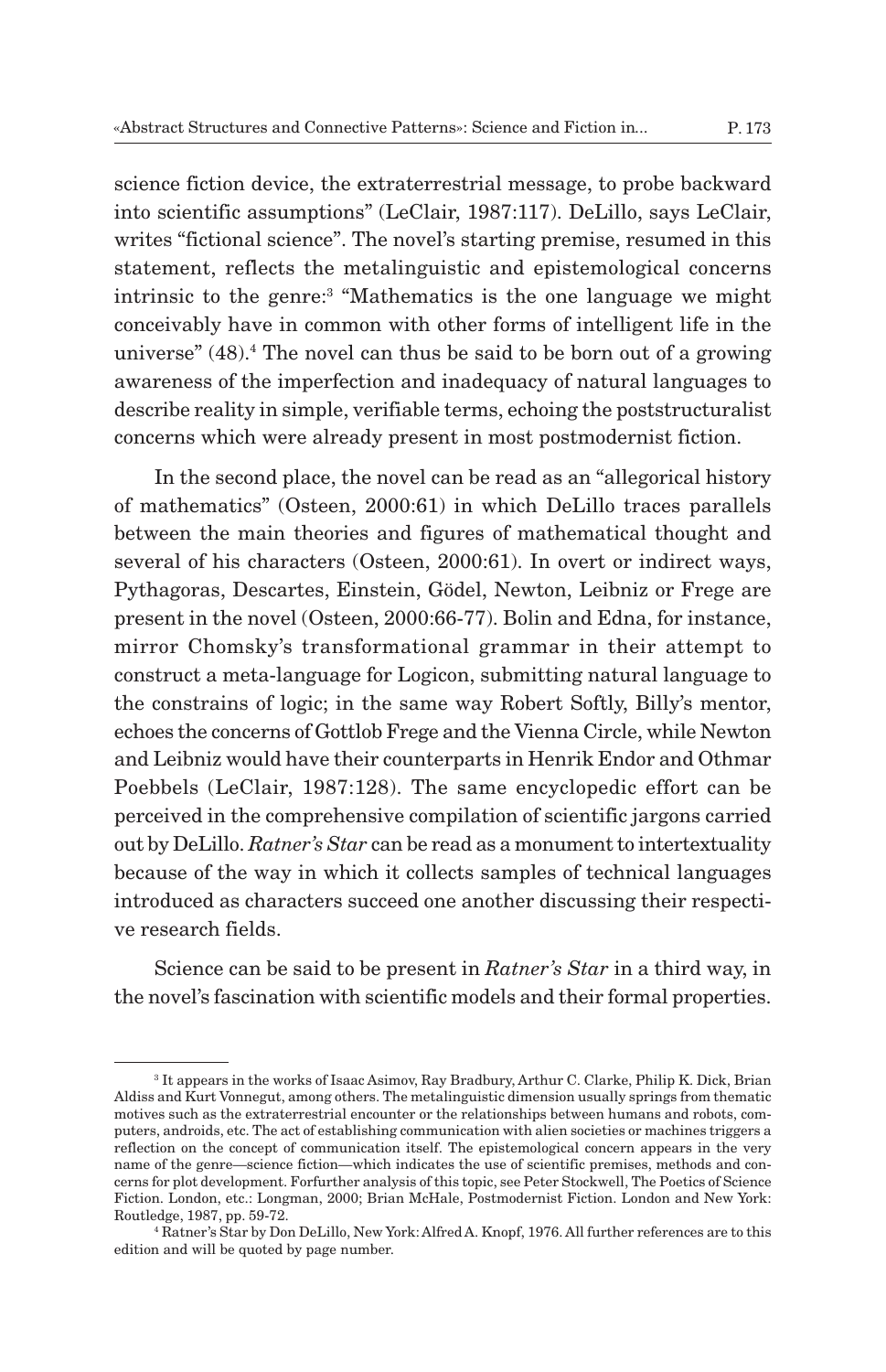In order to make a book that would be "naked structure", DeLillo reproduces in its narrative construction the formal pattern of an invented figure: the "stellated twilligon", a mathematical entity named in Billy's honor (116).<sup>5</sup> It is a boomerang-like geometrical figure, similar to a "whale's tail" (49), that represents a structure bending back on itself, going back to its departure point. This figure is part of the set of *pseudoscientific* concepts and theories invented by the author for the novel, such as Moholean relativity (418)—named in Orang Mohole's honor and defined as an inversion of Einsteinian relativity—or zorgs (20; 417-418), a kind of irrational numbers discovered by Billy.

*Ratner's Star* seems to be quite an unstable text: between scientific divulgation and postmodern novel, between fiction and epistemology. Frank Lentricchia has said about it that "it wouldn't do to call it a novel" (Lentricchia, 1991:8), and Tom LeClair has called it a "conceptual monster" (LeClair, 1983:80). Even if we try to remain within the realm of literature, it is still quite problematic to define it in terms of generic or genealogic adscription. Lentricchia characterizes it as "Menippean satire via Lewis Carroll" (Lentricchia, 1991:8) and "a recollection of Joyce's methods in *Ulysses*" (ibid.). Michael Valdez Moses claims that "*Ratner's Star* stands as DeLillo's contemporary version of Book III of Swift's *Gulliver's Travels*" (Valdez Moses, 1991:69). Charles Molesworth also links it to *Gulliver's Travels*, and adds to the list Flaubert's *Bouvard et Pecuchet*, "with its endless round of empirical quests" (Molesworth, 1991:145). J.D. O'Hara calls it "the American version of a European novel of ideas" (O'Hara, 2000:37) and mentions Thomas Mann, Beckett and Borges (ibid.). Finally, Tom LeClair points to Lewis Carroll's *Alice's Adventures in Wonderland* as "structural model" for the novel (LeClair, 1987:112). All of them are right in relating *Ratner's Star* to works that do not fit into the traditional concept of "novel", defined in realistic, nineteenth century terms. *Ratner's Star* can be linked to satirical eighteenth century fiction, to the tradition of the *Prüfungsroman* or allegories of knowledge, to the form of the ancient novel as analyzed by Bakhtin regarding the work of Apuleius, among others (Bakhtin, 1981), to Lewis Carroll's *Alice's* books, to science fiction, to postmodern fiction. The connections, however, do not stand as a mere game of references for

<sup>5</sup> The figure is mentioned, described and even drawn several times in the novel. See pp. 116-118; 241; 322; 388.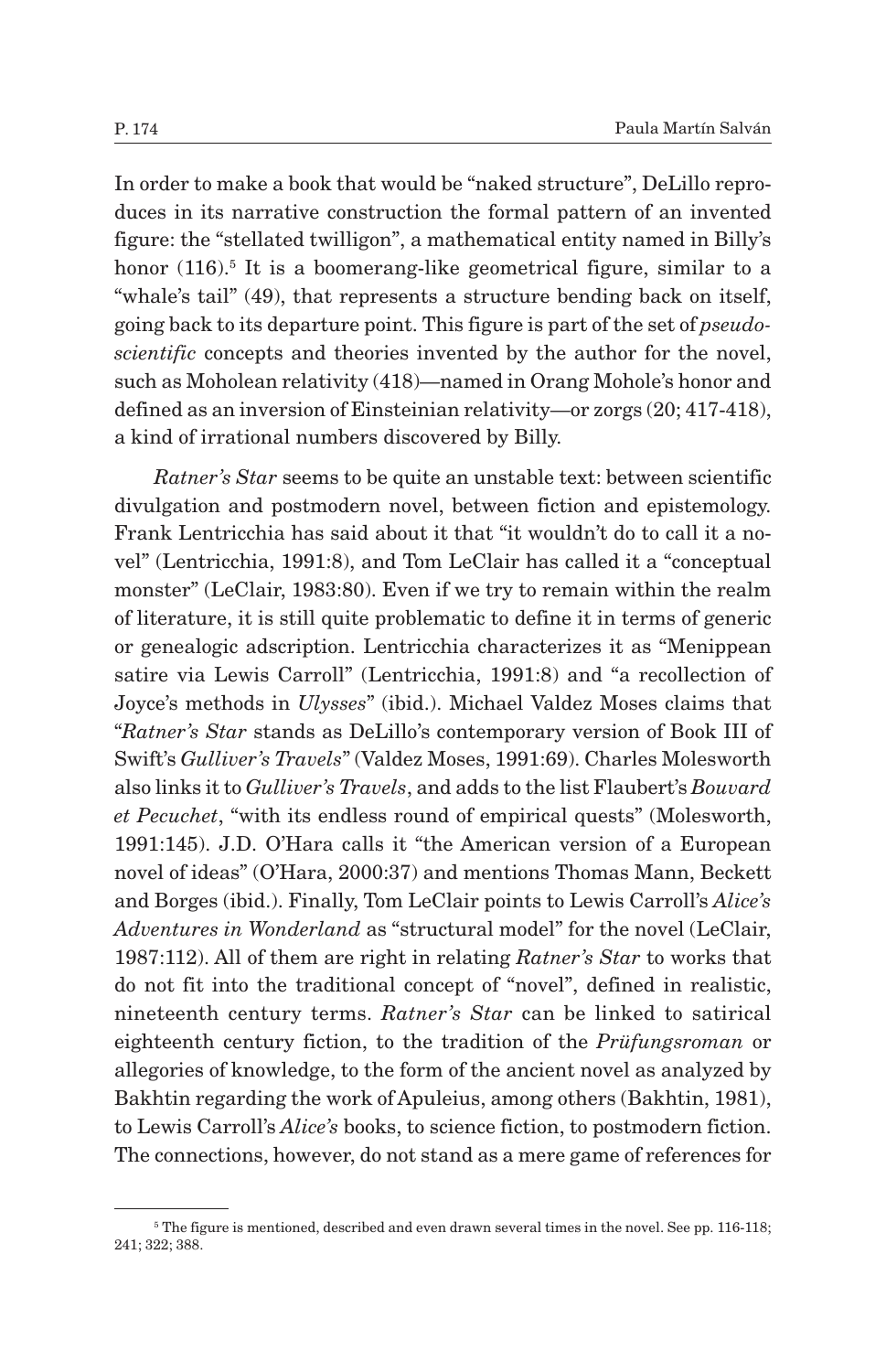its own sake. A closer look at all those different traditions, genres or tendencies will show that all of them share structural similarities and epistemological concerns, of which *Ratner's Star* acts as crucible.

To begin with, all the works just mentioned share a similar structure, organized as a quest for some ultimate form of meaning, redemption or illumination. Lucius in Apuleius' *The Golden Ass* starts his journey moved by a desire "to know all things, or many at least"; curiosity is also Alice's reason for following the White Rabbit, and the desire for knowledge is what drives Candide's and Rasselas' lives in Voltaire's and Johnson's respective works. Like the protagonists of *Piers Plowman* and *The Pilgrim's Progress*, Billy has a dream in which he envisions his objective in life: "the world was comprehensible, a plane of equations, all knowledge able to be welded, all nature controllable" (64). Billy, like the man in the dream at the beginning of John Bunyan's *The Pilgrim's Progress*, is torn apart from his family in the Bronx and asked to join the project to decode the message. *Ratner's Star* can thus be read as an allegory of knowledge in which divine inspiration is substituted by scientific pursuit, and the ultimate goal is scientific truth, understood in terms of control and systematization of reality.

Billy's quest is organized as a series of encounters with several other characters completely alien to his vital logic that consecutively expose their opinions and worldviews. As in *Alice in Wonderland* and as is usual in the allegorical tradition, characters act mainly as frames for the exposition of ideas, representatives of a struggle of concepts and theories, as Philosophy in Boethius' *The Consolation of Philosophy* or the Confessor in Gower's *Confessio Amantis*. In this way, DeLillo orchestrates theoretical discussions between characters, which are nothing more than the narrative support for those theoretical positions, and which account for the extensive use of scientific languages that has been mentioned before. Billy's quest, moreover, is expressed topographically in terms of physical movement, as in Bunyan's *The Pilgrim's Progress*. While Bunyan's pilgrims move in a linear way towards the Celestial City in which they will find salvation, Billy just keeps on rambling around Field Experiment Number One trying to decipher the code, without a definite destination, and often getting into the maze devised as entertainment for the members of the project (112). The message from Ratner's Star stands in this novel in the same place as the Celestial City did for the characters in *The Pilgrim's Progress*, as an objective to be reached, the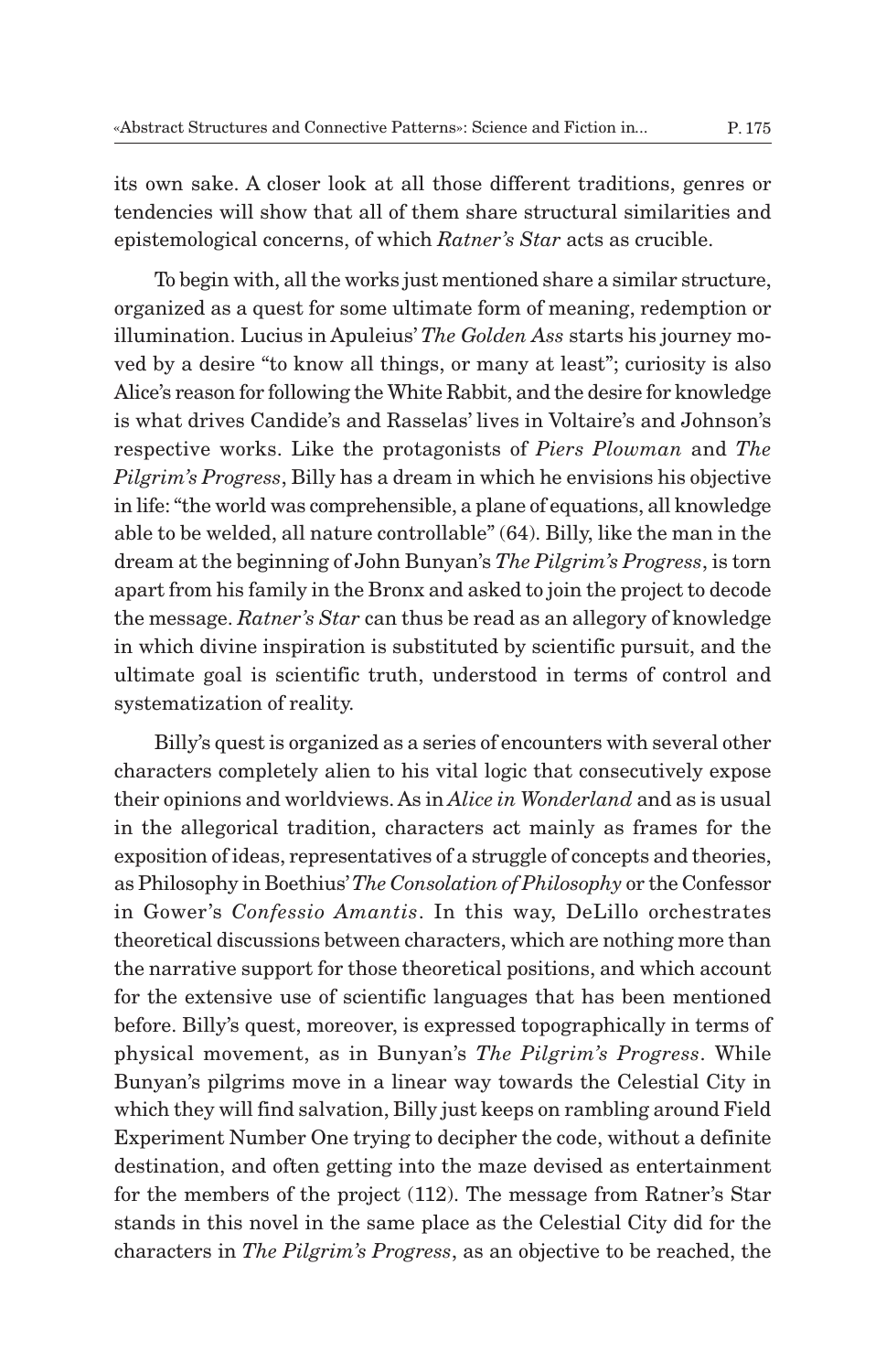end of a quest in which many have failed before: "Space Brain has printed out hundreds of interpretations without coming up with anything we can call definite. Dozens of men and women have also failed […] You're our last hope, it looks like" (47-48). But in the same way the pilgrim's linear path is substituted by Billy's labyrinthine wanderings, the message is not exactly its end, but the absent center triggering the plot, the point around which the story is built.

In this novel, plot does not spring from action and incident but from discussion and dialogue among the characters. The succession of characters and their theoretical expositions constitute the plot of the novel, in which scientific truth appears to be the ultimate goal to be achieved. The logic is epistemological, or in this case, scientific, rather than narrative in the traditional nineteenth century sense.<sup>6</sup> The plot is not incident-motivated but induction-motivated. The construction of scientific truth is described in the novel as the work of struggling forces, as explained by Kuhn in *The Structure of Scientific Revolutions* (1962): "Scientific revolutions are here taken to be these non-cumulative developmental episodes in which an older paradigm is replaced in whole or in part by an incompatible new one" (Kuhn, 1996:92). The idea is taken to its extreme in the novel when the "MIT language riots" are mentioned: "'Did people really throw stones at each other and overturn cars and the like? I mean was there actual killing in the streets?' 'I was simply trying to assert that what there is in common between a particular fact and the sentence that asserts this fact can itself be put into a sentence' 'And this led to rioting?'"(33). Characters argue with each other in an attempt to impose themselves as scientific paradigms are imposed each on the previous one:

> 'We used zorgs', he whispered. 'For what?' 'Identifying the mohole'. 'Zorgs are useless'. 'We used them', Mainwaring said. 'Practically nobody knows what they even are'. 'Softly knows, doesn't he?' 'He's one of the few'.

<sup>6</sup> Incident motivated, based on peripaetia and sanctioned by psychological motivation or justification.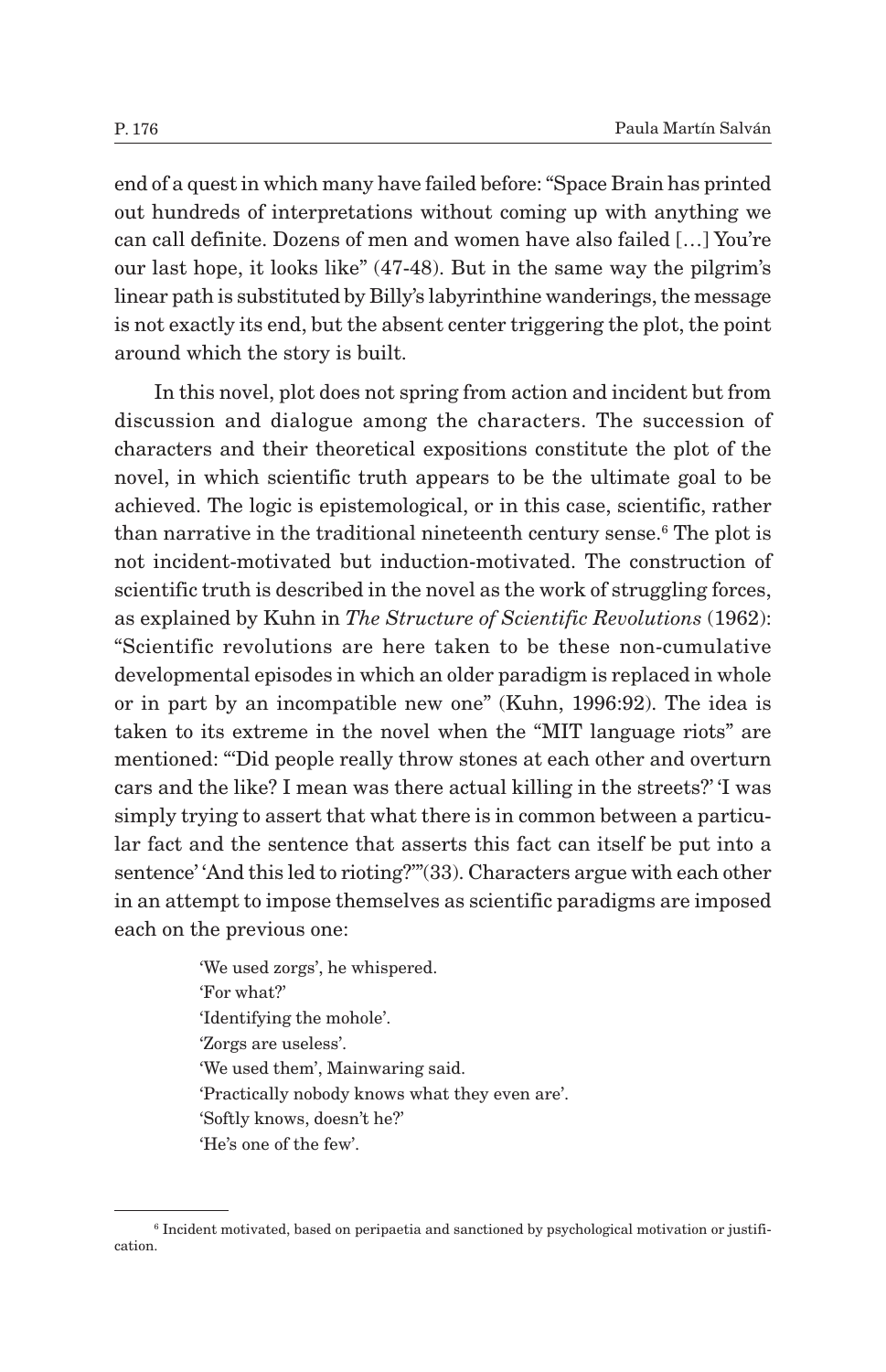'Softly explained how we might use zorgs. I briefed my sylphing teams. Without zorgs we would never have found the mohole'. 'Amazement'. (417)

The construction of the argument, in its double sense of reasoning and discussion, permeates the story, echoing another etymology for the word: *argumentum*, plot. Roland Barthes' distinction between proiaretic and hermeneutic codes is pertinent here (Barthes, 1974:28). In *Ratner's Star*, the hermeneutic code, that of discourse, dominates the proiaretic, that of actions and events, or rather parasitizes it, using it to develop itself. The novel appears as a space of epistemological discussion, its narrative momentum created out of opposing forces fighting to impose their truth. Argumentum: plot and reasoning, turned against each other. The proiaretic code is more and more limited as the novel advances. Action and plot are very limited, reduced to the claustrophobic limits of Field Experiment Number One. On the other hand, the hermeneutic code, that of discourse, is overcharged with theories, scientific references, clues and ideas, which will end up swallowing the proiaretic.

In the allegorical tradition, the narration requires an interpretative effort on the part of the reader, who must read and interpret "allegorically", that is to say, identifying every element with what it stands for. An allegory, according to Angus Fletcher, is a double literary construction, "a structure that lends itself to a secondary reading, or rather, one that becomes stronger when given a secondary meaning as well as a primary meaning" (Fletcher, 1964:7). The characters' quest in allegories of knowledge forces also a quest on the part of the reader, one destined to interpret the meaning of the novel. Reading *Ratner's Star* triggers the hermeneutic process described by Peter Brooks in *Reading for the Plot* (1984): "We read only those incidents and signs that can be construed as promise and annunciation, enchained toward a construction of significance—those markers that, as in the detective story, appear to be clues to the underlying intentionality of the text" (Brooks, 1984:94). The idea of a quest for pattern, order and design underlies the construction of the novel, and it becomes an obsession and narrative motor at the level of reader response. It is assumed that all the symmetries that determine the novel's structure, that all the geometric figures and parallelisms are motivated and not arbitrary: "The whole may determine the sense of the parts, and the parts be governed by the intention of the whole" (Fletcher, 1964:85). We try to get to an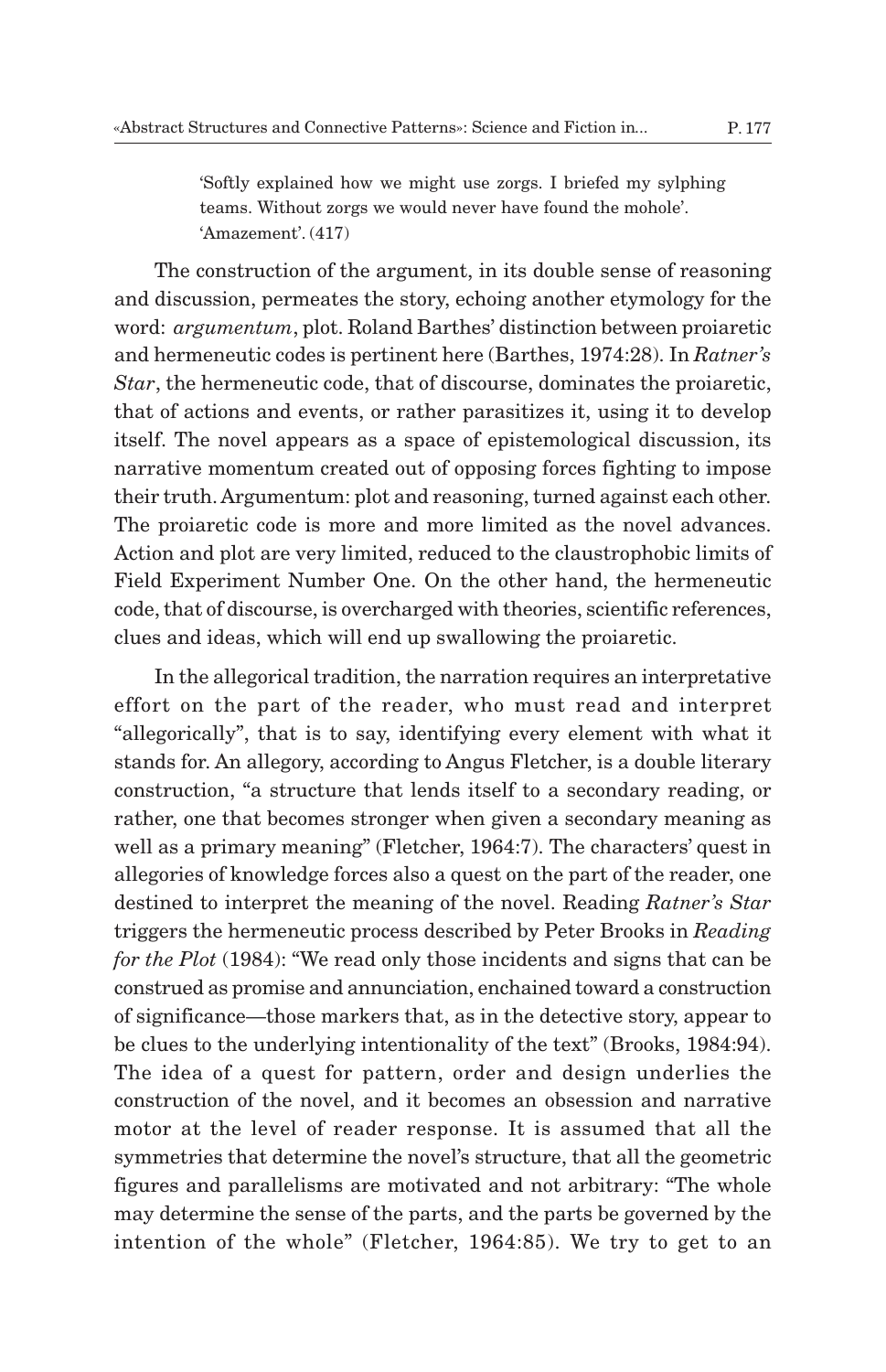interpretation which renders the whole novel meaningful, just as characters try to make sense of the message from outer space.

As "a piece of mathematics", as DeLillo wanted it to be, the novel is made of abstractions and connective patterns, parallelisms and symmetries, in response to what he understands to be a general human tendency to look for pattern, for correspondence, at all levels, in science as in literature:

> What we need at this stage of our perceptual development is an overarching symmetry. Something that constitutes what appears to be—even if it isn't—a totally harmonious picture of the world system. Our naïveté, if nothing else, demands it. Our childlike trust in structural balance. (49)

Symmetry is actually the principle governing allegory, which is built on the correspondence between two series: one narrative, the other epistemological, religious or, as in this case, scientific. Each element in one of the series must correspond to an element in the second one, so that the reader, in order to understand the allegory, has to trace lines across the two levels (Fletcher, 1964:2). According to Angus Fletcher, allegory is "teleological ordered speech" (Fletcher, 1964:85). In *Ratner's Star* we are lead to quest for a certain kind of figure and pattern which will provide some ultimate truth about what is being told, on the one hand, and which will render meaningful the way in which the novel is constructed, on the other hand. Twentieth century allegory, in Fletcher's words, "demands a solution to riddle, making it a member of the oldest allegorical type, the *aenigma*" (Fletcher, 1964:6). There is an implicit promise at the beginning of every allegory, as is expressed in *Piers Plowman*: "I shall now explain to you clearly what all this means—the mountain, the dark valley, and the field filled with people" (Langland, 1992:8). We sense that "an explanation *ought* to be forthcoming" (Molesworth, 1991:147). Its structure, its narrative strategies and its tropology will become meaningful in this way, signs of a truth that matches its written expression. In Roland Barthes' words, "the hermeneutic terms structure the enigma according to the expectation and desire for its solution […] Expectation thus becomes the basic condition for truth: truth […] is what is at the end of expectation" (Barthes, 1974:75-76).

The structural balance required for an allegorical reading, however, is never reached in Delillo's novel. Truth, solution, or what DeLillo has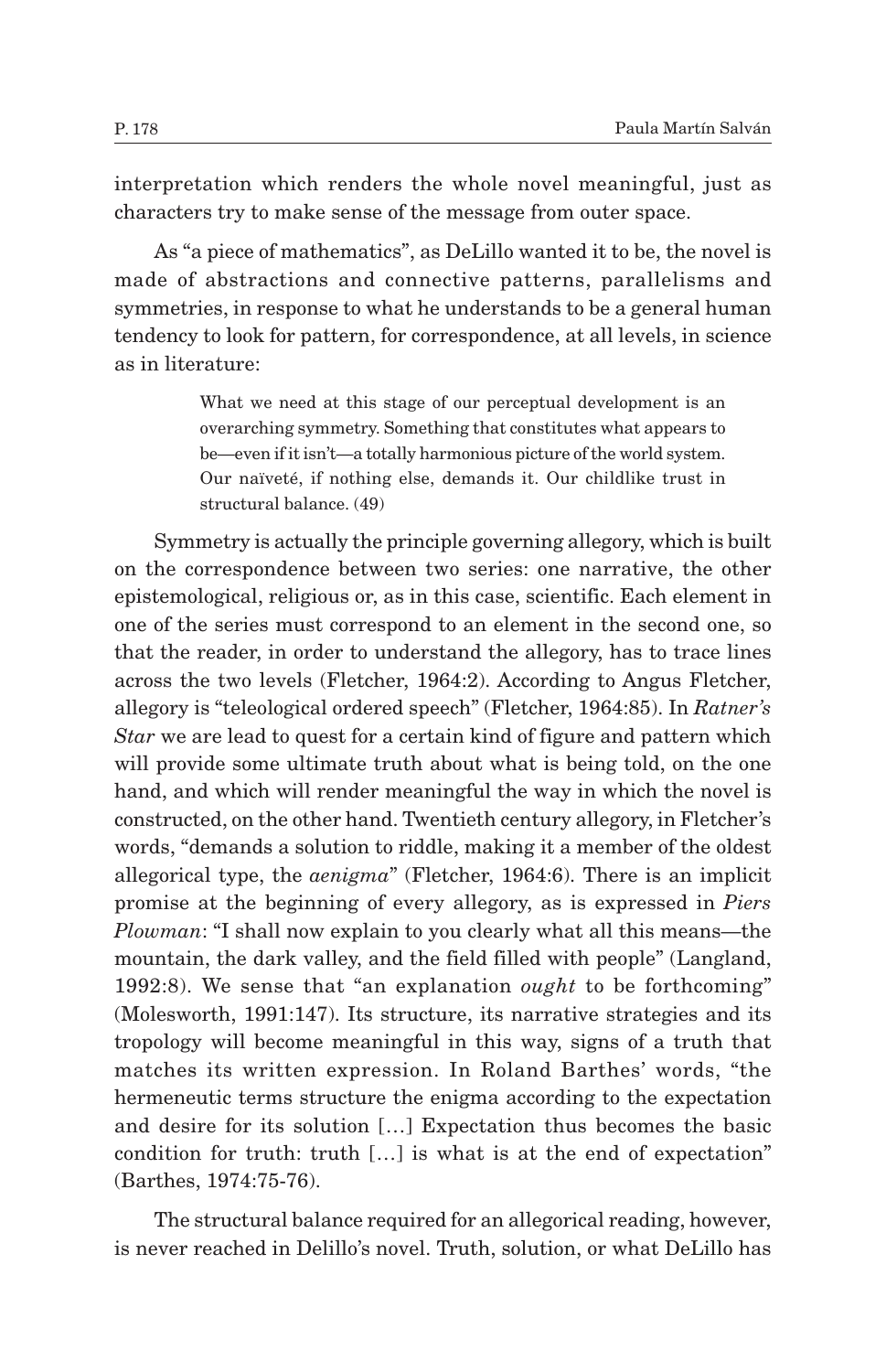termed "a kind of redemptive truth waiting on the other side, a sense that we have arrived at a resolution" (DeCurtis, 1991:56), is endlessly deferred, provoking the sense of failure that pervades the end of the novel, as has been noted by some critics. According to them, the novel's lack of closure implies its claim of the failure of science: "Illusion, DeLillo suggests in *Ratner's Star*, dogs all scientific aspirations to objectivity" (Cowart, 2002:145); "Ultimately, then it interrogates even its own design as a 'piece of mathematics' challenging readers to make it cohere and yet undermining such system-building impulses" (Osteen, 2000:63); "In its larger thematics the novel suggests that science is futile, an exercise that is largely a displacement of human neurosis, and practiced by people who are otherwise gullible and thoroughly impractical" (Molesworth, 1991:145). As long as the novel's highly stylized structure is considered as "a piece of mathematics", as DeLillo wanted it to be, its failure to convey a meaning can also be read as the failure of science itself to communicate its results.

It would be quite inaccurate, however, to claim that there is a complete failure of science in *Ratner's Star*. In the first place, because, in spite of Mark Osteen's claims on the contrary (2000:62), Billy does solve the enigma proposed at the beginning of the novel: "That was it then. He'd deciphered the message, found the answer, cracked the star code" (385). In the second place, because the failure the novel points to is not so much that of science itself as of the inability to communicate its results to other fields of knowledge. The scientists at Logicon Project Number One are so immersed into their metalinguistic project that they are not able to interpret the data they receive.

It is my view, on the contrary, that the novel's "failure" responds to an interpretative collapse brought about by the way it overloads the literary conventions to which it had previously ascribed. As an allegory of scientific knowledge, the excess of materials saturates the interpretative process, departing from the linear conception of plot typical of those literary forms to which *Ratner's Star* was associated. The failure is not so much that of science as of the expectations created out of its generic and genealogic adscription, which it disappoints after having encouraged them. The end of the novel is a failure from the point of view of science fiction, as it lets down every expectation raised by that generic convention.7 In an ironic twist, the source of the message is discovered to be the Earth itself, an echo from an extinguished civilization trying to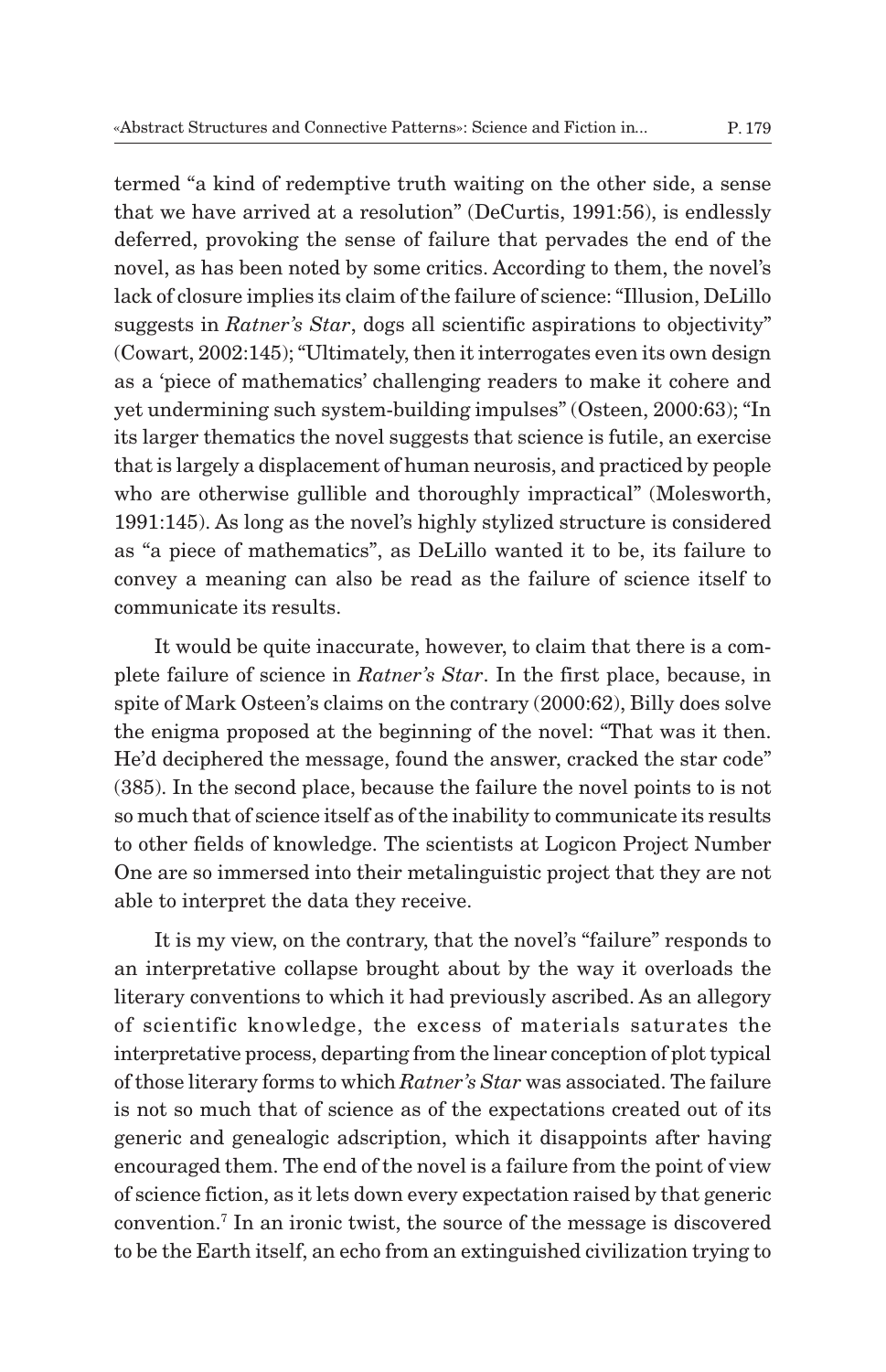warn future generations against the dangers of a *Mohole*. The message from extraterrestrials is turned in this way into the annunciation of apocalypse: a date, a sign (a solar eclipse) and a catastrophe to come. But like every apocalypse, according to J. Hillis Miller in *Others* (2001), this one is endlessly deferred: we only get to see its trace, the eclipse, while revelation itself, total disclosure of truth, will only take place beyond the limits of the written text (Miller, 2001:117).

*Ratner's Star,* that "conceptual monster", provides so much information, so many terms to be interpreted, that our allegorical reading starts to fall apart due to the impossibility of establishing all the correspondences. The novel, then, presents itself as an excessive system, saturated with information, as noted by Glen Scott Allen (2000:123). This brings about the interpretative collapse of the novel, as it follows in its course many contradictory lines of discourse. As Charles Molesworth has noted, overabundance of information results in "an inability to evaluate" (1991:147). The narrative becomes hermeneutically unaccountable, and it seems, as Peter Brooks suggests, that there exists a "disproportion between the ordering systems deployed and the triviality of their effect, as if someone had designed a machine to produce work far smaller than the energy put into it" (1984:241). We will never reach that promised truth, that meaningfulness, and therefore many of the signs we had gathered—like a detective accumulating clues to solve a mystery—have to be left apart, because they are useless.

Failure in *Ratner's Star* is not the failure of science but the failure of the allegorical line; the impossibility to keep a linear path of meaning in which there is a B corresponding to each A; it is the destruction of the "storyline". In Glen Scott Allen's words: "Thus it is the 'voice' of *Ratner's Star* that disperses, and that anticipates and evades the imminent revelation that its own end implies but does not quite reach" (2000:128). J. Hillis Miller (1992) explains how the end of a story should act as apocalypse for that which came before:

> The end of the story is the retrospective revelation of the law of the whole. The law is an underlying 'truth' that ties all together in an

<sup>7</sup> As J.D. O'Hara mentions in his review of Ratner's Star, "DeLillo's choice of a science fiction form [...] obliges him to reach answers and to impose a dramatic conclusion on his discrete materials" (O'Hara, 2000:37). What renders Ratner's Star problematic as science fiction is precisely the absence of answers and dramatic conclusions.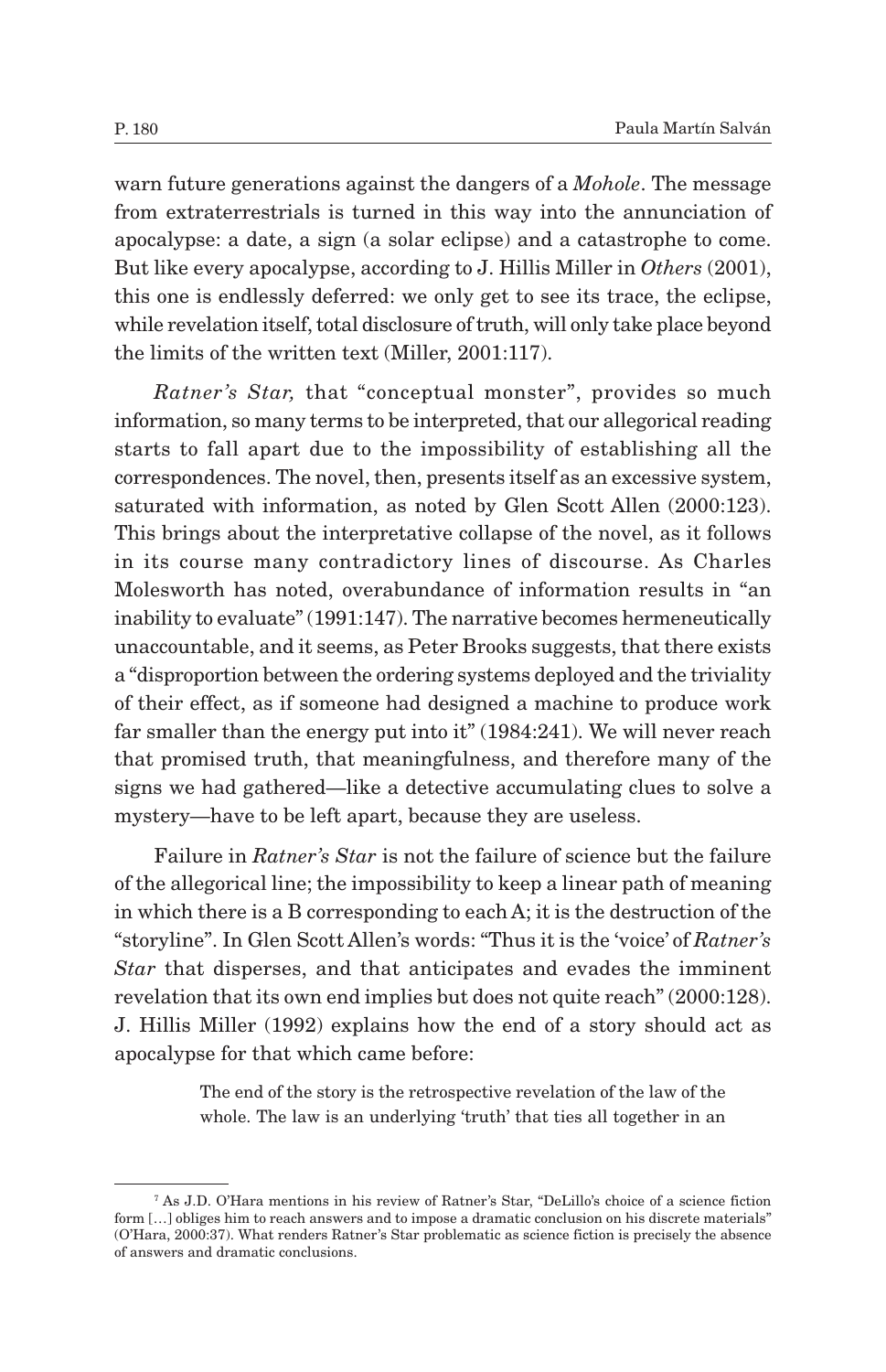inevitable sequence revealing a hitherto hidden figure in the carpet. The image of the line tends always to imply the norm of a single continuous unified structure determined by one external organizing principle. (Miller, 1992:18)

*Ratner's Star* definitely challenges the principles governing allegorical reading provoking in the reader the already mentioned frustration by its lack of hermeneutic closure. Failure, in *Ratner's Star,* is expressed as the subversion of the conventions governing the *Prüfungsroman* tradition. On the one hand, by means of an accumulative structure which raises the problem of endless semiosis (Eco, 1977:222). On the other hand, by giving a turn of the screw to the symbolic use made of the stellated twilligon, suggesting a non-linear structure for the interpretation of the novel.

As it has been mentioned before, the accumulation of information to be interpreted, the excess of allusions, clues and cross-references, renders *Ratner's Star* an excessive system. In this way, the novel gives one more turn to its connection to scientific models, entering the fields of semiotics, systems and information theory, and testing some of the ideas theorized by Umberto Eco and Yuri Lotman. Lotman describes the normal reading process as one in which the systemic elements of the message are interpreted as meaningful and the extrasystemic ones are discarded as useless: "In the process systemic elements, which are the carriers of meaning, are distinguished in the message. Non-systemic elements are not perceived as carriers of information and are discarded" (Lotman, 1977:56). According to Eco, an excess of connectivity among the constituents of a message can result in a collapse of linear interpretation, provoking an unlimited hermeneutic process in which the reader would be unable to reach a conclusion as to the meaning of that message. The phenomenon has received the names of "hermetic semiosis", "endless semiosis" and even "paranoiac interpretation" (Eco, 1992:47-48). This is precisely what happens in *Ratner's Star*, both at the intradiegetic level and at the level of reader response. On the one hand, the saturation of the system results in the characters' inability to discriminate and respond coherently to new data. For instance, when Mainwaring tells the rest of the characters about moholes, they seem unable to react and process the information: "Rob, we don't know. That's it. We don't know what it means. This is space-time sylphed. We're dealing with Moholean relativity here. Possibly dimensions more numerous than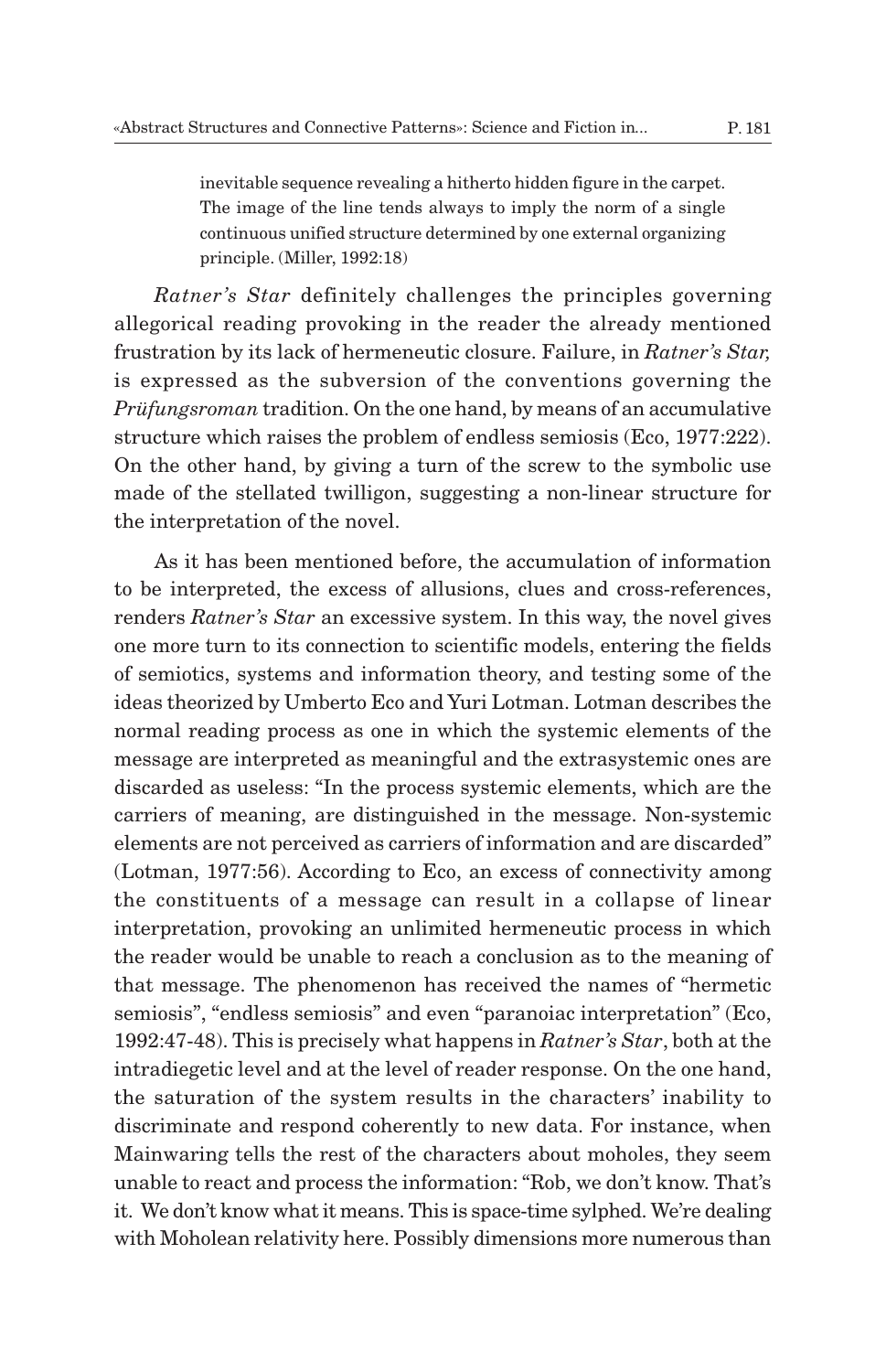we've ever before imagined" (410). At the level of reader response, on the other hand, the collapse of the interpretation process takes place due to the accumulation of irrelevant data. In just a few pages we learn about the ongoing investigations in several scientific areas. For instance, in chapter 12 we are successively introduced into the fields of zoology (experiments on animal behavior), number theory (definition of zero), dream analysis, logic and metalanguages (Logicon Project). All this information, however, will prove to be absolutely useless for the understanding of the plot and for the resolution of the enigma. This accumulative structure helps to understand the unsatisfactory ending from the point of view of hermeneutic processes. The inability to distinguish between relevant information and noise in the cognitive process of reading can be said to be specially threatening for allegorical narratives. Allegory establishes a convention in which discrete elements enter into motivated relationships creating a meaningful whole, a convention which is challenged in *Ratner's Star* by the excess of connectivity among elements and the misleading suggestion of a closed, motivated system.

From the point of view of its formal structure, *Ratner's Star* departs from the linear patterns typical of the *Prüfungsroman*. Instead of following the linear path of allegories of knowledge, *Ratner's Star* "bends back on itself" (LeClair, 1983:87). The use of the stellated twilligon as a (fictional) formal model has been related by several critics to the symmetrical structure of the novel (LeClair, 1987:116, 132; Keesey, 1993:83-85). Mark Osteen, for instance, claims that "the figure represents *Ratner's Star*'s self-reflexive examination of self-reflexivity" (2000:62- 63), while David Cowart considers that the novel's plot reinforces the idea of reflexivity implied in the thematic use of that figure: "the message that propels the plot of DeLillo's novel proves to have arrived, boomeranglike, at its point of origin" (2002:148). The clearest example of this is the way in which the extraterrestrial code which sets the plot into motion is traced back to Earth, so that the whole quest brings us back to our departure point: "we get back only what we ourselves give […] We've reconstructed the ARS extant and it turns out to be us" (405). It responds to a structural model described by J. Hillis Miller in *Ariadne's Thread*: "the line contains the possibility of turning back on itself. In this turning it subverts its own linearity and becomes repetition" (Miller, 1992:19). *Ratner's Star* does indeed become repetition. The second part of the no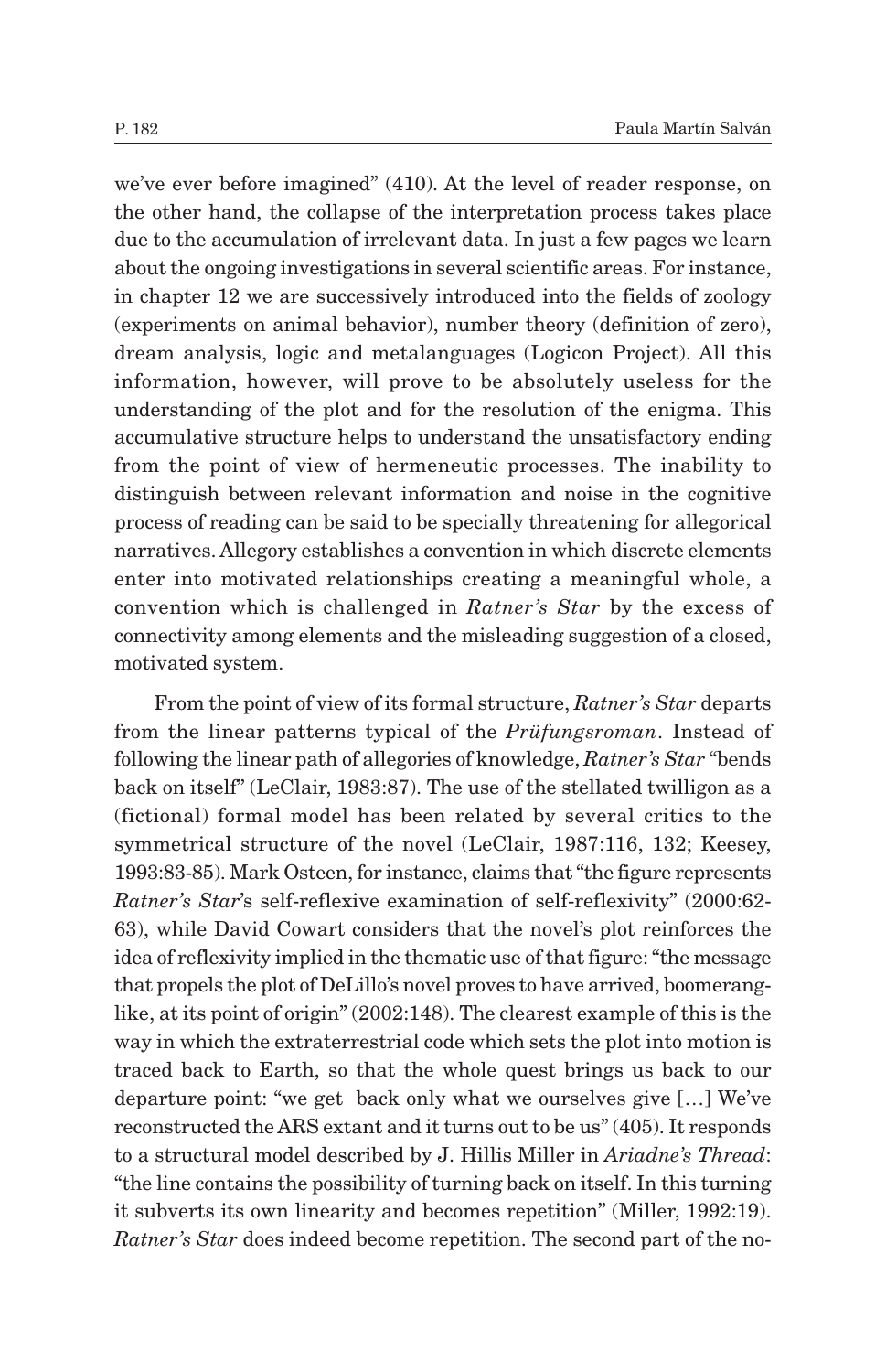vel, entitled "Reflections", can be said to be a repetition of the first, "Adventures", in several ways: it proposes a quest inside the quest, the creation of a metalanguage to be used for the interpretation of the code; moreover, the second part takes place in the basement of FENO, an underground reproduction of the secret center above it; Billy goes back to Endor's hole at the end of the novel just to find out that Endor had already solved the enigma when he visited him at the beginning, so that Billy's own quest is a repetition of Endor's. Other details link the beginning and the end of the novel in this boomerang movement: "In *Ratner's Star*, Softly, who is a sort of white rabbit figure, leads Billy into the hole that will take him back to the beginning of the book. In Chapter One Billy had a bandage on his finger—the finger he cut near the end of the book." (LeClair, 1983:87). The boomerang-like stellated twilligon can be said, therefore, to constitute the formal model for the novel's subversion of linearity, an emblem for the dangers of "overarching symmetry" carried to its extreme.

DeLillo, we can conclude, is not so much interested in dismantling scientific procedures, but in using scientific models to challenge and subvert the traditional, linear, monologic conception of narrative development/plot/storyline. After all, he wanted "to produce a book that would be naked structure" (LeClair, 1983:86). The sense of failure in *Ratner's Star* comes from its divergence respecting its initial *anchorage* systems: its final challenge to the generic conventions of science fiction, its rambling away from the structures proper to the allegorical tradition, and its abandonment of the exigency for synthesis and hermeneutic closure expected from every epistemological process, in the sense of reaching a conclusion, resolution, or answer, any kind of *Eureka*! which organizes previous analysis and speculation, and which provides, in Miller's terms, "the retrospective revelation of the law of the whole".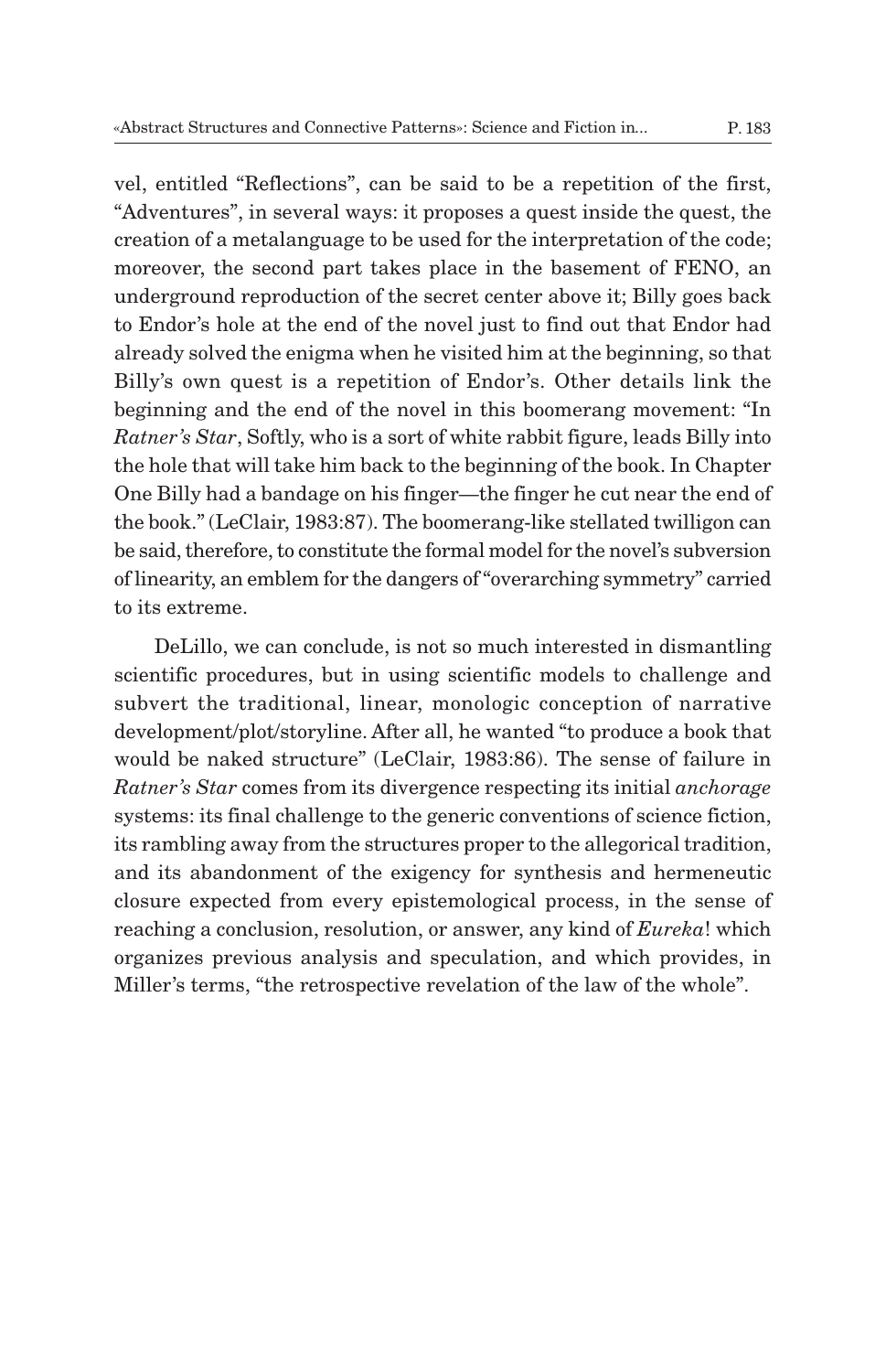### **REFERENCES**

- ALLEN, G.S. 2000. "The end of Pynchon's rainbow: Postmodern terror and paranoia in DeLillo's *Ratner's Star*". *Critical Essays on Don DeLillo* edited by T. ENGLES & H. RUPPERSBURG, 115-134. New York: G.K. Hall.
- BAKHTIN, M. 1981. *The Dialogic Imagination*. Trans. by C. Emerson and M. Holquist. Austin, Texas: University of Texas Press.
- BARTHES, R. 1974. *S/Z*. Translated by Richard Miller. New York: Hill and Wang. (First published in 1970).
- BROOKS, P. 1984. *Reading for the Plot*. Cambridge, Massachusetts: Harvard University Press.
- COWART, D. 2002. *The Physics of Language*. Athens & London: University of Georgia Press.
- DECURTIS, A. 1991. "An outsider in this society: An interview with Don DeLillo". *Introducing Don DeLillo* edited by F. LENTRICCHIA, 43-66. Durham: Duke University Press.
- DELILLO, D. 1976. *Ratner's Star*. New York: Alfred A. Knopf.
- ECO, U. 1977. *Tratado de semiótica general*. Trans. by Carlos Manzano. Madrid: Lumen.
- —. 1992. *Interpretation and Overinterpretation*. Cambridge: Cambridge University Press.
- FLETCHER, A. 1964. *Allegory. The Theory of a Symbolic Mode*. Ithaca & London: Cornell University Press.
- KEESEY, D. 1993. *Don DeLillo*. New York: Twaine.
- KUHN, T.S. 1996. *The Structure of Scientific Revolutions.* Chicago & London: University of Chicago Press. (First published in 1962).
- LANGLAND, W. 1992. *Piers Plowman*. Translated and edited by A.V.C. Schmidt. Oxford: Oxford University Press. (First published c.1362).
- LECLAIR, T. 1983. "An interview with Don DeLillo". *Anything Can Happen. Interviews with Contemporary American Novelists* edited by T. LECLAIR & L. MCCAFFERY, 79-90. Urbana, Illinois: University of Illinois Press.
- —. 1987. *In the Loop. Don DeLillo and the Systems Novel.* Urbana, Illinois: University of Illinois Press.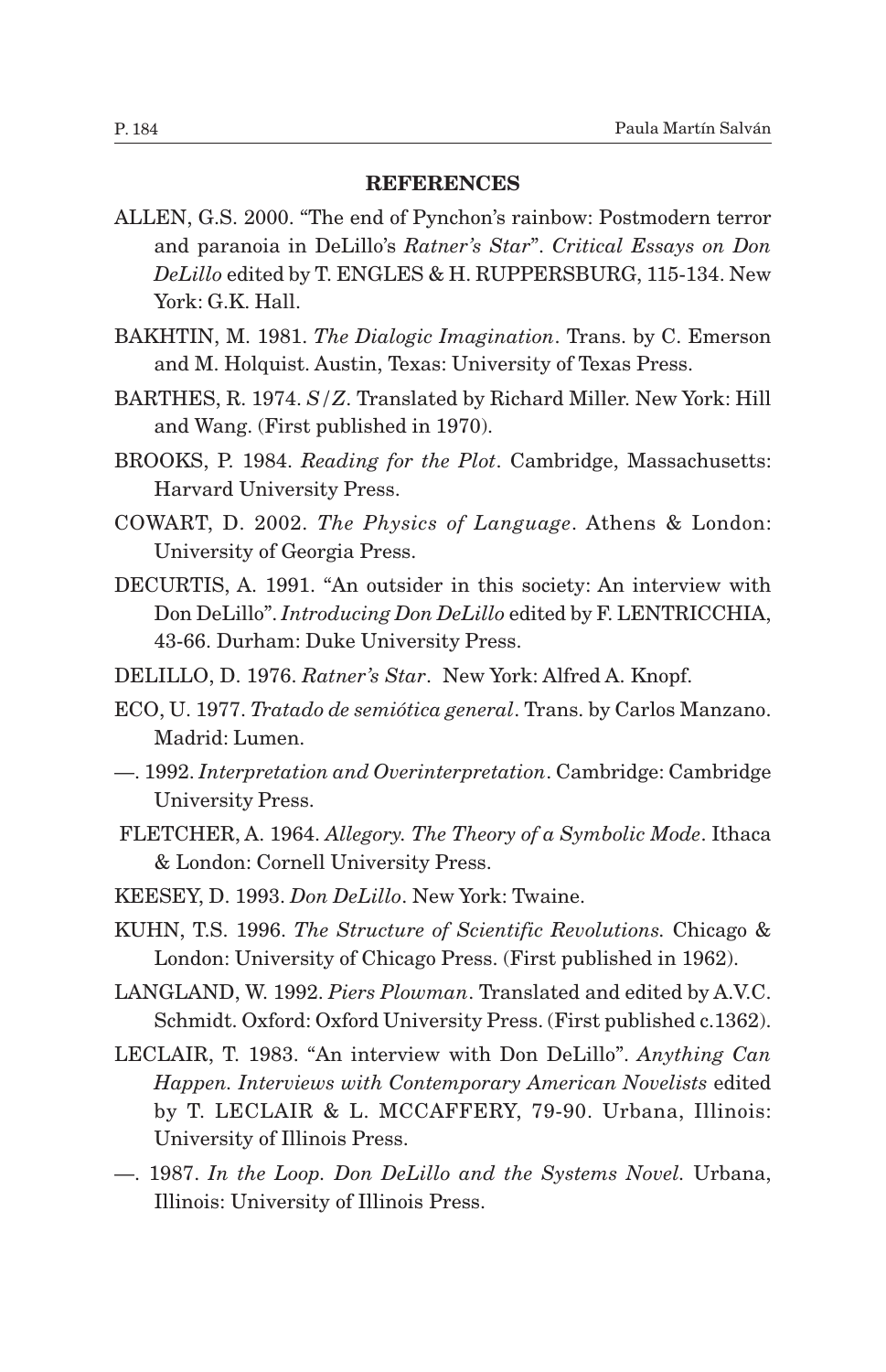- LENTRICCHIA, F. 1991. "Introduction". *New Essays on White Noise* edited by F. LENTRICCHIA, 1-14. Cambridge: Cambridge University Press.
- LOTMAN, Y.M. 1977. *The Structure of the Artistic Text*. Trans. Ronald Vroon. Ann Arbor, Michigan: University of Michigan Press. (First published in 1970).
- MCHALE, B. 1987. *Postmodernist Fiction*. London and New York: Routledge.
- MILLER, J.H. 1992. *Ariadne's Thread. Story Lines.* New Haven & London: Yale University Press.
- —. 2001. *Others.* Princeton, New Jersey: Princeton University Press.
- MOLESWORTH, C. 1991. "Don DeLillo's perfect starry night". *Introducing Don DeLillo* edited by F. LENTRICCHIA, 143-156. Durham: Duke University Press.
- O'HARA, J.D. 2000. "Your number is up. (Review of *Ratner's Star*)". *Critical Essays on Don DeLillo* edited by T. ENGLES & H. RUPPERSBURG, 37-38. New York: G.K. Hall.
- OSTEEN, M. 2000. *American Magic and Dread: Don DeLillo's Dialogue with Culture*. Philadelphia: University of Pennsylvania Press.
- STOCKWELL, P. 2000. *The Poetics of Science Fiction*. London: Longman.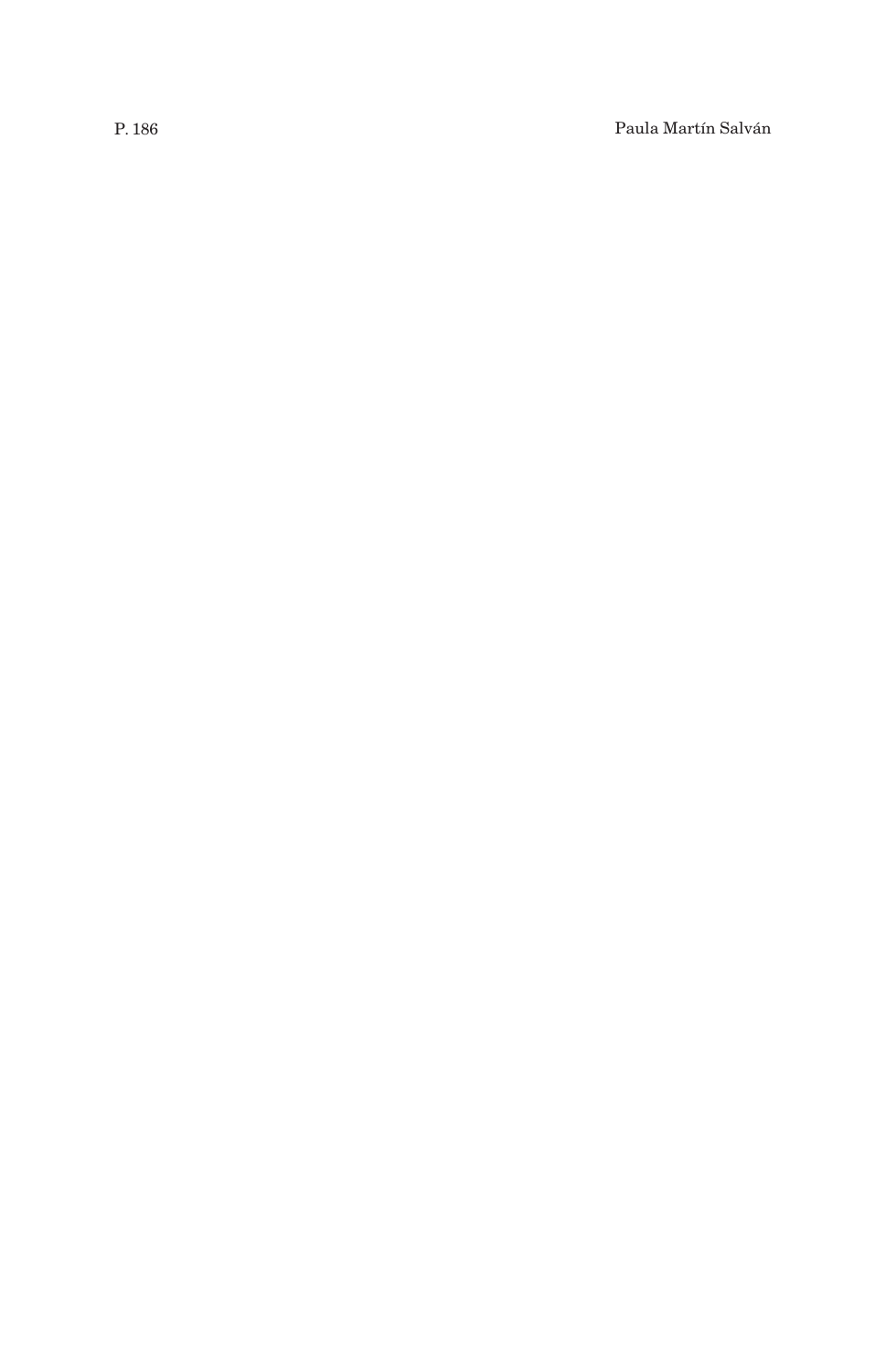# **A PORTRAIT OF THE ARTIST AS YOUNG FAUSTUS: THOMAS WOLFE'S** *OF TIME AND THE RIVER*

**Amélie Moisy**

*Université Paris 12*

### **Abstract**

*Wolfe's Eugene Gant, a student who says spells compulsively to master the great world, has been an American cult figure for generations, constantly thwarted by the "manyness and muchness of things" in his drive to exhaust through art instead of magical artifices. After a study of the parallels between his story in* Of Time and the River *and various versions of Faust's story, I examine how Wolfe's personal experience of boundless desire in youth comes out in his craft. The emphasis placed on the transcendental, poignantly apparent in the effects of love, may be the most significant link to Faustian legend. The intertextual references to Faust thus situate Wolfe's autobiographical character beyond the common pale, as one who participates in the affirmation of life.*

In *Look Homeward, Angel*, published in 1929, the young novelist Thomas Wolfe gave a minimally fictionalized account of his childhood and adolescence in North Carolina. This *bildungsroman* soon attained cult status, due to the personality of its hero, Eugene Gant, an intelligent, hypersensitive boy, who gradually liberates himself from the influence of what is today termed a dysfunctional family. When his continuing adventures were published in 1935 in *Of Time and the River*, the book sold out immediately. In this second novel, Eugene tries his hand at playwriting at Harvard and winds up teaching literature in New York, finally putting together enough money to realize his dream of making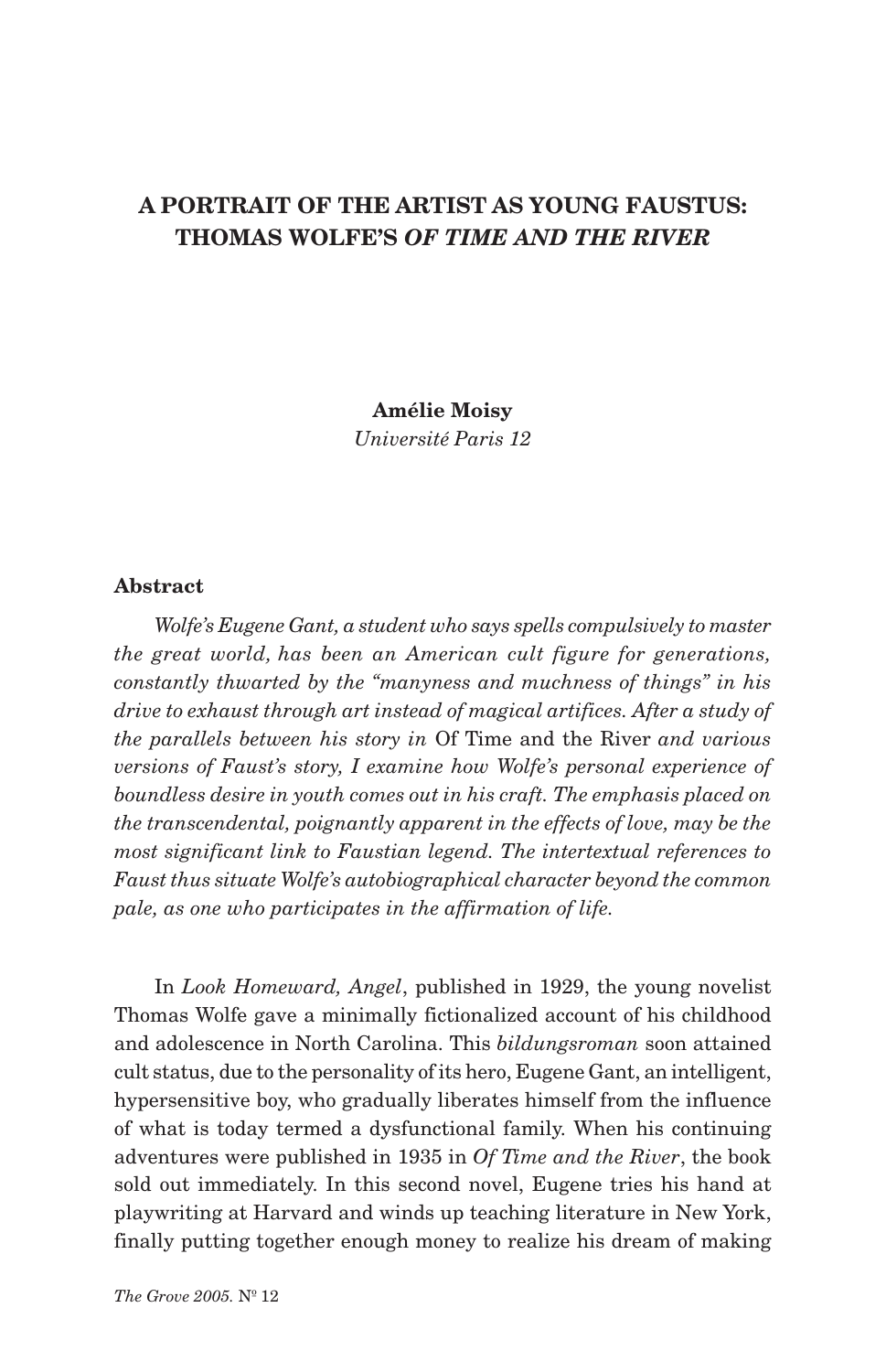the Grand Tour of Europe. The main link with *Look Homeward, Angel*  $(\hbox{which Wolfe had considered naming ``The Childhood of Mr. Faust'')^1, is}$ that Wolfe focuses on Eugene's devouring appetite for life; it turns the small-town boy's story into "A Legend of Man's Hunger in his Youth"such is the subtitle of *Of Time and the River*. An explicitly Faustian leitmotiv runs through this "legend": although six of the eight "Books" the novel is divided into are named after heroes of Greek mythology, the longest section is entitled "Young Faustus" and the concluding section is entitled "Faust and Helen". The myth of Faust clearly held special significance for Wolfe, and the parallels between Eugene's story and the German alchemist's give his novel meaning and a form, as Eugene strives "to have the whole riddle of this vast and swarming earth as legible, as tangible in his hand as a coin of minted gold" (*TR* 137).

It may seem surprising that an American, writing in the 1930's, should have woven mythical figures into his work as intertextual references, but Wolfe's work was not particularly highbrow at the time that it was published. The mythical allusions, a homage to Joyce's *Ulysses*, were clearer to the American public then, when classic tales were studied in school; and Faust, in particular, was far from belonging to German or European heritage exclusively. American readers who might not have encountered the character in Marlowe's *Doctor Faustus* were familiar with Goethe's *Faust* in Bayard Taylor's American translation, reprinted dozens of times since its first publication in 1871; music-lovers knew Gounod's Opera, a staple of the Met's repertoire far into the twenties; and American imitations of Méliès's *Faust* film had sprung up as early as 1900. Although (as elsewhere) few may have known or cared about the historical necromancer Georg Faust, his legend was alive in American culture in the 1930's, and its main lines were widely known. Faust, a dissatisfied scholar who burns the midnight oil studying, makes a pact with the devil to achieve his goal of total knowledge and power through magic for a number of years, after which he will have to serve the devil for all eternity. With Mephisto at his service, he gives himself over to the life of the senses, uses his magic to play tricks and to travel in space and time, conjuring up historical and mythological heroes, until his time runs out and he is claimed by the devil. Although in the German *Faustbuch*,

<sup>1</sup> See David Herbert Donald, *Look Homeward*, *A Life of Thomas Wolfe*, London, Bloomsbury, 1987 (p.205).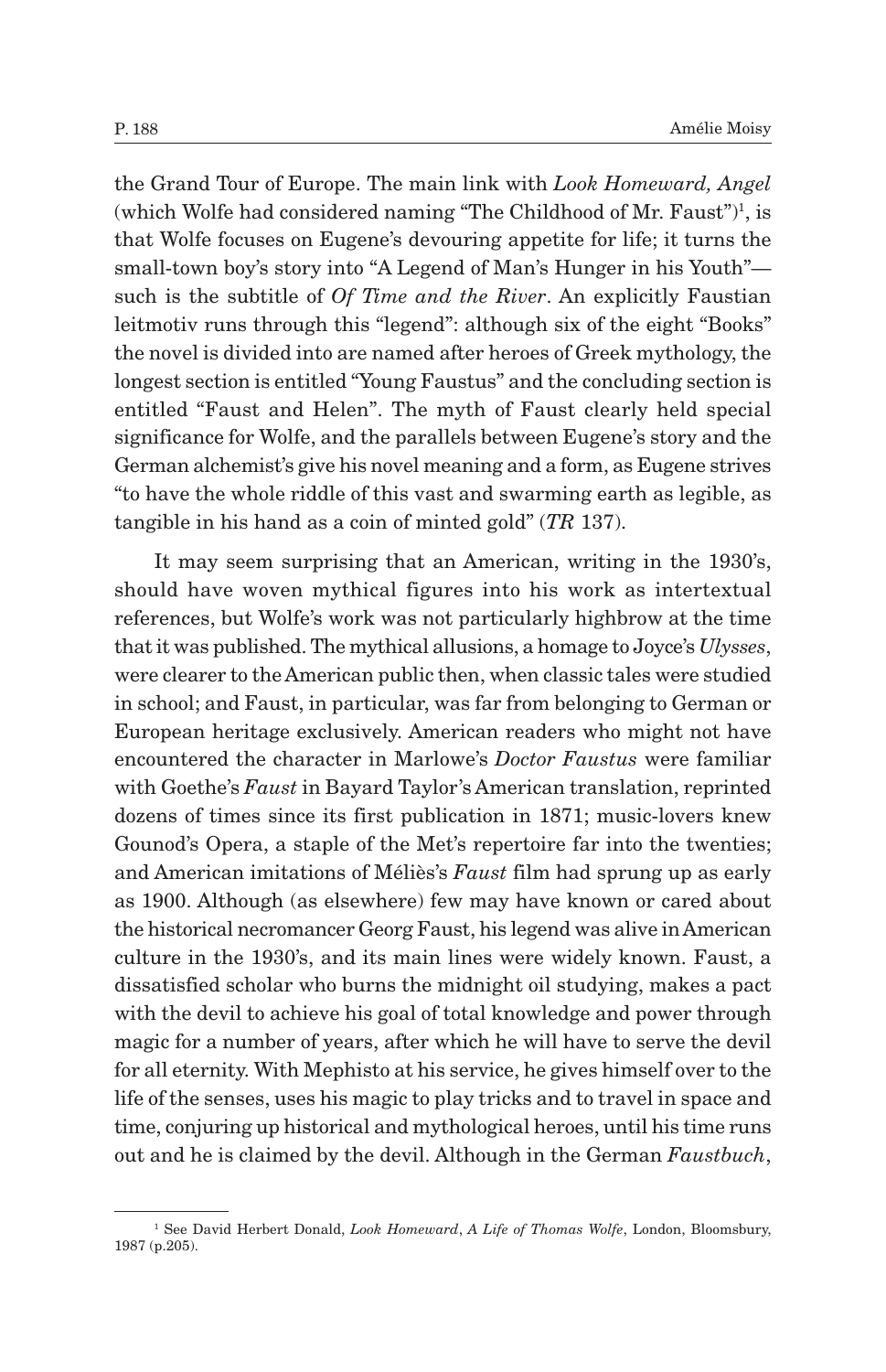in Christopher Marlowe's tragedy, and in the early, more conventionally moral versions of the story, Faust is dragged down to Hell by demons, the tale has come to be shaped by Goethe's second *Faust*, and usually ends with the magician being rescued from eternal damnation. Faust has indeed transgressed morality and the limitations set on Man, but God on High recognizes that higher aspirations had motivated him all along.

"The course of the play is well known to everyone", said Wolfe; however, Klaus Lanzinger has traced Wolfe's interest in Faust as incarnating his own problem, and "the problem of modern life", to a 1928 performance of the first *Faust* which Wolfe attended at the Burgtheater while on a trip to Germany2 . "[Faust] wants to know everything, to be a god—and he is caught in the terrible net of human incapacity", is the way Wolfe defined Faust's problem to a friend after the performance; and he made the Faustian motif explicit in his work from that time on. In "Thomas Wolfe's Modern Hero—Goethe's Faust", Lanzinger studied the structural importance in Wolfe's novels of some themes of Goethe's *Faust*: the dichotomy between the senses and the intellect, and the elitist lifestyle of the artist as opposed to middle class humanity. Those themes are indeed central in Wolfe's fiction. Yet Lanzinger did not broach one further aspect of Wolfe's adaptation of Faustian lore: in *Of Time and the River*, the fact of striving for great things is presented as valid of itself, irrespective of the excess and error of one's ways, so long as one has accomplished something at personal cost to oneself, in an attempt to transcend one's condition. "Whoever strives in ceaseless toil / Him we may grant redemption", the seraphs sing at the end of Goethe's *Faust*. This was the moral Wolfe retained from the legend, an approach that (along with the themes that Lanzinger identified) fitted in well with the romanticism of the early decades of 20th century America, although it took on more sinister implications at a later date—the Manns, father and son, used the Faustian model to reflect the deadly perversions of nazi Germany. But as regards Wolfe's autobiographical fiction, there is no greater self-justification than that of having "striven in toil" to realise oneself.

I shall discuss the elements of Faustian lore I find most relevant to Wolfe's *Of Time and the River*, namely: that Eugene feels too much is

<sup>2</sup> Klaus Lanzinger, "Thomas Wolfe's Modern Hero—Goethe's Faust", in Richard Kennedy ed., Thomas Wolfe, A Harvard Perspective, Athens, Croissant and Company, 1983, 21-29; Wolfe quotations: p.21.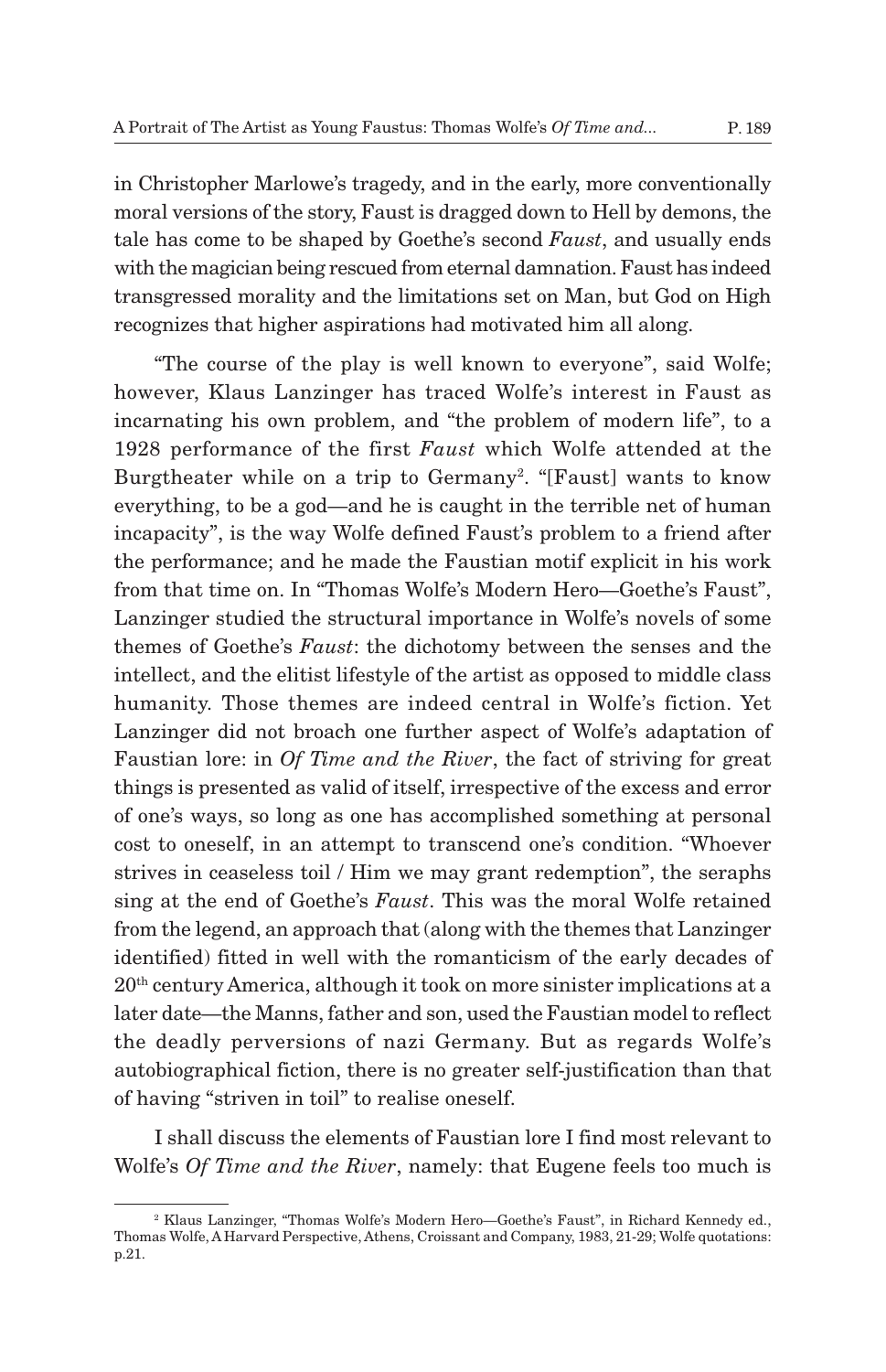beyond his grasp, while he wants everything. Rather ineffectually, he depends on magic to master the great world, only to find that, like Goethe's Faust, he is never satisfied. However, his limitless desires are a proof of higher aims, and he achieves a form of empowerment through his own labors. Wolfe (who admitted to feeling an all-devouring hunger for experience) relates Eugene's progress in a style that may in itself be termed Faustian, and he effectively suggests redemption, through the love of God and of woman, a woman who recognises the transcendent urges at work within the youth.

When we first meet Eugene, in *Look Homeward, Angel*, he wants everything that he has heard the world beyond his native Appalachians contains (*LHA* 176).<sup>3</sup> The image of Helen of Troy haunts his daydreams: "Upon a field in Thrace Queen Helen lay, her lovely body dappled in the sun" (*LHA* 176). Eugene feels that a "demonic force" broods over him (*LHA* 550): it is his consciousness of all that awaits him; at times, it gives him the illusion of possessing the superhuman strength necessary to realise his million desires. But at other times, Eugene doubts that he will ever achieve the greatness he longs for, given the circumstances of his life as a poor country boy—

> But moments of clear vision returned to him when all the defeat and misery of his life was revealed […] His eagles had flown; he saw himself, in a moment of reason, as a madman playing Caesar. (*LHA* 186)

Resorting to homespun magic is one way for Eugene to reassure himself that things will go his way: he practices his own brand of magic, believing it to be more efficacious than religious rituals, "muttering a set formula over sixteen times, while he held his breath" (*LHA* 550). Linking the character of Eugene to that of Faust later enables Wolfe to prove that his hero is not just "playing Caesar", but has the touch of genius necessary to create art, and has earned the right to be respected for his dreams, no matter how chaotic his impulses may seem.

In *Of Time and the River*, Eugene's ravenous desires are referred to as a "Fury" that drives Eugene from the South. He feels equal to anything, feels "a rending and illimitable power in him as if he could twist steel

<sup>3</sup> Editions used : *Look Homeward, Angel,* New York, Scribner Classics, 1957 and *Of Time and the River,* New York, Scribner Library of Contemporary Classics, 1971. The abbreviations LHA and TR will be used for these works throughout.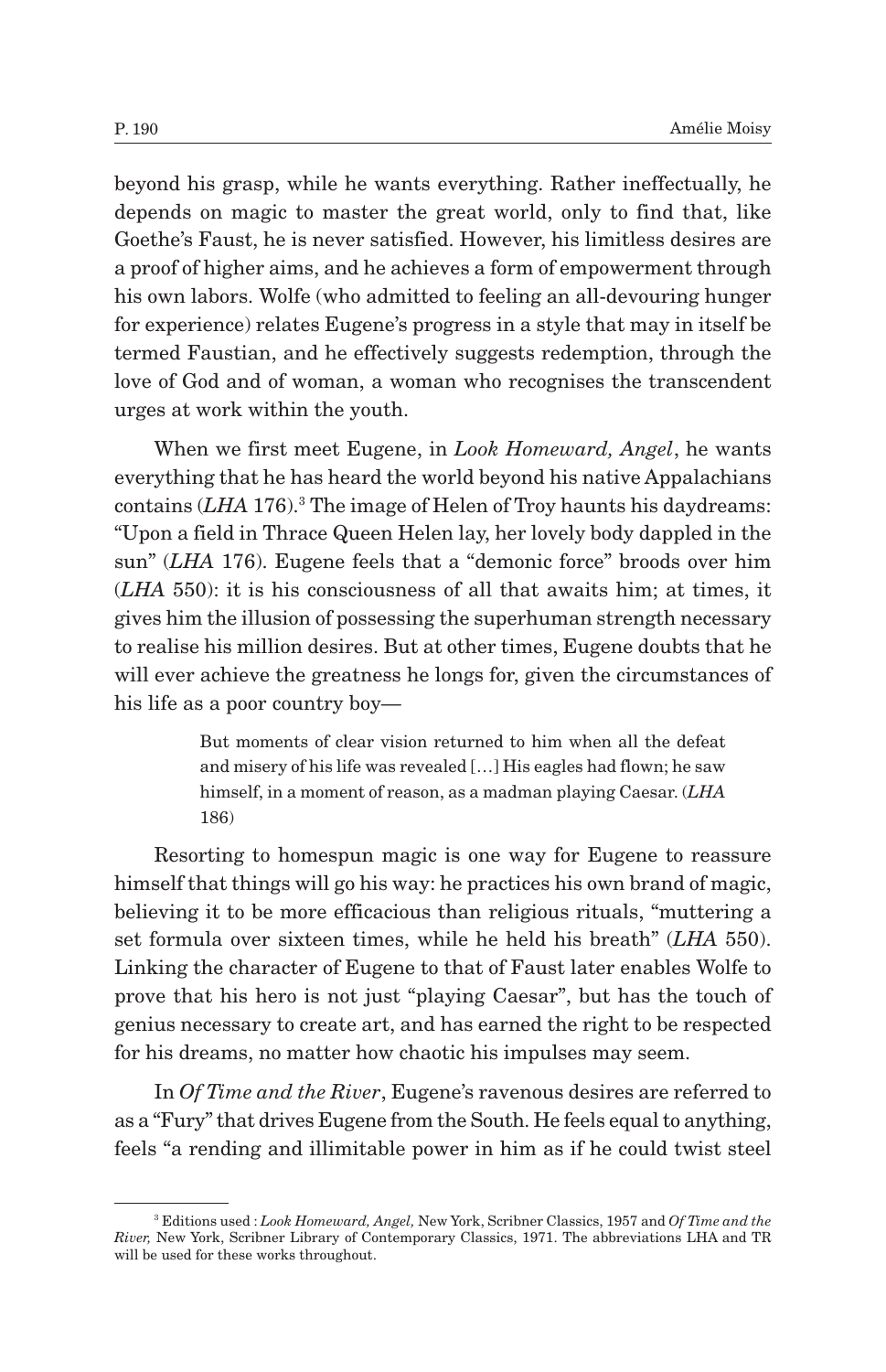between his fingers" (*TR* 36). *Of Time and the River* is an apologia of excess, an outing of the "demon" that had brooded over Eugene as a child. And as a student in Cambridge, Eugene still believes in occult forces:

> He would have the whole cake of the world, and eat it, too—have adventures, labors, joys, and triumphs that would exhaust the energies of ten thousand men, and yet have spells and charms for all of it, and was sure that with these charms and spells and sorceries, all of it was his. (*TR* 150)

Magic powers will come if he will only refrain from breathing when riding the subway in Boston, for example; he never doubts that he can influence events just by hitting on the right spells: "To make that mystery of rite and number, and to follow it with a maniacal devotion seemed as inevitable and natural to him as the very act of life, of breath itself" (*TR* 151).

Yet, despite his home-made magic, Eugene's drive to exhaust experience and possess the earth is constantly thwarted by the limitless variety of life. This variety he takes on in an agonistic manner, "hurling the great shoulder of his strength forever against phantasmal barriers […]"(*TR* 454), as his behavior at Harvard shows. In the Widener library, "he read insanely, by the hundreds, the thousands, the ten thousands [...] He pictured himself as tearing the entrails from a book as from a fowl" (*TR* 91). But there is always more to be read. As with reading, so with travel, and all of the things left undone:

> He would get up in the middle of the night to scrawl down insane catalogs of all that he had seen and done […] And at one moment he would gloat and chuckle over these stupendous lists like a miser gloating over his hoard, only to beat his head against the wall, as he remembered the overwhelming amount of all he had not seen or done, or known […]. (*TR* 92-93)

And Eugene is often submerged by waves of exhaustion as he realises he is just an atom among others; in *Of Time and the River*, Wolfe writes of the times when

> [...] his spirit would drown in an ocean of horror and desolation, smothered below the overwhelming tides of this great earth, sickened and made sterile, hopeless, dead by the stupefying weight of men and objects in the world, the everlasting flock and flooding of the crowd […]. (*TR* 91)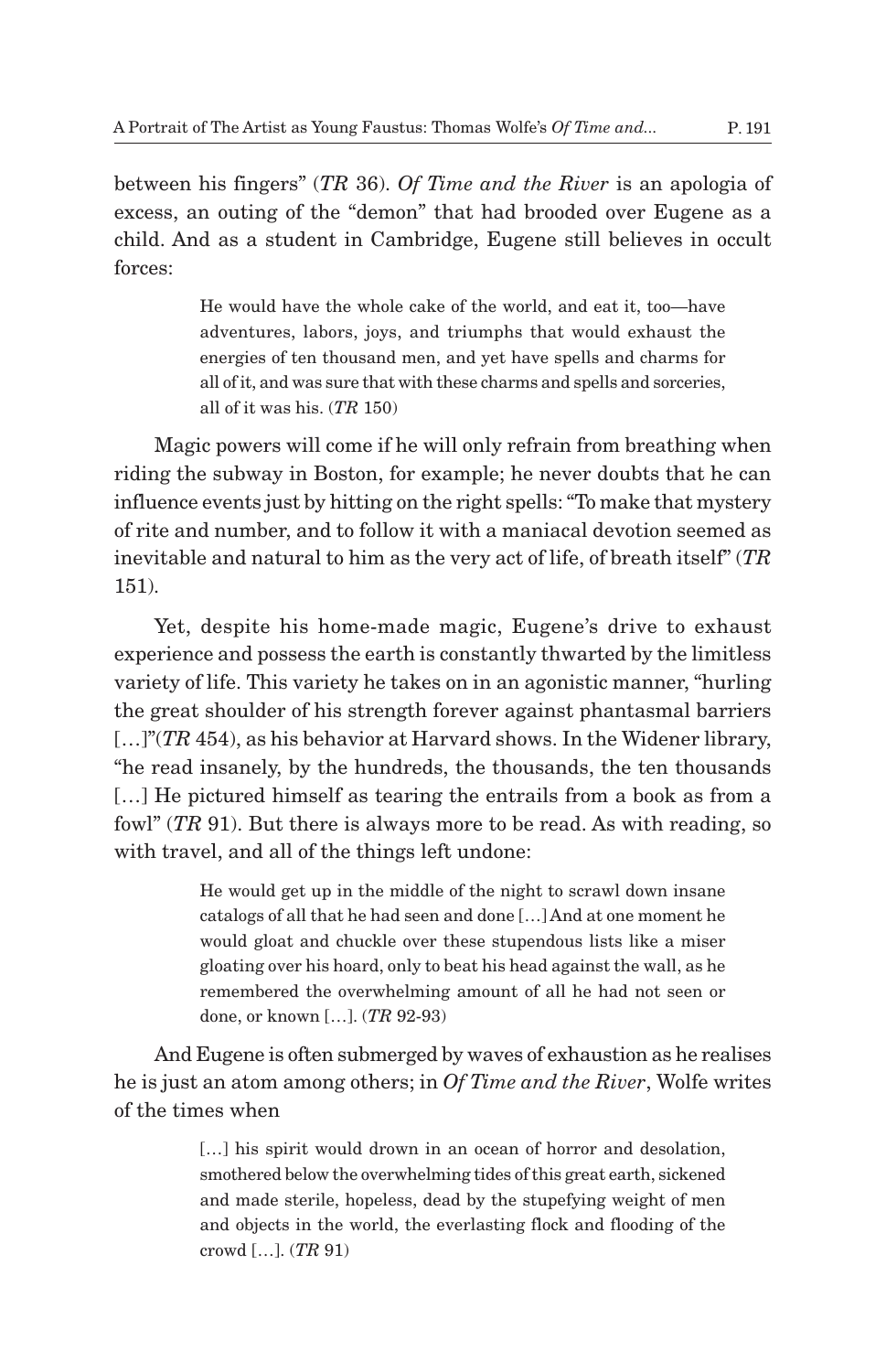Eugene mulls over his failure to conquer the world—"all that he had to 'show' for these years of fury, struggle, homelessness and hunger was an academic distinction which he had not aimed at, and on which he placed little value" (*TR* 244). He is weary of people:

[...] he seemed to squeeze their lives dry of any warmth and interest they might have for him as one might squeeze an orange, and then was immediately filled with boredom, disgust, dreary tedium, and an impatient weariness and desire to escape […]. (*TR* 274)

And yet, still buoyant, he is often convinced that a "life more fortunate than any ever known" is accessible, and tries to bring it about through other artifices, for it is in the nature of youth, Wolfe suggests, to be unrealistic. Eugene turns to the artificial stimulation of alcohol; with his Harvard companion, Francis Starwick, he wanders through the streets at night—"[…]immortal confidence and victorious strength possessed them—and they knew that they could never die" (*TR* 281).

Eugene is enrolled in Professor Hatcher's celebrated postgraduate course for dramatists, where vacuous young men pick up assorted tricks of the trade, all of them expecting realize their dreams by some magical alchemy, "a miracle […] a magic transformation", "some magic and miraculous scheme or rule or formula […]" (*TR* 168-9). His classmates heap scorn on anything of a genuine nature, and mediocre imitations are hailed as sophisticated. Consequently, the first play that Eugene sends off to the theater companies is a banal artifact: "[…] he went snooping and prowling around the sterile old brothels of the stage, mistaking the glib concoctions of a counterfeit emotion for the very flesh and figure of reality" (*TR* 360). At this point, Eugene is unrealistic about his craft, wanting the door to fame to open magically for him and his trite offerings; when not in despair, "he was sure that the door would open for him, the magic word be spoken, and that he would make all of the glory, power, and beauty of the earth his own" (*TR* 194) and he daily expects a "magic letter" informing him that his work has been accepted (*TR* 334, 353). When this fails to occur, lonely and cast down, Eugene feels that he would be completely fulfilled if only he could recapture the past, when his father was alive:

> [...] this dreamlike and phantasmal world in which they found themselves would waken instantly, as it had once, to all the palpable warmth and glory of the earth, if only his father would come back to make it live, to give them life, again. (*TR* 328)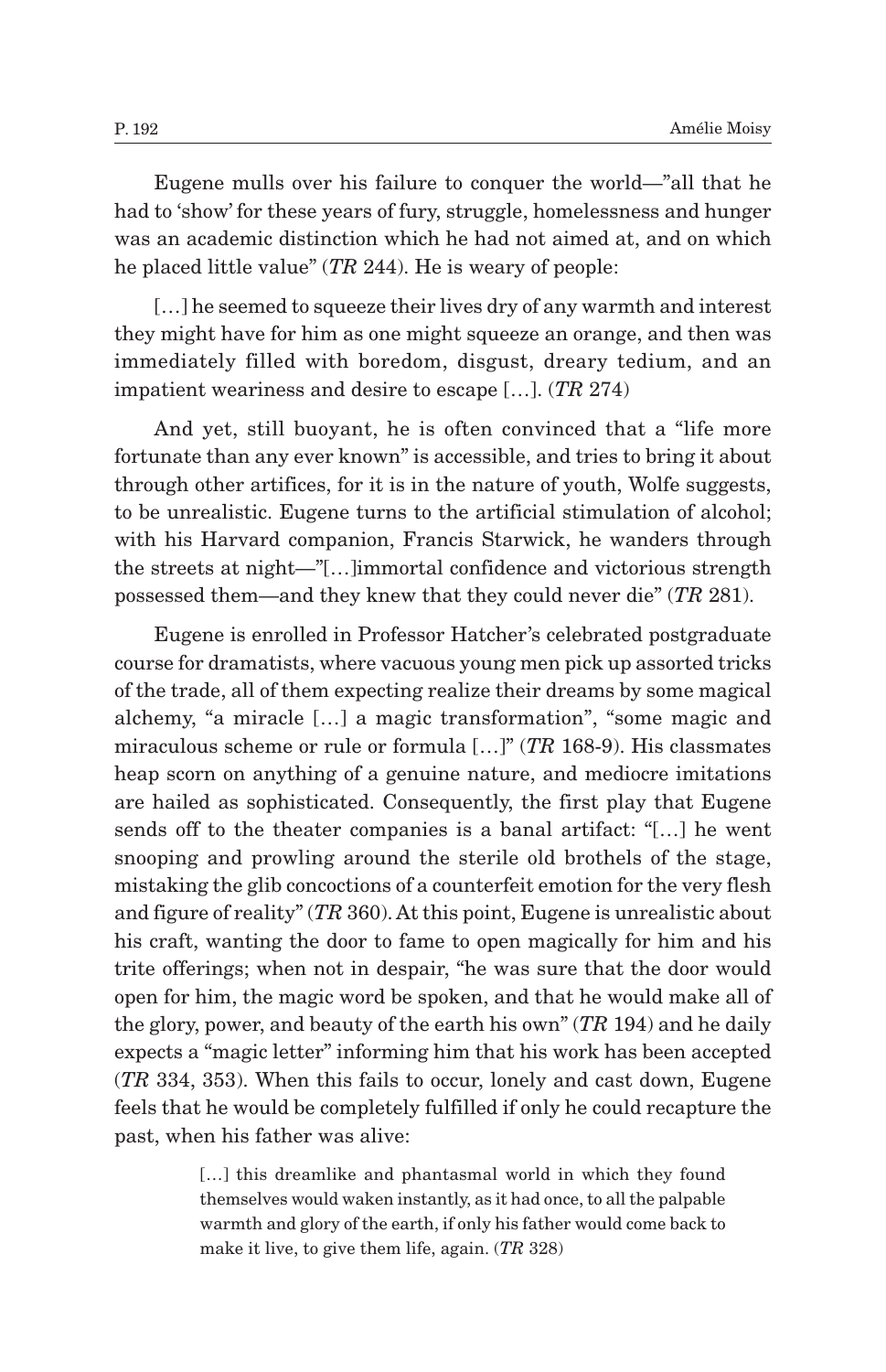In his subsequent adventures, recounted in the sections named after mythological heroes, Eugene tries to revive that world of glorious certainty and plenitude. But it is through Faustian "striving", not through his brand of magic, that he achieves a form of redemption. He pins his hopes on New York, the "magic city" (*TR* 308), the "enchanted city" whose beguiling song he thinks he can hear (*TR* 366). However, once in "the everlasting shock and flock and flooding of the million-footed crowd" (*TR* 593), he chafes against the limitations of anonymity and routine. He finds himself hemmed in, seized by an "overwhelming […] desire to burst out of these canyoned walls that held him in" (*TR* 468-469), and, as a writer, powerless to express what he has in him, "a congruent and unspeakable legend which he knew, and all of them knew, down to the roots, and which he could not speak about and had to speak about, somehow, or die" (*TR* 370). More than ever, Eugene is baffled by the irreconcilability of the One and the Many as he struggles in "the maelstrom". He sees the proud Hudson river as emblematic of a life in which "the possession of all things, even the air we breathed, was held from us, and the river of life and time flowed through the grasp of our hands forever" (*TR* 509). Making no mark, unable to put into words his feelings or his vision of the America he is discovering, he feels an immense frustration. And yet, though it is about his difficulties and setbacks, *Of Time and the River* is about his progress, too. First in New York as an instructor, then in France when he puts everything he has into his writing, Eugene learns how to work. At the city University, Eugene proves his fortitude and worth:

> Night by night he sweated blood over great stacks and sheaves of their dull, careless, trivial papers […] rising suddenly out of a haunted tortured sleep to change a grade. (*TR* 441)

> [...] he became a mad, driven zealot, but he was a good teacher [...] he went into the brain of a dullard like a surgeon, and he blew some spark of fire into a glow in even the least and worst of them […]. (*TR* 444)

A few months later, in Paris, where he allows himself to be influenced for a time by his ever more dissolute and fatalistic friend Francis Starwick, Eugene comes to the conclusion that "There are other things that may be more important than leading a graceful and pleasant life [...] Getting your work done is one of them [...]" (*TR* 708).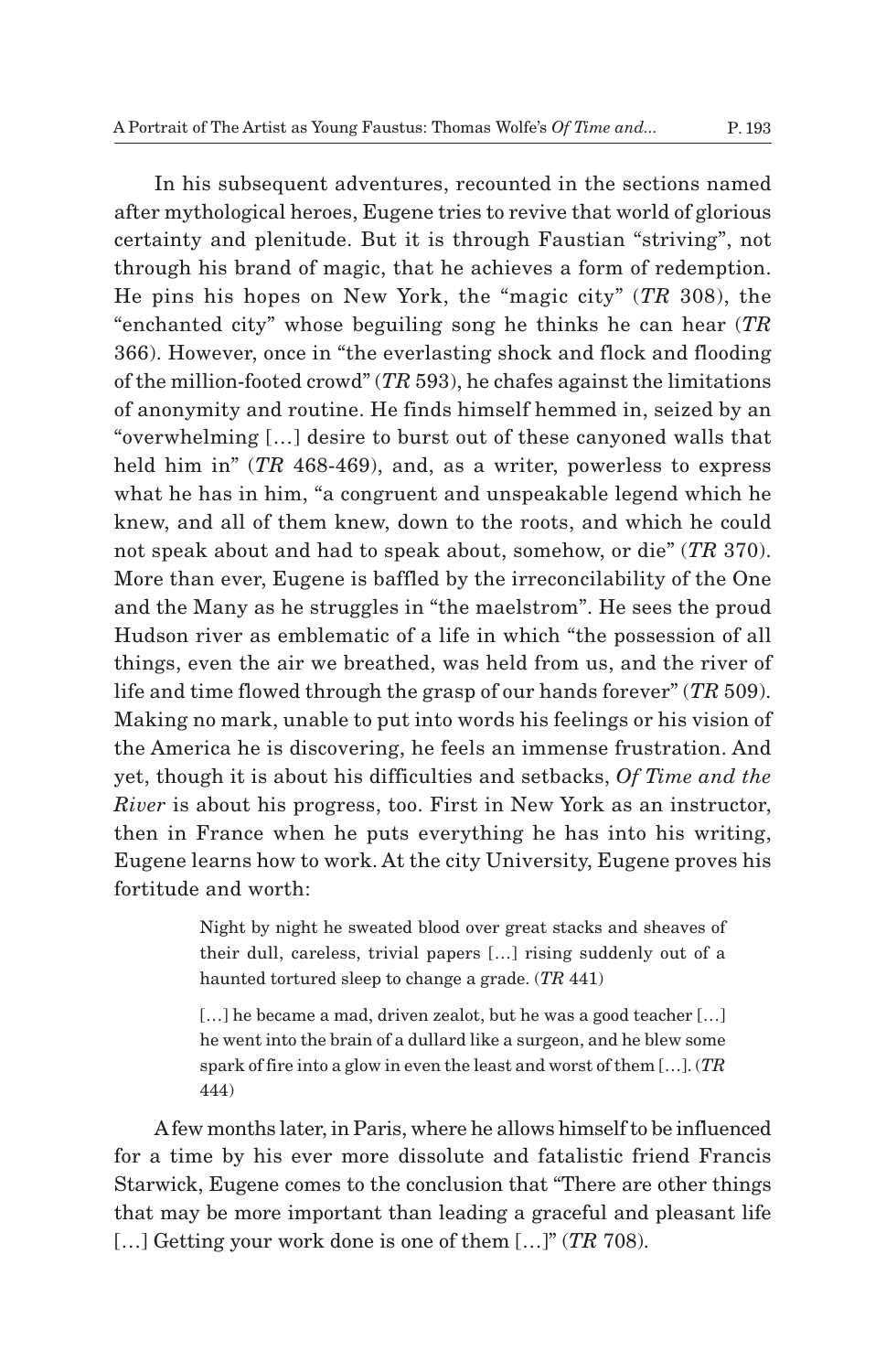Here some differences with Faustian lore are worth noting: Eugene's past belief in magic was naïve, and gave him no real power. It is the world he discovers that is dangerously corrupt, not him and his desires. In Boston, New York and Europe, Eugene has to fend off "the perverse and evil demons of cruelty and destructiveness" in other people (*TR* 784), "the damned and evil swarm of sourceless evil that crawled outward from the rat-holes of the dark" (*TR* 790) making an "unwholesome chemistry" ( *TR* 724) of the time which should be allotted to restoring one's strength. When Eugene tries to justify his own absorbing desires, saying "[…] in order to get knowledge, Doctor Faust sold his soul to the devil", Starwick quips: "Alas […] where is the devil?" (*TR* 709) —but Wolfe meant his Eugene to be good enough, in his own way, *without* the devil. He does play some "tricks", as when he lies shamelessly and makes an innocent family in Boston "the butt of his jokes" (*TR* 208), or plays along with the misrepresentations of a Countess in France who passes him off as a journalist for "*Le New York Times"* (*TR* 846); he does exceed limits, as when he nearly kills Starwick in the fight that puts an end to their association (*TR* 779). But apart from these lapses, Eugene's rejection of convention and prudence makes him a foil to those he calls "these damned, smug, vain, self-centred egotists—who would milk this earth as if it were a great milk cow here solely for their enrichment and who [...] remain nothing but the God-damned smug, sterile, misbegotten set of impotent and life-hating bastards that they are" (*TR* 319).

It becomes ever more evident that Eugene, *because* of this quality of excess, functions on a higher plane. His "stern labor and grim loneliness" (*TR* 401) are redirected after a magical trance in the section entitled "Kronos and Rhea: the Dream of Time", and Eugene finally has the stuff of a "pure" work of art:

> The words were wrung out of him in a kind of bloody sweat […] he wrote them with his blood, his spirit […] In those wild and broken phrases was packed the whole bitter burden of his famished, driven, over-laden spirit […] all the impossible and unutterable homesickness that the American, or any man on earth, can know. (*TR* 858-859)

Kronos, who devours his children, is an allegory for the cruel passage of time, and yet Eugene is finally taking stock of what he has learnt from passing time, as he ponders "the bitter enigma" that "some foul, corrosive poison in our lives […] has taken from us" (*TR* 895). In America,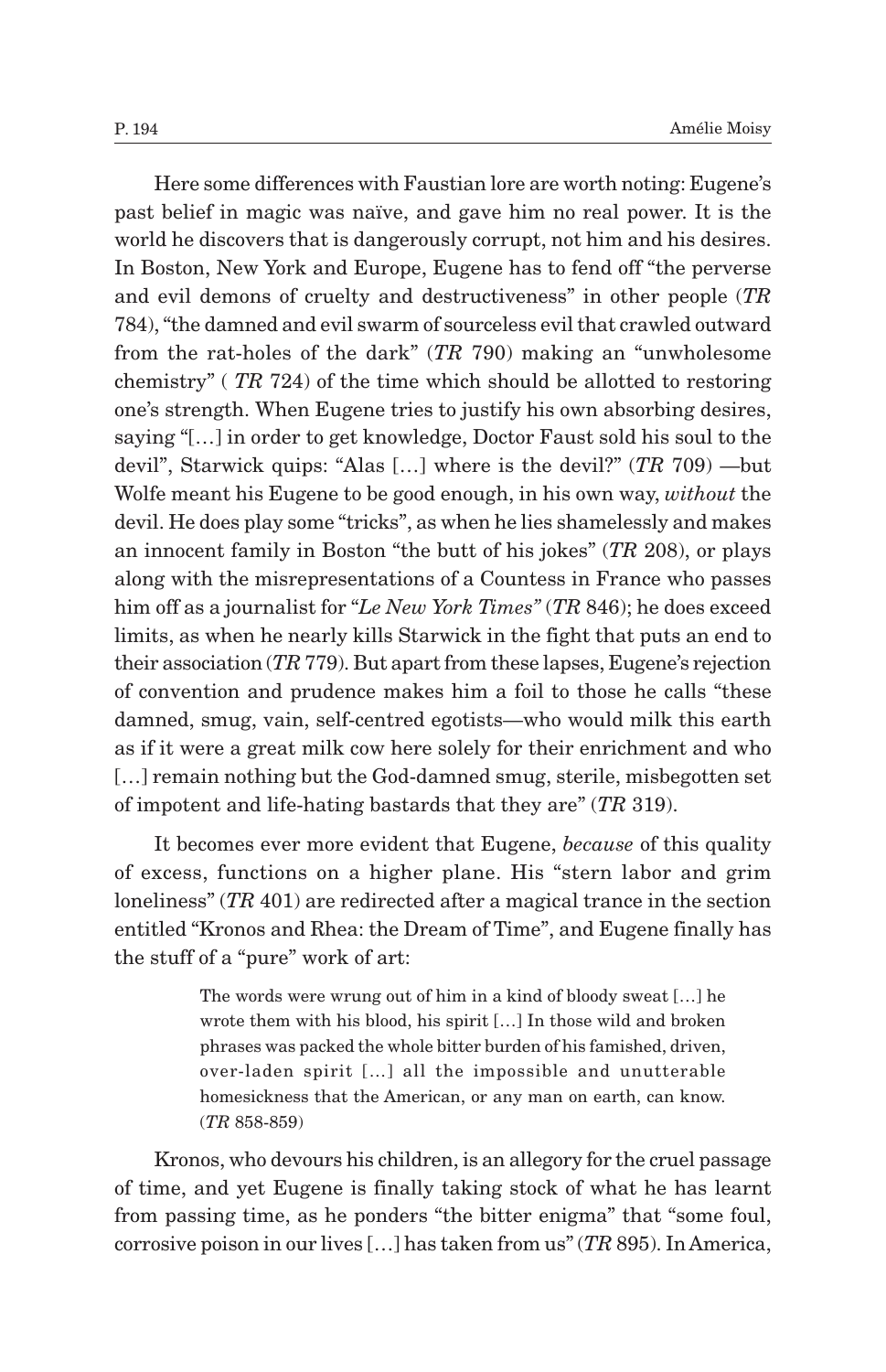feelings of loss and impotence had worn him down. In Europe, Eugene begins to be certain that he carries within himself what he seeks—the writer's and every man's store, "a life that he had lost, and that could never die" (*TR* 898).

In the story of Eugene, Wolfe gave a form to his personal experience of boundless desire in youth, and its effects come out in his craft. Many autobiographical elements went into *Of Time and the River*, such as Eugene's jobs, journeys, and journals; names and dates are, in many instances, taken from life. In interviews and autobiographical essays Wolfe confirmed that, like Eugene, he had been possessed of a "wild, exultant vigor" (*SN, AAN* 8),<sup>4</sup> a "wild desire" (*SN, AAN* 12), and stirred by the same dream: "to be famous and to be loved […]" ("WL", *AAN* 137).5 Wolfe, too had alternated between certainty and lack of confidence in his own power to accomplish what he wanted to do ("WL", *AAN*, 114- 115). And at the time he was writing *Of Time and the River*, Wolfe was no more satisfied by his wanderings abroad than was Eugene; he was to explain how he derived the material and the structure of his second book from "this memory of home that could not be appeased, that would not stop or vanish […]" (*SN, AAN* 29). Like Eugene, Wolfe showed determination and readiness to experiment: Wolfe, too, read books by the thousands as an aspiring writer, hoping that the material gleaned would be fashioned into art by his unconscious—as if by enchantment; and it had indeed seemed to many critics that *Look Homeward, Angel* was a reworking of all that the author had ever read. In *Of Time and the River*, with its diffuse plot and reliance on intertextuality, Wolfe zestfully develops these innovative techniques. Moreover, Wolfe always had ambitious projects as a writer, and was notorious for writing exceedingly long books. One 1935 cartoon had reviewers picketing Scribners when the 912-page *Of Time and the River* was published (their placards read "We want time to eat", and so on), while Wolfe confessed to having written "hundreds of thousands of words that could not be used […] tempted by the enchanting prospect of grand and magic vistas […]" (*SN, AAN* 40).

Beyond the obvious biographical echoes, Wolfe's insistence on youth and life, on romantic excess in Eugene, who is constantly replenished, is

<sup>4</sup> SN stands for *The Story of a Novel,* in *The Autobiography of an American Novelist,* Leslie Field ed., Cambridge, Harvard University Press, 1983.

<sup>5</sup> "WL" stands for "Writing and Living", in *The Autobiography of an American Novelist,* Leslie Field ed., Cambridge, Harvard University Press, 1983.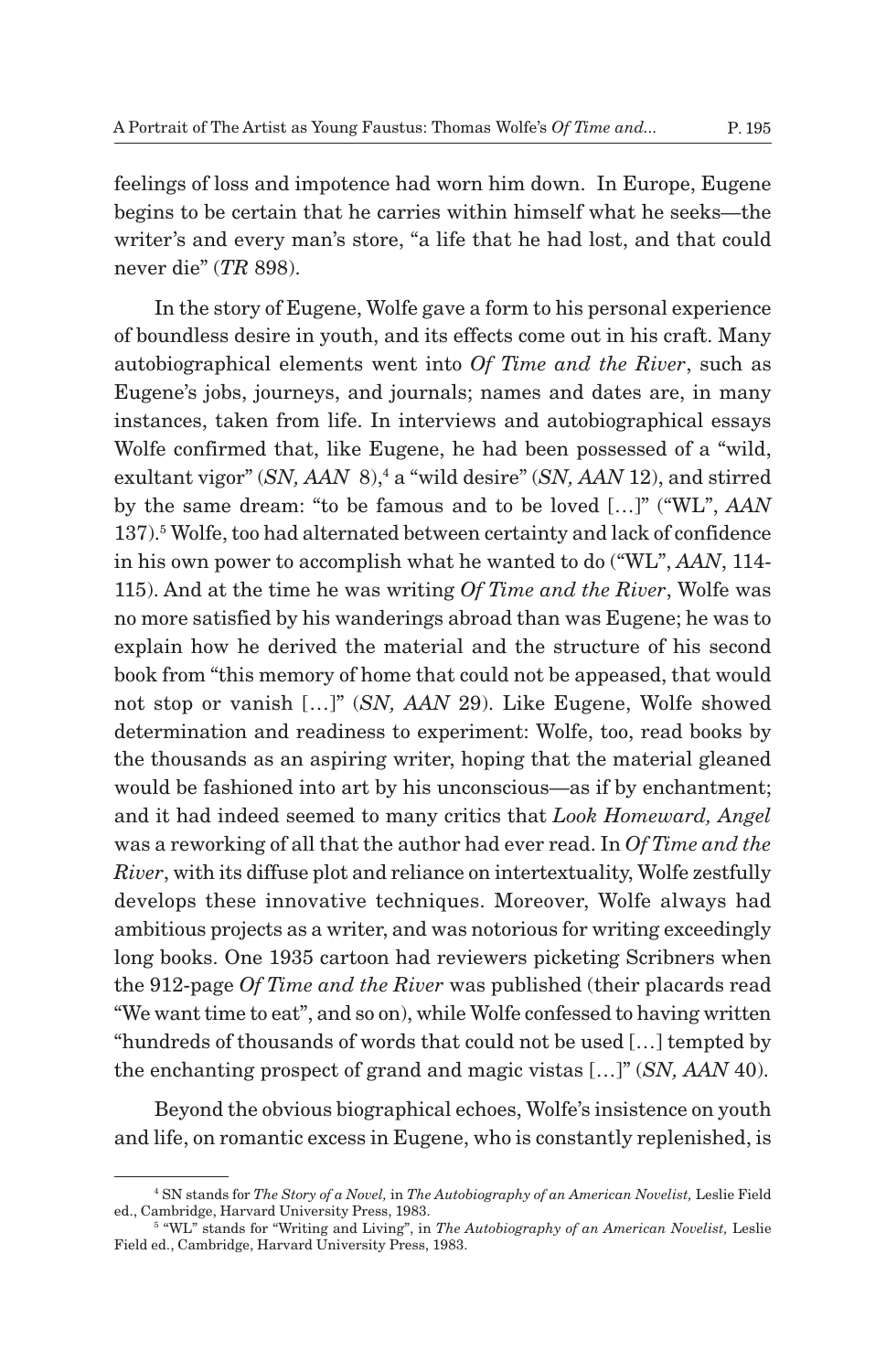mimetically expressed through what we might call incremental repetition, which Wolfe typically uses to swell his prose and charm the reader. In this respect, his writing is self referential. In the Kronos and Rhea section, for example, several pages are unified by melodious variations on the theme of time:

> Play us a tune on an unbroken spinet […] Play us a tune on an unbroken spinet, play lively music when the instrument was new, let us see Mozart playing in the parlor […] By the waters of life, by time, by time, play us a tune on an unbroken spinet. […]By the waters of life, before we knew that we must die, before we had seen our father's face […]. (*TR* 855-856)

Poetic phrases and symbols sometimes recur at distant intervals, emphasising an underlying conviction or lyrical longing. Sometimes several repetitions, occurring in one paragraph, build these feelings to a crescendo; or entire paragraphs, repeated almost word for word, frame a vignette in the story, acting as codas that fix its significance. Moreover, Wolfe's desire to get all of life into his work is expressed in accumulations of adjectives and adverbs, in enumerations and catalogues. As in *Look Homeward, Angel*, he lists luscious smells (*TR* 139-140), succulent foods (*TR* 502), or the joys of the passing seasons (*TR* 137-138); these catalogues can serve as bases for entire sections, such as a famous, Whitmanesque, five-page description of America—"It is the place where  $[\dots]$  it is the one place where  $[\dots]$  It is the place of  $[\dots]$  it is the place where […] And always America is the place of the deathless and enraptured moments […]" (*TR* 155-160). Wolfe relies heavily upon exclamations, lyrical and rhetorical questions, expressing longing, despair, outrage, or a combination of the three as he renders Eugene's *Weltschmerz* under "the most-oh-most familiar blazing of the stars […]" (*TR* 601). Hence Wolfe's reputation for writing in an "opulent manner", quite unlike his contemporaries' style (Hemingway's, for example).

In addition, some thematic links with the Faust legend of hunger for knowledge and certainty held personal meaning for Wolfe, though they are not all explicitly Faustian. As his editor Maxwell Perkins became a trusted friend, when the two men worked on the manuscript of *Look Homeward, Angel*, Wolfe had analyzed young men's need for heroic figures, "stronger and wiser than themselves, to whom they can turn for an answer to all their vexation and grief […]" He told Perkins: "You are for me such a figure  $[...]$ " (D 205), $^6$  but his Eugene is still looking.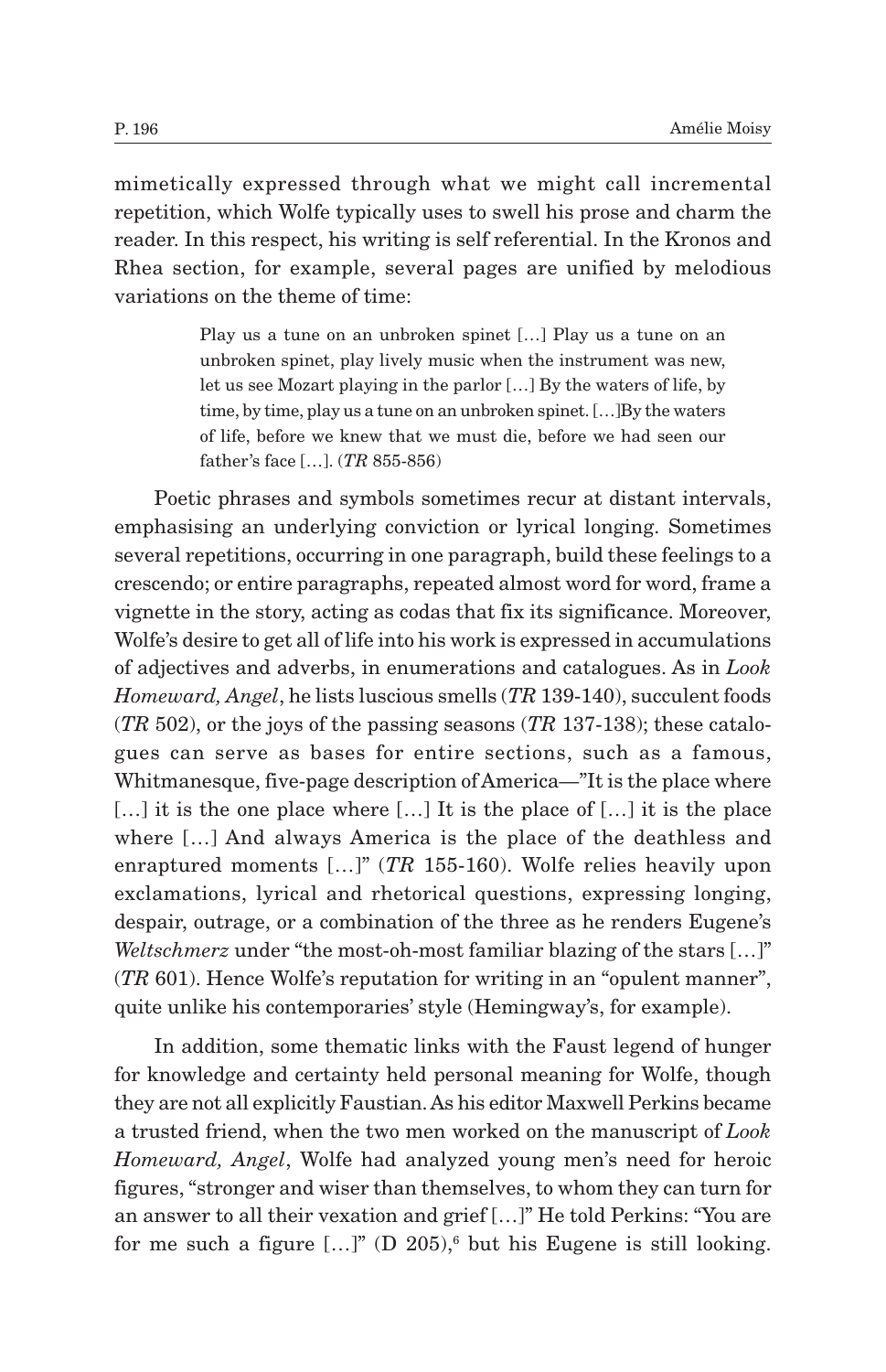Therefore, according to Wolfe, the "central legend" that he had wanted *Of Time and the River* to express was

> [...] the fundamental adventure [...] man's search to find a father [...] the image of a strength and wisdom external to his need and superior to his hunger, to which the belief and power of his own life could be united. (*SN, AAN* 37-38)

Another theme is more obvious, and some say it is the subject of *Of Time and the River*: the "Search for America"—long before Kerouac, beatniks, and hippies popularized this impulse. Wolfe took on the subject, undaunted by the vastness of the continent, although he never lets the reader forget its "immense and cruel skies". Eugene is only just learning what it takes to write the great American novel, but Wolfe, it is clear, believed he could accomplish it, by revealing the secret of the land that he had found to be its very elusiveness. Autumn sweeps down over "an immensity of fold and convolution that can never be remembered, that can never be forgotten, that has never been described […] rank, crude, unharnessed, careless of scars or beauty, everlasting and magnificent, a cry, a space, an ecstasy! —American earth in old October" (*TR* 331).

Finally, the emphasis Wolfe places on the transcendental and the effects of love may be the most significant link to Faustian legend. As a good friend of Wolfe's remembered, "Tom believed that people knew more than they knew— that is what their ancestors had known" (D 149-150). The "proem" at the beginning of *Look Homeward, Angel* was an affirmation of transcendence ("Remembering speechlessly we seek the great forgotten language, the lost end-lane into Heaven […]"—*LHA* 3), and, from birth to adolescence, Eugene is conscious of a hidden world, one from which his dead brother briefly comes back in a final scene of magic-realism. *Of Time and the River* begins on a similar note, an assertion of the invisible power of love on earth: "Immortal love, alone and aching in the wilderness, we cried to you: you were not absent from our loneliness" (*TR* proem, 2). Eugene's life is fueled by forces and knowledge greater than his own, his veins pulse with his ancestors' juices, and in foreign lands, he finds "the years are walking in his brain" (*TR* 861). Just as it was with Faust, the apparent vanity of life causes Eugene anguish; but flashes of supernal beauty convey the same message as the angels in the various Faust plays:

<sup>6</sup> The abbreviation D stands for David Herbert Donald, op.cit.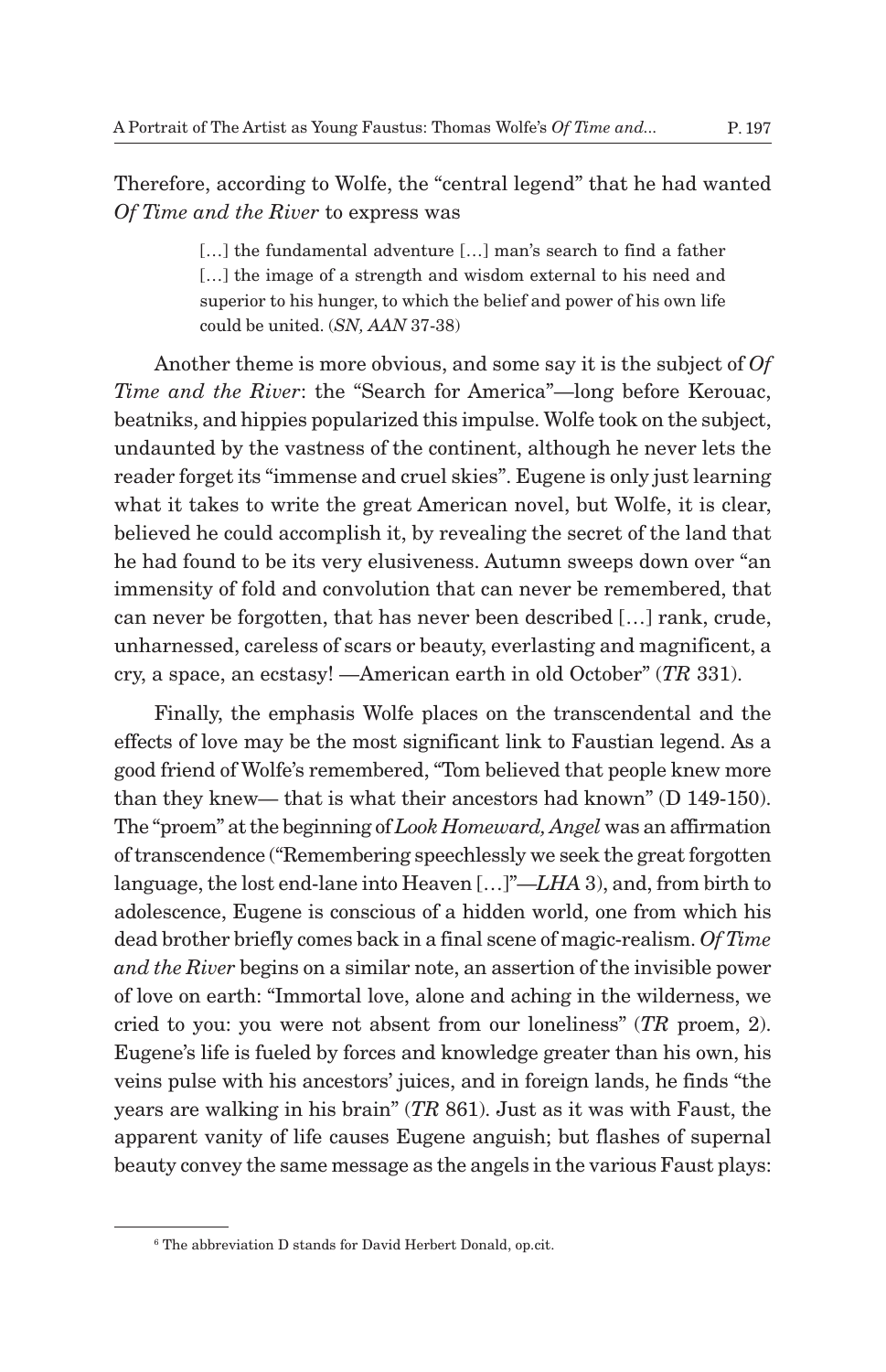The dry bones, the bitter dust? The living wilderness, the silent waste? The barren land? […] Birth and the twenty thousand days of snarl and jangle—and no love, no love? Was no love crying in the wilderness?

It was not true. The lovers lay below the lilac bush; the laurel leaves were trembling in the woods. (*TR* 149)

Because he knows how to read the signs, Eugene remains faithful to a figurative father, who like God in Goethe's "Prologue in Heaven", gives meaning to life by being stronger than evil: "Father, I know that you live, though I have never found you" (*TR* 856). But Eugene is not exactly carried off to heaven as a reward for his agonistic involvement in life. Personal and interpersonal empowerment complete his learning process. At the end of the novel, he returns to the America he had sought even while walking its streets. Realising that an American is, by definition, "Lost", "with no goal or ending for his hunger" (*TR* 858), Eugene begins to feel for his land a love that is, like God's, based on forgiveness at the end of strife. And when Wolfe explicitly takes up the Faustian thread in "Faust and Helen", the last section, it is the love of a woman that will redirect Eugene's life to the compound strength of fusion. Aptly, Eugene meets the woman who will become his Helen on his way "home" to America:

> After all the blind, tormented wanderings of youth, that woman would become his heart's center and the target of his life, the image of immortal one-ness that again collected him to one, and hurled the whole collected passion, power and might of his one life into the blazing certitude, the immortal governance and unity, of love. (*TR* 912)

Whereas Goethe's God loves "he who exerts himself in constant striving" because Woman intercedes as a sort of *mater gloriosa*, in *Of Time and the River* the pathetic Gretchen is dispensed with, and Esther, the powerful Helen-figure, defines and redeems Eugene for us in an instant:

> Ah secret and alone, she thought—[…] and his eyes are starved, his soul is parched with thirst […] and he is mad for love and athirst for glory, and he is so cruelly mistaken—and so right! (*TR* 911)

If Eugene does not exactly return from his voyage "wearing the great coronal of the world upon his modest brows", as he had dreamt of as a child (*LHA* 99), but possessed of a bitter knowledge, his worth is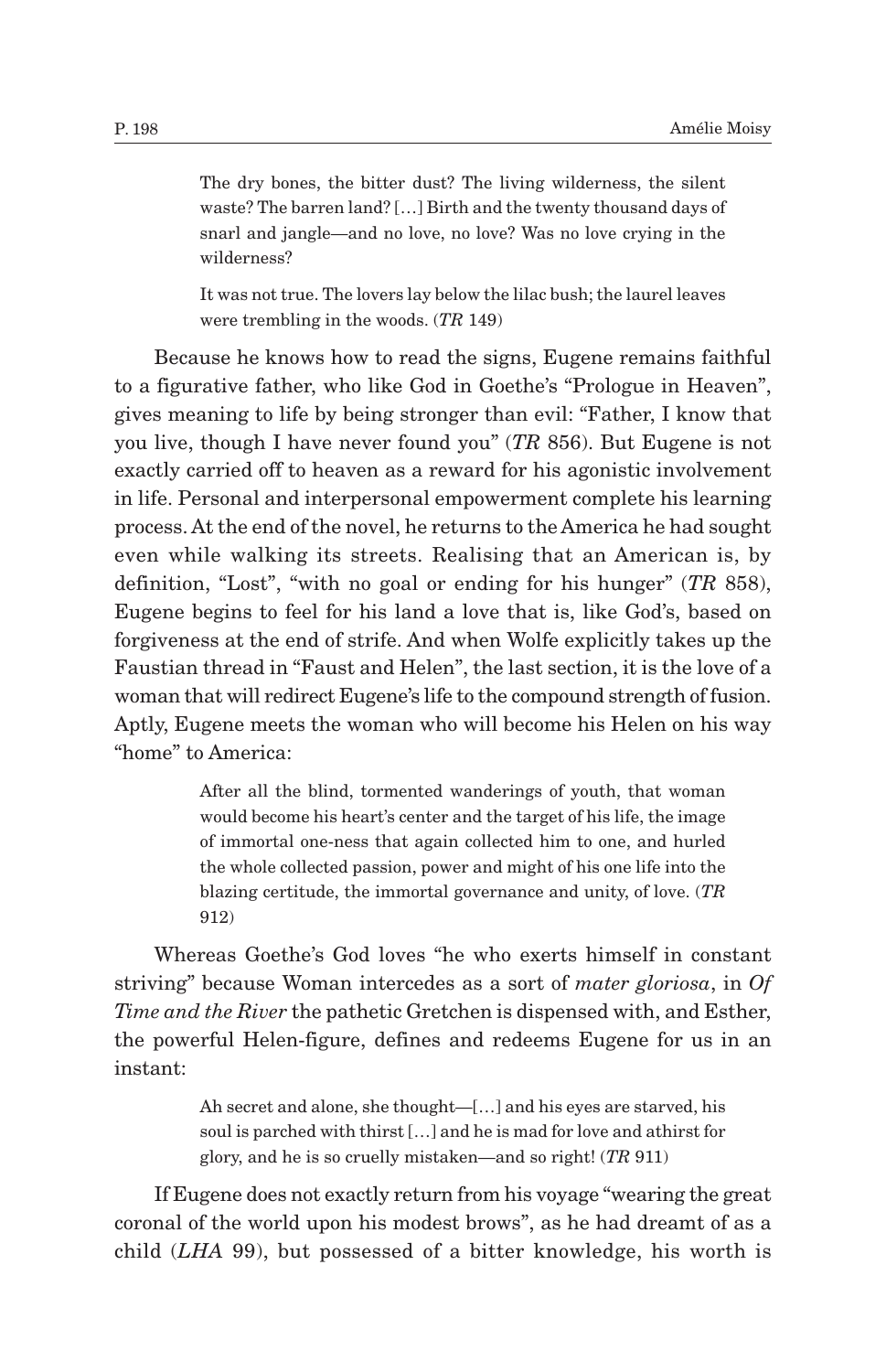nonetheless transparent for those who, like Esther, are gifted with creative insight. Such a "moral" was, of course, a good way of justifying an existence on paper which would otherwise lack closure, for being so closely based on Wolfe's own random experiences as to have very little plot. Nor was Esther's seal of approval Wolfe's last word on the Faustlike pursuits he associated with his own youth. In his next, posthumous, novel, he bestowed on his partly autobiographical hero George Webber the hungers of Eugene, specifying, lest older readers should dismiss them as immature, that "they have forgotten that below all the apparent waste, loss, chaos, and disorder of a young man's life there is really a central purpose and a single faith which they themselves have lost" (*WR* 257- 258).7 In *Of Time and the River*, at any rate, the swiftness with which the final stages of Eugene's growth are rendered suggest that the attainment of oneness is relatively fortuitous; and it is the furious integrity of the young man's myriad aspirations that make the book memorable.

Faustian conflict is therefore resolved into a force for the good in Wolfe's prose. It situates him, as do his experiments in prose and his obsession with getting to the heart of what is American, as an heir of Walt Whitman, whose "voice goes after what [his] eyes cannot reach"<sup>8</sup> in what sometimes seems a chaos of poetic exuberance, and as a precursor of the disenchanted lyricism of American literature of the latter half of the 20<sup>th</sup> century. Jack Kerouac, for one, openly acknowledged his debt to Wolfe. Perhaps Wolfe's positive view of Faustian stirrings inspired Kerouac's *Dr. Sax: Faust Part 3* (1959), in which Dr. Sax combats the realms of evil and is the tutelary spirit of the author's alter ego, Jacky Duluoz, in his death-haunted hometown of Lowell, Massachusetts: like Eugene, Sax is the keeper of the life-force in a world that tries to repress it.

Granted, Wolfe's Eugene would not be a powerful figure if he did no more than lash about, always wanting more. He learns how to work and to create. On the whole, however, Wolfe seems to posit that repressing Faustian desires would make worse men of us all. The least one can say is that his example illustrates their value in the creative process.

<sup>7</sup> The Web and the Rock. Edition used: New York, Dell, 1963.

<sup>8</sup> Walt Whitman, Song of Myself, 1881, l.565.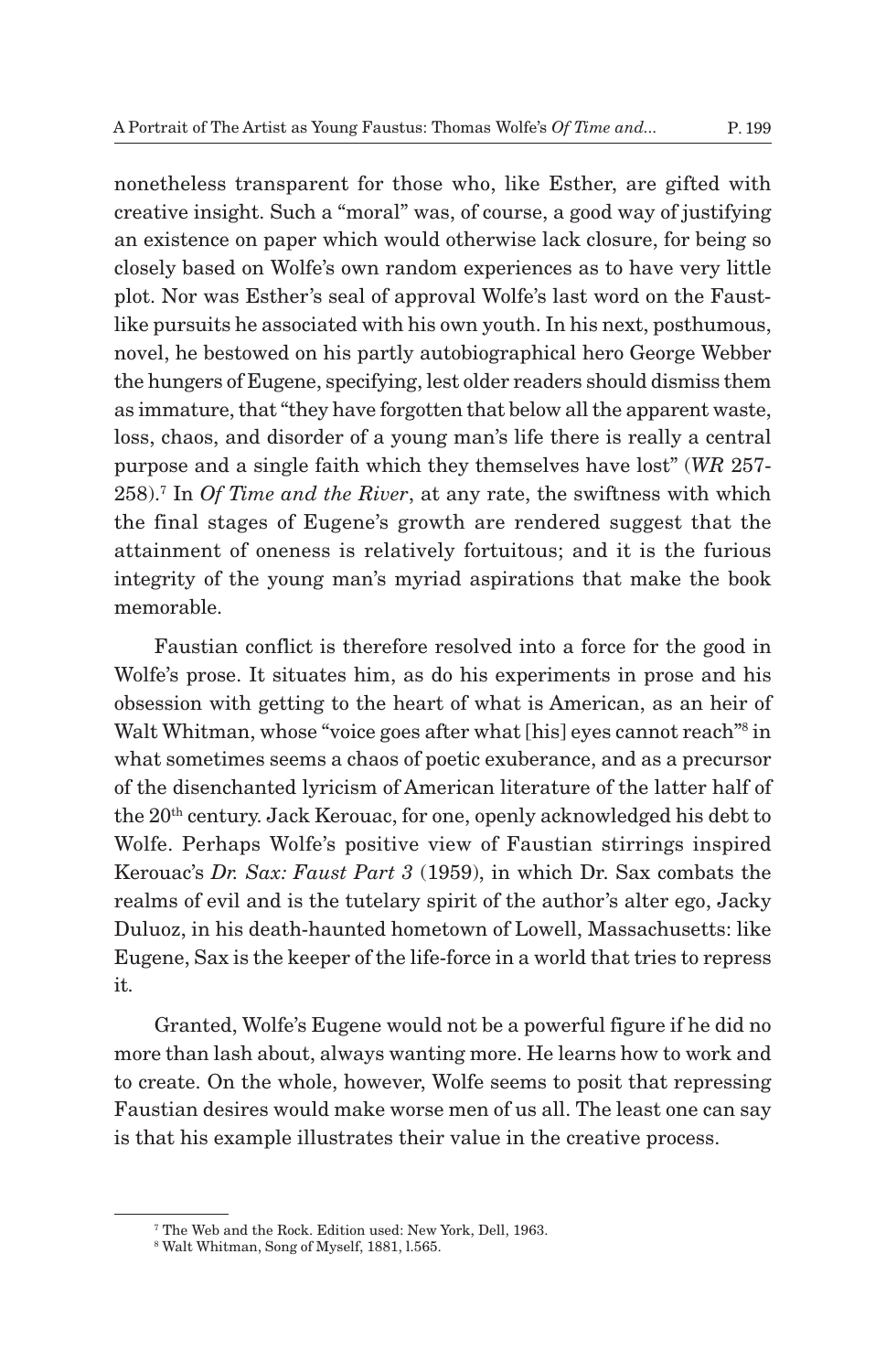#### **REFERENCES**

- DONALD, D. H. *Look Homeward: A Life of Thomas Wolfe*. London: Bloomsbury, 1987
- LAZINGER, K. 1983. "Thomas Wolfe's Modern Hero Goethe's Faust", in Richard Kennedy ed., *Thomas Wolfe, A Harvard Perspective*. Athens: Croissant and Company.

WHITMAN, W. 1973. *Leaves of Grass*. New York: Norton and Company.

- WOLFE, T. 1957. *Look Homeward, Angel*. New York: Scribners.
- —. *Of Time and the River*. 1971. New York: Scribners.
- —. *The Story of a Novel*, in *The Autobiography of an American Novelist*. 1983. Ed. Leslie Field. Harvard: Harvard University Press.
- —. 1963. *The Web and the Rock*. New York: Dell.
- —. "Writing and Living," in *The Autobiography of an American Novelist*. 1983. Ed. Leslie Field. Harvard: Harvard University Press.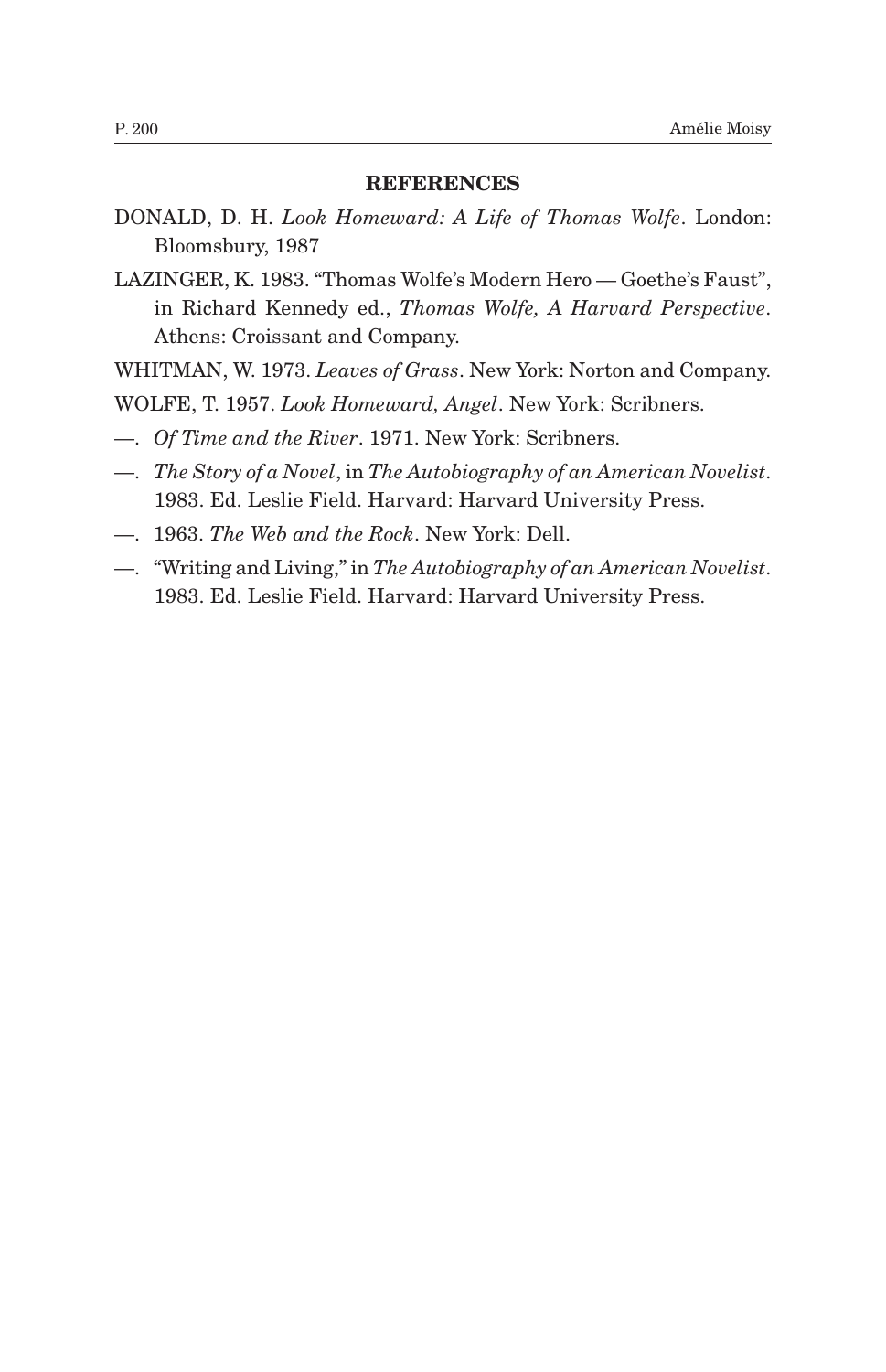# **SEARCH FOR THE LITERARY UNIVERSAL: INDIA AND THE WEST**

## **Mohit K. Ray** *Burdwan University, India*

There is no doubt about the fact that literature is essentially culturebound, in the sense that a particular culture produces a particular kind of literature, as it is equally true that the culture of a particular country at a particular point of space and time is reflected in the literature produced by that country. In other words, just by reading the ancient European classics of Aeschylus, Sophocles or Euripides we can form an idea about the Greek culture of the time. To read *Antigone* is to understand the importance of the burial of the dead as a religious ritual. We learn their notions of the Dyke, the Nemesis and the supreme importance of God and the various gods and goddesses in the lives of the Greek people. Similarly by reading Homer we can have a fairly correct idea of the culture that prevailed in Greece at his time, including the cultural heritage enshrined in the great epics in the actions of the various characters and the situations described. We can have an idea of their values, their priorities and the dominant ideas that prevailed in Greece of his time. The same is true about Roman literature. To read Plautus and Terence or Seneca, or Virgil or Theocritus, or Bion or Moschus is to have an idea of the different facets of the Roman culture. Again, when we read the stories of Charlemagne, or *Roman de la Rose* we at once realize the importance of the values that the French cherished. We learn about the medieval knight-errantry and the values that it cultivated from the stories of the Arthurian romances. But what is more important is that a literary work is produced at a particular point of time incorporating in it the culture of the time. Thus the great Indian epic, the *Mahabharata* or the *Ramayana* embodies the essentials of the Indian culture of the time, although as epics of growth these two epics cover a long period of Indian culture. It is impossible to appreciate the poetry of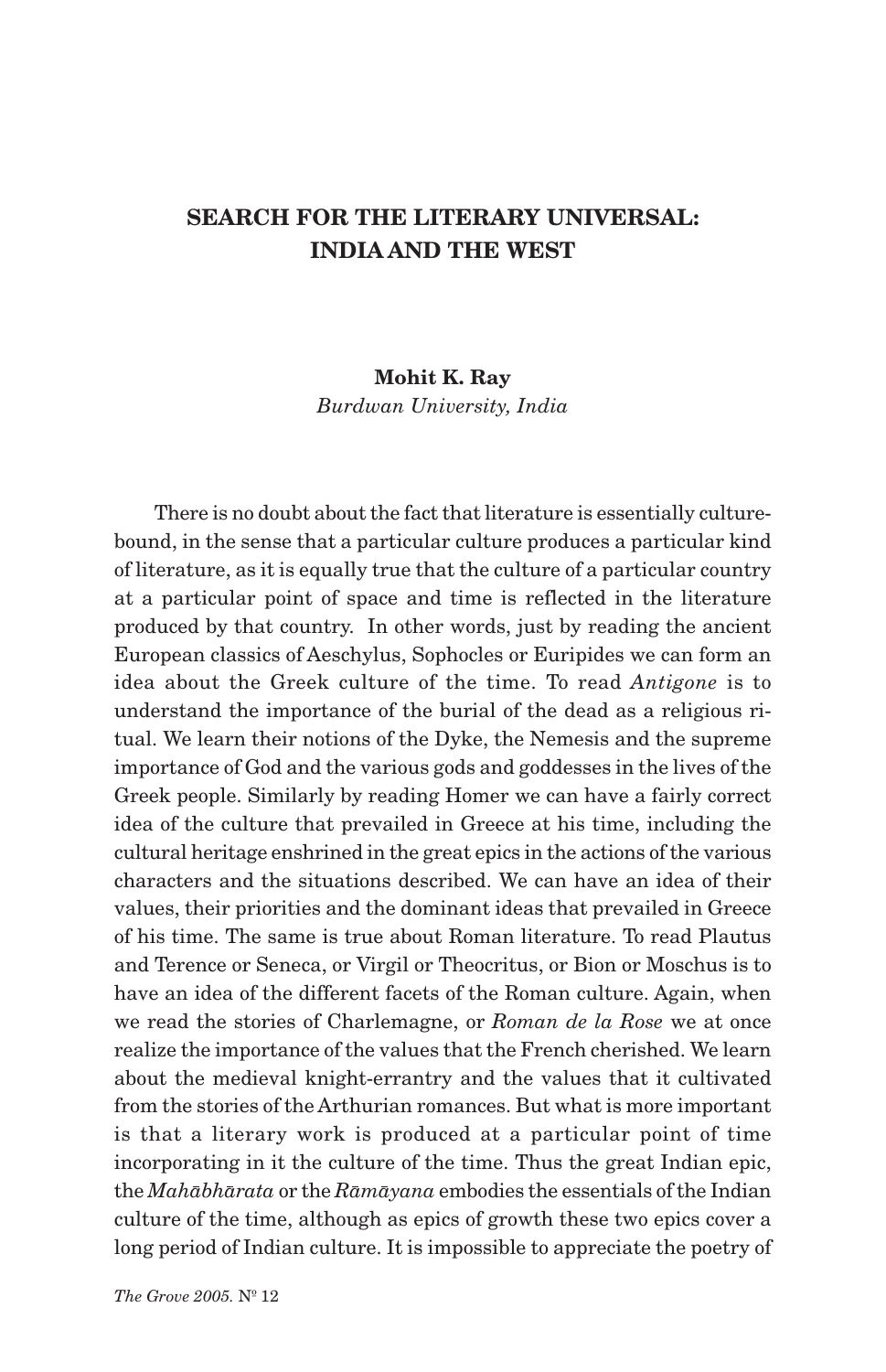Tulsidas or Kabir or the Bhajans of Meera without an awareness of the Bhakti movement that swept the North of India in the fifteenth century, nor is it possible to understand and enjoy Milton's *Paradise Lost* without having an idea of Christianity in general and the Bible in particular. Similarly, the poems and plays based on the life and teachings of the Buddha, such as Tagore's *Natir Puja* or a poem like "P*u*j*a*rin*i*" cannot be appreciated without some knowledge of the Buddhist cult that dominated the Indian culture for a long time. The same is true about any literature of any country of any time. It is the cultural base of a country at a particular point of space and time that produces the superstructure of literature. A literary work while incorporating the culture of the time is also frozen in a particular space and time. But the paradox is that readers of different countries, of different cultures, of different religions and beliefs, of different ideologies, of different passions and prejudices do appreciate literatures of other countries, other cultures, other religions, other beliefs, other ideologies, immaterial of the fact whether a literary work was produced centuries ago, or only the year before, whether it was produced by the neighboring country or a country situated on the other side of the globe. This leads us to the conclusion that there is something in these literary works produced across continents and centuries that has an appeal which is both timeless and universal.

But the more basic question is: what is literature and, then, what constitutes literariness. Our main concern is poetry, but poetry is only one form of literature. Literature is the *genus* and poetry is the *species*. So, in order to understand the true nature of poetry it is first necessary to understand what literature is. Language is the tool of literature as it is a means of communication. But communications can be of different kinds. When one is interested in giving just information—such as two plus two make four—we do not consider it as a literary expression. But the moment a person tries to say something in a beautiful and charming manner we have a feeling that he is engaged in a literary enterprise. It is not always that a writer can say something in a memorable manner, but when he does succeed he has produced literature, however small or however little its value may be. Matthew Arnold said in his *Essays in Criticism* that literature is the record of the "best that is known and thought in the world". It is also true that not many people do deliberately try to produce literature but the records of their thoughts and experiences describing certain situations, real or imaginary, contain in them immense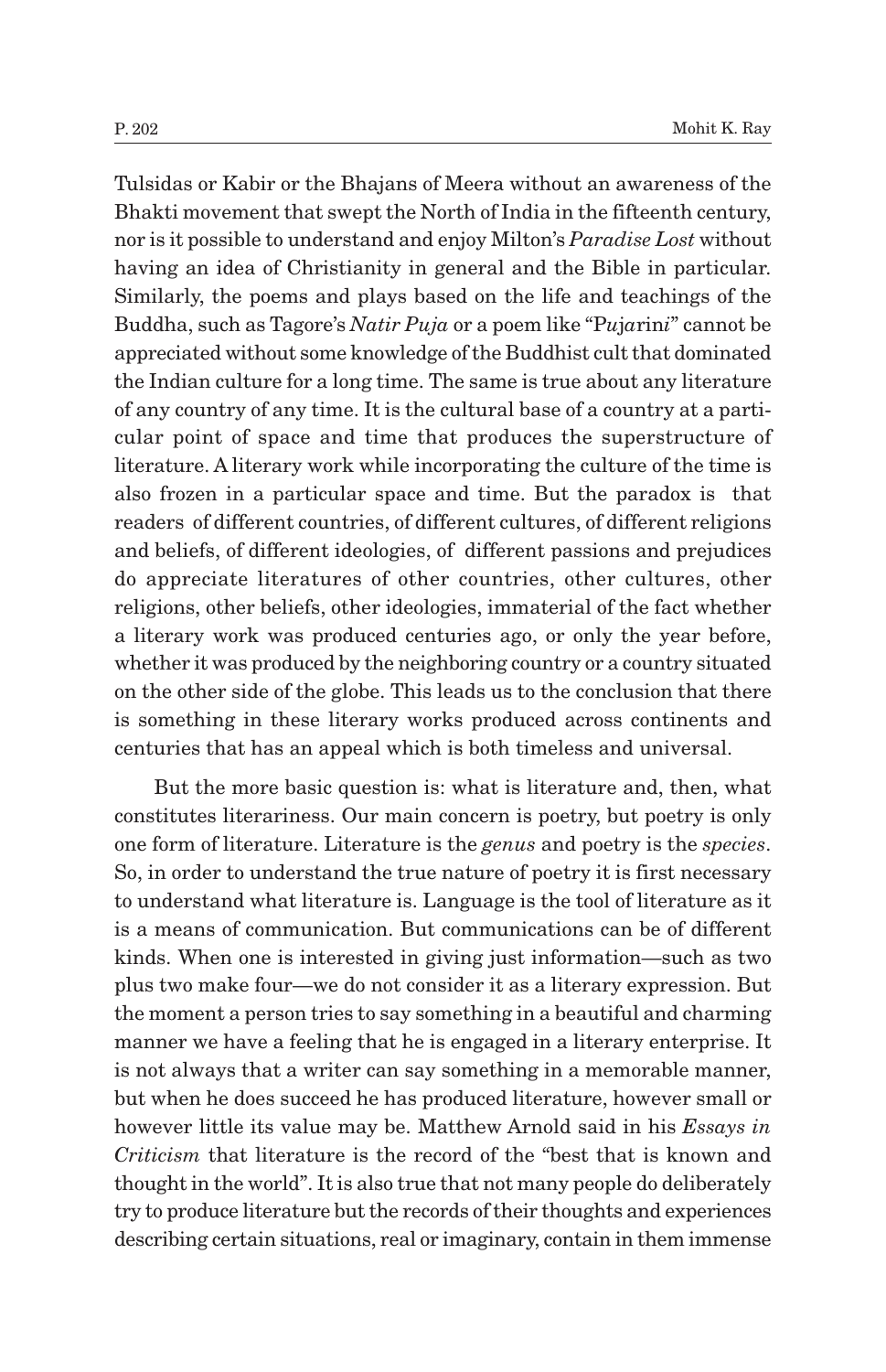literary value. Such were the writings of Winston Churchill whose writings on the second World War brought him the highest literary award, the Nobel Prize for Literature. Rousseau's *Confessions* or De Quincey's *Confessions of an English Opium Eater* are regarded as literary works. In fact a literary artist is more concerned with interpreting himself rather than in revealing himself to others. None of the poems of Gerard Manley Hopkins was published during his lifetime. It is only some twenty years after his death, when his friend Robert Bridges brought out an edition of his poems in 1918, that the world became aware of the rich storehouse of literary wealth that the poems contained. It is possible also, then, that a writer produces some of the finest *specimens* of literature in blissful ignorance of the fact that his private thoughts and feelings expressed in some poems may be publicly shared, enjoyed and immensely valued. But most writers, however, write with target readers in mind who they believe would appreciate the world view that they present, their philosophies of life and the stories they tell to communicate the fabrics of their visions. They try to express themselves in a way, which they think would help their readers to understand them best. Literature thus can be defined as an art by which a striking expression is achieved in language. But literature is not a one-sided affair. It is sometimes said that a poet talks to himself; we simply overhear him. If that were so then the poet could later burn his poems or bury them or tear them up. But he does not do so. He publishes them, unless as in the case of Hopkins his feelings that as a priest he should not indulge in writing poetry make him refrain from publishing them. If we believe that literature is produced by the writer for the sake of his own pleasure we are taking an extremely subjective point of view. Again, if we hold that literature is produced with a definite aim of propagating certain ideas, as in propaganda literature, which is meant for the readers as consumers, we are taking an objective view, or at least we are over- emphasizing the objective element which leads to one form of realism in which the substance exhibited is the most important thing. It would be much safer to say that literature is emotive communication where words, in addition to thought-content, have also feeling-content. On one side is the writer and on the other side is the reader and they are connected by the literary work. In Marxist terms the writer is the producer, the literary work is the product and the reader is the consumer. Communication is, thus the fundamental thing in literature. If there is no communication there is no literature. The product may be there but if I do not know how to use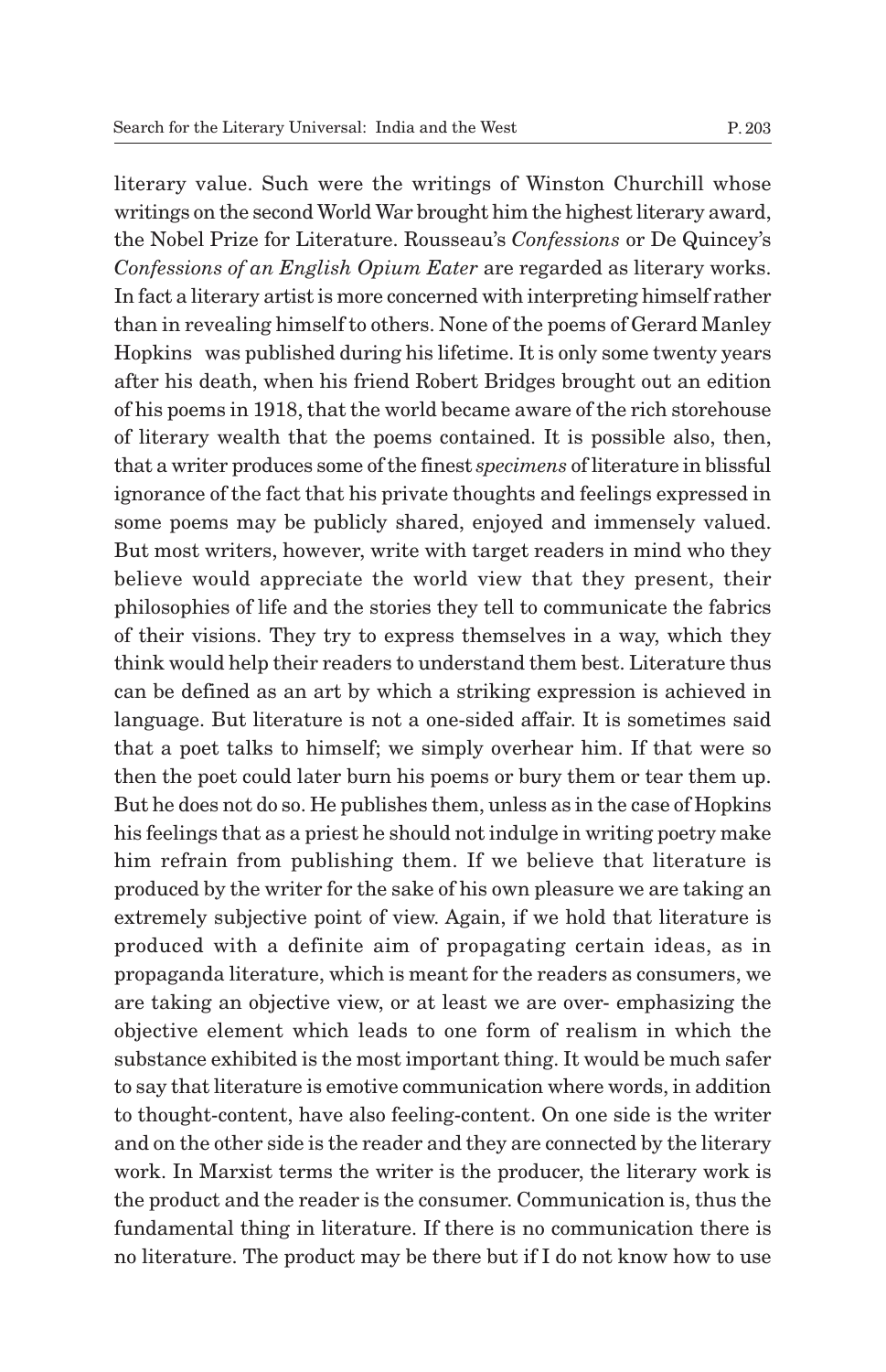it it has ceased to be a product for me. For me it is useless stuff. There could be some fine poetry written in old Chinese. But if I do not understand the language, for me it is only a body of meaningless sounds. In other words, any literary work written in a language which is not known to the reader fails for that reader as a literary work, simply because no communication has been established.

The art consists in the establishment of communication between the author living or dead, and the reader. Communication is thus the most important thing. In fact, until a certain relation has been established between the mind and the mood of the writer, his individual experience distilled into a condition where it can be publicly enjoyed, and the sensitive reader we cannot really say that a literary work has been produced. The work must produce some reaction in the reader, must transport him to the world that the writer is trying to present and produce some meaning for the reader, which he may accept or reject depending on his personal passions and prejudices. Otherwise, it remains just a dull and drab account of an experience. Oscar Wilde rightly remarked that "the meaning of any beautiful created thing is as much in the soul of him who looks at it, as it was in his soul who wrought it". Wilde even went further to assert that "it is rather the beholder who lends to the beautiful thing its myriad meanings and makes it marvelous for us". The idea of beauty naturally brings in the idea of aesthetics. When we say that a book is not literature we generally mean that it has no aesthetic value. And, by the same token, when we call a book of history such as Churchill's, literature we mean that it has great aesthetic value.

In the first place, therefore, we distinguish between scientific writings, which are concerned only with scientific facts or interpretation of scientific facts where the writer uses language not for its aesthetic value but for a logical, purely intellectual exposition of matters leading to certain conclusions or establishments of certain facts. Utilitarian writings or writings which are done only to further one's commercial interests or for the business of earning a living—describing an electric bulb or a new product, for example cannot be called literature in the true sense of the term. Thus, both the scientific writings and utilitarian writings are outside the purview of literature, because they are mainly concerned with information and neither with imagination nor with emotion. Literature, then, consists of those imaginative writings in which the writers exploit the resources of language and the evocative powers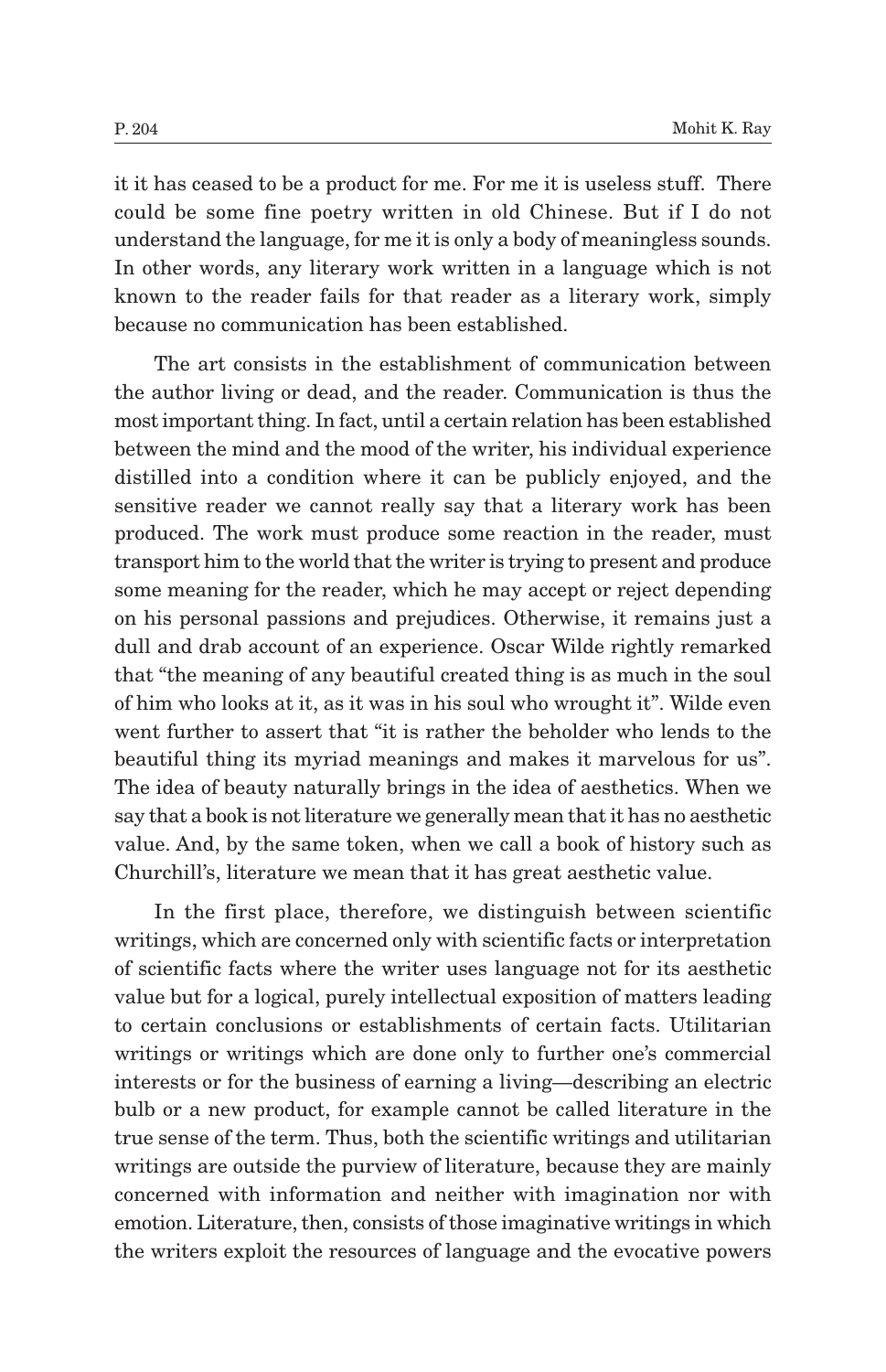of words for the expression of various kinds of experience. Literature, therefore, may be described as a kind of imaginative writing, because it is only through the faculty of imagination that a writer can sift his experiences, select a few and recreate into a verbal artifact.

If literature is communication of a special kind, language is the means of that communication. The language of scientific writings is informative with very definite denotation and connotation. But the language of literature is emotive; it has a feeling-content. This is, however, true about all literary forms: novel, poetry, drama, *belles lettres* and personal essays for that matter. But since we are concerned with poetry we must bear in mind the distinction between poetry and other kinds of literary forms like fiction or drama or a short story. Basically, the difference, as Coleridge pointed out in *Biographia Literaria*, is that in a poem the total value of the poem is more than the summation of the value of its parts. In a novel every chapter is a link to the next chapter; in a story the description of every incident leads to another incident or situation, and its value consists mainly in the function it does in building up the chain of events leading to the final conclusion. In other words, no chapter, no incident is complete in itself. But in poetry every line is complete in itself, and the end is pleasure. So the language of poetry has to be different from the language used in other literary forms, because it is in and through the language that the poem comes into being. It is the language that subsumes the meaning and the music, the denotation and the connotation, the symbols and the images, the thought-content and the feeling-content, the sonic and the semantic etc.

Now that we have separated poetry from scientific writings, utilitarian writings and other literary forms we have to call attention to another important aspect of poetry before we proceed further. Poetry is not only language in whatever peculiar ways we may use that language. It is, like music, painting, dance and sculpture, a theme of aesthetics. In other words a poem is an aesthetic object and is governed by various aesthetic criteria such as harmony, intensity, depth, structural tension etc. It is evident that a literary theory, which emphasizes the uniqueness of the literary object and analyzes it in terms of its inner consistency of parts is confined to the area of aesthetic judgment.

So, aesthetically speaking or looking at a poem as an aesthetic object one can say that a poem has no extra-territorial loyalty. But one major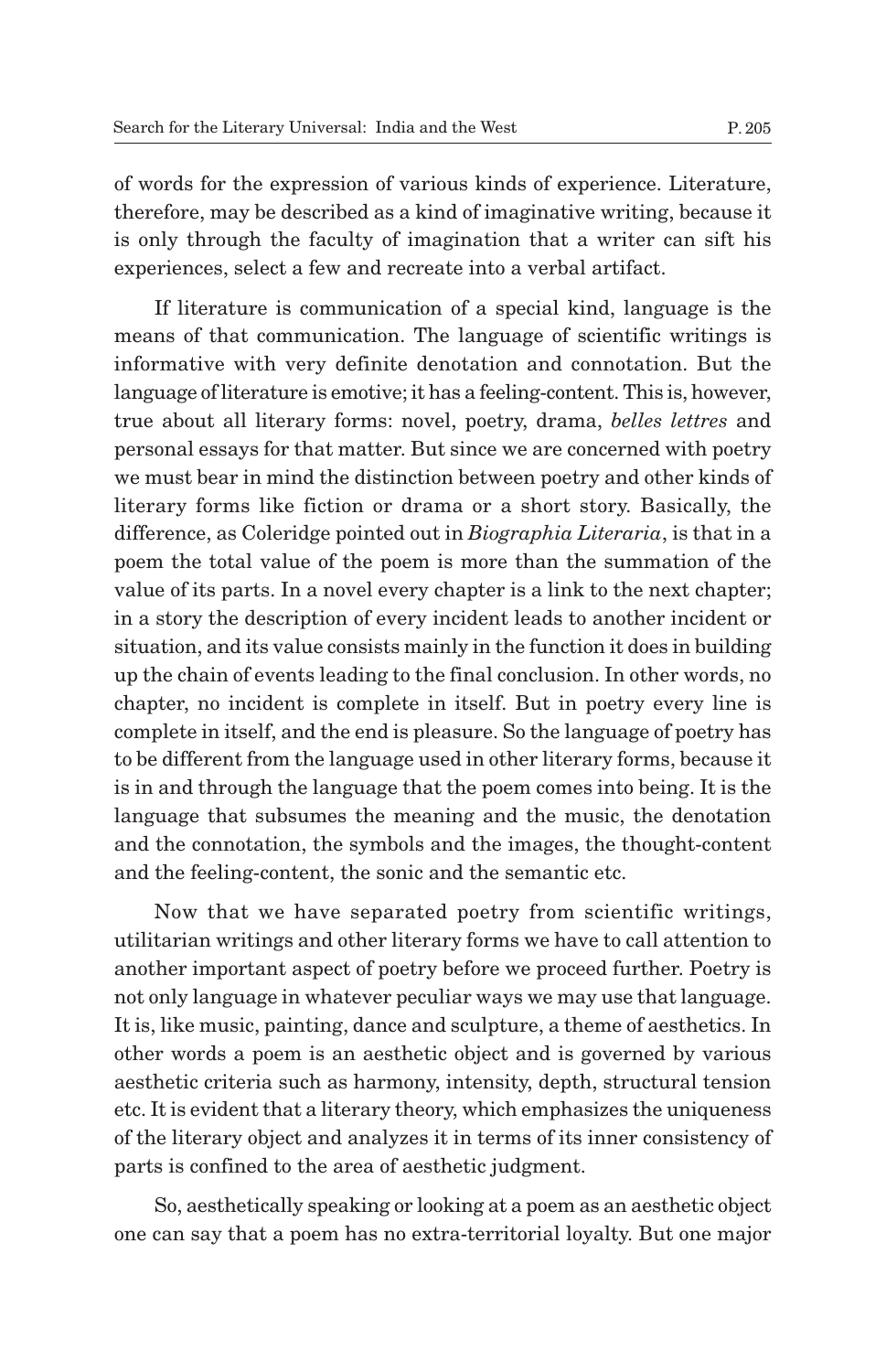difference between poetry and other forms of art—music, painting, dance and sculpture, for example—is that other forms of art can exist without the use of any language, but a poem cannot, because in addition to being an aesthetic object it is also a cognitive discourse. As an aesthetic object its meanings are immanent and intransitive rather than immediately referential as is the language of science. But, at the same time, it is a cognitive object and, therefore, it is bound to say something; it is referential and it does reveal something of the external world. So a poem is at once non-referential in terms of its inviolable context and referential in terms of the outside world from which it can never be completely alienated. The claim that literature has cognitive value can be broadly divided into three groups according to the cognitive theories involved: the predication theory, the revelation theory and the intuitive theory.

According to the predication theory a poem is a verbal discourse in which statements are made or implied. Let us take a few examples:

- (1) "The isles of Greece, the isles of Greece! Where burning Sappho loved and sung, Where grew the arts of war and peace[…]" (Byron, *Don Juan*, Canto I).
- (2) "Amen stuck in my throat" (*Macbeth*).
- (3) "I fall upon the thorns of life! I bleed!" ("Ode to the West Wind").
- $(4)$  "[...] it is a tale Told by an idiot, full of sound and fury Signifying nothing" (*Macbeth*).

The first excerpt refers to a supposedly existing past situation, and one can ascertain its historical validity. It is also possible to examine the historical validity of the second statement by looking up Holinshed's *Chronicle*, although we must hasten to add that there is a difference between the historical truth and poetic truth because poetry is not bound by history. In *Poetics* Aristotle made it absolutely clear how poetry is superior to both history and philosophy. About the third statement, we can also examine its historical validity in the light of the available biographical data of Shelley, although the finding can never be conclusive, because it is a figurative statement. The fourth statement, however, does not refer to any really existing thing. And there is no way to determine whether the statement is historically true or even true within the framework of the drama itself. We must again hasten to add that the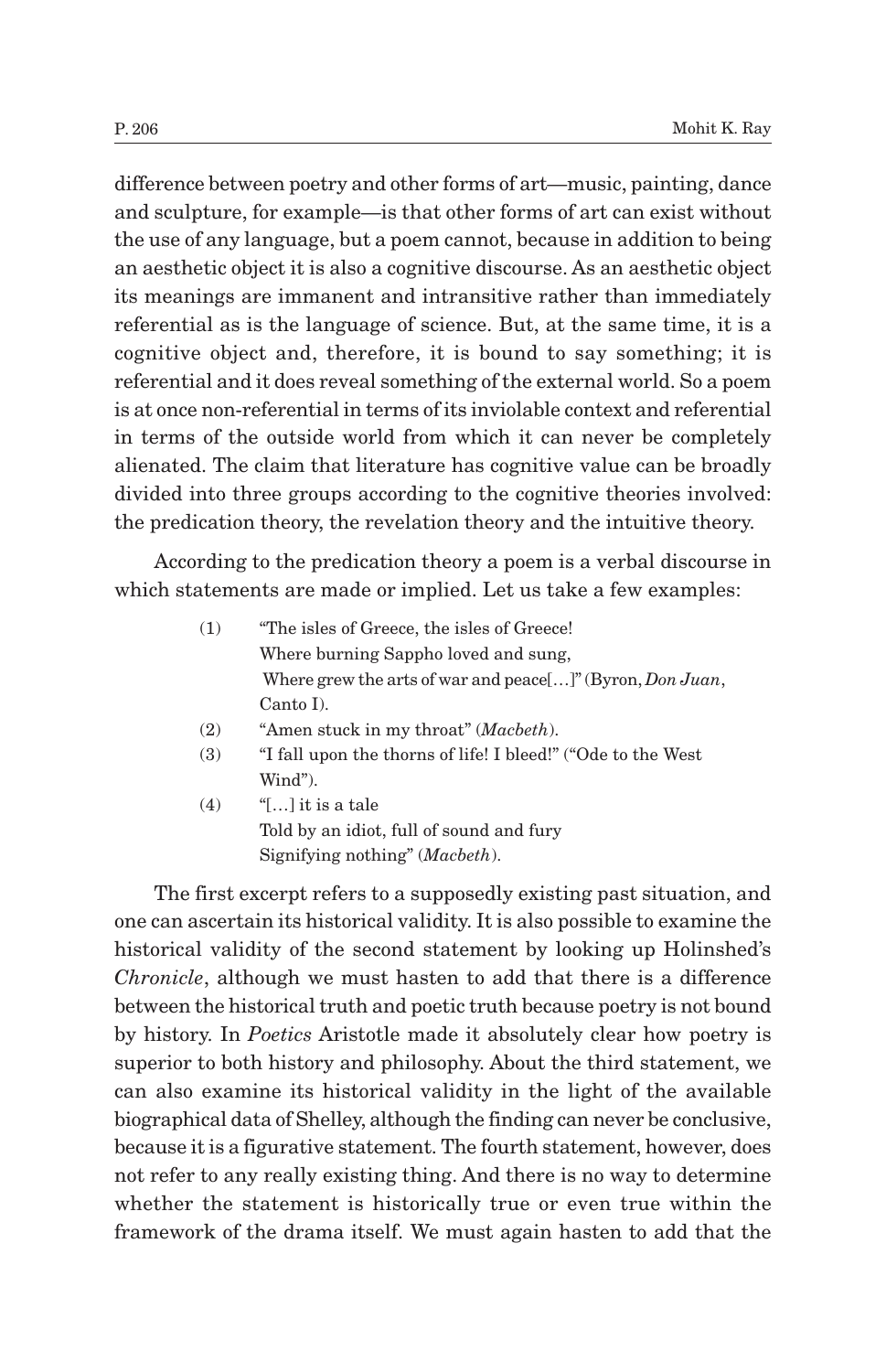truth or falsity of the reports or statements in these cases have little bearing on the poetic value of the lines quoted above. In terms of the thought content or as cognitive discourse the fourth statement can also be called a thesis. The thesis or philosophy or idea may be more or less coherent as in the case of *The Divine Comedy* or *The Faerie Queene*, or it may be more or less complex as in the case of "The Waste Land" or "Sailing to Byzantium" Is the poetic value independent of the value of the thesis? Critics like Sidney, Arnold and Babbitt would advocate that the cognitive value and the poetic value are inextricably interlinked. This might be true about all moral critics, because moral value of literature is a function of cognitive value. Some critics like Eliot would hold that the cognitive value and the poetic value are theoretically separable, but a work cannot be great unless its cognitive value is also of supreme importance. The revelation theory claims that a work of art through the concrete particular reveals the universal. One can show, for example that by portraying the pangs of separation of the Yaksha from his beloved, Kalidasa portrays a universal feeling. The idea can be traced back to Aristotle about whose Theory of Imitation Butcher writes:

> Imitation is the expression of the concrete thing under an image which answers to its true idea. To seize the universal, and to reproduce it in simple and sensuous form is not to reflect a reality already familiar through sense perception; rather it is a rivalry of nature, a completion of her unfulfilled purposes, a correction of her failures. (Butcher, 1951:154)

Another major claim for the cognitive value of literature is based on the intuitive theory. The intuitionists hold that there is a kind of knowledge of nonconceptual form, which is immediately intuited by a special faculty usually called the imagination. The peculiarity of the intuitive knowledge is that it cannot be communicated in the form of a logical proposition. When Croce talks about the impossibility of ever rendering in logical terms the full effect of poetry he is actually thinking in terms of the intuitive theory. Croce writes:

> The critic does not offer as his completed judgment either intuitive remakings or logical equivalents of poetry but does something very different: he gives a characterization of it. This characterization is properly based on the content of poetry, the sentiment that the poem has amplified by transference to the poetic atmosphere. The object of this investigation […] is human reality in its completeness, in all its infinite subdivisions. (In Allen and Hayden Clark, 1962:637)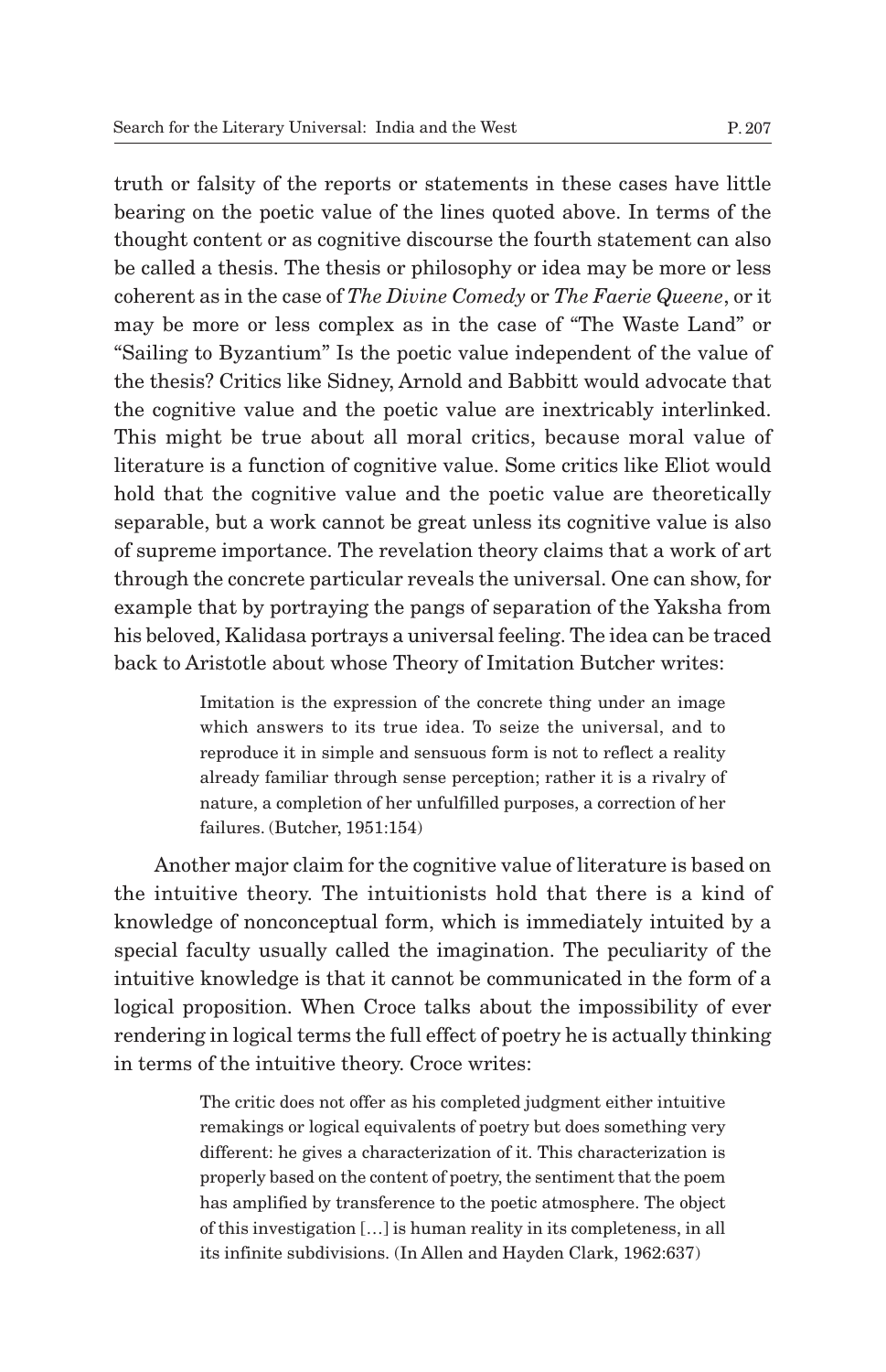While discussing the nature of literature Jacque Maritain also writes:

> The fine arts aim at producing, by the object they make, joy or delight in the mind through the intuition of the senses. Such joy is not the simple act of knowing, the joy of possessing knowledge or having truth. Such joy, therefore, presupposes knowledge, and the more knowledge there is, the more things given to the mind, the greater will be the possibility of joy, For this reason art, as ordered to beauty never stops—at all events when its object permits it—as shapes or colours or sounds or words, considered in themselves as things but considers them also as making known something other than themselves, that is to say as symbols And the thing symbolized can be in turn a symbol, and the more charged with symbolism the more immense, the richer and higher will be the possibility of joy or beauty. (Maritain, 1973:31)

Then there is the question of the moral value of poetry. A poem, it is claimed, must have a moral value. What exactly is meant by moral value is difficult to decide. It may mean, for example, that the process of writing a poem is a moral act. It may also mean that the experience of reading a poem has, can have, or should have an effect on human acts. When Sidney says that the writer through his portraits of Achilles, Cyrus, Aeneas, Turnus, Tydeus and Rinaldo "doth not only teach and move to truth, but teacheth and moveth to the most high and excellent truth" (1951:37) he is actually emphasizing the moral value of a poem or literature for that matter. When Beardsley pleads that "the aesthetic experience resolves tensions and quiets destructive impulses" (1958:575) he is actually describing an indirect moral effect. It may be possibly argued that a greater aesthetic value would necessarily imply a greater capacity for occasioning such indirect moral effects, although the converse of the proposition may not always be true. As long as we subscribe to the view that poetry is knowledge we have to admit that it illuminates life and thus aids the reader in sitting in judgment over life. Morality in literature is, at bottom, criticism of life. A great work of art has to be morally right. *The Divine Comedy* is a case in point. The greatness of the poem is as much due to its aesthetic richness as to the philosophy enunciated in it.

 The key issue, then, is that since a poem is both an aesthetic object and a cognitive discourse with moral values embedded in it, and the end is either delight (Aristotle) or instruction and delight (Horace) it is difficult to decide what constitutes the *locus* of literariness or the *poesis*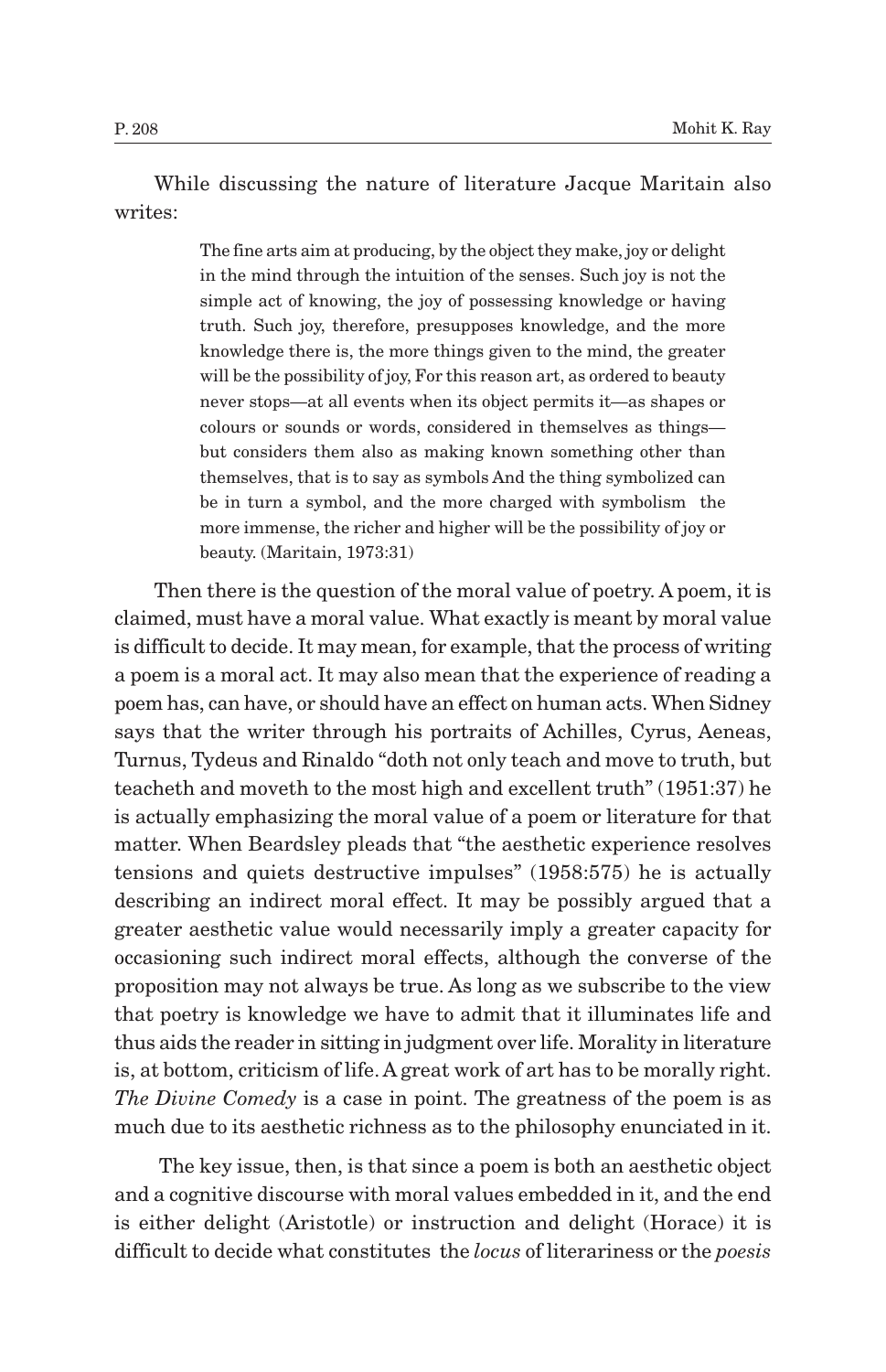of a poem. The problem becomes all the more fascinating when we consider—as we stated in the beginning—that literature is culture specific. Yet our experience bears testimony to the fact that we enjoy literature produced in a different culture across space and time. This naturally means that in spite of specific differences there is some generic similarity in all the literatures of the world. There is a hard core the presence of which makes one work an authentic literature, or a poem an authentic poem. It is this undefined core, which may be described, for lack of any better term the literary universal. But what is the nature of that literary universal?

It is this question that has engaged the critical attention of poeticians of the highest order both in the West and in India. If European literature is more than two thousand years old, the Indian intellectual tradition also dates back to the second century B.C. In both India and the West great aestheticians have tried to examine the nature of literature, its ontology and the secret of its appeal. They have tried to define in their own ways the nature of poetry and what constitutes literariness or the poesis of a poem. The notion of the literary universal and its timelessness implies that there must be affinities between the Western thinkers and the Indian thinkers down the centuries in regard to these problems. Indian poetics developed into eight schools: Rasa, Alamkara, Riti, Guna/ Dosa, Vakrokti, Svabhâvokti, Aucitya and Dhvani. The cross-currents ' and overlappings notwithstanding these eight schools represent eight different approaches to poetry depending on their understanding of what constitutes literariness. Seen in the light of these theories Western critical approaches seem to have an interesting affinity with many of them. Some of the central issues related to the process of literary creation, expression and reception could possibly be better understood in the light of Indian poetics.

 Broadly speaking there is a common agreement that the end of poetry is pleasure derived out of the aesthetics of a poem, although for the Horatian school the end is not just pleasure, but pleasure with instruction (*dulce et utile*). There is also a common agreement that a poem is a verbal artifact and everything happens or is made to happen through language. So the central issue is the relation between the end and the means. What is the nature of the aesthetic pleasure and how to use the language to achieve the end effectively and successfully? Different schools have different views regarding this. If the Riti school focuses on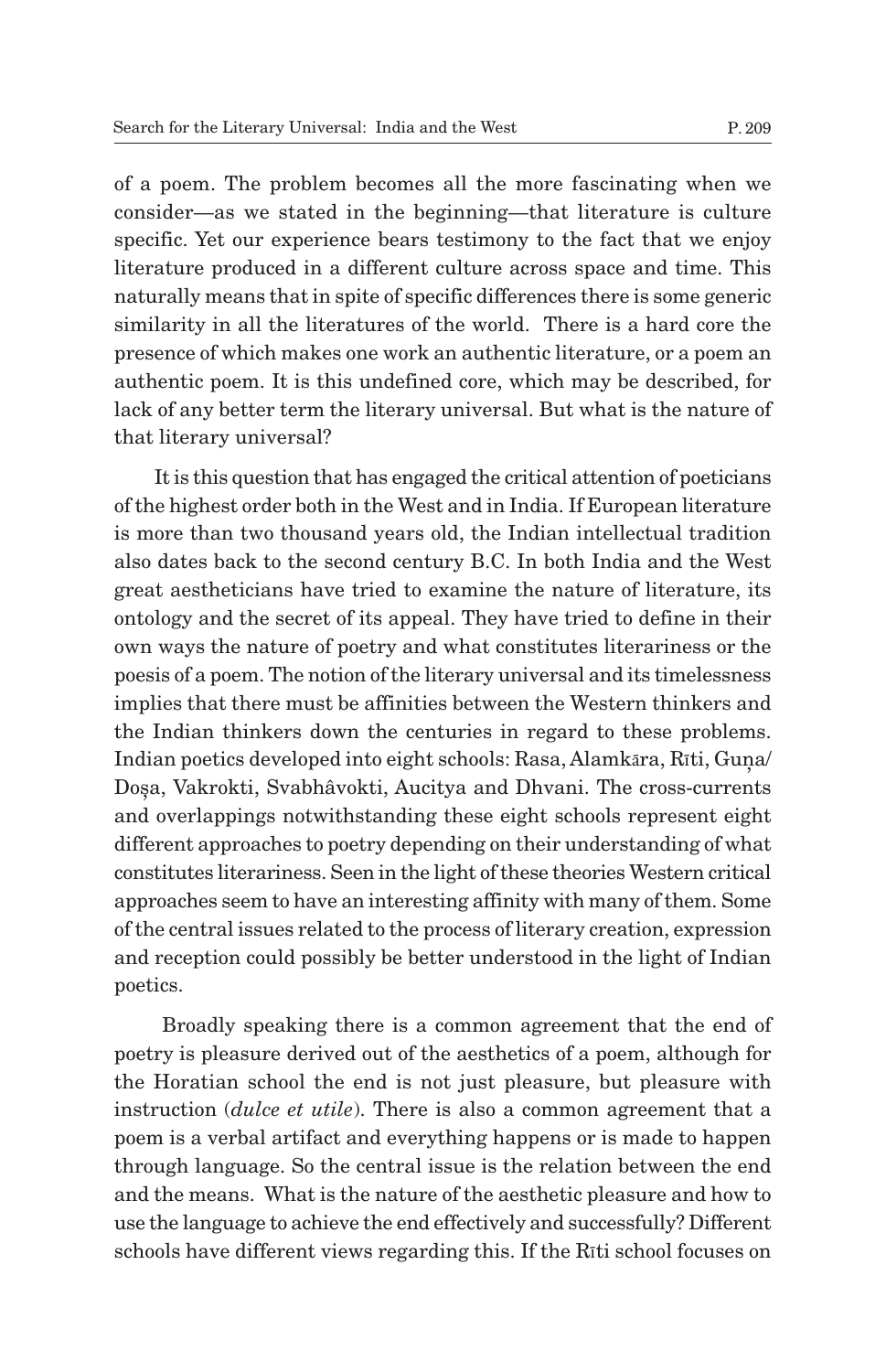the style and Vakrokti on deviation and obliquity, the Aucitya school believes in propriety in the use of language and the Dhvani school believes that the poetic language should be used in such a way that it should be suggestive and not just statement, and so on and so forth.

 It is amazing to see how the Western thinkers mainly from Aristotle to the present have also thought on the lines that have engaged the attention of the Indian thinkers beginning with Bharata.

 It is interesting to note that great thinkers across space and time like Aristotle in Greece and Bharata in India—wrote treatises on drama, and in the process made utterances which shed light on the nature and function of poetry and introduce ideas in embryonic forms which are later developed into elaborate theories and schools. Aristotle says that the end of poetry is pleasure. Bharata also talks about *Rasa* leading to aesthetic relish. It must, however, be borne in mind, that what Bharata or Aristotle say in the context of drama is, by and large, applicable to poetry as well. If Bharata talks about the *Gunas* (merits) and *Dosas* (blemishes) that one must bear in mind while writing a play Aristotle also writes in *Rhetoric* about the various uses of words which one must remember for the purpose of successful persuasion, and in the process implies the effects of the right and wrong uses of words. Thus there is a common agreement that it is the effective and successful use of language that can lead to the aesthetic pleasure. So, ultimately it is the use of language on which everything depends. Indian poetics broadly developed into eight schools: *Rasa* (aesthetic relish)*, Alamkara* (rhetorics)*, Riti*(style)*, Guna/Dosa* (merits and blemishes)*, Vakrokti* (oblique statement), *Svabhavokti* (natural statement), *Aucitya* (propriety) *a*nd *Dhvani* (suggestion), corresponding roughly to the Western theory of pleasure, rhetoric or figures of speech, theory of form, oblique poetry, statement poetry, propriety and suggestion respectively. But it should be noted however, that while *Rasa* or pleasure is concerned with the effect of poetry other theories are concerned with the linguistic means by which this effect is produced.

The early speculations about poetry, like the speculations about painting were confined to casual attention to different elements of poetry. The exponents of the *Alamkara* school held that the mode of figurative expression, grammatical accuracy and the sweetness of sound constitute poetry. Although the idea of *Alamkara* can be traced back to a period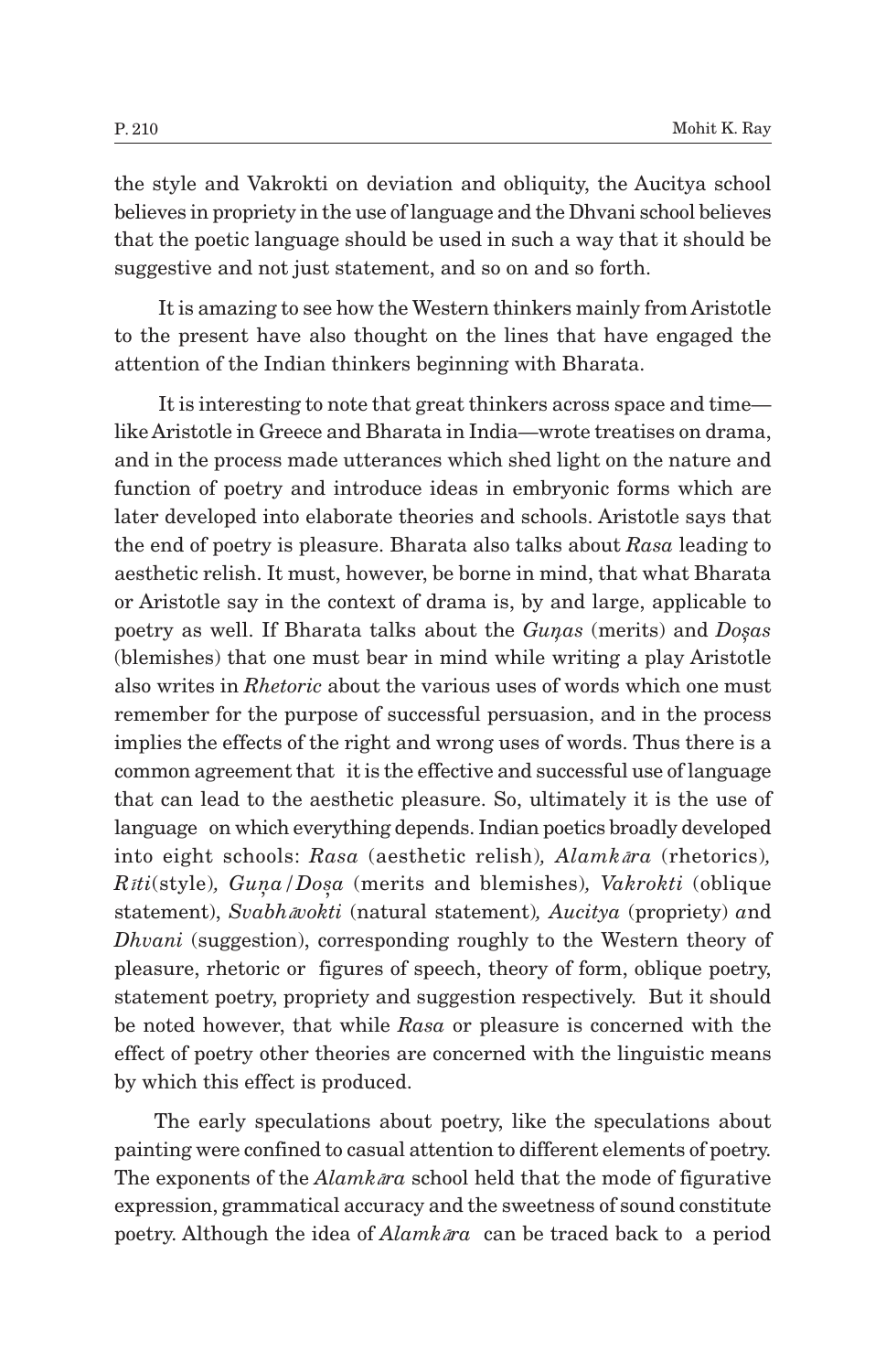before Bharata, it is Bharata who used these ideas in his theory of dramaturgy. The early history of Sanskrit poetics started with the theory of *Alamkâra* and developed into a system with Bhamaha in the sixth century A.D. Bhamaha and later Dandi confined themselves mainly to what they called *Kavyasasarira* or the body of poetry and held that the ´ two factors that go to the making of  $K$ *avsasarira* are *sabda* (word) and *artha* (meaning), and that poetry is born when there is a perfect harmony between these two factors—*sabdarthasahitaukavyam*(perfect harmony of word and meaning makes poetry)—and further held that the *alamkaras* or the poetic figures of speech are essential ingredients of this harmony. As it began to develop into a system there appeared endless divisions and subdivisions of these *alamkaras*. However the *Alamkara* in its finest manifestation has an affinity with the Western concept of metaphor. The view that metaphor is a trope can be traced back to Aristotle. While in *Rhetoric* Aristotles writes at length about the value of rhetoric or figures of speech in creating the mood of the listener, in *Poetics* he says that a metaphor consists in giving a thing a name which belongs to something else, and held that the greatest thing was to be the master of metaphor. He further believed that it is one thing that cannot be learned from others. According to Aristotle the use of metaphor is a sign of genius since good metaphor implies an intuitive perception of the similarity in dissimilar. In Coleridgean terms it is also born out of the esemplastic power of imagination that dissolves, diffuses and dissipates in order to unify.

Since a poem is written in words, and a word has both sound and meaning it has naturally *savdaguna* and *arthaguna*. Bharata's enumeration of various *Gunas* are meant to be borne in mind depending on the kind of mood one is interested in inducing in the auditor as well ' as on the context in which the speech is uttered. Gokak, an eminent scholar, has rightly remarked that mere language is "just lexis and syntax. There are no *gunas* in it" (In Khuswaha 1988:145) and language acquires or fails to acquire *guòa* depending on how effectively it is used in a particular situation. It is only then that the language is transformed into a style. A comparison of the Western rhetorical school and the Indian *Alamkara* school shows how profoundly and meticulously the Indian *alamkaris* have analysed the language in terms of the figures of speech and their function in contributing to the poesis of a poem Bharata's  $\alpha$  treatise on drama thus, and particularly his notions of  $\boldsymbol{\mathit{g}}$  *unas* and  $\boldsymbol{\mathit{dos}}$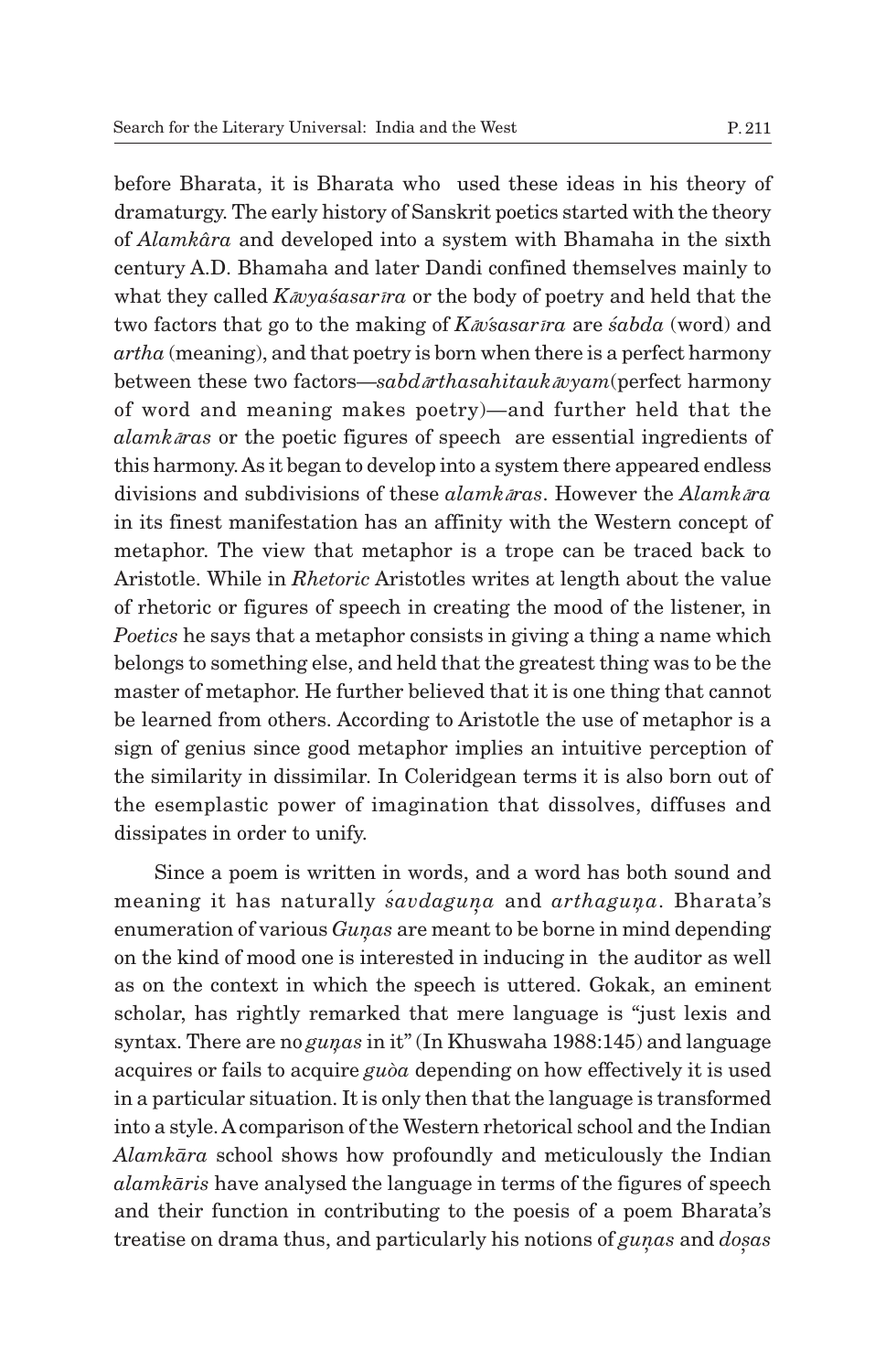practically involve all the subsequent schools of poetry whether be it *riti* (style) or *vakrokti* (oblique poetry or deviations), *svabhavokti* (statement poetry), *aucitya* (propriety) etc.

We have already seen that the idea of *riti* is embedded in Bharata's notions of g*unas* and *dosas*. In other words he implies, though he does not state it explicitly, that the style must be commensurate with the matter presented and the prevailing mood of a particular situation. Daòdi, Vâmana and Kuntaka only provide an elaborate and slightly varied interpretations of the ideas suggested by Bharata. In *Poetics* Aristotle also puts enormous emphasis on diction as one of the six important elements of a drama. But *riti* is not just diction. Kapoor has insightfully remarked: "basically it is a theory that handles the psychophonetic fitness of language for speakers, themes and sentiments, and therefore becomes a study of craftsmanship and psychology of approach" (1998:20). Here again, when one compares the Western theories of style one is amazed by the threadbare discussion of the exponents of the *Riti* school of the subtle nuances of stylistic variations and their effects on the texture and the poesis of a poem. To say this is not to undermine the remarkably valuable work done in the West on style so that it has become an independent discipline known as Stylistics ranging over phonology, morphology, prosody, syntax, lexicology and the study of figures and tropes. From Longinus to Coleridge and from Coleridge to Pater, and from Valery to Remy de Gourmont critics have all been concerned with style. But what distinguishes the Indian exponents of the *Riti* school is that while the Western critics are generally concerned with style the Indian theorists are mainly, if not solely, engaged in the relation of style to poetry, and see how it makes or mars it.

The same is largely true about *Dhvani* which may be compared to the Western theory of suggestion. Stephane Mallarme is the greatest exponent of the theory of suggestion in the West. His credo that poetry should not state but suggest, has become the shibboleth of modern poetry. It has to be admitted, however, that although Mallarme in his letters and various writings repeatedly reaffirms his position he does not care to develop his doctrine either systematically or scientifically. But, Anandavardhana, on the other hand, develops a whole treatise on the solid foundation that good poetry must suggest and not just describe. There are as many as 5355 subdivisions of suggestion!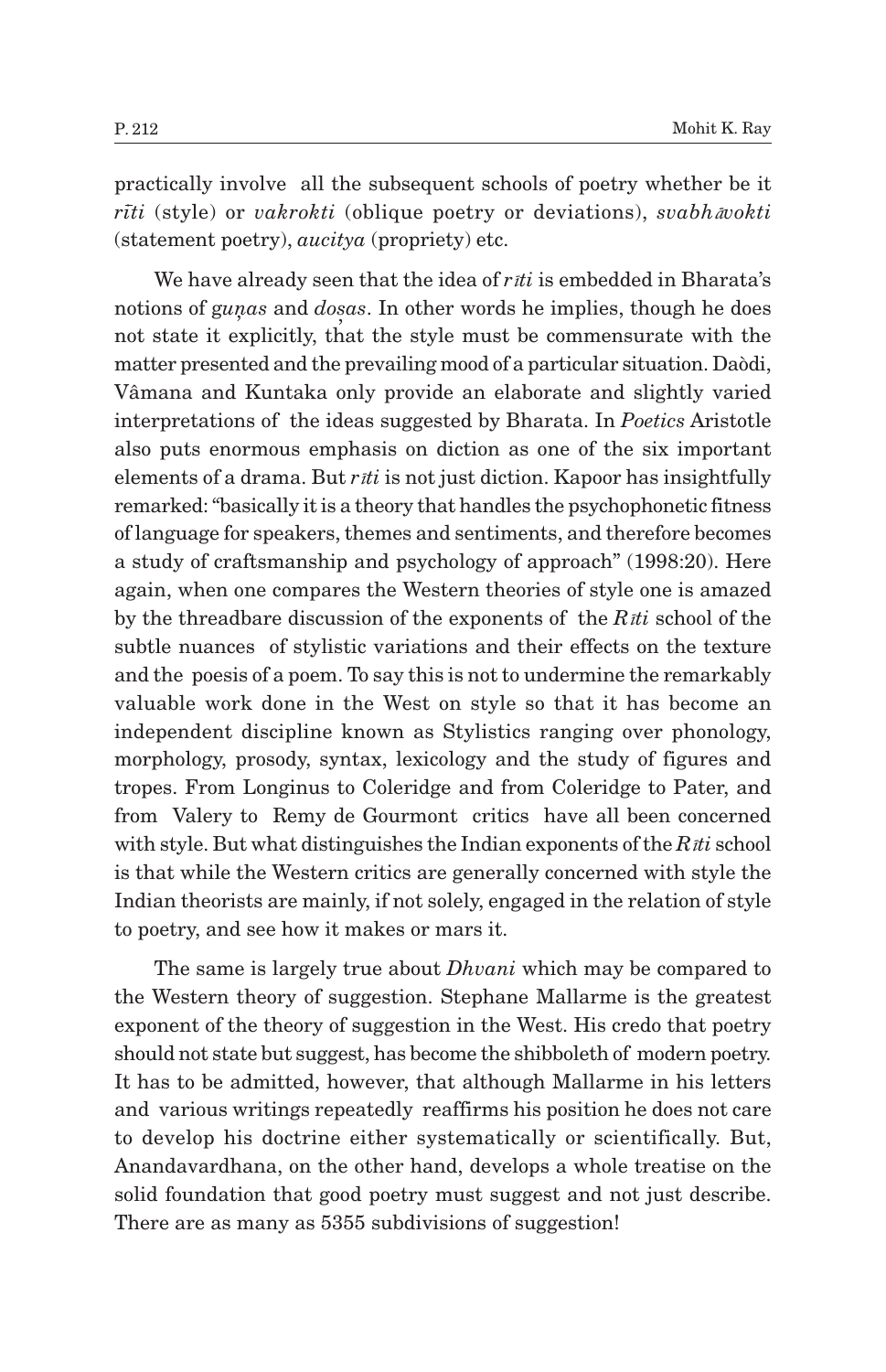Derrida's concern with the peculiar nature of language and particularly his idea of *ecriture* was anticipated by Bhartrhari in *Vakyapadiya* where he develops the theory of *Sphota* at great length. '

 The Indian theory of *Vakrokti* which can be traced back to the critical speculations of Bhamaha, Vamana Dandin, Rudrata and others and reaches its finest exposition in Kuntaka has affinity with the importance of deviation or obliquity in poetry. But the way Kuntaka develops the theory and shows fine insight into the nature of poetry is just not available either in Tillyard or any other theorist for that matter. The same is true about *svabhavokti*, which is often compared with statement poetry. But there, too, the meticulous care and alert attention to the minutest details that we find in the Indian theoreticians is simply absent in their Western counterparts. The idea is more or less the same, but there is a world of difference in the brilliance of the systematic exposition.

What is poetry if it does not produce rasa or gives the reader an experience of aesthetic rapture? Both the Indian theoreticians and the Western theoreticians are of the opinion that the aim of poetry is pleasure, which according to the Indian aestheticians arises out of the experience of *rasa* in poetry. But while starting with Bharata all the Indian aestheticians have broken their lances on how this pleasure is created, and have taken great pains in describing the nature of different moods leading to different kinds of *rasas*, the Western theoreticians have been rather reticent about these aspects. About some other ideas like imitation or catharsis Aristotle speaks very little compared with the volumes that we get in Bharata and the subsequent theorists.

Theorists of all ages and all schools of poetic thought have felt that the language of poetry is different from the language of ordinary prose. They further agree that the sonic and the semantic—the sound and the sense—are the two most important elements of poetry, and that poetry is born when they are blended harmoniously together. The speculations about how his blending can be effected lead to different schools *alamkara, riti, svabhavokti, dhvani, vakrokti* etc. The fact of the matter, however, is that neither *alamkar* nor *riti* nor *vakrokti* etc. can individually account for the poesis of a poem. An *alamkar* or embellishment cannot be superadded; it must be integral to the poem. Similarly a particular style cannot make poetry unless it is in keeping with the cultural level of the speaker or the nature of the thought-content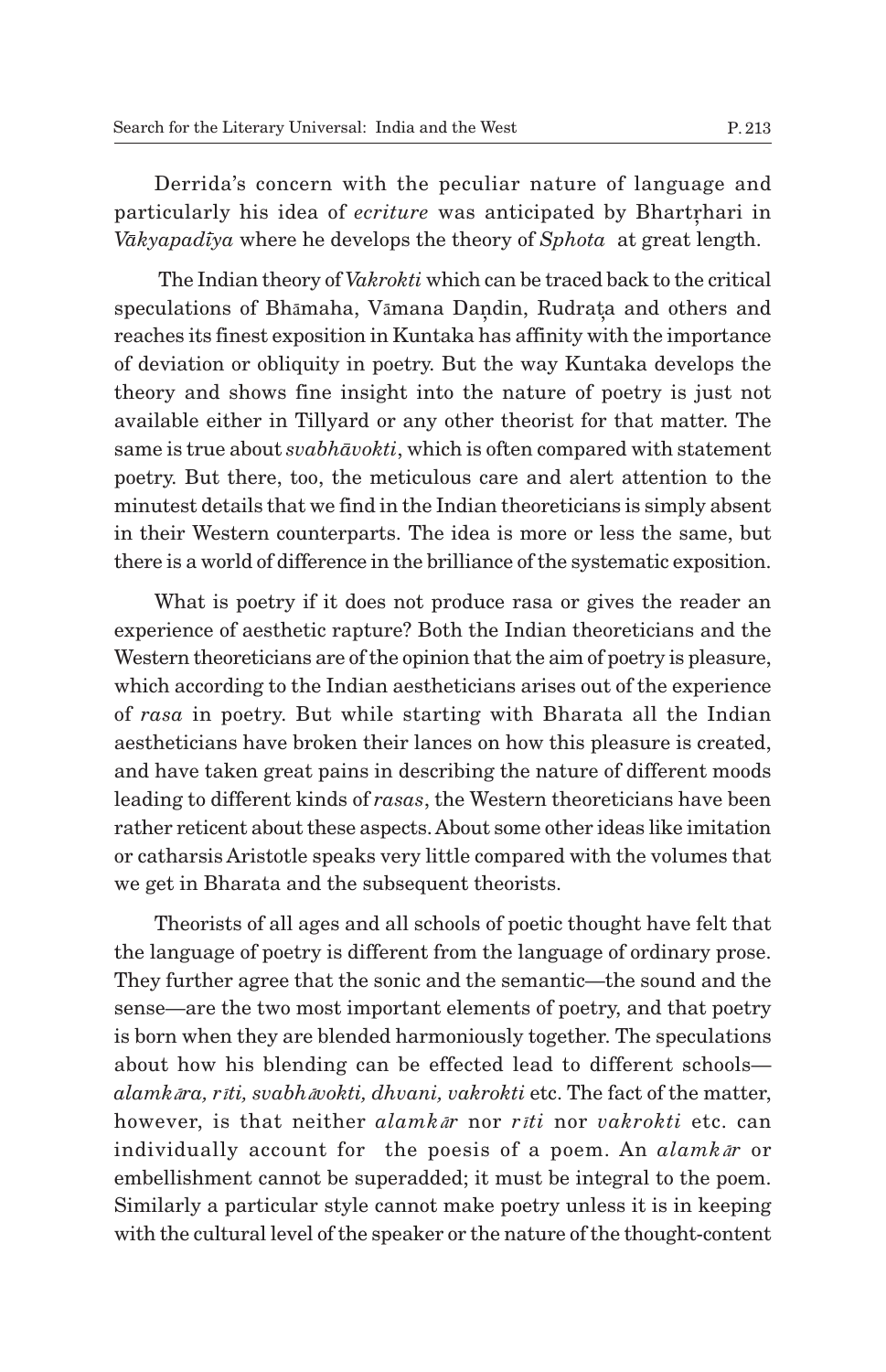of a poem. There are various factors that would determine the style. Again, just deviation or stating a thing in an oblique way cannot make poetry unless what is stated is modified by a predominant passion or in the words of Coleridge, "by associated thoughts or images awakened by that passion". In other words, the production of *rasa* demands the use of some or all the elements depending on the nature of the idea envisioned in the poem, because a poem is an organic unity. We must have suggestion, we may have figures of speech or deviation also; we may have a particular style, and so on, but all these elements must be integrated into the matrix of the poem.

To compare the correspondences between the Indian schools and the Western schools is to be amazingly aware of the immensity and profundity of the systematic study of the Indian aestheticians. By comparison Western poetics appears perfunctory in spite of occasional bright insightful flashes that we find in Aristotle, Coleridge, Croce or Mallarmé for that matter.

#### **REFERENCES**

- ABHINABAGUPTA. 1960. *Abhinavabharati* (eleventh century A.D.) Ed. VISVESWARA. Delhi.
- ALLEN, G.W. AND A. H. CLARK. 1962. *Literary Criticism from Pope to Croce.* Detroit: Waine State Univesity Press.
- ANANDAVARDHANA. 1974. *Dhvanyaloka*. (ninth century A.D.). Ed. K. KRISHNAMOORTHY. Dharwar.
- ATKINS, J.W.H. 1952. *Literary Criticism in Antiquity*. 2 vols. London: Methuen & Co. Ltd.
- BEARDSLEY, M. C. 1958. *Aesthetics*. New York: Harcourt Brace.
- BHAMAHA. 1970. *Kavyalamkara*. (sixth century A.D.). Trans. P.U. Naganatha Sastry. Delhi: Motilal Banarasidass.
- BHARATA. 1950. *Natyas<sup><i>astra*. (second century B.C.). Trans. Monmohan</sub></sup> Ghosh. Calcutta: Asiatic Society.
- BHATRHARI. 1976. *Vakyapadiya*.(fifth century A.D.). Varanasi: Banaras Sanskrit University. '
- BUTCHER, H. 1951. *Aristotle's Theory of Poetry and Fine Art.* Dover Publications.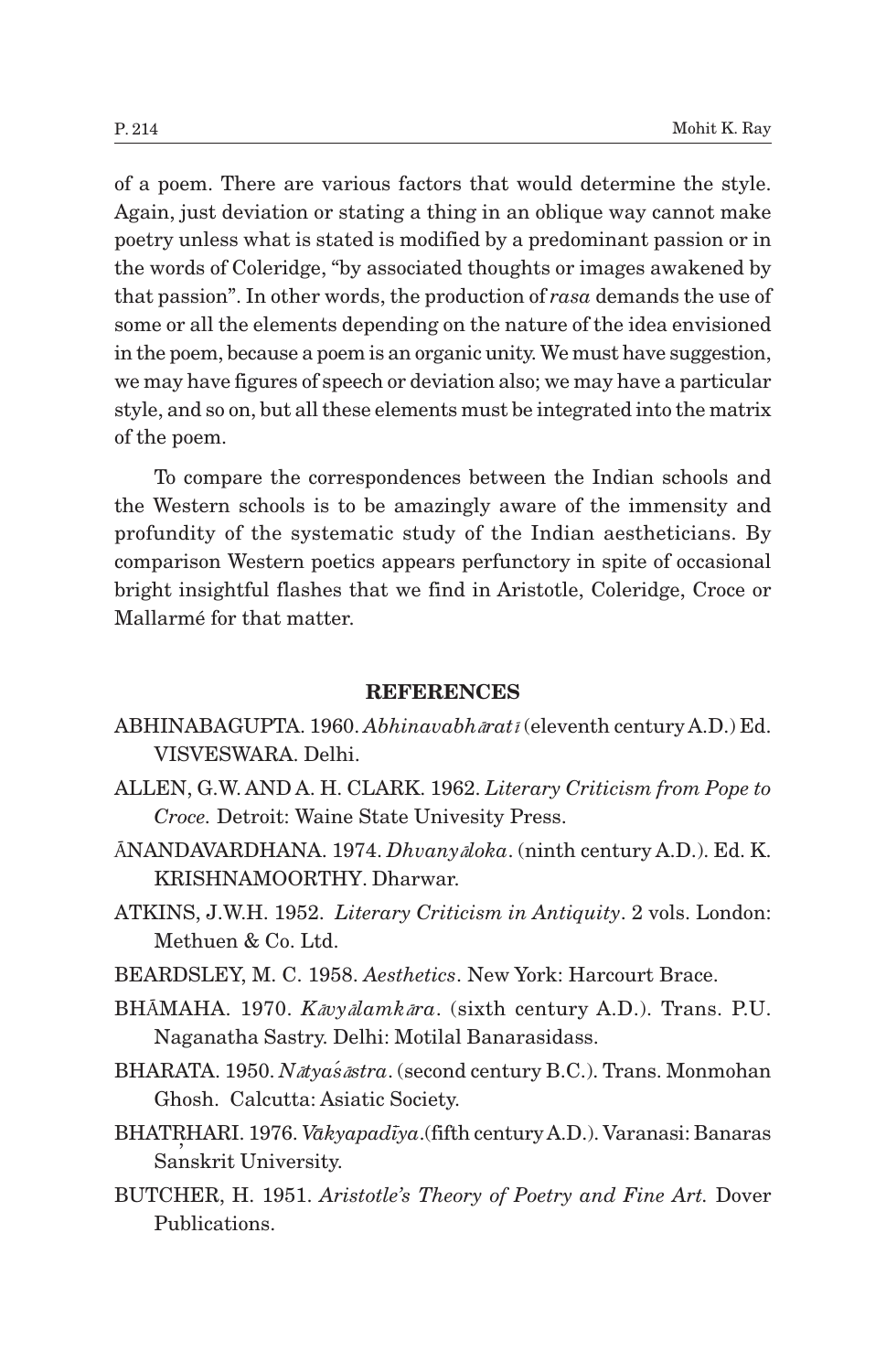- DANDI. 1924. *Kavyadarsa* (seventh century A.D.). Trans. S.K. Belvelkar. ´Poona: Oriental Book Agency. '
- DANI, A.P. AND V.M. MADGE, eds. 2001. *Classical Literary Theory and Criticism.* Delhi: Pencraft International.
- DE, S. K. 1976. *History of Sanskrit Poetics*. Calcutta: Firma KLM Private Limited.
- JAGANNATHA. 1955. *Rasagangadhara* (seventh century A.D.). Ed. BADARINATH JHA AND M.M. JHA: Varanasi.
- KAPOOR, K. 1998. *Literary Theory: Indian Conceptual Framework*. New Delhi: Affiliated East-West Press Private Limited.
- KHUSHWAHA, M.S, ed. 1988. *Indian Poetics and Western Thought*. Lucknow: Argo Publishing House.
- KRISHNAMOORTHY, Dr K. 1974. *Dhvanyaloka of Anandavardhana*. Dharwar: Karnatak University.
- KSEMENDRA. 1961. *Aucityavicaracarca* (eleventh century A.D.) Ed. N.S.CHOUDHURI. Varanasi. '
- KUNTAKA. 1961. *Vakroktijivita* (eleventh century A.D.). Ed. S.K. DE. Calcutta.
- LAHIRI, P.C. 1937. *Concept of Riti and Guna in Sanskrit Poetics*. Dacca: ' University of Dacca.
- MALLARMÉ, S. 1945. *Oeuvres Completes*. Ed. H. Mondor and J. Aubrey. Gallimard.
- MARITAIN, J. 1973. "Imitation in Art". In *A Modern Book of Aesthetics*. Holt, Reinhart and Winston Inc.
- MUKHERJEE RAMARANJAN. 1966. *Literary Criticism in Ancient India*. Calcutta: Sanskrit Pustak Bhandar.
- NARSIMHAIAH, C.D., ed. (n.d.). *Literary Criticism: European and Indian Traditions*. Mysore.
- PATHAK, R.S. 1988. *Oblique Poetry in Indian and Western Poetics*. New Delhi: Bahri Publications.
- —. 1998. *The Poetics of Encounter.* Delhi: Ajanta Publications.
- PREMINGER, A. ed. 1974. *Princeton Encyclopaedia of Poetry and Poetics*. Princeton: Princeton University Press. (First published 1965).
- ROSS, R. 1961. "Art as Knowledge". *The Sewanee Review*, LXIX (October).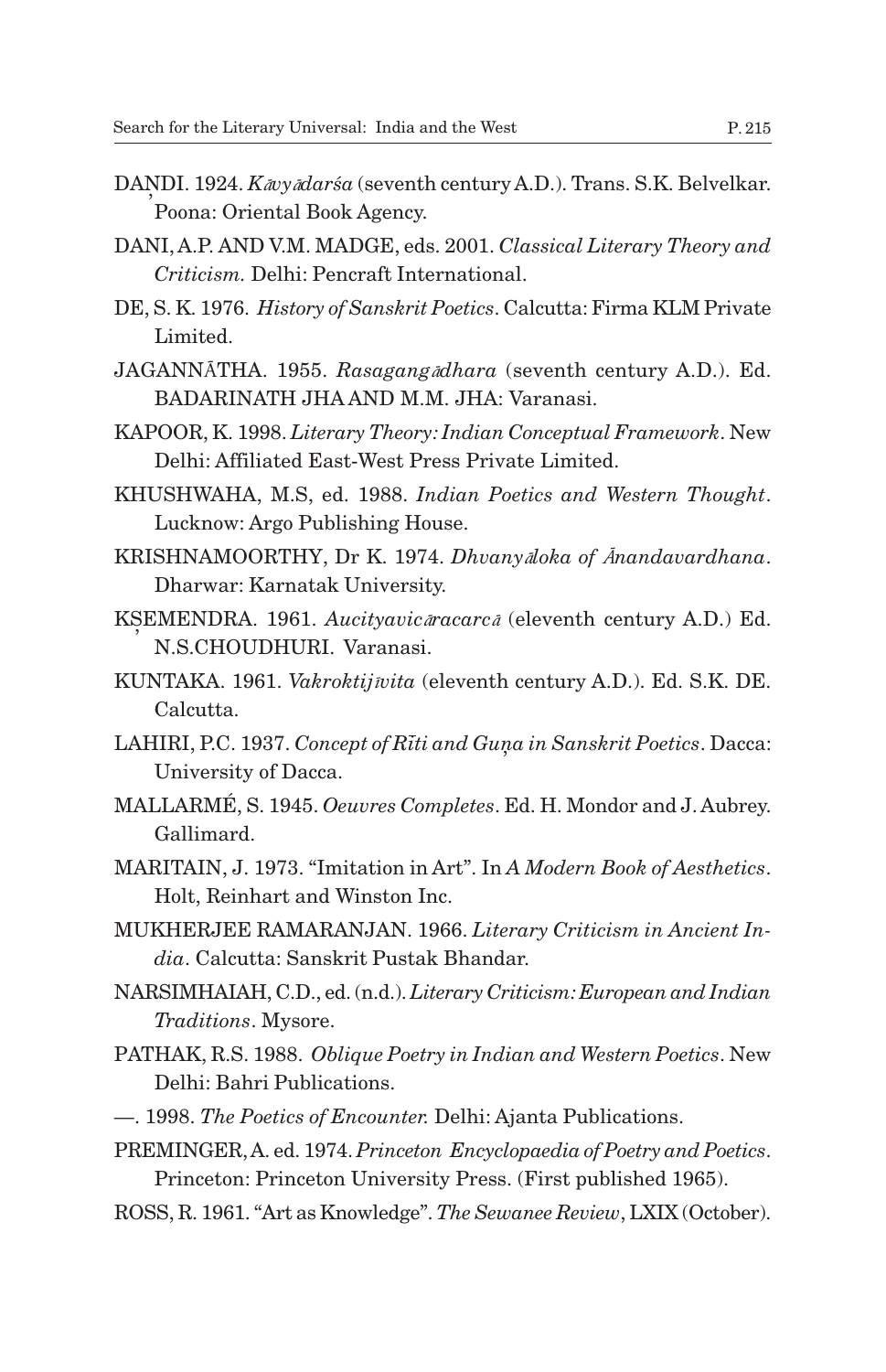- RUDRATA. 1965. *Kavyalamkara* (ninth century A.D.) Ed. SATYADEVO CHOUDHURI. Delhi.
- RUYYAKA. 1965. *Alamkarasarvasva*. Ed. S.S. JANAKI. Delhi.
- SIDNEY, P. 1951. *Apology for Poetry*. Cambridge: Cambridge University Press.
- VAMANA. (n.d.). *Kavyalamkarasutra* (ninth century A.D.). Ed. N.N. ´KULKARNI. Poona.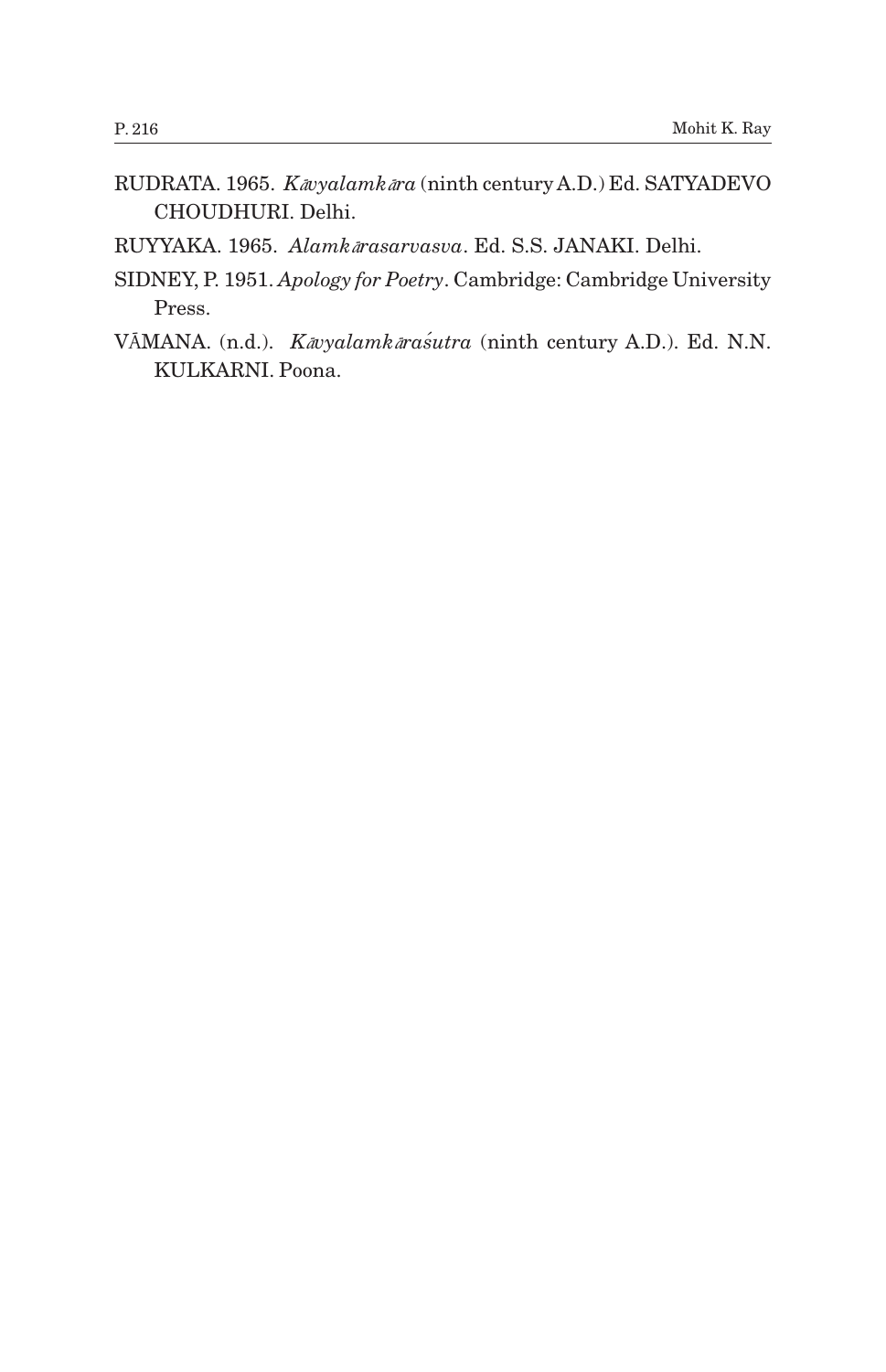*Book review*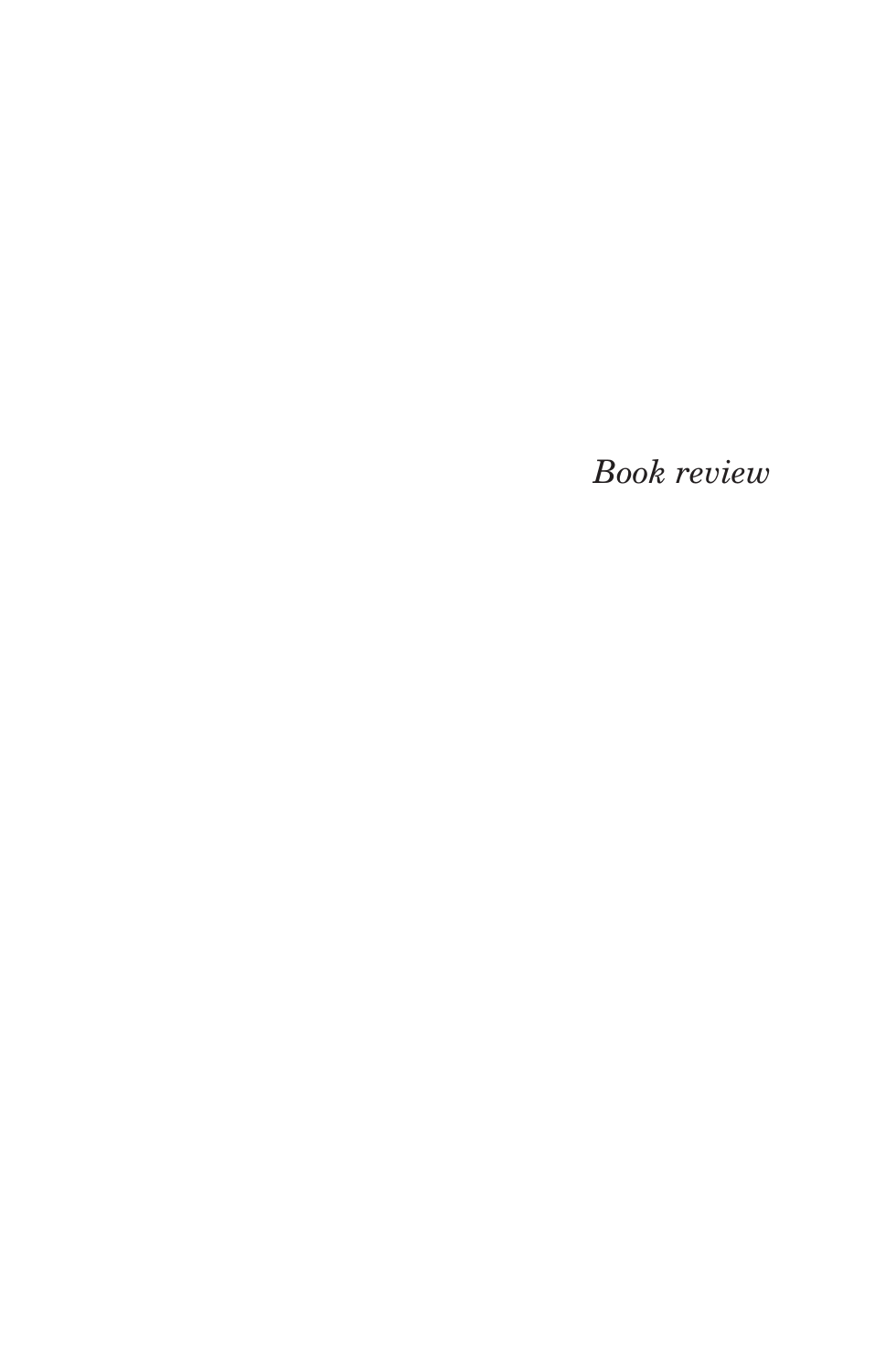P. 218 Julio Olivares Merino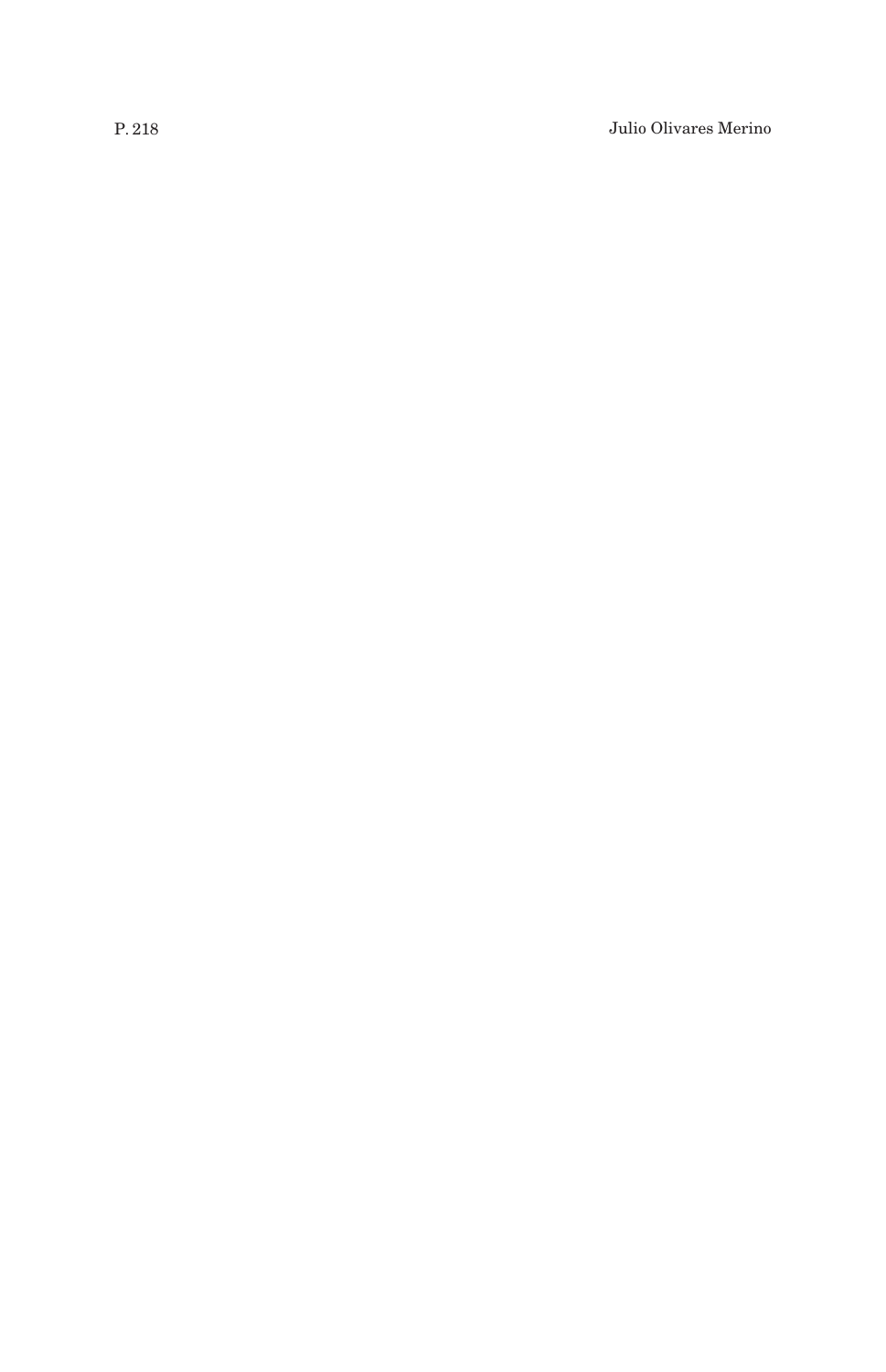## *El bisturí inglés. Literatura de viajes e hispanismo en lengua inglesa***. Carmelo Medina Casado y José Ruiz Mas (editores). Jaén: Servicio de Publicaciones de la Universidad de Jaén. 2004**

## **Julio Olivares Merino**

*Universidad de Jaén*

En las líneas, caminos y encrucijadas de un libro se encuentran lector y autor porque ambos decidieron de antemano viajar hasta el envés de la hornacina literaria, pacto de ficción mediante. El escritor despertó temprano—impelido por inquietudes y necesidad comunicadora—o permaneció en estados de duermevela para esbozar su itinerario, bien lloviendo sobre mojado, adecuando sus huellas a las ya existentes, bien surcando las provincias de la creatividad y la imaginación con periplos experimentales, propios. Equipaje de intuición en mano, sensibilidad alerta, un reloj de tiempo convencional, mil y una esferas de temporalidad interior, además de maletas con compartimentos para metáforas, marcas de estilo e improntas del imaginario personal, se deslizó por las sendas del mundo y la realidad testimoniando el perfil de su sombra, de su espíritu, dejando subir a su calesa a personajes de ficción, pintando sobre mapas de cotidianidad las escalas de su periplo o, lejos de tales entornos reales, soñando con otros universos, como alegato a la invocación mágica y la conceptualización de mundos posibles. Tal es el viaje del escritor, emprender la marcha, partir y no abrir los ojos con alivio—gozoso o resignado—hasta llegar a la última posta del camino, justo donde el viaje da a luz mil y un trayectos potenciales o toca a su fin, dependiendo de si su obra permanece abierta o no a la postre.

El lector, es evidente, también viaja; siente la llamada de la tinta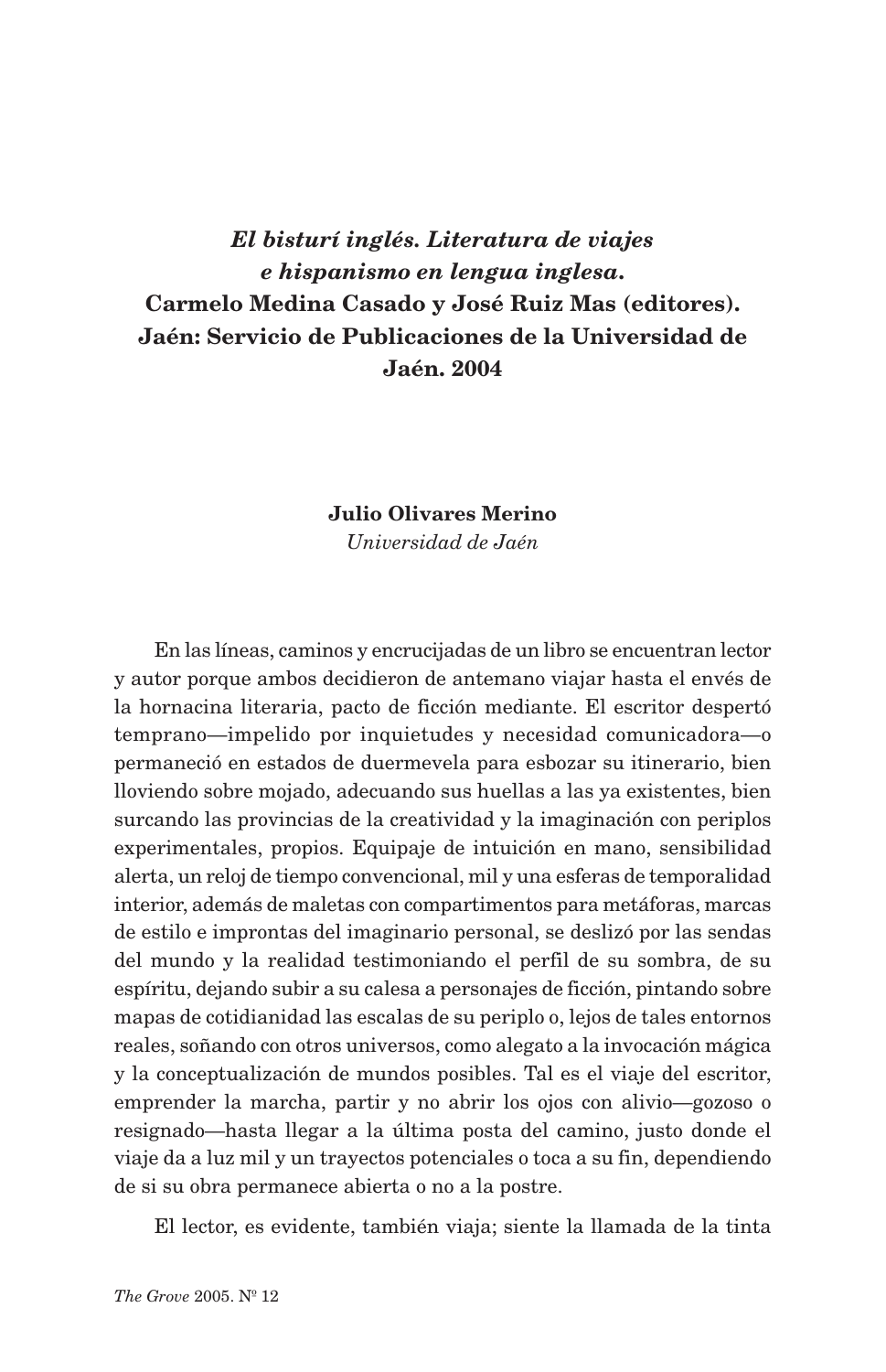hilvanada y recorre la geografía de causalidad argumental, los marcos de acción, refrendando con su aproximación al texto el viaje del creador ausente, hilando caminos a través de la palabra presente, barajando las fotografías y enmarques de esos caprichos novelados, heredando la inercia de aquél, la sombra de su pluma, y haciéndola suya, pintando sobre los esbozos, llenando los huecos, recreando. La literatura, pues, nacida sobre el pliego, como proyección del autor, y renacida en el regazo del receptor, no es sino viaje—en muchos casos iniciático— desplazamientos más allá de los márgenes temporales de nuestro presente, también allende los límites de nuestro entorno, incluso de nuestra lógica o realidad, no ya sólo en la esencia dinámica inherente a las obras, sus tramas (recuérdese que uno de los hechos que marca el devenir de una historia en su desarrollo es el cambio, generalmente producido a partir de la irrupción de un elemento que provoca una crisis o disfunción de la lógica del presente y la consecuente búsqueda de la compensación de tal falta o la vuelta al equilibrio de génesis $)^1$  sino en cuanto al propio carácter testimonial y de identificación por parte del autor y lector respectivamente. Todos los géneros suponen un trayecto tal, no sólo el claro exponente de la literatura de ciencia ficción o el horror sobrenatural, la literatura feérica, la fantástica o la utópica; también la más costumbrista, la realista y sus modalizaciones textuales de lo social, suponen, aun dentro de los límites de la realidad, un trayecto a diversos enclaves, microcosmos de nuestro mundo, cuando no al interior de las personas que protagonizan tales historias mínimas.

A la luz de lo expuesto, la literatura de viajes no habría de ser una "rara avis" dentro de las actualizaciones de inspiración textual, no tendría que ser ese género de trastienda, como se la ha tildado generalmente, siguiendo los patrones críticos del canon. Ante lo relativo de los principios de enjuiciamiento del valor literario, hemos de, cuando menos, recelar de la no inclusión de escritos dentro de esta corriente en el predio de obras canónicas, pues la literatura de viajes supone, en muchos casos y

<sup>1</sup> Vladimir Propp es explícito al respecto. En su anhelo de sistematizar la estructura potencial de las tramas, describir constantes y, en general, una morfología sobre la dinámica argumental de los cuentos maravillosos, trazó una serie de funciones, treinta y una en concreto, que se repiten de cuento a cuento y vehiculan el desarrollo de los argumentos. Para él, toda trama partía de un movimiento de alejamiento del protagonista con respecto al entorno habitual, lo cual provoca una carencia, una ausencia, a posteriori acentuada por la transgresión de una prohibición por parte del propio protagonista (o uno de los personajes) que lleva al castigo. Las consecuencias de éste—acción punitiva por parte del antagonista—habrán de ser subsanadas—mediante pruebas y pericia por parte del héroe y coadyuvantes—para poner fin a la secuencia episódica, restituyendo el equilibrio y compensando tal carencia.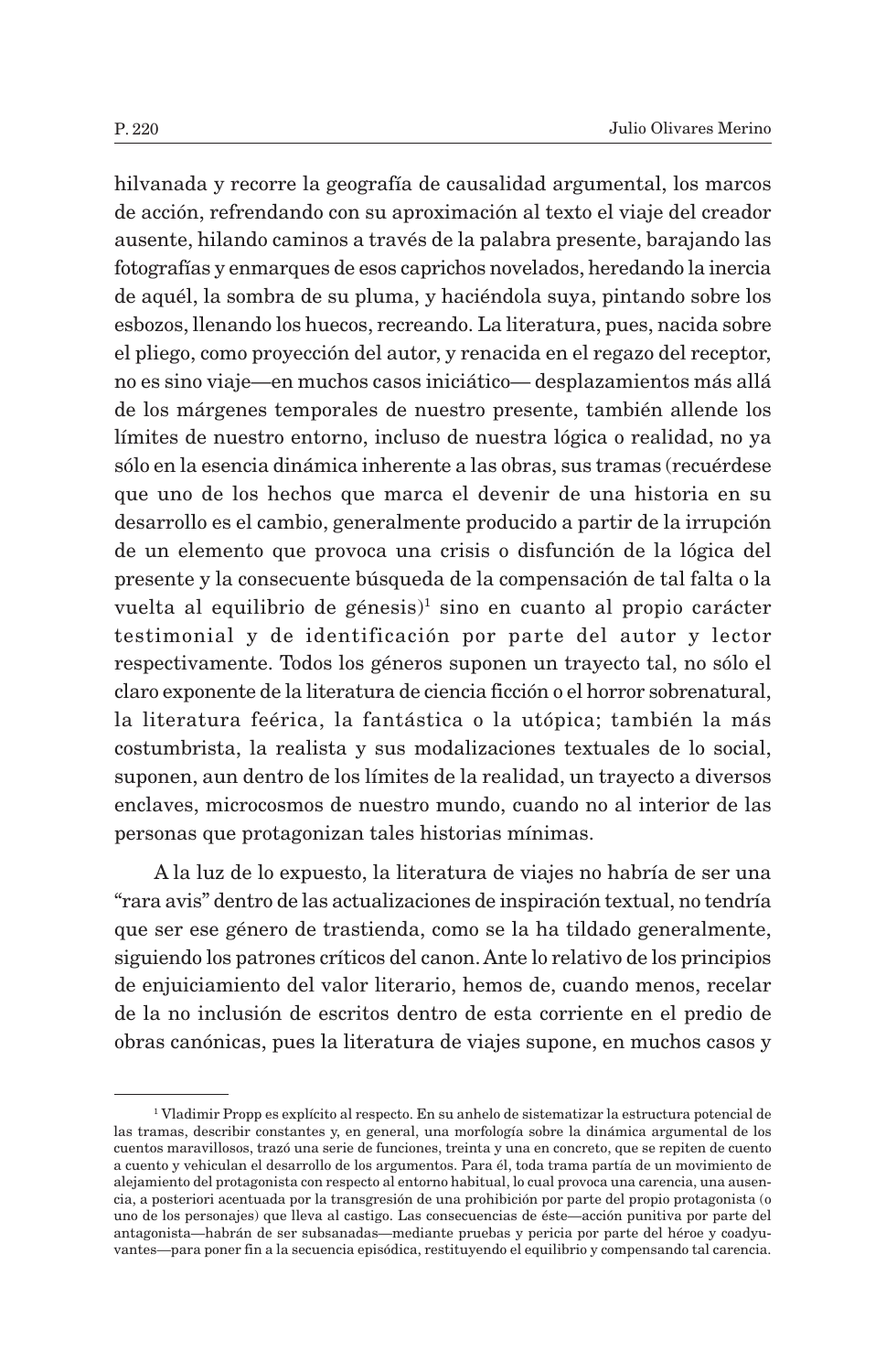a todas luces, un modo testimonial y vivencial de nuestros espacios, de nuestros universales, una introspección sin límites, una caracterización de personajes, tanto el colectivo como el individual, la activación de mil y una tradiciones autóctonas, así como la exhumación de leyendas, y, cómo no, un medio de expresión ideológica—vindicación, denuncia, justificación, reafirmación, según el posicionamiento del viajero escritor o el escritor viajero2 con los hechos y las circunstancias—, además de, no en pocas ocasiones, la plasmación de un estilo depurado, lenguaje figurativo, lejos de lo meramente divulgativo y, por ende, generador del placer textual, esa potencialidad escriptible del gozo literario a la que alude Roland Barthes.

En nuestra contemporaneidad, dominada por el best-seller que indaga en las asunciones del presente, líneas que juegan a reconstruir verdades incontestables durante siglos, dogmas sobre todo de la Iglesia Católica, y nos plantea viajes intrincados, trayectos de retrospectiva para despertar las más sorprendentes conspiraciones y códigos letales, surge *El bisturí inglés*. Es ésta una antología que nos devuelve la esencia del viaje en su estado más primitivo y disfrutal, con unas coordenadas temáticas precisas, perfectamente acotadas—más que necesarias en un género tan amplio como la red de caminos y experiencias del escritor de sendas—que son de agradecer, pues se teoriza en sus páginas sobre los modos en los que

<sup>2</sup> Es ésta una de las claves en torno a la literariedad del género que nos ocupa en la presente reseña si bien la cuestión puede parecer fuera de lugar, inmersos como estamos en una era en la que, según se dicta, están de más las diferencias entre modos de arte tradicionalmente canónicos y expresiones populares varias. Con todo, cabría preguntarse si cualquiera puede escribir un libro de viajes, si habría de establecerse una distinción entre aquel que escribe un diario de trayecto sin otra pretensión que no sea la de datar sus vivencias, por ende, el viajero que se torna en escritor al ser la anotación su modo de inmortalizar las postas y reverberaciones de su periplo, y, en el otro extremo, el escritor propiamente dicho, quizás no ducho en el viaje, pero convertido en testimoniador de sendas. El escaso bagaje o práctica literarios de aquél podría legar un escrito en el que todo fuese anécdota, aun directa, transparente y vívida; por el contrario, el prisma y las herramientas estilísticas de éste podrían monopolizar el recuento, llegar a la artificiosidad en detrimento de lo verosímil, la frescura e inmediatez espontánea y emotiva de la dicción del viajero. Nos cuestionamos, pues, acerca de la conveniencia o no de la recreación, la activación de fabulaciones subjetivas, imaginarias a partir de aspectos objetivos, dentro de la literatura de viajes y concluimos que esta remodelación de lo existente a partir de la visión personal es inevitable. En este sentido, nos atreveríamos a decir que incluso el estilo más puramente documental, el más aséptico, contendría una impronta subjetiva aunque sólo fuese por la mera elección de sustantivos, adjetivos, la disposición de las palabras o el orden de elementos en una descripción. Ya lo advierte Bernal Rodríguez en este libro, "es obvio que un libro de viajes no puede ser objetivo en sentido estricto" (65). Con respecto a la diferenciación entre viajero y literato en el marco de la literatura de viajes, apostamos por una solución a medio camino, un equilibrio que contemple la pasión indómita o el ojo avizor de aquél y la impostación estilística, recreadora y figurativa de éste. Decidirse por la idoneidad de uno u otro sería privar a este género de esa hibridez entre la ficción y la no ficción que la caracteriza. Al referirnos al productor de los diarios de viaje, hablemos simplemente de un actante dinámico, observador, escriba, que recorre el camino, descifra la impronta de los lugares, e incide en la realidad como la luz, como los sueños, activando su recreación en líneas, objeto de otras recreaciones en el seno interpretativo de los lectores.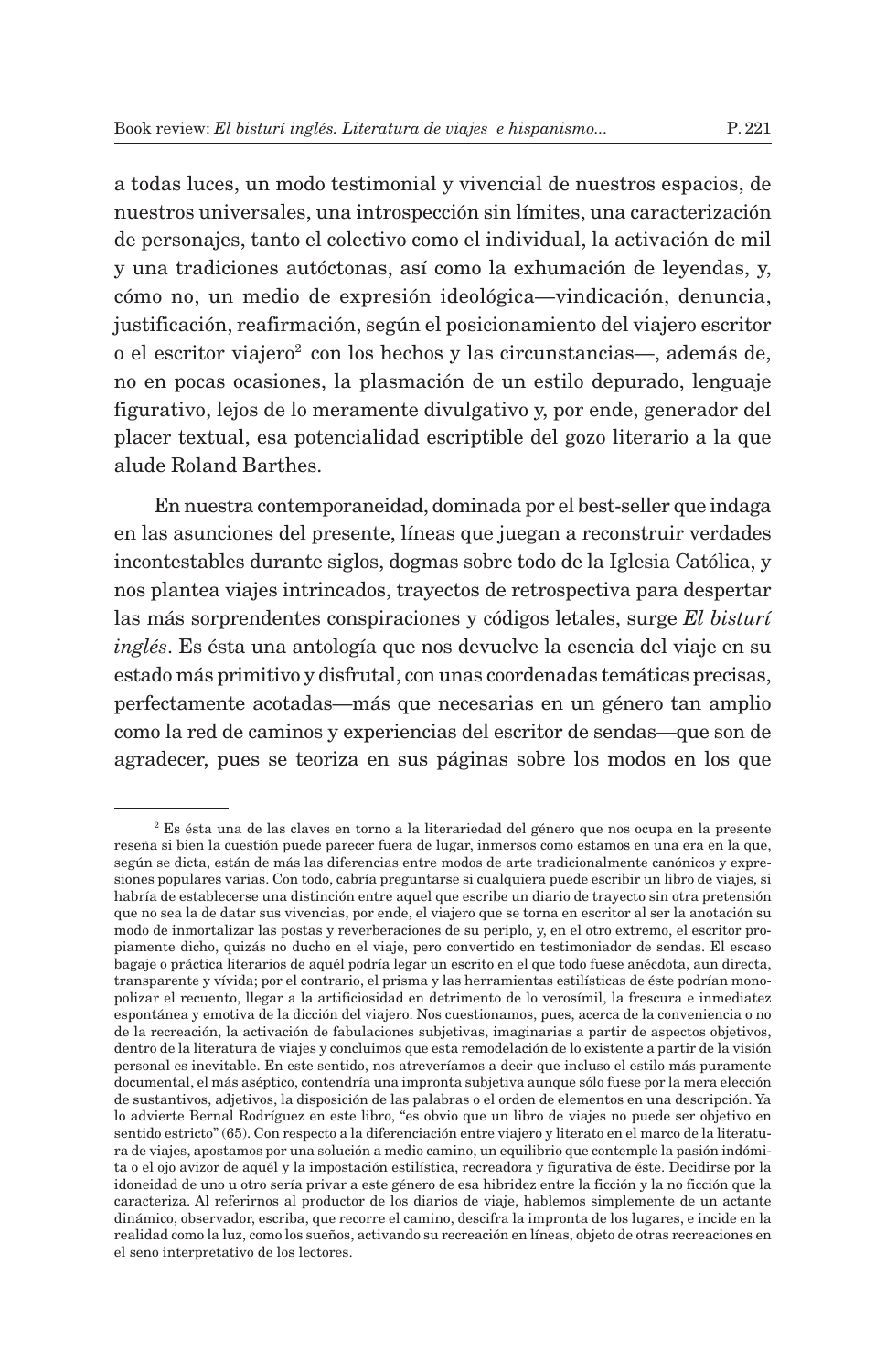nómadas de pluma en mano han escrito sobre España—ese marco exótico cuasiparadisíaco para autores tan ínclitos como Lord Byron o Percy Bysshe Shelley—y, más en concreto, sobre su paso por diversos puntos de la provincia de Jaén. El elenco de críticos reunidos en esta obra analizan la matemática del bisturí con el que hispanistas, viajeros y otros allegados a España diseccionaron (que no trepanaron) el marco español, nuestro espíritu, nuestra historia, nuestro hábitat, impelidos por un afán de definición o búsqueda personal de la tierra prometida. El viaje en esta antología se nos presenta como experimentación de parajes exteriores y de interior, estímulos vivenciales con la consecuente respuesta a través del "souvenir" literario, las líneas testamentarias que inmortalizan diferentes etapas de cada viaje en cuestión.

El trayecto testimoniado por un narrador autodiegético—situado a la vez fuera de la narración, en una posición de retrospectiva cuasiomnisciente y, en la mayoría de los casos, inserto en el recuento como personaje—suele presentarse como un desplazamiento iniciático o modo de reencuentro consigo mismo, un acicate de expansión e incluso de colonización intelectual, un viaje que se transita una vez en la realidad, varias veces en la mente del autor, además de otras tantas en la del lector, siendo la lectura de este tipo de literatura, por tanto, una experiencia colectiva, tal y como defiende García-Romeral Pérez (139) en uno de los artículos incluidos en la antología.

Los editores Medina Casado y Ruiz Mas han logrado confeccionar un compendio de artículos que conforman globalmente una aproximación jugosa al fenómeno de la literatura de viajes, basculando entre los apuntes teóricos, exégesis sobre parámetros y constantes de la literatura de viajes, además de la más que agradecida ilustración por medio de textos a modo de reseñas y pilares de argumentación crítica sobre los términos defendidos por los estudiosos que aportan su voz analítica en esta antología. Elogiable es la coherencia temática entre los diferentes trabajos—con intertextualidad y referencias cruzadas latentes—, además de la unidad resultante, por ende, un compendio de recetas vivenciales, una guía de caminos recónditos y, más figuradamente, un mosaico de colores y modos autóctonos con riqueza plástica y empaque intimista insoslayables. Hay una metódica complementación entre todos ellos, llegándose a la raíz mediante el análisis puntual, por parte de cada autor, de diferentes aspectos relacionados con la temática general de la obra o, por el contrario, gracias a la diversa aproximación, enriquecedora, a uno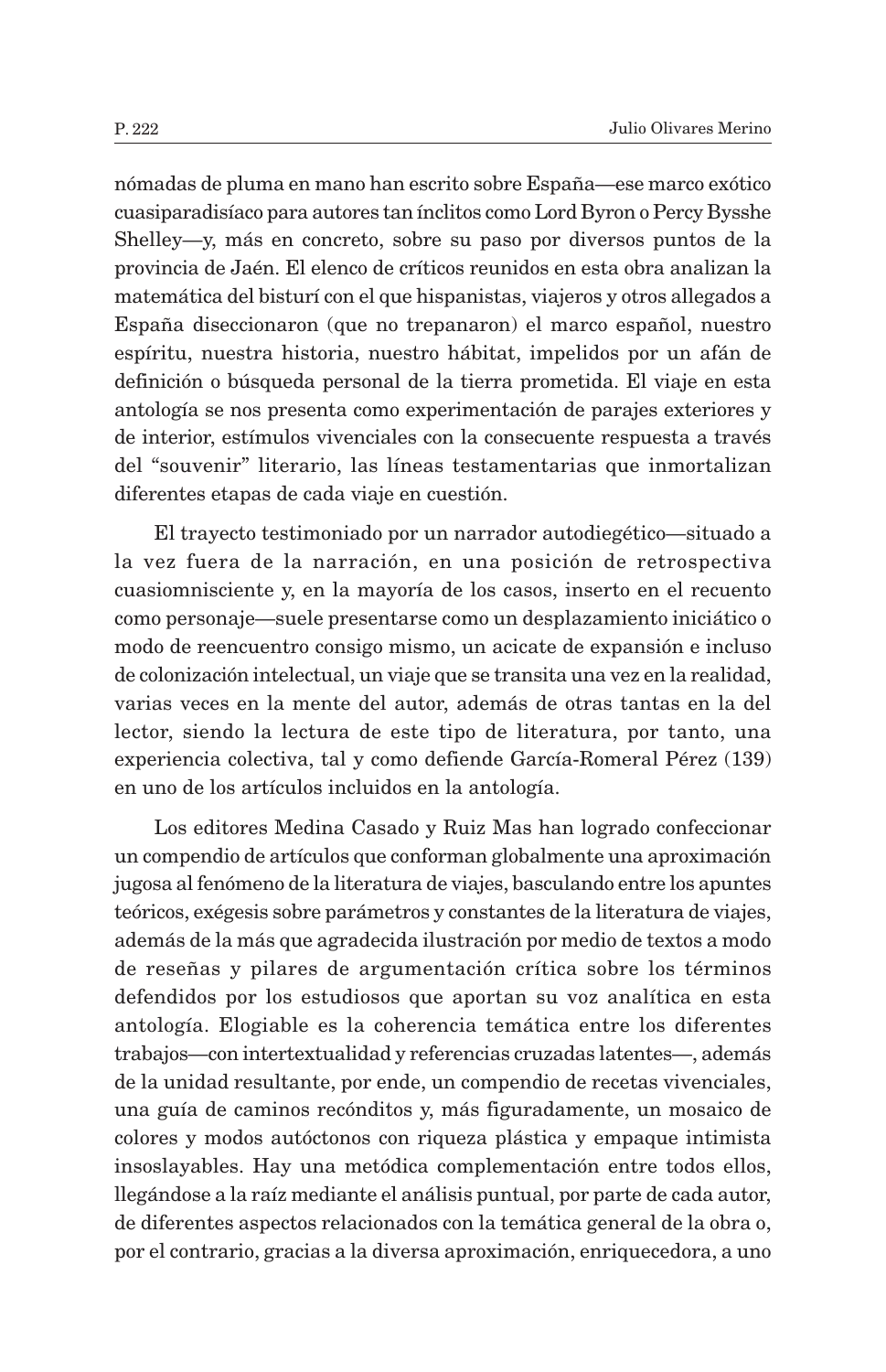solo. Destacables, igualmente, son la concisión expositiva y el equilibrio entre las diferentes secciones en las que se desglosan los análisis.

Medina Casado y Ruiz Mas han concebido una estructura ideal para su trabajo, un enmarque teórico da luz y apostilla el cuerpo principal de la antología, los textos de temática más concreta. El "incipit" al que aludimos está constituido por un prólogo a modo de estudio de generalidades sobre la literatura de viajes—en el que también se viene a aludir a ese carácter legendario, arcaico e, inevitablemente, mítico de nuestro país—,3 razón por la cual hemos de subrayar que la antología está dirigida a todo aquel que, incluso profano en la materia, quiera acercarse a esta suerte de literatura de acendrado vitalismo y pulsión por el descubrimiento, la aventura bizantina o la revelación de experiencias. Como "coda", encontramos los artículos escritos por los propios editores, líneas que nos acercan con mayor concreción al recuento textual de viajes por la provincia de Jaén.

Los autores que nos brindan su aproximación a la literatura de viajes en esta antología saben bien lo que tienen entre manos, un género inclusivo, muy heterogéneo, en el que, en muchos casos, los eventos no son sino pretexto para pintar un cuadro de costumbres, aunque, cierto es, la anécdota—tanto como detalles nimios entre los que destacan los dichos populares o los giros humorísticos—también constituye un puntal expresivo seminal en los libros de viajes. Son todos ellos, los descritos, trayectos de vuelta segura en los que la labor del escriba no es sino la de hacerse una composición de lugar, datar, describir, como respuesta al ademán o impulso taxonómico de sistematizar la realidad que se descubre y con la que se convive, aquélla que enriquece o con la que se choca.

El primer artículo, a cargo de José Alberich, persigue un doble propósito: en primer lugar, el que evidencia el título de su trabajo, subrayar la visión de los románticos acerca de las constantes del carácter

 $^3$  Ya en las líneas introductorias de esta compilación, los editores nos adelantan el nombre de los más señeros escritores que pasaron por nuestras tierras y legaron en páginas sus reflexiones sobre parajes, gentes y aventuras varios. Entre ellos, Washinton Irving (*Tales of the Alhambra*), George Borrow (*The Bible in Spain*) y Richard Ford (*Handbook For Travellers in Spain*), sin olvidar a Gerald Brenan (*Málaga Burning*, *South of Granada*) o George Orwell (*Homage To Catalonia*).

<sup>4</sup> Éste es de un atractivo ineludible para el escritor romántico, especialmente por su halo de primitivismo, esencia recóndita y salvaje. España figura como un mundo aparte habitado por bandoleros, lares en los que la pobreza convive con la magia, la superstición y la gracia. De impronta romántica es, igualmente, la simbiosis entre el estado interior y el entorno descrito, además del animismo que se le confiere a los parajes, tematizados en su gran mayoría.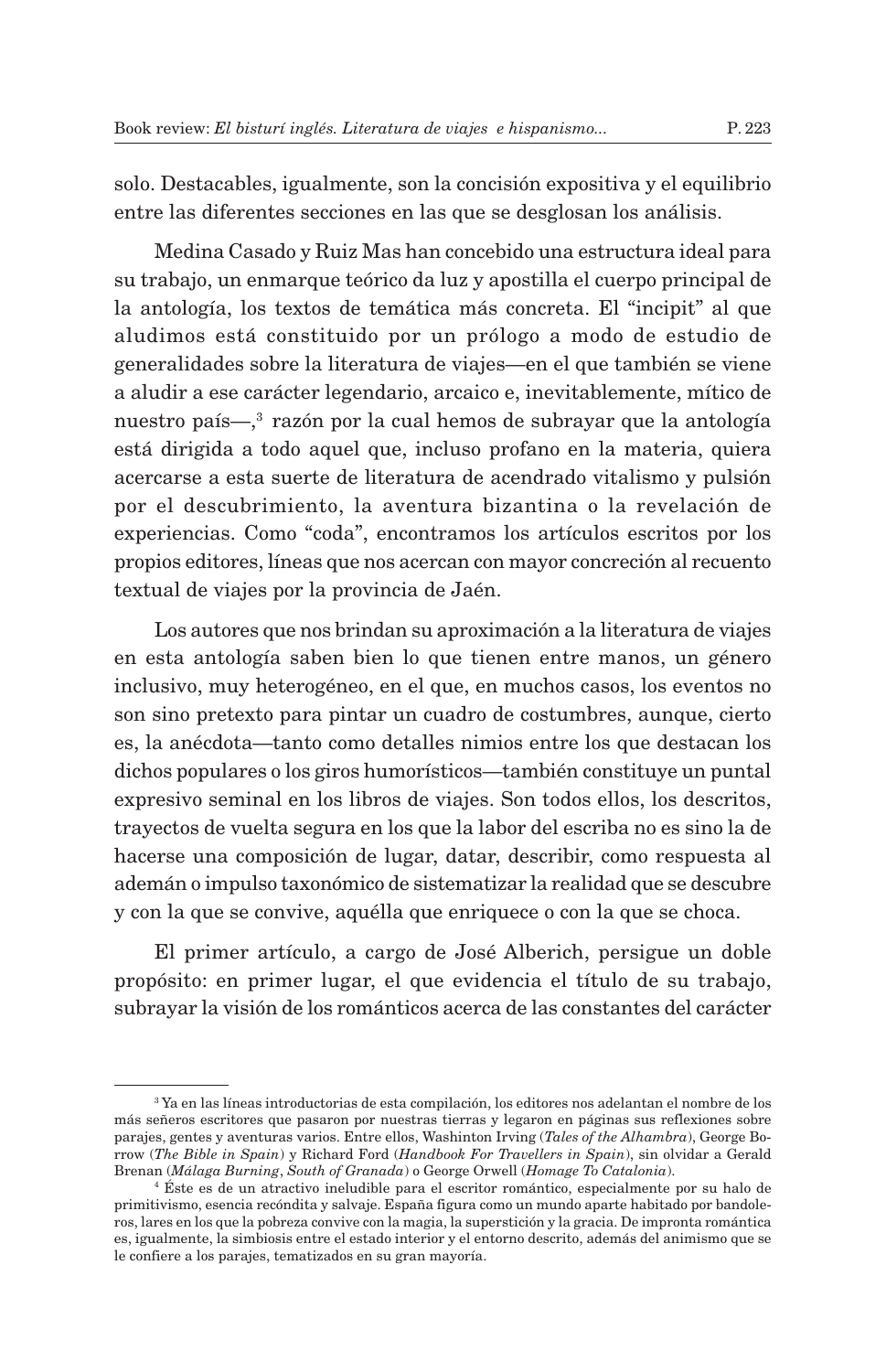español<sup>4</sup>, si bien se nos antoja más importante aún, al menos a la hora de desvelar un aspecto que hemos de considerar entre los paradigmas caracterizadores de este tipo de literatura, su afirmación de que las obras del género no son sino metatextos, influencia clara de esos otros viajes que son las lecturas de escritos alusivos al país visitado, referentes como las Cartas de España, de José Blanco White. Las líneas son rayanas en la denuncia, pues, en muchos casos, los libros de viajes no son sino meros plagios o extrapolación de datos tomados de obras ya existentes.

Manuel Bernal Rodríguez analiza las epístolas periodísticas de William Jacob, mientras que Eroulla Demetriou, en el único artículo escrito en inglés dentro de la antología, expone sus disquisiciones sobre la obra *The Reformed Spaniard*. Carlos García Romeral Pérez se decanta por una aproximación de amplias miras, con ingente cantidad de referencias al fenómeno de la literatura de viajes, dejando constancia de una tipología genérica de escritos (moralizantes, satíricos, vestigios de picaresca o simplemente diarios de viaje) y explicitando su exégesis esa curiosidad del viajero que lo lleva al conocimiento. De un sesgo más antropológico es el trabajo de Blanca Krauel Heredia, esbozos de un retablo de la mujer española según el punto de vista de viajeros que acudieron a España durante el último tercio del siglo XVIII y las primeras décadas decimonónicas. Sus líneas desvelan un crisol de referencias en los escritos de tales allegados que bien podrían constituir un estudio semiótico de significantes sociales, sobre todo acerca de la mujer andaluza: ropajes y ciertos complementos de connotación simbólica evidente entre los que destaca el abanico, un arma de conquista pasional.

Al hilo del último enfoque, si bien trasmutando el papel de la mujer de focalizada a focalizadora, María Antonia López-Burgos del Barrio nos acerca a las vivencias de ciertas aventureras inglesas o americanas por los caminos de España. Su aportación revitaliza con inmediatez y frescura las líneas de esos diarios de viaje escritos por auténticas peregrinas que se enfrentaron a vicisitudes varias, además de momentos de desarraigo y soledad en nuestras tierras. López-Burgos se hace eco de citas en pluma por parte de intrépidas autoras como Lady Chatterton, Lady Holland, Cecilia Hill o Lady Grosvenor. En sus viñetas, con un naturalismo transido de posos de creencias populares, se nos habla de parajes ruinosos, de noches de ventisca, lugares encantados, el plenilunio y la silueta de gitanos danzando en torno al fuego o bandoleros de madrugada, además de imbuir de poesía nostálgica y aspectos periféricos al viaje, detalles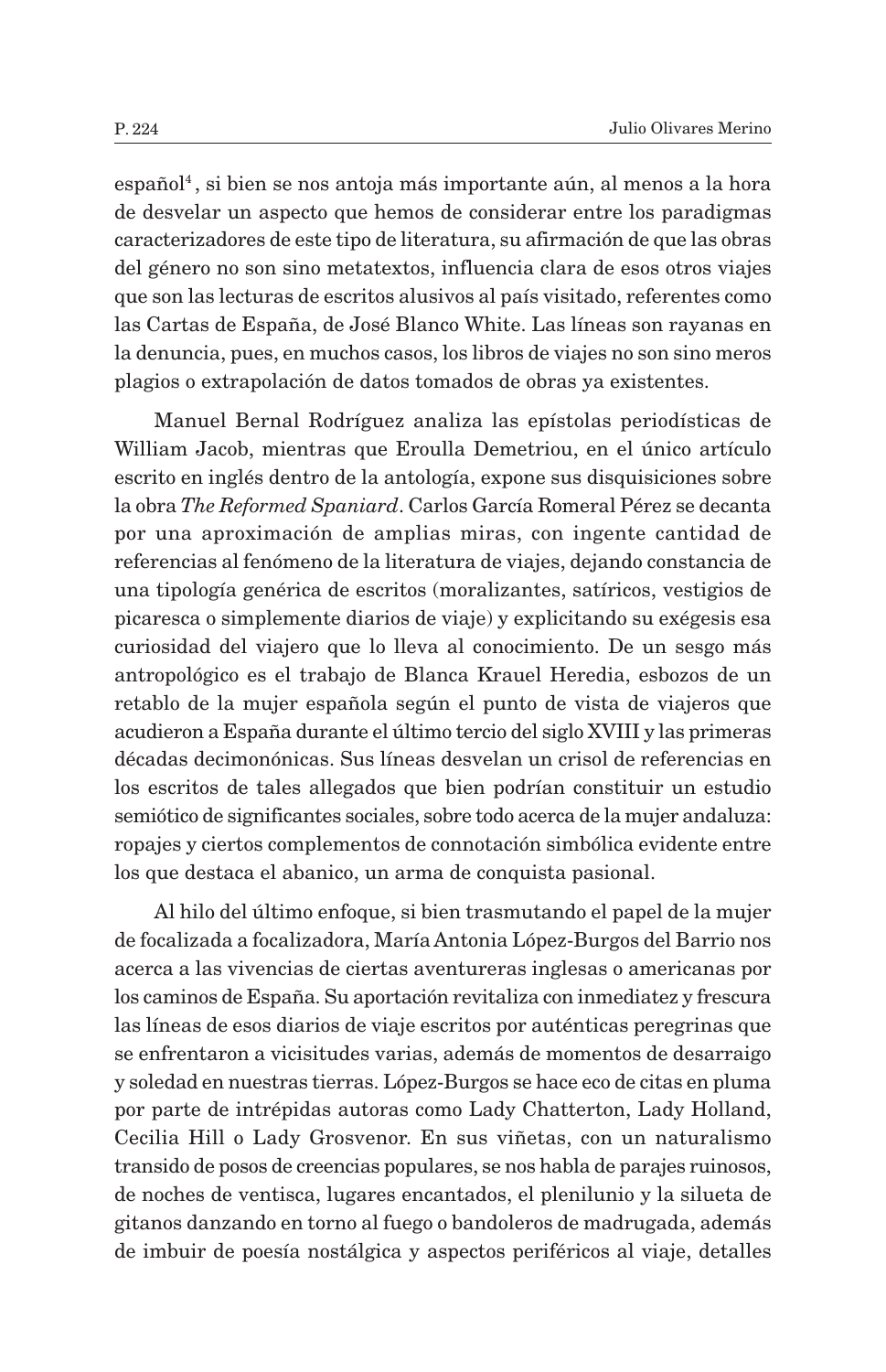casi fetichistas, como la diligencia, las bridas o el látigo. En puridad, estos textos son refrendo de un apasionamiento de contemplación, interiorización, y alquimia de recreación espiritual y de entornos.

*El bisturí inglés* tiene dos últimas postas que hacen de su lectura a la postre un viaje más apasionado si cabe. Si José Ruiz Mas analiza en profundidad la figura del "expatriate", estableciendo una distinción entre turistas, antropólogos, hispanistas, escritores y otros, refiriéndose, con ello, a figuras tan relevantes como Gerald Brenan, Ian Gibson, Marguerite Steen, Robert Graves o Derek Lambert, para destacar un denominador común en todos estos idealistas telúricos –la búsqueda del retiro edénico- que en ocasiones usan su literatura como expresión panfletaria, Carmelo Medina Casado, nos sirve, sin lugar a dudas, el más completo y riguroso estudio de la colección, la más fiel y precisa impronta de la pluma-bisturí. Sus líneas comienzan por dignificar el género, con fundamento y convicción. Sondea el autor en los orígenes de la literatura de viajes—retrotrayéndose incluso al siglo XIV A.C., con el anónimo *The Journeying of the Master of the Captains of Egypt*—y, pasando por el momento de eclosión de esta corriente con escritores señeros como Daniel Defoe, Henry Fielding, George Borrow o Richard Ford—desemboca en el siglo XX, dando fe de la importancia de personalidades literarias como Aldous Huxley y, cómo no, Graham Greene. Sea como fuere, allende este recorrido por las etapas y grandes nombres de la literatura de viajes—ese modo de "viajar sin desplazarse" (229), afirma el autor-, Medina Casado nos plantea un trayecto aún más concreto y fascinante, hasta la médula de la provincia de Jaén, a través de la mirada versada en líneas de autores que transitaron diferentes puntos de la geografía jiennense, sin obviar los textos de otros que incluso hicieron de estas tierras su hogar. Parte el crítico de dos viajeros británicos—Frederic Wittelsbach y Andrea Navagiero—para referirse posteriormente a románticos como el Capitán Rochfort Scott—en cuya obra *Excursions in the Mountains of Ronda and Granada with characteristic sketches of the inhabitants of the South of Spain* se incluyen referencias a Andújar, Arjona y Escañuela, entre otras poblaciones—, Samuel Cook Widdrington, quien, entre reflexiones sobre la tauromaquia, el comercio o las minas, dedica palabras a enclaves tan pintorescos como Orcera, Úbeda y Baeza, o el fundacional Richard Ford, cuyas líneas se adentran en el corazón rural de Bailén, Guarromán, Santa Elena o La Carolina.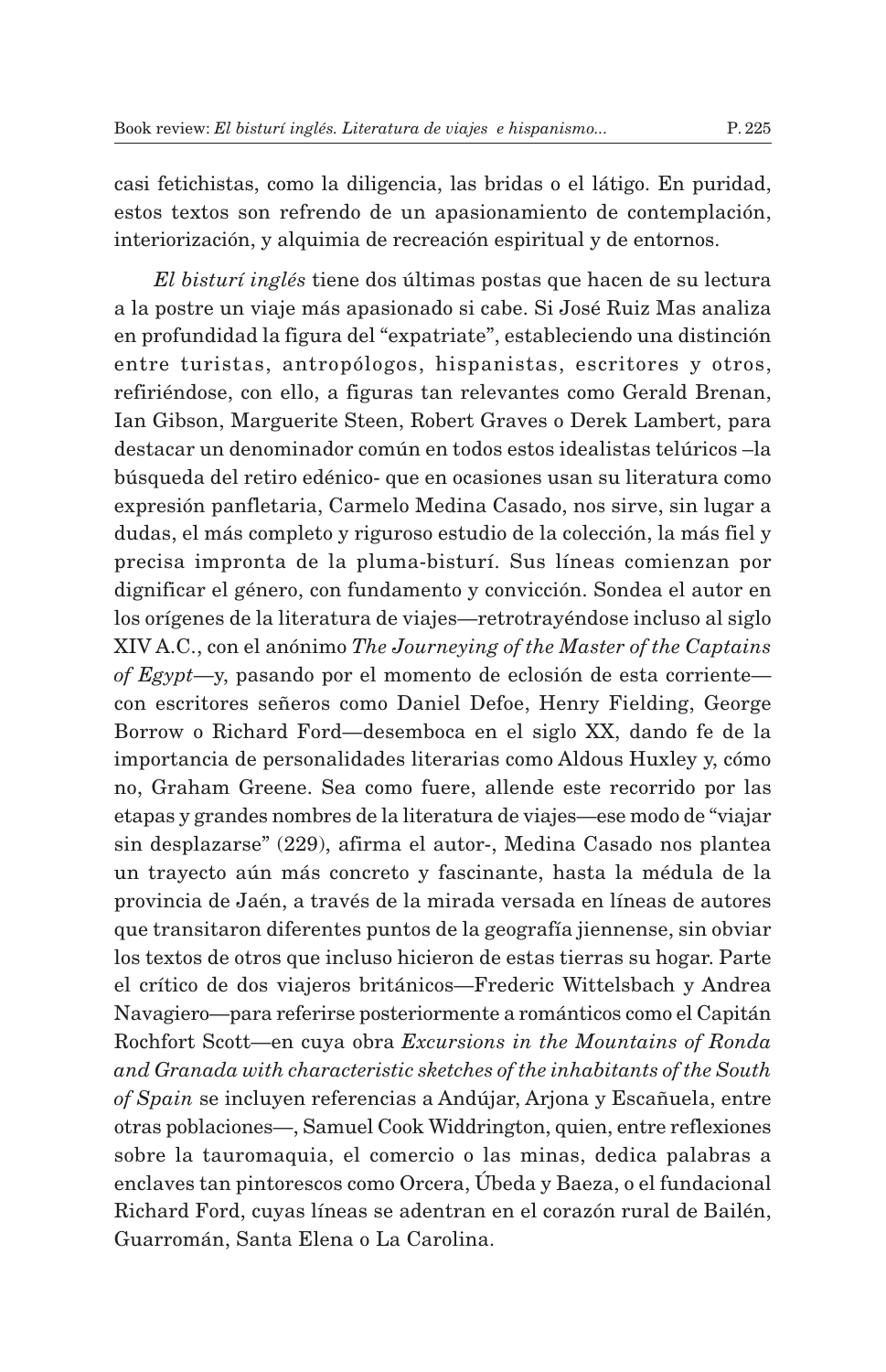En definitiva, *El Bisturí Inglés* no es sino un conciliábulo de reconocidos investigadores dentro del campo de la literatura de viajes, un paso firme en el camino de los estudios relativos a esta materia en la que la creación se encuentra con la senda, el hábitat, el retiro, la posada, la imaginación, la epístola, el diario, el alma de ficción y la identificación receptiva. Salvaguardando el pálpito de lo recóndito, la creatividad colonizadora, los artículos incluidos en esta antología buscan los parámetros de una utopía costumbrista a través de enunciaciones sumarias sobre aspectos globales, auráticos de los lugares que tematizan sus frescos descritos, pero sobre todo mediante un acopio ingente de estímulos sensibles, olores, tacto, enunciaciones visuales, la cotidianidad más familiar o la más recóndita, esbozando para imponer el exotismo de parajes olvidados por la memoria selectiva, entronizando como míticos, anómalamente exóticos, enclaves rurales varios. La ensoñación que preside estos diálogos testamentarios con la tierra, al son de pinceladas de palabra, hace del objeto focalizado un referente casi virtual, una tierra del nunca jamás, con un magma multicolor, ecléctico, pero unitario, con diversos motivos recurrentes o trazos diferenciales entre tierras de un mismo país de leyenda.

Así, mediante la sistemática revelación de acuarelas de viaje, se llega a lo atemporal, al sustrato egregio del alma del sujeto observador, el literato testimoniador. El lector manejará documentos de primera mano, narración, descripción, tapices de enumeración e inventario de aspectos insólitos por parte de "juglares" de tierra embebecidos en distanciamiento o empatía al transmitirnos arquetipos o prejuicios, lo grotesco, lo caricaturesco, un modo testimonial rayano en la tradición oral, aspectos éstos que evidencian a través de la voz crítica expresa que esas anotaciones de trayectos, esas fotografías literarias, esas incisiones en el alma del paisaje y las gentes españolas refrendan la archiconocida aseveración de Charles R. Scott: "Spain is different". Nuestra esencia vista a través de ojos ajenos, una mirada entre realista, alienada y fascinada, un tratado social con la realidad como pilar novelable que nos impele, además de al propio viaje de degustación, a un ejercicio de concienciación sobre nuestros orígenes; todo esto y más es este antológico bisturí.